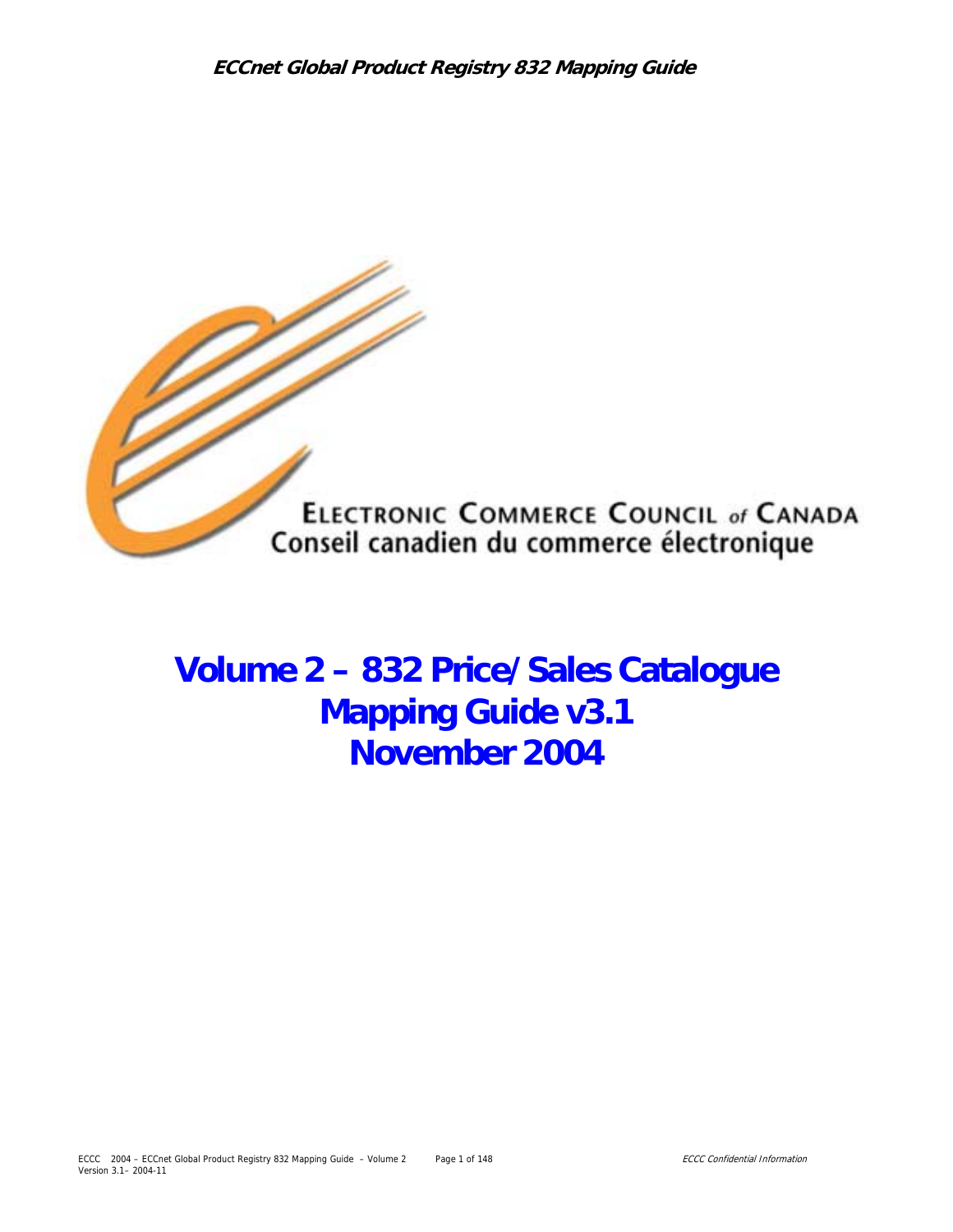# Document Summary

| Author:                   | <b>ECCnet</b>                                                                                                                                           |
|---------------------------|---------------------------------------------------------------------------------------------------------------------------------------------------------|
| <b>Origination Date</b>   | February 2001                                                                                                                                           |
| <b>Revision Date</b>      | March 2004                                                                                                                                              |
| Document Version          | 3.1                                                                                                                                                     |
| Based on Data Set         | 832 VICS4010                                                                                                                                            |
| Generation                | ECCnet V4.4                                                                                                                                             |
| <b>Generation Release</b> | May 2004                                                                                                                                                |
| Subject:                  | ECCnet Subset 832 Mapping Guide                                                                                                                         |
| Purpose:                  | To define fields in ECCnet and their<br>relationships, usage and EDI mappings.                                                                          |
| Intended Audience:        | ECCC<br>GXS<br><b>ECCnet Users</b><br>3 <sup>rd</sup> Party Service Providers                                                                           |
| Replaces Document:        | <b>ECCnet Version 3.0</b>                                                                                                                               |
| <b>Related Documents:</b> | System Information Guide -<br>Volume 1 - Data Content and Structure<br><b>ECCnet Data Loading Guidelines</b><br>Canadian Data Synchronization Hardlines |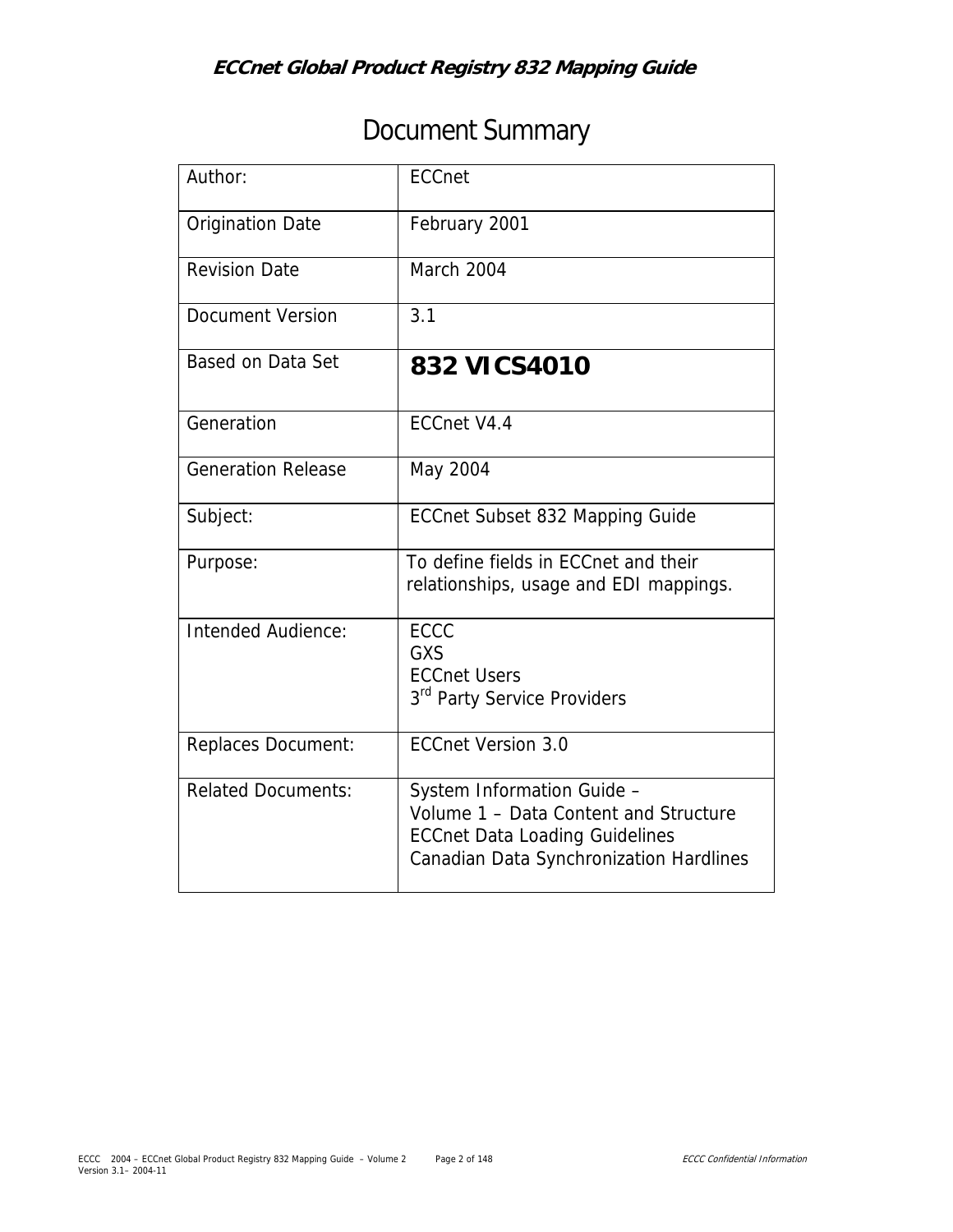# **Record of Changes**

| Rev#           | Date           | Nature of Change/Comments                                                                                             |
|----------------|----------------|-----------------------------------------------------------------------------------------------------------------------|
| 3              | Feb 8, 2001    | • Final draft for final approval by EDI Committee.                                                                    |
| $\overline{4}$ | April 12, 2001 | • Final draft for final approval by EDI Committee with changes requested by EDI<br>Committee.                         |
|                |                | • LIN segment - Removed "*" next to LIN02 code values (which were meant to                                            |
|                |                | highlight Note 1) and adjusted Note 1.                                                                                |
|                |                | PID segment - Noted Change request pending for Extended Product Description.                                          |
|                |                | PID segment - Added ECCC Change Request Reference Numbers to notes on                                                 |
|                |                | Trade Name, Short Description, Extended Description.                                                                  |
| 5              | June 11, 2001  | • First draft of expanded subset (ECCnet Subset II). Added:                                                           |
|                |                | • LIN segment - Added Model Number, Canadian DIN, U.P.C. 8 Consumer Unit                                              |
|                |                | Code.                                                                                                                 |
|                |                | • DTM segment - Added Cancellation Date, Discontinue Date, Reinstatement Date,                                        |
|                |                | Release Date, Release of Information Date                                                                             |
|                |                | CTB segment - Added segment                                                                                           |
|                |                | PID segment - Added Structured Descriptions; Added Scan Certificate Indicator,                                        |
|                |                | Prepack Indicator, Gift With Purchase, Purchase with Purchase, Prepack Subject                                        |
|                |                | to Change, Product Reorder, Seasonal Product Availability, Flavour, Shade, Short                                      |
|                |                | Color Description, Ingredients, Weight Scale Description, Hazardous Rating                                            |
|                |                | System (WHMIS Classification), Not Legally Advertisable, Not Legally                                                  |
|                |                | Discountable, Point-of-Sale Taxes Applicable, IFDA Classification Code,                                               |
|                |                | Environmental Levy by Province, Drug Merchandising Regulation by Province,                                            |
|                |                | Product Type Code, End Use Application (Pharmacy); Updated mapping for ECCC                                           |
|                |                | Interim Classification Code.                                                                                          |
|                |                | MEA segment - Added Expected Product Life, Bonus Size Amount, Heat of                                                 |
|                |                | Combustion, FMI Dimensions and associated qualifiers.                                                                 |
|                |                | PKG segment - Added segment, Added Electronic Article Security, Type of                                               |
|                |                | Packaging (Special Packaging Code), Promotional Marking, Product Marking,<br>Marking Lot Number, Marking Expiry Date. |
|                |                | G55 segment - Opened Gross Weight, Shippers weight, Net Weight, Cash                                                  |
|                |                | register descriptions, Prepriced Indicator, Old UPC, Dated Product Number of                                          |
|                |                | Days, Coupon Family Code; Added Tare Weight, Billed Weight, Drained Weight,                                           |
|                |                | U.P.C.-8 Consumer Unit Code; Added Packaging Codes: Jar, Tub                                                          |
|                |                | CTP segment - Added segment; Added Chain Store Retail, Doctor's Office,                                               |
|                |                | Hospitals, (Bottle) Deposit Amount, Bracket Price, Changed Price, Contract Price,                                     |
|                |                | Direct Store Delivery Temporary Price Reduction, Quote Price, Retail Price, Net                                       |
|                |                | Unit Price.                                                                                                           |
|                |                | DTM segment - Added segment                                                                                           |
|                |                | G36 segment - Added segment                                                                                           |
|                |                | CUR segment - Added segment                                                                                           |
|                |                | REF segment - Added segment                                                                                           |
|                |                | G43 segment - Added segment                                                                                           |
|                |                | • SAC segment - Added segment; Added allowable qualifier values, Added                                                |
|                |                | Delivery, Pickup, Prepared Food Tax.                                                                                  |
|                |                | G26 segment - Added segment. Added price condition qualifier values.                                                  |
|                |                | • N1 segment - Added segment - Added State/Province of Origin,                                                        |
|                |                | Supplier/Manufacturer, Issuer of Invoice.                                                                             |
|                |                | • N3 segment - Added segment                                                                                          |
|                |                | N4 segment - Added segment                                                                                            |
|                |                | G39 segment - Added Special Handling Code (Added Do Not Freeze,                                                       |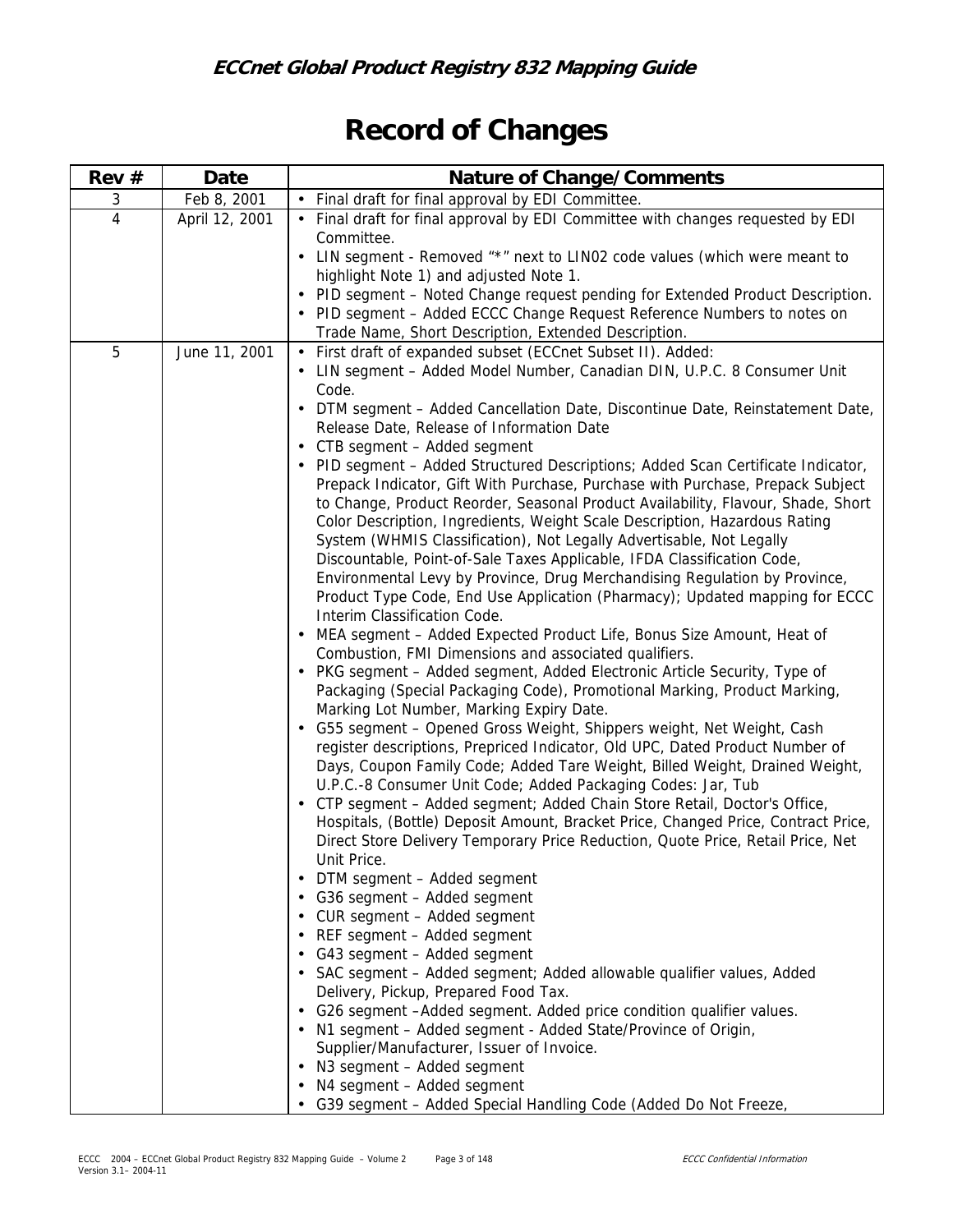|       |                | Environmental Control Limits, Flammable, Fragile Handle with Care, Perishable,                                                        |
|-------|----------------|---------------------------------------------------------------------------------------------------------------------------------------|
|       |                | Stow Below Deck, Poisonous Gas, Protect from Heat, Per Hour Rates Apply, Ice,                                                         |
|       |                | Relative Humidity, Size & UOM.                                                                                                        |
|       |                | • SLN segment - Added U.P.C.-8 Consumer Unit Code                                                                                     |
| 6     | June 16,2001   | • Updated PID02 = '79' for Weight Scale Description                                                                                   |
|       |                | • Updated PID02 = '84' for Legal to Advertise/Discount                                                                                |
| 7     | June 19, 2001  | • Updated mapping for GST, PST, HST = PID03 = 'ZZ'                                                                                    |
| 8     | June 20,2001   | • G3904 'IC' VICS 4030                                                                                                                |
|       |                | • Updated G5533 'Jar' and 'Tub' to reflect added in 4050                                                                              |
| 9     | June 21, 2001  | • Removed word 'Canadian' from Drug Identification Number in LIN02<br>Update CTP01 - WS=User and CTP02 BCH=Base Charge EC 1-86.       |
| 10    | June 22, 2001  | Update PID02 and 04 POS Taxes (GST, HST, and PST) Change Request EC 1-87.                                                             |
| 11    | June 23, 2001  | Updated the SAC13 Note wording and version VICS 4050<br>$\bullet$                                                                     |
| 12    | June 24, 2001  | Continued revisions for expanded subset.<br>$\bullet$                                                                                 |
|       |                | BCT segment - Added code for Price Sheet<br>$\bullet$                                                                                 |
|       |                | PID segment - Finished Environmental Levy by Province, Taxes Applicable by<br>$\bullet$                                               |
|       |                | Province, Not Legal Advertise/Discount by Province, Stackable.                                                                        |
|       |                | LDT segment - Added segment, Added Lead Time Code.<br>٠                                                                               |
|       |                | G55 segment - Added Volume, Size UOM codes, Packaging Codes<br>$\bullet$                                                              |
|       |                | CTP segment - Added UOM codes<br>$\bullet$                                                                                            |
|       |                | SAC segment - Added Price Comment<br>٠<br>G39 segment - Added Size & UOM codes, Added Substitute GTIN                                 |
| 13    | June 25, 2001  | • Updated SAC02 with Change Request EC 1-90 for Container Tax and Prepared                                                            |
|       |                | Food Tax.                                                                                                                             |
|       |                | Updated PID02 & PID02 with Change Request EC 1-91 Environmental Levy.<br>$\bullet$                                                    |
| 14    | June 26, 2001  | Updated N101 with Change Request EC 1-80 for Supplier and Issuer of Invoice                                                           |
|       |                | Updated PID02 and PID04 Change Request EC 1-92 for IFDA Classifications                                                               |
| 15    | June 28, 2001  | Updated PID02 Change Request EC 1-94 for Drug Merchandising Regulation<br>$\bullet$                                                   |
|       |                | code RSE.                                                                                                                             |
|       |                | Updated MEA01 and MEA02 FMI Dimensions Change Request EC1-95.<br>٠<br>Updated CTP02 Codes 'DSD', 'ELC', 'PPD' approved VICS 4040<br>٠ |
|       |                | Updated G5533 Packaging Codes Change Request EC 1-88.                                                                                 |
| 16    | June 30, 2001  | Continued revisions for expanded subset.<br>$\bullet$                                                                                 |
|       |                | BCT segment - added Price Sheet<br>$\bullet$                                                                                          |
|       |                | LIN segment - opened LIN05/06.<br>$\bullet$                                                                                           |
|       |                | G53 segment - added notes for Price Changes.<br>٠                                                                                     |
|       |                | PID segment - corrected mapping of Primary product description, Trade Name,                                                           |
|       |                | Ingredients, Drug Regulation (Behind-the-Counter, Over-the-Counter,                                                                   |
|       |                | Prescription Drug), IFDA Classification; added note to Scan Certificate                                                               |
|       |                | Indicator; added Physical Form - Aerosol                                                                                              |
|       |                | MEA segment - added FMI note, added Catchweight note, added Storage<br>٠                                                              |
|       |                | Temperature.                                                                                                                          |
|       |                | TD4 segment - added segment, added Special Handling Codes.<br>٠                                                                       |
|       |                | CTP segment - added notes for Price Changes.<br>$\bullet$<br>SAC segment - added notes for Retailer-specific terms.<br>$\bullet$      |
|       |                | G39 segment - opened Packaging Code.<br>٠                                                                                             |
|       |                | Labelled as to V2.0.0<br>٠                                                                                                            |
| 2.0.1 | July 6, 2001   | Corrected N103 values.<br>$\bullet$                                                                                                   |
| 2.0.2 | July 9, 2001   | Revised Free Form Descriptions length for Hazardous Materials - PID05 A/N 1-80                                                        |
| 2.1.0 | Sept. 19, 2001 | Opened REF at the LIN loop; added note                                                                                                |
|       |                | DTM segment at LIN loop - added qualifier 043 for publication date                                                                    |
|       |                | Opened MEA05 and MEA06 that can be used to identify catch weight                                                                      |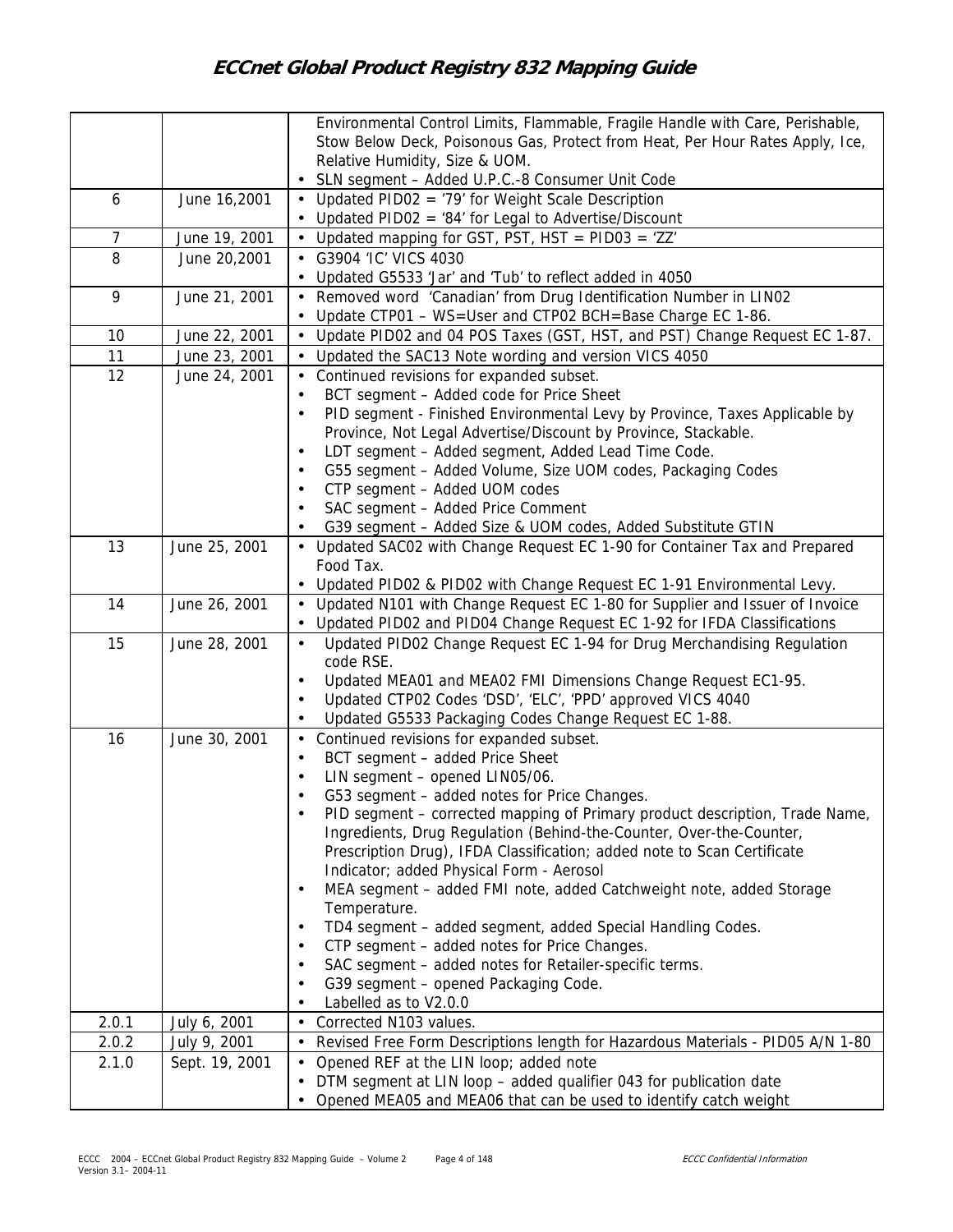|       |               | • Opened CTP04 and CTP05 at request of Foodservice                                                                                                                                                                                                |
|-------|---------------|---------------------------------------------------------------------------------------------------------------------------------------------------------------------------------------------------------------------------------------------------|
|       |               | • SAC02 - added qualifiers H000 and I410                                                                                                                                                                                                          |
|       |               | Corrected typos on G3906 and G3925 min/max                                                                                                                                                                                                        |
|       |               | Revised CTP note                                                                                                                                                                                                                                  |
| 2.1.1 | Oct 29, 2001  | • Revise ECCnet Subsets Table to clarify what data needs to be provided.                                                                                                                                                                          |
|       |               | Added note to DTM segment that system will default if not provided.                                                                                                                                                                               |
|       |               | Removed Release Date fields (implementation deferred).<br>$\bullet$                                                                                                                                                                               |
|       |               | Corrected SAC note 2 to confirm with Pricing White paper.                                                                                                                                                                                         |
|       |               | Added missing codes to PID segment for Shade, Tint & Vendor Color Description.                                                                                                                                                                    |
| 2.2.0 | Jan 3, 2002   | • Correction to "Other Weight" field - update subset information for Net Weight<br>Correction to EDI mapping information for ECCC Interim Classification Code<br>Updated subset information to reflect finalization of Subset 2 and opening draft |
|       |               | of Subset 3                                                                                                                                                                                                                                       |
|       |               | Moved pricing to Subset 3                                                                                                                                                                                                                         |
|       |               | Updated to reflect GE GXS version 4.4 scheduled for February 2002                                                                                                                                                                                 |
|       |               | • Updated New/Exist column to reflect fields new in version 4.4                                                                                                                                                                                   |
|       |               | • Added Juice Content Percentage                                                                                                                                                                                                                  |
|       |               | • Added new price date fields: Order Start Date, Order End Date, Requested                                                                                                                                                                        |
|       |               | Delivery Start Date, Requested Delivery End Date, Ship Start Date, Ship End                                                                                                                                                                       |
|       |               | Date and updated comments on Price Start/Price End Dates to align with                                                                                                                                                                            |
|       |               | feedback from Foodservice pricing pilots                                                                                                                                                                                                          |
|       |               | • Added comment to Deposit Amount to refer to "Deposit Amount by Province"<br>fields                                                                                                                                                              |
|       |               | • Updated subset information and descriptions for new RX fields - Unit Dose UPC,                                                                                                                                                                  |
|       |               | Dosage Form, Route of Administration, Controlled Substance, Therapeutic Class,                                                                                                                                                                    |
|       |               | Strength, Generic                                                                                                                                                                                                                                 |
|       |               | • Updated Dimensions, Volume and Weight fields to reflect system integer/decimal                                                                                                                                                                  |
|       |               | place rules                                                                                                                                                                                                                                       |
| 2.2.1 | Jan 3, 2002   | Reinserted subset summary table from Volume 1.<br>$\bullet$                                                                                                                                                                                       |
|       |               | Minor typographical corrections.                                                                                                                                                                                                                  |
|       |               | Corrected PID04 "CO" description.                                                                                                                                                                                                                 |
|       |               | Correction - Add notes re Price Sheet processing to segments: DTM, N1, REF,                                                                                                                                                                       |
|       |               | CTB, PID, MEA, PKG, TD4, LDT, G55, G39, PKL, SLN. Also added note to                                                                                                                                                                              |
|       |               | Transaction Structure and updated note on BCT regarding price sheet                                                                                                                                                                               |
|       |               | processing.                                                                                                                                                                                                                                       |
| 2.2.2 | Feb. 6, 2002  | • Updated ECCnet on LIN/DTM regarding Reinstatement Date                                                                                                                                                                                          |
|       |               | Added qualifier 45 to PKG02                                                                                                                                                                                                                       |
|       |               | Updated qualifiers for G3926                                                                                                                                                                                                                      |
|       |               | Added ECCnet comment to the G36                                                                                                                                                                                                                   |
|       |               | Updated the ECCnet note for the usage of the G3904.<br>$\bullet$                                                                                                                                                                                  |
|       |               | Changed all references of the UPC Data Communications Guidelines for General                                                                                                                                                                      |
|       |               | Merchandise and Apparel to the new document name of Trade Item                                                                                                                                                                                    |
|       |               | Identification and Communication Guidelines                                                                                                                                                                                                       |
| 2.3.3 | Feb. 11, 2002 | • Copied subset summary table from Volume 1                                                                                                                                                                                                       |
|       |               | Marked as final subset two.                                                                                                                                                                                                                       |
| 2.3.4 | Mar, 21, 2002 | • Added ECCnet note for Strength usage in the PID                                                                                                                                                                                                 |
|       |               | • Added ECCnet note for Strength in the MEA02                                                                                                                                                                                                     |
|       |               | Added ECCnet for Over the Counter usage in the PID                                                                                                                                                                                                |
|       |               | Updated PKG for usage of Clamp                                                                                                                                                                                                                    |
|       |               | Added qualifier FP for Flashpoint in MEA02                                                                                                                                                                                                        |
|       |               | Added qualifiers in TD402                                                                                                                                                                                                                         |
|       |               | Corrected mapping for Marked Lot Number and Marked Expiry Date<br>Added qualifiers to G5515, G3919 and MEA04                                                                                                                                      |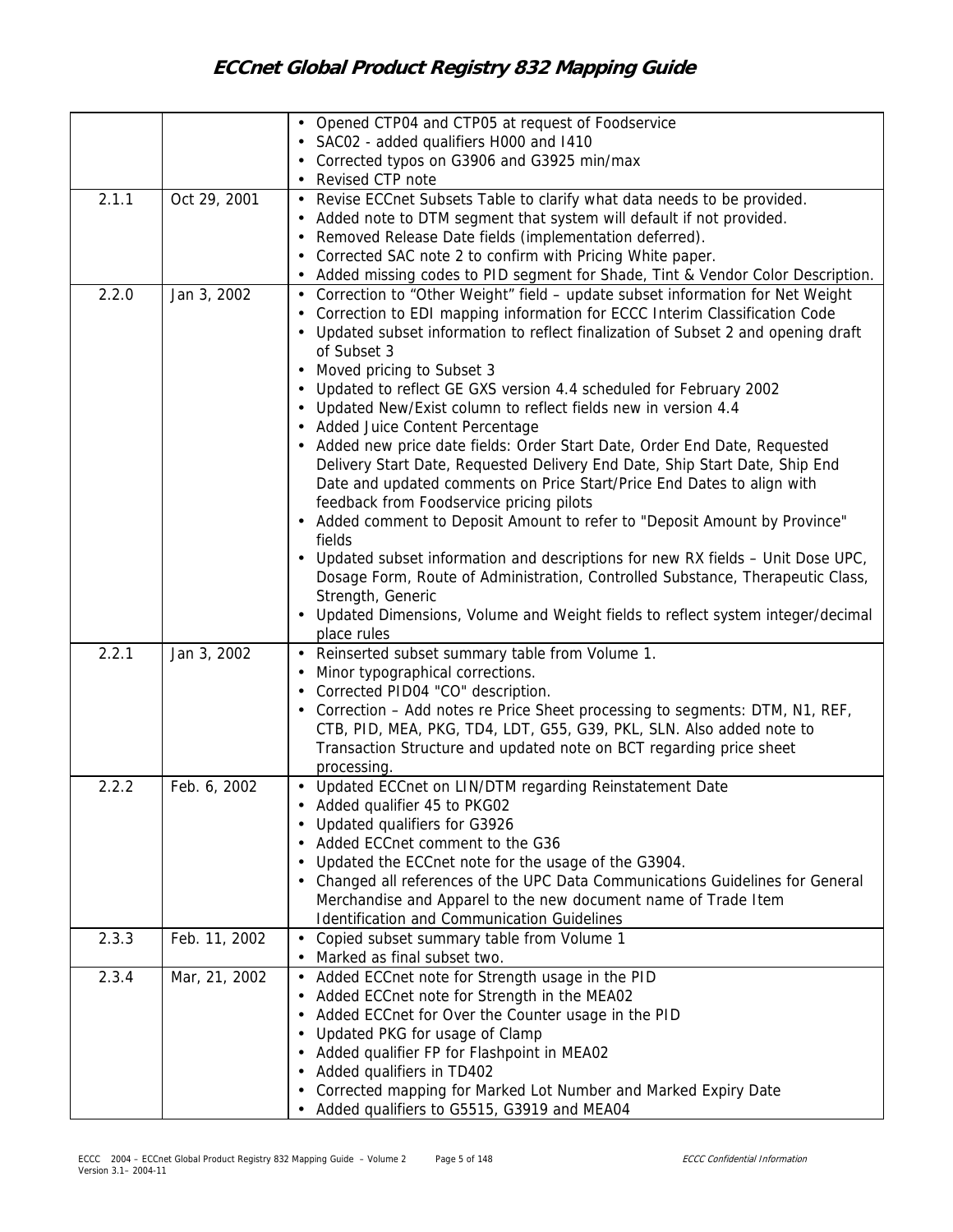| 3.0 | May 2004 - ABL   | • Updated Version Number to 3.0                                         |
|-----|------------------|-------------------------------------------------------------------------|
|     |                  | • Updated the date to May 2004                                          |
|     |                  | Removed ECCnet note in BCT02                                            |
|     |                  | Updated ECCnet note number 4 in BCT10                                   |
|     |                  | Added new definition for EN, EO in LIN02                                |
|     |                  | Added qualifier WD in Warranty Description in PID02                     |
|     |                  | Deleted qualifier UN Unloading Equipment in PKG02                       |
|     |                  | Added qualifier RL Roll in G5515                                        |
|     |                  | Added qualifier V2 Pouch in G5515                                       |
|     |                  |                                                                         |
|     |                  | Added qualifier YD Yard in G5515                                        |
|     |                  | Added qualifier DM Decimetre in G5515                                   |
|     |                  | Added qualifier FT Foot in G5515                                        |
|     |                  | Added qualifier IN Inch in G5515                                        |
|     |                  | Added qualifier CC Cubic Centimeter in G5515                            |
|     |                  | Added qualifier CF Cubic Feet in G5515                                  |
|     |                  | Added qualifier CI Cubic Inches in G5515                                |
|     |                  | Added qualifier CR Cubic Meter in G5515                                 |
|     |                  | Added qualifier LB Pound in G5515                                       |
|     |                  | Added qualifier BEM Beam in G5533                                       |
|     |                  | Added qualifier DRM Drum in G5533                                       |
|     |                  | Added qualifier EPR Edge Protector in G5533                             |
|     |                  | Added qualifier 71 Not otherwise specified in G5533                     |
|     |                  | Added qualifier 89 Special (Do not use) in G5533                        |
|     |                  | Added qualifier 90 Standard (Do not use) in G5533                       |
|     |                  | Modified note for qualifier BCH Base Charge in CTP02                    |
|     |                  | Added qualifier PU Prepack UPC in SAC04                                 |
|     |                  | Added qualifier SI Sibling UPC in SAC04                                 |
|     |                  | Added qualifier BEM Beam in G3928                                       |
|     |                  | Added qualifier EPR Edge Protector in G3928                             |
|     |                  | Added qualifier TUB in G3928                                            |
|     |                  | Added qualifier 71 Not otherwise specified in G3928                     |
|     |                  | Added CUR segment in Header position 090                                |
|     |                  | Added ECCnet Note on ISA06                                              |
|     |                  | Added extended Descriptions for Drugs (C2, C3, C4)                      |
| 3.0 | June 2004        | • Added Hardlines data attributes and mapping                           |
|     |                  | Added Hardlines table to PID                                            |
|     |                  | Added Hardlines table to MEA                                            |
|     |                  | Added TC2 Commodity Segment at position 160                             |
|     |                  | <b>Added Hardlines Rules</b>                                            |
|     |                  | <b>Added Segment Examples</b>                                           |
|     |                  | <b>Added Hardlines Examples</b>                                         |
|     |                  | Front table updated                                                     |
| 3.0 | <b>July 2004</b> | Added Hardlines attributes table                                        |
|     |                  | Added Appendix A which contains transaction samples                     |
| 3.1 | November 2004    |                                                                         |
|     |                  | • Updated Version Number from 3.0 to 3.1                                |
|     |                  | Deleted data attribute 'departmentOfTransportationDangerousGoodsNumber' |
|     |                  | • Renamed data attribute 'harmonizedTariffSystemIdentificationCode' to  |
|     |                  | 'importClassificationValue'                                             |
|     |                  | Renamed tradeItemUnitOfMeasure to sellingUnitOfMesaure                  |
|     |                  | Renamed tradeItemAlternateUnitOfMeasure to orderingUnitOfMeasure        |
|     |                  | isTradeItemRecalled modified to required                                |
|     |                  | Added Brand Owner GLN and Brand Owner Name explanation, when the Brand  |
|     |                  | Owner is not the vendor                                                 |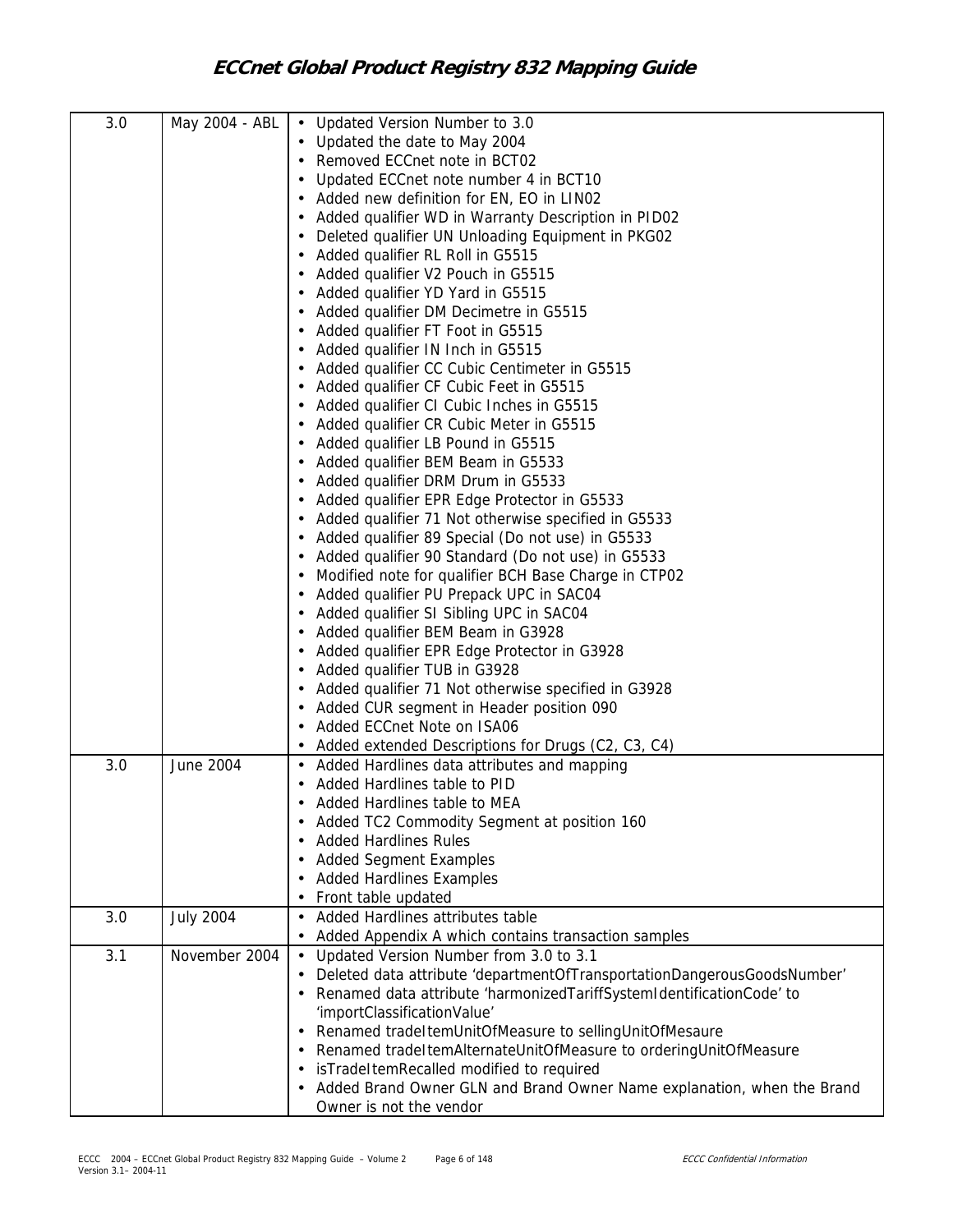# Table Of Contents

| Segment: |  |
|----------|--|
| Segment: |  |
| Segment: |  |
| Segment: |  |
| Segment: |  |
| Segment: |  |
| Segment: |  |
| Segment: |  |
| Segment: |  |
| Segment: |  |
| Segment: |  |
| Segment: |  |
| Segment: |  |
| Segment: |  |
| Segment: |  |
| Segment: |  |
| Segment: |  |
| Segment: |  |
| Segment: |  |
| Segment: |  |
| Segment: |  |
| Segment: |  |
| Segment: |  |
| Segment: |  |
| Segment: |  |
| Segment: |  |
| Segment: |  |
| Segment: |  |
| Segment: |  |
| Segment: |  |
| Segment: |  |
| Segment: |  |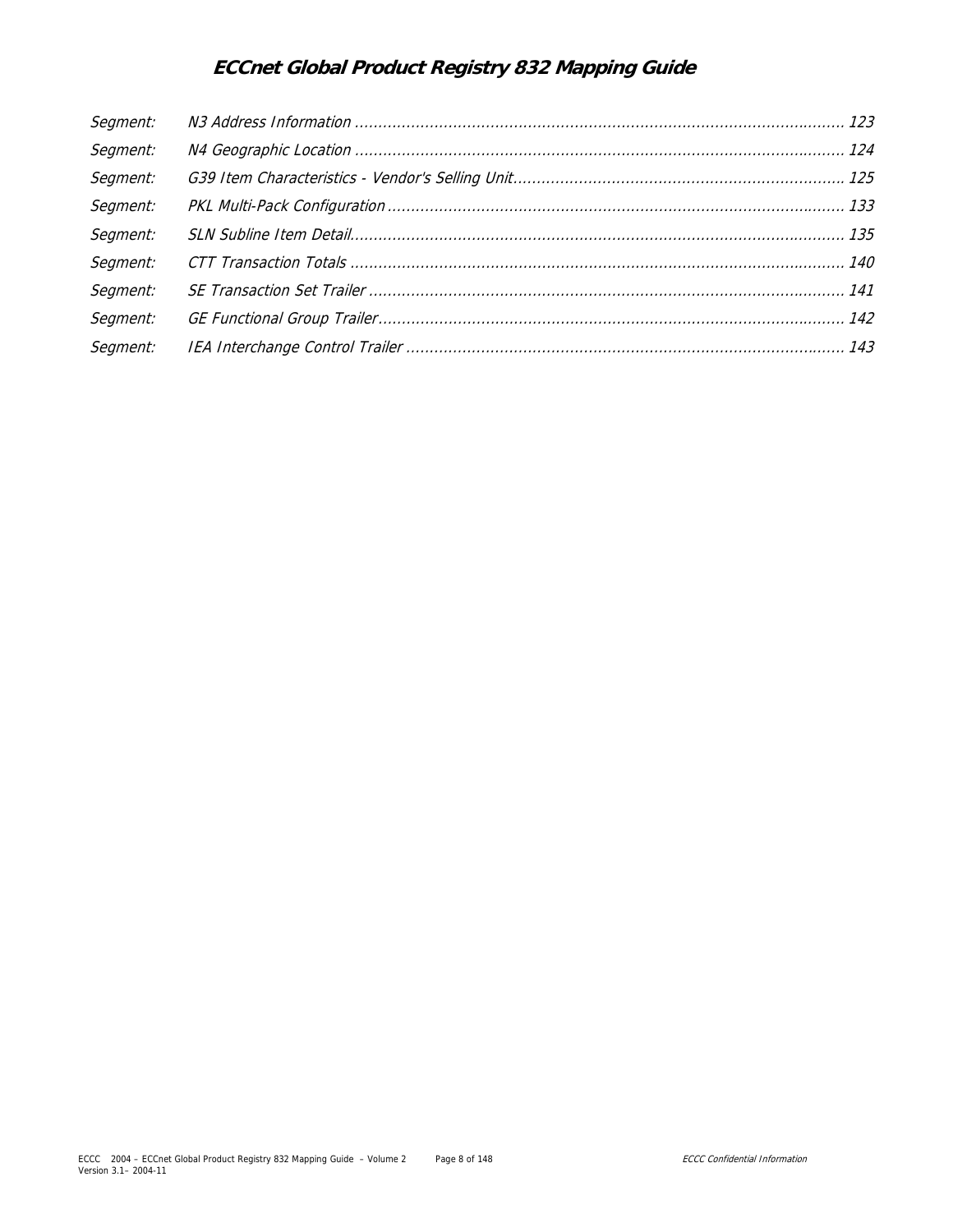#### **Background**

Early in the implementation of the ECCnet Product Listing Service, the ECCnet User Committee determined that industry's implementation of the ECCnet Product Listing Catalogue would be best served by detailing a series of "core data fields".

As this work began it became apparent that the "core data fields" were related to the type of product being described and to some degree the priorities of the channel. The Committee first focused on products common to Grocery, Chain Drug and Retail and called these "Fast Moving Consumer Products and Food", but recognized that other "subsets" such as "Apparel & Footwear", "Hardlines", "Pharmacy", etc. would follow.

With the introduction of price data, it became apparent that each subset needed to be further refined to explain the data content required for new items versus the data content that was allowable on price changes.

Each subset will "grow" in data content as the industry progresses. For example the first version of the "Fast Moving" subset was defined in mid 2000. A second version of the "Fast Moving" was formulated in mid 2001. Once a Task Group completes each version of the subset the ECCnet User Committees will determine the implementation timetables.

As new companies come on to ECCnet, they will begin with the "current" subsets. Existing users will need to upgrade their existing product data to the "current" subsets according to the implementation timetables.

This document is VICS 4010 base plus qualifiers from higher versions.

#### **Current Subsets**

The current list of subsets includes:

#### • **Fast Moving Consumer Products and Food**

This subset includes "fast moving" consumer products – those sold in Grocery and Chain Drug amongst other channels, and Food (Shelf Stable and similar merchandise)

Version 1 (for implementation in 2001)

o FM1 = fast moving subset (core data fields)

Version 2 (for implementation in March 2002)

 $\circ$  FM2 = expanded subset new item listings

Version 3 (for implementation in 2002)

o FM3 = pricing and additional fields

#### • **Foodservice**

This subset includes products sold into the Foodservice channel – both Foodservice-only products and regular (Retail)

Version 1 (for implementation in 2001)

o FS1 = fast moving subset (core data fields)

Version 2 (for implementation in March 2002)

 $\circ$  FS2 = expanded subset new item listings

Version 3 (for implementation in 2002)

 $\circ$  FS2 = pricing and additional fields

#### • **Pharmacy (RX)**

This subset includes "Behind the Counter", "Over the Counter" and "In Front of the Counter" items. This subset has been drafted for review by the ECCnet Drug Channel User Committee.

Version 1

 $o$  RX1 = pharmacy core data fields

Version 2 (draft)

 $\circ$  RX2 = pricing and additional field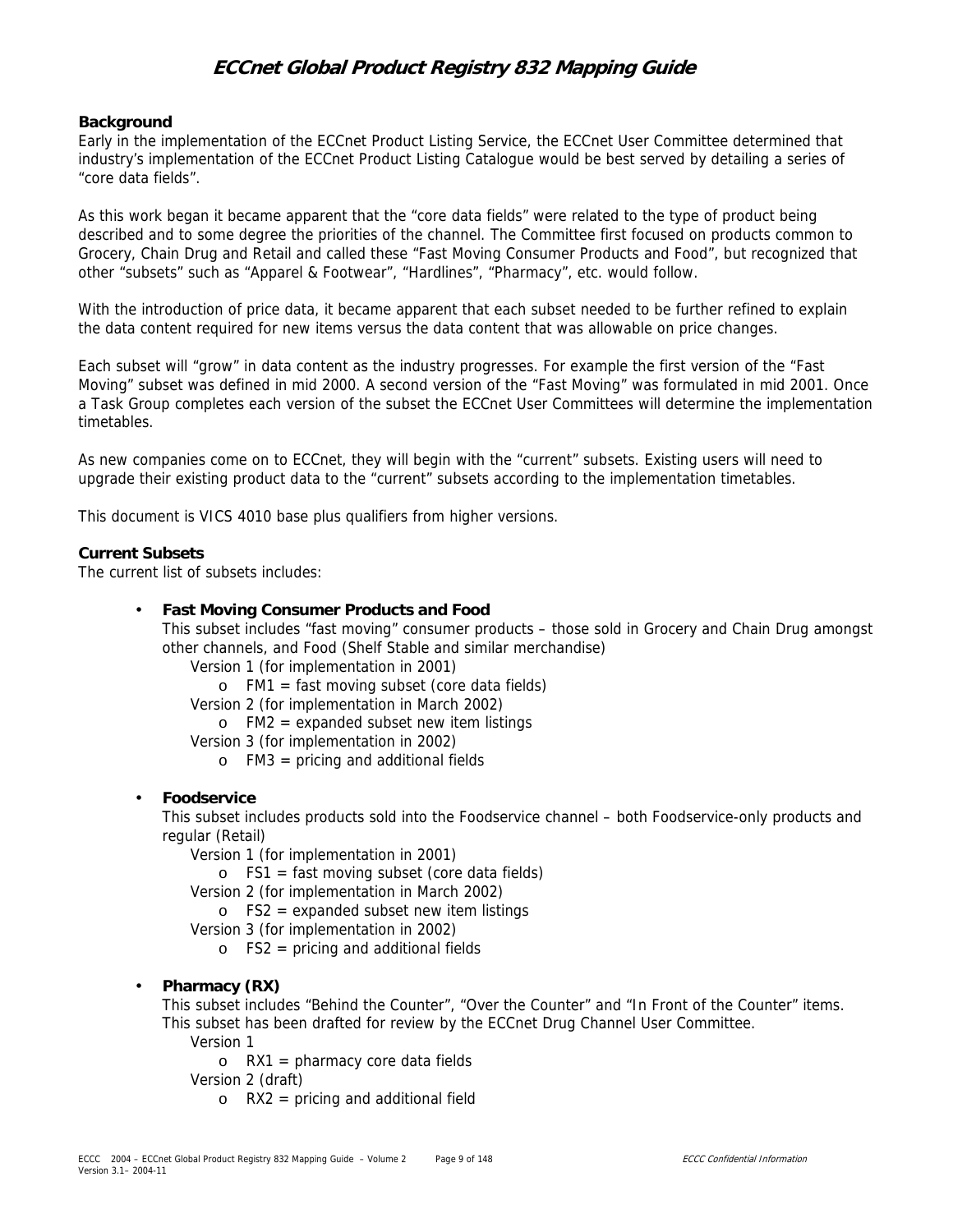#### **Subset Legend: (ECCnet)**

FM2 = Fast Moving Version 2 FM3 = Fast Moving Version 3

- Y Field is part of the subset and must loaded on the catalogue (directly or by default) unless it is not applicable for the commodity or type of product being loaded (i.e. First Ship Date is not required for existing items when initially loading the catalogue).
- O Field is part of the subset but is optional for this Subset.
- FS2 = Foodservice Version 2

FS3 = Foodservice Version 3- – Field is not part of the subset.

#### RX1= Pharmacy Version 1

RX2= Pharmacy Version 2

February 11, 2002 – **Note this is a summary. Refer to the field level detail in ECCnet System Information - Volume 1 for exact information.** 

| Packaging Level / Field                                                  | Reference         | FM <sub>2</sub>              | FM <sub>3</sub> | FS <sub>2</sub>          | FS3                      | RX1                      | RX <sub>2</sub> |
|--------------------------------------------------------------------------|-------------------|------------------------------|-----------------|--------------------------|--------------------------|--------------------------|-----------------|
| <b>Transaction Level</b>                                                 |                   | Y                            | Y               | Y                        | Y                        | Υ                        | Y               |
| Selection Code                                                           | BCT03             | Υ                            | Υ               | Υ                        | Υ                        | Υ                        | Υ               |
| Selection Description                                                    | BCT09             | Υ                            | Υ               | V                        | Υ                        | Υ                        | Υ               |
| <b>Unit Dose Level</b>                                                   |                   |                              |                 |                          |                          | Υ                        | Y               |
| U.P.C Consumer Package Code or EAN Code                                  | LIN <sub>03</sub> | $\overline{\phantom{a}}$     | -               | $\overline{\phantom{a}}$ | $\overline{\phantom{0}}$ | ٧                        | Y               |
| Product Type                                                             | PID <sub>04</sub> | $\qquad \qquad \blacksquare$ | ۰               | ٠                        |                          | Υ                        | Y               |
| ** Note – Fields at Unit Dose level to be<br>determined by committee. ** |                   |                              |                 |                          |                          |                          |                 |
| <b>Item Level</b>                                                        |                   | Υ                            | Y               | Υ                        | Y                        | Υ                        | Y               |
| U.P.C Consumer Package Code or EAN Code                                  | LIN <sub>03</sub> | Υ                            | Υ               | V                        | Υ                        | Υ                        | Υ               |
| Suppressed UPC (Only DSD Products)                                       | LIN <sub>03</sub> | $\overline{\phantom{0}}$     | $\overline{a}$  | $\overline{a}$           |                          | $\overline{\phantom{a}}$ |                 |
| Item/Style                                                               | LIN <sub>05</sub> | Υ                            | Υ               | ٧                        | ٧                        | V                        | Υ               |
| Vendor Model (Item) Number                                               | LIN <sub>07</sub> | Υ                            | Υ               |                          |                          | Y                        | Υ               |
| <b>DIN Number</b>                                                        | LIN <sub>07</sub> | Υ                            | Υ               | $\overline{a}$           | $\overline{\phantom{a}}$ | V                        | Υ               |
| Change Date                                                              | <b>DTM</b>        | Υ                            | Υ               | Υ                        | Υ                        | Υ                        | Υ               |
| First Ship Date                                                          | <b>DTM</b>        | Y                            | Υ               | $\blacksquare$           | $\overline{\phantom{a}}$ | V                        | Υ               |
| First Order Date                                                         | <b>DTM</b>        | Υ                            | Υ               | $\overline{\phantom{0}}$ | $\overline{\phantom{a}}$ | Υ                        | Υ               |
| <b>Cancel Date</b>                                                       | <b>DTM</b>        | Υ                            | Υ               |                          |                          | Υ                        | Υ               |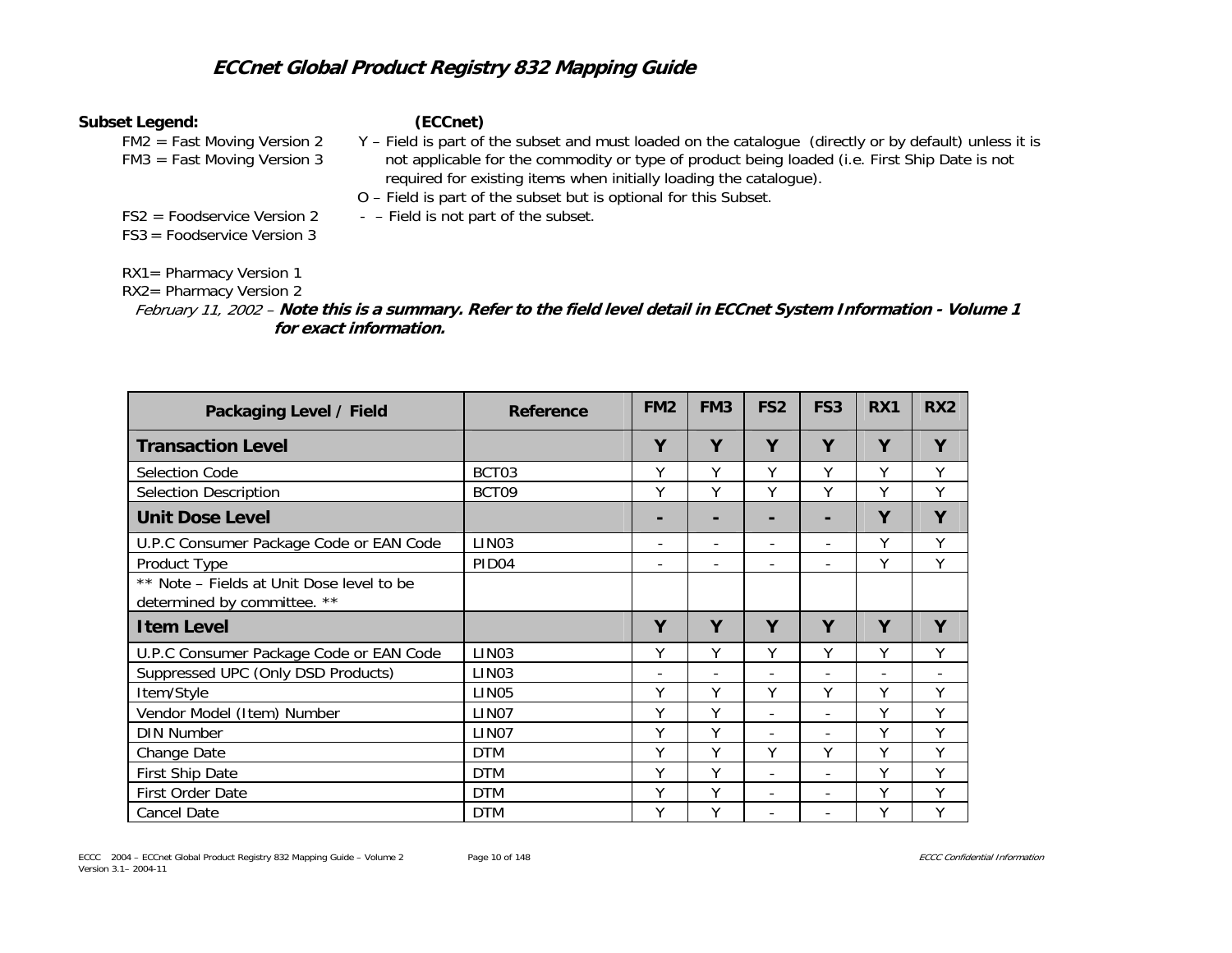| Discontinue Date                            | <b>DTM</b>        | Υ                        | Y                        |                          |                          | Υ                            | Y                        |
|---------------------------------------------|-------------------|--------------------------|--------------------------|--------------------------|--------------------------|------------------------------|--------------------------|
| Reinstatement Date                          | <b>DTM</b>        | Υ                        | Y                        | $\overline{\phantom{a}}$ | $\overline{\phantom{a}}$ | Υ                            | Υ                        |
| <b>Order Quantity Multiple</b>              | CTB04             | Y                        | Y                        | $\overline{\phantom{a}}$ | $\overline{\phantom{a}}$ | Υ                            | Υ                        |
| Product Form Aerosol                        | PID <sub>02</sub> | Υ                        | Y                        | $\overline{\phantom{a}}$ | $\overline{\phantom{a}}$ | Y                            | Y                        |
| <b>Controlled Substance Indicator</b>       | PID <sub>02</sub> | $\overline{\phantom{a}}$ | $\bar{\phantom{a}}$      | $\overline{\phantom{a}}$ | $\blacksquare$           | Y                            | Y                        |
| Scan Certificate Indicator                  | PID04             | Υ                        | Y                        | $\overline{a}$           | $\overline{a}$           | Y                            | Y                        |
| Prepack Product Only (Pack Type=PP)         | PID <sub>04</sub> | Υ                        | Y                        | $\overline{\phantom{a}}$ | $\overline{\phantom{a}}$ | $\overline{a}$               | $\blacksquare$           |
| Gift with Purchase (Purchase Type=GW)       | PID <sub>04</sub> | Y                        | Y                        | $\overline{\phantom{a}}$ | $\overline{\phantom{a}}$ | $\overline{\phantom{a}}$     | $\overline{\phantom{a}}$ |
| Purchase with Purchase (Purchase Type=PW)   | PID <sub>04</sub> | Y                        | $\overline{Y}$           | $\frac{1}{2}$            | $\blacksquare$           | $\overline{\phantom{0}}$     | $\overline{\phantom{a}}$ |
| <b>ECCC Interim Class Code</b>              | PID <sub>04</sub> | Y                        | $\overline{Y}$           | $\frac{1}{2}$            | $\blacksquare$           | $\overline{Y}$               | Y                        |
| IFDA Classification (Only FS)               | PID04             | $\bar{a}$                | $\overline{\phantom{a}}$ | $\overline{\phantom{a}}$ | $\overline{\phantom{a}}$ | $\overline{\phantom{a}}$     |                          |
| Dosage Form                                 | PID <sub>04</sub> | $\overline{\phantom{0}}$ | $\overline{\phantom{a}}$ | $\overline{\phantom{a}}$ | $\overline{\phantom{a}}$ | Y                            | Υ                        |
| Route of Administration                     | PID04             | $\overline{a}$           |                          | $\overline{\phantom{a}}$ |                          | Y                            | Y                        |
| Trade Name - English & French (V2) (Brand)  | PID05             | Y                        | Y                        |                          |                          | Y                            | Y                        |
| Short Description - English & French        | PID <sub>05</sub> | Y                        | $\overline{Y}$           | Y                        | Y                        | Y                            | $\overline{Y}$           |
| Extended Description - English & French     | PID <sub>05</sub> | Υ                        | Y                        | $\overline{\phantom{a}}$ | $\Box$                   | Υ                            | Υ                        |
| Flavour - English & French                  | PID05             | Y                        | Y                        | $\blacksquare$           | $\overline{\phantom{a}}$ | $\overline{\phantom{a}}$     | $\overline{\phantom{a}}$ |
| Shade                                       | PID05             | Υ                        | Υ                        | $\overline{\phantom{a}}$ | $\overline{\phantom{a}}$ | $\overline{\phantom{a}}$     | $\overline{\phantom{a}}$ |
| Short Color Description - English & French  | PID05             | Υ                        | Y                        | $\frac{1}{2}$            | $\blacksquare$           | $\overline{\phantom{0}}$     | $\overline{\phantom{a}}$ |
| Ingredients - English & French              | PID <sub>05</sub> | Y                        | Y                        | $\overline{a}$           | $\equiv$                 | $\overline{a}$               | $\overline{\phantom{a}}$ |
| Weight Scale Description - English & French | PID05             | Y                        | Y                        | $\overline{\phantom{a}}$ |                          | $\overline{a}$               |                          |
| WHMIS Code (Hazardous Rating System)        | PID <sub>05</sub> | Υ                        | Y                        | $\overline{\phantom{a}}$ | $\overline{\phantom{a}}$ | Υ                            | Υ                        |
| WHMIS Free Text (Hazardous Material Desc)   | PID05             | Y                        | $\overline{Y}$           | $\frac{1}{2}$            | $\overline{a}$           | Y                            | Y                        |
| Not Legal to Advertise                      | PID05             | Y                        | $\overline{Y}$           | $\frac{1}{2}$            | $\overline{\phantom{a}}$ | Y                            | $\overline{Y}$           |
| Not Legal to Discount                       | PID05             | Y                        | Υ                        | $\overline{\phantom{a}}$ | $\overline{\phantom{a}}$ | Υ                            | Υ                        |
| Point-of-Sale Tax Information               | PID04             | Y                        | $\overline{Y}$           | $\bar{a}$                |                          | Y                            | $\overline{Y}$           |
| Drug Merchandising (Behind/OTC/RX)          | PID05             | $\overline{Y}$           | $\overline{Y}$           | $\overline{a}$           |                          | $\overline{Y}$               | $\overline{Y}$           |
| Product Type                                | PID04             | Y                        | Y                        | $\overline{\phantom{a}}$ | $\overline{a}$           | Y                            | Υ                        |
| Environmental Levy Applicable by Province   | PID <sub>05</sub> | Y                        | Y                        | $\overline{\phantom{a}}$ | $\overline{\phantom{a}}$ | $\overline{\phantom{a}}$     | $\overline{\phantom{a}}$ |
| <b>Therapeutic Class</b>                    | PID <sub>05</sub> | $\overline{\phantom{a}}$ | $\overline{\phantom{a}}$ | $\overline{\phantom{a}}$ | $\overline{\phantom{a}}$ | Y                            | Y                        |
| Generic (Drug Name)                         | PID05             | $\overline{\phantom{a}}$ | $\overline{\phantom{a}}$ | $\overline{\phantom{a}}$ | $\overline{\phantom{a}}$ | Y                            | Y                        |
| <b>Expected Product Life</b>                | MEA03             | Υ                        | Υ                        | $\frac{1}{2}$            | $\blacksquare$           | Y                            | Y                        |
| <b>Bonus Size Amount</b>                    | MEA03             | Y                        | Y                        | $\overline{\phantom{a}}$ | $\overline{\phantom{a}}$ | $\overline{\phantom{0}}$     | $\blacksquare$           |
| <b>Heat of Combustion</b>                   | MEA03             | Y                        | Y                        |                          |                          | $\overline{\phantom{0}}$     |                          |
| <b>FMI Dimensions</b>                       | MEA03             | Y                        | Y                        | $\overline{\phantom{a}}$ | $\overline{\phantom{a}}$ | $\qquad \qquad \blacksquare$ |                          |
| <b>Flashpoint Temperature</b>               | MEA03             | Y                        | $\overline{Y}$           | $\overline{\phantom{0}}$ | $\overline{\phantom{0}}$ | $\overline{a}$               | $\overline{\phantom{a}}$ |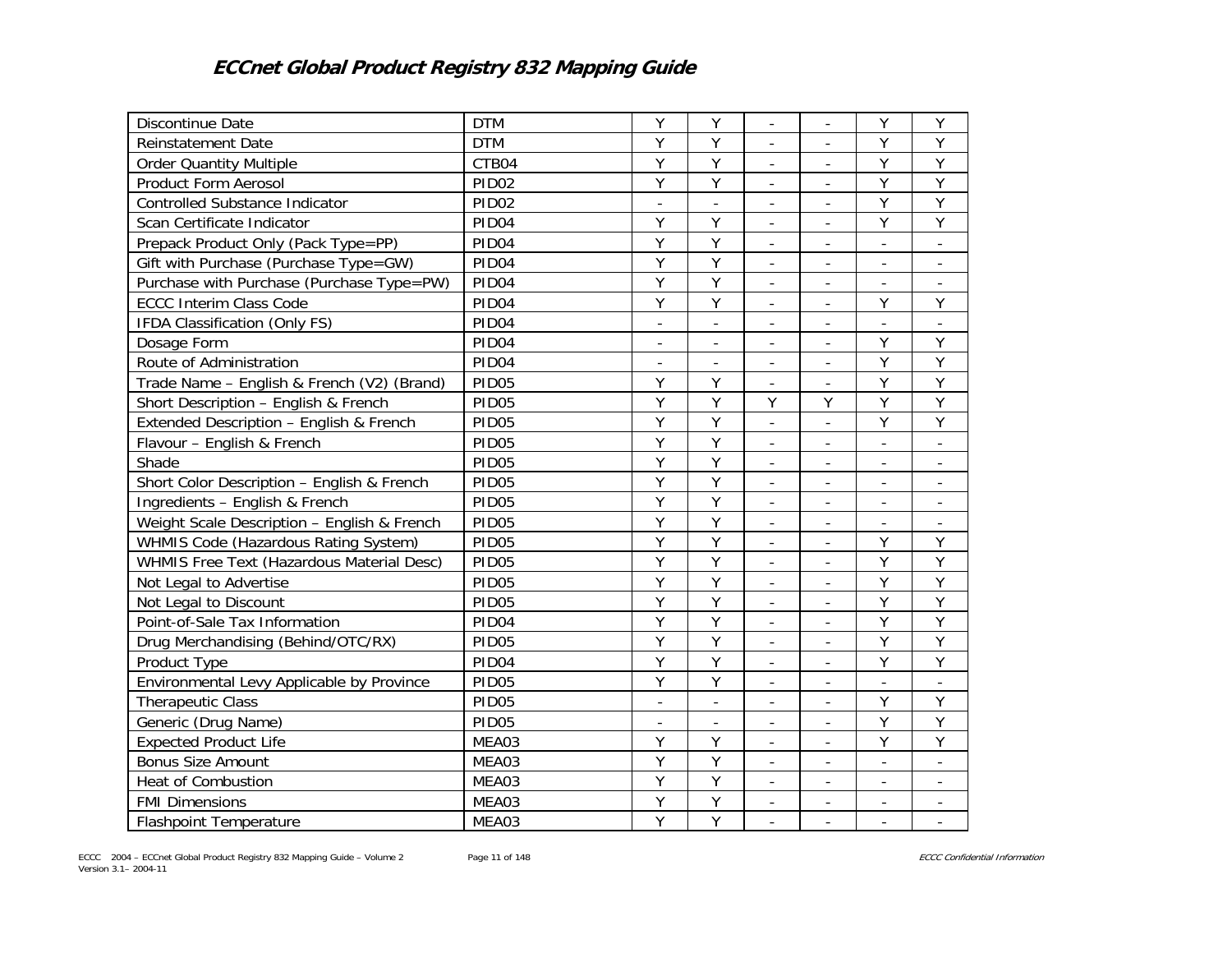| Juice Content Percentage                     | MEA03            | γ                            | Υ              | $\qquad \qquad \blacksquare$ | $\overline{\phantom{a}}$ | ۰                        |   |
|----------------------------------------------|------------------|------------------------------|----------------|------------------------------|--------------------------|--------------------------|---|
| Strength                                     | MEA03            | $\qquad \qquad \blacksquare$ | $\overline{a}$ | $\qquad \qquad \blacksquare$ | $\overline{\phantom{a}}$ | v                        | Υ |
| EAS Tag Indicator                            | PKG04            | Υ                            | Υ              |                              |                          | Υ                        | γ |
| Special Packaging Codes                      | PKG05            | Υ                            | Υ              | $\overline{\phantom{0}}$     |                          | $\overline{\phantom{a}}$ |   |
| <b>Promotional Marking</b>                   | PKG05            | Υ                            | Υ              | $\overline{\phantom{0}}$     |                          | $\overline{\phantom{0}}$ |   |
| Dimensions - Height, Width, Depth            | G5505-10         | Y                            | Υ              | $\overline{a}$               |                          | v                        | Υ |
| Pack                                         | G5513            | Υ                            | Υ              | $\overline{\phantom{a}}$     | $\blacksquare$           | V                        | Υ |
| Size & Unit-of-Measure                       | G5514/15         | Υ                            | Υ              | ٠                            | $\overline{\phantom{a}}$ | Υ                        | Υ |
| Cash Register Description - English & French | G5516/G5517      | 0                            | Υ              | $\overline{\phantom{0}}$     | $\overline{\phantom{0}}$ |                          |   |
| Coupon Family Code                           | G5518            | Υ                            | Υ              | ۰                            | $\overline{\phantom{a}}$ |                          |   |
| Dated Product Number of Days                 | G5519            | γ                            | γ              | ٠                            |                          | ٧                        | Υ |
| Pre-Priced Product Indicator                 | G5521            | Υ                            | γ              |                              |                          |                          |   |
| Tare Weight                                  | G5527            | Υ                            | Υ              | $\overline{\phantom{a}}$     | $\overline{\phantom{a}}$ |                          |   |
| Substitute for GTIN                          | G5529/30         | Υ                            | Υ              | $\overline{\phantom{a}}$     | $\overline{\phantom{a}}$ | Υ                        | Υ |
| Packaging Code                               | G5533            | Υ                            | Υ              | $\overline{\phantom{a}}$     | $\overline{\phantom{a}}$ | Υ                        | Υ |
| Manufacturer Suggested Retail                | <b>CTP</b>       | $\overline{\phantom{0}}$     | Υ              | L,                           |                          | Υ                        | Υ |
| Bottle Deposit Amount by Province            | CTP/G43          | $\overline{\phantom{0}}$     | Υ              | $\overline{a}$               |                          |                          |   |
| Origin of Product Country/Province           | N <sub>104</sub> | Υ                            | Υ              | $\overline{\phantom{a}}$     | $\overline{\phantom{0}}$ | ٧                        | V |
| Marked Expiry Date                           | PKG04            | Υ                            | Υ              |                              |                          |                          |   |
| Marked Lot Number                            | PKG04            | Υ                            | γ              | $\qquad \qquad \blacksquare$ |                          |                          |   |

(1) When the Vendor prices by the Consumer Unit, pricing would be transmitted at the item level.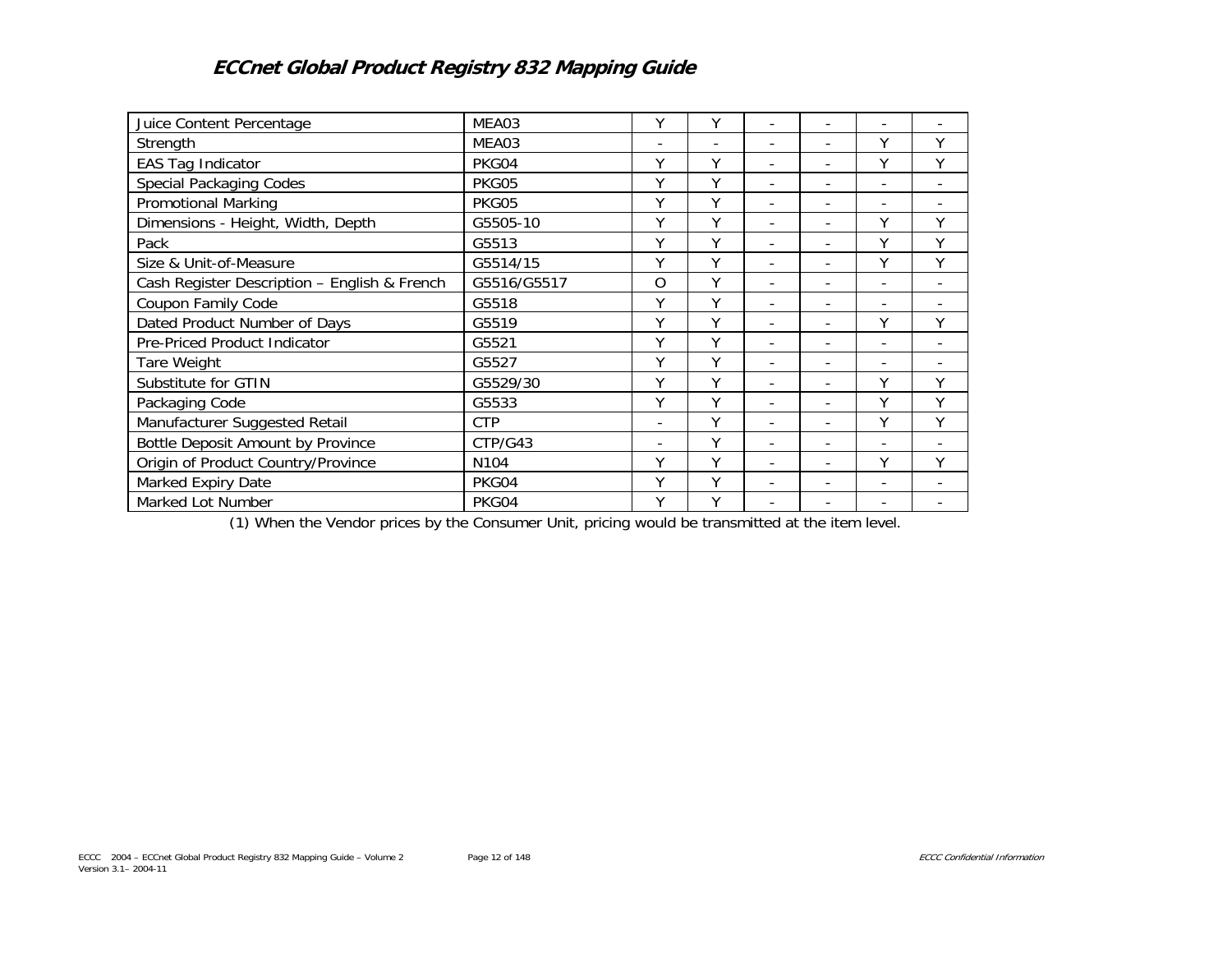| Packaging Level / Field                    | Reference         | FM <sub>2</sub>          | FM <sub>3</sub>          | FS <sub>2</sub>          | FS <sub>3</sub>          | RX1                      | RX <sub>2</sub>          |
|--------------------------------------------|-------------------|--------------------------|--------------------------|--------------------------|--------------------------|--------------------------|--------------------------|
| <b>Marked Inner Level or MultiPack</b>     |                   | Y                        | Y                        | Y                        | Y                        | Ξ.                       | Y                        |
| U.P.C or SCC14                             | LIN <sub>03</sub> | Y                        | Y                        | Υ                        | Y                        | $\overline{a}$           | Υ                        |
| Item/Style                                 | LIN <sub>05</sub> | Υ                        | Υ                        | Υ                        | Υ                        | $\overline{\phantom{a}}$ | Y                        |
| Change Date                                | <b>DTM</b>        | Υ                        | $\overline{Y}$           | $\overline{Y}$           | $\overline{Y}$           | $\mathbf{r}$             | $\overline{Y}$           |
| First Ship Date                            | <b>DTM</b>        | Y                        | Y                        | $\overline{\phantom{a}}$ | $\blacksquare$           | $\overline{\phantom{a}}$ | Υ                        |
| First Order Date                           | <b>DTM</b>        | Y                        | Y                        |                          | $\overline{\phantom{0}}$ |                          | $\overline{Y}$           |
| <b>Cancel Date</b>                         | <b>DTM</b>        | Υ                        | Y                        | $\overline{\phantom{a}}$ | $\overline{\phantom{a}}$ | $\overline{\phantom{a}}$ | Υ                        |
| Discontinue Date                           | <b>DTM</b>        | Y                        | Y                        | $\overline{\phantom{a}}$ | $\overline{a}$           | $\overline{a}$           | Ÿ                        |
| Reinstatement Date                         | <b>DTM</b>        | Y                        | Y                        | $\overline{\phantom{a}}$ | $\overline{\phantom{a}}$ | $\overline{\phantom{a}}$ | Υ                        |
| Prepack Subject to Change (Pack Type=PC)   | PID <sub>04</sub> | $\overline{Y}$           | $\overline{Y}$           |                          |                          |                          | $\overline{Y}$           |
| Trade Name - English & French (V2) (Brand) | PID <sub>05</sub> | Y                        | Y                        | $\overline{\phantom{a}}$ | $\overline{\phantom{a}}$ | $\blacksquare$           | Y                        |
| Short Description - English & French       | PID05             | Y                        | Y                        | $\mathsf{Y}$             | Y                        | $\overline{a}$           | Y                        |
| Extended Description - English & French    | PID <sub>05</sub> | Ÿ                        | Y                        | $\overline{a}$           | $\blacksquare$           | $\mathbf{r}$             | Y                        |
| <b>ECCC Interim Class Code</b>             | <b>PID05</b>      | Y                        | $\overline{Y}$           |                          | $\overline{\phantom{0}}$ | $\overline{a}$           | $\overline{Y}$           |
| IFDA Classification (Only FS)              | PID <sub>04</sub> | $\overline{\phantom{a}}$ | $\overline{\phantom{a}}$ | $\overline{\phantom{a}}$ | $\overline{\phantom{a}}$ | $\overline{\phantom{a}}$ | $\overline{\phantom{a}}$ |
| Product Type                               | PID <sub>04</sub> | Y                        | Y                        | $\overline{\phantom{0}}$ | $\overline{a}$           | L.                       | Y                        |
| <b>Expected Product Life</b>               | MEA03             | $\overline{\phantom{m}}$ | $\overline{\phantom{m}}$ | $\overline{a}$           | $\blacksquare$           | $\overline{\phantom{a}}$ | Y                        |
| Dimensions - Height, Width, Depth          | G5505-10 or       | Y                        | Y                        | $\overline{O}$           | $\overline{O}$           | $\mathbf{r}$             | $\overline{Y}$           |
|                                            | G3908-13          |                          |                          |                          |                          |                          |                          |
| Size & Unit-of-Measure                     | G5514/15 or       | Y                        | Y                        | $\overline{O}$           | $\overline{O}$           | $\blacksquare$           | Y                        |
|                                            | G3918/19          |                          |                          |                          |                          |                          |                          |
| Number of consumer units per inner         | G5513/32 or       | Y                        | Y                        | Y                        | Y                        | $\overline{a}$           | Y                        |
|                                            | G3917/27          |                          |                          |                          |                          |                          |                          |
|                                            | SLN04             |                          |                          |                          |                          |                          |                          |
| Gross & Net Weight                         | G5523 or G3905,   | Y                        | Y                        | $\circ$                  | $\overline{O}$           | $\overline{\phantom{a}}$ | Y                        |
|                                            | G5526 or G3926    |                          |                          |                          |                          |                          |                          |
| Volume (Cube)                              | G5511 or G3914    | Y                        | Y                        | $\overline{O}$           | $\overline{O}$           | $\overline{\phantom{a}}$ | Υ                        |
| Substitute for GTIN                        | G5529/30 or       | Y                        | Y                        |                          |                          | $\overline{a}$           | Υ                        |
|                                            | G3923/24          |                          |                          |                          |                          |                          |                          |
| U.P.C Consumer Package or EAN Code         | <b>SLN10</b>      | Y                        | Y                        | Y                        | Υ                        | $\overline{\phantom{a}}$ | Υ                        |
| contained in Marked Inner                  |                   |                          |                          |                          |                          |                          |                          |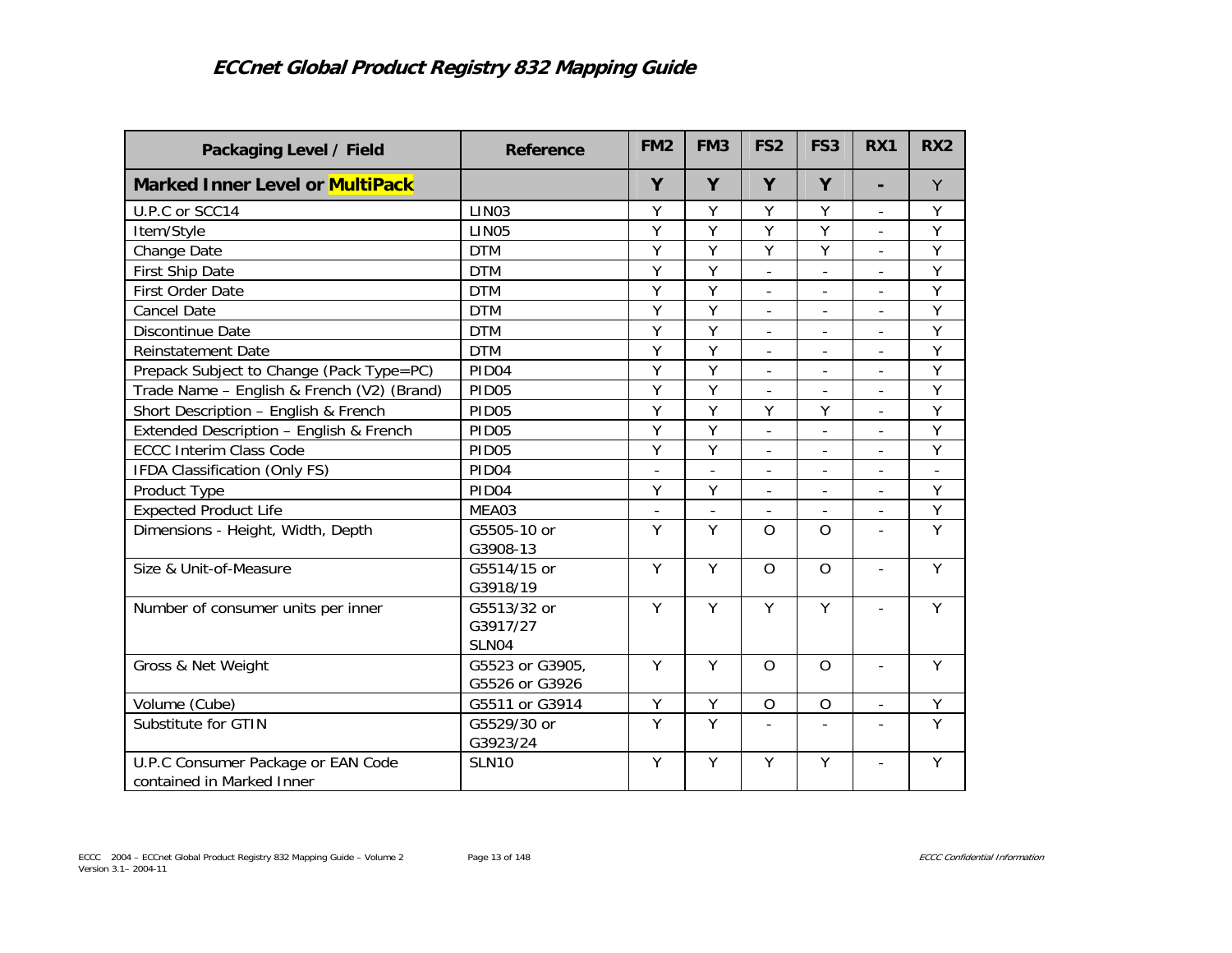| Packaging Level / Field                      | Reference         | FM <sub>2</sub>          | FM <sub>3</sub>          | FS <sub>2</sub>          | FS <sub>3</sub>          | RX1                      | RX <sub>2</sub>          |
|----------------------------------------------|-------------------|--------------------------|--------------------------|--------------------------|--------------------------|--------------------------|--------------------------|
| Case / Vendor Selling Unit                   |                   | Y                        | Y                        | Y                        | Y                        | $\overline{\phantom{a}}$ | Y                        |
| SCC14 (or UPC if UPC Marked)                 | LIN <sub>03</sub> | Y                        | Y                        | $\overline{Y}$           | Y                        | $\overline{\phantom{a}}$ | Υ                        |
| Item/Style                                   | LIN <sub>05</sub> | Y                        | Y                        | Y                        | Y                        | $\overline{\phantom{a}}$ | Υ                        |
| Change Date                                  | <b>DTM</b>        | Y                        | Y                        | $\overline{Y}$           | Y                        | $\bar{a}$                | $\overline{Y}$           |
| First Ship Date                              | <b>DTM</b>        | Y                        | Υ                        | Y                        | Υ                        | $\bar{a}$                | Y                        |
| First Order Date                             | <b>DTM</b>        | Y                        | Y                        | $\overline{Y}$           | Ÿ                        | $\overline{a}$           | $\overline{Y}$           |
| <b>Cancel Date</b>                           | <b>DTM</b>        | Y                        | Y                        |                          |                          |                          | $\overline{Y}$           |
| Discontinue Date                             | <b>DTM</b>        | $\overline{Y}$           | Υ                        | Υ                        | Υ                        |                          | $\overline{Y}$           |
| Reinstatement Date                           | <b>DTM</b>        | Y                        | Y                        | $\blacksquare$           | $\overline{\phantom{a}}$ | $\blacksquare$           | Υ                        |
| Minimum Order Quantity                       | CTB04             | Y                        | Y                        | Y                        | Υ                        | $\overline{\phantom{a}}$ | Υ                        |
| Maximum Order Quantity                       | CTB04             | Y                        | Y                        | $\overline{a}$           | $\overline{a}$           | $\overline{a}$           | Y                        |
| Product Type                                 | PID04             | Y                        | Υ                        | $\overline{Y}$           | Υ                        | $\blacksquare$           | $\overline{Y}$           |
| Product can't be reordered                   | PID <sub>04</sub> | $\overline{Y}$           | $\overline{Y}$           | $\overline{a}$           | $\overline{\phantom{a}}$ | $\mathbf{r}$             | $\overline{Y}$           |
| (Product Reordering=RN)                      |                   |                          |                          |                          |                          |                          |                          |
| Product can be reordered                     | PID <sub>04</sub> | Y                        | Y                        | $\overline{a}$           | $\overline{a}$           | $\blacksquare$           | Y                        |
| (Product Reordering=RY)                      |                   |                          |                          |                          |                          |                          |                          |
| Seasonal Product (not available)             | PID04             | Υ                        | Y                        | $\overline{\phantom{a}}$ | $\overline{\phantom{a}}$ | $\overline{\phantom{a}}$ | Y                        |
| Seasonal Product (available)                 | PID04             | $\overline{Y}$           | $\overline{Y}$           |                          |                          | $\overline{a}$           | $\overline{Y}$           |
| Trade Name - English & French (V2) (Brand)   | <b>PID05</b>      | Y                        | Y                        | Y                        | Υ                        |                          | $\overline{Y}$           |
| Short Description - English & French         | PID05             | Y                        | Υ                        | Υ                        | Υ                        | $\overline{\phantom{a}}$ | Υ                        |
| Extended Description - English & French      | PID <sub>05</sub> | Y                        | Y                        | Y                        | Υ                        | $\blacksquare$           | Υ                        |
| <b>ECCC Interim Class Code</b>               | PID05             | Y                        | $\overline{Y}$           | $\overline{O}$           | $\circ$                  | $\blacksquare$           | $\overline{Y}$           |
| IFDA Classification (Only FS)                | PID04             | $\overline{a}$           | $\overline{a}$           | Y                        | Y                        | $\mathbf{r}$             | $\overline{a}$           |
| Stackable (Yes/No)                           | PID04             | Y                        | Υ                        | $\frac{1}{2}$            | $\overline{\phantom{a}}$ | $\overline{\phantom{a}}$ | Υ                        |
| Billed Dimensions (Catchweight Min/Max)      | <b>MEA</b>        | $\overline{\phantom{a}}$ | $\overline{a}$           | Y                        | Y                        | $\equiv$                 | $\overline{\phantom{a}}$ |
| <b>Expected Product Life</b>                 | MEA03             | $\overline{\phantom{a}}$ | $\overline{\phantom{a}}$ | Y                        | Y                        | $\overline{\phantom{a}}$ | $\overline{\phantom{a}}$ |
| Storage Temperature                          | MEA03             |                          |                          | Y                        | Y                        | $\overline{a}$           | $\overline{\phantom{a}}$ |
| Unload Equipment Forklift (Pallet -Yes)      | PKG04             | Y                        | Y                        |                          |                          |                          |                          |
| Packing - Loose (Pallet -No)                 | PKG05             | Y                        | Y                        | $\overline{\phantom{0}}$ | $\overline{\phantom{a}}$ | $\overline{\phantom{a}}$ | $\overline{\phantom{a}}$ |
| Hazardous Material & Transportation Handling | TD <sub>4</sub>   | Y                        | Y                        | Υ                        | Υ                        | $\overline{\phantom{a}}$ | Y                        |
| Lead Time                                    | LDT02             | $\overline{\phantom{a}}$ | $\overline{\phantom{a}}$ | Y                        | Υ                        | $\blacksquare$           | $\overline{\phantom{a}}$ |
| Price & Terms (See Note)                     | CTP Loop          | $\overline{\phantom{a}}$ | Υ                        | $\frac{1}{2}$            | Υ                        | $\equiv$                 | Y                        |
| Manufacturer Name/Address/DUNS+4             | N1, N2, N4        | Y                        | $\overline{Y}$           |                          |                          |                          | $\overline{Y}$           |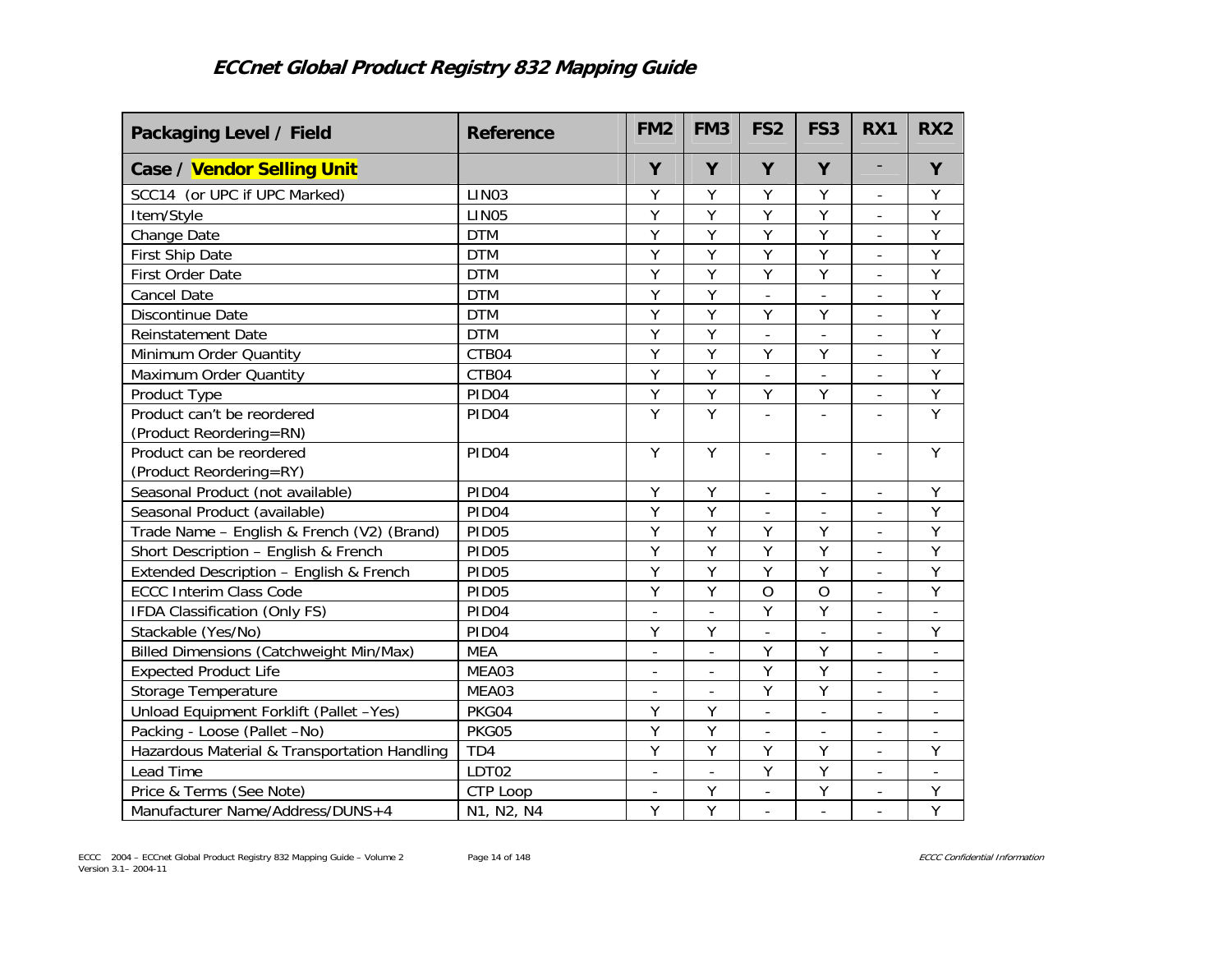| Manufacturer/Broker Invoice Indicator                                           | N <sub>1</sub>                     |   |              |                          |   |                          |   |
|---------------------------------------------------------------------------------|------------------------------------|---|--------------|--------------------------|---|--------------------------|---|
| Ship From                                                                       | N1/N4                              |   |              | $\overline{\phantom{0}}$ |   | $\overline{\phantom{0}}$ |   |
| Special Handling Code                                                           | G3904                              |   |              | v                        | ν |                          |   |
| Gross & Net Weight                                                              | G3905, G3926                       |   |              |                          | Υ |                          |   |
| Dimensions - Height, Width, Depth                                               | G3908-13                           |   |              |                          | v |                          | v |
| Volume (Cube)                                                                   | G3914                              |   |              |                          | γ | -                        | ٧ |
| Pallet Tier and Tier                                                            | G3916                              |   |              |                          | v | -                        | v |
| Size & Unit-of-Measure                                                          | G3918/19                           |   |              |                          | Υ |                          | ٧ |
| Number of consumer units per inner & inners                                     | G3917, G3926,<br>SLN <sub>04</sub> |   |              | v                        | ٧ |                          | v |
| Substitute for GTIN                                                             | G3923/24                           | v | v            |                          |   |                          | v |
| Unmarked Inner - Height, Width, Depth and<br>number of consumer units per inner | <b>PKL</b>                         |   | $\checkmark$ |                          |   |                          |   |
| U.P.C Consumer Package or EAN Code<br>contained in Marked Inner                 | SLN <sub>10</sub>                  |   |              | v                        | ν |                          |   |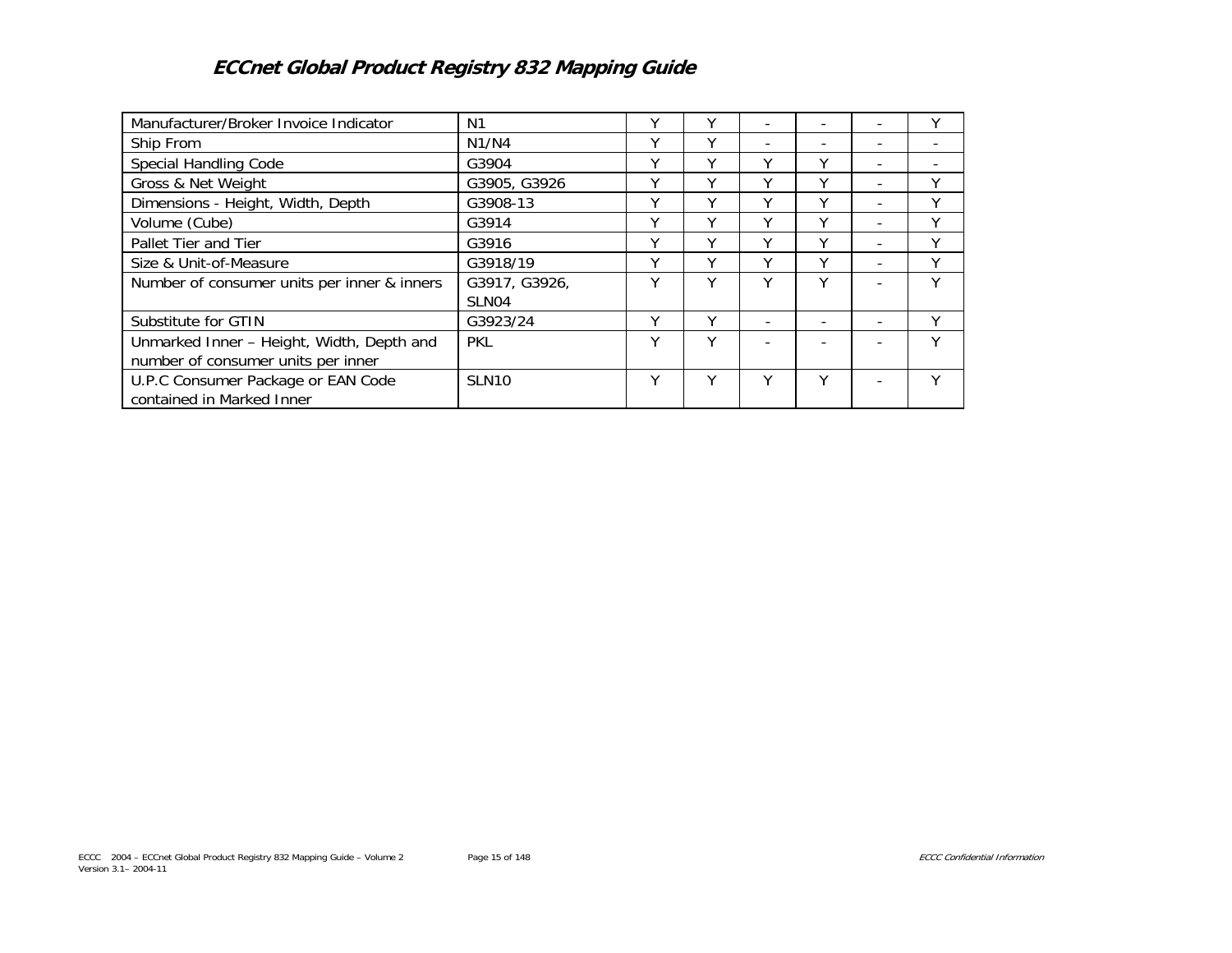| Packaging Level / Field                   | Reference              | FM <sub>2</sub>          | FM <sub>3</sub> | FS <sub>2</sub>          | FS <sub>3</sub>          | RX1                      | RX <sub>2</sub> |
|-------------------------------------------|------------------------|--------------------------|-----------------|--------------------------|--------------------------|--------------------------|-----------------|
| <b>Pricing Information</b>                |                        | ٠                        | Y               |                          | Y                        |                          | Y               |
| Cost - DC Case or DSD Unit                | <b>CTP</b>             | $\overline{a}$           | Y               |                          | Y                        |                          | Y               |
| Price Start                               | <b>DTM</b>             | $\overline{a}$           | Y               | $\overline{a}$           | Y                        | $\overline{a}$           | Y               |
| Price End                                 | <b>DTM</b>             | $\overline{a}$           | Y               | $\overline{\phantom{a}}$ | Y                        | $\overline{a}$           | Y               |
| Order Start Date                          | SAC ZZZZ               | $\overline{a}$           | Y               | $\overline{\phantom{a}}$ | Y                        | $\overline{a}$           | Υ               |
| Order End Date                            | SAC ZZZZ               |                          | Y               | $\overline{a}$           | Y                        |                          | Υ               |
| Requested Delivery Start Date             | SAC ZZZZ               | $\overline{a}$           | Y               | $\overline{a}$           | Y                        | $\overline{a}$           | Y               |
| Requested Delivery End Date               | SAC ZZZZ               | $\overline{a}$           | Y               | $\overline{\phantom{a}}$ | Y                        | $\overline{a}$           | Υ               |
| Ship Start Date                           | SAC ZZZZ               | $\overline{a}$           | Y               | $\blacksquare$           | Y                        | $\overline{a}$           | Υ               |
| Ship End Date                             | SAC ZZZZ               | $\overline{a}$           | Y               |                          | Y                        |                          | Y               |
| <b>Currency Code</b>                      | <b>CUR</b>             | $\overline{a}$           | Y               | $\frac{1}{2}$            | Y                        | $\overline{a}$           | Y               |
| Retailer-Specific Price Identification    | REF02                  | $\overline{\phantom{a}}$ | Υ               | $\overline{\phantom{a}}$ | Υ                        | $\overline{a}$           | Υ               |
| Market Area - All Stores or Store Numbers | G43                    |                          | Υ               |                          | Y                        |                          | Y               |
| Market Area - All Stores                  | G43                    | $\overline{\phantom{a}}$ | Y               | $\bar{a}$                | Y                        | $\overline{a}$           | Y               |
| Market Area - Description                 | G4303                  | $\overline{a}$           | Υ               | $\blacksquare$           | Υ                        | $\overline{a}$           | Υ               |
| Allowances / Charges / Other              | <b>SAC</b>             | $\overline{a}$           | Y               | $\blacksquare$           | Y                        | $\overline{a}$           | Υ               |
| <b>Pricing Comments</b>                   | <b>SAC</b>             |                          | Y               |                          | $\blacksquare$           |                          | Y               |
| Delivery Allowance                        | SAC - C040 Delivery    | $\overline{\phantom{a}}$ | Y               | $\overline{a}$           | Y                        | $\overline{a}$           | Y               |
| Pickup Allowance                          | SAC - F340 Pickup      | $\overline{\phantom{a}}$ | Υ               | $\overline{\phantom{a}}$ | Y                        | $\overline{a}$           | Υ               |
| Promotions Delivered to Store             | CTP DSD,<br>SAC - OHPR |                          | Υ               |                          |                          |                          | Y               |
| <b>Deal Extended Terms</b>                | <b>SAC</b>             | $\overline{\phantom{a}}$ | Y               | $\blacksquare$           | Y                        | $\overline{a}$           | $\blacksquare$  |
| Price Protection - Warehouse Stock - Qty  | G <sub>26</sub>        | $\overline{\phantom{a}}$ | Υ               |                          | $\overline{\phantom{a}}$ |                          | Υ               |
| Price Protection - Store Stock - Qty      | G26                    | $\overline{\phantom{a}}$ | Y               | $\overline{\phantom{a}}$ | $\overline{\phantom{a}}$ | $\overline{\phantom{a}}$ | Υ               |
| Cross Dock Indicator (Pick n Pack)        | G26                    | ÷,                       | Υ               | $\overline{a}$           |                          |                          | Y               |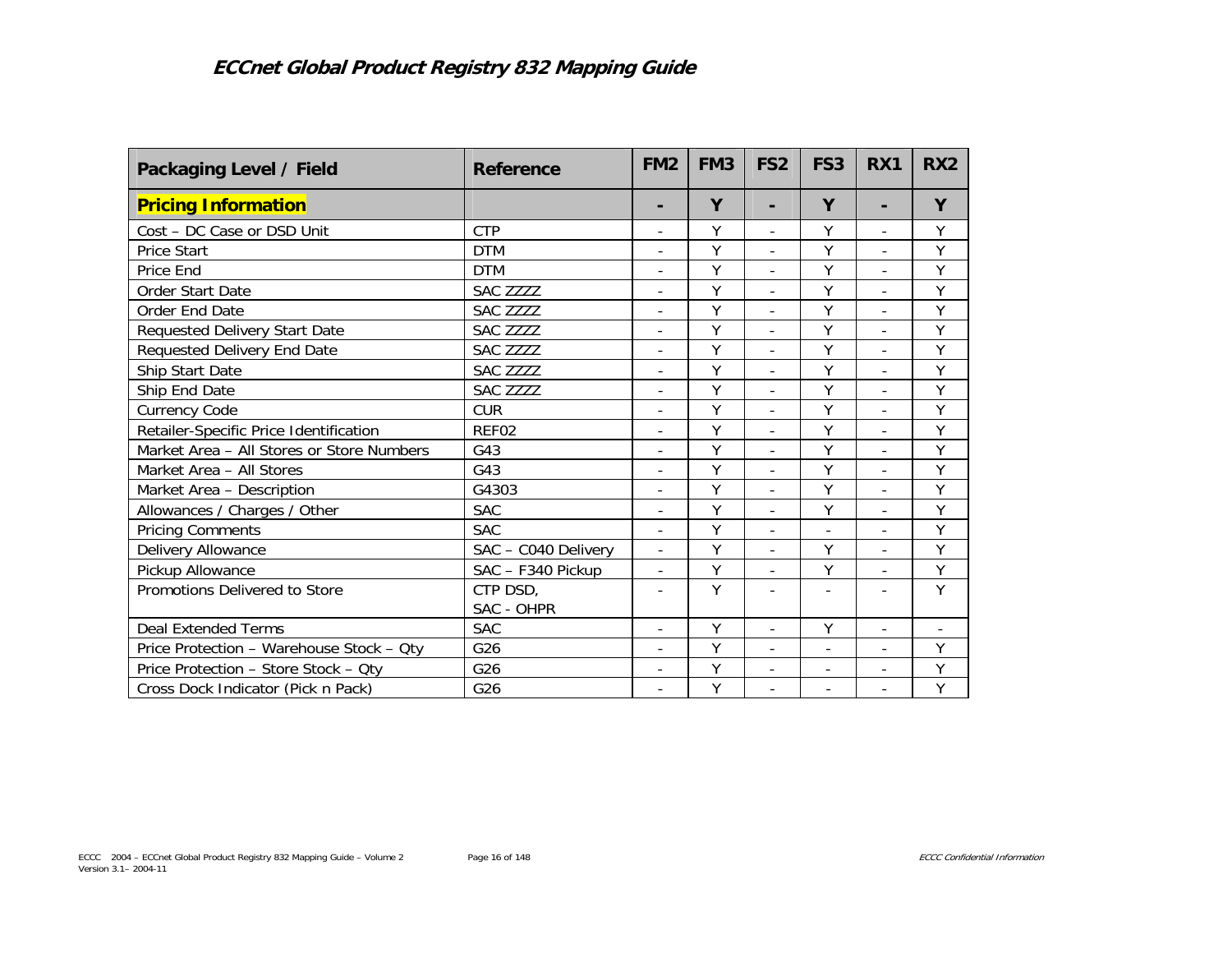# **Hardlines Attributes**

Following is the list of attributes in ECCnet that are defined for UCCnet 2.3 and the hardlines extension. The attributes listed in Table 1 are those which vendors are required to populate. There are other attributes (see Table 2 and 3) that will be defaulted by ECCnet based on other attributes plus systemgenerated values. For attribute definitions, usage guidelines and default criteria, please refer to the ECCC Canadian Data Synchronization Hardlines Implementation Guidelines available at www.eccc.org/hardlines. Within this EDI mapping guide, hardlines attributes are identified within an ECCnet box and marked as GDD. Dependent means that the implementation rule applies.

# **Table 1**

| <b>Hardlines Attribute Name</b>      | <b>ECCnet</b><br><b>Name</b> | <b>EDI</b><br>Segment | Mandatory<br>$M =$<br>Optional<br>$O =$<br>Dependant<br>$D =$ | <b>Implementation Rule</b>                                         |
|--------------------------------------|------------------------------|-----------------------|---------------------------------------------------------------|--------------------------------------------------------------------|
| eanuccCode                           | <b>GTIN</b>                  | LIN                   | M                                                             |                                                                    |
| eanuccCodeType                       | <b>GTIN Type</b>             | LIN                   | M                                                             |                                                                    |
| brandName                            | <b>Brand Name</b>            | PID                   | M                                                             | If not provided, defaults to<br>"Unbranded".                       |
| descriptionShort                     | Short<br>Description         | PID                   | M                                                             |                                                                    |
| additionalClassificationCategoryCode | <b>UDEX Code</b>             | PID                   | M                                                             |                                                                    |
| effectiveDate                        | <b>Effective Date</b>        | <b>DTM</b>            | M                                                             |                                                                    |
| canceledDate                         | <b>Cancel Date</b>           | <b>DTM</b>            | O                                                             |                                                                    |
| discontinuedDate                     | <b>Discontinue</b><br>Date   | <b>DTM</b>            | $\overline{O}$                                                |                                                                    |
| startAvailabilityDateTime            | Available Date               | <b>DTM</b>            | M                                                             |                                                                    |
| endAvailabilityDateTime              | End Available<br>Date        | <b>DTM</b>            | $\circ$                                                       |                                                                    |
| isTradeItemABaseUnit                 | <b>Base Unit Item</b>        | PID                   | D                                                             | At least one of these must be                                      |
| isTradeItemAConsumerUnit             | Consumer Unit                | PID                   | D                                                             | provided. For the ones that are not                                |
| isTradeItemADespatchUnit             | Despatch Unit                | PID                   | D                                                             | provided, ECCnet will generate                                     |
| isTradeItemAnInvoiceUnit             | <b>Invoice Unit</b>          | PID                   | D                                                             | outbound a no value.                                               |
| isTradeItemAnOrderableUnit           | Orderable Unit               | PID                   | D                                                             |                                                                    |
| isTradeItemAVariableUnit             | Variable Unit                | PID                   | D                                                             |                                                                    |
| barCodeType                          | Bar Code Type                | <b>PKG</b>            | M                                                             |                                                                    |
| tradeItemUnitDescriptor              | Product Type                 | PID                   | M                                                             |                                                                    |
| modelNumber                          | Model Number                 | LIN                   | D                                                             | Required if the trade item has been<br>flagged as a consumer unit. |

ECCC 2004 – ECCnet Global Product Registry 832 Mapping Guide – Volume 2 Page 17 of 148 Page 17 of 148 ECCC Confidential Information Version 3.1– 2004-11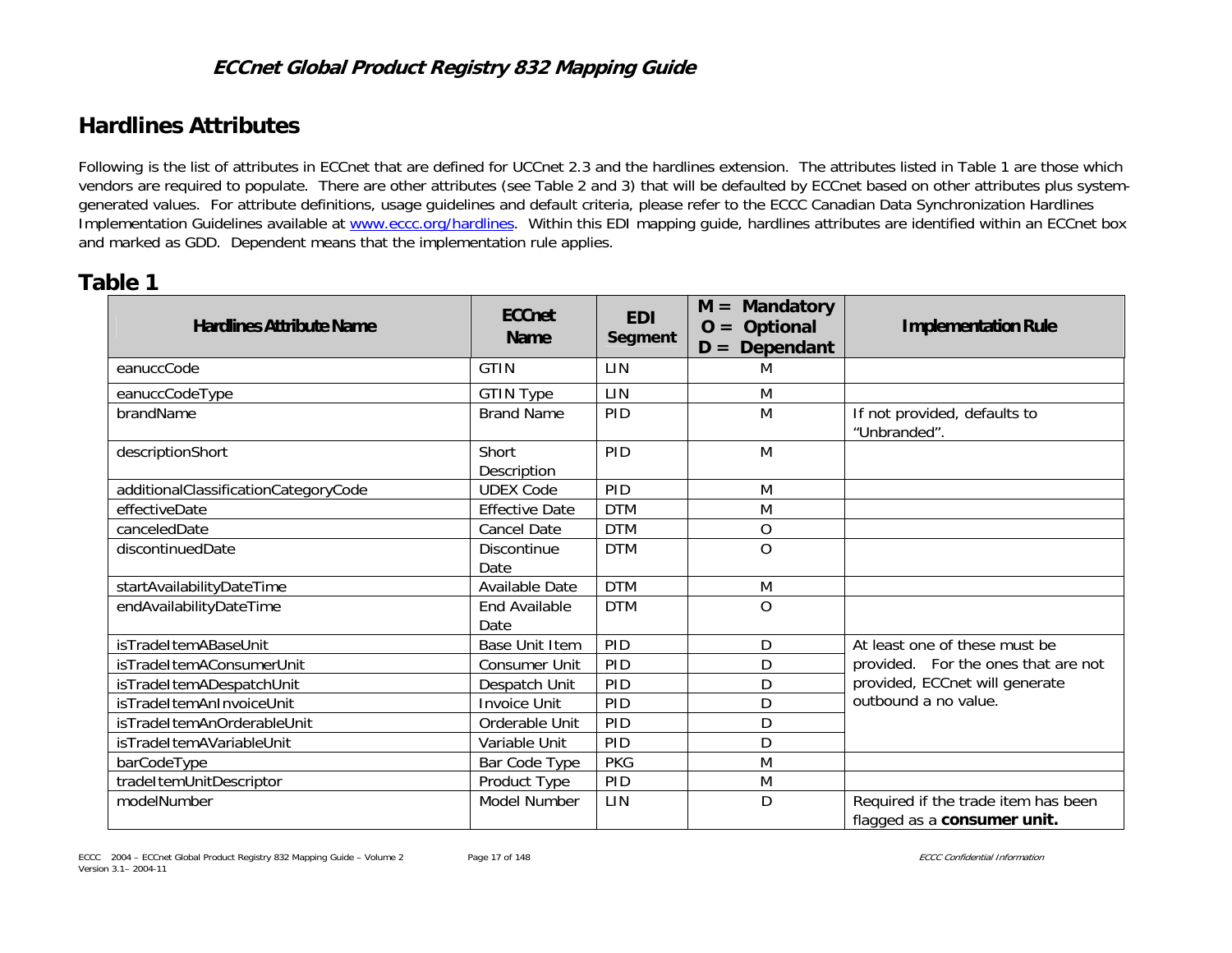| <b>Hardlines Attribute Name</b>           | <b>ECCnet</b><br><b>Name</b>              | <b>EDI</b><br>Segment | $M =$ Mandatory<br>$O =$ Optional<br>$D = Dependant$ | <b>Implementation Rule</b>                                                                                                                               |
|-------------------------------------------|-------------------------------------------|-----------------------|------------------------------------------------------|----------------------------------------------------------------------------------------------------------------------------------------------------------|
| alternateTradeItemIdentification          | Alternate Trade<br>Item<br>Identification | LIN                   | O                                                    |                                                                                                                                                          |
| replacedTradeItemIdentification           | Substitution<br><b>GTIN</b>               | G55/G39               | $\mathcal{O}$                                        |                                                                                                                                                          |
| subBrand                                  | Sub Brand                                 | PID                   | $\overline{O}$                                       |                                                                                                                                                          |
| brandOwner                                | <b>Brand Owner</b><br><b>GLN</b>          | N <sub>1</sub>        | M                                                    | If the vendor does not load, ECCnet will<br>generate the data based on the vendor<br>profile set up in ECCnet, which is set to<br>the manufacturer GLN.  |
| nameOfBrandOwner                          | Name of Brand<br>Owner                    | N <sub>1</sub>        | D                                                    | If the vendor does not load, ECCnet will<br>generate the data based on the vendor<br>profile set up in ECCnet, which is set to<br>the manufacturer name. |
| additionalTradeItemDescription            | Detailed<br>Description                   | PID                   | $\overline{O}$                                       |                                                                                                                                                          |
| tradeItemFinishDescription                | Finish<br>Description                     | PID                   | $\mathcal{O}$                                        |                                                                                                                                                          |
| colorDescription                          | Color<br>Description                      | PID                   | $\overline{O}$                                       | When colorDescription is specified, then<br>colorCodeValue and colorCodeListAgency<br>are required.                                                      |
| variant                                   | Variant                                   | PID                   | $\overline{O}$                                       |                                                                                                                                                          |
| packagingMaterialCode                     | Packaging<br>Material                     | G55/G39               | M                                                    |                                                                                                                                                          |
| packagingTypeCode                         | Packaging<br>Form                         | G55/G39               | M                                                    |                                                                                                                                                          |
| countryOfOrigin                           | Country of<br>Origin                      | N <sub>1</sub>        | M                                                    |                                                                                                                                                          |
| orderingLeadTime                          | Lead Time                                 | LDT                   | D                                                    | Required if the trade item has been<br>flagged as a orderable unit.                                                                                      |
| minimumTradeItemLifespanFromTimeOfArrival | Expected<br>Product Life                  | <b>MEA</b>            | $\overline{O}$                                       |                                                                                                                                                          |
| nameOfManufacturer                        | Name of<br>Manufacturer                   | N <sub>1</sub>        | D                                                    | If the vendor does not load, ECCnet will<br>generate the data based on the vendor<br>profile set up in ECCnet, which is set to<br>the manufacturer name. |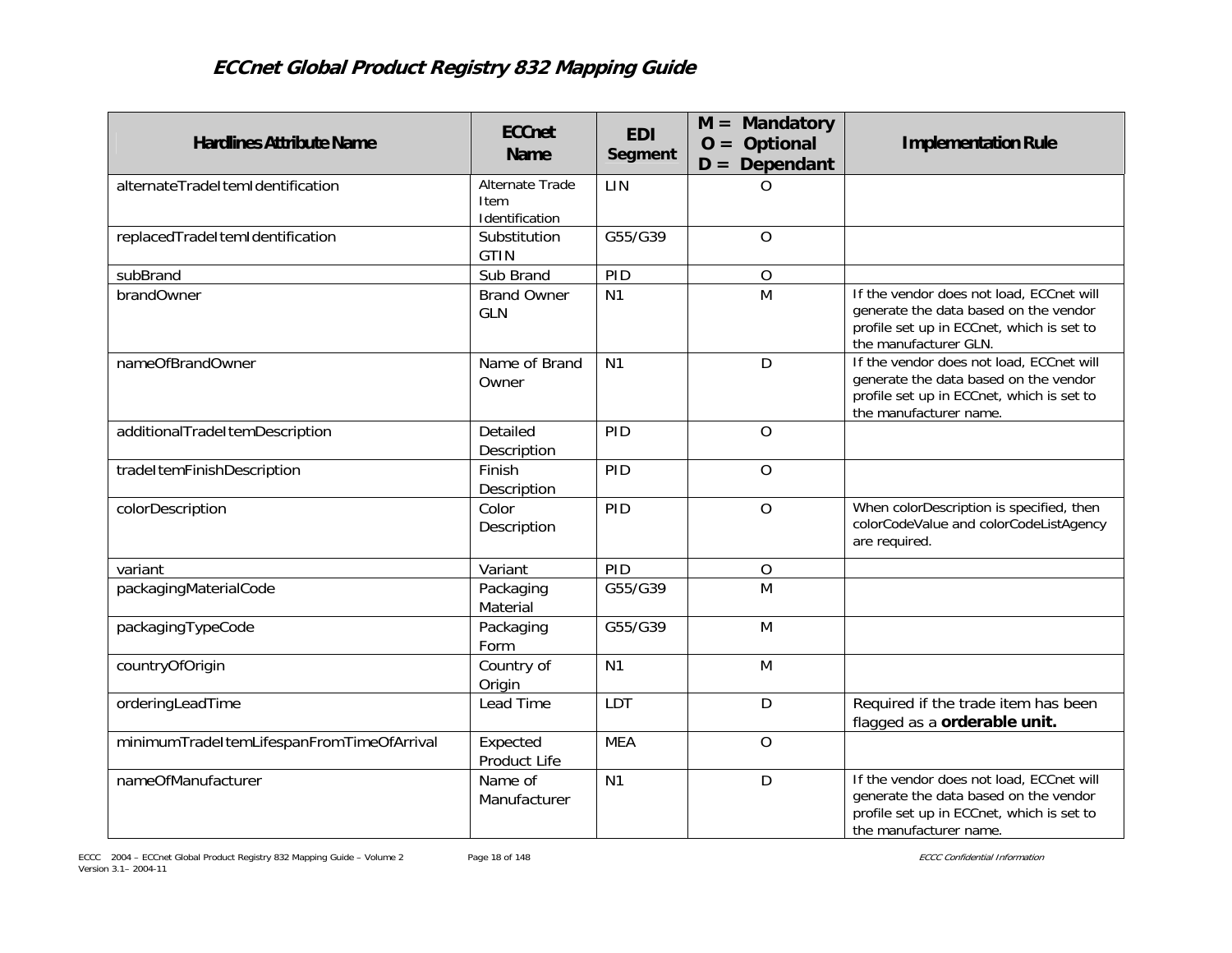| <b>Hardlines Attribute Name</b> | <b>ECCnet</b><br>Name              | <b>EDI</b><br>Segment | $M =$ Mandatory<br>$O =$ Optional<br>$D = Dependant$ | <b>Implementation Rule</b>                                                                                                                               |
|---------------------------------|------------------------------------|-----------------------|------------------------------------------------------|----------------------------------------------------------------------------------------------------------------------------------------------------------|
| manufacturer                    | Manufacturer<br><b>GLN</b>         | N <sub>1</sub>        | M                                                    | If the vendor does not load, ECCnet will<br>generate the data based on the vendor<br>profile set up in ECCnet, which is set to<br>the manufacturer GLN.  |
| informationProvider             | Information<br>Provider GLN        | N <sub>1</sub>        | M                                                    | If the vendor does not load, ECCnet will<br>generate the data based on the vendor<br>profile set up in ECCnet, which is set to<br>the manufacturer GLN.  |
| nameOfInformationProvider       | Name of<br>Information<br>Provider | N <sub>1</sub>        | D                                                    | If the vendor does not load, ECCnet will<br>generate the data based on the vendor<br>profile set up in ECCnet, which is set to<br>the manufacturer name. |
| orderQuantityMaximum            | Maximum Order<br>Quantity          | <b>CTB</b>            | $\overline{O}$                                       |                                                                                                                                                          |
| orderQuantityMinimum            | Minimum Order<br>Quantity          | <b>CTB</b>            | $\mathcal{O}$                                        |                                                                                                                                                          |
| orderQuantityMultiple           | Order Quantity<br>Multiple         | <b>CTB</b>            | $\mathcal{O}$                                        |                                                                                                                                                          |
| netContent/UOM                  | Size/UOM                           | G55/G39               | D                                                    | Required if the trade item has been<br>flagged as a consumer unit.                                                                                       |
| height/UOM                      | Height/UOM                         | G55/G39               | M                                                    | When provided, their UOM must all                                                                                                                        |
| width/UOM                       | Width/UOM                          | G55/G39               | M                                                    | match.                                                                                                                                                   |
| depth/UOM                       | Depth/UOM                          | G55/G39               | M                                                    |                                                                                                                                                          |
| grossWeight/UOM                 | grossWeight/UO<br>M                | G55/G39               | D                                                    | Required if the trade item has been<br>flagged as a orderable unit.                                                                                      |
| netWeight/UOM                   | netWeight/UO<br>M                  | G55/G39               | D                                                    | Required if the trade item has been<br>flagged as a consumer unit.                                                                                       |
| volume/UOM                      | volume/UOM                         | G55/G39               | D                                                    | Required if the trade item has been<br>flagged as a orderable unit.                                                                                      |
| outOfBoxDepth                   | Out of Box<br>Depth                | <b>MEA</b>            | D                                                    | If one is provided all 3 are required.                                                                                                                   |
| outOfBoxHeight                  | Out Of Box<br>Height               | <b>MEA</b>            | D                                                    |                                                                                                                                                          |
| outofBoxWidth                   | Out of Box<br>Width                | <b>MEA</b>            | D                                                    |                                                                                                                                                          |
| peqHorizontal                   | Horizontal Peq                     | <b>MEA</b>            | $\overline{O}$                                       |                                                                                                                                                          |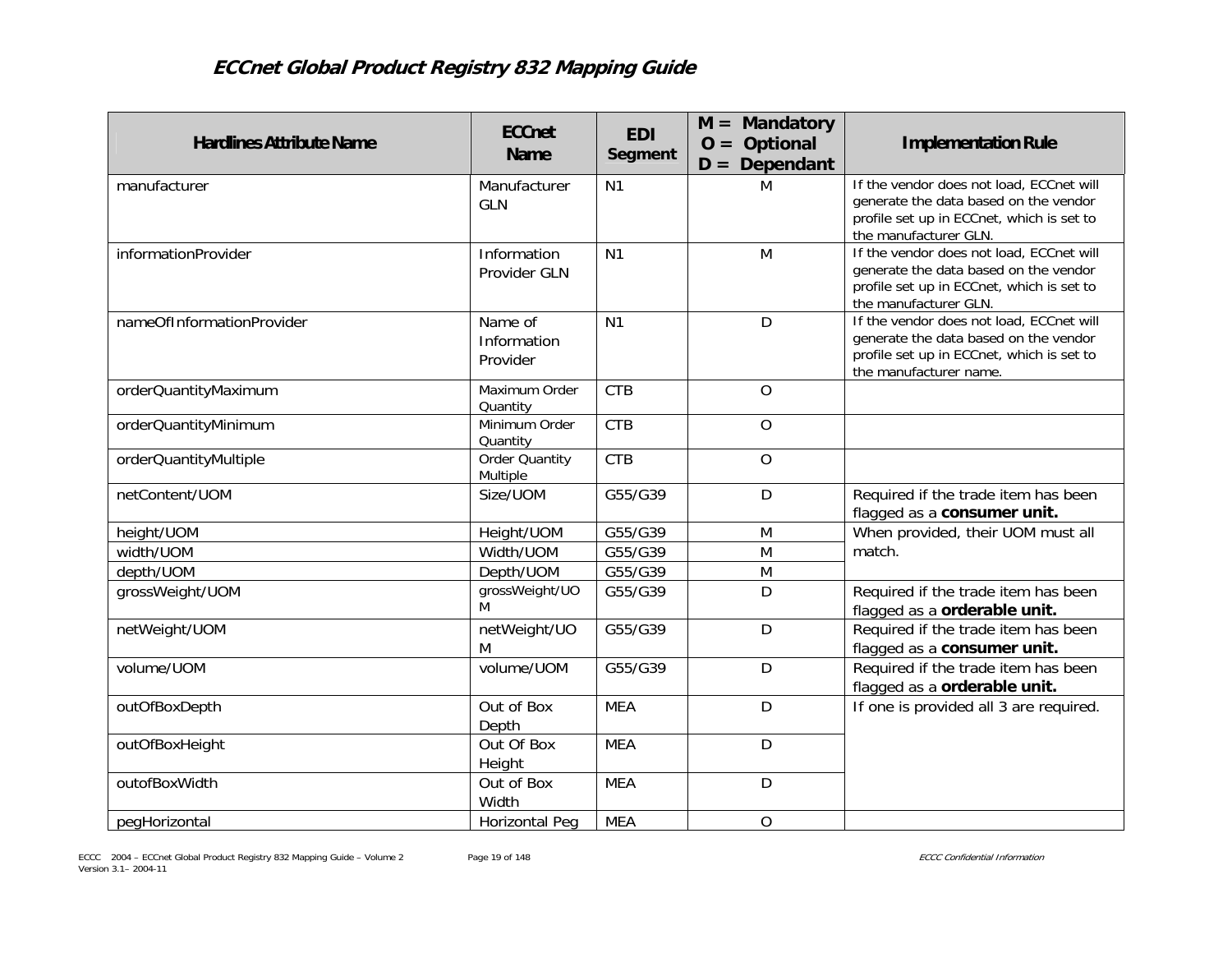| <b>Hardlines Attribute Name</b>               | <b>ECCnet</b><br><b>Name</b>    | <b>EDI</b><br>Segment | $M =$ Mandatory<br>$O = Optional$<br>$D = Dependant$ | <b>Implementation Rule</b>                                                                                                                                         |
|-----------------------------------------------|---------------------------------|-----------------------|------------------------------------------------------|--------------------------------------------------------------------------------------------------------------------------------------------------------------------|
| pegVertical                                   | <b>Vertical Peg</b>             | <b>MEA</b>            | O                                                    |                                                                                                                                                                    |
| stackingFactor                                | <b>Stacking Factor</b>          | <b>MEA</b>            | $\mathcal{O}$                                        |                                                                                                                                                                    |
| stackingWeightMaximum                         | Stacking                        | <b>MEA</b>            | $\overline{O}$                                       |                                                                                                                                                                    |
|                                               | Weight<br>Maximum               |                       |                                                      |                                                                                                                                                                    |
| nestingIncrement (Factor)                     | Nested                          | <b>MEA</b>            | O                                                    |                                                                                                                                                                    |
|                                               | Increment                       |                       |                                                      |                                                                                                                                                                    |
| piecesPerTradeItem                            | Pieces Per<br>Trade item        | <b>MEA</b>            | $\circ$                                              |                                                                                                                                                                    |
| quantityOfInnerPack                           | Inner Pack                      | G55/G39               | O                                                    |                                                                                                                                                                    |
| quantityOfNextLevelTradeItemWithinInnerPack   | Pack                            | G55/G39               | $\overline{O}$                                       |                                                                                                                                                                    |
| quantityOfNextLowerLevelTradeItem             | Number of<br><b>Inner Packs</b> | <b>SLN</b>            | M                                                    |                                                                                                                                                                    |
| sellingUnitofMeasure                          | selling Unit of<br>Measure      | <b>MEA</b>            | M                                                    | Required if the trade item has been<br>flagged as a consumer unit<br>If Selling Unit of Measure is provided, you<br>must also provide Ordering Unit of<br>Measure. |
| orderingUnitofMeasure                         | Ordering Unit<br>of Measure     | <b>MEA</b>            | O/D                                                  | Required if the trade item has been<br>flagged as a consumer unit<br>If Ordering Unit of Measure is provided,<br>you must also provide Selling Unit of<br>Measure. |
| quantityOfCompleteLayersContainedInATradeItem | Tier                            | G39                   | $\mathcal{O}$                                        |                                                                                                                                                                    |
| quantityOfTradeItemsContainedInACompleteLayer | Ti                              | G39                   | $\mathcal{O}$                                        |                                                                                                                                                                    |
| tradeItemRecallIndicator                      | Trade Item<br>Recall Indicator  | PID                   | M                                                    |                                                                                                                                                                    |
| returnGoodsPolicy                             | Return Goods<br>Policy          | PID                   | M                                                    |                                                                                                                                                                    |
| securityTagLocation                           | EAS Tag<br>Location             | <b>PKG</b>            | $\overline{O}$                                       | If securityTagLocation is provided,<br>you must also provide the<br>securityTagType.                                                                               |
| securityTagType                               | EAS Tag Type                    | <b>PKG</b>            | $\overline{O}$                                       | If securityTagType is provided, you<br>must also provide the<br>securityTagLocation.                                                                               |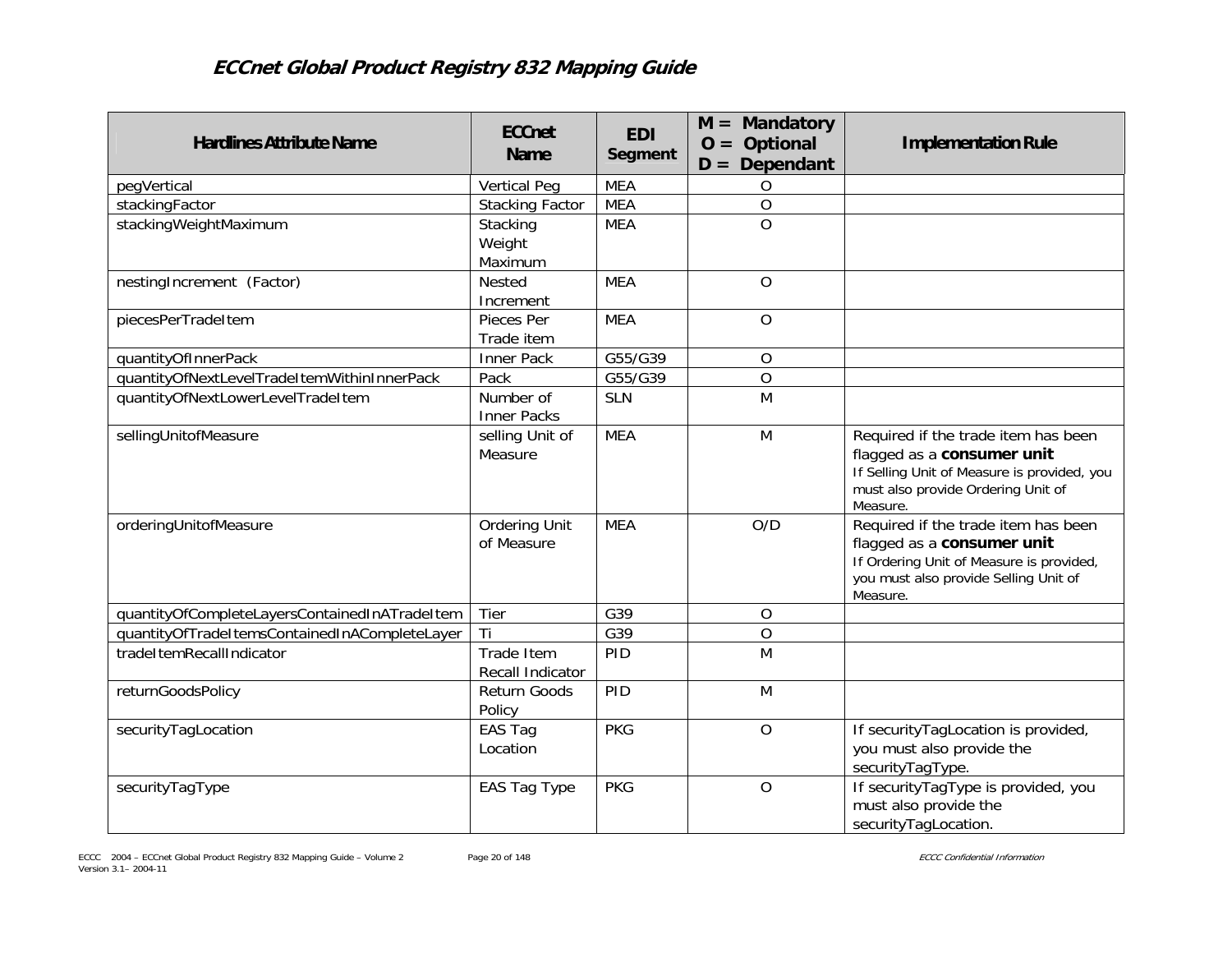| <b>Hardlines Attribute Name</b>         | <b>ECCnet</b><br><b>Name</b>                  | <b>EDI</b><br>Segment | Mandatory<br>$M =$<br>$O = Optional$<br>$D = Dependant$ | <b>Implementation Rule</b>                                                                                              |
|-----------------------------------------|-----------------------------------------------|-----------------------|---------------------------------------------------------|-------------------------------------------------------------------------------------------------------------------------|
| <b>URLforWarranty</b>                   | URL for<br>Warranty                           | PID                   | O                                                       |                                                                                                                         |
| warrantyDescription                     | Warranty<br>Description                       | PID                   | $\overline{O}$                                          |                                                                                                                         |
| storageHandlingTemperatureMaximum       | Storage<br>Handling<br>Temperature<br>Maximum | <b>MEA</b>            | $\overline{O}$                                          |                                                                                                                         |
| storageHandlingTemperatureMinimum       | Storage<br>Handling<br>Temperature<br>Minimum | <b>MEA</b>            | $\overline{O}$                                          |                                                                                                                         |
| materialSafetyDataSheetNumber           | Material Safety<br>Data Sheet<br>Number       | <b>REF</b>            | $\overline{O}$                                          |                                                                                                                         |
| importClassificationValue               | Import<br>Classification<br>Value             | T <sub>C</sub> 2      | $\overline{O}$                                          | When either importClassificationValue<br>or importClassificationType is present,<br>then the other is also required.    |
| importClassificationType                | Import<br>Classification<br><b>Type</b>       | TC <sub>2</sub>       | $\circ$                                                 | When either importClassificationType<br>or importClassificationValue is<br>present, then the other is also<br>required. |
| tradeItemGroupIdentificationCode        | Selection Code                                | <b>BCT</b>            | M                                                       |                                                                                                                         |
| tradeItemGroupIdentificationDescription | Selection Code<br>Description                 | <b>BCT</b>            | M                                                       |                                                                                                                         |
| isPackagingMarkedAsReturnable           | Is Packaging<br>Marked As<br>Returnable       | PID                   | M                                                       | If not sent, ECCnet will default to no.                                                                                 |
| isPackagingMarkedAsRecyclable           | Is Packaging<br>Marked As<br>Recyclable       | PID                   | M                                                       | If not sent, ECCnet will default to no.                                                                                 |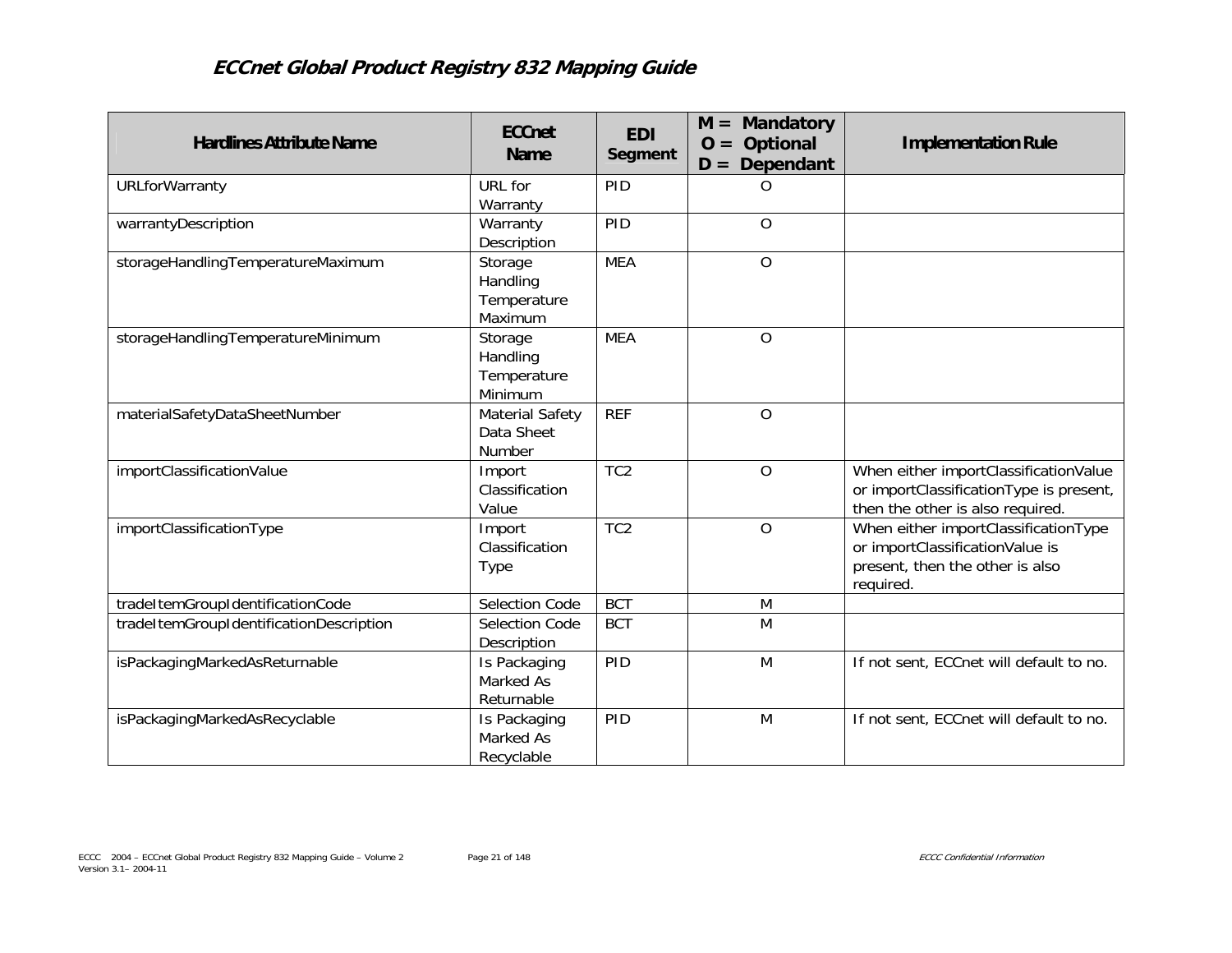# **Table 2**

The following attributes are populated by ECCnet based on data provided by the vendor for the attributes listed in Table 1:

| <b>Attribute Name</b>                      | <b>Default Rule</b>                                                       |
|--------------------------------------------|---------------------------------------------------------------------------|
| additionalClassificationAgencyName and     | Based on the UDEX code                                                    |
| additionalClassifictionCategoryDescription |                                                                           |
| brandName                                  | If not sent, ECCnet will default to "Unbranded"                           |
| globalTradeItemNumber                      | Based on EAN.UCC code                                                     |
| isBarcodeOnThePackage                      | Defaulted based on barCodeType                                            |
| materialSafetyDataSheet                    | Based on materialSafetyDataSheetNumber                                    |
| packagingMaterialCodeListMaintenanceAgency | Based on packagingMaterialCode                                            |
| packagingMaterialDescription               | Based on packagingMaterialCode                                            |
| packagingTypeDescription                   | Based on packaging TypeCode                                               |
| isPackagingMarkedAsRecyclable              | If not sent, ECCnet will default to no                                    |
| isPackagingMarkedAsReturnable              | If not sent, ECCnet will default to no                                    |
| publicationDate                            | System generated on the date the vendor releases the data to the retailer |
| isTradeItemABaseUnit                       | If not sent, ECCnet will default to no                                    |
| isTradeItemAConsumerUnit                   | If not sent, ECCnet will default to no                                    |
| isTradeItemAOrderableUnit                  | If not sent, ECCnet will default to no                                    |
| isTradeItemAVariableUnit                   | If not sent, ECCnet will default to no                                    |
| isTradeItemAInvoiceUnit                    | If not sent, ECCnet will default to no                                    |
| isTradeItemaDespatchUnit                   | If not sent, ECCnet will default to no                                    |
| IsTradeItemRecalled                        | If not sent, ECCnet will default to no                                    |
| securityTagIndicator                       | Based on securityTagLocation and SecurityTagType                          |
| tradeItemDescription                       | Populated with shortDescription                                           |
| functionalName                             | Populated with shortDescription                                           |
| outOfBoxProvided                           | Defaulted based on out of box width, height and length                    |
| warrantyIndicator                          | Defaulted if either URL for Warranty or Warranty Description is populated |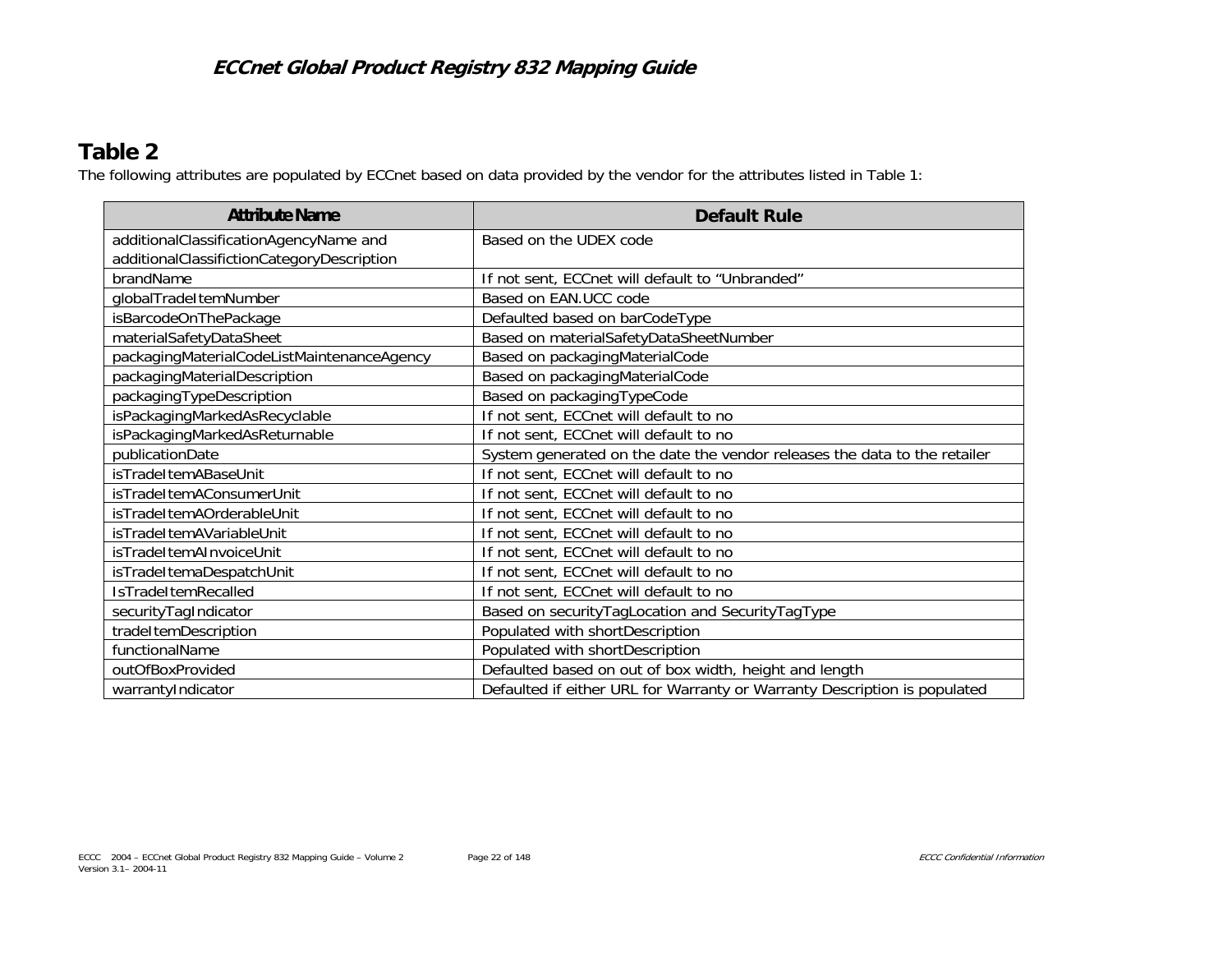# *1. Introduction to Hardlines*

The attributes defined within this guideline are supported by UCCnet 2.4.

Key definitions that will help you understand this guideline:

**Trade Item** – A trade item is any product or service upon which there is a need to retrieve pre-defined information and that may be priced, ordered or invoiced at any point in any supply chain. A trade item can represent any level of product containment (case, consumer unit, pallet, etc.) and also can represent a service.

ECCnet maintained attributes – attributes noted as such will be populated by ECCnet based on the existence of data provided in other attributes or the non-existence of attributes. For example, the isPackagingMarkedAsReturnable attribute is mandatory, however if it is not populated it is assumed that it means the trade item is not marked as returnable therefore, ECCnet will generate a no value for the attribute.

Due to the number of descriptions required, and because some are very similar, ECCnet will populate these with description short.

The Registry and Hardlines requirements processing rules are documented throughout this guideline. Due to the complexity of their implementation, please see below for more information.

A trade item hierarchy must contain at least one orderable unit and at least one consumer unit. For example:

- If you are loading a case GTIN and a consumer unit GTIN, one must be flagged as an orderable unit and one must be flagged as a consumer unit.
- If you are loading a trade item that is both your orderable unit and the consumer unit, the GTIN must be flagged as both an orderable unit and a consumer unit.

Orderable unit is indicated by flagging the attribute "isTradeItemAnOrderableUnit" as present. Consumer unit is indicated by flagging the attribute "isTradeItemAConsumerUnit" as present.

If your GTIN is a variable unit (isTradeItemAVariableUnit), your product hierarchy must also contain an orderable unit, which must also then contain a consumer unit, as per the note above.

If your GTIN is flagged as an **orderable unit**, the following attributes must be supplied:

- volume
- grossWeight
- orderingLeadTime

If your GTIN is flagged as a **consumer unit**, the following attributes must be supplied:

- netContent
- netWeight
- sellingUnitOfMeasure
- orderingUnitOfMeasure
- modelNumber

See Appendix A for EDI transaction samples.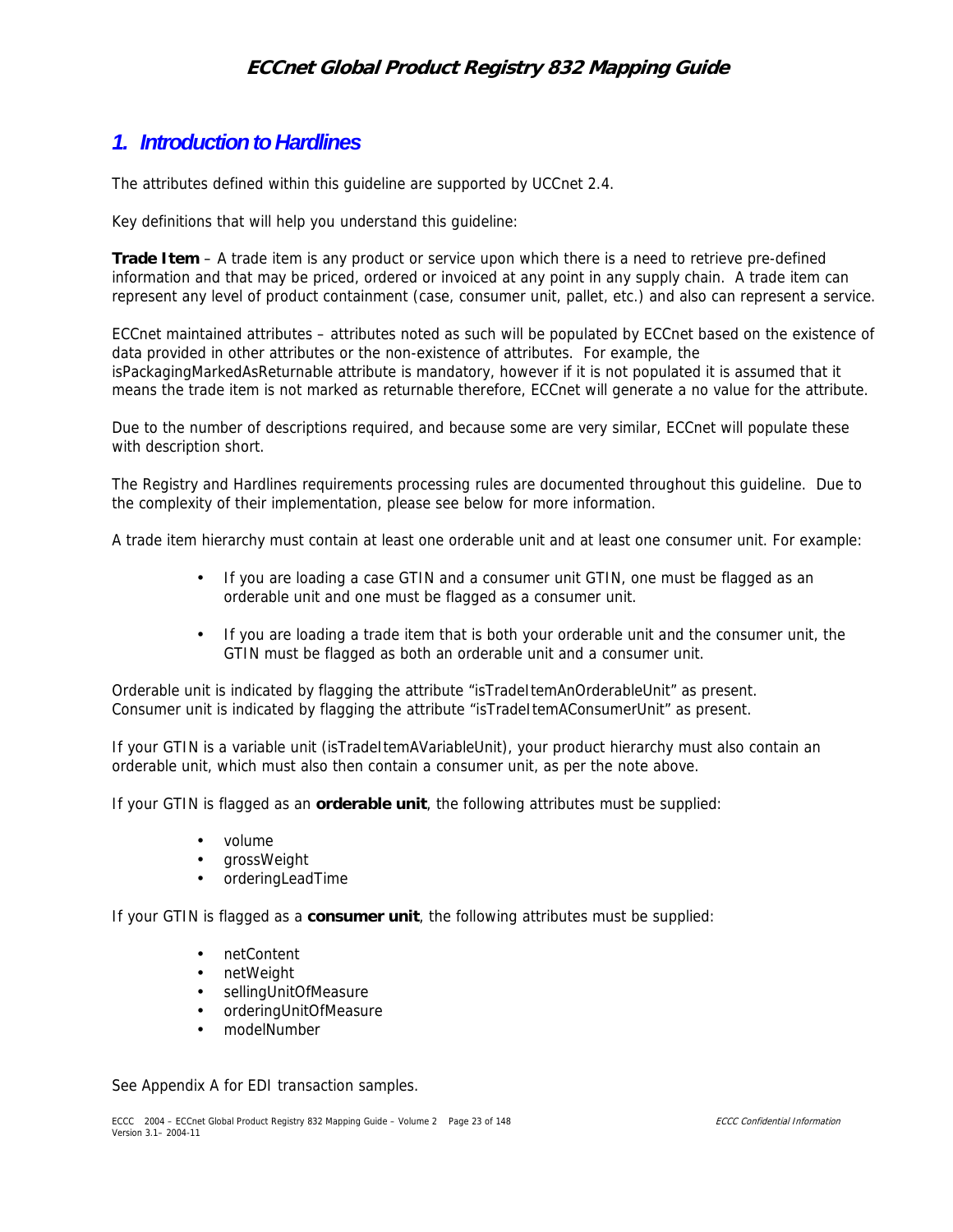#### **Sub-Organization GLN**

Sub Organization GLN's are used to identify the GLN of sub organization of the vendor. This information is required to be loaded prior to loading your data if you require a GLN other than your own. The vendor GLN you provide for your catalogue set up is used to establish your catalogue profile. Any GTIN's loaded are assumed to belong to the vendor GLN unless you specify otherwise.

#### **Brand Owner GLN and Brand Owner Name**

In the scenario where the Vendor is loading GTIN's that are owned by another party, the brand owner needs to be identified and set up on the Vendor Profile.

These Brand Owner GLN's needs to be set up in the Sub Organization GLN to ensure that the correct Brand Owner GLN's are assigned to the appropriate GTIN's. Example as follows:

|            | Vendor                        |                                  |
|------------|-------------------------------|----------------------------------|
| G T IN "1" | Brand Owner Name<br>Brand ABC | Brand Owner GLN<br>0551000144442 |
| G TIN "2"  | Brand Owner Name<br>Brand XY7 | Brand Owner GLN<br>0551000155554 |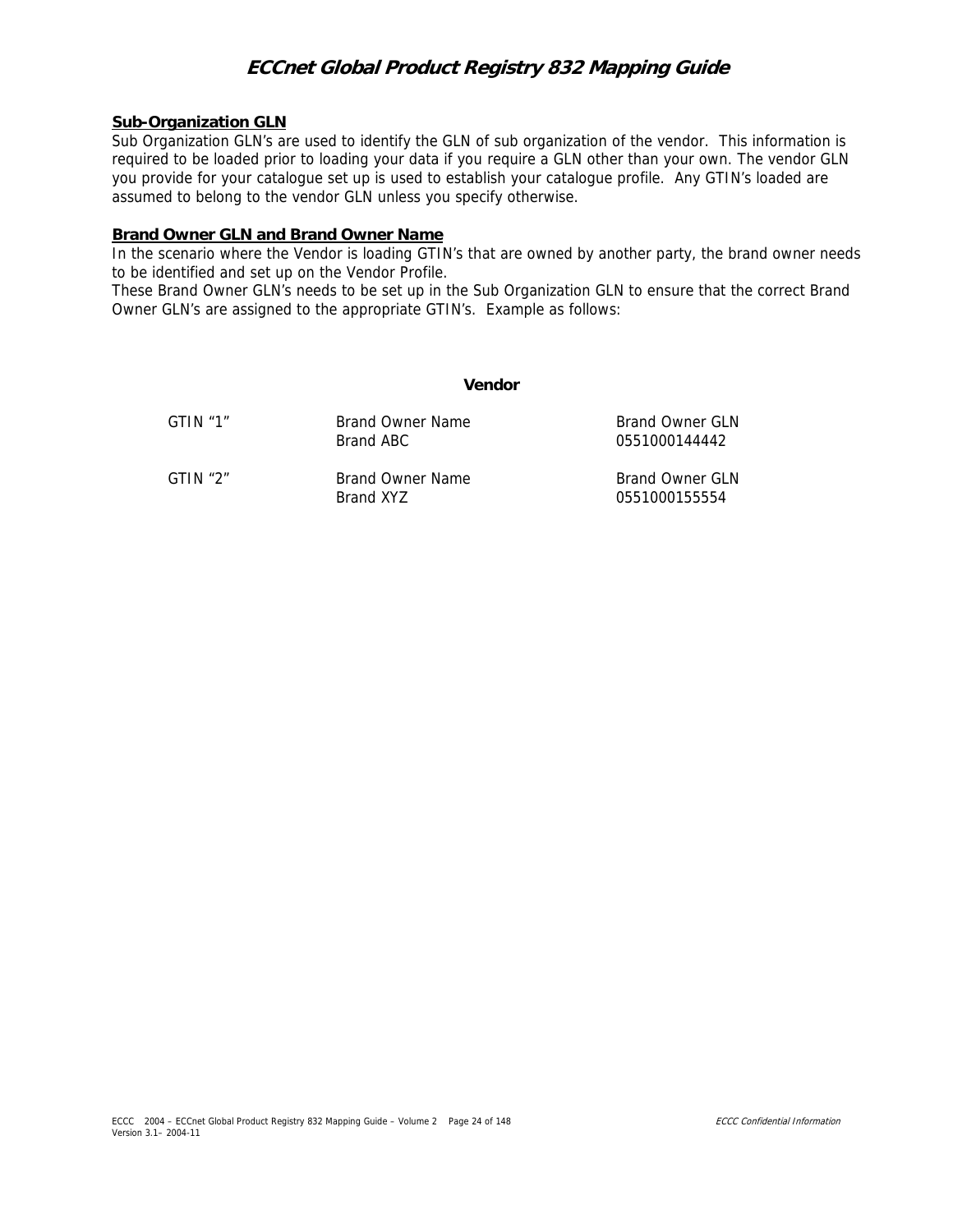# **1. Document Structure Chart 832 Price/Sales Catalogue**

**Functional Group ID=SC** 

#### **Introduction:**

This Draft Standard for Trial Use contains the format and establishes the data contents of the Price/Sales Catalogue Transaction Set (832) for use within the context of an Electronic Data Interchange (EDI) environment. The transaction set can be used to provide for customary and established business and industry practice relative to furnishing or requesting the price of goods or services in the form of a catalogue.

#### **Heading:**

| ECCnet: | Pos.<br>No. | Seg.<br>ID<br><b>ISA</b>         | Req.<br>Name Des.<br>Interchange Header                          | Loop<br>Max.Use<br>м | Notes and<br>Repeat |              | Comments |
|---------|-------------|----------------------------------|------------------------------------------------------------------|----------------------|---------------------|--------------|----------|
|         |             | <b>GS</b>                        | <b>Functional Group Header</b>                                   | M                    |                     |              |          |
|         | 010         | <b>ST</b>                        | <b>Transaction Set Header</b>                                    | м                    | 1                   |              |          |
|         | 020         | <b>BCT</b>                       | <b>Beginning Segment for Price/Sales</b><br>Catalog              | м                    | 1                   |              | Note 1   |
|         | 070         | <b>DTM</b>                       | Date/Time Reference                                              | 0                    | 10                  |              | Note 2   |
|         | 090         | <b>CUR</b>                       | Currency                                                         | 0                    | 5                   |              | Note 2   |
| N/U     | 110         | <b>ITD</b>                       | Terms of Sale/Deferred Terms of Sale                             | O                    | $\overline{2}$      |              |          |
| N/U     | 120         | <b>LDT</b>                       | <b>Lead Time</b>                                                 | 0                    | >1                  |              |          |
| N/U     | 130         | <b>SAC</b>                       | Service, Promotion, Allowance, or<br><b>Charge Information</b>   | $\Omega$             | >1                  |              |          |
| N/U     | 140         | <b>FOB</b>                       | <b>F.O.B. Related Instructions</b>                               | O                    | 1                   |              |          |
| N/U     | 145         | G93                              | <b>Price Bracket Identification</b>                              | O                    | 50                  |              |          |
| N/U     | 147         | AAA                              | <b>Request Validation</b>                                        | O                    | 1                   |              |          |
|         |             |                                  | LOOP ID - N1                                                     |                      |                     | >1           |          |
|         | 150         | N <sub>1</sub>                   | Name                                                             | O                    | 1                   |              |          |
|         | 160<br>170  | N <sub>2</sub><br>N <sub>3</sub> | <b>Additional Name Information</b><br><b>Address Information</b> | O<br>O               | 2<br>$\overline{a}$ | $ECCnet = 1$ |          |
| N/U     | 180<br>190  | <b>N4</b><br><b>REF</b>          | Geographic Location<br><b>Reference Identification</b>           | O<br>O               | >1<br>12            | $ECCnet = 1$ |          |
|         | 200         | <b>PER</b>                       | <b>Administrative Communications</b><br>Contact                  | O                    | >1                  |              |          |

#### **Detail:**

|         | Pos.<br><u>No.</u> | Seg.<br>⅏  | Req.<br>Name              | Des. | Loop<br>Max.Use | Notes and<br>Repeat | Comments |
|---------|--------------------|------------|---------------------------|------|-----------------|---------------------|----------|
| ECCnet: |                    |            | $LOOP$ $ID$ $ LIN$        |      |                 |                     | >1       |
|         | 010                | LIN        | I tem I dentification     |      | O               |                     |          |
|         | 015                | G53        | Maintenance Type          |      | O               |                     | Note 1   |
|         | 030                | <b>DTM</b> | Date/Time Reference       |      | O               | 10                  | Note 2   |
|         | 040                | <b>REF</b> | Reference Identification  |      | O               | >1                  |          |
|         | 060                | <b>CTB</b> | Restrictions/Conditions   |      | O               | 25                  |          |
|         | 070                | <b>PID</b> | Product/I tem Description |      | O               | 200                 |          |
|         | 080                | <b>MEA</b> | <b>Measurements</b>       |      | O               | 40                  |          |
|         |                    |            |                           |      |                 |                     |          |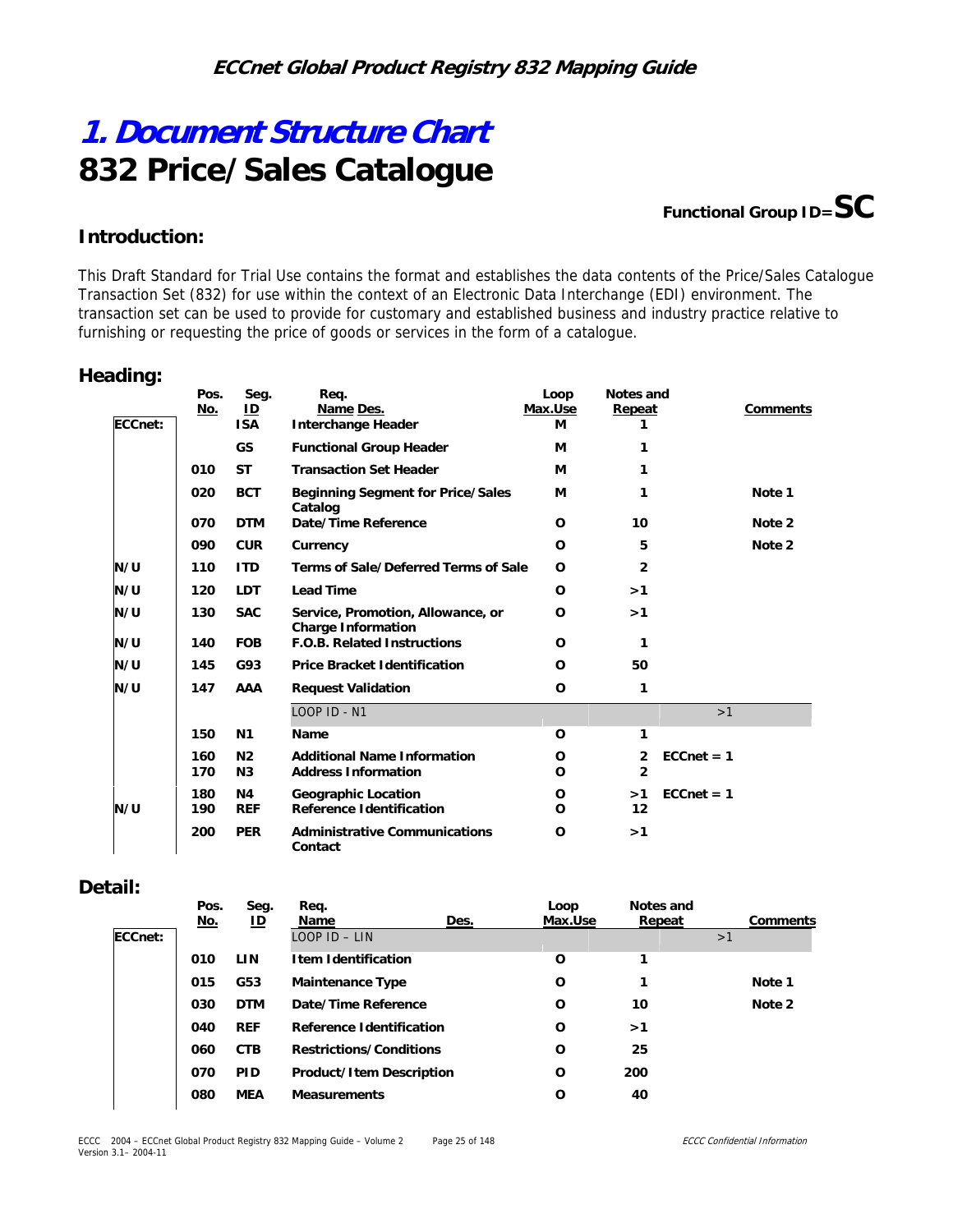|     | 090        | <b>PKG</b>               | Marking, Packaging, Loading                                            | 0      | 25             |               |        |
|-----|------------|--------------------------|------------------------------------------------------------------------|--------|----------------|---------------|--------|
|     | 110        | TD <sub>4</sub>          | Carrier Details (Special Handling, or<br>Hazardous Materials, or Both) | O      | >1             |               |        |
| N/U | 130        | <b>ITD</b>               | Terms of Sale/Deferred Terms of Sale                                   | O      | $\overline{2}$ |               |        |
|     | 140        | LDT.                     | <b>Lead Time</b>                                                       | 0      | 1              |               |        |
| N/U | 150        | <b>SAC</b>               | Service, Promotion, Allowance, or<br><b>Charge Information</b>         | O      | >1             |               |        |
| N/U | 160        | <b>FOB</b>               | F.O.B. Related Instructions                                            | O      | 1              |               |        |
| N/U | 164        | AAA                      | <b>Request Validation</b>                                              | 0      | 1              |               |        |
|     | 165        | TC <sub>2</sub>          | <b>TC2 Commodity</b>                                                   | 0      | $\overline{2}$ |               |        |
|     | 168        | G55                      | I tem Characteristics - Consumer Unit                                  | O      | $\mathbf{1}$   |               |        |
|     |            |                          | $LOOP$ ID $-$ CTP                                                      |        |                | 100           |        |
|     | 170        | <b>CTP</b>               | <b>Pricing Information</b>                                             | O      | 1              |               |        |
| N/U | 175        | G40                      | <b>Bracket Price</b>                                                   | O      | 99             |               |        |
|     | 180        | <b>DTM</b>               | Date/Time Reference                                                    | 0      | 10             |               |        |
|     | 182        | G36                      | <b>Price List Reference</b>                                            | O      | 1              |               |        |
|     | 200<br>225 | <b>CUR</b><br><b>REF</b> | Currency<br>Reference Identification                                   | 0<br>0 | 5<br>>1        | $ECCheck = 1$ | Note 2 |
|     | 227        | G43                      | <b>Promotion/Price List Area</b>                                       | O      | 9999           |               |        |
|     | 228        | <b>SAC</b>               | Service, Promotion, Allowance, or<br><b>Charge Information</b>         | 0      | >1             |               |        |
|     | 229        | G26                      | <b>Pricing Conditions</b>                                              | O      | 99             |               |        |
|     |            |                          | LOOP ID - N1                                                           |        |                | >1            |        |
|     | 230        | N <sub>1</sub>           | Name                                                                   | O      | 1              |               |        |
|     | 240        | N <sub>2</sub>           | <b>Additional Name Information</b>                                     | 0      | 2              |               |        |
|     | 250        | N <sub>3</sub>           | <b>Address Information</b>                                             | O      | $\overline{2}$ |               |        |
|     | 260        | N <sub>4</sub>           | Geographic Location                                                    | 0      | 1              |               |        |
|     |            |                          | LOOP ID - G39                                                          |        |                | >1            |        |
|     | 283        | G39                      | I tem Characteristics - Vendor's<br><b>Selling Unit</b>                | 0      | 1              |               |        |
| N/U | 284        | <b>CTP</b>               | <b>Pricing Information</b>                                             | O      | $\mathbf{1}$   |               |        |
|     |            |                          | $LOOP$ ID $-$ PKL                                                      |        |                | 20            |        |
|     | 285        | <b>PKL</b>               | Multi-Pack Configuration                                               | o      | 1              |               |        |
|     |            |                          | LOOP ID - SLN                                                          |        |                | >1            |        |
|     | 350        | <b>SLN</b>               | Subline I tem Detail                                                   | o      | 1              |               |        |

## **Summary:**

| ., | Pos.<br><u>No.</u><br>010<br>020 | <u>ID</u><br><b>CTT</b><br><b>SE</b><br><b>GE</b> | Reg.<br>Name Des.<br><b>Transaction Totals</b><br><b>Transaction Set Trailer</b><br><b>Functional Group Trailer</b> | Loop<br>Max.Use<br>м<br>M | Notes and<br>Repeat | Comments |
|----|----------------------------------|---------------------------------------------------|---------------------------------------------------------------------------------------------------------------------|---------------------------|---------------------|----------|
|    |                                  | <b>IEA</b>                                        | Interchange Trailer                                                                                                 | M                         |                     |          |
|    |                                  |                                                   |                                                                                                                     |                           |                     |          |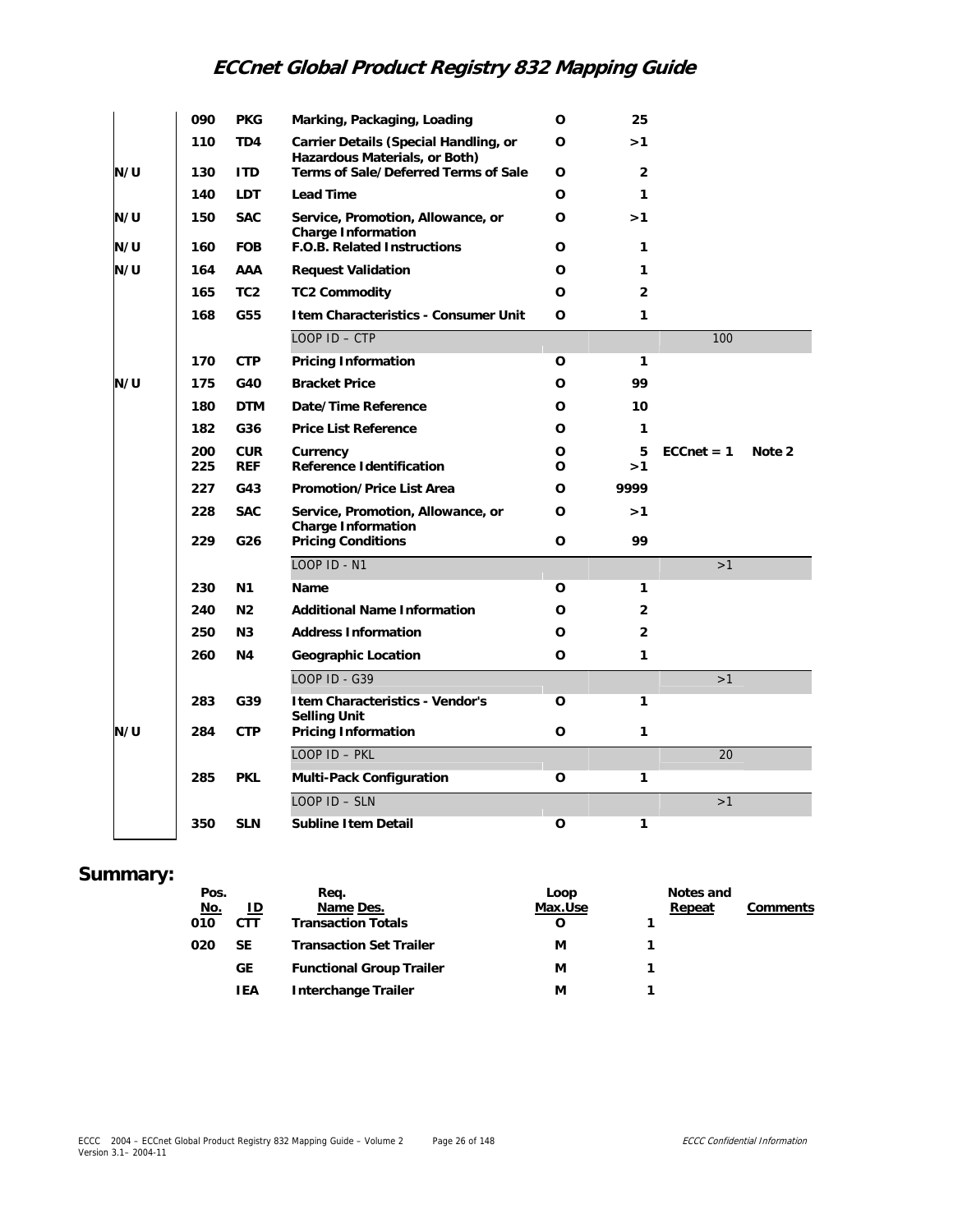# **Transaction Set Notes**

#### **ECCnet Notes:**

- **1.** If BCT10=00 is used, then G5301 is used to specify the action code for each LIN loop. If BCT10 does not equal 00, then the BCT10 value is used to specify the "transaction set purpose", and G53 segments should not be transmitted.
- **2.** Segment is accepted in the Header Area inbound from vendors; it will be generated outbound to retailers within the Detail Area. Same type segments transmitted in both the Header and Detail from vendors follow the usual "override" rules (i.e. – Detail overrides Header).
- **3.** Elements preceded with '}}' are ECCnet mandatory within the segment (applies to all segments). Elements marked with '}}' and '>>' (VICS mandatory) that are not provided inbound result in rejection of the entire segment, the entire LIN loop, or the entire 832 transaction set, depending upon the level (Header, Detail) where the errored segment is encountered.
- **4.** The ISA and GS Sender/Receiver information is validated according to the information provided on the ECCnet Implementation Form – certain restrictions apply. See the ISA and GS segment below for validation criteria.
- **5.** The LIN loop is used to transmit information pertaining to one GTIN (Global Trade Item Number). Within an LIN loop either the G55 (Consumer Unit) or G39 (Vendor Selling Unit) segment may be used – but not both within ONE loop.
- **6.** The SLN loop is used to transmit the hierarchy between levels of packaging (i.e. a Case "contains" these Consumer Items"). ECCnet validates that the GTIN referenced in the SLN is already defined in the Vendor's Catalogue**. Therefore LIN loops must be transmitted such that lower levels of packaging are before higher levels of packaging that reference the lower levels.**
- **7.** Sending an "Add" for an existing GTIN, it turns into a "Modify" and the differences are applied. Attempting to "Change" or "Replace" a GTIN that does not exist in the Vendor's Catalogue will be rejected.
- **8.** Price changes are communicated through the use of a "Price Sheet" 832. Price Sheet is identified by BCT01 = PS and is used to communicate only price changes. Either BCT10=00 and G53 segments are used to identify "change" or BCT10=4. See further notes on the BCT segment and CTP segment.
- **9.** Codes identified as being under "Change Request" mode are already available for use within the ECCnet system in anticipation of them being approved.
- 10. For the hardlines implementation, you must send to ISA and GS receiver ZZ/GPC493832.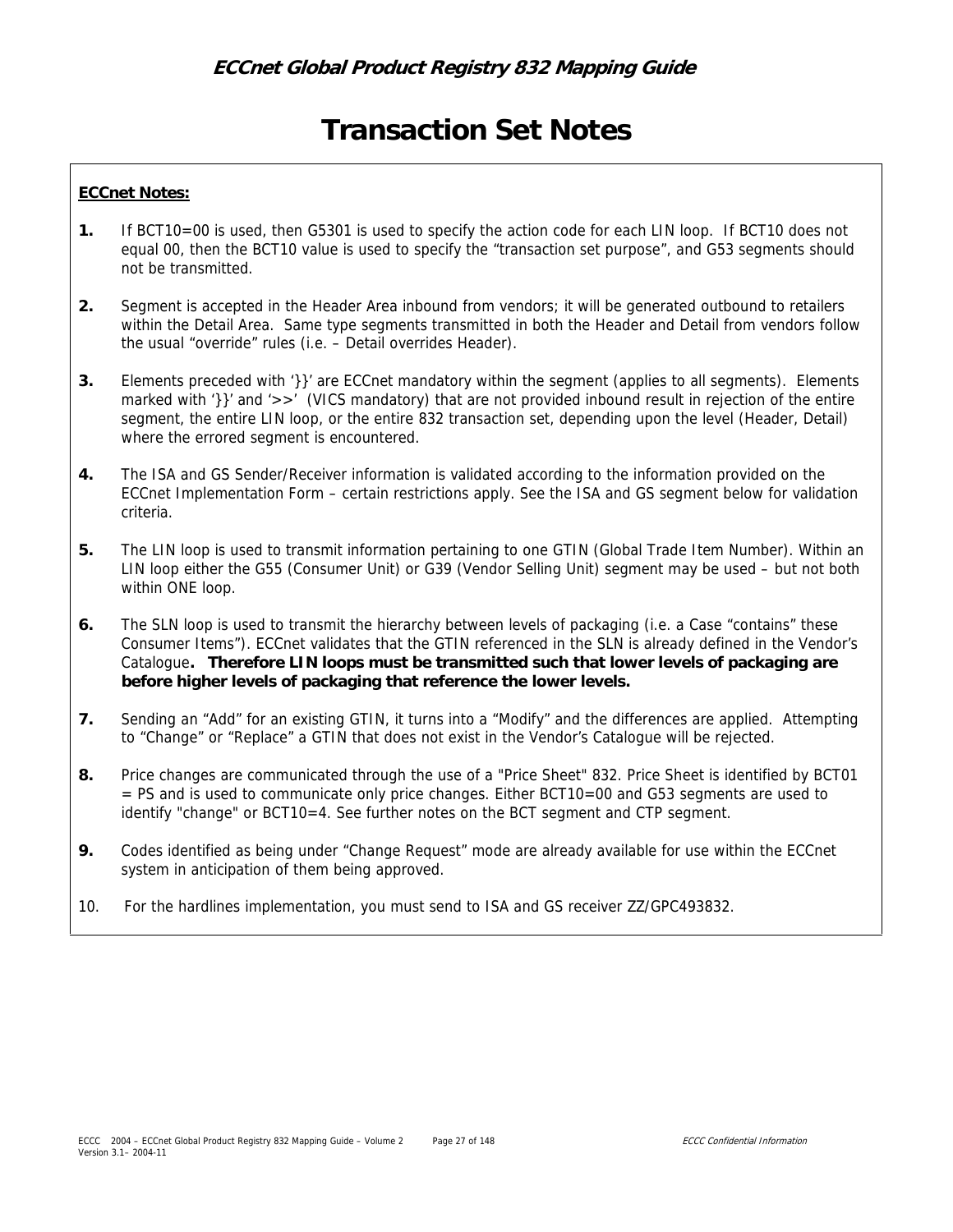# **2. Segment Mappings**

# Segment: **ISA** Interchange Header

 **Purpose:** To start and identify an interchange of zero or more functional groups and interchange-related control segments

**2549 Notes:** The ISA segment is fixed length (min/max are equal for each element), however, data element separators are used between data elements to be consistent with the basic syntax of segment structure.

The following control characters have been identified for use in the retail industry.

| Segment Terminator |                      |  |  |  |  |  |
|--------------------|----------------------|--|--|--|--|--|
| NEW LINE-          | (HEX "15" in EBCDIC) |  |  |  |  |  |
| $CR-$              | (HEX "OD" in ASCII)  |  |  |  |  |  |

This segment terminator that is to be used in the transmission is defined by the first occurrence of the segment terminator in the ISA segment; i.e., ISA\*00....N/L

Whichever character is used for the segment terminator must be used throughout the transmission.

```
Element Separator 
Recommended Character: 
BELL— (HEX "2F" in EBCDIC)
                (HEX ''07'' in ASCII) 
Alternate Character: 
''^* "— (HEX "5C" in EBCDIC) (HEX ''2A'' in ASCII)
```
The element separator that is to be used in the transmission is defined by the first occurrence of the element separator in the ISA segment; i.e., ISA\*00....

```
Component Separator 
">' — (HEX "6E" in EBCDIC)
                (HEX ''3E'' in ASCII)
```
#### CAUTION:

Any time a printable character is used to indicate the separation of data elements or segments, that control character cannot be used as data within the transmission. Some systems/network protocols may translate control characters when going from EBCDIC to ASCII and back.

The ISA segment supports the UCS Communication Standard as well as the normal ASC X12 convention for identification of the receiver and the sender.

ISA03 and ISA04 are used only if the trading partners are using the UCS Communication Standard. If the UCS Communication Standard is NOT used, ISA03 will contain code 00 and ISA04 will contain spaces. If the UCS Communication Standard is being used, ISA03 will contain code 01, ISA04 will contain the password, ISA05 will contain code 08, ISA06 will contain the sender's UCC EDI Comm ID, ISA07 will contain code 08 and ISA08 will contain the receiver's UCC EDI Comm ID.

#### **Data Element Summary**

|   | Ref.<br><u>Des.</u> | Data<br>Element | Name                                                                      | <b>Attributes</b> |
|---|---------------------|-----------------|---------------------------------------------------------------------------|-------------------|
| > | ISA01               | 101             | Authorization Information Qualifier                                       | M ID $2/2$        |
|   |                     |                 | Code to identify the type of information in the Authorization Information |                   |
|   |                     |                 | No Authorization Information Present<br>00                                |                   |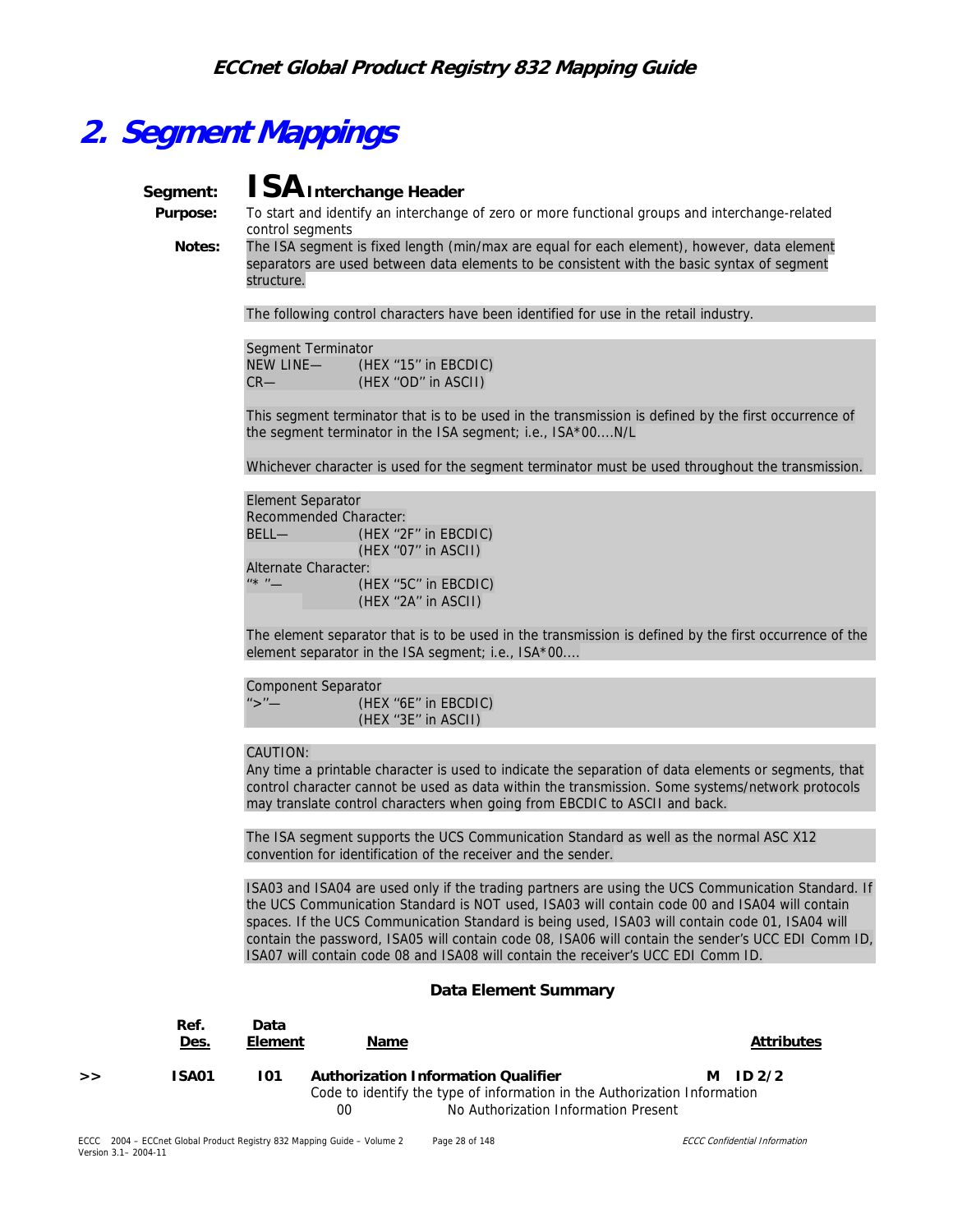| > | <b>ISA02</b> | 102 | <b>Authorization Information</b>                                                                                                                                            | м | AN 10/10 |
|---|--------------|-----|-----------------------------------------------------------------------------------------------------------------------------------------------------------------------------|---|----------|
|   |              |     | Information used for additional identification or authorization of the interchange sender or                                                                                |   |          |
|   |              |     | the data in the interchange; the type of information is set by the Authorization                                                                                            |   |          |
|   |              |     | Information Qualifier (101)<br>Normally this field is blank.                                                                                                                |   |          |
| > | <b>ISA03</b> | 103 | <b>Security Information Qualifier</b>                                                                                                                                       | м | ID2/2    |
|   |              |     | Code to identify the type of information in the Security Information.                                                                                                       |   |          |
|   |              |     | Security information is used only when using the UCS Communication Standard. Normally                                                                                       |   |          |
|   |              |     | the value is 00.<br>$00\,$<br>No Security Information Present                                                                                                               |   |          |
| > | <b>ISA04</b> | 104 | <b>Security Information</b>                                                                                                                                                 | м | AN 10/10 |
|   |              |     | This is used for identifying the security information about the interchange sender or the                                                                                   |   |          |
|   |              |     | data in the interchange; the type of information is set by the Security Information                                                                                         |   |          |
|   |              |     | Qualifier (103)                                                                                                                                                             |   |          |
|   |              |     | Normally this field is blank. If ISA03 contains code 01, this field will contain a password<br>that has been agreed to by the sender and receiver.                          |   |          |
|   |              |     | ECCnet:                                                                                                                                                                     |   |          |
|   |              |     | This field is blank.                                                                                                                                                        |   |          |
| > | <b>ISA05</b> | 105 | Interchange ID Qualifier                                                                                                                                                    | м | ID2/2    |
|   |              |     | Qualifier to designate the system/method of code structure used to designate the sender                                                                                     |   |          |
|   |              |     | or receiver ID element being qualified.                                                                                                                                     |   |          |
|   |              |     | The Interchange ID Qualifier is used to define the code used, in ISA06, to identify the<br>sender of the interchange.                                                       |   |          |
|   |              |     | The Uniform Code Council assigned EDI Communications ID (Comm ID) is the convention                                                                                         |   |          |
|   |              |     | for the identification of the sender and receiver of the EDI transmission. All members                                                                                      |   |          |
|   |              |     | should encourage their respective trading partners to obtain and use the UCC Comm ID.                                                                                       |   |          |
|   |              |     | The common means of identification of transportation carriers is the Standard Carrier<br>Alpha Code (SCAC). When sending to or receiving from a transportation carrier, the |   |          |
|   |              |     | SCAC should be used to identify the carrier.                                                                                                                                |   |          |
|   |              |     | ECCnet:                                                                                                                                                                     |   |          |
|   |              |     | The following EDI qualifier/ID pairs are supported for ECCnet.                                                                                                              |   |          |
|   |              |     | Duns (Dun & Bradstreet)<br>01                                                                                                                                               |   |          |
|   |              |     | Nine digits<br>08<br>UCC EDI Communications ID (Comm ID)                                                                                                                    |   |          |
|   |              |     | UCC assigned Comm ID, VICS EDI Comm ID                                                                                                                                      |   |          |
|   |              |     | 12<br>Phone (Telephone Companies)                                                                                                                                           |   |          |
|   |              |     | Telephone number including area code without any punctuation                                                                                                                |   |          |
|   |              |     | <b>DUNS Plus Suffix</b><br>14                                                                                                                                               |   |          |
|   |              |     | ZZ<br>Mutually Defined<br>ECCnet:                                                                                                                                           |   |          |
|   |              |     | ZZ UCC/EAN Global Location Number (Change Request Pending EC 1-02)                                                                                                          |   |          |
|   |              |     | ECCnet:                                                                                                                                                                     |   |          |
|   |              |     | <b>20 HIN</b><br>(Change Request Pending EC 1-02)                                                                                                                           |   |          |
|   |              |     | <b>ZZ</b> Mutually Defined                                                                                                                                                  |   |          |
|   |              |     | Inbound - UCC/EAN Global Location Number (Change Request Pending EC 1-02)<br>Outbound - Mutually Defined                                                                    |   |          |
| > | <b>ISA06</b> | 106 | <b>Interchange Sender ID</b>                                                                                                                                                | м | AN 15/15 |
|   |              |     | The identification code published by the sender for other parties to use as the receiver ID                                                                                 |   |          |
|   |              |     | to route data to them; the sender always codes the value in the sender ID element.                                                                                          |   |          |
|   |              |     | The identification code described by ISA05, left justified, blank filled.                                                                                                   |   |          |
|   |              |     | ECCnet:<br>Inbound to ECCnet:                                                                                                                                               |   |          |
|   |              |     | The ISA05/06 values must match the information provided by ECCnet.                                                                                                          |   |          |
|   |              |     |                                                                                                                                                                             |   |          |
|   |              |     | Outbound from ECCnet:<br>The ISA05/06 values are ZZ, UPCEXPDATA                                                                                                             |   |          |
|   |              |     | ECCnet recommends the use of your company Global Location Number (GLN) to be                                                                                                |   |          |
|   |              |     | used as your sender ID                                                                                                                                                      |   |          |
| > | <b>ISA07</b> | 105 | Interchange ID Qualifier                                                                                                                                                    | м | ID2/2    |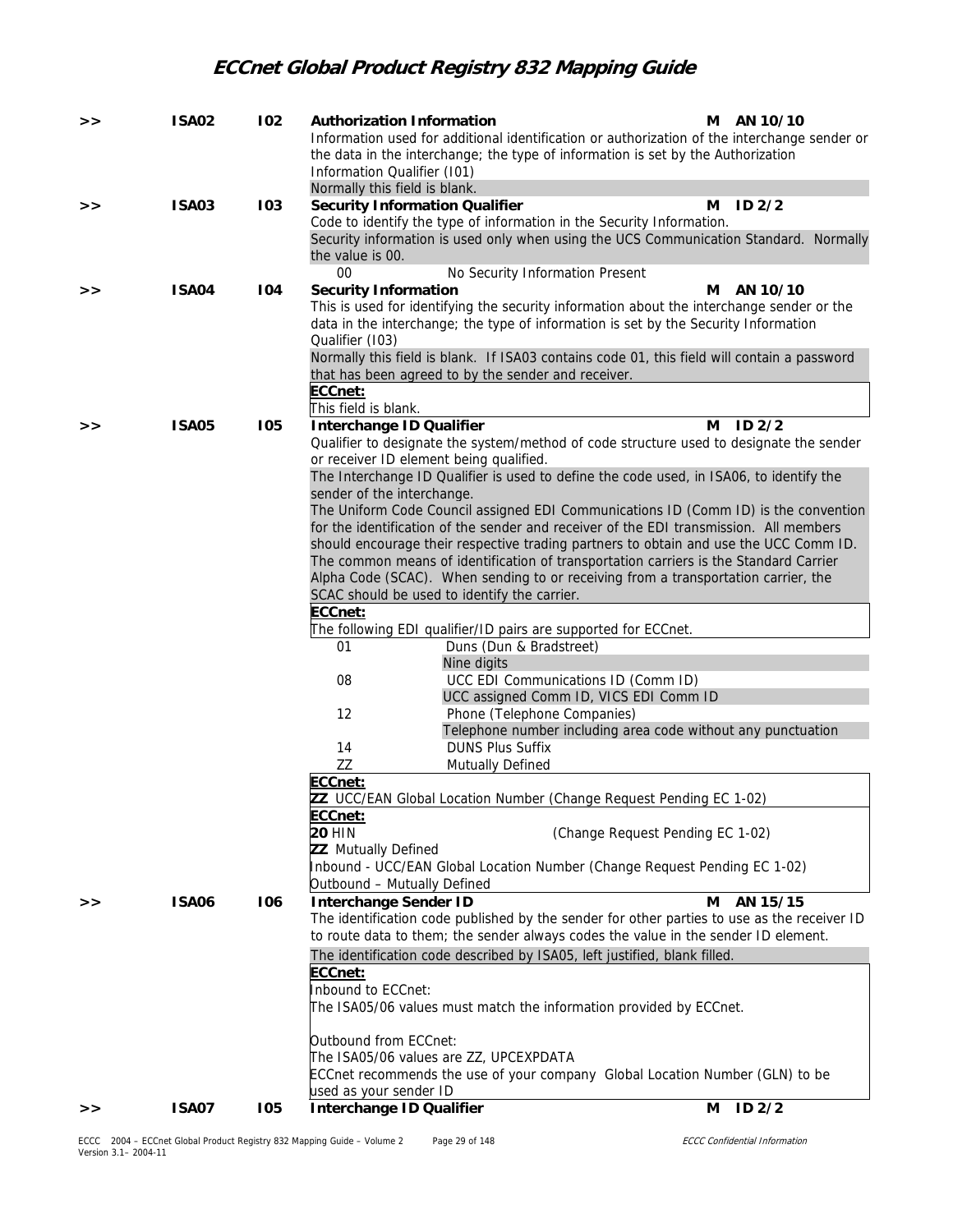|    |              |     | Qualifier to designate the system/method of code structure used to designate the sender<br>or receiver ID element being qualified.                    |   |                   |
|----|--------------|-----|-------------------------------------------------------------------------------------------------------------------------------------------------------|---|-------------------|
|    |              |     | The Interchange ID Qualifier is used to define the code used, in ISA08, to identify the                                                               |   |                   |
|    |              |     | receiver of the interchange.                                                                                                                          |   |                   |
|    |              |     | The Uniform Code Council assigned EDI Communications ID (Comm ID) is the convention                                                                   |   |                   |
|    |              |     | for the identification of the sender and receiver of the EDI transmission. All members                                                                |   |                   |
|    |              |     | should encourage their respective trading partners to obtain and use the UCC Comm ID.                                                                 |   |                   |
|    |              |     | The common means of identification of transportation carriers is the Standard Carrier                                                                 |   |                   |
|    |              |     | Alpha Code (SCAC). When sending to or receiving from a transportation carrier, the SCAC                                                               |   |                   |
|    |              |     | should be used to identify the carrier.                                                                                                               |   |                   |
|    |              |     | ZZ<br>Mutually Defined                                                                                                                                |   |                   |
|    |              |     | <b>ECCnet</b>                                                                                                                                         |   |                   |
|    |              |     | <b>20 HIN</b><br>(Change Request Pending EC 1-02)                                                                                                     |   |                   |
|    |              |     | <b>ZZ</b> Mutually Defined                                                                                                                            |   |                   |
|    |              |     | Inbound - UCC/EAN Global Location Number (GLN) (Change Request Pending EC 1-02)                                                                       |   |                   |
|    |              |     | Outbound - Mutually Defined                                                                                                                           |   |                   |
|    |              |     |                                                                                                                                                       |   |                   |
|    |              |     | For the hardlines implementation, ECCnet's receiver ID is ZZ/GPC493832.                                                                               |   |                   |
|    |              |     | ECCnet recommends the use of your company Global Location Number (GLN) to be                                                                          |   |                   |
| >  | <b>ISA08</b> | 107 | used as your sender ID<br><b>Interchange Receiver ID</b>                                                                                              | м | AN 15/15          |
|    |              |     | Identification code published by the receiver of the data; When sending, it is used by the                                                            |   |                   |
|    |              |     | sender as their sending ID, thus other parties sending to them will use this as a receiving                                                           |   |                   |
|    |              |     | ID to route data to them.                                                                                                                             |   |                   |
|    |              |     | The identification code described by ISA07, left justified, blank filled.                                                                             |   |                   |
|    |              |     | ECCnet:                                                                                                                                               |   |                   |
|    |              |     | Inbound to ECCnet:<br>The ISA07/08 values are ZZ, UPCEXPDATA                                                                                          |   |                   |
| >  | <b>ISA09</b> | 108 | <b>Interchange Date</b>                                                                                                                               | м | DT 6/6            |
|    |              |     | Date of the interchange                                                                                                                               |   |                   |
|    |              |     | The date the interchange was created in the sender's system; submit date. Format is<br>YYMMDD.                                                        |   |                   |
| >  | <b>ISA10</b> | 109 | Interchange Time                                                                                                                                      | м | TM 4/4            |
|    |              |     | Time of the interchange.                                                                                                                              |   |                   |
|    |              |     | The time the interchange was created in the sender's system; submit time. Format is                                                                   |   |                   |
|    |              |     | HHMM; 24 hour clock.                                                                                                                                  |   |                   |
| >  | <b>ISA11</b> | 110 | Interchange Control Standards Identifier<br>Code to identify the agency responsible for the control standard used by the message                      | м | ID <sub>1/1</sub> |
|    |              |     | that is enclosed by the interchange header and trailer                                                                                                |   |                   |
|    |              |     |                                                                                                                                                       |   |                   |
|    |              |     | U<br>U.S. EDI Community of ASC X12, TDCC, and UCS                                                                                                     |   |                   |
| >> | <b>ISA12</b> | 111 | <b>Interchange Control Version Number</b>                                                                                                             | м | ID <sub>5/5</sub> |
|    |              |     | This version number covers the interchange control segments<br>This version number is for the envelope only. It is not the same as the version number |   |                   |
|    |              |     | in GS08.                                                                                                                                              |   |                   |
|    |              |     | 00401<br>Draft Standards for Trial Use Approved for Publication by ASC X12                                                                            |   |                   |
|    |              |     | Procedures Review Board through October 1997, Version 4, Release 1                                                                                    |   |                   |
|    |              |     | Version 4, Release 1                                                                                                                                  |   |                   |
| >> | <b>ISA13</b> | 112 | <b>Interchange Control Number</b>                                                                                                                     | м | NO 9/9            |
|    |              |     | A control number assigned by the interchange sender                                                                                                   |   |                   |
|    |              |     | The number is sequentially assigned, by the sender, starting with one within each trading                                                             |   |                   |
|    |              |     | partner. The trading partner at the interchange level is defined by the interchange                                                                   |   |                   |
|    |              |     | Receiver ID (ISA08). The control number is incremented by one for each interchange                                                                    |   |                   |
|    |              |     | envelope sent to the trading partner. When the control number reaches 999999999                                                                       |   |                   |
|    | <b>ISA14</b> | 113 | (maximum size), the next interchange envelope will have control number 000000001.<br><b>Acknowledgment Requested</b>                                  | м | ID <sub>1/1</sub> |
| >> |              |     | Code sent by the sender to request an interchange acknowledgment (TA1).                                                                               |   |                   |
|    |              |     | The retail industry is not using transmission acknowledgments. The transmission                                                                       |   |                   |
|    |              |     | acknowledgment is not the same as the functional group acknowledgment                                                                                 |   |                   |
|    |              |     | No Acknowledgment Requested<br>0                                                                                                                      |   |                   |
| >  | <b>ISA15</b> | 114 | <b>Usage Indicator</b>                                                                                                                                | м | ID <sub>1/1</sub> |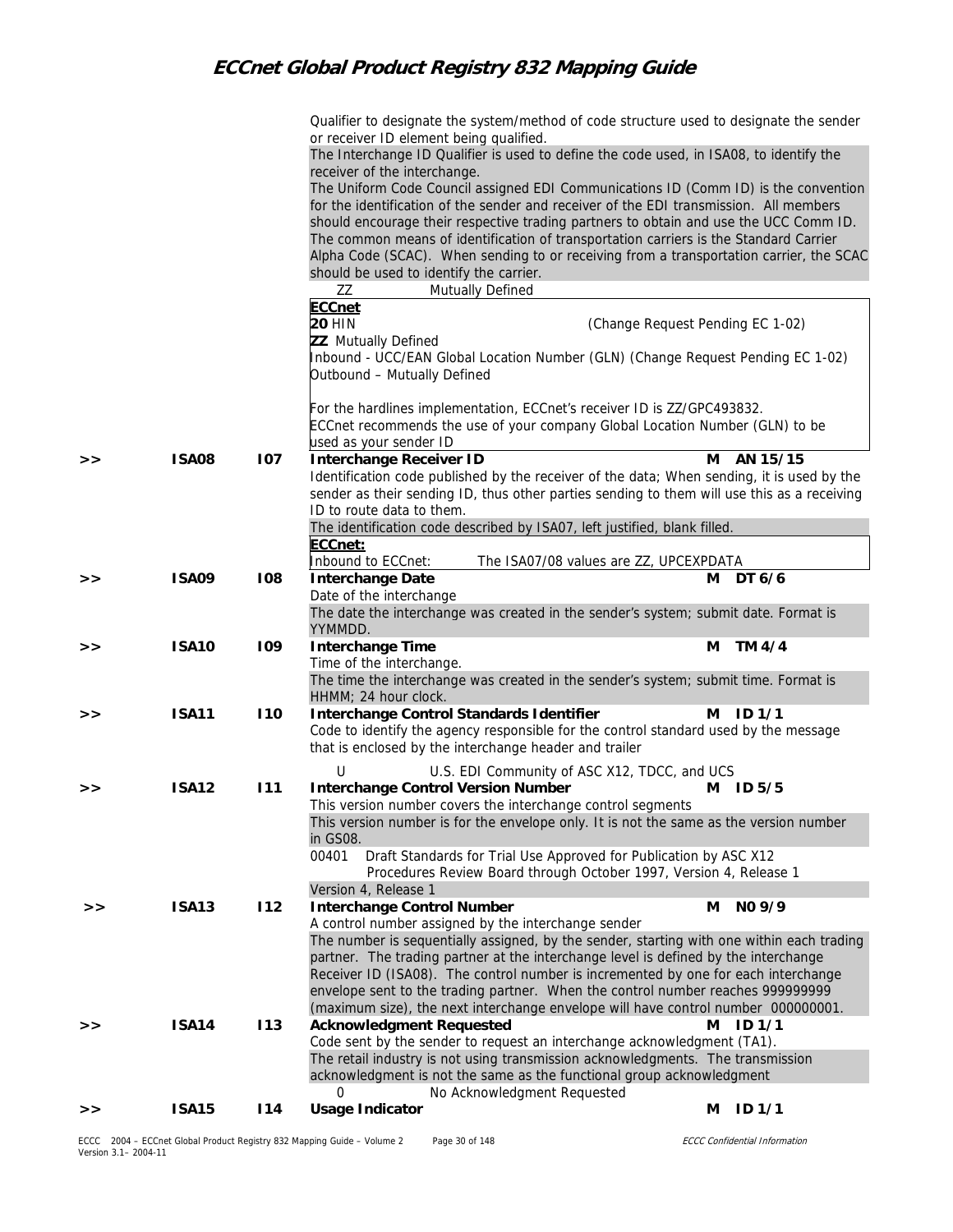Code to indicate whether data enclosed by this interchange envelope is test, production or information The test indicator is valuable for start-up system tests. The indicator applies to the entire transmission. **ECCnet:**  Do NOT use the "Test Data" indicator. P Production Data **>> ISA16 I15 Component Element Separator M 1/1** Type is not applicable; the component element separator is a delimiter and not a data element; this field provides the delimiter used to separate component data elements within a composite data structure, this value must be different than the data element separator and the segment terminator > The value identified for retail use.

#### **Segment Example:**

This is a 00401 interchange. The sender Q/ID is ZZ/1234567890123—the supplier's GLN. The receiver is ZZ/UPCEXPDATA. The tracking number is 000000001.

| $ISA*00*$ | $*00*$ |  | *040415*1350*^*00401*000000001*0*P*>~ |
|-----------|--------|--|---------------------------------------|
|           |        |  |                                       |

#### **Hardline Example:**

This is a 00401 interchange. The sender Q/ID is ZZ/1234567890123—the supplier's GLN. The receiver is ZZ/GPC493832. The tracking number is 000000002.

| $ISA^*00^*$<br>$*00*$ |  |  |  |  | $*$ 040415*1350*^*00401*000000002*0*P*>~ |
|-----------------------|--|--|--|--|------------------------------------------|
|-----------------------|--|--|--|--|------------------------------------------|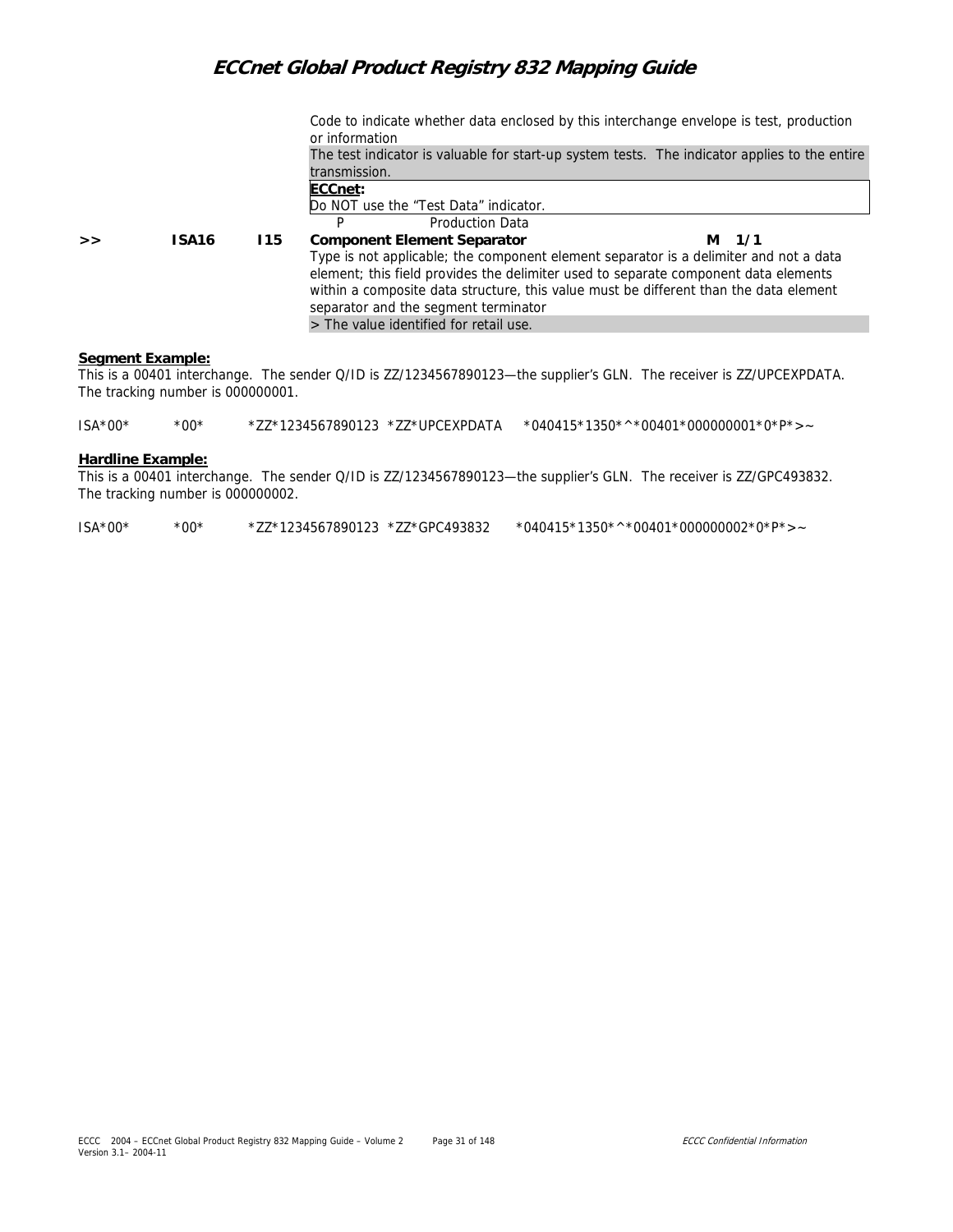|           | Segment: $GS$ Functional Group Header                                                                                                                                                                                |
|-----------|----------------------------------------------------------------------------------------------------------------------------------------------------------------------------------------------------------------------|
| Purpose:  | To indicate the beginning of a functional group and to provide control information                                                                                                                                   |
| Semantic: | GS04 is the group date.<br>$\mathbf{1}$                                                                                                                                                                              |
|           | GS05 is the group time.                                                                                                                                                                                              |
|           | The data interchange control number GS06 in this header must be identical to the same data<br>3<br>element in the associated functional group trailer, GE02.                                                         |
|           | <b>Comments:</b> A A functional group of related transaction sets, within the scope of X12 standards, consists of<br>a collection of similar transaction sets enclosed by a functional group header and a functional |
|           | group trailer.                                                                                                                                                                                                       |

#### **Data Element Summary**

|   | Ref.<br>Des.     | Data<br>Element | Name                                                                                                                                                                                                                                                                                                                                                                                                                                                                                                                       |   | <b>Attributes</b> |
|---|------------------|-----------------|----------------------------------------------------------------------------------------------------------------------------------------------------------------------------------------------------------------------------------------------------------------------------------------------------------------------------------------------------------------------------------------------------------------------------------------------------------------------------------------------------------------------------|---|-------------------|
| > | GS01             | 479             | <b>Functional Identifier Code</b><br>Code identifying a group of application related transaction sets<br>Valid values include the following:<br><b>SC</b>                                                                                                                                                                                                                                                                                                                                                                  | м | ID <sub>2/2</sub> |
| > | GS02             | 142             | Price/Sales Catalog (832)<br><b>Application Sender's Code</b><br>Code identifying party sending transmission codes agreed to by trading partners<br>A unique code to identify the sender. This is usually the same as the code used in ISA06.<br>It could be used to define sub organization, i.e., companies of a corporation, departments,<br>etc. The trading partners must agree on the codes.<br>ECCnet:                                                                                                              | м | AN 2/15           |
| > | GS03             | 124             | This value is identical to ISA06<br><b>Application Receiver's Code</b><br>Code identifying party receiving transmission. Codes agreed to by trading partners<br>A unique code to identify the receiver. This is usually the same as the code used in ISA08.<br>It could be used to define sub organization, i.e., companies of a corporation, departments,<br>etc. The trading partners must agree on the codes.<br>ECCnet:<br>This value is identical to ISA08<br>For the hardlines implementation the GS03 is GPC493832. | м | AN 2/15           |
| > | GS <sub>04</sub> | 373             | Date<br>Date expressed as CCYYMMDD<br>The date the group was created in the sender's system; submit date. Format is<br>CCYYMMDD.                                                                                                                                                                                                                                                                                                                                                                                           | м | DT 8/8            |
| > | <b>GS05</b>      | 337             | Time<br>Time expressed in 24-hour clock time as follows: HHMM, or HHMMSS, or HHMMSSD, or<br>HHMMSSDD, where H = hours (00-23), M = minutes (00-59), S = integer seconds (00-59)<br>and $DD =$ decimal seconds; decimal seconds are expressed as follows: $D =$ tenths (0-9)<br>and $DD =$ hundredths (00-99)<br>The time the group was created in the sender's system; submit time. Format is HHMM; 24<br>hour clock.                                                                                                      | м | TM 4/8            |
| > | GS06             | 28              | <b>Group Control Number</b><br>Assigned number originated and maintained by the sender<br>The number assigned by the sender must be unique within each trading partner.<br>The trading partner at the group level is defined by the Application Receiver Code (GS03).<br>The uniqueness must be maintained until such time that a Functional Acknowledgment is<br>received for that group.                                                                                                                                 | м | NO <sub>1/9</sub> |
| > | GS07             | 455             | <b>Responsible Agency Code</b><br>Code used in conjunction with Data Element 480 to identify the issuer of the standard<br>X<br>Accredited Standards Committee X12                                                                                                                                                                                                                                                                                                                                                         | м | ID <sub>1/2</sub> |
| > | <b>GS08</b>      | 480             | Version / Release / Industry Identifier Code<br>Code indicating the version, release, subrelease, and industry identifier of the EDI standard<br>being used, including the GS and GE segments; if code in DE455 in GS segment is X, then<br>in DE 480 positions 1-3 are the version number; positions 4-6 are the release and                                                                                                                                                                                              | м | AN 1/12           |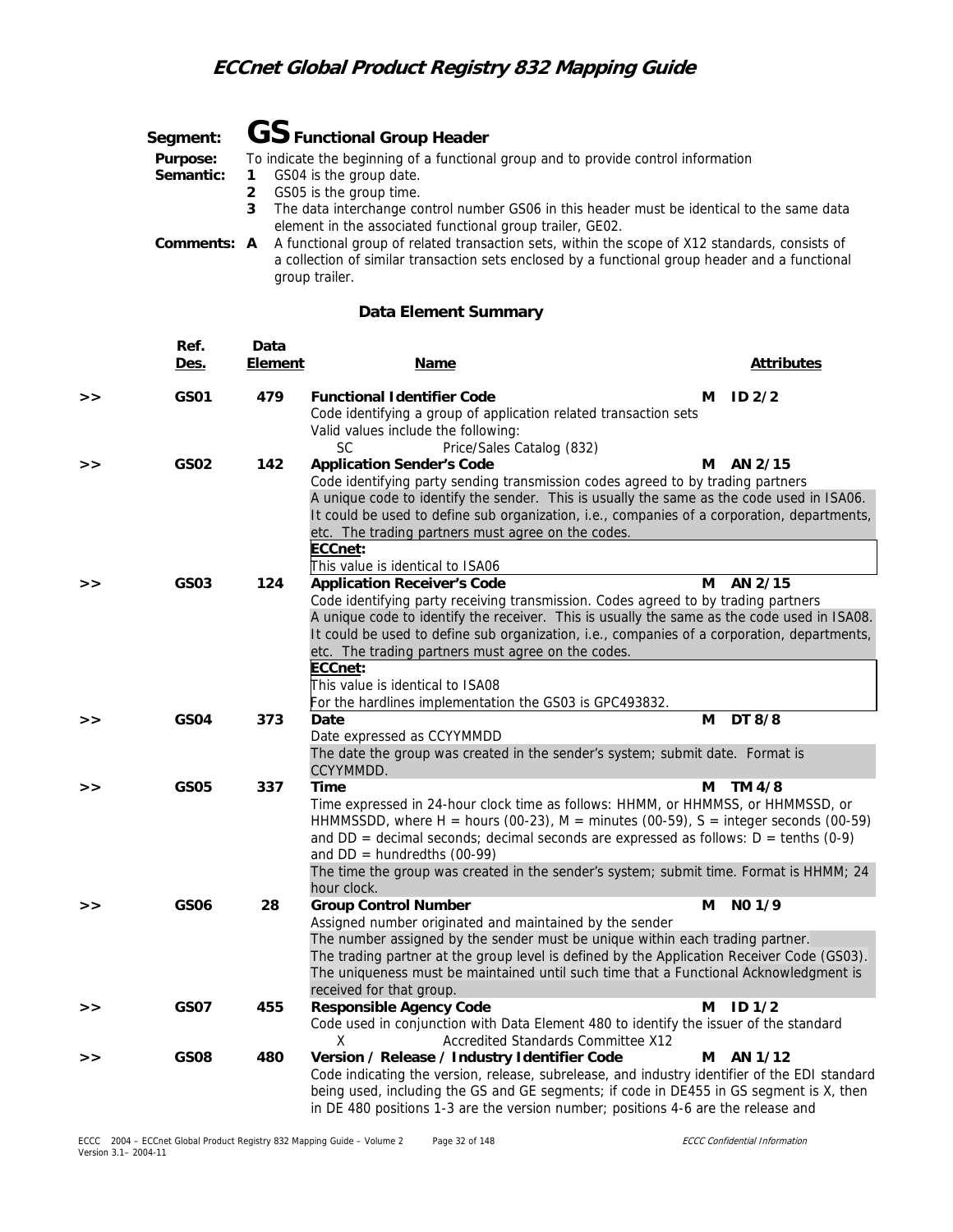subrelease, level of the version; and positions 7-12 are the industry or trade association identifiers (optionally assigned by user); if code in DE455 in GS segment is T, then other formats are allowed.

This is the version/release/industry subset of the transaction sets within the group. This is not the same as the version number in ISA12.

**004010VICS** 

Draft Standards Approved for Publication by ASC X12 Procedures Review Board through October 1997, Version 4, Release 1, the VICS EDI subset, or ANSI X12 version/release 4.1

#### **Segment Example:**

This functional group contains documents in version 004010VICS format. The sender ID is 1234567890123, the supplier's GLN. The receiver ID is UPCEXPDATA.

GS\*SC\*1234567890123\*UPCEXPDATA\*20040415\*1359\*000000001\*X\*004010VICS~

#### **Hardline Example:**

This functional group contains documents in version 004010VICS format. The sender ID is 1234567890123, the supplier's GLN. The receiver ID is GPC493832.

GS\*SC\*1234567890123\*GPC493832\*20040415\*1359\*000000001\*X\*004010VICS~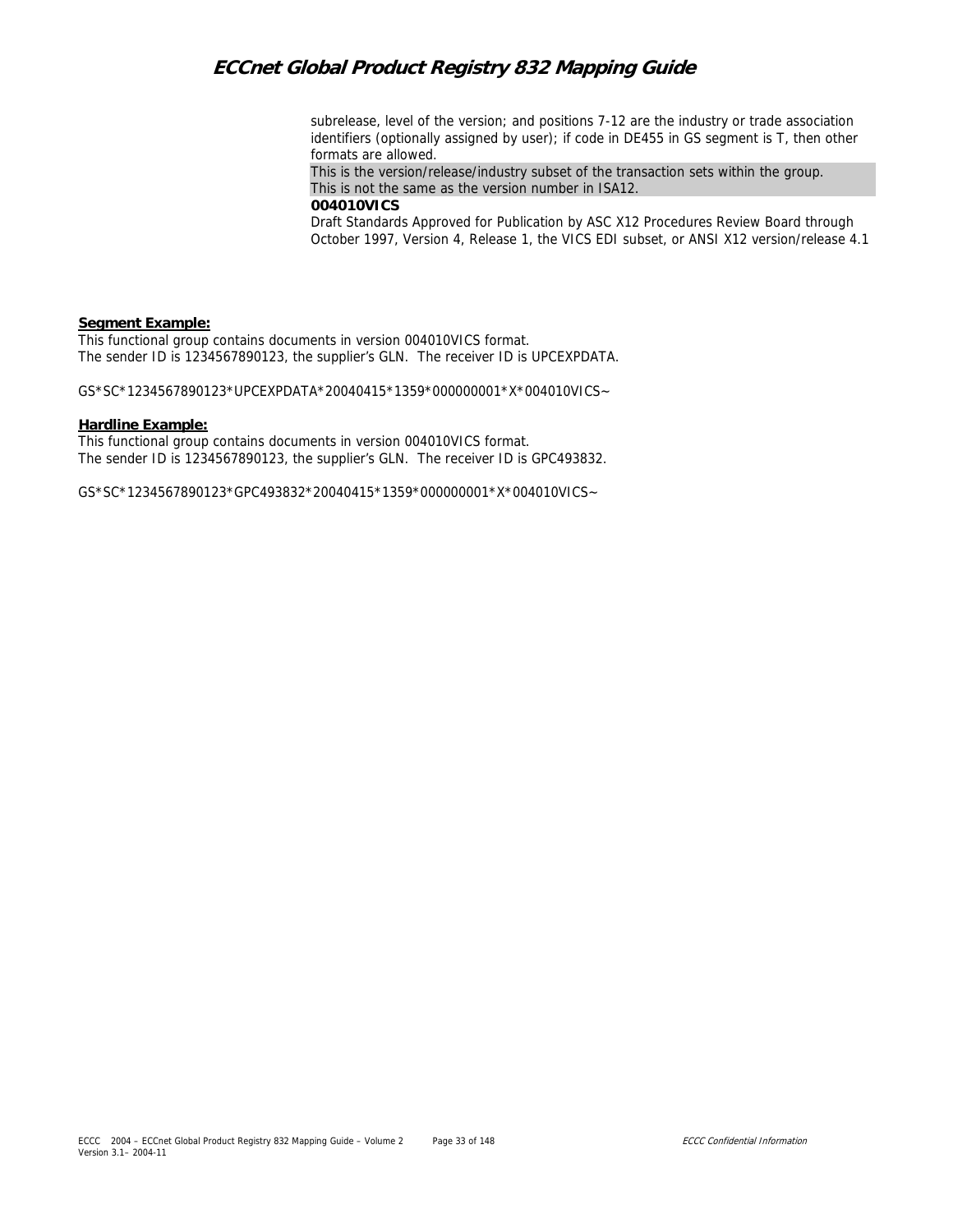|                        | Segment: ST Transaction Set Header                                                                                                                                                                                |
|------------------------|-------------------------------------------------------------------------------------------------------------------------------------------------------------------------------------------------------------------|
| Position:              | 010                                                                                                                                                                                                               |
| Loop:                  |                                                                                                                                                                                                                   |
| Level:                 | Heading                                                                                                                                                                                                           |
| Usage:                 | Mandatory                                                                                                                                                                                                         |
| Max Use:               |                                                                                                                                                                                                                   |
| Purpose:               | To indicate the start of a transaction set and to assign a control number                                                                                                                                         |
| <b>Syntax Notes:</b>   |                                                                                                                                                                                                                   |
| <b>Semantic Notes:</b> | The transaction set identifier (ST01) is used by the translation routines of the interchange<br>partners to select the appropriate transaction set definition (i.e., 810 selects the Invoice<br>Transaction Set). |
| Comments:              |                                                                                                                                                                                                                   |

#### **Data Element Summary**

|   | Ref.<br><u>Des.</u> | Data<br>Element | Name                                                                                                                                                                                                                                                                      |   | <b>Attributes</b> |
|---|---------------------|-----------------|---------------------------------------------------------------------------------------------------------------------------------------------------------------------------------------------------------------------------------------------------------------------------|---|-------------------|
| > | ST01                | 143             | <b>Transaction Set Identifier Code</b><br>Code uniquely identifying a Transaction Set<br>Price/Sales Catalog<br>832                                                                                                                                                       | м | ID <sub>3/3</sub> |
| > | ST <sub>02</sub>    | 329             | <b>Transaction Set Control Number</b><br>Identifying control number that must be unique within the transaction set<br>functional group assigned by the originator for a transaction set                                                                                   | м | AN 4/9            |
|   |                     |                 | The number is sequentially assigned by the sender, starting with one within each<br>functional group. For each functional group, the first transaction set control<br>number will be 0001 and incremented by one for each additional transaction set<br>within the group. |   |                   |

#### **Segment Example:**

This is an 832 transaction set. The document control number is "00001".

ST\*832\*00001~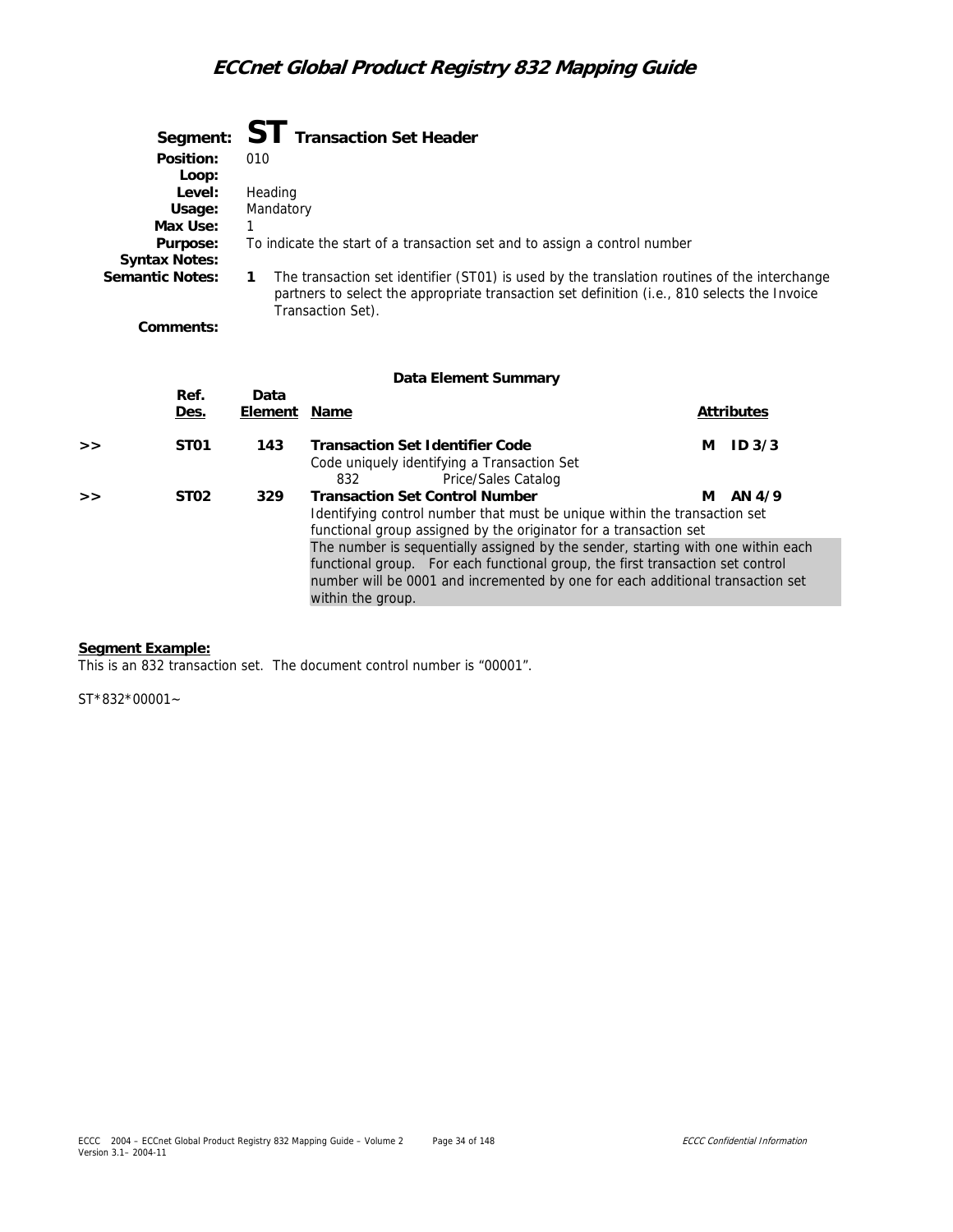

| Initiator of Transaction<br>Vendor (Owner of Catalogue) | BCT <sub>02</sub> | BCT <sub>06</sub> | BCT <sub>10</sub>   |
|---------------------------------------------------------|-------------------|-------------------|---------------------|
| Catalogue Updates                                       | Vendor ID         | Not Used          | 00, 02, 03,         |
| Access Control                                          | Vendor ID         | Retailer ID       | 04, 05, 18<br>02.03 |
| <b>Vendor or Third Party</b>                            |                   |                   |                     |
| One-time Request                                        | Vendor ID         | Not Used          | 11                  |
| <b>Standing Request Response</b>                        | Vendor ID         | Not Used          | Not Used            |
| Profile List Response                                   | Vendor ID         | Retailer ID       | 11                  |
| Retailer (Owner Profile)                                |                   |                   |                     |
| <b>Profile Updates</b>                                  | Vendor ID         | Retailer ID       | 02.03               |
| <b>Profile List Requests</b>                            | Vendor ID         | Retailer ID       | 13                  |
| One-time Catalogue Requests                             | Vendor ID         | Not Used          | 13                  |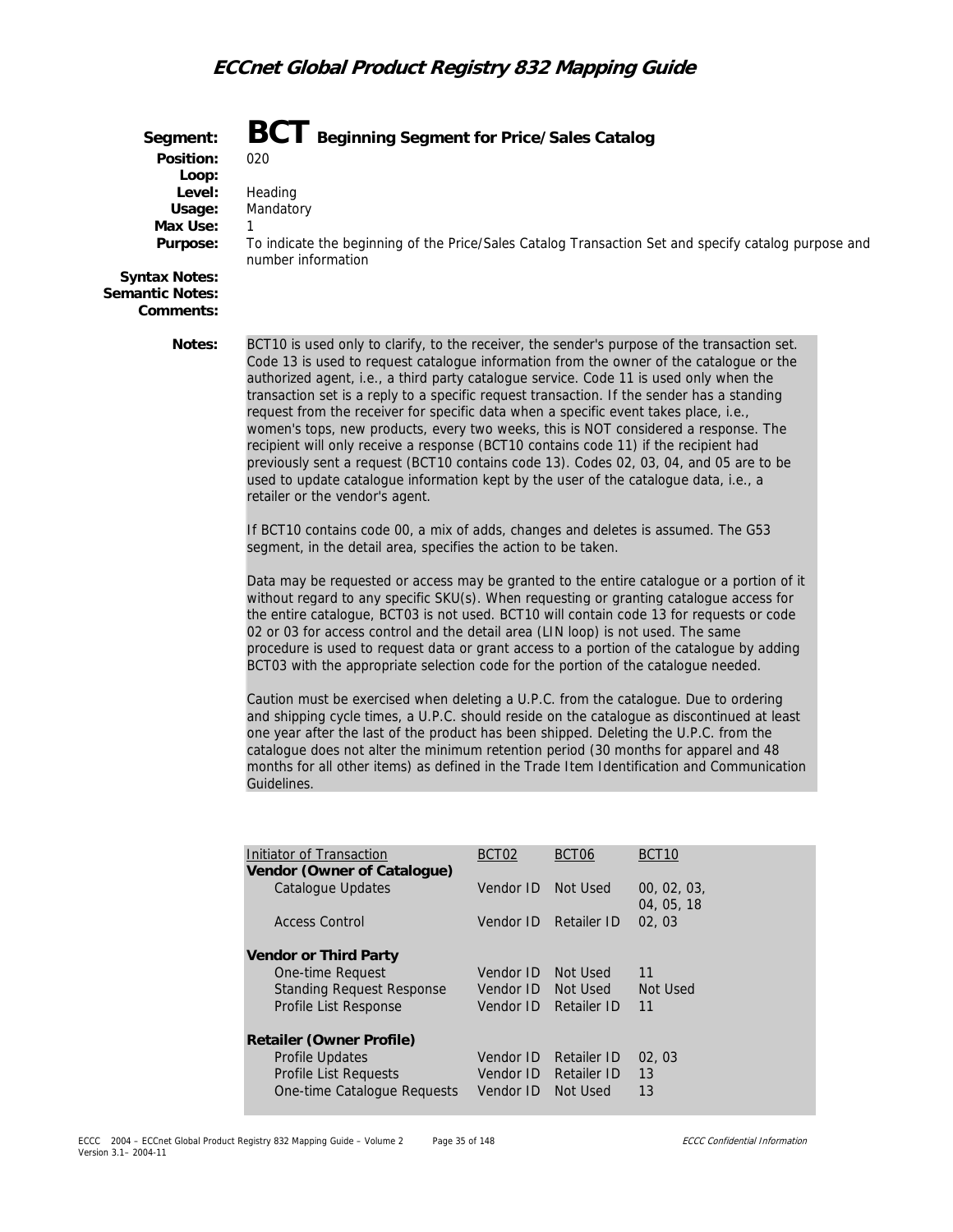|                      |                                                                            |                                 | ECCnet: The following are part of the ECCnet Subset                                                                                                                                                                                                                                                                                                 |                                                     |                                    |                        |                   |  |  |
|----------------------|----------------------------------------------------------------------------|---------------------------------|-----------------------------------------------------------------------------------------------------------------------------------------------------------------------------------------------------------------------------------------------------------------------------------------------------------------------------------------------------|-----------------------------------------------------|------------------------------------|------------------------|-------------------|--|--|
|                      |                                                                            |                                 | <b>Initiator of Transaction</b>                                                                                                                                                                                                                                                                                                                     |                                                     | <b>BCT06</b>                       | <b>BCT10</b>           |                   |  |  |
|                      |                                                                            |                                 | Vendor (Owner of Catalogue)<br>Catalogue Updates<br>Retailer (Owner Profile)                                                                                                                                                                                                                                                                        | Vendor ID                                           | Not Used                           | 00, 02, 03, 04, 05, 18 |                   |  |  |
|                      |                                                                            |                                 | One-time Catalogue Requests                                                                                                                                                                                                                                                                                                                         | Vendor ID                                           | Not Used                           | 13                     |                   |  |  |
|                      |                                                                            | <b>Recipient of Transaction</b> |                                                                                                                                                                                                                                                                                                                                                     | <b>BCT02</b>                                        | <b>BCT06</b>                       | <b>BCT10</b>           |                   |  |  |
|                      |                                                                            | Retailer                        | Catalogue Updates                                                                                                                                                                                                                                                                                                                                   | Vendor ID                                           | Not Used<br>00, 02, 03, 04, 05, 18 |                        |                   |  |  |
|                      |                                                                            |                                 | Enabling of Automatic Updates Vendor ID                                                                                                                                                                                                                                                                                                             |                                                     | Not Used                           | 11                     |                   |  |  |
| Data Element Summary |                                                                            |                                 |                                                                                                                                                                                                                                                                                                                                                     |                                                     |                                    |                        |                   |  |  |
|                      | Ref.<br><u>Des.</u>                                                        | Data<br><u>Element</u>          | <u>Name</u>                                                                                                                                                                                                                                                                                                                                         |                                                     |                                    |                        | <b>Attributes</b> |  |  |
| >                    | BCT01                                                                      | 683                             | <b>Catalog Purpose Code</b><br>Code indicating purpose of catalog                                                                                                                                                                                                                                                                                   |                                                     |                                    | м                      | ID2/2             |  |  |
|                      |                                                                            |                                 | <b>PS</b>                                                                                                                                                                                                                                                                                                                                           | Price Sheet                                         |                                    |                        |                   |  |  |
|                      |                                                                            |                                 | <b>RC</b>                                                                                                                                                                                                                                                                                                                                           | <b>Retail Price Communication</b><br>Resale Catalog |                                    |                        |                   |  |  |
|                      | U.P.C. Catalog Data, Traditional Vendor's Catalog, and Item<br>Maintenance |                                 |                                                                                                                                                                                                                                                                                                                                                     |                                                     |                                    |                        |                   |  |  |
| ECCnet:              | BCT02                                                                      | 684                             | <b>Catalog Number</b>                                                                                                                                                                                                                                                                                                                               |                                                     |                                    | 0                      | AN 1/15           |  |  |
|                      |                                                                            |                                 | Identifying number for catalog or superseded catalog<br>VENDOR ID as defined by Trade Item Identification and Communication Guidelines<br>Owner of the catalogue, generally the vendor<br>ITEM MAINTENANCE: Reference number<br>ECCnet:<br>ECCnet recommends that your company 13-digit Global Location Number (GLN) be used<br>for your vendor ID. |                                                     |                                    |                        |                   |  |  |
|                      |                                                                            |                                 |                                                                                                                                                                                                                                                                                                                                                     | EDI Q/ID's in the ISA segment:                      |                                    |                        |                   |  |  |
|                      |                                                                            |                                 | ZΖ<br>13-digit Global Location #<br>ECCnet:<br>GDD: informationProvider                                                                                                                                                                                                                                                                             |                                                     |                                    |                        |                   |  |  |
|                      |                                                                            |                                 |                                                                                                                                                                                                                                                                                                                                                     |                                                     |                                    |                        |                   |  |  |
|                      | BCT03                                                                      | 685                             | <b>Catalog Version Number</b>                                                                                                                                                                                                                                                                                                                       |                                                     |                                    | 0                      | AN 1/15           |  |  |
|                      |                                                                            |                                 | Identifying version number of catalog or superseded catalog<br>SELECTION CODE as defined by Trade Item Identification and Communication Guidelines.<br>Absence of BCT03 indicates entire catalogue.                                                                                                                                                 |                                                     |                                    |                        |                   |  |  |
|                      |                                                                            |                                 | ECCnet:<br>If BCT03 / BCT09 (Selection Code / Description) are not provided they will default to "000"<br>and "All Products" respectively. Selection Code as defined by the Trade Item<br>Identification and Communication Guidelines must be exactly 3 numeric digits.<br>GDD: tradeItemGroupIdentificationCode                                    |                                                     |                                    |                        |                   |  |  |
| N/U                  | BCT04                                                                      | 686                             | <b>Catalog Revision Number</b>                                                                                                                                                                                                                                                                                                                      |                                                     |                                    | 0                      | AN 1/6            |  |  |
|                      |                                                                            |                                 | Identifying revision number of catalog or superseded catalog<br>NOT USED BY THE RETAIL INDUSTRY                                                                                                                                                                                                                                                     |                                                     |                                    |                        |                   |  |  |
| N/U                  | BCT05                                                                      | 355                             | Unit or Basis for Measurement Code                                                                                                                                                                                                                                                                                                                  |                                                     |                                    | 0                      | ID <sub>2/2</sub> |  |  |
|                      |                                                                            |                                 | Code specifying the units in which a value is being expressed or manner in which a                                                                                                                                                                                                                                                                  |                                                     |                                    |                        |                   |  |  |
|                      |                                                                            |                                 | measurement has been taken                                                                                                                                                                                                                                                                                                                          |                                                     |                                    |                        |                   |  |  |
| N/U                  | BCT06                                                                      | 684                             | NOT USED BY THE RETAIL INDUSTRY<br><b>Catalog Number</b>                                                                                                                                                                                                                                                                                            |                                                     |                                    | o                      | AN 1/15           |  |  |
|                      |                                                                            |                                 | Identifying number for catalog or superseded catalog                                                                                                                                                                                                                                                                                                |                                                     |                                    |                        |                   |  |  |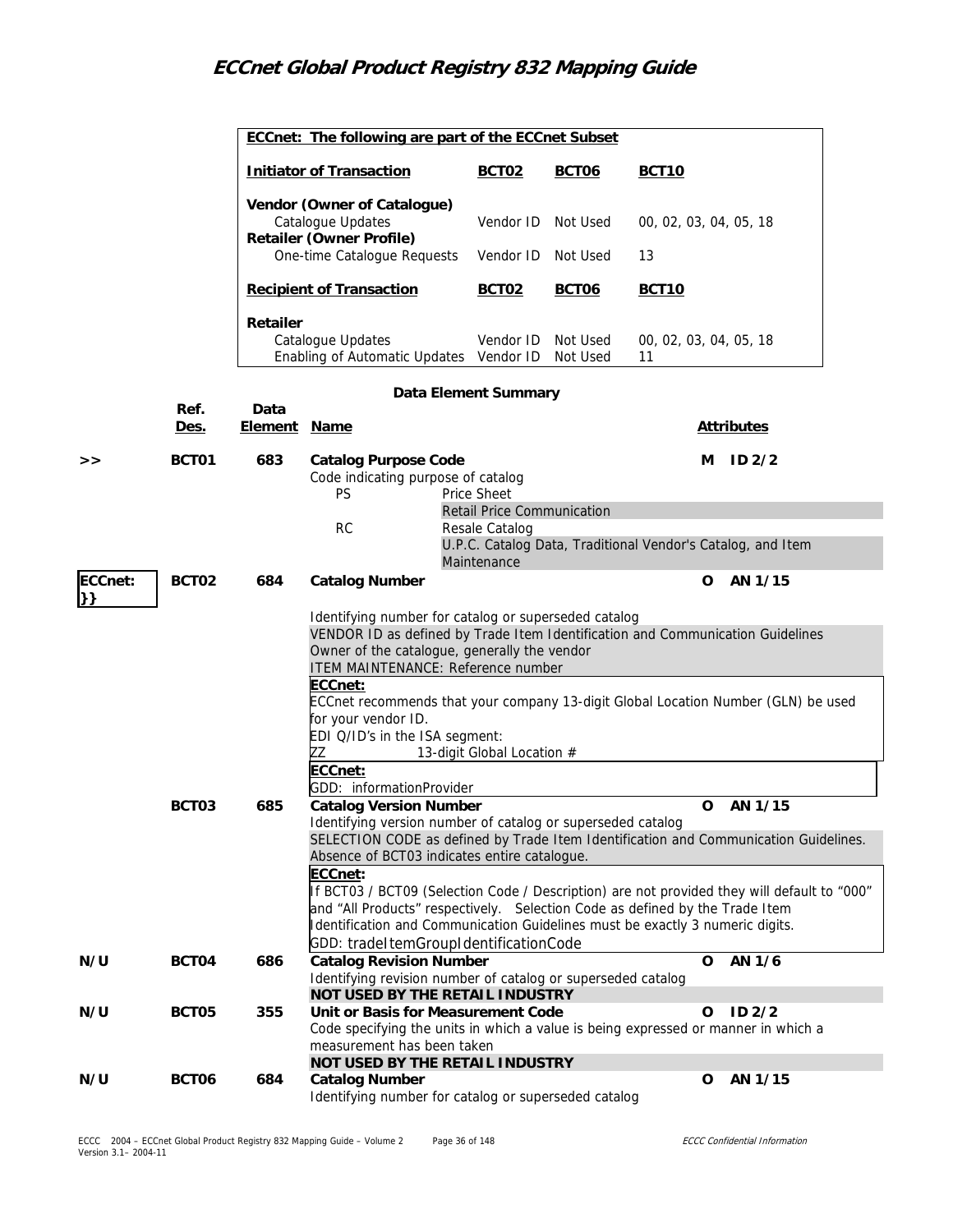|         |                                                             |     |                                     | Owner of the profile, generally the retailer.                                              |             |         |
|---------|-------------------------------------------------------------|-----|-------------------------------------|--------------------------------------------------------------------------------------------|-------------|---------|
| N/U     | BCT07                                                       | 685 | <b>Catalog Version Number</b>       |                                                                                            | O           | AN 1/15 |
|         | Identifying version number of catalog or superseded catalog |     |                                     |                                                                                            |             |         |
|         |                                                             |     |                                     | NOT USED BY THE RETAIL INDUSTRY                                                            |             |         |
| N/U     | BCT08                                                       | 686 | <b>Catalog Revision Number</b>      |                                                                                            | $\Omega$    | AN 1/6  |
|         |                                                             |     |                                     | Identifying revision number of catalog or superseded catalog                               |             |         |
|         |                                                             |     |                                     | NOT USED BY THE RETAIL INDUSTRY                                                            |             |         |
|         | BCT09                                                       | 352 | Description                         |                                                                                            | $\mathbf O$ | AN 1/80 |
|         |                                                             |     |                                     | A free-form description to clarify the related data elements                               |             | ECCnet: |
|         |                                                             |     | and their content                   |                                                                                            |             | AN 1/30 |
|         |                                                             |     |                                     | SELECTION CODE DESCRIPTION as defined by Trade Item Identification and                     |             |         |
|         |                                                             |     | <b>Communication Guidelines.</b>    |                                                                                            |             |         |
|         |                                                             |     | ECCnet:                             |                                                                                            |             |         |
|         |                                                             |     |                                     | The Trade Item Identification and Communication Guidelines define the length of this field |             |         |
|         |                                                             |     | as AN 1/30.                         |                                                                                            |             |         |
|         |                                                             |     |                                     | GDD: tradeItemGroupIdentificationDescription                                               |             |         |
| ECCnet: | BCT10                                                       | 353 | <b>Transaction Set Purpose Code</b> |                                                                                            | $\Omega$    | ID2/2   |
|         |                                                             |     |                                     |                                                                                            |             |         |
|         |                                                             |     |                                     | Code identifying purpose of transaction set                                                |             |         |
|         |                                                             |     |                                     | ACTION CODE as defined by Trade Item Identification and Communication Guidelines           |             |         |
|         |                                                             |     | 00                                  | Original                                                                                   |             |         |
|         |                                                             |     |                                     | This code is used in conjunction with the G53 segment in the detail                        |             |         |
|         |                                                             |     |                                     | area.                                                                                      |             |         |
|         |                                                             |     |                                     | ECCnet:                                                                                    |             |         |
|         |                                                             |     |                                     | G53 specifies add, change, or delete at the LIN (detail) level.                            |             |         |
|         |                                                             |     | 01                                  | Cancellation                                                                               |             |         |
|         |                                                             |     |                                     | Restricted use. See Trade Item Identification and Communication                            |             |         |
|         |                                                             |     |                                     | Guidelines                                                                                 |             |         |
|         |                                                             |     | 02                                  | Add                                                                                        |             |         |
|         |                                                             |     | 03                                  | <b>Delete</b>                                                                              |             |         |
|         |                                                             |     | 04                                  | Change                                                                                     |             |         |
|         |                                                             |     | 05                                  | Replace                                                                                    |             |         |
|         |                                                             |     | 11                                  | Response                                                                                   |             |         |
|         |                                                             |     | 13                                  | Request                                                                                    |             |         |
|         |                                                             |     | 18                                  | Reissue                                                                                    |             |         |
|         |                                                             |     |                                     | Restricted use. See Trade Item Identification and Communication                            |             |         |
|         |                                                             |     |                                     | Guidelines                                                                                 |             |         |

### **ECCnet Notes:**

- 1. Inbound: G53 action codes are only valid and processed when BCT10=00. When BCT10 does not equal 00, the vendor should not transmit G53 segments; if he does so, they will be ignored and only the BCT10 action code will be processed.
- 2. Outbound: Will generate the BCT10 code transmitted inbound by the vendor for auto-updates. If 00 in BCT10 is generated, will also generate the G5301 code sent inbound by the vendor.
- 3. Outbound: Will generate BCT10=11 for responses to online or EDI requests. G53 segments are not applicable to 832 responses to retailers.
- 4. When BCT01=PS (Price Sheet) only the LIN segment and CTP loop segments should be transmitted inbound to the catalogue. Outbound the catalogue will currently send all catalogue data for the GTIN. See the CTP segment for further information on handling of prices.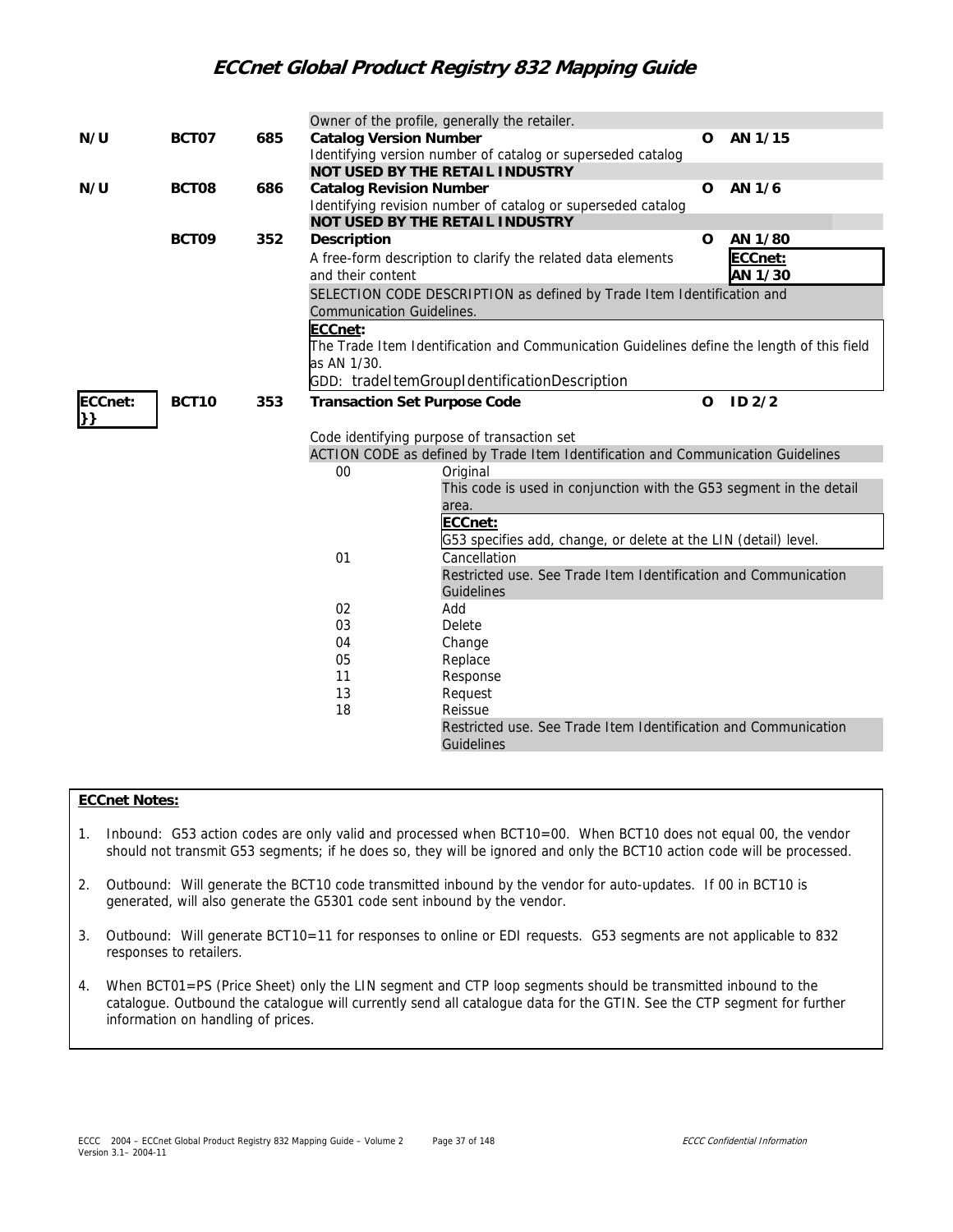#### **Segment Example:**

The 832 transaction set is being used to add new items to trade item group 100 ("Power Tools"). The supplier's BCTID (GPCID) is 1234567890123—global location number (GLN).

BCT\*RC\*1234567890123\*100\*\*\*\*\*\*Power Tools\*02~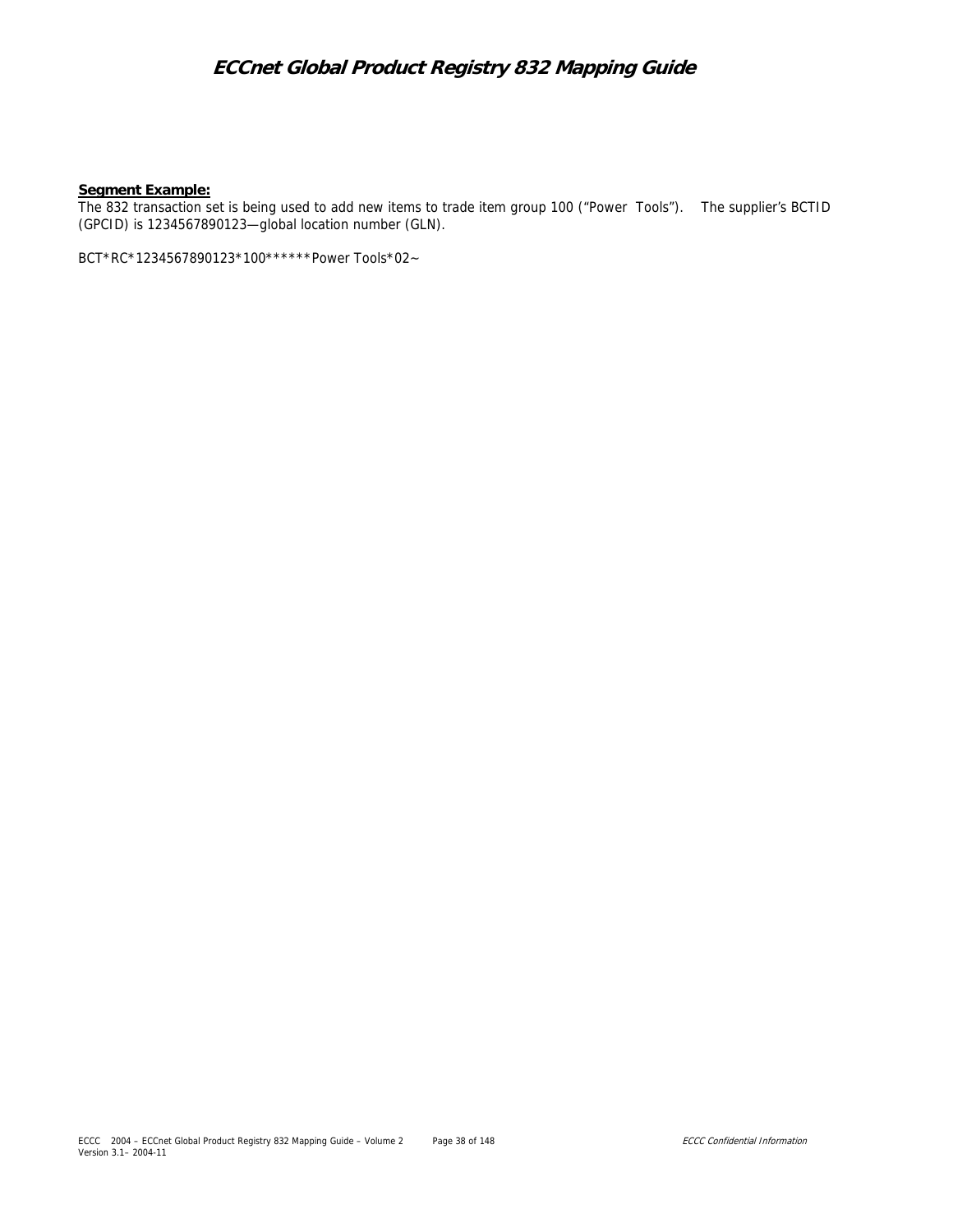| Segment:  | <b>DTM</b> Date/Time Reference                                                                                                                                                                                                                                                                                                                           |
|-----------|----------------------------------------------------------------------------------------------------------------------------------------------------------------------------------------------------------------------------------------------------------------------------------------------------------------------------------------------------------|
| Position: | 070                                                                                                                                                                                                                                                                                                                                                      |
| Loop:     |                                                                                                                                                                                                                                                                                                                                                          |
| Level:    | Heading                                                                                                                                                                                                                                                                                                                                                  |
| Usage:    | Optional                                                                                                                                                                                                                                                                                                                                                 |
| Max Use:  | 10                                                                                                                                                                                                                                                                                                                                                       |
| Purpose:  | To specify pertinent dates and times                                                                                                                                                                                                                                                                                                                     |
| Syntax:   | 1. R02305<br>At least one of DTM02, DTM03 or DTM05 is required.                                                                                                                                                                                                                                                                                          |
|           | 2. CO403<br>If DTM04 is present, then DTM03 is required.                                                                                                                                                                                                                                                                                                 |
|           | If either DTM05 or DTM06 is present, then the other is required.<br>3. P0506                                                                                                                                                                                                                                                                             |
|           |                                                                                                                                                                                                                                                                                                                                                          |
| Notes:    | The publication and expiration dates identify the exact period to which the data apply. One<br>segment for each date. This segment will be used to specify the dates for all SKUs identified in<br>the transaction. If a particular SKU has a different date, the DTM segment in the detail area will<br>be used to override the date for that SKU only. |
|           | Codes 196 and 197 specify the applicable dates for the prices specified in this transaction i.e.,                                                                                                                                                                                                                                                        |
|           | effective date of expiration date.                                                                                                                                                                                                                                                                                                                       |
|           | ECCnet:                                                                                                                                                                                                                                                                                                                                                  |
|           | The publication ("change") date identifies the date to which the data applies. This segment will                                                                                                                                                                                                                                                         |
|           | be used to specify the dates for all LIN's identified in the transaction. If a particular LIN has a                                                                                                                                                                                                                                                      |
|           | different date, the DTM segment in the detail area will be used to override the date for that LIN                                                                                                                                                                                                                                                        |
|           | only.                                                                                                                                                                                                                                                                                                                                                    |
|           |                                                                                                                                                                                                                                                                                                                                                          |

| Data Element Summary |  |
|----------------------|--|
|----------------------|--|

|     | Ref.  | Data    |                                                                             |                                                                                                                                                                                                                                                                                                 |
|-----|-------|---------|-----------------------------------------------------------------------------|-------------------------------------------------------------------------------------------------------------------------------------------------------------------------------------------------------------------------------------------------------------------------------------------------|
|     | Des.  | Element | Name                                                                        | <b>Attributes</b>                                                                                                                                                                                                                                                                               |
| >   | DTM01 | 374     | Date/Time Qualifier<br>043<br>Publication                                   | ID <sub>3/3</sub><br>М<br>Code specifying type of date or time, or both date and time<br>DATE OF CHANGE as defined by the Trade Item Identification and<br>Communication Guidelines.                                                                                                            |
|     |       |         | ECCnet:                                                                     | Change Date                                                                                                                                                                                                                                                                                     |
|     |       |         |                                                                             | The date when the item was added, or when one or more of it's<br>attributes was changed. If not provided the system will default to the<br>current date.                                                                                                                                        |
| >   | DTM02 | 373     | Date<br>Date expressed as CCYYMMDD                                          | DT 8/8<br>$\mathsf{C}$                                                                                                                                                                                                                                                                          |
| N/U | DTM03 | 337     | Time<br>and $DD =$ hundredths (00-99)                                       | TM 4/8<br>C<br>Time expressed in 24-hour clock time as follows: HHMM, or HHMMSS, or HHMMSSD, or<br>HHMMSSDD, where H = hours (00-23), M = minutes (00-59), S = integer seconds (00-59)<br>and $DD =$ decimal seconds; decimal seconds are expressed as follows: $D =$ tenths (0-9)              |
|     |       |         | <b>NOT USED BY THE RETAIL INDUSTRY</b>                                      |                                                                                                                                                                                                                                                                                                 |
| N/U | DTM04 | 623     | <b>Time Code</b><br>substituted by P and M in the codes that follow         | ID2/2<br>$\Omega$<br>Code identifying the time. In accordance with International Standards Organization<br>standard 8601, time can be specified by $a + or -$ and an indication in hours in relation to<br>Universal Time Coordinate (UTC) time; since + is a restricted character, + and - are |
|     |       |         | NOT USED BY THE RETAIL INDUSTRY                                             |                                                                                                                                                                                                                                                                                                 |
| N/U | DTM05 | 1250    | Date Time Period Format Qualifier<br><b>NOT USED BY THE RETAIL INDUSTRY</b> | ID <sub>2/3</sub><br>C<br>Code indicating the date format, time format, or date and time format                                                                                                                                                                                                 |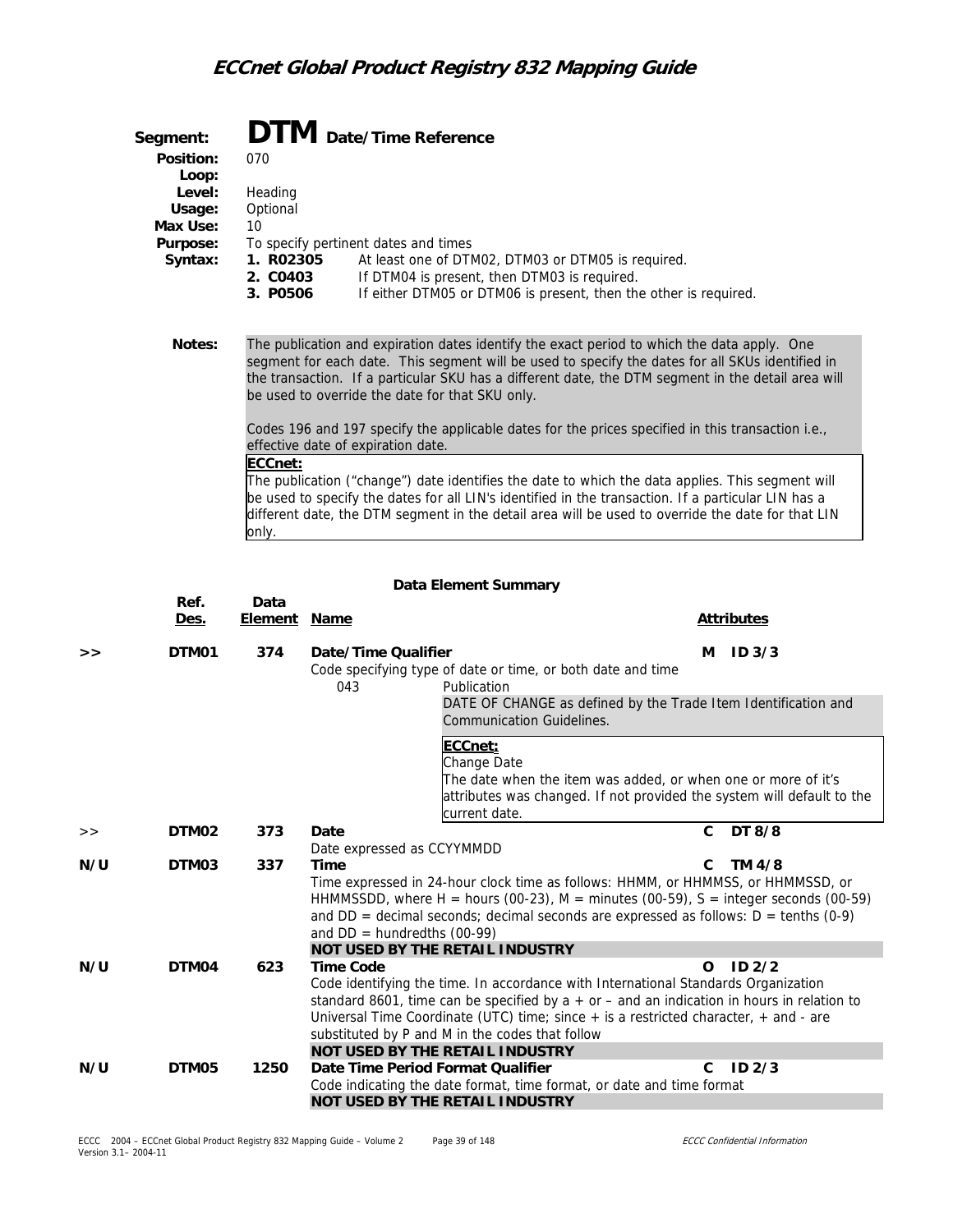#### **N/U DTM06 1251 Date Time Period C AN 1/35** Expression of a date, a time, or range of dates, times or dates and times **NOT USED BY THE RETAIL INDUSTRY**

### **ECCnet Notes:**

- 1. Any dates provided in the Header Area DTM segment may be overridden by those provided in DTM segments in the Detail Area (LIN loop and LIN/CTP loop). Regardless of whether dates are provided in the Header or Detail Areas, they are all stored/displayed with each GTIN number.
- 2. When BCT01=PS (Price Sheet) this segment will be ignored inbound to the catalogue.

#### **Segment Example:**

The trade item is being published on December 31, 2004.

DTM\*043\*20041231~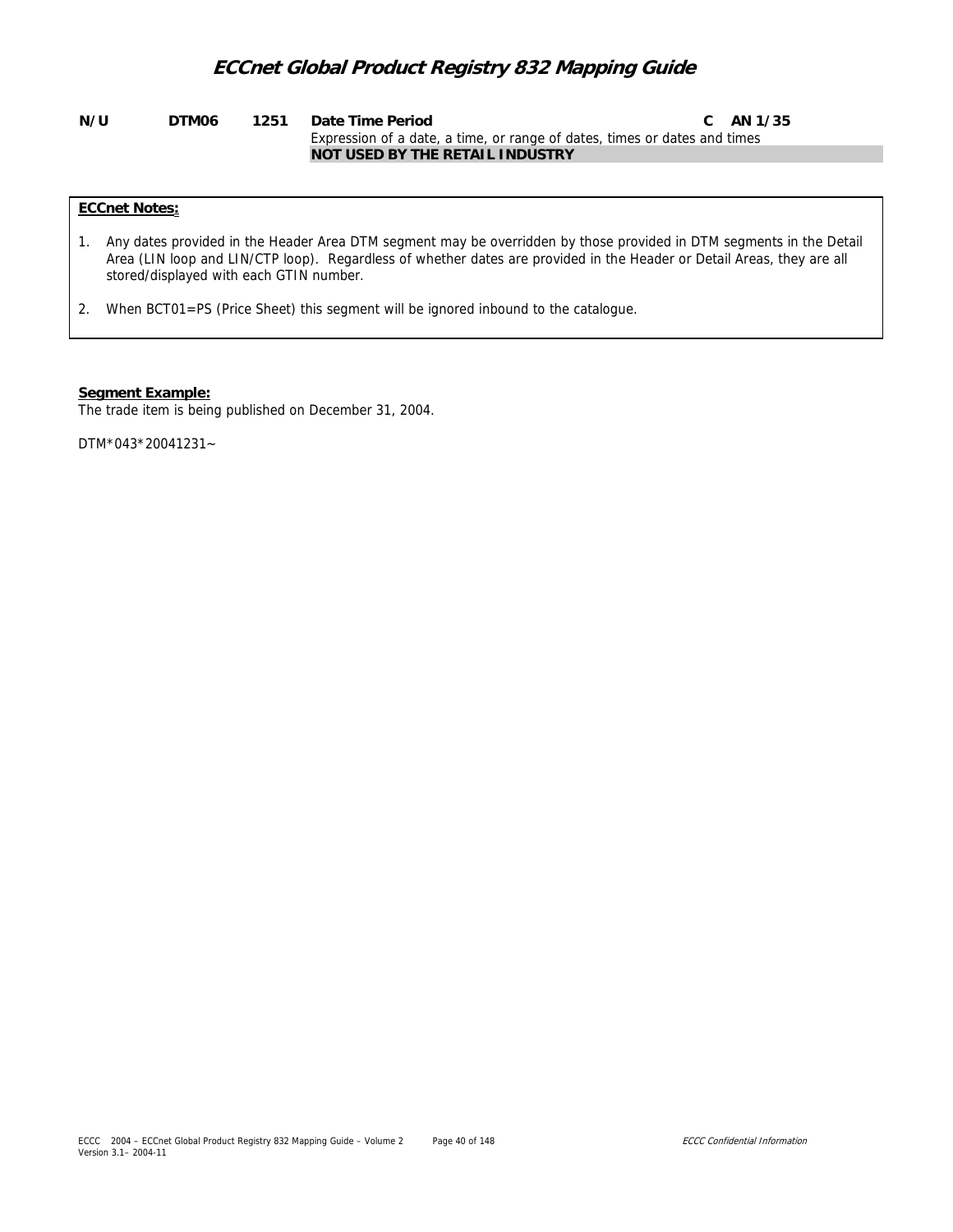| Segment:             | $CUR$ $Currency$        |                                                                               |
|----------------------|-------------------------|-------------------------------------------------------------------------------|
| Position:            | 090                     |                                                                               |
| Loop:                |                         |                                                                               |
| Level:               | Heading                 |                                                                               |
| Usage:               | Optional                |                                                                               |
| Max Use:             | 5                       |                                                                               |
| Purpose:             |                         | To specify the currency (dollars, pounds, francs, etc.) used in a transaction |
| <b>Syntax Notes:</b> | C0807<br>1              | If CUR08 is present, then CUR07 is required.                                  |
|                      | C0907<br>$\overline{2}$ | If CUR09 is present, then CUR07 is required.                                  |
|                      | 3<br>L101112            | If CUR10 is present, then at least one of CUR11 or CUR12 is required.         |
|                      | C1110<br>4              | If CUR11 is present, then CUR10 is required.                                  |
|                      | 5<br>C1210              | If CUR12 is present, then CUR10 is required.                                  |
|                      | L131415<br>6            | If CUR13 is present, then at least one of CUR14 or CUR15 is required.         |
|                      | 7<br>C1413              | If CUR14 is present, then CUR13 is required.                                  |
|                      | 8 C1513                 | If CUR15 is present, then CUR13 is required.                                  |
|                      | 9<br>L161718            | If CUR16 is present, then at least one of CUR17 or CUR18 is required.         |
|                      | 10 C1716                | If CUR17 is present, then CUR16 is required.                                  |
|                      | 11 C1816                | If CUR18 is present, then CUR16 is required.                                  |
|                      | 12 L192021              | If CUR19 is present, then at least one of CUR20 or CUR21 is required.         |
|                      | 13 C2019                | If CUR20 is present, then CUR19 is required.                                  |
|                      | 14 C2119                | If CUR21 is present, then CUR19 is required.                                  |
|                      |                         |                                                                               |

**Notes:** All prices are assumed to be in U.S. Dollars, unless otherwise specified in this segment. The use of this segment, in the header area, denotes all prices given in the transaction set will be in the specified currency. In addition, the exchange rate for the currency specified to U.S. Dollars may be provided.

### **Data Element Summary**

|   | Ref.<br>Des.      | Data<br>Element | Name                                                                                                             |   | <b>Attributes</b> |
|---|-------------------|-----------------|------------------------------------------------------------------------------------------------------------------|---|-------------------|
| > | CUR <sub>01</sub> | 98              | <b>Entity Identifier Code</b>                                                                                    | м | ID2/3             |
|   |                   |                 | Code identifying an organizational entity, a physical location, property or an individual<br>SE<br>Selling Party |   |                   |
| > | CUR <sub>02</sub> | 100             | <b>Currency Code</b>                                                                                             | М | ID <sub>3/3</sub> |
|   |                   |                 | Code (Standard ISO) for country in whose currency the charges are specified                                      |   |                   |
|   | CUR <sub>03</sub> | 280             | <b>Exchange Rate</b>                                                                                             | O | R 4/10            |
|   |                   |                 | Value to be used as a multiplier conversion factor to convert monetary value from one<br>currency to another     |   |                   |

#### **Segment Example:**

The trade item will be available for order on May 15, 2004 at 8am.

CUR\*SE\*CAD~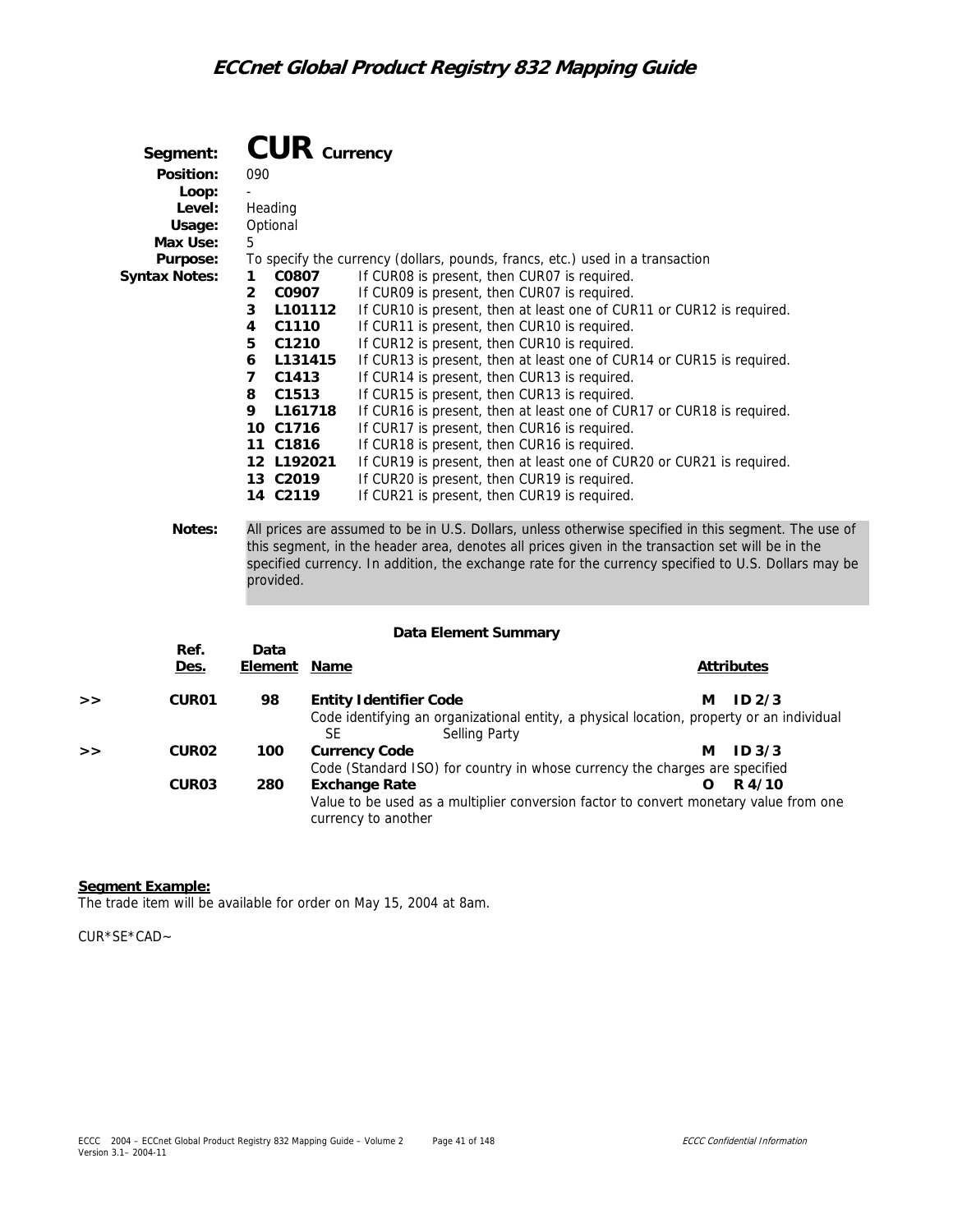|     | Segment:               | N1                      | Name           |                                                                                                |    |                   |
|-----|------------------------|-------------------------|----------------|------------------------------------------------------------------------------------------------|----|-------------------|
|     | Position:              | 150                     |                |                                                                                                |    |                   |
|     | Loop:                  | N <sub>1</sub>          |                | Usage: Optional Max Use: >1                                                                    |    |                   |
|     | Level:                 | Heading                 |                |                                                                                                |    |                   |
|     | Usage:                 | Mandatory               |                |                                                                                                |    |                   |
|     | Max Use:               | 1                       |                |                                                                                                |    |                   |
|     | Purpose:               |                         |                | To identify a party by type of organization, name, and code                                    |    |                   |
|     | <b>Syntax Notes:</b>   | R0203<br>1              |                | At least one of N102 or N103 is required.                                                      |    |                   |
|     |                        | P0304<br>$\overline{2}$ |                | If either N103 or N104 is present, then the other is required.                                 |    |                   |
|     | <b>Semantic Notes:</b> |                         |                |                                                                                                |    |                   |
|     | Comments:              | A                       |                | This segment, used alone, provides the most efficient method of providing organizational       |    |                   |
|     |                        |                         |                | identification. To obtain this efficiency the "ID Code" (N104) must provide a key to the table |    |                   |
|     |                        |                         |                | maintained by the transaction processing party.                                                |    |                   |
|     |                        | в                       |                | N105 and N106 further define the type of entity in N101.                                       |    |                   |
|     | Notes:                 |                         |                | This segment is used to identify the vendor's country of origin for the items and the shipping |    |                   |
|     |                        |                         |                | points(s) for the items. One segment (loop) for each point.                                    |    |                   |
|     |                        | ECCnet:                 |                |                                                                                                |    |                   |
|     |                        |                         |                | This segment is used outbound only to identify the vendor company profile information.         |    |                   |
|     |                        |                         |                |                                                                                                |    |                   |
|     |                        |                         |                | Data Element Summary                                                                           |    |                   |
|     | Ref.                   | Data                    |                |                                                                                                |    |                   |
|     | Des.                   | <b>Element Name</b>     |                |                                                                                                |    | <u>Attributes</u> |
| >   | N <sub>101</sub>       | 98                      |                | <b>Entity Identifier Code</b>                                                                  | м  | ID <sub>2/3</sub> |
|     |                        |                         |                | Code identifying an organizational entity, a physical location, property or an individual.     |    |                   |
|     |                        |                         | ECCnet:        |                                                                                                |    |                   |
|     |                        |                         |                | See "Notes" section below for detailed implementation information.                             |    |                   |
|     |                        |                         | VN             | Vendor                                                                                         |    |                   |
|     | N <sub>102</sub>       | 93                      | Name           |                                                                                                | C  | AN 1/60           |
|     |                        |                         | Free-form name |                                                                                                |    |                   |
| N/U | N <sub>103</sub>       | 66                      |                | <b>Identification Code Qualifier</b>                                                           | C. | ID <sub>1/2</sub> |
|     |                        |                         |                | Code designating the system/method of code structure used for Identification Code 67.          |    |                   |
| N/U | N <sub>104</sub>       | 67                      |                | <b>Identification Code</b>                                                                     | C  | AN 2/80           |
|     |                        |                         |                | Code identifying a party or other code                                                         |    |                   |
|     |                        |                         |                | This is the location code as defined by N103. The location code may be a format                |    |                   |
|     |                        |                         |                | number, i.e., DUNS, or it may be assigned by either the buyer or seller. The location          |    |                   |
|     |                        |                         |                | refers to a store, warehouse, distribution center, plant, etc. Location codes are used         |    |                   |
|     |                        |                         |                | to alleviate the need to send complete names and addresses.                                    |    |                   |
| N/U | N <sub>105</sub>       | 706                     |                | <b>Entity Relationship Code</b>                                                                | o  | ID <sub>2/2</sub> |
|     |                        |                         |                | Code describing entity relationship                                                            |    |                   |
|     |                        |                         |                | NOT USED BY THE RETAIL INDUSTRY                                                                |    |                   |
| N/U | N <sub>106</sub>       | 98                      |                | <b>Entity Identifier Code</b>                                                                  | O  | ID <sub>2/3</sub> |
|     |                        |                         |                | Code identifying an organizational entity, a physical location, property or an individual      |    |                   |
|     |                        |                         |                | NOT USED BY THE RETAIL INDUSTRY                                                                |    |                   |

### **ECCnet Notes:**

1. When BCT01 = PS (Price Sheet) this segment and loop will be ignored inbound to the catalogue.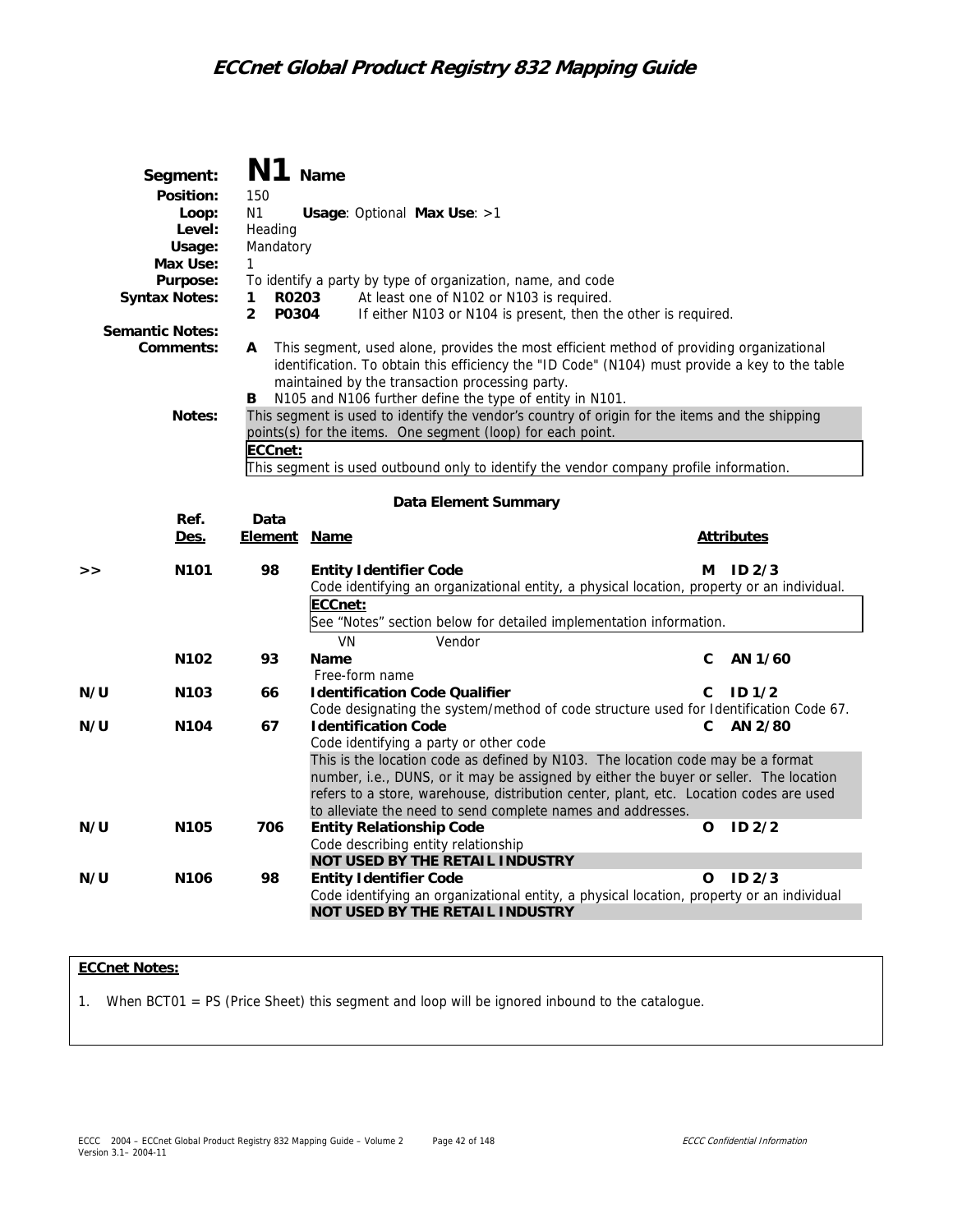### **ECCnet Notes:**

### 1. **N1 Loop where N101=VN (outbound)**:

The N1, N2, N3, N4 segments are generated outbound to retailers provided that the Retailer has requested "Vendor Company Information" in their profile. The PER segments are generated to retailers provided that the Retailer has requested "Vendor Contacts" in their profile. This vendor information will be generated in the Header Area of the 832 only, based upon information stored in the Vendor's Company Profile.

N1 Segment: N101=VN

 N102=free form vendor name N2 Segment: N201=Trading Division (if it exists) N3 Segment: N301=address line 1, N302=address line 2 N4 Segment: City, State/Province, Postal Code, and Country PER Segment Name & Communication information from Vendor Company Profile.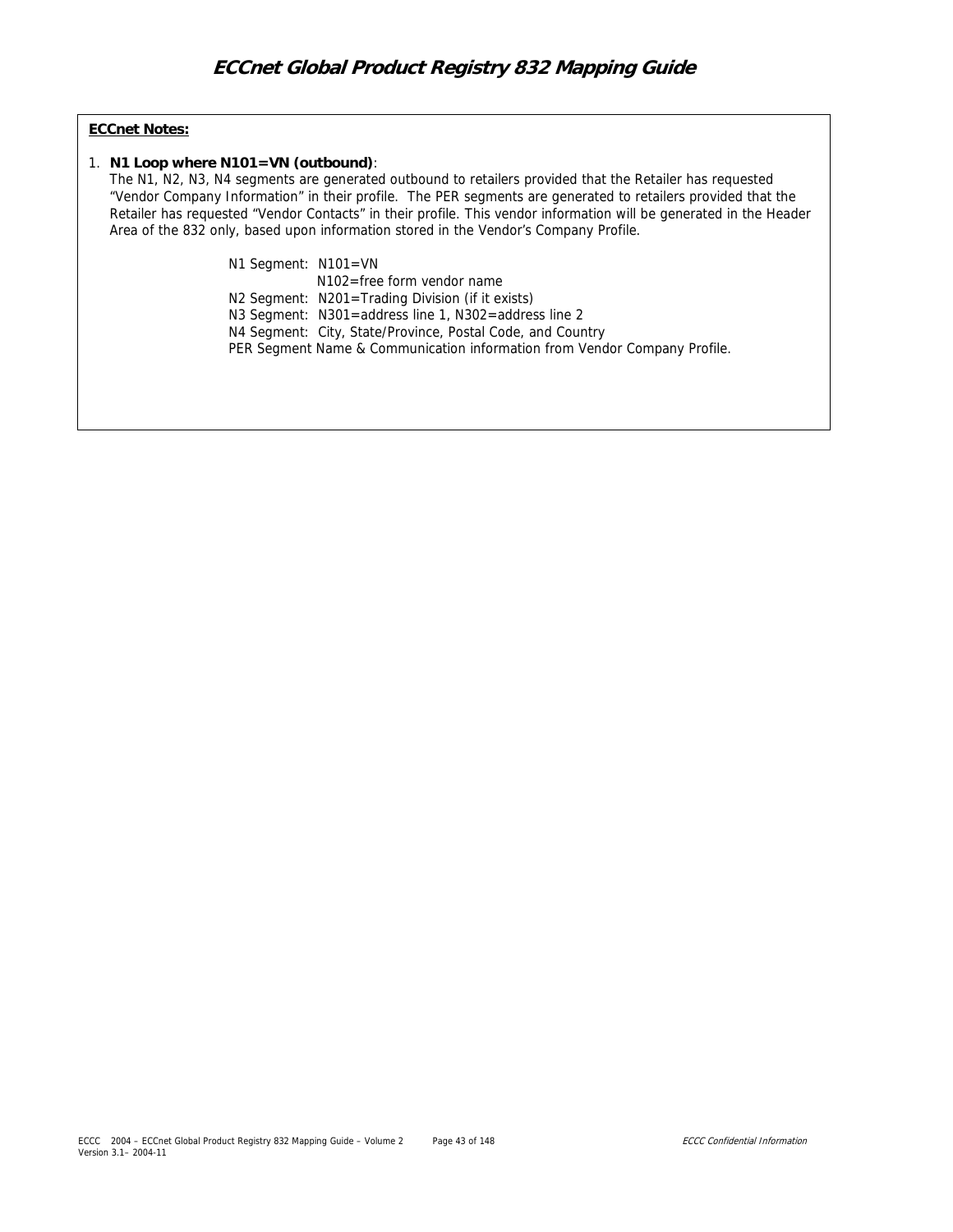|                |                                                                         |                                                              | Segment: $N2$ Additional Name Information      |                                                                                                                                                                                 |          |                   |  |
|----------------|-------------------------------------------------------------------------|--------------------------------------------------------------|------------------------------------------------|---------------------------------------------------------------------------------------------------------------------------------------------------------------------------------|----------|-------------------|--|
|                |                                                                         | <b>ECCnet</b>                                                | OUTBOUND ONLY                                  |                                                                                                                                                                                 |          |                   |  |
|                | Position:<br>Loop:<br>Level:<br>Usage:<br>Max Use:                      | 160<br>N <sub>1</sub><br>Heading<br>Optional<br>2<br>ECCnet: | 1 per N1 loop maximum.                         |                                                                                                                                                                                 |          |                   |  |
|                | Purpose:<br><b>Syntax Notes:</b><br><b>Semantic Notes:</b><br>Comments: |                                                              |                                                | To specify additional names or those longer than 35 characters in length.                                                                                                       |          |                   |  |
|                |                                                                         |                                                              |                                                | Data Element Summary                                                                                                                                                            |          |                   |  |
|                | Ref.<br>Des.                                                            | Data<br>Element Name                                         |                                                |                                                                                                                                                                                 |          | <b>Attributes</b> |  |
| >              | N <sub>201</sub>                                                        | 93                                                           | Name<br>Free-form name<br>ECCnet:<br>N1 loops. | Outbound only--used to identify the Trading Division for the Vendor Company identified in<br>N1 where N101=VN. Not valid with any other N101 code outbound, nor for any inbound | м        | AN 1/60           |  |
| N/U            | N202                                                                    | 93                                                           | Name<br>Free Form name                         |                                                                                                                                                                                 | $\Omega$ | AN 1/60           |  |
| $ECMnt$ Notos: |                                                                         |                                                              |                                                |                                                                                                                                                                                 |          |                   |  |

### **ECCnet Notes:**

**1** See N1 segment notes for detailed mapping information.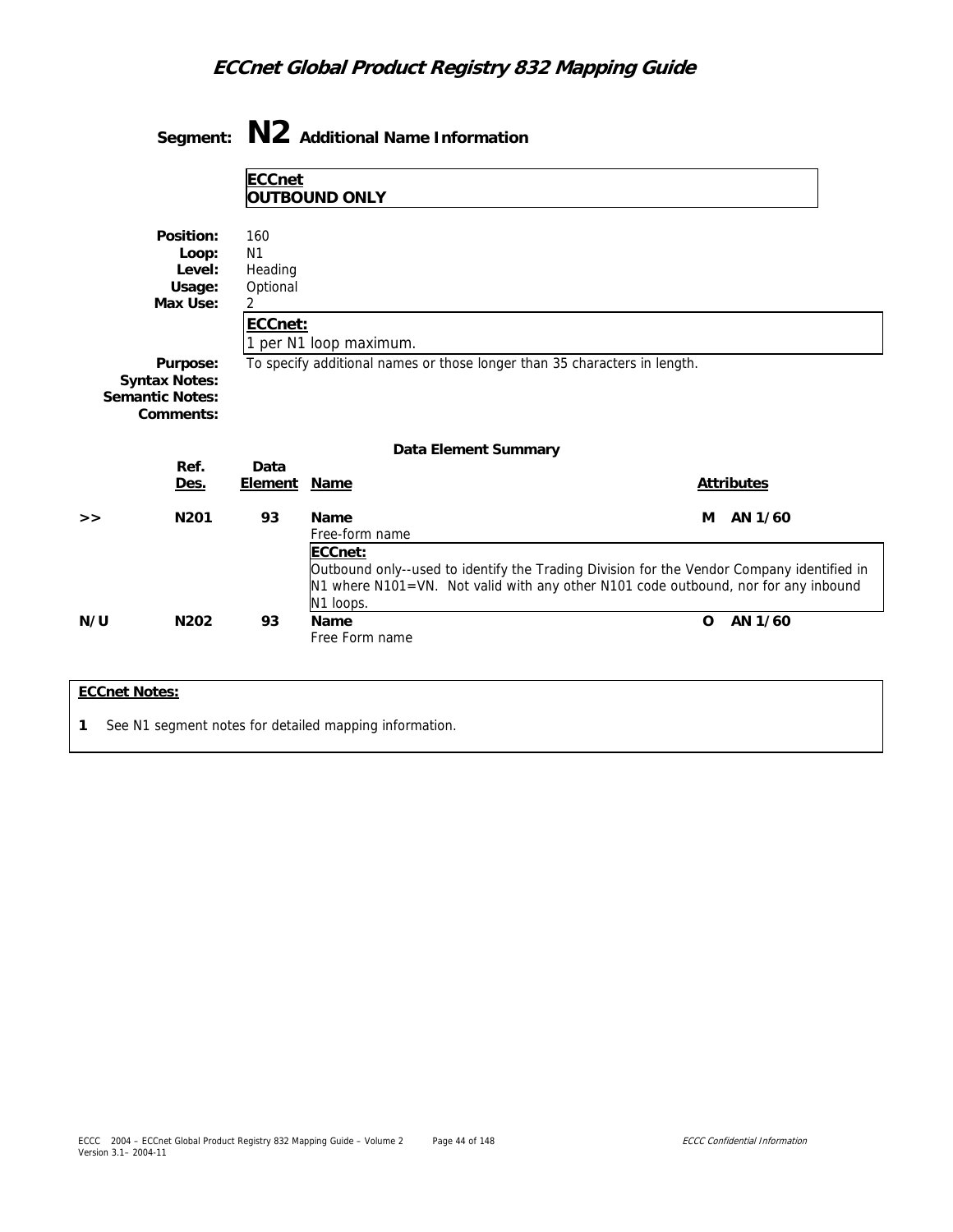|                        | Segment:  |                | N3 Address Information                     |          |                   |  |  |  |
|------------------------|-----------|----------------|--------------------------------------------|----------|-------------------|--|--|--|
|                        |           | <b>ECCnet</b>  |                                            |          |                   |  |  |  |
|                        |           |                | <b>OUTBOUND ONLY</b>                       |          |                   |  |  |  |
|                        | Position: | 170            |                                            |          |                   |  |  |  |
|                        | Loop:     | N <sub>1</sub> |                                            |          |                   |  |  |  |
|                        | Level:    | Heading        |                                            |          |                   |  |  |  |
|                        | Usage:    | Optional       |                                            |          |                   |  |  |  |
|                        | Max Use:  |                |                                            |          |                   |  |  |  |
|                        |           | ECCnet:        |                                            |          |                   |  |  |  |
|                        |           |                | 1 per N1 loop maximum                      |          |                   |  |  |  |
|                        | Purpose:  |                | To specify the location of the named party |          |                   |  |  |  |
| <b>Syntax Notes:</b>   |           |                |                                            |          |                   |  |  |  |
| <b>Semantic Notes:</b> |           |                |                                            |          |                   |  |  |  |
|                        | Comments: |                |                                            |          |                   |  |  |  |
|                        |           |                |                                            |          |                   |  |  |  |
|                        |           |                |                                            |          |                   |  |  |  |
|                        |           |                | Data Element Summary                       |          |                   |  |  |  |
|                        | Ref.      | Data           |                                            |          |                   |  |  |  |
|                        | Des.      | <b>Element</b> | <b>Name</b>                                |          | <b>Attributes</b> |  |  |  |
| >                      | N301      | 166            | <b>Address Information</b>                 | м        | AN 1/55           |  |  |  |
|                        |           |                | Free Form name                             |          |                   |  |  |  |
|                        | N302      | 166            | <b>Address Information</b>                 | $\Omega$ | AN 1/55           |  |  |  |
|                        |           |                | Address information                        |          |                   |  |  |  |
|                        |           |                |                                            |          |                   |  |  |  |
|                        |           |                |                                            |          |                   |  |  |  |
| <b>ECCnet Notes:</b>   |           |                |                                            |          |                   |  |  |  |

1. See N1 segment notes for detailed mapping information.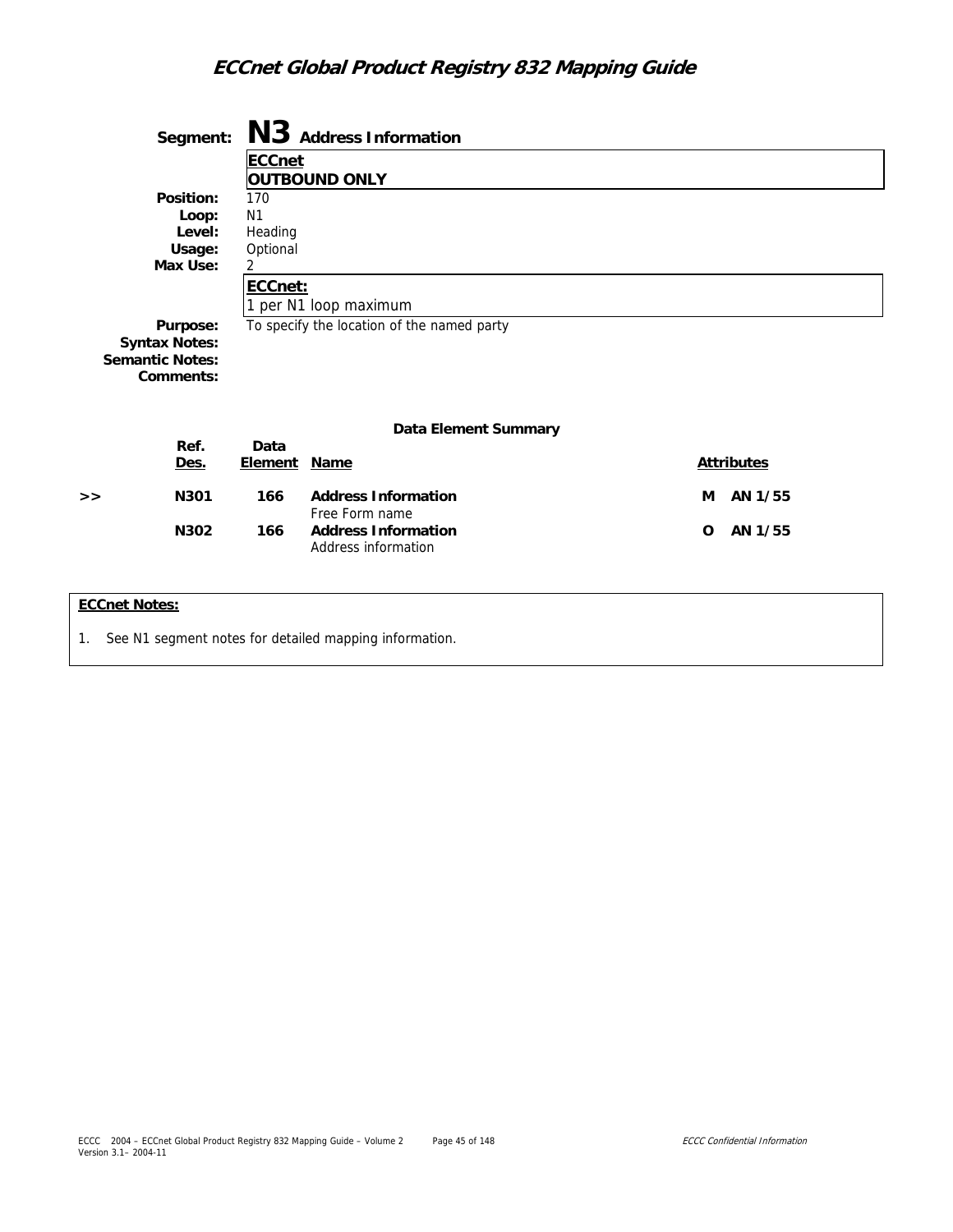| Segment:<br>Position:<br>Loop:<br>Level:<br>Usage:<br>Max Use:<br>Purpose:<br><b>Syntax Notes:</b><br><b>Semantic Notes:</b><br>Comments: | 180<br>N <sub>1</sub><br>Heading<br>Optional<br>>1<br>ECCnet:<br>1 per N1 loop<br>C0605<br>1<br>A<br>location.<br>В | N4 Geographic Location        | To specify the geographic place of the named party<br>If N406 is present, then N405 is required.<br>A combination of either N401 through N404, or N405 and N406 may be adequate to specify a<br>N402 is required only if city name (N401) is in the U.S. or Canada. |
|-------------------------------------------------------------------------------------------------------------------------------------------|---------------------------------------------------------------------------------------------------------------------|-------------------------------|---------------------------------------------------------------------------------------------------------------------------------------------------------------------------------------------------------------------------------------------------------------------|
|                                                                                                                                           |                                                                                                                     |                               | Data Element Summary                                                                                                                                                                                                                                                |
| Ref.                                                                                                                                      | Data                                                                                                                |                               |                                                                                                                                                                                                                                                                     |
| Des.                                                                                                                                      | <u>Element</u>                                                                                                      | <b>Name</b>                   | <b>Attributes</b>                                                                                                                                                                                                                                                   |
| N401                                                                                                                                      | 19                                                                                                                  | <b>City Name</b>              | AN 2/30<br>0                                                                                                                                                                                                                                                        |
|                                                                                                                                           |                                                                                                                     | Free-form text for city name  |                                                                                                                                                                                                                                                                     |
| N402                                                                                                                                      | 156                                                                                                                 | <b>State or Province Code</b> | ID <sub>2/2</sub><br>O                                                                                                                                                                                                                                              |
|                                                                                                                                           |                                                                                                                     |                               | Code (Standard State/Province) as defined by appropriate government agency                                                                                                                                                                                          |
|                                                                                                                                           |                                                                                                                     |                               | See External Code Source 22 in Section III for reference document.                                                                                                                                                                                                  |
| N403                                                                                                                                      | 116                                                                                                                 | <b>Postal Code</b>            | ID <sub>3/15</sub><br>0                                                                                                                                                                                                                                             |
|                                                                                                                                           |                                                                                                                     |                               | Code defining international postal zone code excluding punctuation and blanks (zip code                                                                                                                                                                             |
|                                                                                                                                           |                                                                                                                     | for United States)            | See External Code Source 51 in Section III for reference document.                                                                                                                                                                                                  |
| N404                                                                                                                                      | 26                                                                                                                  | <b>Country Code</b>           | o<br>$ID 2/3$ (2)                                                                                                                                                                                                                                                   |
|                                                                                                                                           |                                                                                                                     | Code identifying the country. |                                                                                                                                                                                                                                                                     |
|                                                                                                                                           |                                                                                                                     |                               | See External Code Source 5 in Section III for reference document.                                                                                                                                                                                                   |
|                                                                                                                                           |                                                                                                                     | ECCnet:                       |                                                                                                                                                                                                                                                                     |
|                                                                                                                                           |                                                                                                                     | AR                            | Argentina                                                                                                                                                                                                                                                           |
|                                                                                                                                           |                                                                                                                     | AU                            | Australia                                                                                                                                                                                                                                                           |
|                                                                                                                                           |                                                                                                                     | AT                            | Austria                                                                                                                                                                                                                                                             |
|                                                                                                                                           |                                                                                                                     | BE<br><b>BR</b>               | Belgium<br><b>Brazil</b>                                                                                                                                                                                                                                            |
|                                                                                                                                           |                                                                                                                     | CA                            | Canada                                                                                                                                                                                                                                                              |
|                                                                                                                                           |                                                                                                                     | ${\sf CN}$                    | China                                                                                                                                                                                                                                                               |
|                                                                                                                                           |                                                                                                                     | CO                            | Columbia                                                                                                                                                                                                                                                            |
|                                                                                                                                           |                                                                                                                     | DK                            | <b>Denmark</b>                                                                                                                                                                                                                                                      |
|                                                                                                                                           |                                                                                                                     | FI.                           | Finland                                                                                                                                                                                                                                                             |
|                                                                                                                                           |                                                                                                                     | <b>FR</b>                     | France                                                                                                                                                                                                                                                              |
|                                                                                                                                           |                                                                                                                     | DE                            | Germany                                                                                                                                                                                                                                                             |
|                                                                                                                                           |                                                                                                                     | <b>HK</b><br>IE               | Hong Kong<br>Ireland                                                                                                                                                                                                                                                |
|                                                                                                                                           |                                                                                                                     | IT                            | Italy                                                                                                                                                                                                                                                               |
|                                                                                                                                           |                                                                                                                     | JP                            | Japan                                                                                                                                                                                                                                                               |
|                                                                                                                                           |                                                                                                                     | KO                            | Korea, Republic of                                                                                                                                                                                                                                                  |
|                                                                                                                                           |                                                                                                                     | MX                            | Mexico                                                                                                                                                                                                                                                              |
|                                                                                                                                           |                                                                                                                     | NL                            | Netherlands                                                                                                                                                                                                                                                         |
|                                                                                                                                           |                                                                                                                     | N <sub>O</sub>                | Norway                                                                                                                                                                                                                                                              |
|                                                                                                                                           |                                                                                                                     | PL<br>PT                      | Poland                                                                                                                                                                                                                                                              |
|                                                                                                                                           |                                                                                                                     | <b>RU</b>                     | Portugal<br>Russian Federation                                                                                                                                                                                                                                      |
|                                                                                                                                           |                                                                                                                     | $\mathsf{SG}$                 | Singapore                                                                                                                                                                                                                                                           |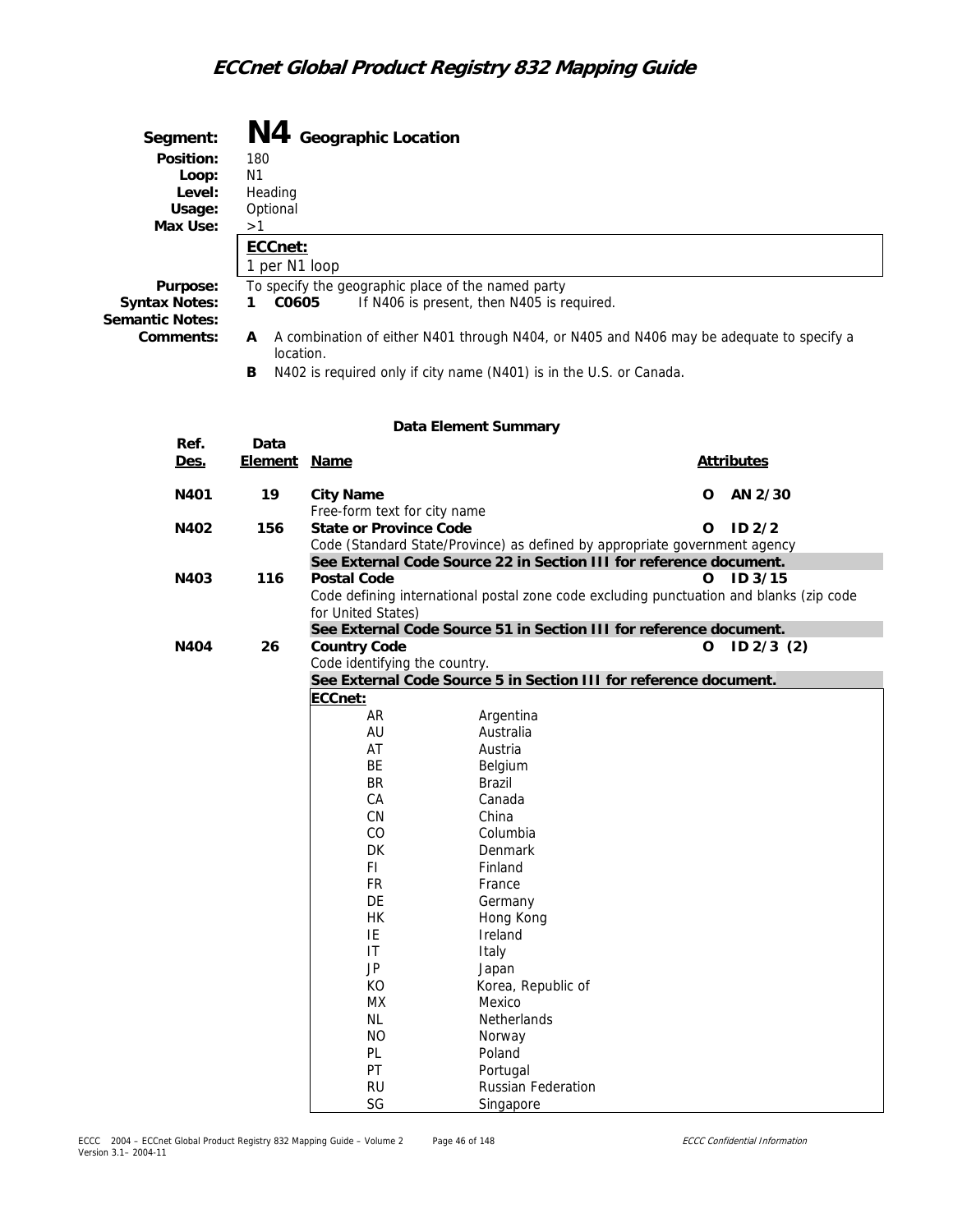| ES<br>Spain<br><b>SE</b><br>Sweden<br><b>CH</b><br>Switzerland<br>GB<br>United Kingdom<br><b>United States</b><br>US. |  |
|-----------------------------------------------------------------------------------------------------------------------|--|
|                                                                                                                       |  |
|                                                                                                                       |  |
|                                                                                                                       |  |
|                                                                                                                       |  |
|                                                                                                                       |  |
| ID $1/2$<br>N/U<br><b>Location Qualifier</b><br>N405<br>309<br>C                                                      |  |
| Code identifying type of location                                                                                     |  |
| NOT USED BY THE RETAIL INDUSTRY                                                                                       |  |
| N/U<br>N406<br>Location Identifier<br>AN 1/30<br>310<br>$\Omega$                                                      |  |
| Code which identifies a specific location                                                                             |  |
| NOT USED BY THE RETAIL INDUSTRY                                                                                       |  |

### **ECCnet Notes:**

**1** Refer to N1 Segment notes for complete implementation details.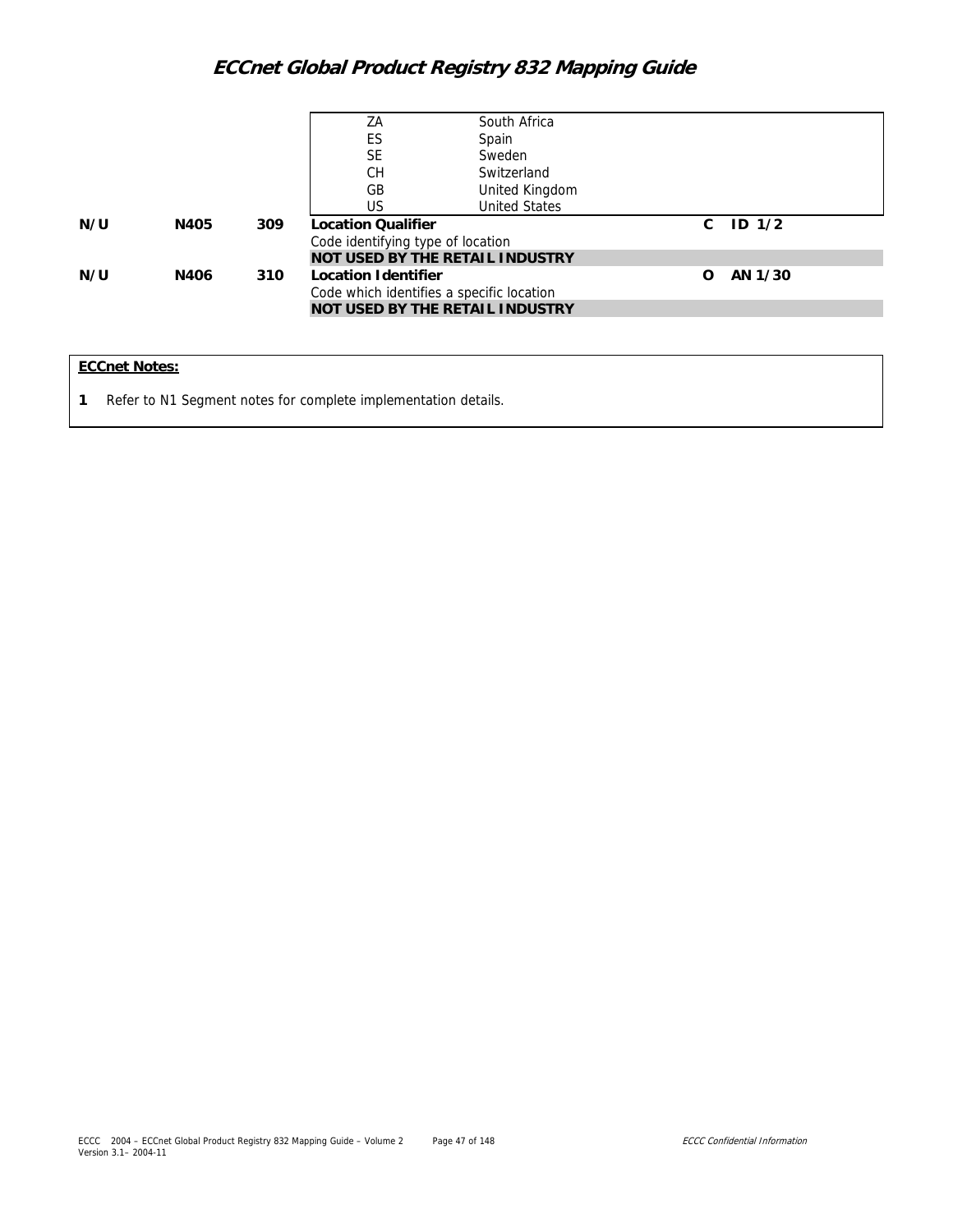|                                                                                                                  |                                                                                                           |                                                     | Segment: $PER$ Administrative Communications Contact                                                                                                                                                                                                                                                |             |                               |
|------------------------------------------------------------------------------------------------------------------|-----------------------------------------------------------------------------------------------------------|-----------------------------------------------------|-----------------------------------------------------------------------------------------------------------------------------------------------------------------------------------------------------------------------------------------------------------------------------------------------------|-------------|-------------------------------|
|                                                                                                                  |                                                                                                           | <b>ECCnet: OUTBOUND ONLY</b>                        |                                                                                                                                                                                                                                                                                                     |             |                               |
| Position:<br>Loop:<br>Level:<br>Usage:<br>Max Use:<br>Purpose:<br><b>Syntax Notes:</b><br><b>Semantic Notes:</b> | 200<br>N <sub>1</sub><br>Heading<br>Optional<br>>1<br>1<br>P0304<br>$\overline{2}$<br>P0506<br>3<br>P0708 |                                                     | To identify a person or office to whom administrative communications should be directed<br>If either PER03 or PER04 is present, then the other is required.<br>If either PER05 or PER06 is present, then the other is required.<br>If either PER07 or PER08 is present, then the other is required. |             |                               |
| Comments:                                                                                                        |                                                                                                           |                                                     | Data Element Summary                                                                                                                                                                                                                                                                                |             |                               |
| Ref.<br>Des.                                                                                                     | Data<br><b>Element</b>                                                                                    | <b>Name</b>                                         |                                                                                                                                                                                                                                                                                                     |             | <b>Attributes</b>             |
| PER01<br>>                                                                                                       | 366                                                                                                       | <b>Contact Function Code</b><br>AL<br>ECCnet:       | Code identifying the major duty or responsibility of the person or group named<br>Alternate Contact                                                                                                                                                                                                 | м           | ID2/2<br>(Added in VICS 4040) |
|                                                                                                                  |                                                                                                           | CN<br>IC<br>ECCnet:                                 | General Contact (Change request pending - EC 1-01)<br>This is shown as the Secondary Contact on the web screens.<br><b>Information Contact</b>                                                                                                                                                      |             |                               |
|                                                                                                                  |                                                                                                           |                                                     | This is shown as the Primary Contact on the web screens.                                                                                                                                                                                                                                            |             |                               |
| PER <sub>02</sub>                                                                                                | 93                                                                                                        | Name<br>Free-form name                              |                                                                                                                                                                                                                                                                                                     | $\mathbf O$ | AN 1/60                       |
| PER03                                                                                                            | 365                                                                                                       | EM<br><b>FX</b><br><b>TE</b>                        | <b>Communication Number Qualifier</b><br>Code identifying the type of communication number<br><b>Electronic Mail</b><br>Facsimile<br>Telephone                                                                                                                                                      | C           | ID <sub>2/2</sub>             |
| PER04                                                                                                            | 364                                                                                                       | <b>Communication Number</b>                         | Complete communications number including country or area code when applicable                                                                                                                                                                                                                       | C           | AN 1/80                       |
| PER05                                                                                                            | 365                                                                                                       | ЕM<br><b>FX</b><br>ТF                               | <b>Communication Number Qualifier</b><br>Code identifying the type of communication number<br><b>Electronic Mail</b><br>Facsimile<br>Telephone                                                                                                                                                      | C           | ID2/2                         |
| PER <sub>06</sub>                                                                                                | 364                                                                                                       | <b>Communication Number</b>                         | Complete communications number including country or area code when applicable                                                                                                                                                                                                                       | С           | AN 1/80                       |
| PER07                                                                                                            | 365                                                                                                       | ЕM<br><b>FX</b><br>TE                               | <b>Communication Number Qualifier</b><br>Code identifying the type of communication number<br><b>Electronic Mail</b><br>Facsimile<br>Telephone                                                                                                                                                      | C           | ID2/2                         |
| PER08                                                                                                            | 364                                                                                                       | <b>Communication Number</b><br>code when applicable | Complete communications number including country or area                                                                                                                                                                                                                                            | C           | AN 1/80                       |
| N/U<br>PER09                                                                                                     | 443                                                                                                       | <b>Contact Inquiry Reference</b>                    | Additional reference number or description to clarify a contact number.<br>NOT USED BY THE RETAIL INDUSTRY                                                                                                                                                                                          | 0           | AN 1/20                       |

#### **ECCnet Notes:**

**1** Refer to N1 Segment notes for complete implementation details.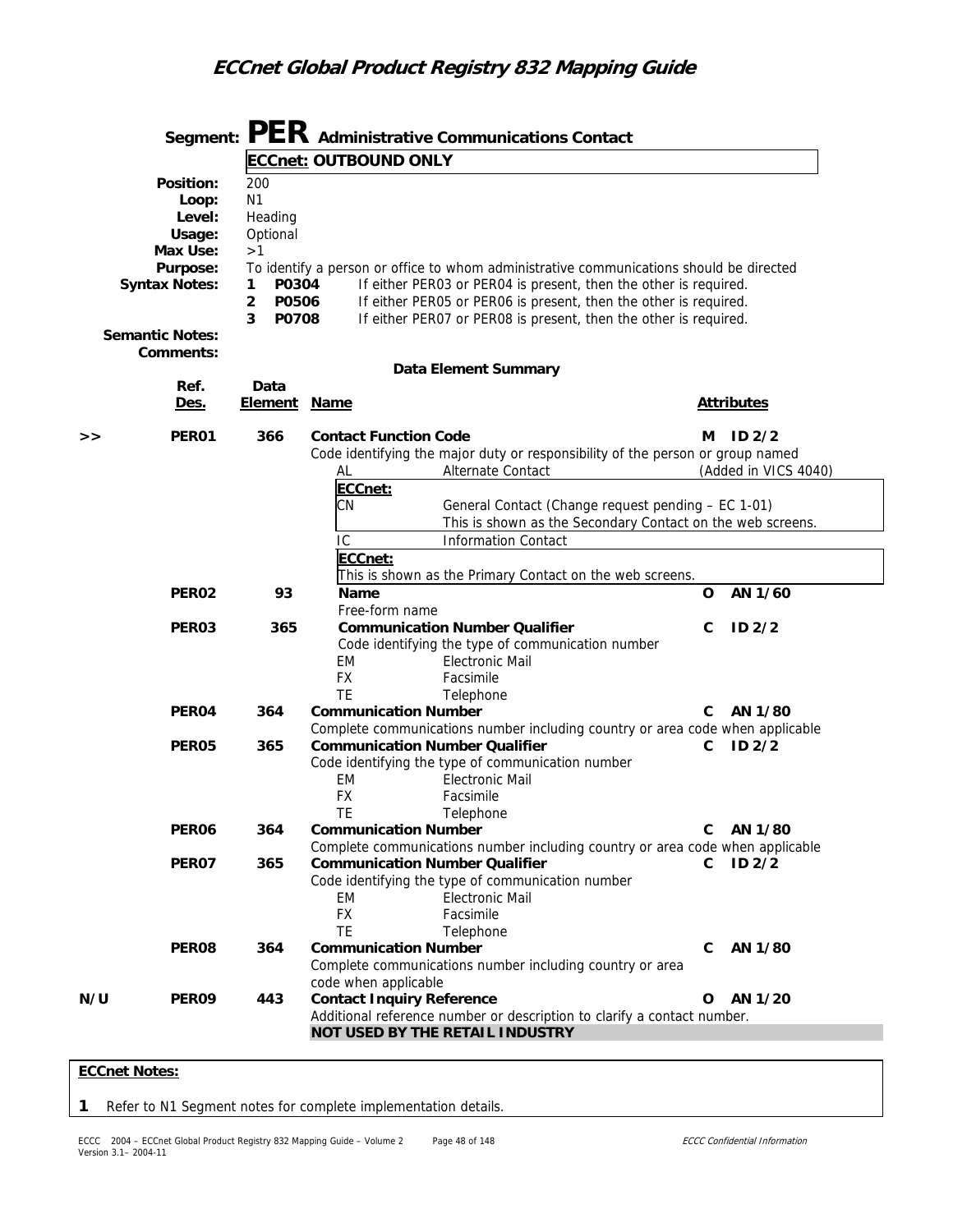| Segment:                |                          | LIN Item Identification                   |                                                                                                                                                                                                     |
|-------------------------|--------------------------|-------------------------------------------|-----------------------------------------------------------------------------------------------------------------------------------------------------------------------------------------------------|
| Position:<br>Loop:      | 010<br>LIN               | <b>Usage: Optional</b>                    | Max Use: $>1$                                                                                                                                                                                       |
| Level:                  | Detail                   |                                           |                                                                                                                                                                                                     |
| Usage:<br>Max Use:      | Mandatory<br>1           |                                           |                                                                                                                                                                                                     |
| Purpose:                |                          | To specify basic item identification data |                                                                                                                                                                                                     |
| <b>Syntax Notes:</b>    | P0405<br>1               |                                           | If either LIN04 or LIN05 is present, then the other is required.                                                                                                                                    |
|                         | $\overline{2}$<br>P0607  |                                           | If either LINO6 or LINO7 is present, then the other is required.                                                                                                                                    |
|                         | 3<br>P0809               |                                           | If either LINO8 or LINO9 is present, then the other is required.                                                                                                                                    |
|                         | P1011<br>4<br>P1213<br>5 |                                           | If either LIN10 or LIN11 is present, then the other is required.<br>If either LIN12 or LIN13 is present, then the other is required.                                                                |
|                         | 6<br>P1415               |                                           | If either LIN14 or LIN15 is present, then the other is required.                                                                                                                                    |
|                         | $\overline{7}$<br>P1617  |                                           | If either LIN16 or LIN17 is present, then the other is required.                                                                                                                                    |
|                         | 8<br>P1819               |                                           | If either LIN18 or LIN19 is present, then the other is required.                                                                                                                                    |
|                         | 9<br>P2021               |                                           | If either LIN20 or LIN21 is present, then the other is required.                                                                                                                                    |
|                         | 10 P2223<br>11 P2425     |                                           | If either LIN22 or LIN23 is present, then the other is required.<br>If either LIN24 or LIN25 is present, then the other is required.                                                                |
|                         | 12 P2627                 |                                           | If either LIN26 or LIN27 is present, then the other is required.                                                                                                                                    |
|                         | 13 P2829                 |                                           | If either LIN28 or LIN29 is present, then the other is required.                                                                                                                                    |
|                         | 14 P3031                 |                                           | If either LIN30 or LIN31 is present, then the other is required.                                                                                                                                    |
| <b>Semantic Notes:</b>  | 1                        | LIN01 is the line item identification     |                                                                                                                                                                                                     |
| Comments:               | A                        |                                           | LIN02 through LIN31 provide for fifteen different product/service IDs for each item. For<br>example: Case, Color, Drawing No., U.P.C. No., ISBN No., Model No., or SKU.                             |
|                         |                          |                                           |                                                                                                                                                                                                     |
|                         |                          |                                           |                                                                                                                                                                                                     |
| Notes:                  |                          | <b>ITEM MAINTENANCE:</b>                  |                                                                                                                                                                                                     |
|                         |                          |                                           | LIN02 will be used to identify the ordering unit or the buyer's item number. This segment may<br>be used in conjunction with the G39 segment to identify the vendor selling unit, i.e., U.P.C. Case |
|                         |                          |                                           | Code or U.P.C./EAN Shipping Container Code (SCC14), and the G55 segment to identify the                                                                                                             |
|                         |                          | consumer selling unit, i.e., item U.P.C.  |                                                                                                                                                                                                     |
|                         |                          |                                           | The codes listed for LIN02 apply to every occurrence of Data Element 235 in the LIN segment.                                                                                                        |
|                         | ECCnet:                  |                                           | ITEM MAINTENANCE: This segment may be used in conjunction with EITHER the G39 segment                                                                                                               |
|                         |                          |                                           | to identify the vendor selling unit, i.e., U.P.C. Case Code or U.P.C./EAN Shipping Container Code                                                                                                   |
|                         |                          |                                           | (SCC-14), OR the G55 segment to identify the consumer selling unit, i.e., item U.P.C.                                                                                                               |
|                         |                          |                                           |                                                                                                                                                                                                     |
|                         |                          |                                           | An LIN loop will only have either a G55 or a G39 segment within it, but never both, since G55<br>relates to consumer unit or prepack, and G39 relates to all other packaging levels (i.e. - pallet, |
|                         |                          |                                           | module, and case). Valid code values for G55 and G39 are:                                                                                                                                           |
|                         |                          | G55: EO, EN, UP                           |                                                                                                                                                                                                     |
|                         |                          | G39: EO, EN, UP, and all others           |                                                                                                                                                                                                     |
|                         |                          |                                           |                                                                                                                                                                                                     |
| Ref.                    | Data                     |                                           | Data Element Summary                                                                                                                                                                                |
| Des.                    | <b>Element</b>           | <u>Name</u>                               | <b>Attributes</b>                                                                                                                                                                                   |
|                         |                          |                                           |                                                                                                                                                                                                     |
| LIN <sub>01</sub>       | 350                      | <b>Assigned Identification</b>            | AN 1/20<br>O<br>Alphanumeric characters assigned for differentiation within a transaction set                                                                                                       |
|                         |                          |                                           | A sequential number assigned to each line item within the transaction starting with one.                                                                                                            |
|                         |                          | ECCnet:                                   |                                                                                                                                                                                                     |
|                         |                          |                                           | Ignored inbound, generated outbound as sequence number.                                                                                                                                             |
| LIN <sub>02</sub><br>>> | 235                      | Product/Service ID Qualifier              | ID <sub>2/2</sub><br>м                                                                                                                                                                              |
|                         |                          |                                           | Code identifying the type/source of the descriptive number used in Product/Service ID                                                                                                               |
|                         |                          | (234)<br><b>CM</b>                        | National Retail Federation Color Code                                                                                                                                                               |
|                         |                          |                                           | See External Code Source 88 in Section III for reference document.                                                                                                                                  |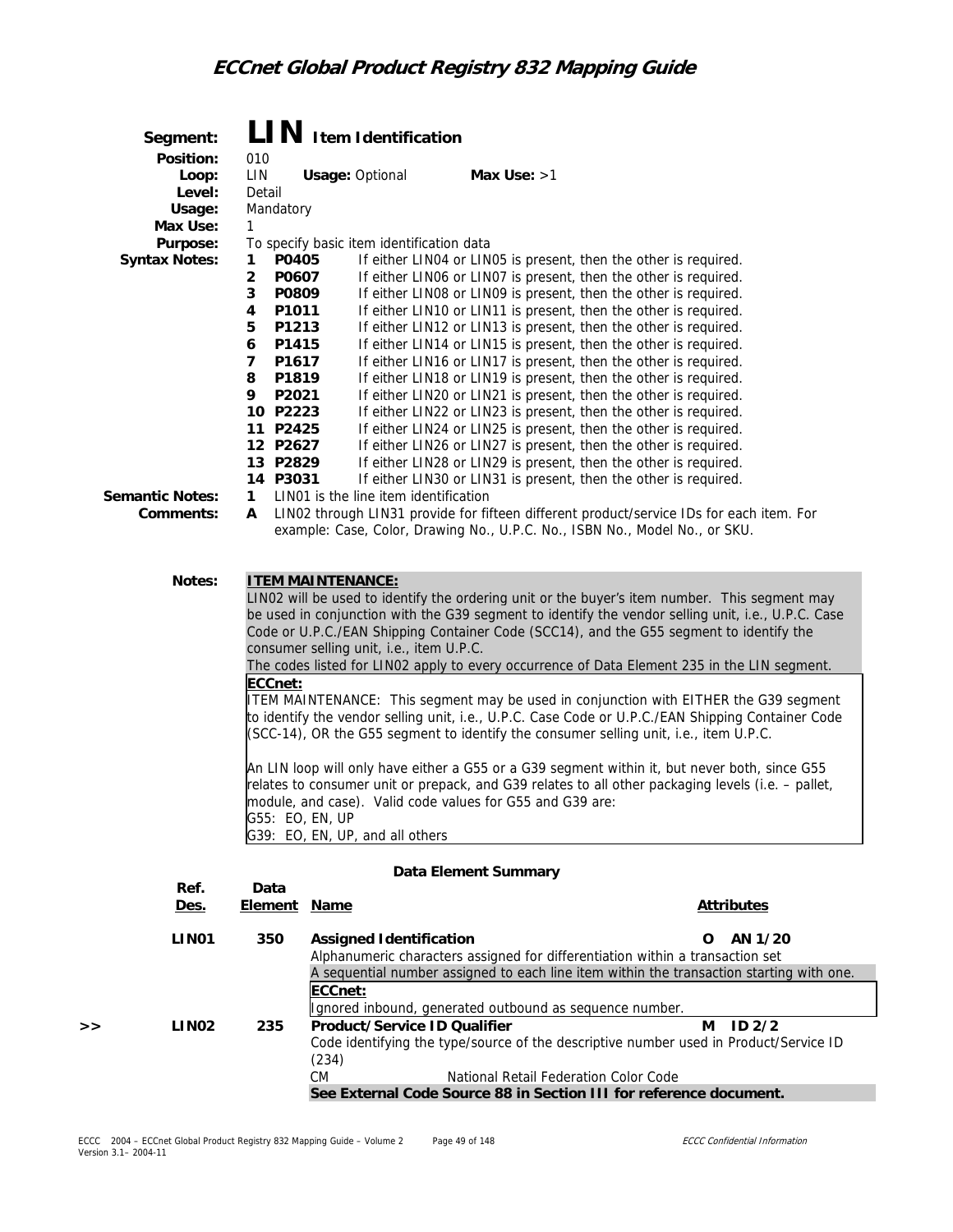| ECCnet:<br>GDD: colorCodeValue  |                                                                                                                                                                                   |
|---------------------------------|-----------------------------------------------------------------------------------------------------------------------------------------------------------------------------------|
| EN                              | European Article Number (EAN) (2-5-5-1)                                                                                                                                           |
|                                 | EAN/UCC-13 Data Structure for the 13-digit EAN.UCC Global Trade                                                                                                                   |
|                                 | Item Number (GTIN)                                                                                                                                                                |
| EO                              | EAN-8 Code<br>(Added in VICS 4040)                                                                                                                                                |
|                                 | EAN/UCC-8 Data Structure for the 8-digit EAN.UCC Global Trade                                                                                                                     |
|                                 | Item Number (GTIN)                                                                                                                                                                |
| <b>FV</b>                       | Drug Identification Number<br>(Added in VICS 4040)                                                                                                                                |
| ΜN                              | Model Number                                                                                                                                                                      |
| ECCnet:                         |                                                                                                                                                                                   |
| A 1-20 alphanumeric identifier. |                                                                                                                                                                                   |
| GDD: modelNumber                |                                                                                                                                                                                   |
| U <sub>2</sub>                  | U.P.C. Shipping Container Code (1-2-5-5)                                                                                                                                          |
|                                 | A 13-digit code that uniquely identifies the manufacturer's shipping                                                                                                              |
|                                 | unit, including the packaging indicator; the first digit is the                                                                                                                   |
|                                 | packaging indicator, the next two digits are the number system                                                                                                                    |
|                                 | characters, the next five digits are the manufacturer ID number,                                                                                                                  |
|                                 | and the remaining five digits are the item code                                                                                                                                   |
|                                 | See External Code Source 41 in Section III for reference document.                                                                                                                |
| ECCnet:                         |                                                                                                                                                                                   |
| U8<br>UA                        | U.P.C.-8 Consumer Unit Code (Change request pending EC 1-101)<br>U.P.C./EAN Case Code (2-5-5)                                                                                     |
|                                 | See External Code Source 41 in Section III for reference document.                                                                                                                |
| UD                              | U.P.C./EAN Consumer Package Code (2-5-5)                                                                                                                                          |
|                                 | See External Code Source 41 in Section III for reference document.                                                                                                                |
| UE                              | U.P.C./EAN Module Code (2-5-5)                                                                                                                                                    |
|                                 | See External Code Source 41 in Section III for reference document.                                                                                                                |
| UG                              | Drug U.P.C. Consumer Package Code (1-4-6-1)                                                                                                                                       |
|                                 | A specific instance of the Universal Product Code that uses a 4-digit                                                                                                             |
|                                 | manufacturer identifier code and a 6-digit product code                                                                                                                           |
|                                 | See External Code Source 41 in Section III for reference document.                                                                                                                |
| UH                              | Drug U.P.C. Shipping Container Code (1-2-4-6-1)                                                                                                                                   |
|                                 | A specific instance of the U.P.C. Shipping Container Code that uses                                                                                                               |
|                                 | a 4-digit manufacturer identifier code and a 6-digit product code                                                                                                                 |
|                                 | See External Code Source 41 in Section III for reference document.                                                                                                                |
| UI                              | U.P.C. Consumer Package Code (1-5-5)                                                                                                                                              |
|                                 | See External Code Source 41 in Section III for reference document.                                                                                                                |
| UK                              | U.P.C./EAN Shipping Container Code (1-2-5-5-1)                                                                                                                                    |
|                                 | Data Structure for the 14-digit EAN.UCC Global Trade Item Number                                                                                                                  |
|                                 | (GTIN)                                                                                                                                                                            |
| ECCnet:                         |                                                                                                                                                                                   |
|                                 | A 14-digit code that uniquely identifies the manufacturer's shipping unit, including the                                                                                          |
|                                 | packaging indicator and check digit; the first digit is the packaging indicator, the next two                                                                                     |
|                                 | digits are the number system characters, the next five digits are the manufacturer ID<br>number, the second five digits are the item code, and the final digit is the check digit |
| UN                              | U.P.C. Case Code Number (1-1-5-5)                                                                                                                                                 |
|                                 | See External Code Source 41 in Section III for reference document.                                                                                                                |
| UP                              | U.P.C. Consumer Package Code (1-5-5-1)                                                                                                                                            |
|                                 | Data structure for the 12-digit EAN.UCC Global Trade Item Number                                                                                                                  |
|                                 | (GTIN). Also known as the Universal Product Code (U.P.C.)                                                                                                                         |
|                                 | See External Code Source 41 in Section III for reference document.                                                                                                                |
| VE                              | Vendor Color                                                                                                                                                                      |
| ECCnet:                         |                                                                                                                                                                                   |
| GDD: colorCodeValue             |                                                                                                                                                                                   |
| <b>VN</b>                       | Vendor's (Seller's) Item Number                                                                                                                                                   |
|                                 | VENDOR PRODUCT IDENTIFIER as defined by the Trade Item                                                                                                                            |
|                                 | <b>Identification and Communication Guidelines</b>                                                                                                                                |
|                                 |                                                                                                                                                                                   |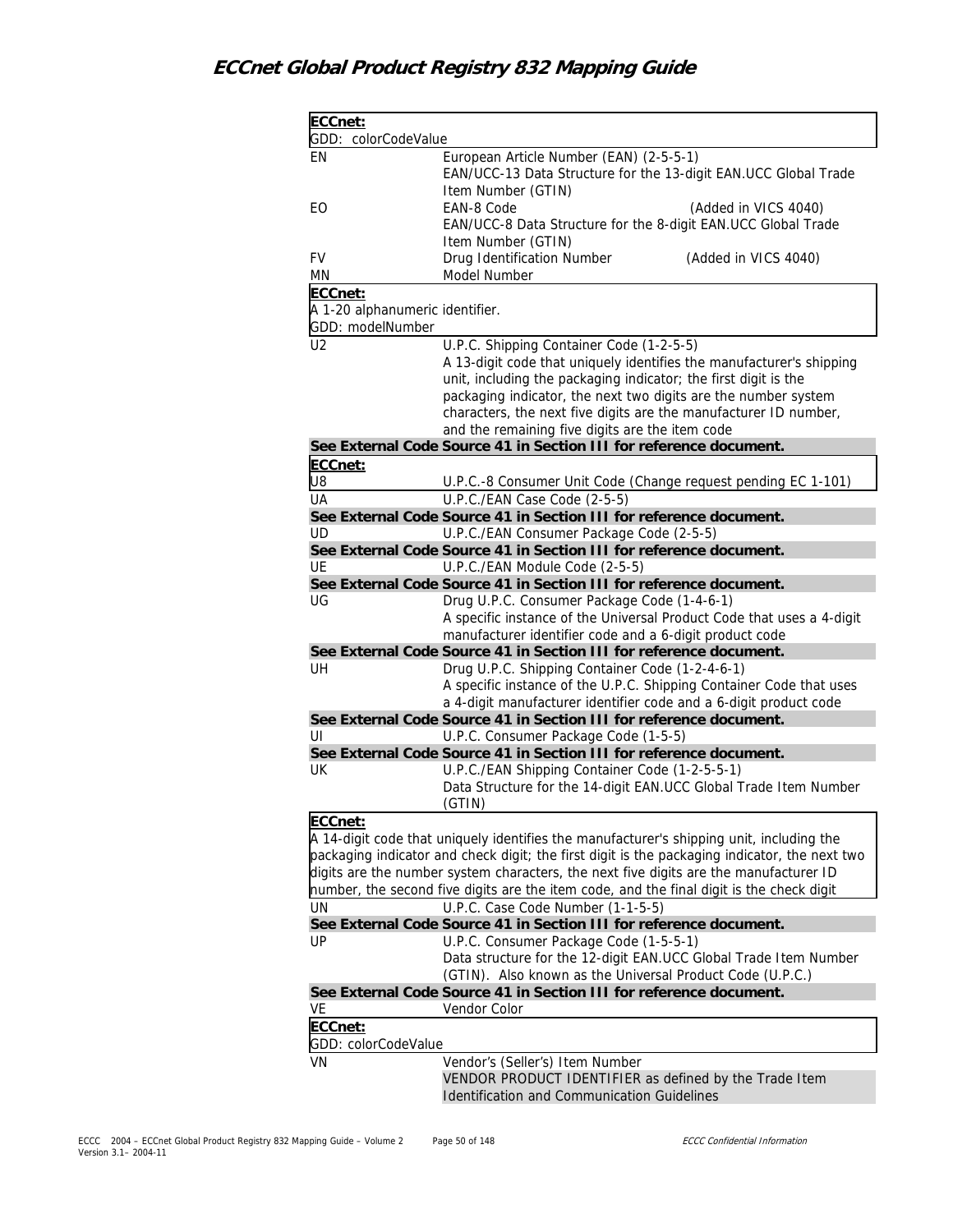|     |                   | ECCnet:<br>elated field as AN 1/20. | The Trade Item Identification and Communication Guidelines define the length of the                                                                                                                                                                                             |
|-----|-------------------|-------------------------------------|---------------------------------------------------------------------------------------------------------------------------------------------------------------------------------------------------------------------------------------------------------------------------------|
|     |                   | usage.                              | In ECCnet this field populates the Item/Style number and influences the structure of your<br>Catalogue. Refer to the ECCnet Data Loading Guidelines for the rules on Item/Style                                                                                                 |
|     |                   |                                     | WN may represent "Vendor Item Number", "Vendor SKU", or "Vendor Style ID",<br>depending upon the vendor and nature of its business.                                                                                                                                             |
|     |                   |                                     | VN is predominantly used within the Apparel and General Merchandise<br>industry. ECCnet recommends that if you have the need to transmit a vendor<br>item number please use qualifier MN. The key to a properly structured<br>catalogue is the Global Trade Item Number (GTIN). |
|     |                   | <b>VS</b>                           | Vendor's Supplemental Item Number                                                                                                                                                                                                                                               |
|     |                   | ECCnet:                             |                                                                                                                                                                                                                                                                                 |
|     |                   |                                     | This optional code will be used to cross reference the seller's internal trade item number                                                                                                                                                                                      |
|     |                   |                                     | to the GTIN in a one to one relationship.                                                                                                                                                                                                                                       |
|     |                   |                                     | GDD: alternateTradeItemIdentification                                                                                                                                                                                                                                           |
| >   | LIN <sub>03</sub> | 234                                 | Product/Service ID<br>AN 1/48<br>м                                                                                                                                                                                                                                              |
|     |                   |                                     | Identifying number for a product or service                                                                                                                                                                                                                                     |
|     | LIN <sub>04</sub> | 235                                 | Product/Service ID Qualifier<br>C<br>ID <sub>2/2</sub>                                                                                                                                                                                                                          |
|     |                   |                                     | Code identifying the type/source of the descriptive number used in<br>Product/Service ID (234)                                                                                                                                                                                  |
|     | LIN <sub>05</sub> | 234                                 | Product/Service ID<br>AN 1/48<br>C                                                                                                                                                                                                                                              |
|     |                   |                                     | Identifying number for a product or service                                                                                                                                                                                                                                     |
|     | LIN <sub>06</sub> | 235                                 | Product/Service ID Qualifier<br>ID <sub>2/2</sub><br>C                                                                                                                                                                                                                          |
|     |                   |                                     | Code identifying the type/source of the descriptive number used in<br>Product/Service ID (234)                                                                                                                                                                                  |
|     | LIN <sub>07</sub> | 234                                 | Product/Service ID<br>C<br>AN 1/48<br>Identifying number for a product or service                                                                                                                                                                                               |
| N/U | LIN <sub>08</sub> | 235                                 | Product/Service ID Qualifier<br>ID <sub>2/2</sub><br>C<br>Code identifying the type/source of the descriptive number used in                                                                                                                                                    |
| N/U | LIN <sub>09</sub> | 234                                 | Product/Service ID (234)<br>AN 1/48<br>Product/Service ID<br>C<br>Identifying number for a product or service                                                                                                                                                                   |
| N/U | LIN <sub>10</sub> | 235                                 | Product/Service ID Qualifier<br>C<br>ID2/2                                                                                                                                                                                                                                      |
|     |                   |                                     | Code identifying the type/source of the descriptive number used in                                                                                                                                                                                                              |
|     |                   |                                     | Product/Service ID (234)                                                                                                                                                                                                                                                        |
| N/U | LIN11             | 234                                 | Product/Service ID<br>C AN 1/48                                                                                                                                                                                                                                                 |
|     |                   |                                     | Identifying number for a product or service                                                                                                                                                                                                                                     |
| N/U | <b>LIN12</b>      | 235                                 | Product/Service ID Qualifier<br>ID <sub>2/2</sub><br>C                                                                                                                                                                                                                          |
|     |                   |                                     | Code identifying the type/source of the descriptive number used in<br>Product/Service ID (234)                                                                                                                                                                                  |
| N/U | LIN13             | 234                                 | Product/Service ID<br>AN 1/48<br>C                                                                                                                                                                                                                                              |
|     |                   |                                     | Identifying number for a product or service                                                                                                                                                                                                                                     |
| N/U | <b>LIN14</b>      | 235                                 | Product/Service ID Qualifier<br>ID <sub>2/2</sub><br>C                                                                                                                                                                                                                          |
|     |                   |                                     | Code identifying the type/source of the descriptive number used in                                                                                                                                                                                                              |
|     |                   |                                     | Product/Service ID (234)                                                                                                                                                                                                                                                        |
| N/U | <b>LIN15</b>      | 234                                 | Product/Service ID<br>AN 1/48<br>С                                                                                                                                                                                                                                              |
|     |                   |                                     | Identifying number for a product or service                                                                                                                                                                                                                                     |
| N/U | <b>LIN16</b>      | 235                                 | Product/Service ID Qualifier<br>ID <sub>2/2</sub><br>C                                                                                                                                                                                                                          |
|     |                   |                                     | Code identifying the type/source of the descriptive number used in<br>Product/Service ID (234)                                                                                                                                                                                  |
| N/U | <b>LIN17</b>      | 234                                 | Product/Service ID<br>C<br>AN 1/48                                                                                                                                                                                                                                              |
|     |                   |                                     | Identifying number for a product or service                                                                                                                                                                                                                                     |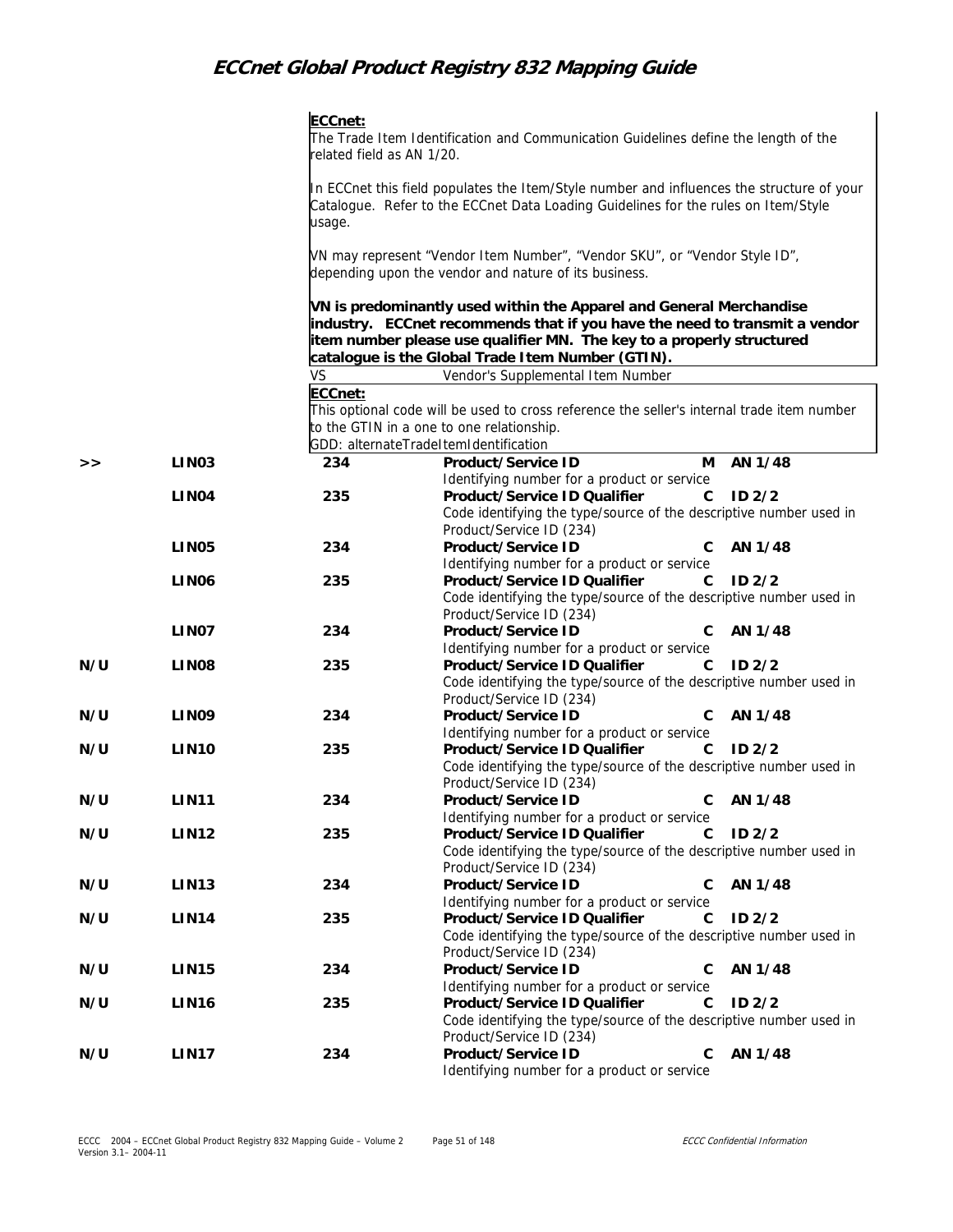| N/U | <b>LIN18</b> | 235 | Product/Service ID Qualifier<br>Code identifying the type/source of the descriptive number used in<br>Product/Service ID (234) | $\mathbf{C}$ | ID2/2             |
|-----|--------------|-----|--------------------------------------------------------------------------------------------------------------------------------|--------------|-------------------|
| N/U | <b>LIN19</b> | 234 | Product/Service ID<br>Identifying number for a product or service                                                              | C.           | AN 1/48           |
| N/U | <b>LIN20</b> | 235 | Product/Service ID Qualifier<br>Code identifying the type/source of the descriptive number used in<br>Product/Service ID (234) | $\mathbf{C}$ | ID2/2             |
| N/U | <b>LIN21</b> | 234 | Product/Service ID<br>Identifying number for a product or service                                                              | $\mathbf{C}$ | AN 1/48           |
| N/U | <b>LIN22</b> | 235 | Product/Service ID Qualifier<br>Code identifying the type/source of the descriptive number used in<br>Product/Service ID (234) | $\mathsf{C}$ | ID <sub>2/2</sub> |
| N/U | <b>LIN23</b> | 234 | Product/Service ID<br>Identifying number for a product or service                                                              | C.           | AN 1/48           |
| N/U | <b>LIN24</b> | 235 | Product/Service ID Qualifier<br>Code identifying the type/source of the descriptive number used in<br>Product/Service ID (234) | C            | ID <sub>2/2</sub> |
| N/U | <b>LIN25</b> | 234 | Product/Service ID<br>Identifying number for a product or service                                                              | C            | AN 1/48           |
| N/U | <b>LIN26</b> | 235 | Product/Service ID Qualifier<br>Code identifying the type/source of the descriptive number used in<br>Product/Service ID (234) | $\mathsf{C}$ | ID <sub>2/2</sub> |
| N/U | <b>LIN27</b> | 234 | Product/Service ID<br>Identifying number for a product or service                                                              | C            | AN 1/48           |
| N/U | <b>LIN28</b> | 235 | Product/Service ID Qualifier<br>Code identifying the type/source of the descriptive number used in<br>Product/Service ID (234) | $\mathbf{C}$ | ID <sub>2/2</sub> |
| N/U | <b>LIN29</b> | 234 | Product/Service ID<br>Identifying number for a product or service                                                              | C.           | AN 1/48           |
| N/U | <b>LIN30</b> | 235 | Product/Service ID Qualifier<br>Code identifying the type/source of the descriptive number used in<br>Product/Service ID (234) | $\mathsf{C}$ | ID <sub>2/2</sub> |
| N/U | <b>LIN31</b> | 234 | Product/Service ID<br>Identifying number for a product or service                                                              | $\mathsf{C}$ | AN 1/48           |

### **ECCnet Notes:**

- **1** One of U8, UP, EN, UA, UK, UE, or EO is required in every LIN segment, except for discontinue / reinstatement / delete at the Product ID (Item#/Style# on web screens) level which is a community-level option. In the case of Product ID level processing, only the VN qualifier is required. This is the primary identifier for the pallet, module, case, prepack/assortment, or consumer unit item.
- **2** Check-digit edits will be performed on types UP, EN, EO, and UK only. U8 and EO must be 8 digits exactly. The remaining codes will only be checked that they contain the right number of digits for the GTIN number types.
- **3** Outbound from ECCnet: If Product ID = GTIN number, the 'VN' qualifier and value will not be generated in the LIN.
- **4** UPC-8 (zero-suppressed UPC-12 codes) are accepted inbound from vendors. When a UPC-8 is added to a vendor's catalogue, the system will automatically calculate the associated UPC-12 code and store it as the "UPC-12 Alias" field for this UPC-8 code, per standard conversion algorithms. Outbound to Retailers, both the UPC-8 and UPC-12 will be transmitted when UPC-8 is the primary identifier for the item.
- **5** ECCnet automatically generates the 14-digit GTIN corresponding to the EANUCC CODE and EANUCC CODE TYPE provided in the LIN segment. The GTIN is used for Global Data Synchronization purposes
- **6** Hardlines Industry requires modelNumber when the trade item identified in the LIN segment is a consumer unit.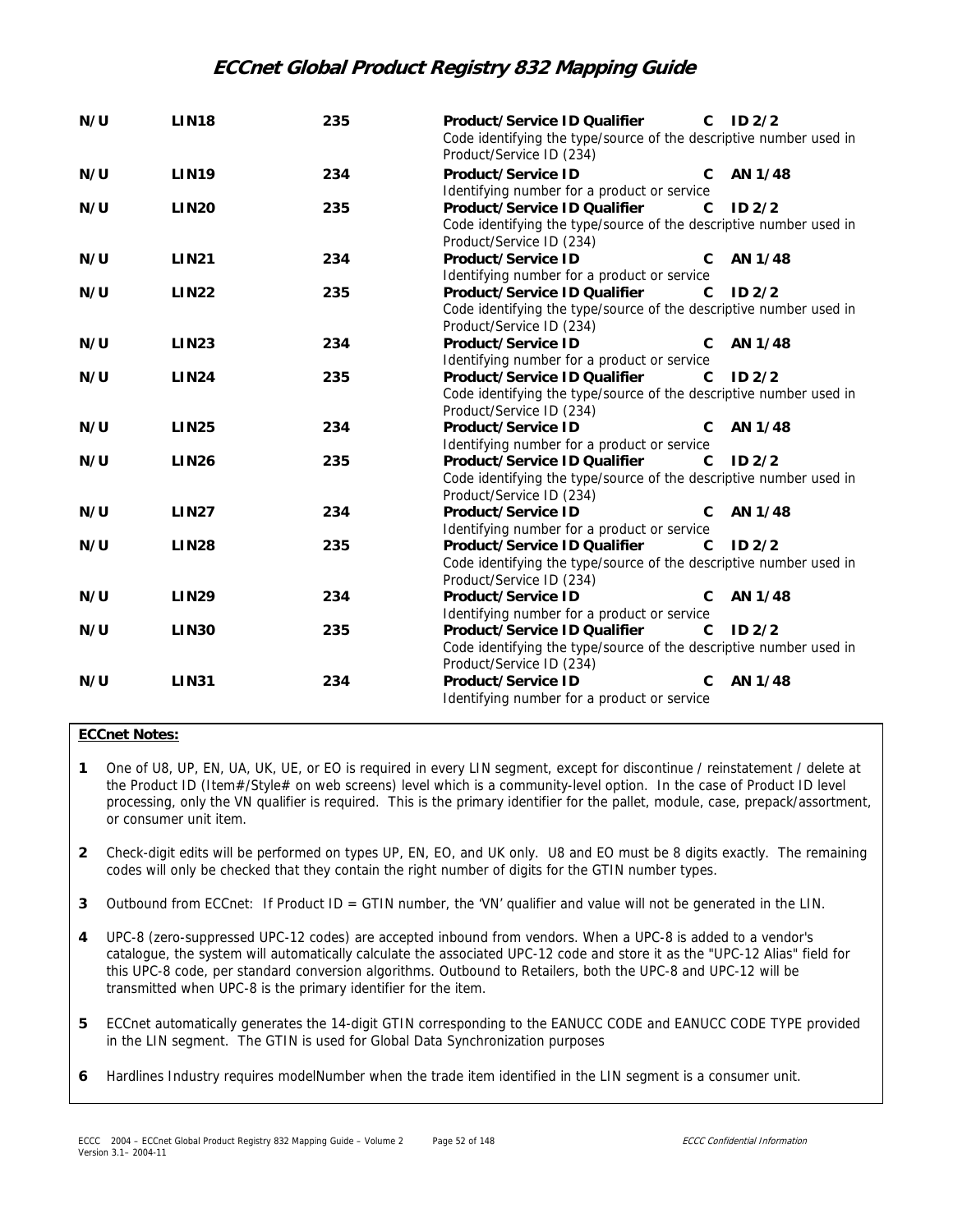#### **Segment Example:**

The trade item is identified by a UPC-12 code (GTIN), an NRF color code, a supplier's internal item number, and a model number.

LIN\*1\*UP\*012345678912\*VS\*itemnumber\*CM\*650\*MN\*modelnumber~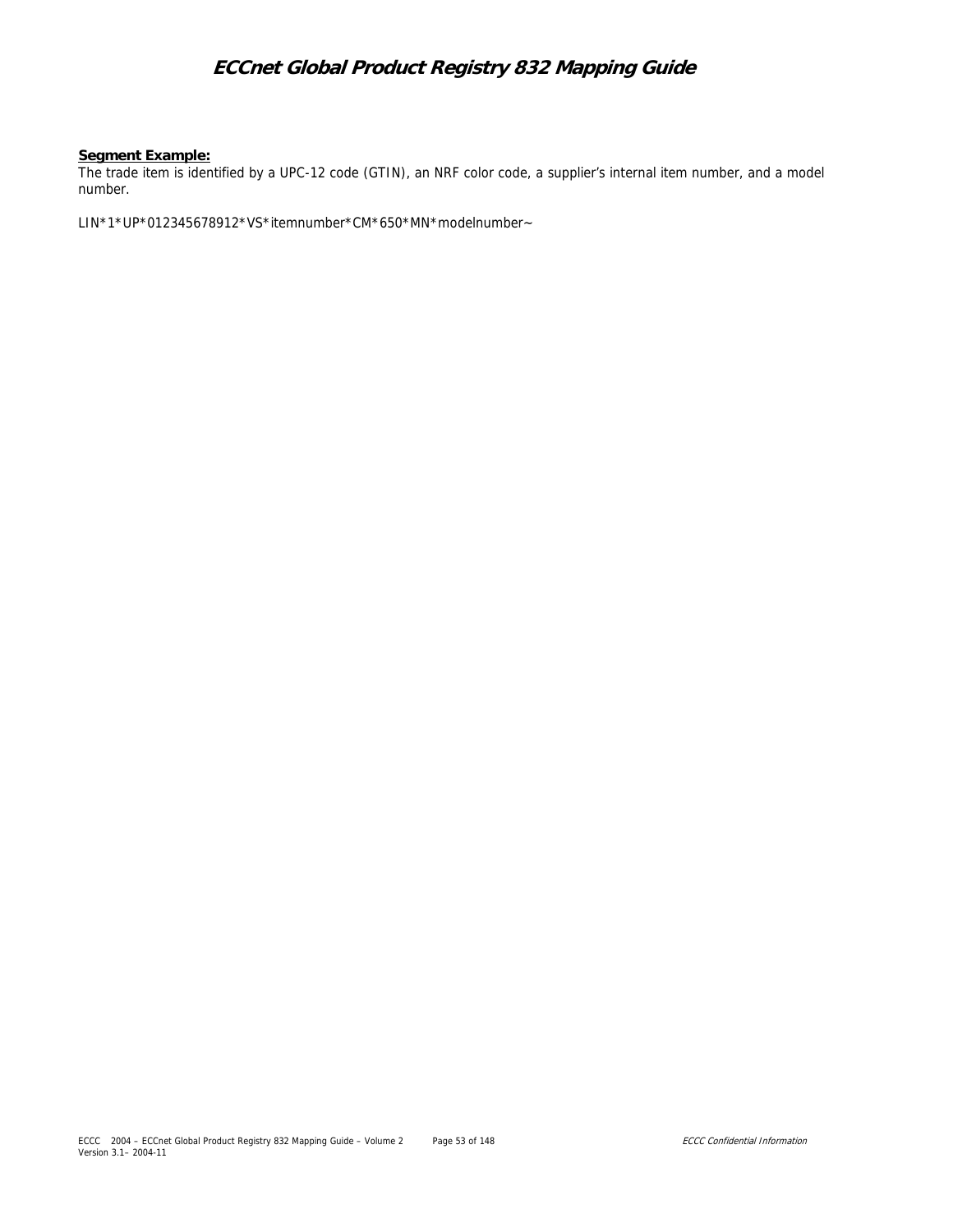| Segment:<br>Position:<br>Loop:<br>Level:<br>Usage:<br>Max Use:<br>Purpose:<br><b>Syntax Notes:</b><br><b>Semantic Notes:</b><br>Comments: | 015<br>LIN<br>Detail<br>Optional<br>1                                                                                                                       | G53 Maintenance Type<br>To identify the specific type of item maintenance |                                                                                                                                                                                                                                       |                                                                                                                                                                                                                                                                                                                                                                                                                                                                                                                                                                                                                                                                                                                                                                                                                                                                                                                                                                                                                                                                                                                   |                        |  |
|-------------------------------------------------------------------------------------------------------------------------------------------|-------------------------------------------------------------------------------------------------------------------------------------------------------------|---------------------------------------------------------------------------|---------------------------------------------------------------------------------------------------------------------------------------------------------------------------------------------------------------------------------------|-------------------------------------------------------------------------------------------------------------------------------------------------------------------------------------------------------------------------------------------------------------------------------------------------------------------------------------------------------------------------------------------------------------------------------------------------------------------------------------------------------------------------------------------------------------------------------------------------------------------------------------------------------------------------------------------------------------------------------------------------------------------------------------------------------------------------------------------------------------------------------------------------------------------------------------------------------------------------------------------------------------------------------------------------------------------------------------------------------------------|------------------------|--|
| Notes:                                                                                                                                    | When BCT10 contains code 00, the segment is required to specify the action to be taken for the<br>item identified in the associated LIN segment.<br>ECCnet: |                                                                           |                                                                                                                                                                                                                                       |                                                                                                                                                                                                                                                                                                                                                                                                                                                                                                                                                                                                                                                                                                                                                                                                                                                                                                                                                                                                                                                                                                                   |                        |  |
|                                                                                                                                           |                                                                                                                                                             |                                                                           | When BCT10 is not equal to 00, this segment is ignored.                                                                                                                                                                               |                                                                                                                                                                                                                                                                                                                                                                                                                                                                                                                                                                                                                                                                                                                                                                                                                                                                                                                                                                                                                                                                                                                   |                        |  |
|                                                                                                                                           |                                                                                                                                                             |                                                                           | Data Element Summary                                                                                                                                                                                                                  |                                                                                                                                                                                                                                                                                                                                                                                                                                                                                                                                                                                                                                                                                                                                                                                                                                                                                                                                                                                                                                                                                                                   |                        |  |
| Ref.<br><u>Des.</u>                                                                                                                       | Data<br><b>Element</b>                                                                                                                                      | <b>Name</b>                                                               |                                                                                                                                                                                                                                       |                                                                                                                                                                                                                                                                                                                                                                                                                                                                                                                                                                                                                                                                                                                                                                                                                                                                                                                                                                                                                                                                                                                   | <b>Attributes</b>      |  |
| G5301<br>>>                                                                                                                               | 875                                                                                                                                                         | Maintenance Type Code<br>001<br>ECCnet:<br>002<br>ECCnet:                 | Code identifying the specific type of item maintenance<br>Change<br>transmitted, it does not act as a replace.<br>segments representing the module's components<br>Delete<br>The item being deleted is identified in the LIN segment. | The item being changed is identified in LIN02/LIN03. Changes to<br>the contents of a module should be accomplished by deleting the<br>old module and adding the new one.<br>The U.P.C. being changed is identified in the LIN segment.<br>$ INBOUND:$ Processed as incremental change (same as $BCT10 = 04$ processing).<br>Generate full item detail outbound. This change transaction only updates the segments<br>Changes to the components of a module should be accomplished by changing the SLN<br>The item being deleted is identified in LIN02/LIN03. All data about<br>the item is deleted. When deleting a U.P.C. Case Code or<br>U.P.C./EAN Shipping Container Code (SCC-14), LIN03 will identify<br>the U.P.C. Case Code or U.P.C./EAN Shipping Container Code (SCC-<br>14) and the G55 segment may be used to identify the associated<br>U.P.C. Consumer Package Code(s) that also is to be deleted. Do<br>not send the G55 segment if the associated U.P.C. Consumer<br>Package Code(s) is NOT to be deleted.<br>All data about the GTIN number (whether pallet, module, case, prepack, or item) is | ID <sub>3/3</sub><br>м |  |
|                                                                                                                                           |                                                                                                                                                             | modules.<br>003<br>026                                                    | the item GTIN number, along with G53 code 002.<br>Add Full Item Detail<br>Correction                                                                                                                                                  | deleted. The individual GTIN numbers representing components of the GTIN specified in<br>the LIN segment are not automatically deleted, as they may be components of other<br>To delete one or more components GTIN's (i.e. - remove the component base GTIN<br>entirely from the catalogue), you must transmit an additional LIN segment containing<br>The new item is identified in LIN02/LIN03.                                                                                                                                                                                                                                                                                                                                                                                                                                                                                                                                                                                                                                                                                                                |                        |  |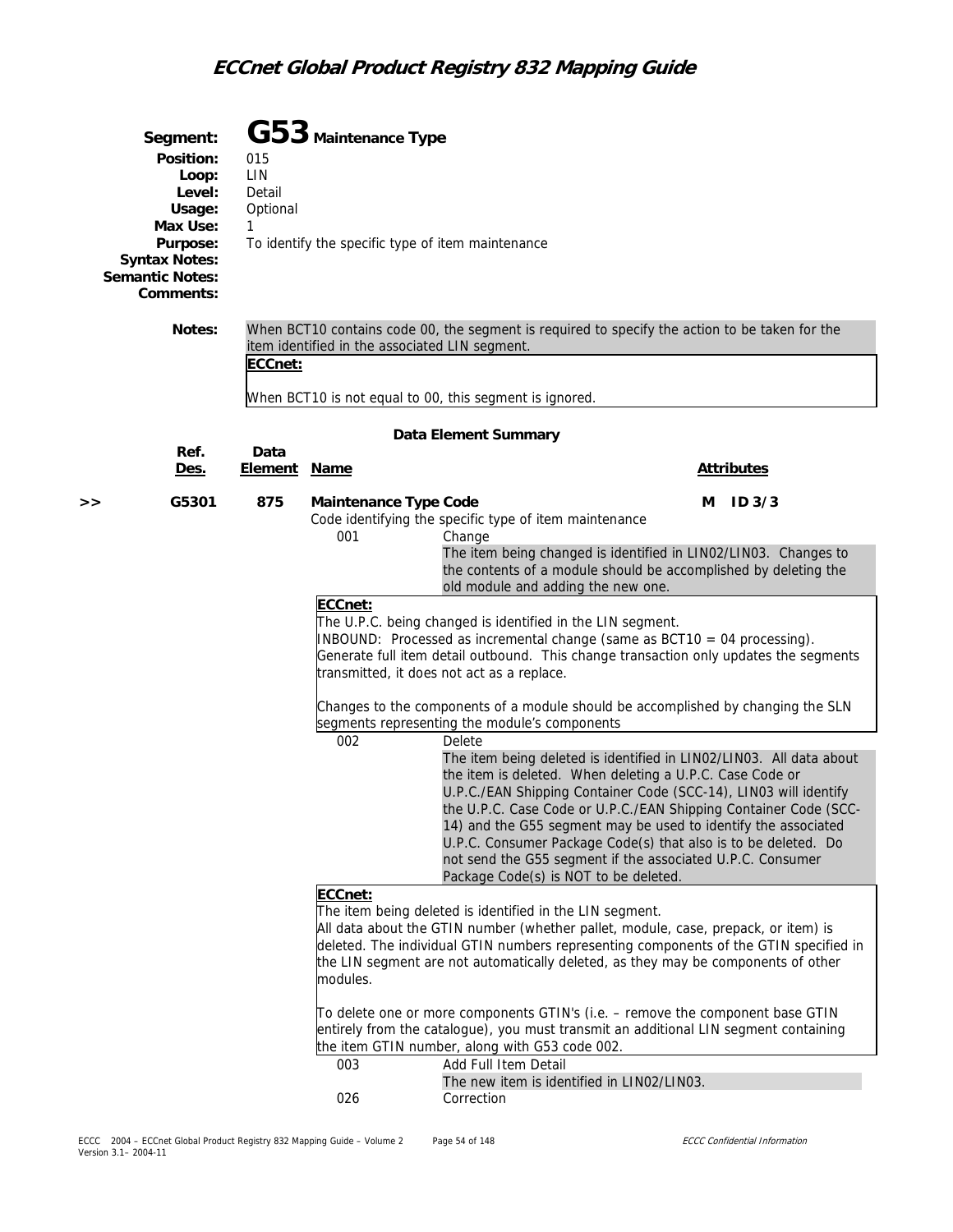### **ECCnet Notes:**

- 1. **Outbound for Automatic Updates:** The BCT10 and G5301 codes are the same as transmitted by the vendor to update their catalogue.
- 2. **Outbound for Response to EDI 832 or Online Request:** Generates the BCT10=11 and does not generate G53 segment.

#### 3. **Changes to Prices:**

Changes to price and non-price data must be transmitted on separate 832's. Price changes are communicated using "Price Sheet 832's" (BCT01=PS). See segment BCT notes and segment CTP notes. For further details.

### 4. **Moving a GTIN (Global Trade Item Number)**

When moving a GTIN from one selection code to another you must send a change transaction. The change transaction must contain all of the segments for that GTIN and the new selection code in the BCT segment.

### **Segment Example:**

A new item is being added to the supplier's catalogue.

 $G53*003-$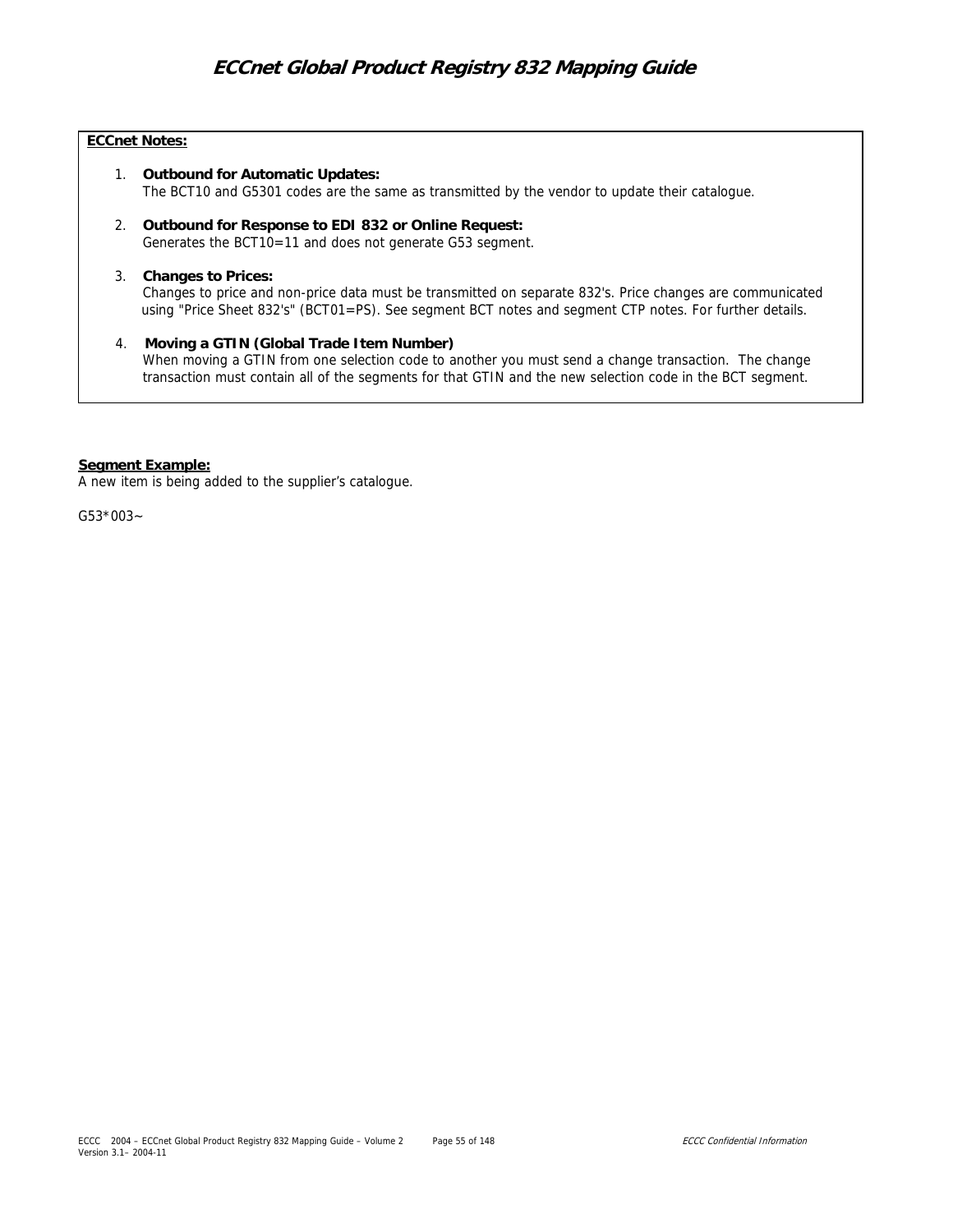|    | Segment:  |                     |                                      | DTM Date/Time Reference                                                                                                                                     |
|----|-----------|---------------------|--------------------------------------|-------------------------------------------------------------------------------------------------------------------------------------------------------------|
|    | Position: | 030                 |                                      |                                                                                                                                                             |
|    | Loop:     | <b>LIN Optional</b> |                                      |                                                                                                                                                             |
|    | Level:    | Detail              |                                      |                                                                                                                                                             |
|    | Usage:    | Optional            |                                      |                                                                                                                                                             |
|    | Max Use:  | 10                  |                                      |                                                                                                                                                             |
|    | Purpose:  |                     | To specify pertinent dates and times |                                                                                                                                                             |
|    | Syntax:   | 1.                  | R020305                              | At least one of DTM02, DTM03 or DTM05 is required.                                                                                                          |
|    |           | 2.<br>3.            | C0403<br>P0506                       | If DTM04 is present, then DTM03 is required<br>If either DTM05 or DTM06 is present, then the other is required.                                             |
|    |           |                     |                                      |                                                                                                                                                             |
|    | Notes:    |                     |                                      | This segment is used to override the corresponding date in the header area. This is only applicable<br>to the item identified in the preceding LIN segment. |
|    | Ref.      | Data                |                                      | Data Element Summary                                                                                                                                        |
|    | Des.      | <b>Element Name</b> |                                      | <b>Attributes</b>                                                                                                                                           |
| >> | DTM01     | 374                 | Date/Time Qualifier                  | ID <sub>3/3</sub><br>м                                                                                                                                      |
|    |           |                     |                                      | Code specifying type of date or time, or both date and time                                                                                                 |
|    |           |                     | 018                                  | Available                                                                                                                                                   |
|    |           |                     |                                      | U.P.C. CATALOG: AVAILABLE DATE - First available ship date.                                                                                                 |
|    |           |                     | ECCnet:                              | Implies nothing about current availability.                                                                                                                 |
|    |           |                     |                                      | GDD: startAvailabilityDateTime                                                                                                                              |
|    |           |                     | 036                                  | Expiration                                                                                                                                                  |
|    |           |                     |                                      | DISCONTINUE DATE as defined by the Trade Item Identification and                                                                                            |
|    |           |                     |                                      | <b>Communication Guidelines.</b>                                                                                                                            |
|    |           |                     | ECCnet:                              | GDD: discontinuedDate                                                                                                                                       |
|    |           |                     | 043                                  | Publication                                                                                                                                                 |
|    |           |                     |                                      | DATE OF CHANGE as defined by the Trade Item Identification and                                                                                              |
|    |           |                     |                                      | <b>Communication Guidelines.</b>                                                                                                                            |
|    |           |                     | 092                                  | <b>Contract Effective</b>                                                                                                                                   |
|    |           |                     |                                      | U.P.C. CATALOG: BOOKING DATE - The date the item is available                                                                                               |
|    |           |                     |                                      | for ordering.<br>ITEM MAINTENANCE: First order date.                                                                                                        |
|    |           |                     | 152                                  | Effective Date of Change                                                                                                                                    |
|    |           |                     | ECCnet:                              |                                                                                                                                                             |
|    |           |                     |                                      | GDD: effectiveDate                                                                                                                                          |
|    |           |                     | 177                                  | Cancellation                                                                                                                                                |
|    |           |                     |                                      | CANCELATION DATE as defined by the Trade Item Identification and                                                                                            |
|    |           |                     | ECCnet:                              | <b>Communication Guidelines.</b>                                                                                                                            |
|    |           |                     |                                      | Cancellation Date can only be transmitted in an 832 when BCT10=01 the 832 is being                                                                          |
|    |           |                     |                                      | used to cancel trade item that were never actually manufactured.                                                                                            |
|    |           |                     |                                      | GDD: canceledDate                                                                                                                                           |
|    |           |                     | 440                                  | Release of Information (Change Request in Motion)                                                                                                           |
|    |           |                     | ECCnet:                              |                                                                                                                                                             |
|    |           |                     |                                      | GDD: publicationDate (Change Request in Motion)                                                                                                             |
|    |           |                     | 584                                  | ECCnet will generate based on the date the vendor released the data to the retailer.<br>Reinstatement                                                       |
|    |           |                     |                                      | REINSTATEMENT DATE as defined by the Trade Item Identification                                                                                              |
|    |           |                     |                                      | and Communication Guidelines.                                                                                                                               |
|    |           |                     | ECCnet:                              |                                                                                                                                                             |
|    |           |                     |                                      | If not specified, defaults to current date                                                                                                                  |
|    |           |                     | 604                                  | Withdrawn                                                                                                                                                   |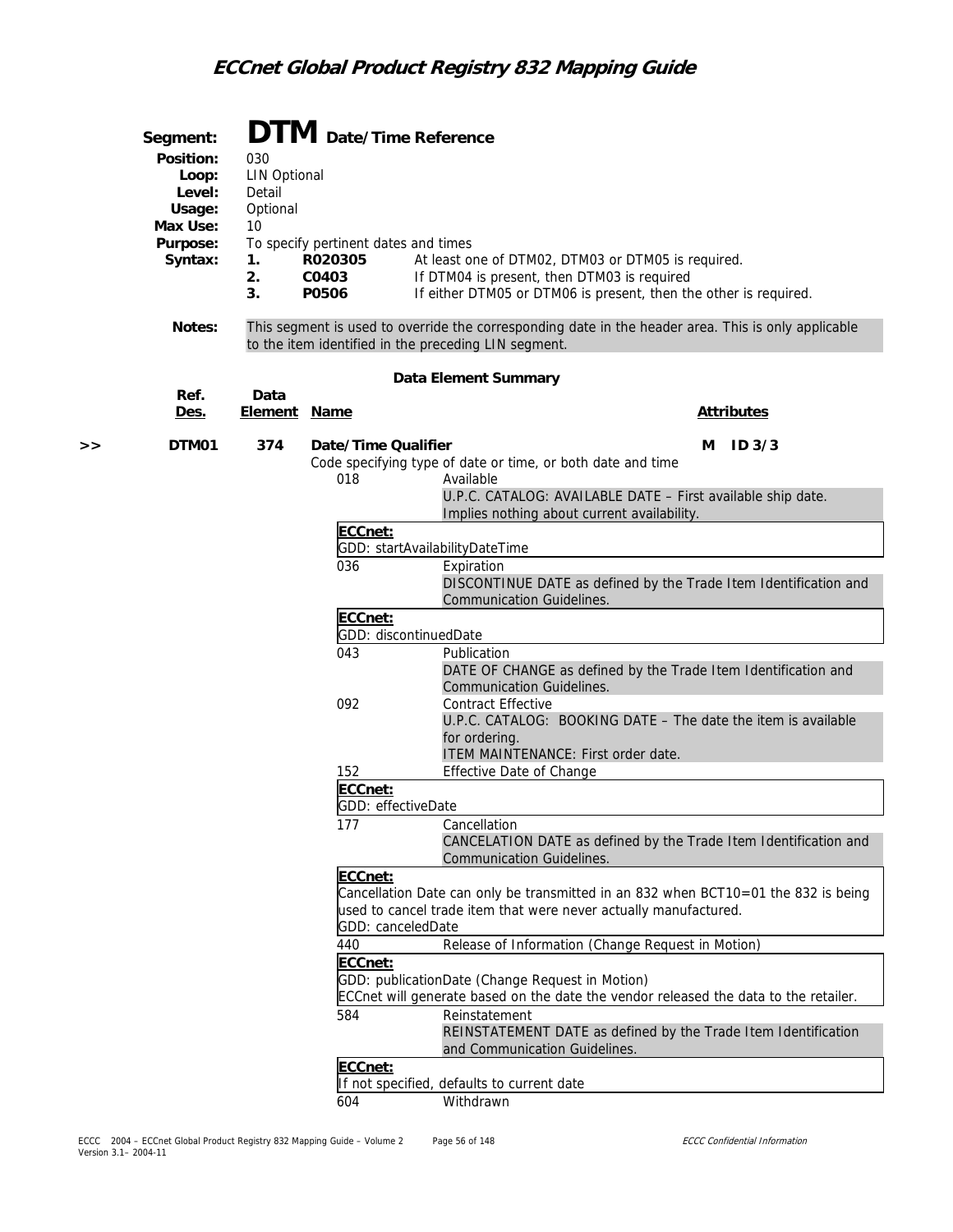|     |       |      | ECCnet:                                                                                      |                            |  |  |  |
|-----|-------|------|----------------------------------------------------------------------------------------------|----------------------------|--|--|--|
|     |       |      | GDD: endAvailabilityDateTime                                                                 | (Change Request in Motion) |  |  |  |
| >   | DTM02 | 373  | Date                                                                                         | DT 8/8<br>C.               |  |  |  |
|     |       |      | Date expressed as CCYYMMDD                                                                   |                            |  |  |  |
| N/U | DTM03 | 337  | Time                                                                                         | TM 4/8<br>C.               |  |  |  |
|     |       |      | Time expressed in 24-hour clock time as follows: HHMM, or HHMMSS, or HHMMSSD, or             |                            |  |  |  |
|     |       |      | HHMMSSDD, where H = hours (00-23), M = minutes (00-59), S = integer seconds (00-59)          |                            |  |  |  |
|     |       |      | and $DD =$ decimal seconds; decimal seconds are expressed as follows: $D =$ tenths (0-9)     |                            |  |  |  |
|     |       |      | and $DD =$ hundredths (00-99)                                                                |                            |  |  |  |
|     |       |      | <b>NOT USED BY RETAIL INDUSTRY</b>                                                           |                            |  |  |  |
| N/U | DTM04 | 623  | Time Code                                                                                    | ID2/2<br>$\Omega$          |  |  |  |
|     |       |      | Code identifying the time. In accordance with International Standards Organization           |                            |  |  |  |
|     |       |      | standard 8601, time can be specified by $a + or -$ and an indication in hours in relation to |                            |  |  |  |
|     |       |      | Universal Time Coordinate (UTC) time; since $+$ is a restricted character, $+$ and $-$ are   |                            |  |  |  |
|     |       |      | substituted by P and M in the codes that follow.                                             |                            |  |  |  |
|     |       |      | <b>NOT USED BY RETAIL INDUSTRY</b>                                                           |                            |  |  |  |
| N/U | DTM05 | 1250 | Date Time Period Format Qualifier                                                            | ID2/3<br>C.                |  |  |  |
|     |       |      | Code indicating the date format, time format, or date and time format                        |                            |  |  |  |
|     |       |      | <b>NOT USED BY RETAIL INDUSTRY</b>                                                           |                            |  |  |  |
| N/U | DTM06 | 1251 | Date Time Period                                                                             | AN 1/35<br>C               |  |  |  |
|     |       |      | Expression of a date, a time, or range of dates, times or dates and times                    |                            |  |  |  |
|     |       |      | <b>NOT USED BY RETAIL INDUSTRY</b>                                                           |                            |  |  |  |

#### **ECCnet Notes:**

- 1 Any dates provided in the Header Area DTM segment may be overridden by those provided in DTM segments in the Detail Area (LIN loop). Regardless of whether dates are provided in the Header or Detail Areas, they are all stored/displayed with each GTIN number.
- 2 When BCT01=PS (Price Sheet) this segment will be ignored inbound to the catalogue.
- 3 Reinstatement Date can only be specified for items previously discontinued.
- 4 If sending Cancel date in DTM01, BCT10 must equal 01.
- 5 GDD attribute lastChangeDateTime is not transmitted in a DTM segment. It is system generated by ECCNET.

#### **Segment Example:**

The trade item is being discontinued on December 31, 2004. DTM\*036\*20041231~

The trade item will be available for order on May 15, 2004 at 8am. DTM\*018\*20040515\*080000~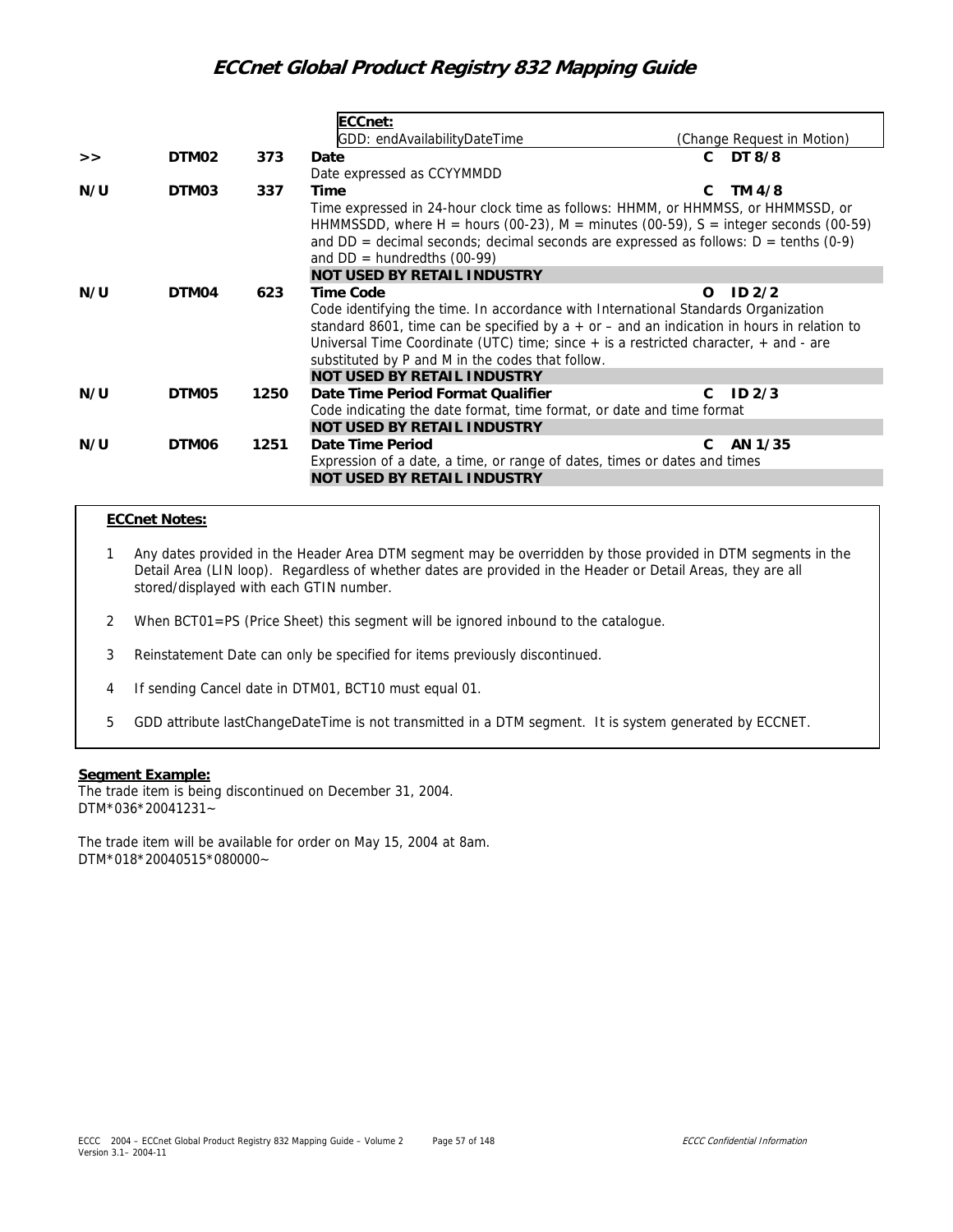| Segment:               | REF Reference Identification                             |
|------------------------|----------------------------------------------------------|
| Position:              | 040                                                      |
| Loop:                  | LIN                                                      |
| Level:                 | Detail                                                   |
| Usage:                 | Optional                                                 |
| Max Use:               | >1                                                       |
| Purpose:               | To specify identifying information                       |
| <b>Syntax Notes:</b>   | At least one of REF02 or REF03 is required.<br>R0203     |
| <b>Semantic Notes:</b> | REF04 contains data relating to the value cited in REF02 |
| Comments:              |                                                          |

#### **Data Element Summary**

|   | Ref.<br><u>Des.</u> | Data<br>Element | <u>Name</u>                                                                                                                                                           |    | <b>Attributes</b> |
|---|---------------------|-----------------|-----------------------------------------------------------------------------------------------------------------------------------------------------------------------|----|-------------------|
|   |                     |                 |                                                                                                                                                                       |    |                   |
| > | REF01               | 128             | Reference Identification Qualifier                                                                                                                                    | м  | ID2/3             |
|   |                     |                 | Code qualifying the Reference Identification                                                                                                                          |    |                   |
|   |                     |                 | Manufacturer's Material Safety Data Sheet Number<br>MS.                                                                                                               |    |                   |
|   |                     |                 | ECCnet:                                                                                                                                                               |    |                   |
|   |                     |                 | GDD: MaterialSafetyDataSheetNumber                                                                                                                                    |    |                   |
|   | REF02               | 127             | Reference Identification                                                                                                                                              | C. | AN 1/30           |
|   |                     |                 | Reference information as defined for a particular Transaction Set or as specified by the                                                                              |    |                   |
|   |                     |                 | Reference Identification Qualifier                                                                                                                                    |    |                   |
|   |                     |                 | When REF01=MS, REF02 is required. REF02 will contain the Mfr's Material Safety Data                                                                                   |    |                   |
|   |                     |                 | Sheet Number.                                                                                                                                                         | C. |                   |
|   | REF03               | 352             | Description                                                                                                                                                           |    | AN 1/80           |
|   |                     |                 | A free-form description to clarify the related data elements and their content<br>This data element is used to specify the special clause and is used only when REF01 |    |                   |
|   |                     |                 | contains code H5.                                                                                                                                                     |    |                   |
|   | REF04               | CO40            | Reference Identifier                                                                                                                                                  | Ω  | <b>COMPOSITE</b>  |
|   |                     |                 | To identify one or more reference numbers or identification numbers as specified by the                                                                               |    |                   |
|   |                     |                 | Reference Oualifier                                                                                                                                                   |    |                   |
|   |                     |                 | NOT USED BY THE RETAIL INDUSTRY                                                                                                                                       |    |                   |
|   |                     |                 |                                                                                                                                                                       |    |                   |

### **ECCnet Notes:**

- 1. Only one Manufacturer's Material Safety Data Sheet Number (MS) per GTIN.
- 2. When BCT01=PS (Price Sheet) this segment will be ignored inbound to the catalogue.

### **Segment Example:**

The trade item's Material Safety Data Sheet Number is 737616-XYZ.

REF\*MS\*737616-XYZ~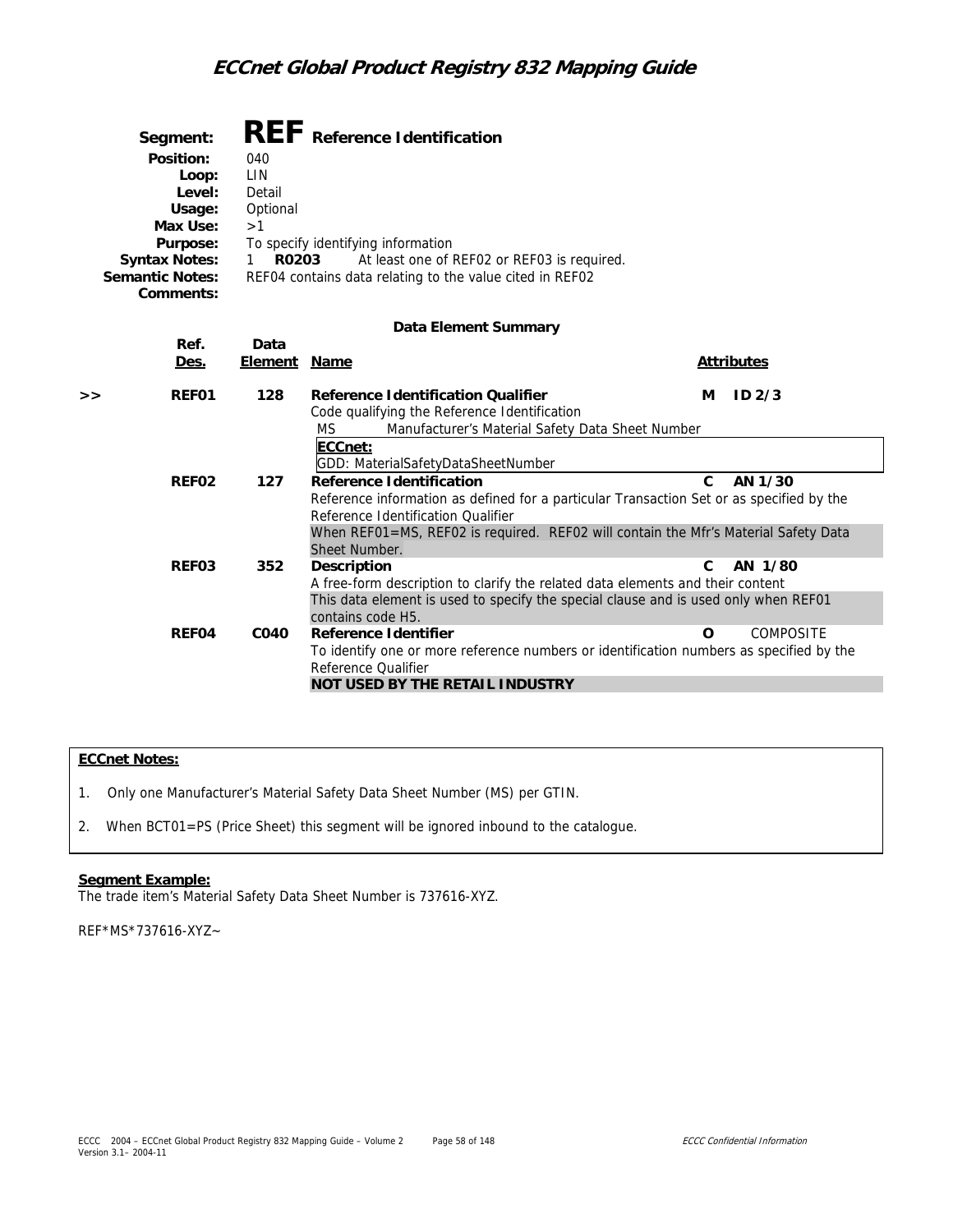|   | Segment:               |                         | CTB Restrictions/Conditions                                                                                             |              |                     |  |  |  |  |
|---|------------------------|-------------------------|-------------------------------------------------------------------------------------------------------------------------|--------------|---------------------|--|--|--|--|
|   | Position:              | 060                     |                                                                                                                         |              |                     |  |  |  |  |
|   | Loop:                  | LIN                     | Optional                                                                                                                |              |                     |  |  |  |  |
|   | Level:                 | Detail                  |                                                                                                                         |              |                     |  |  |  |  |
|   | Usage:                 | Optional                |                                                                                                                         |              |                     |  |  |  |  |
|   | Max Use:               | 25                      |                                                                                                                         |              |                     |  |  |  |  |
|   | Purpose:               |                         | To specify restrictions/conditions (such as shipping, ordering)                                                         |              |                     |  |  |  |  |
|   | <b>Syntax Notes:</b>   | 1.                      | At least one of CTB02 CTB04 or CTB06 is required.<br>R020406                                                            |              |                     |  |  |  |  |
|   |                        | $\overline{2}$<br>P0304 | If either CTB03 or CTB04 is present, then the other is required.                                                        |              |                     |  |  |  |  |
|   |                        | 3<br>P0506              | If either CTB05 or CTB06 is present, then the other is required.                                                        |              |                     |  |  |  |  |
|   | <b>Semantic Notes:</b> |                         |                                                                                                                         |              |                     |  |  |  |  |
|   | Comments:              |                         |                                                                                                                         |              |                     |  |  |  |  |
|   |                        |                         | Data Element Summary                                                                                                    |              |                     |  |  |  |  |
|   | Ref.                   | Data                    |                                                                                                                         |              |                     |  |  |  |  |
|   | <u>Des.</u>            | <u>Element Name</u>     |                                                                                                                         |              | <u>Attributes</u>   |  |  |  |  |
| > | CTB01                  | 688                     | <b>Restrictions/Conditions Qualifier</b><br>Code identifying the type of restriction/condition<br><b>OR</b><br>Ordering | м            | ID <sub>2/2</sub>   |  |  |  |  |
|   | CTB <sub>02</sub>      | 352                     | Description                                                                                                             | C            | AN 1/80             |  |  |  |  |
|   |                        |                         | A free-form description to clarify the related data elements and their content                                          |              |                     |  |  |  |  |
| > | CTB03                  | 673                     | <b>Quantity Qualifier</b>                                                                                               | C            | ID <sub>2/2</sub>   |  |  |  |  |
|   |                        |                         | Code specifying the type of quantity                                                                                    |              |                     |  |  |  |  |
|   |                        |                         | 57<br>Minimum Order Quantity                                                                                            |              |                     |  |  |  |  |
|   |                        |                         | U.P.C. CATALOG: MINIMUM QUANTITY - Manufacturer                                                                         |              |                     |  |  |  |  |
|   |                        |                         | imposed minimum order for item.                                                                                         |              |                     |  |  |  |  |
|   |                        |                         | ECCnet:<br>GDD: orderQuantityMinimum                                                                                    |              |                     |  |  |  |  |
|   |                        |                         | 70<br>Maximum Order Quantity                                                                                            |              |                     |  |  |  |  |
|   |                        |                         | ECCnet:                                                                                                                 |              |                     |  |  |  |  |
|   |                        |                         | GDD: orderQuantityMaximum                                                                                               |              |                     |  |  |  |  |
|   |                        |                         | AP<br><b>Order Quantity Multiple</b>                                                                                    |              |                     |  |  |  |  |
|   |                        |                         | Product must be ordered in multiples of the quantity in CTB04                                                           |              |                     |  |  |  |  |
|   |                        |                         | ECCnet:                                                                                                                 |              |                     |  |  |  |  |
|   |                        |                         | GDD: orderQuantityMultiple                                                                                              |              |                     |  |  |  |  |
| > | CTB04                  | 380                     | Quantity                                                                                                                | $\mathsf{C}$ | R 1/15              |  |  |  |  |
|   |                        |                         | Numeric value of quantity                                                                                               |              |                     |  |  |  |  |
|   |                        |                         | ECCnet:                                                                                                                 |              |                     |  |  |  |  |
|   |                        |                         | The value if specified must be an integer value greater than zero.                                                      |              |                     |  |  |  |  |
|   | CTB05                  | 522                     | <b>Amount Qualifier Code</b>                                                                                            | С            | ID 1/3              |  |  |  |  |
|   |                        |                         | Code to qualify amount                                                                                                  |              |                     |  |  |  |  |
|   |                        |                         | NOT USED BY THE RETAIL INDUSTRY                                                                                         |              |                     |  |  |  |  |
|   | CTB <sub>06</sub>      | 610                     | Amount                                                                                                                  | C            | N <sub>2</sub> 1/15 |  |  |  |  |
|   |                        |                         | Monetary amount                                                                                                         |              |                     |  |  |  |  |
|   |                        |                         | NOT USED BY THE RETAIL INDUSTRY                                                                                         |              |                     |  |  |  |  |

### **ECCnet Notes:**

- 1. CTB01 is required and the only valid code value is "OR".
- 2. When BCT01=PS (Price Sheet) this segment will be ignored inbound to the catalogue.
- 3. Maximum Order Quantity must be >= Minimum Order Quantity.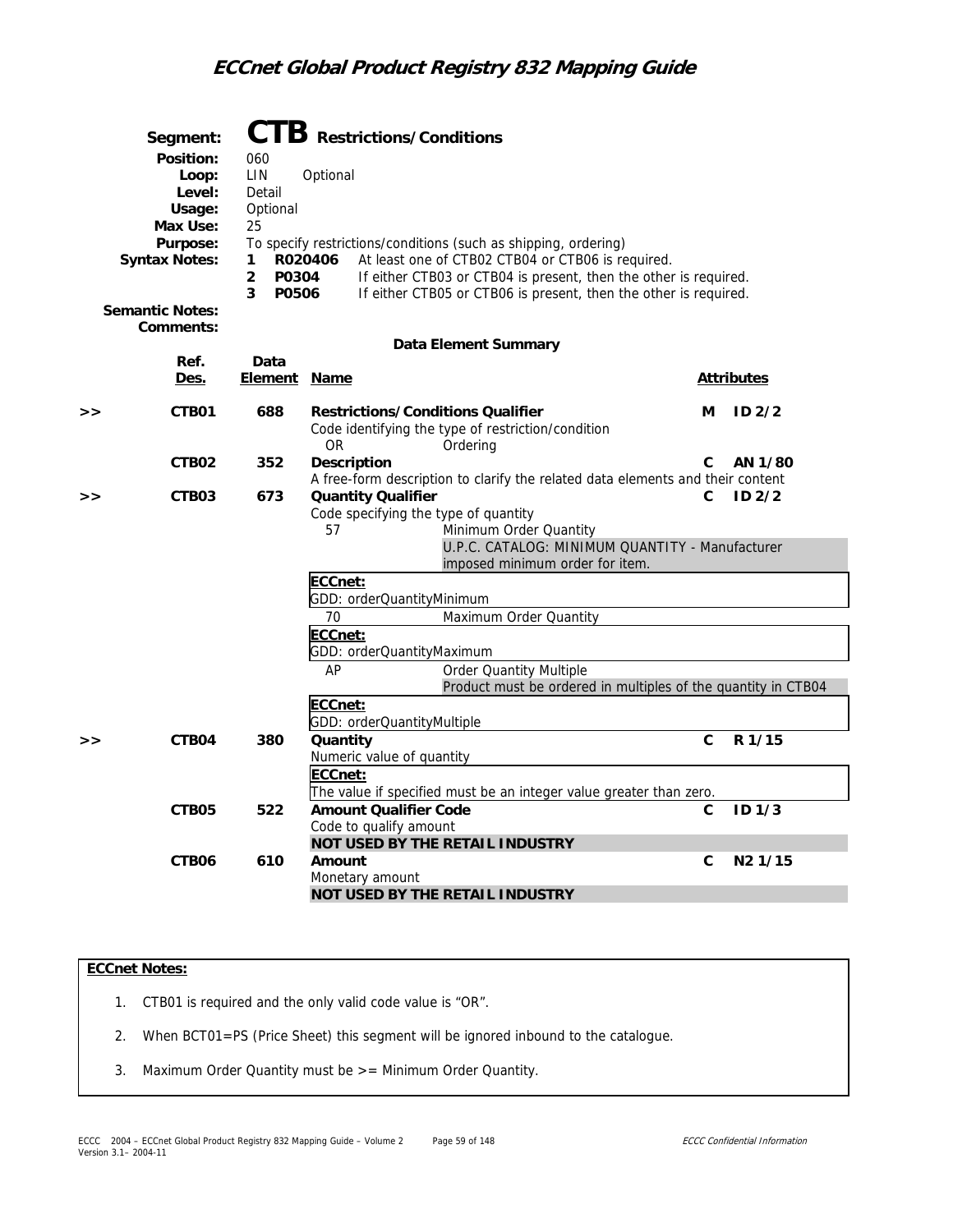### **Segment Example:**

The minimum order quantity for a trade item is 500.

CTB\*OR\*\*57\*500~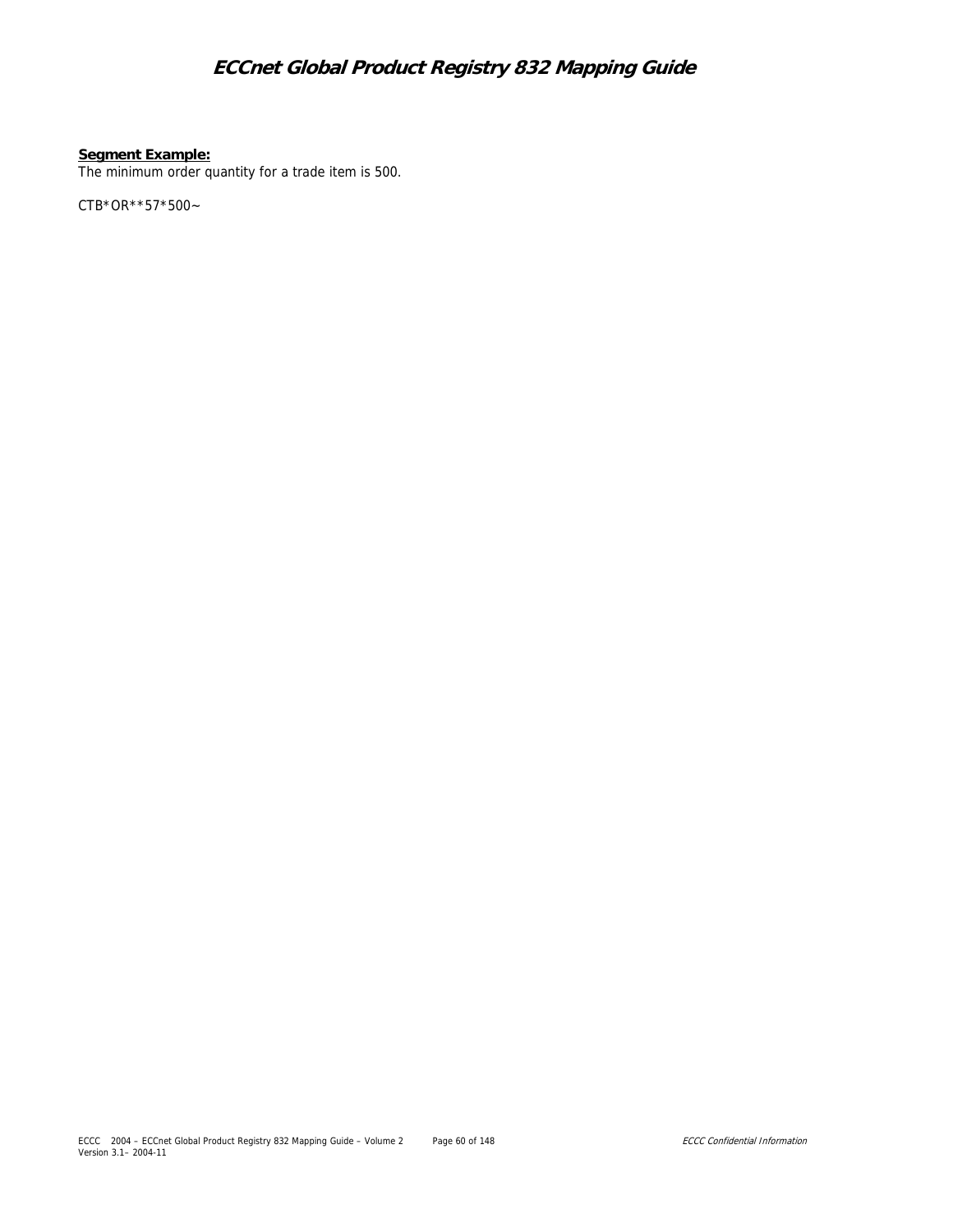|   | Segment:<br>Position:<br>Loop:<br>Level:<br>Usage:<br>Max Use:<br>Purpose:<br>Syntax:<br>Semantic:<br>Comments: | 070<br>LIN<br>Detail<br>Optional<br>200<br>C0403<br>1.<br>2.<br>R0405<br>3 <sub>1</sub><br>C0703<br>C0804<br>4.<br>5.<br>C0905<br>1.<br>2.<br>3.<br>4.<br>A<br>в | PID Product/Item Description<br>value is indeterminate.                                                           | To describe a product or process in coded or free-form format<br>If PID04 is present, the PID03 is required.<br>At least one of PID04 or PID05 is required.<br>If PID07 is present, then PID03 is required.<br>If PID08 is present, then PID04 is required.<br>If PID09 is present, then PID05 is required.<br>Use PID03 to indicate the organization that publishes the code list being referred to.<br>PID04 should be used for industry-specific product description codes.<br>PID09 is used to identify the language being used in PID05.<br>equals "X", then both PID04 and PID05 are used.<br>Use PID06 when necessary to refer to the product surface or layer being described in the | PID08 describes the physical characteristics of the product identified in PID04. A "Y" indicates<br>that the specified attribute applies to this item; an "N" indicates it does not apply. Any other<br>If PID01 equals "F", then PID05 is used. If PID01 equals "S", then PID04 is used. If PID01 |
|---|-----------------------------------------------------------------------------------------------------------------|------------------------------------------------------------------------------------------------------------------------------------------------------------------|-------------------------------------------------------------------------------------------------------------------|----------------------------------------------------------------------------------------------------------------------------------------------------------------------------------------------------------------------------------------------------------------------------------------------------------------------------------------------------------------------------------------------------------------------------------------------------------------------------------------------------------------------------------------------------------------------------------------------------------------------------------------------------------------------------------------------|----------------------------------------------------------------------------------------------------------------------------------------------------------------------------------------------------------------------------------------------------------------------------------------------------|
|   | Notes:                                                                                                          | segment.<br>С                                                                                                                                                    |                                                                                                                   | PID07 specifies the individual code list of the agency specified in PID03.<br>codes in PID04 are maintained by the VICS EDI SMC and are only printed in this guideline.                                                                                                                                                                                                                                                                                                                                                                                                                                                                                                                      | The PID segment is used to provide product/item descriptions in text and or coded formats. The                                                                                                                                                                                                     |
|   |                                                                                                                 |                                                                                                                                                                  |                                                                                                                   | Data Element Summary                                                                                                                                                                                                                                                                                                                                                                                                                                                                                                                                                                                                                                                                         |                                                                                                                                                                                                                                                                                                    |
|   | Ref.<br>Des.                                                                                                    | Data<br><b>Element Name</b>                                                                                                                                      |                                                                                                                   |                                                                                                                                                                                                                                                                                                                                                                                                                                                                                                                                                                                                                                                                                              | <b>Attributes</b>                                                                                                                                                                                                                                                                                  |
| > | PID <sub>01</sub>                                                                                               | 349                                                                                                                                                              | <b>Item Description Type</b><br>F                                                                                 | Code indicating the format of a description<br>Free-form                                                                                                                                                                                                                                                                                                                                                                                                                                                                                                                                                                                                                                     | ID 1/1<br>M                                                                                                                                                                                                                                                                                        |
|   |                                                                                                                 |                                                                                                                                                                  | S<br>Χ                                                                                                            | The description will be found in PID05.<br>Structured (From Industry Code List)<br>The description will be found in PID03 and PID04.<br>Semi-Structured (Code and Text)                                                                                                                                                                                                                                                                                                                                                                                                                                                                                                                      | The description will be found in PID03 and PID04, and PID05.                                                                                                                                                                                                                                       |
|   | PID <sub>02</sub>                                                                                               | 750                                                                                                                                                              | 05<br>ECCnet:<br>08<br>ECCnet:<br>GDD: descriptionShort<br>tradeItemDescription<br>09<br>ECCnet:<br>GDD: subBrand | Product/Process Characteristic Code<br>Code identifying the general class of a product or process characteristic<br>Codes 75 and 91 are used only from retailer to vendor for private label products.<br>Category<br>GDD: classificationCategoryCode<br>additionalClassificationCategoryCode<br>Product<br><b>Communication Guidelines.</b><br>Sub-Product                                                                                                                                                                                                                                                                                                                                   | ID2/3<br>O<br>(Added in VICS 4040)<br>(Added in VICS 4030)<br>PRODUCT DESCRIPTION as defined by Trade Item Identification and                                                                                                                                                                      |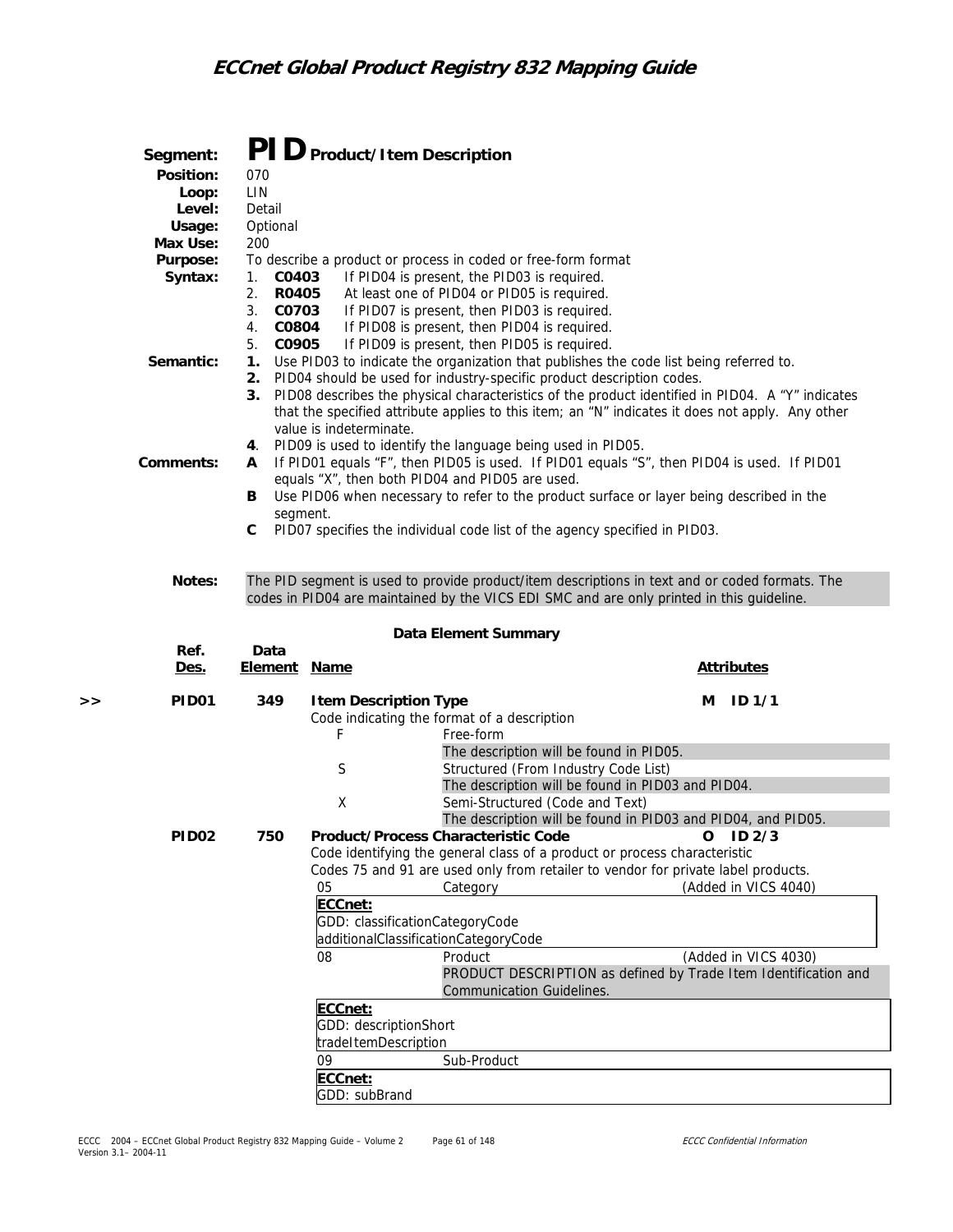| (Added in VICS 4060)<br>ECCnet:<br>12<br>Type and/or Process - Used for Product Type Code<br>(Change request pending - EC 1-58)<br>35<br>Color<br>ECCnet:<br>GDD: This code will be used in the interim to identify "isPackagingMarkedAsReturnable"<br>GDD: isPackagingMarkedAsReturnable<br>(Added in VICS 4050)<br>40<br>Shade<br>41<br>Tint<br>(Added in VICS 4050)<br>61<br>End Use Application<br>Used only by the Canadian Pharmaceutical Retail Industry.<br><b>Functional Performance</b><br>67<br>ECCnet:<br>GDD: functionalName<br>Vendor Color Description<br>73<br>COLOR DESCRIPTION as defined by Trade Item Identification and<br><b>Communication Guidelines</b><br>ECCnet:<br>GDD: colorDescription<br>77<br><b>Finish Description</b><br>ECCnet:<br>GDD: tradeItemFinishDescription<br>Put-up Description (Used for Weight Scale Description)<br>79<br>(Added in VICS 4050)<br>ECCnet:<br>84<br>Special Specification (Used for Legal to Advertise /Discount)<br>(Change request pending - EC 1-83)<br>Precautionary Instructions (Used for Stackable Indicator)<br>99<br>(Change request pending - EC 1-96)<br>Recyclable<br>AJ<br>ECCnet:<br>GDD: isPackagingMarkedAsRecyclable<br>BC<br>(Added in VICS 4050)<br>Behind-the-Counter Drug<br>C2<br>Controlled Substance - Class 2<br>(Added in VICS 4050)<br>ECCnet:<br>The ECCC RX committee determined C2 would be used to indicate the product is for<br>Controlled Use<br>Controlled Substance - Class 3 (Narcotic) (Added in VICS 4050)<br>C <sub>3</sub><br>ECCnet:<br>The ECCC RX committee determined C3 would be used to indicate the product is for<br>Narcotic Use.<br>Controlled Substance - Class 4<br>C <sub>4</sub><br>(Added in VICS 4050)<br>ECCnet:<br>The ECCC RX committee determined C4 would be used to indicate the product is for<br>Targeted Use.<br>Controlled Substance - Class 5<br>C <sub>5</sub><br>(Added in VICS 4050)<br>Controlled Substance - Class 3 (Non-narcotic) (Added in VICS 4050)<br>C6<br>ECCnet:<br>Compliance Method - Used for Environmental Levy Applicable by<br>СM<br>(Change request pending EC 1-91)<br>Province<br>DAC<br>Damage Code<br>ECCnet: | 11 | Society, Government, Customer Specifications -<br>Used for Point-of-Sale Taxes Applicable by Province |
|-------------------------------------------------------------------------------------------------------------------------------------------------------------------------------------------------------------------------------------------------------------------------------------------------------------------------------------------------------------------------------------------------------------------------------------------------------------------------------------------------------------------------------------------------------------------------------------------------------------------------------------------------------------------------------------------------------------------------------------------------------------------------------------------------------------------------------------------------------------------------------------------------------------------------------------------------------------------------------------------------------------------------------------------------------------------------------------------------------------------------------------------------------------------------------------------------------------------------------------------------------------------------------------------------------------------------------------------------------------------------------------------------------------------------------------------------------------------------------------------------------------------------------------------------------------------------------------------------------------------------------------------------------------------------------------------------------------------------------------------------------------------------------------------------------------------------------------------------------------------------------------------------------------------------------------------------------------------------------------------------------------------------------------------------------------------------------------------------------------------------------------------------------------------------|----|-------------------------------------------------------------------------------------------------------|
|                                                                                                                                                                                                                                                                                                                                                                                                                                                                                                                                                                                                                                                                                                                                                                                                                                                                                                                                                                                                                                                                                                                                                                                                                                                                                                                                                                                                                                                                                                                                                                                                                                                                                                                                                                                                                                                                                                                                                                                                                                                                                                                                                                         |    |                                                                                                       |
|                                                                                                                                                                                                                                                                                                                                                                                                                                                                                                                                                                                                                                                                                                                                                                                                                                                                                                                                                                                                                                                                                                                                                                                                                                                                                                                                                                                                                                                                                                                                                                                                                                                                                                                                                                                                                                                                                                                                                                                                                                                                                                                                                                         |    |                                                                                                       |
|                                                                                                                                                                                                                                                                                                                                                                                                                                                                                                                                                                                                                                                                                                                                                                                                                                                                                                                                                                                                                                                                                                                                                                                                                                                                                                                                                                                                                                                                                                                                                                                                                                                                                                                                                                                                                                                                                                                                                                                                                                                                                                                                                                         |    |                                                                                                       |
|                                                                                                                                                                                                                                                                                                                                                                                                                                                                                                                                                                                                                                                                                                                                                                                                                                                                                                                                                                                                                                                                                                                                                                                                                                                                                                                                                                                                                                                                                                                                                                                                                                                                                                                                                                                                                                                                                                                                                                                                                                                                                                                                                                         |    |                                                                                                       |
|                                                                                                                                                                                                                                                                                                                                                                                                                                                                                                                                                                                                                                                                                                                                                                                                                                                                                                                                                                                                                                                                                                                                                                                                                                                                                                                                                                                                                                                                                                                                                                                                                                                                                                                                                                                                                                                                                                                                                                                                                                                                                                                                                                         |    |                                                                                                       |
|                                                                                                                                                                                                                                                                                                                                                                                                                                                                                                                                                                                                                                                                                                                                                                                                                                                                                                                                                                                                                                                                                                                                                                                                                                                                                                                                                                                                                                                                                                                                                                                                                                                                                                                                                                                                                                                                                                                                                                                                                                                                                                                                                                         |    |                                                                                                       |
|                                                                                                                                                                                                                                                                                                                                                                                                                                                                                                                                                                                                                                                                                                                                                                                                                                                                                                                                                                                                                                                                                                                                                                                                                                                                                                                                                                                                                                                                                                                                                                                                                                                                                                                                                                                                                                                                                                                                                                                                                                                                                                                                                                         |    |                                                                                                       |
|                                                                                                                                                                                                                                                                                                                                                                                                                                                                                                                                                                                                                                                                                                                                                                                                                                                                                                                                                                                                                                                                                                                                                                                                                                                                                                                                                                                                                                                                                                                                                                                                                                                                                                                                                                                                                                                                                                                                                                                                                                                                                                                                                                         |    |                                                                                                       |
|                                                                                                                                                                                                                                                                                                                                                                                                                                                                                                                                                                                                                                                                                                                                                                                                                                                                                                                                                                                                                                                                                                                                                                                                                                                                                                                                                                                                                                                                                                                                                                                                                                                                                                                                                                                                                                                                                                                                                                                                                                                                                                                                                                         |    |                                                                                                       |
|                                                                                                                                                                                                                                                                                                                                                                                                                                                                                                                                                                                                                                                                                                                                                                                                                                                                                                                                                                                                                                                                                                                                                                                                                                                                                                                                                                                                                                                                                                                                                                                                                                                                                                                                                                                                                                                                                                                                                                                                                                                                                                                                                                         |    |                                                                                                       |
|                                                                                                                                                                                                                                                                                                                                                                                                                                                                                                                                                                                                                                                                                                                                                                                                                                                                                                                                                                                                                                                                                                                                                                                                                                                                                                                                                                                                                                                                                                                                                                                                                                                                                                                                                                                                                                                                                                                                                                                                                                                                                                                                                                         |    |                                                                                                       |
|                                                                                                                                                                                                                                                                                                                                                                                                                                                                                                                                                                                                                                                                                                                                                                                                                                                                                                                                                                                                                                                                                                                                                                                                                                                                                                                                                                                                                                                                                                                                                                                                                                                                                                                                                                                                                                                                                                                                                                                                                                                                                                                                                                         |    |                                                                                                       |
|                                                                                                                                                                                                                                                                                                                                                                                                                                                                                                                                                                                                                                                                                                                                                                                                                                                                                                                                                                                                                                                                                                                                                                                                                                                                                                                                                                                                                                                                                                                                                                                                                                                                                                                                                                                                                                                                                                                                                                                                                                                                                                                                                                         |    |                                                                                                       |
|                                                                                                                                                                                                                                                                                                                                                                                                                                                                                                                                                                                                                                                                                                                                                                                                                                                                                                                                                                                                                                                                                                                                                                                                                                                                                                                                                                                                                                                                                                                                                                                                                                                                                                                                                                                                                                                                                                                                                                                                                                                                                                                                                                         |    |                                                                                                       |
|                                                                                                                                                                                                                                                                                                                                                                                                                                                                                                                                                                                                                                                                                                                                                                                                                                                                                                                                                                                                                                                                                                                                                                                                                                                                                                                                                                                                                                                                                                                                                                                                                                                                                                                                                                                                                                                                                                                                                                                                                                                                                                                                                                         |    |                                                                                                       |
|                                                                                                                                                                                                                                                                                                                                                                                                                                                                                                                                                                                                                                                                                                                                                                                                                                                                                                                                                                                                                                                                                                                                                                                                                                                                                                                                                                                                                                                                                                                                                                                                                                                                                                                                                                                                                                                                                                                                                                                                                                                                                                                                                                         |    |                                                                                                       |
|                                                                                                                                                                                                                                                                                                                                                                                                                                                                                                                                                                                                                                                                                                                                                                                                                                                                                                                                                                                                                                                                                                                                                                                                                                                                                                                                                                                                                                                                                                                                                                                                                                                                                                                                                                                                                                                                                                                                                                                                                                                                                                                                                                         |    |                                                                                                       |
|                                                                                                                                                                                                                                                                                                                                                                                                                                                                                                                                                                                                                                                                                                                                                                                                                                                                                                                                                                                                                                                                                                                                                                                                                                                                                                                                                                                                                                                                                                                                                                                                                                                                                                                                                                                                                                                                                                                                                                                                                                                                                                                                                                         |    |                                                                                                       |
|                                                                                                                                                                                                                                                                                                                                                                                                                                                                                                                                                                                                                                                                                                                                                                                                                                                                                                                                                                                                                                                                                                                                                                                                                                                                                                                                                                                                                                                                                                                                                                                                                                                                                                                                                                                                                                                                                                                                                                                                                                                                                                                                                                         |    |                                                                                                       |
|                                                                                                                                                                                                                                                                                                                                                                                                                                                                                                                                                                                                                                                                                                                                                                                                                                                                                                                                                                                                                                                                                                                                                                                                                                                                                                                                                                                                                                                                                                                                                                                                                                                                                                                                                                                                                                                                                                                                                                                                                                                                                                                                                                         |    |                                                                                                       |
|                                                                                                                                                                                                                                                                                                                                                                                                                                                                                                                                                                                                                                                                                                                                                                                                                                                                                                                                                                                                                                                                                                                                                                                                                                                                                                                                                                                                                                                                                                                                                                                                                                                                                                                                                                                                                                                                                                                                                                                                                                                                                                                                                                         |    |                                                                                                       |
|                                                                                                                                                                                                                                                                                                                                                                                                                                                                                                                                                                                                                                                                                                                                                                                                                                                                                                                                                                                                                                                                                                                                                                                                                                                                                                                                                                                                                                                                                                                                                                                                                                                                                                                                                                                                                                                                                                                                                                                                                                                                                                                                                                         |    |                                                                                                       |
|                                                                                                                                                                                                                                                                                                                                                                                                                                                                                                                                                                                                                                                                                                                                                                                                                                                                                                                                                                                                                                                                                                                                                                                                                                                                                                                                                                                                                                                                                                                                                                                                                                                                                                                                                                                                                                                                                                                                                                                                                                                                                                                                                                         |    |                                                                                                       |
|                                                                                                                                                                                                                                                                                                                                                                                                                                                                                                                                                                                                                                                                                                                                                                                                                                                                                                                                                                                                                                                                                                                                                                                                                                                                                                                                                                                                                                                                                                                                                                                                                                                                                                                                                                                                                                                                                                                                                                                                                                                                                                                                                                         |    |                                                                                                       |
|                                                                                                                                                                                                                                                                                                                                                                                                                                                                                                                                                                                                                                                                                                                                                                                                                                                                                                                                                                                                                                                                                                                                                                                                                                                                                                                                                                                                                                                                                                                                                                                                                                                                                                                                                                                                                                                                                                                                                                                                                                                                                                                                                                         |    |                                                                                                       |
|                                                                                                                                                                                                                                                                                                                                                                                                                                                                                                                                                                                                                                                                                                                                                                                                                                                                                                                                                                                                                                                                                                                                                                                                                                                                                                                                                                                                                                                                                                                                                                                                                                                                                                                                                                                                                                                                                                                                                                                                                                                                                                                                                                         |    |                                                                                                       |
|                                                                                                                                                                                                                                                                                                                                                                                                                                                                                                                                                                                                                                                                                                                                                                                                                                                                                                                                                                                                                                                                                                                                                                                                                                                                                                                                                                                                                                                                                                                                                                                                                                                                                                                                                                                                                                                                                                                                                                                                                                                                                                                                                                         |    |                                                                                                       |
|                                                                                                                                                                                                                                                                                                                                                                                                                                                                                                                                                                                                                                                                                                                                                                                                                                                                                                                                                                                                                                                                                                                                                                                                                                                                                                                                                                                                                                                                                                                                                                                                                                                                                                                                                                                                                                                                                                                                                                                                                                                                                                                                                                         |    |                                                                                                       |
|                                                                                                                                                                                                                                                                                                                                                                                                                                                                                                                                                                                                                                                                                                                                                                                                                                                                                                                                                                                                                                                                                                                                                                                                                                                                                                                                                                                                                                                                                                                                                                                                                                                                                                                                                                                                                                                                                                                                                                                                                                                                                                                                                                         |    |                                                                                                       |
|                                                                                                                                                                                                                                                                                                                                                                                                                                                                                                                                                                                                                                                                                                                                                                                                                                                                                                                                                                                                                                                                                                                                                                                                                                                                                                                                                                                                                                                                                                                                                                                                                                                                                                                                                                                                                                                                                                                                                                                                                                                                                                                                                                         |    |                                                                                                       |
|                                                                                                                                                                                                                                                                                                                                                                                                                                                                                                                                                                                                                                                                                                                                                                                                                                                                                                                                                                                                                                                                                                                                                                                                                                                                                                                                                                                                                                                                                                                                                                                                                                                                                                                                                                                                                                                                                                                                                                                                                                                                                                                                                                         |    |                                                                                                       |
|                                                                                                                                                                                                                                                                                                                                                                                                                                                                                                                                                                                                                                                                                                                                                                                                                                                                                                                                                                                                                                                                                                                                                                                                                                                                                                                                                                                                                                                                                                                                                                                                                                                                                                                                                                                                                                                                                                                                                                                                                                                                                                                                                                         |    |                                                                                                       |
|                                                                                                                                                                                                                                                                                                                                                                                                                                                                                                                                                                                                                                                                                                                                                                                                                                                                                                                                                                                                                                                                                                                                                                                                                                                                                                                                                                                                                                                                                                                                                                                                                                                                                                                                                                                                                                                                                                                                                                                                                                                                                                                                                                         |    |                                                                                                       |
|                                                                                                                                                                                                                                                                                                                                                                                                                                                                                                                                                                                                                                                                                                                                                                                                                                                                                                                                                                                                                                                                                                                                                                                                                                                                                                                                                                                                                                                                                                                                                                                                                                                                                                                                                                                                                                                                                                                                                                                                                                                                                                                                                                         |    |                                                                                                       |
|                                                                                                                                                                                                                                                                                                                                                                                                                                                                                                                                                                                                                                                                                                                                                                                                                                                                                                                                                                                                                                                                                                                                                                                                                                                                                                                                                                                                                                                                                                                                                                                                                                                                                                                                                                                                                                                                                                                                                                                                                                                                                                                                                                         |    |                                                                                                       |
|                                                                                                                                                                                                                                                                                                                                                                                                                                                                                                                                                                                                                                                                                                                                                                                                                                                                                                                                                                                                                                                                                                                                                                                                                                                                                                                                                                                                                                                                                                                                                                                                                                                                                                                                                                                                                                                                                                                                                                                                                                                                                                                                                                         |    |                                                                                                       |
|                                                                                                                                                                                                                                                                                                                                                                                                                                                                                                                                                                                                                                                                                                                                                                                                                                                                                                                                                                                                                                                                                                                                                                                                                                                                                                                                                                                                                                                                                                                                                                                                                                                                                                                                                                                                                                                                                                                                                                                                                                                                                                                                                                         |    |                                                                                                       |
|                                                                                                                                                                                                                                                                                                                                                                                                                                                                                                                                                                                                                                                                                                                                                                                                                                                                                                                                                                                                                                                                                                                                                                                                                                                                                                                                                                                                                                                                                                                                                                                                                                                                                                                                                                                                                                                                                                                                                                                                                                                                                                                                                                         |    |                                                                                                       |
|                                                                                                                                                                                                                                                                                                                                                                                                                                                                                                                                                                                                                                                                                                                                                                                                                                                                                                                                                                                                                                                                                                                                                                                                                                                                                                                                                                                                                                                                                                                                                                                                                                                                                                                                                                                                                                                                                                                                                                                                                                                                                                                                                                         |    |                                                                                                       |
|                                                                                                                                                                                                                                                                                                                                                                                                                                                                                                                                                                                                                                                                                                                                                                                                                                                                                                                                                                                                                                                                                                                                                                                                                                                                                                                                                                                                                                                                                                                                                                                                                                                                                                                                                                                                                                                                                                                                                                                                                                                                                                                                                                         |    |                                                                                                       |
|                                                                                                                                                                                                                                                                                                                                                                                                                                                                                                                                                                                                                                                                                                                                                                                                                                                                                                                                                                                                                                                                                                                                                                                                                                                                                                                                                                                                                                                                                                                                                                                                                                                                                                                                                                                                                                                                                                                                                                                                                                                                                                                                                                         |    |                                                                                                       |
|                                                                                                                                                                                                                                                                                                                                                                                                                                                                                                                                                                                                                                                                                                                                                                                                                                                                                                                                                                                                                                                                                                                                                                                                                                                                                                                                                                                                                                                                                                                                                                                                                                                                                                                                                                                                                                                                                                                                                                                                                                                                                                                                                                         |    |                                                                                                       |
|                                                                                                                                                                                                                                                                                                                                                                                                                                                                                                                                                                                                                                                                                                                                                                                                                                                                                                                                                                                                                                                                                                                                                                                                                                                                                                                                                                                                                                                                                                                                                                                                                                                                                                                                                                                                                                                                                                                                                                                                                                                                                                                                                                         |    |                                                                                                       |
|                                                                                                                                                                                                                                                                                                                                                                                                                                                                                                                                                                                                                                                                                                                                                                                                                                                                                                                                                                                                                                                                                                                                                                                                                                                                                                                                                                                                                                                                                                                                                                                                                                                                                                                                                                                                                                                                                                                                                                                                                                                                                                                                                                         |    |                                                                                                       |
|                                                                                                                                                                                                                                                                                                                                                                                                                                                                                                                                                                                                                                                                                                                                                                                                                                                                                                                                                                                                                                                                                                                                                                                                                                                                                                                                                                                                                                                                                                                                                                                                                                                                                                                                                                                                                                                                                                                                                                                                                                                                                                                                                                         |    |                                                                                                       |
|                                                                                                                                                                                                                                                                                                                                                                                                                                                                                                                                                                                                                                                                                                                                                                                                                                                                                                                                                                                                                                                                                                                                                                                                                                                                                                                                                                                                                                                                                                                                                                                                                                                                                                                                                                                                                                                                                                                                                                                                                                                                                                                                                                         |    |                                                                                                       |
|                                                                                                                                                                                                                                                                                                                                                                                                                                                                                                                                                                                                                                                                                                                                                                                                                                                                                                                                                                                                                                                                                                                                                                                                                                                                                                                                                                                                                                                                                                                                                                                                                                                                                                                                                                                                                                                                                                                                                                                                                                                                                                                                                                         |    |                                                                                                       |
|                                                                                                                                                                                                                                                                                                                                                                                                                                                                                                                                                                                                                                                                                                                                                                                                                                                                                                                                                                                                                                                                                                                                                                                                                                                                                                                                                                                                                                                                                                                                                                                                                                                                                                                                                                                                                                                                                                                                                                                                                                                                                                                                                                         |    |                                                                                                       |
|                                                                                                                                                                                                                                                                                                                                                                                                                                                                                                                                                                                                                                                                                                                                                                                                                                                                                                                                                                                                                                                                                                                                                                                                                                                                                                                                                                                                                                                                                                                                                                                                                                                                                                                                                                                                                                                                                                                                                                                                                                                                                                                                                                         |    |                                                                                                       |
|                                                                                                                                                                                                                                                                                                                                                                                                                                                                                                                                                                                                                                                                                                                                                                                                                                                                                                                                                                                                                                                                                                                                                                                                                                                                                                                                                                                                                                                                                                                                                                                                                                                                                                                                                                                                                                                                                                                                                                                                                                                                                                                                                                         |    |                                                                                                       |
|                                                                                                                                                                                                                                                                                                                                                                                                                                                                                                                                                                                                                                                                                                                                                                                                                                                                                                                                                                                                                                                                                                                                                                                                                                                                                                                                                                                                                                                                                                                                                                                                                                                                                                                                                                                                                                                                                                                                                                                                                                                                                                                                                                         |    |                                                                                                       |
| GDD: returnGoodsPolicy                                                                                                                                                                                                                                                                                                                                                                                                                                                                                                                                                                                                                                                                                                                                                                                                                                                                                                                                                                                                                                                                                                                                                                                                                                                                                                                                                                                                                                                                                                                                                                                                                                                                                                                                                                                                                                                                                                                                                                                                                                                                                                                                                  |    |                                                                                                       |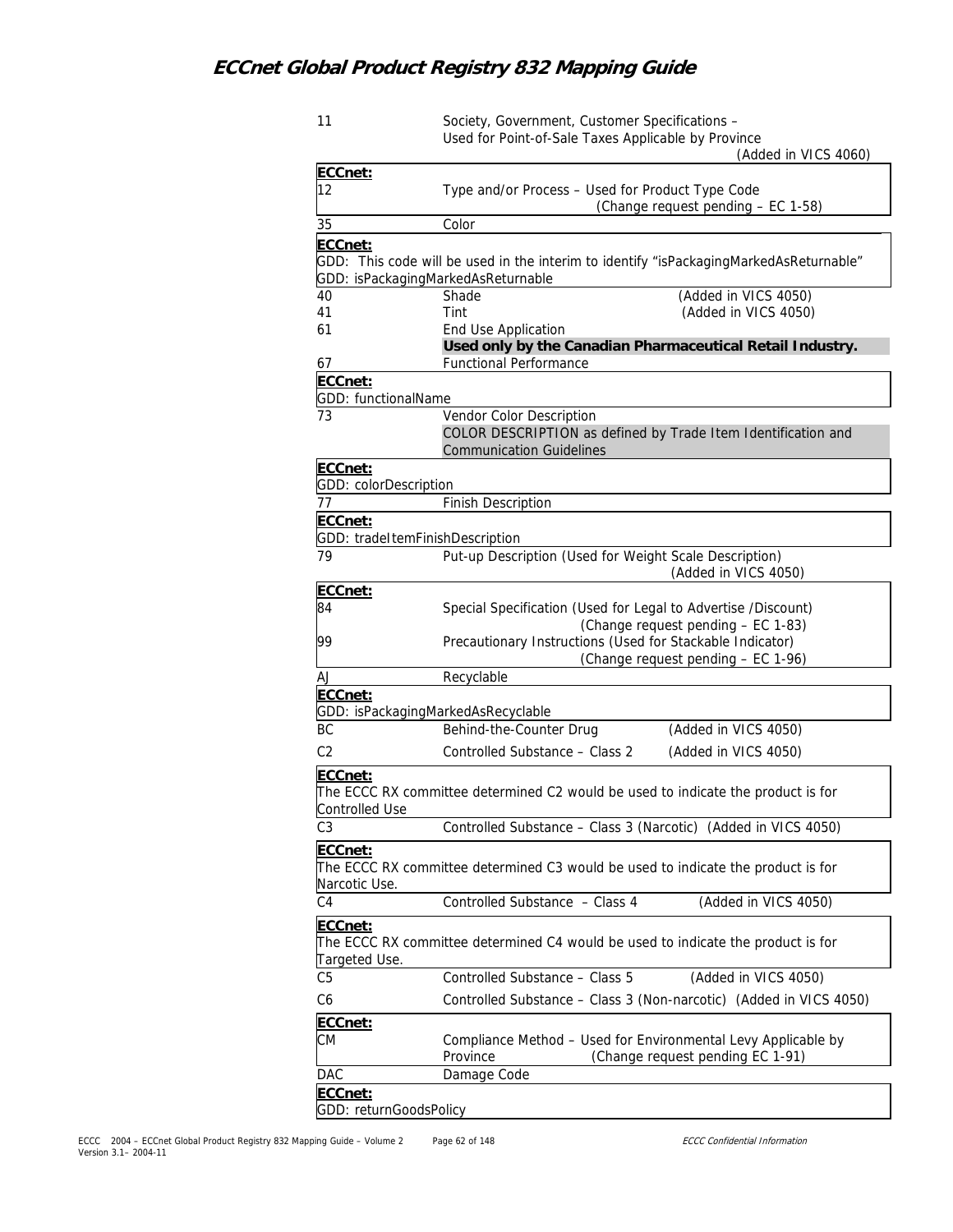|              |     | DF                           | Dosage Form                                                                            | (Added in VICS 4030)<br>Used only by the Canadian Pharmaceutical Retail Industry          |
|--------------|-----|------------------------------|----------------------------------------------------------------------------------------|-------------------------------------------------------------------------------------------|
|              |     | <b>FLV</b>                   | Flavor                                                                                 | (Added in VICS 4020)                                                                      |
|              |     | <b>GEN</b>                   | <b>General Description</b>                                                             |                                                                                           |
|              |     | ECCnet:                      |                                                                                        |                                                                                           |
|              |     |                              | GDD: additionalTradeItemIdentification                                                 |                                                                                           |
|              |     | HZ                           | Hazardous Material                                                                     | (Added in VICS 4050)                                                                      |
|              |     | ECCnet:                      |                                                                                        |                                                                                           |
|              |     |                              | Use to express "WHMIS other".                                                          |                                                                                           |
|              |     | <b>HZR</b>                   | Hazardous Rating System                                                                | (Added in VICS 4050)                                                                      |
|              |     | ECCnet:                      |                                                                                        |                                                                                           |
|              |     |                              | Use to express WHMIS Classification                                                    |                                                                                           |
|              |     | <b>ING</b>                   | Ingredients                                                                            | (Added in VICS 4050)                                                                      |
|              |     | ECCnet:                      |                                                                                        |                                                                                           |
|              |     |                              | format description of the product strength. In a later subset this information will be | RX1, RX2 - As a temporary solution the English Ingredients field is used to carry a free- |
|              |     |                              | moved to a structured series of fields.                                                |                                                                                           |
|              |     | ECCnet:                      |                                                                                        |                                                                                           |
|              |     | <b>MSG</b>                   | Market Segment (Used for IFDA Classification)                                          |                                                                                           |
|              |     |                              |                                                                                        | (Change request pending - EC 1-92)                                                        |
|              |     | OPI                          | (Change request pending - EC 1-77)                                                     | Optional Procedure Indicator (Used for Scan Certificate Indicator)                        |
|              |     | <b>OT</b>                    | Over-the-Counter Drug                                                                  | (Added in VICS 4050)                                                                      |
|              |     | ECCnet:                      |                                                                                        |                                                                                           |
|              |     |                              |                                                                                        | Use of Over-the-Counter implies that the item is regulated by government legislation.     |
|              |     | <b>PFK</b>                   | Physical Form Aerosol                                                                  | (Added in VICS 4050)                                                                      |
|              |     | <b>RA</b>                    | Route of Administration                                                                | (Added in VICS 4030)                                                                      |
|              |     |                              |                                                                                        | Used only by the Canadian Pharmaceutical Retail Industry                                  |
|              |     | <b>RX</b>                    | Prescription Drug                                                                      | (Added in VICS 4050)                                                                      |
|              |     | SYN                          | Synonym                                                                                | (Added in VICS 4050)                                                                      |
|              |     | ECCnet:                      |                                                                                        |                                                                                           |
|              |     |                              | Use to indicate the generic name of the drug.                                          |                                                                                           |
|              |     | <b>TC</b>                    | Therapeutic Class                                                                      | (Added in VICS 4050)                                                                      |
|              |     | <b>TRN</b>                   | <b>Trade Name</b>                                                                      |                                                                                           |
|              |     | ECCnet:                      |                                                                                        |                                                                                           |
|              |     | GDD: brandName               |                                                                                        |                                                                                           |
|              |     | UR                           | <b>Warranty URL</b>                                                                    |                                                                                           |
|              |     | ECCnet:                      |                                                                                        |                                                                                           |
|              |     | GDD: urlForWarranty          |                                                                                        |                                                                                           |
|              |     | VR                           | Variant                                                                                |                                                                                           |
|              |     | ECCnet:                      |                                                                                        |                                                                                           |
|              |     | GDD: variant                 |                                                                                        |                                                                                           |
|              |     | WD                           | <b>Warranty Description</b>                                                            |                                                                                           |
|              |     | ECCnet:                      |                                                                                        |                                                                                           |
|              |     | GDD: warrantyDescription     |                                                                                        |                                                                                           |
| <b>PID03</b> | 559 | <b>Agency Qualifier Code</b> |                                                                                        | $ID$ $2/2$<br>$\mathsf{C}$                                                                |
|              |     |                              | Code identifying the agency assigning the code values                                  |                                                                                           |
|              |     | VI                           | Voluntary Inter-Industry Commerce Standard (VICS) EDI.                                 |                                                                                           |
|              |     |                              | See External Code Source 70 in Section III for reference document.                     |                                                                                           |
|              |     | ECCnet:                      |                                                                                        |                                                                                           |
|              |     |                              | GDD: additionalClassificationAgencyName                                                |                                                                                           |
|              |     | UD                           |                                                                                        | Universal Descriptor Exchange (UDEX) (Change request in Motion)                           |
|              |     |                              | See External Code Source 936 in Section III for reference document.                    |                                                                                           |
|              |     | ECCnet:                      |                                                                                        |                                                                                           |
|              |     |                              | GDD: additionalClassificationAgencyName                                                |                                                                                           |
|              |     |                              | URL: www.udex.com/site2/us/default/documents/UDEX_US_ClassificationSchema.xls          |                                                                                           |
|              |     | ZΖ                           | Mutually Defined                                                                       |                                                                                           |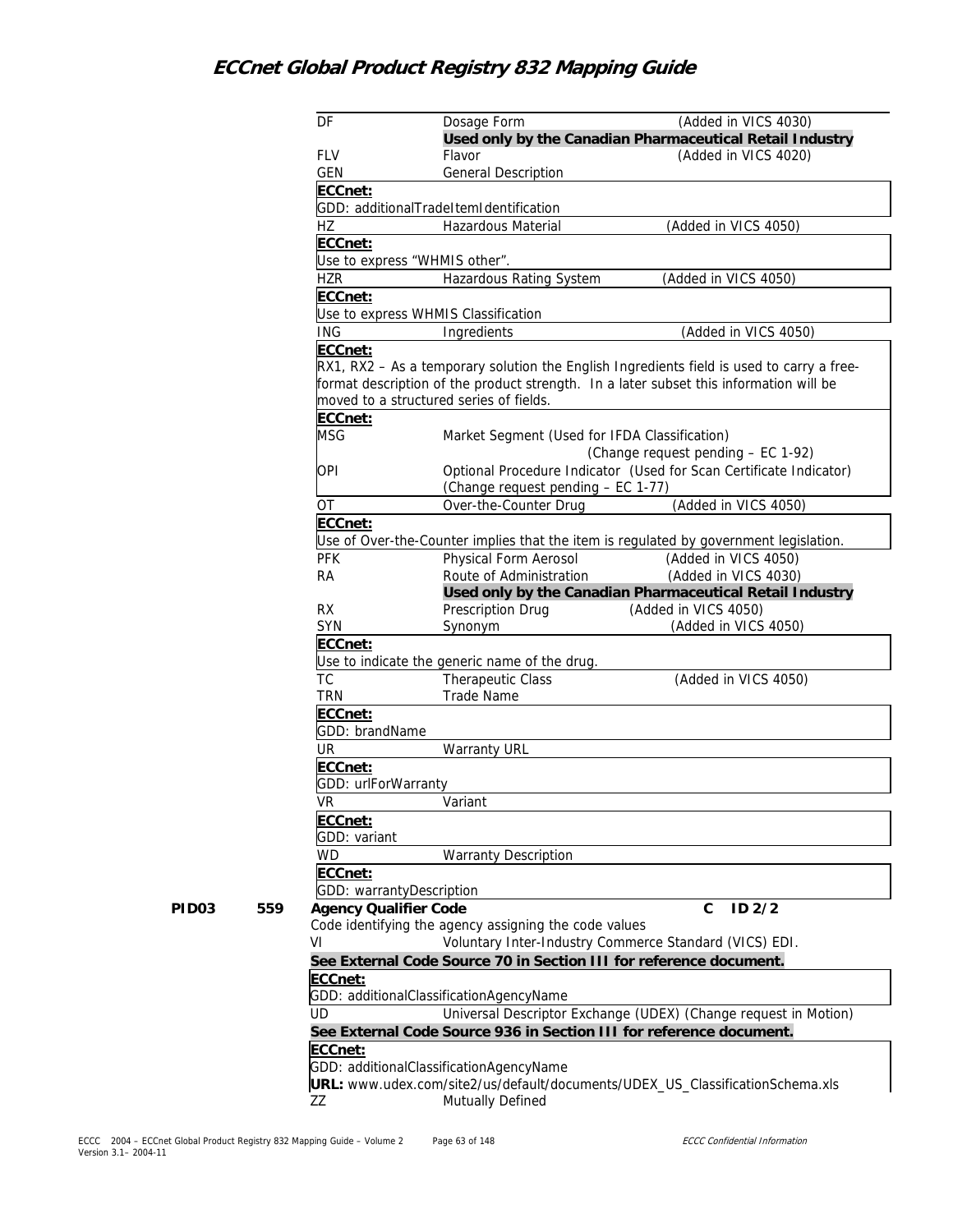|                                     |     | ECCnet:             |                                                                                                                                                                                                                                                                                                                                                                                                                                                                                                                                                                                                                                                                                                                                                                                                                                                                                                                                                                                                                                                                                                                                                                                                                                                                                                                                                                                                                                                                                                                                                                                                                                                                  |                                  |  |
|-------------------------------------|-----|---------------------|------------------------------------------------------------------------------------------------------------------------------------------------------------------------------------------------------------------------------------------------------------------------------------------------------------------------------------------------------------------------------------------------------------------------------------------------------------------------------------------------------------------------------------------------------------------------------------------------------------------------------------------------------------------------------------------------------------------------------------------------------------------------------------------------------------------------------------------------------------------------------------------------------------------------------------------------------------------------------------------------------------------------------------------------------------------------------------------------------------------------------------------------------------------------------------------------------------------------------------------------------------------------------------------------------------------------------------------------------------------------------------------------------------------------------------------------------------------------------------------------------------------------------------------------------------------------------------------------------------------------------------------------------------------|----------------------------------|--|
|                                     |     |                     |                                                                                                                                                                                                                                                                                                                                                                                                                                                                                                                                                                                                                                                                                                                                                                                                                                                                                                                                                                                                                                                                                                                                                                                                                                                                                                                                                                                                                                                                                                                                                                                                                                                                  |                                  |  |
| PID <sub>04</sub>                   | 751 |                     |                                                                                                                                                                                                                                                                                                                                                                                                                                                                                                                                                                                                                                                                                                                                                                                                                                                                                                                                                                                                                                                                                                                                                                                                                                                                                                                                                                                                                                                                                                                                                                                                                                                                  |                                  |  |
|                                     |     |                     | See notes below for allowable usage.<br><b>Product Description Code</b><br>implementation are notes as such.<br><b>WHMIS Class A</b><br>Aerosol<br>Aerosol, powder<br>Aerosol, solution<br><b>WHMIS Class B</b><br>Bar<br>Beads<br><b>Buccal</b><br>Please refer to the Hardlines table.<br>GDD: isTradeItemABaseUnit<br>WHMIS Class C<br>GDD: tradeItemUnitDescriptor<br>Capsule, conventional<br>Tablet, chewable<br>Concentrate<br>Cream<br>Crystals<br>Consumer Unit<br>GDD: isTradeItemAConsumerUnit<br>WHMIS Class D1<br>WHMIS Class D2<br>WHMIS Class D3<br>Douche (not specified)<br>Douche, solution<br>Device (not specified)<br>Diaphragm<br>GDD: tradeItemUnitDescriptor<br>Despatch Unit<br>GDD: isTradeItemADespatchUnit<br><b>WHMIS Class E</b><br>Each - lowest consumer selling unit                                                                                                                                                                                                                                                                                                                                                                                                                                                                                                                                                                                                                                                                                                                                                                                                                                                            |                                  |  |
|                                     |     | characteristic.     |                                                                                                                                                                                                                                                                                                                                                                                                                                                                                                                                                                                                                                                                                                                                                                                                                                                                                                                                                                                                                                                                                                                                                                                                                                                                                                                                                                                                                                                                                                                                                                                                                                                                  |                                  |  |
|                                     |     | ECCnet:             |                                                                                                                                                                                                                                                                                                                                                                                                                                                                                                                                                                                                                                                                                                                                                                                                                                                                                                                                                                                                                                                                                                                                                                                                                                                                                                                                                                                                                                                                                                                                                                                                                                                                  |                                  |  |
|                                     |     |                     |                                                                                                                                                                                                                                                                                                                                                                                                                                                                                                                                                                                                                                                                                                                                                                                                                                                                                                                                                                                                                                                                                                                                                                                                                                                                                                                                                                                                                                                                                                                                                                                                                                                                  |                                  |  |
|                                     |     | attributes.         |                                                                                                                                                                                                                                                                                                                                                                                                                                                                                                                                                                                                                                                                                                                                                                                                                                                                                                                                                                                                                                                                                                                                                                                                                                                                                                                                                                                                                                                                                                                                                                                                                                                                  |                                  |  |
|                                     |     |                     |                                                                                                                                                                                                                                                                                                                                                                                                                                                                                                                                                                                                                                                                                                                                                                                                                                                                                                                                                                                                                                                                                                                                                                                                                                                                                                                                                                                                                                                                                                                                                                                                                                                                  |                                  |  |
|                                     |     |                     |                                                                                                                                                                                                                                                                                                                                                                                                                                                                                                                                                                                                                                                                                                                                                                                                                                                                                                                                                                                                                                                                                                                                                                                                                                                                                                                                                                                                                                                                                                                                                                                                                                                                  |                                  |  |
| ECCnet:                             |     |                     |                                                                                                                                                                                                                                                                                                                                                                                                                                                                                                                                                                                                                                                                                                                                                                                                                                                                                                                                                                                                                                                                                                                                                                                                                                                                                                                                                                                                                                                                                                                                                                                                                                                                  |                                  |  |
| Hazard Rating Classification        |     | Α                   |                                                                                                                                                                                                                                                                                                                                                                                                                                                                                                                                                                                                                                                                                                                                                                                                                                                                                                                                                                                                                                                                                                                                                                                                                                                                                                                                                                                                                                                                                                                                                                                                                                                                  |                                  |  |
| Dosage Form                         |     | AERO                |                                                                                                                                                                                                                                                                                                                                                                                                                                                                                                                                                                                                                                                                                                                                                                                                                                                                                                                                                                                                                                                                                                                                                                                                                                                                                                                                                                                                                                                                                                                                                                                                                                                                  |                                  |  |
| Dosage Form                         |     | AERP                |                                                                                                                                                                                                                                                                                                                                                                                                                                                                                                                                                                                                                                                                                                                                                                                                                                                                                                                                                                                                                                                                                                                                                                                                                                                                                                                                                                                                                                                                                                                                                                                                                                                                  |                                  |  |
| Dosage Form                         |     | <b>AERS</b>         |                                                                                                                                                                                                                                                                                                                                                                                                                                                                                                                                                                                                                                                                                                                                                                                                                                                                                                                                                                                                                                                                                                                                                                                                                                                                                                                                                                                                                                                                                                                                                                                                                                                                  |                                  |  |
| Hazard Rating Classification        |     | B                   |                                                                                                                                                                                                                                                                                                                                                                                                                                                                                                                                                                                                                                                                                                                                                                                                                                                                                                                                                                                                                                                                                                                                                                                                                                                                                                                                                                                                                                                                                                                                                                                                                                                                  |                                  |  |
| Dosage Form                         |     | <b>BAR</b>          |                                                                                                                                                                                                                                                                                                                                                                                                                                                                                                                                                                                                                                                                                                                                                                                                                                                                                                                                                                                                                                                                                                                                                                                                                                                                                                                                                                                                                                                                                                                                                                                                                                                                  | (Change request pending EC 1-70) |  |
| Dosage Form                         |     | <b>BEAD</b>         |                                                                                                                                                                                                                                                                                                                                                                                                                                                                                                                                                                                                                                                                                                                                                                                                                                                                                                                                                                                                                                                                                                                                                                                                                                                                                                                                                                                                                                                                                                                                                                                                                                                                  | (Change request pending EC 1-70) |  |
| Route of Administration             |     | BU                  |                                                                                                                                                                                                                                                                                                                                                                                                                                                                                                                                                                                                                                                                                                                                                                                                                                                                                                                                                                                                                                                                                                                                                                                                                                                                                                                                                                                                                                                                                                                                                                                                                                                                  | (Change request pending EC 1-70) |  |
|                                     |     | ECCnet:             |                                                                                                                                                                                                                                                                                                                                                                                                                                                                                                                                                                                                                                                                                                                                                                                                                                                                                                                                                                                                                                                                                                                                                                                                                                                                                                                                                                                                                                                                                                                                                                                                                                                                  |                                  |  |
|                                     |     |                     |                                                                                                                                                                                                                                                                                                                                                                                                                                                                                                                                                                                                                                                                                                                                                                                                                                                                                                                                                                                                                                                                                                                                                                                                                                                                                                                                                                                                                                                                                                                                                                                                                                                                  |                                  |  |
|                                     |     |                     |                                                                                                                                                                                                                                                                                                                                                                                                                                                                                                                                                                                                                                                                                                                                                                                                                                                                                                                                                                                                                                                                                                                                                                                                                                                                                                                                                                                                                                                                                                                                                                                                                                                                  |                                  |  |
|                                     |     |                     |                                                                                                                                                                                                                                                                                                                                                                                                                                                                                                                                                                                                                                                                                                                                                                                                                                                                                                                                                                                                                                                                                                                                                                                                                                                                                                                                                                                                                                                                                                                                                                                                                                                                  |                                  |  |
| <b>Hazard Rating Classification</b> |     | С                   |                                                                                                                                                                                                                                                                                                                                                                                                                                                                                                                                                                                                                                                                                                                                                                                                                                                                                                                                                                                                                                                                                                                                                                                                                                                                                                                                                                                                                                                                                                                                                                                                                                                                  |                                  |  |
| Product Type Code                   |     | CA                  |                                                                                                                                                                                                                                                                                                                                                                                                                                                                                                                                                                                                                                                                                                                                                                                                                                                                                                                                                                                                                                                                                                                                                                                                                                                                                                                                                                                                                                                                                                                                                                                                                                                                  |                                  |  |
|                                     |     |                     | $\mathsf{C}$<br>AN 1/12<br>A code from an industry code list, which provides specific data about a product<br>For usage of the following codes, please refer to the tables on the following pages. Please<br>note "Hardlines Implementation Guidelines table, which is specific to the hardlines<br>Due to the number of codes held in the PID04, codes specific to the ECCnet<br>(Change request pending EC 1-82)<br>(Change request pending EC 1-70)<br>(Change request pending EC 1-70)<br>(Change request pending EC 1-70)<br>(Change request pending EC 1-82)<br>As an interim solution, BU is used for the Hardlines attribute "isTradeItemABaseUnit".<br>(Change request pending EC 1-82)<br>Case - shipping unit that is smaller than a full pallet<br>(Change request pending EC 1-58)<br>(Change request pending EC 1-70)<br>(Change request pending EC 1-70)<br>Combination (of other Route of Administration values).<br>(Change request pending EC 1-70)<br>(Change request pending EC 1-70)<br>Capsule, controlled release (Change request pending EC 1-70)<br>(Change request pending EC 1-70)<br>(Change request pending EC 1-70)<br>(Added in VICS 5010)<br>(Change request pending EC 1-82)<br>(Change request pending EC 1-82)<br>(Change request pending EC 1-82)<br>(Change request pending EC 1-70)<br>(Change request pending EC 1-70)<br>(Change request pending EC 1-70)<br>(Change request pending EC 1-70)<br>Display - pre-assembled unit that does not contain cases, but one or<br>more consumer selling units - Not a full pallet<br>(Change request pending EC 1-58)<br>(Added in VICS 5010)<br>(Change request pending EC 1-82) |                                  |  |
|                                     |     | ECCnet:             |                                                                                                                                                                                                                                                                                                                                                                                                                                                                                                                                                                                                                                                                                                                                                                                                                                                                                                                                                                                                                                                                                                                                                                                                                                                                                                                                                                                                                                                                                                                                                                                                                                                                  |                                  |  |
|                                     |     |                     |                                                                                                                                                                                                                                                                                                                                                                                                                                                                                                                                                                                                                                                                                                                                                                                                                                                                                                                                                                                                                                                                                                                                                                                                                                                                                                                                                                                                                                                                                                                                                                                                                                                                  |                                  |  |
| Dosage Form                         |     | CAPS                |                                                                                                                                                                                                                                                                                                                                                                                                                                                                                                                                                                                                                                                                                                                                                                                                                                                                                                                                                                                                                                                                                                                                                                                                                                                                                                                                                                                                                                                                                                                                                                                                                                                                  |                                  |  |
| Dosage Form                         |     | <b>CHEW</b>         |                                                                                                                                                                                                                                                                                                                                                                                                                                                                                                                                                                                                                                                                                                                                                                                                                                                                                                                                                                                                                                                                                                                                                                                                                                                                                                                                                                                                                                                                                                                                                                                                                                                                  |                                  |  |
| Route of Administration             |     | CO                  |                                                                                                                                                                                                                                                                                                                                                                                                                                                                                                                                                                                                                                                                                                                                                                                                                                                                                                                                                                                                                                                                                                                                                                                                                                                                                                                                                                                                                                                                                                                                                                                                                                                                  |                                  |  |
|                                     |     |                     |                                                                                                                                                                                                                                                                                                                                                                                                                                                                                                                                                                                                                                                                                                                                                                                                                                                                                                                                                                                                                                                                                                                                                                                                                                                                                                                                                                                                                                                                                                                                                                                                                                                                  |                                  |  |
| Dosage Form                         |     | CONC                |                                                                                                                                                                                                                                                                                                                                                                                                                                                                                                                                                                                                                                                                                                                                                                                                                                                                                                                                                                                                                                                                                                                                                                                                                                                                                                                                                                                                                                                                                                                                                                                                                                                                  |                                  |  |
| Dosage Form<br>Dosage Form          |     | <b>CPCR</b><br>CREA |                                                                                                                                                                                                                                                                                                                                                                                                                                                                                                                                                                                                                                                                                                                                                                                                                                                                                                                                                                                                                                                                                                                                                                                                                                                                                                                                                                                                                                                                                                                                                                                                                                                                  |                                  |  |
| Dosage Form                         |     | CRYS                |                                                                                                                                                                                                                                                                                                                                                                                                                                                                                                                                                                                                                                                                                                                                                                                                                                                                                                                                                                                                                                                                                                                                                                                                                                                                                                                                                                                                                                                                                                                                                                                                                                                                  |                                  |  |
|                                     |     | CU                  |                                                                                                                                                                                                                                                                                                                                                                                                                                                                                                                                                                                                                                                                                                                                                                                                                                                                                                                                                                                                                                                                                                                                                                                                                                                                                                                                                                                                                                                                                                                                                                                                                                                                  |                                  |  |
|                                     |     | ECCnet:             |                                                                                                                                                                                                                                                                                                                                                                                                                                                                                                                                                                                                                                                                                                                                                                                                                                                                                                                                                                                                                                                                                                                                                                                                                                                                                                                                                                                                                                                                                                                                                                                                                                                                  |                                  |  |
|                                     |     |                     |                                                                                                                                                                                                                                                                                                                                                                                                                                                                                                                                                                                                                                                                                                                                                                                                                                                                                                                                                                                                                                                                                                                                                                                                                                                                                                                                                                                                                                                                                                                                                                                                                                                                  |                                  |  |
| Hazard Rating Classification        |     | D1                  |                                                                                                                                                                                                                                                                                                                                                                                                                                                                                                                                                                                                                                                                                                                                                                                                                                                                                                                                                                                                                                                                                                                                                                                                                                                                                                                                                                                                                                                                                                                                                                                                                                                                  |                                  |  |
| Hazard Rating Classification        |     | D <sub>2</sub>      |                                                                                                                                                                                                                                                                                                                                                                                                                                                                                                                                                                                                                                                                                                                                                                                                                                                                                                                                                                                                                                                                                                                                                                                                                                                                                                                                                                                                                                                                                                                                                                                                                                                                  |                                  |  |
| Hazard Rating Classification        |     | D <sub>3</sub>      |                                                                                                                                                                                                                                                                                                                                                                                                                                                                                                                                                                                                                                                                                                                                                                                                                                                                                                                                                                                                                                                                                                                                                                                                                                                                                                                                                                                                                                                                                                                                                                                                                                                                  |                                  |  |
| Dosage Form                         |     | <b>DCHE</b>         |                                                                                                                                                                                                                                                                                                                                                                                                                                                                                                                                                                                                                                                                                                                                                                                                                                                                                                                                                                                                                                                                                                                                                                                                                                                                                                                                                                                                                                                                                                                                                                                                                                                                  |                                  |  |
| Dosage Form                         |     | <b>DCHS</b>         |                                                                                                                                                                                                                                                                                                                                                                                                                                                                                                                                                                                                                                                                                                                                                                                                                                                                                                                                                                                                                                                                                                                                                                                                                                                                                                                                                                                                                                                                                                                                                                                                                                                                  |                                  |  |
| Dosage Form                         |     | <b>DEVI</b>         |                                                                                                                                                                                                                                                                                                                                                                                                                                                                                                                                                                                                                                                                                                                                                                                                                                                                                                                                                                                                                                                                                                                                                                                                                                                                                                                                                                                                                                                                                                                                                                                                                                                                  |                                  |  |
| Dosage Form                         |     | <b>DPHR</b>         |                                                                                                                                                                                                                                                                                                                                                                                                                                                                                                                                                                                                                                                                                                                                                                                                                                                                                                                                                                                                                                                                                                                                                                                                                                                                                                                                                                                                                                                                                                                                                                                                                                                                  |                                  |  |
| Product Type Code                   |     | DS                  |                                                                                                                                                                                                                                                                                                                                                                                                                                                                                                                                                                                                                                                                                                                                                                                                                                                                                                                                                                                                                                                                                                                                                                                                                                                                                                                                                                                                                                                                                                                                                                                                                                                                  |                                  |  |
|                                     |     |                     |                                                                                                                                                                                                                                                                                                                                                                                                                                                                                                                                                                                                                                                                                                                                                                                                                                                                                                                                                                                                                                                                                                                                                                                                                                                                                                                                                                                                                                                                                                                                                                                                                                                                  |                                  |  |
|                                     |     |                     |                                                                                                                                                                                                                                                                                                                                                                                                                                                                                                                                                                                                                                                                                                                                                                                                                                                                                                                                                                                                                                                                                                                                                                                                                                                                                                                                                                                                                                                                                                                                                                                                                                                                  |                                  |  |
|                                     |     | ECCnet:             |                                                                                                                                                                                                                                                                                                                                                                                                                                                                                                                                                                                                                                                                                                                                                                                                                                                                                                                                                                                                                                                                                                                                                                                                                                                                                                                                                                                                                                                                                                                                                                                                                                                                  |                                  |  |
|                                     |     |                     |                                                                                                                                                                                                                                                                                                                                                                                                                                                                                                                                                                                                                                                                                                                                                                                                                                                                                                                                                                                                                                                                                                                                                                                                                                                                                                                                                                                                                                                                                                                                                                                                                                                                  |                                  |  |
|                                     |     | DU                  |                                                                                                                                                                                                                                                                                                                                                                                                                                                                                                                                                                                                                                                                                                                                                                                                                                                                                                                                                                                                                                                                                                                                                                                                                                                                                                                                                                                                                                                                                                                                                                                                                                                                  |                                  |  |
|                                     |     | ECCnet:             |                                                                                                                                                                                                                                                                                                                                                                                                                                                                                                                                                                                                                                                                                                                                                                                                                                                                                                                                                                                                                                                                                                                                                                                                                                                                                                                                                                                                                                                                                                                                                                                                                                                                  |                                  |  |
|                                     |     |                     |                                                                                                                                                                                                                                                                                                                                                                                                                                                                                                                                                                                                                                                                                                                                                                                                                                                                                                                                                                                                                                                                                                                                                                                                                                                                                                                                                                                                                                                                                                                                                                                                                                                                  |                                  |  |
| Hazard Rating Classification        |     | E                   |                                                                                                                                                                                                                                                                                                                                                                                                                                                                                                                                                                                                                                                                                                                                                                                                                                                                                                                                                                                                                                                                                                                                                                                                                                                                                                                                                                                                                                                                                                                                                                                                                                                                  |                                  |  |
| Product Type Code                   |     | EA                  |                                                                                                                                                                                                                                                                                                                                                                                                                                                                                                                                                                                                                                                                                                                                                                                                                                                                                                                                                                                                                                                                                                                                                                                                                                                                                                                                                                                                                                                                                                                                                                                                                                                                  |                                  |  |
|                                     |     |                     |                                                                                                                                                                                                                                                                                                                                                                                                                                                                                                                                                                                                                                                                                                                                                                                                                                                                                                                                                                                                                                                                                                                                                                                                                                                                                                                                                                                                                                                                                                                                                                                                                                                                  | (Change request pending EC 1-58) |  |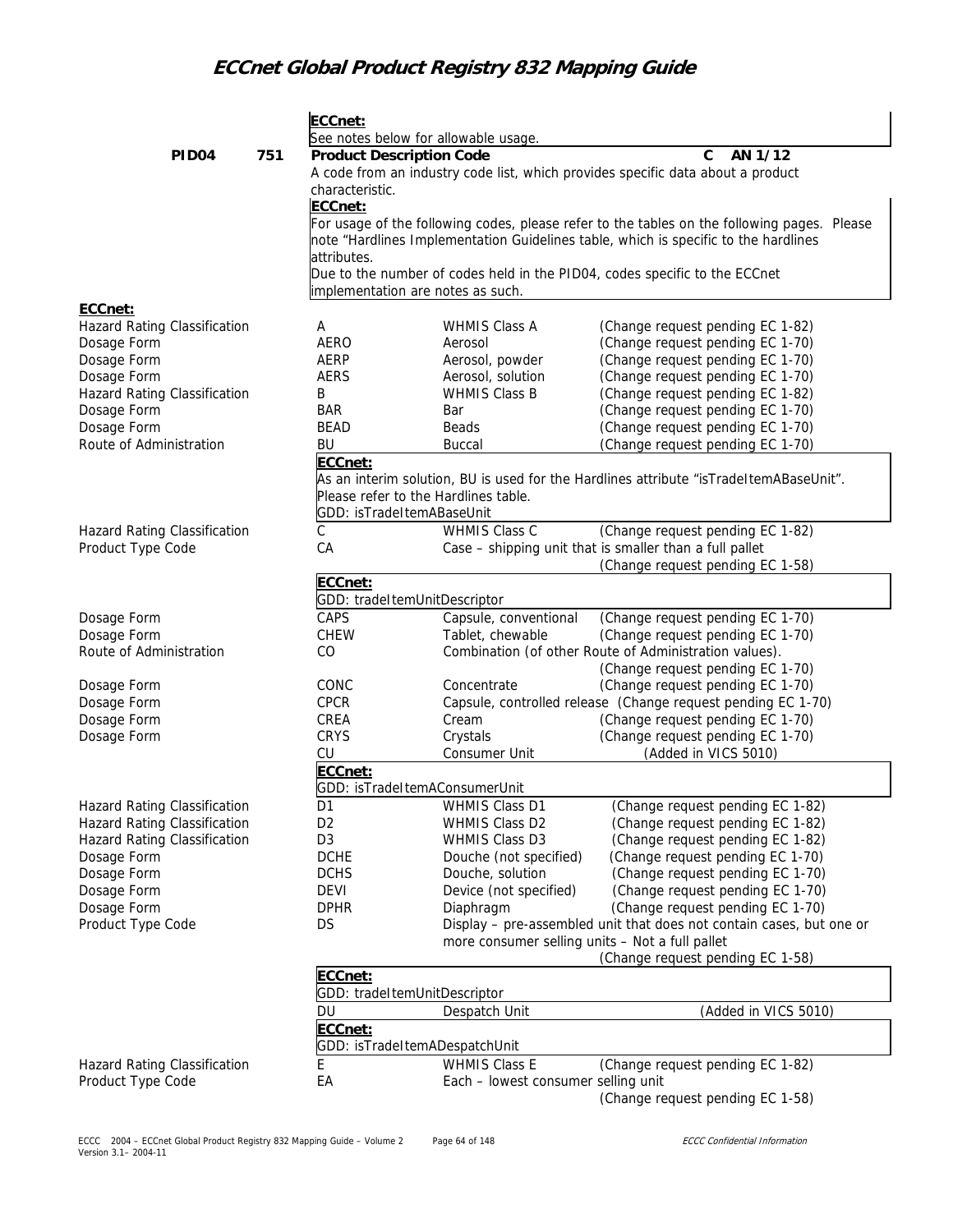|                                                                                                                                                                                                                                                |                                      | ECCnet:<br>GDD: tradeItemUnitDescriptor |                               |                                                                                                                  |  |  |
|------------------------------------------------------------------------------------------------------------------------------------------------------------------------------------------------------------------------------------------------|--------------------------------------|-----------------------------------------|-------------------------------|------------------------------------------------------------------------------------------------------------------|--|--|
|                                                                                                                                                                                                                                                |                                      | <b>ED</b>                               | <b>Extended description</b>   |                                                                                                                  |  |  |
|                                                                                                                                                                                                                                                |                                      |                                         |                               | As defined by the Trade Item Identification and Communication                                                    |  |  |
|                                                                                                                                                                                                                                                |                                      |                                         |                               | Guidelines. This code must be used in conjunction with PID02 to                                                  |  |  |
|                                                                                                                                                                                                                                                |                                      |                                         | define a type of description. |                                                                                                                  |  |  |
|                                                                                                                                                                                                                                                |                                      | <b>ELIX</b>                             | Elixir                        | (Change request pending EC 1-70)                                                                                 |  |  |
|                                                                                                                                                                                                                                                |                                      | <b>EMUL</b>                             | Emulsion                      | (Change request pending EC 1-70)                                                                                 |  |  |
|                                                                                                                                                                                                                                                |                                      | <b>ENEM</b>                             | Enema                         | (Change request pending EC 1-70)                                                                                 |  |  |
|                                                                                                                                                                                                                                                |                                      | EX                                      | External                      | (Change request pending EC 1-70)                                                                                 |  |  |
|                                                                                                                                                                                                                                                |                                      | <b>EXTR</b>                             | <b>Fluid Extract</b>          | (Change request pending EC 1-70)                                                                                 |  |  |
|                                                                                                                                                                                                                                                |                                      |                                         |                               |                                                                                                                  |  |  |
| <b>Extended Product Description</b><br>Dosage Form<br>Dosage Form<br>Dosage Form<br>Route of Administration<br>Dosage Form<br>ECCnet:<br>Environmental Levy<br>Hazard Rating Classification<br>ECCnet:<br>using the following multi-part code. |                                      |                                         |                               | Canadian industry requirements regarding restrictions or government legislation may apply and are represented    |  |  |
|                                                                                                                                                                                                                                                | using the following multi-part code. |                                         |                               |                                                                                                                  |  |  |
|                                                                                                                                                                                                                                                |                                      | <b>EVL</b>                              |                               | Environmental levy applicable at point-of-sale. (Added in VICS 4050)                                             |  |  |
|                                                                                                                                                                                                                                                |                                      | AB                                      | A two-part code.              |                                                                                                                  |  |  |
|                                                                                                                                                                                                                                                |                                      | BC                                      | Part I is "EVL"               |                                                                                                                  |  |  |
|                                                                                                                                                                                                                                                |                                      | MB                                      | Part II is the Province code  |                                                                                                                  |  |  |
|                                                                                                                                                                                                                                                |                                      | <b>NB</b>                               |                               |                                                                                                                  |  |  |
|                                                                                                                                                                                                                                                |                                      | <b>NF</b>                               |                               |                                                                                                                  |  |  |
|                                                                                                                                                                                                                                                |                                      | <b>NT</b>                               |                               |                                                                                                                  |  |  |
|                                                                                                                                                                                                                                                |                                      | <b>NS</b>                               |                               |                                                                                                                  |  |  |
|                                                                                                                                                                                                                                                |                                      | <b>NU</b>                               |                               |                                                                                                                  |  |  |
|                                                                                                                                                                                                                                                |                                      | ON                                      |                               |                                                                                                                  |  |  |
|                                                                                                                                                                                                                                                |                                      | PE                                      |                               |                                                                                                                  |  |  |
|                                                                                                                                                                                                                                                |                                      | OC                                      |                               |                                                                                                                  |  |  |
|                                                                                                                                                                                                                                                |                                      | SK                                      |                               |                                                                                                                  |  |  |
|                                                                                                                                                                                                                                                |                                      | YT                                      |                               |                                                                                                                  |  |  |
|                                                                                                                                                                                                                                                |                                      | F                                       | <b>WHMIS Class F</b>          | (Change request pending EC 1-82)                                                                                 |  |  |
| Dosage Form                                                                                                                                                                                                                                    |                                      | <b>FOAM</b>                             | Foam                          | (Change request pending EC 1-70)                                                                                 |  |  |
| Dosage Form                                                                                                                                                                                                                                    |                                      | GAS                                     | Gas                           | (Change request pending EC 1-70)                                                                                 |  |  |
| Dosage Form                                                                                                                                                                                                                                    |                                      | GEL                                     | Gel                           | (Change request pending EC 1-70)                                                                                 |  |  |
| Dosage Form                                                                                                                                                                                                                                    |                                      | <b>GRAN</b>                             | Granules                      | (Change request pending EC 1-70)                                                                                 |  |  |
|                                                                                                                                                                                                                                                |                                      |                                         |                               |                                                                                                                  |  |  |
|                                                                                                                                                                                                                                                |                                      |                                         |                               | Canadian industry requirements regarding restrictions or government legislation may apply and are represented    |  |  |
| Taxes                                                                                                                                                                                                                                          |                                      | <b>GST</b>                              |                               | Goods and Services Tax applicable at point-of-sale.                                                              |  |  |
|                                                                                                                                                                                                                                                |                                      |                                         |                               | (Added in VICS 4050)                                                                                             |  |  |
|                                                                                                                                                                                                                                                |                                      | AB                                      | A two-part code.              |                                                                                                                  |  |  |
|                                                                                                                                                                                                                                                |                                      | BC                                      | Part I is "GST"               |                                                                                                                  |  |  |
|                                                                                                                                                                                                                                                |                                      | MB                                      | Part II is the Province code  |                                                                                                                  |  |  |
|                                                                                                                                                                                                                                                |                                      | ΝB                                      |                               |                                                                                                                  |  |  |
|                                                                                                                                                                                                                                                |                                      | <b>NF</b>                               |                               |                                                                                                                  |  |  |
|                                                                                                                                                                                                                                                |                                      | <b>NT</b>                               |                               |                                                                                                                  |  |  |
|                                                                                                                                                                                                                                                |                                      | <b>NS</b>                               |                               |                                                                                                                  |  |  |
|                                                                                                                                                                                                                                                |                                      | <b>NU</b>                               |                               |                                                                                                                  |  |  |
|                                                                                                                                                                                                                                                |                                      | ΟN                                      |                               |                                                                                                                  |  |  |
|                                                                                                                                                                                                                                                |                                      | PE                                      |                               |                                                                                                                  |  |  |
|                                                                                                                                                                                                                                                |                                      | QC                                      |                               |                                                                                                                  |  |  |
|                                                                                                                                                                                                                                                |                                      | <b>SK</b>                               |                               |                                                                                                                  |  |  |
|                                                                                                                                                                                                                                                |                                      | YT                                      |                               |                                                                                                                  |  |  |
| Dosage Form                                                                                                                                                                                                                                    |                                      | <b>GUM</b>                              | <b>GUM</b>                    | (Change request pending EC 1-70)                                                                                 |  |  |
| Gift with Purchase                                                                                                                                                                                                                             |                                      | GW                                      | Gift with Purchase            |                                                                                                                  |  |  |
|                                                                                                                                                                                                                                                |                                      |                                         |                               | As defined by the Trade Item Identification and Communication                                                    |  |  |
|                                                                                                                                                                                                                                                |                                      |                                         | Guidelines.                   |                                                                                                                  |  |  |
|                                                                                                                                                                                                                                                | ECCnet:                              |                                         |                               |                                                                                                                  |  |  |
|                                                                                                                                                                                                                                                |                                      |                                         |                               | ensation industry requirements regarding restrictions or government legislation may annly and are represented. " |  |  |

Canadian industry requirements regarding restrictions or government legislation may apply and are represented using the following multi-part code.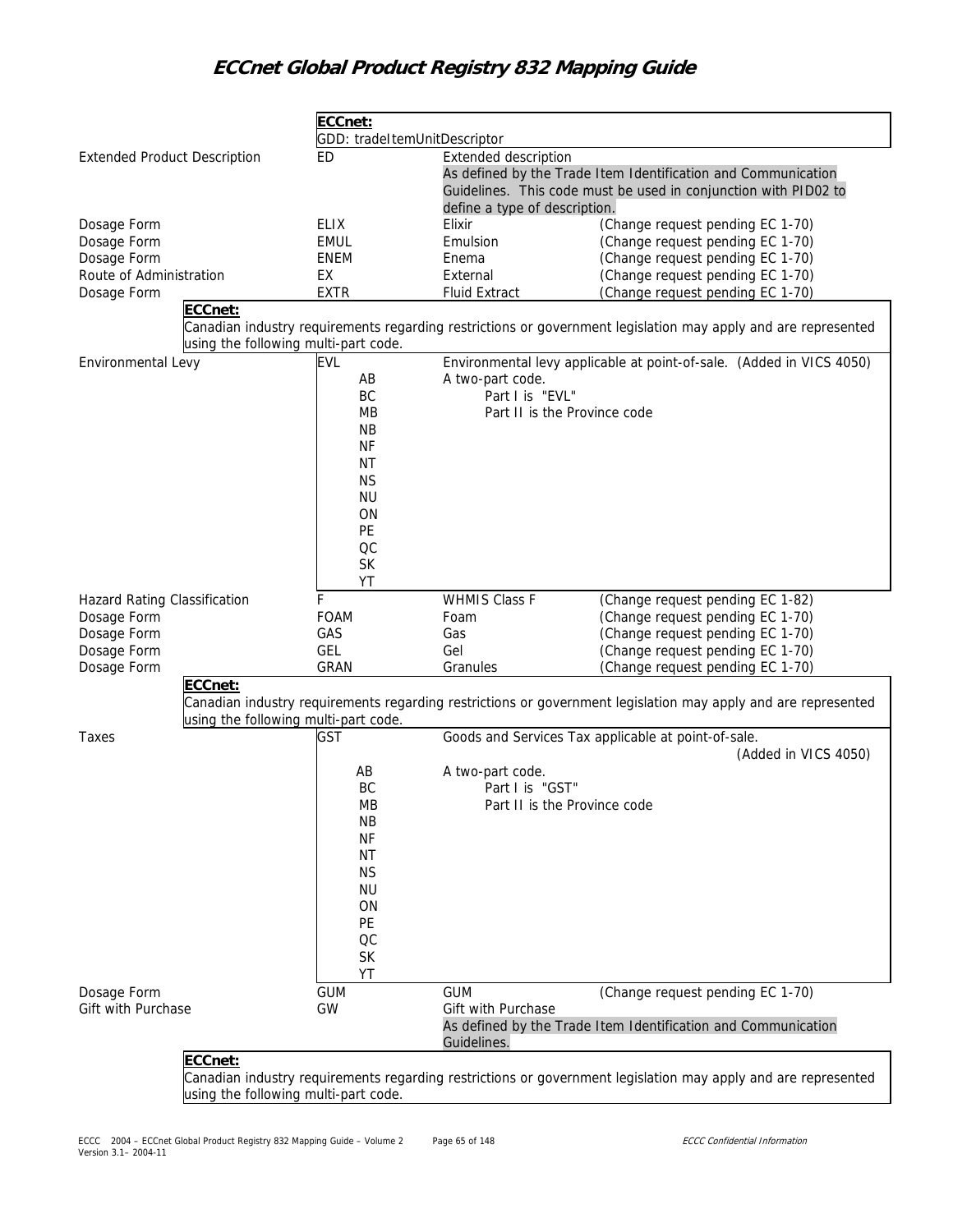| Taxes                                | <b>HST</b>                           | Harmonized Sales Tax applicable at point-of-sale.                                                             |
|--------------------------------------|--------------------------------------|---------------------------------------------------------------------------------------------------------------|
|                                      |                                      | (Added in VICS 4050)                                                                                          |
|                                      | AB                                   | A two-part code.                                                                                              |
|                                      | BC                                   | Part I is "HST"                                                                                               |
|                                      | <b>MB</b>                            | Part II is the Province code                                                                                  |
|                                      | <b>NB</b>                            |                                                                                                               |
|                                      | <b>NF</b>                            |                                                                                                               |
|                                      | <b>NT</b>                            |                                                                                                               |
|                                      | <b>NS</b>                            |                                                                                                               |
|                                      | <b>NU</b>                            |                                                                                                               |
|                                      | ON                                   |                                                                                                               |
|                                      | PE                                   |                                                                                                               |
|                                      | OC                                   |                                                                                                               |
|                                      | <b>SK</b>                            |                                                                                                               |
|                                      | YT                                   |                                                                                                               |
| Dosage Form                          | IJ                                   | Injection<br>(Change request pending EC 1-70)                                                                 |
| Dosage Form                          | IM                                   | Injection (intramuscular) (Change request pending EC 1-70)                                                    |
| Route Of Administration              | <b>IMPL</b>                          | Implant<br>(Change request pending EC 1-70)                                                                   |
| Dosage Form                          | IN                                   | Inhalation<br>(Change request pending EC 1-70)                                                                |
| Route Of Administration              | <b>INHA</b>                          | Inhalation (not specified) (Change request pending EC 1-70)                                                   |
| Dosage Form                          | INJ                                  | Injection (not specified)<br>(Change request pending EC 1-70)                                                 |
|                                      | IR                                   | (Change request pending EC 1-70)<br>Irrigation                                                                |
| Route Of Administration              | IU                                   | Intrauterine<br>(Change request pending EC 1-70)                                                              |
|                                      | ECCnet:                              |                                                                                                               |
|                                      |                                      | As an interim solution, IU is used for the Hardlines attribute "isTradeItemAnInvoiceUnit"                     |
|                                      | Please refer to the Hardlines table. |                                                                                                               |
|                                      | GDD: isTradeItemAnInvoiceUnit        |                                                                                                               |
| Dosage Form                          | <b>IUD</b>                           | (Change request pending EC 1-70)<br>Intrauterine Device                                                       |
| Route Of Administration              | IT                                   | (Change request pending EC 1-70)<br>Injection (intravenous)                                                   |
| Dosage Form                          | KIT                                  | Kit (multiple components)<br>(Change request pending EC 1-70)                                                 |
| Dosage Form                          | <b>LIQD</b>                          | Liquid (not specified)<br>(Change request pending EC 1-70)                                                    |
| Dosage Form                          | LOTN                                 | Lotion<br>(Change request pending EC 1-70)                                                                    |
| Dosage Form                          | LOZG                                 | (Change request pending EC 1-70)                                                                              |
|                                      | LOCR                                 | Lozenge                                                                                                       |
| Dosage Form                          | <b>MISC</b>                          | Liquid, controlled release<br>(Change request pending EC 1-70)                                                |
| Dosage Form                          |                                      | Miscellaneous (not specified)                                                                                 |
|                                      |                                      | (Change request pending EC 1-70)                                                                              |
| Route of Administration              | MP                                   | U.P.C. multipack                                                                                              |
|                                      |                                      | As defined by the Trade Item Identification and Communication                                                 |
|                                      |                                      | Guidelines                                                                                                    |
| Route of Administration              | МT                                   | Mouth/Throat<br>(Change request pending EC 1-70)                                                              |
| Route of Administration              | <b>MX</b>                            | Modular Pallet - special pre-built pallet with one or more items that is                                      |
|                                      |                                      | (Change request pending EC 1-58)<br>ready for display.                                                        |
|                                      | ECCnet:                              |                                                                                                               |
|                                      | GDD: tradeItemUnitDescriptor         |                                                                                                               |
| Route of Administration              | <b>NA</b>                            | (Change request pending EC 1-70)<br>Nasal                                                                     |
| ECCnet:                              |                                      |                                                                                                               |
|                                      |                                      | Canadian industry requirements regarding restrictions or government legislation may apply and are represented |
| using the following multi-part code: |                                      |                                                                                                               |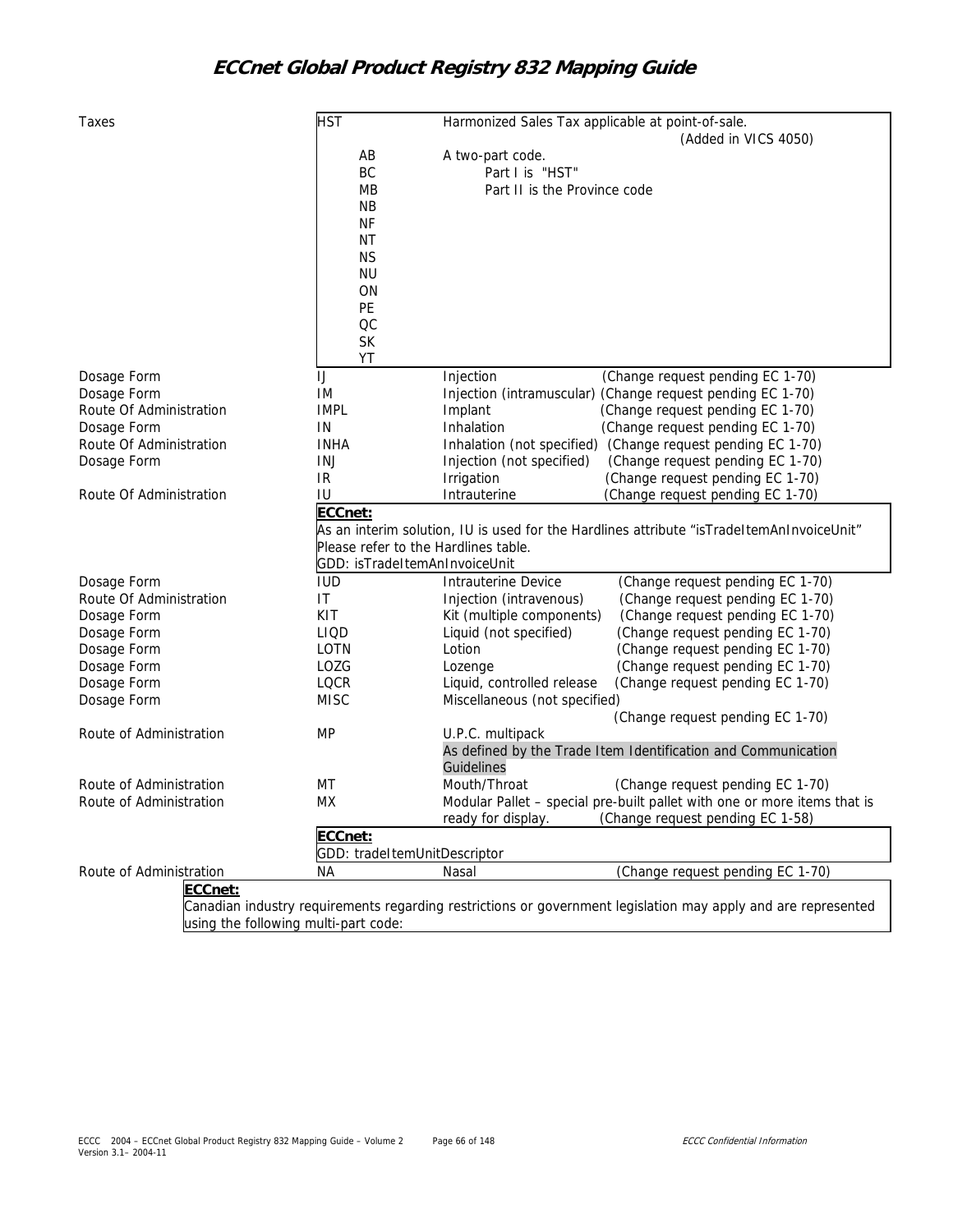| Not Legally Advertisable             | <b>NA</b><br>AB                         | Not legally advertisable.<br>A two-part code.  | (Added in VICS 4040)                                                                                                        |
|--------------------------------------|-----------------------------------------|------------------------------------------------|-----------------------------------------------------------------------------------------------------------------------------|
|                                      | BC                                      | Part I is "NA"                                 |                                                                                                                             |
|                                      | <b>MB</b>                               | Part II is the Province code                   |                                                                                                                             |
|                                      | <b>NB</b>                               |                                                |                                                                                                                             |
|                                      | <b>NF</b>                               |                                                |                                                                                                                             |
|                                      | <b>NT</b>                               |                                                |                                                                                                                             |
|                                      | <b>NS</b>                               |                                                |                                                                                                                             |
|                                      | <b>NU</b><br>ON                         |                                                |                                                                                                                             |
|                                      | PE                                      |                                                |                                                                                                                             |
|                                      | OC                                      |                                                |                                                                                                                             |
|                                      | <b>SK</b>                               |                                                |                                                                                                                             |
|                                      | YT                                      |                                                |                                                                                                                             |
| Dosage Form                          | <b>NEBU</b>                             | Nebulization solution                          | (Change request pending EC 1-70)                                                                                            |
| ECCnet:                              |                                         |                                                |                                                                                                                             |
| using the following multi-part code: |                                         |                                                | Canadian industry requirements regarding restrictions or government legislation may apply and are represented               |
| Not Legally Discountable             | ND                                      | Not legally discountable. (Added in VICS 4040) |                                                                                                                             |
|                                      | AB                                      | A two-part code.                               |                                                                                                                             |
|                                      | BC                                      | Part I is "ND"                                 |                                                                                                                             |
|                                      | <b>MB</b>                               | Part II is the Province code                   |                                                                                                                             |
|                                      | <b>NB</b>                               |                                                |                                                                                                                             |
|                                      | ΝF                                      |                                                |                                                                                                                             |
|                                      | <b>NT</b>                               |                                                |                                                                                                                             |
|                                      | <b>NS</b><br><b>NU</b>                  |                                                |                                                                                                                             |
|                                      | ON                                      |                                                |                                                                                                                             |
|                                      | PE                                      |                                                |                                                                                                                             |
|                                      | OC                                      |                                                |                                                                                                                             |
|                                      | <b>SK</b>                               |                                                |                                                                                                                             |
|                                      | YT                                      |                                                |                                                                                                                             |
| Dosage Form                          | <b>OCSY</b>                             | Ocular System                                  | (Change request pending EC 1-70)                                                                                            |
| Dosage Form                          | OIL                                     | Oil                                            | (Change request pending EC 1-70)                                                                                            |
| Dosage Form                          | <b>OINT</b>                             | Ointment                                       | (Change request pending EC 1-70)                                                                                            |
| Route of Administration              | OP                                      | Ophthalmic                                     | (Change request pending EC 1-70)                                                                                            |
| Route of Administration              | <b>OR</b>                               | Oral                                           | (Change request pending EC 1-70)                                                                                            |
| Route of Administration              | OT                                      | Optic                                          | (Change request pending EC 1-70)                                                                                            |
|                                      | OU                                      | Orderable Unit                                 | (Added in VICS 5010)                                                                                                        |
|                                      | ECCnet:                                 |                                                |                                                                                                                             |
|                                      | GDD: isTradeItemAnOrderableUnit         |                                                |                                                                                                                             |
| Dosage Form                          | <b>PACK</b>                             | Powder, packet                                 | (Change request pending EC 1-70)                                                                                            |
| Dosage Form                          | PADS                                    | Pads                                           | (Change request pending EC 1-70)                                                                                            |
| Prepack                              | PC                                      |                                                | Prepack subject to change U.P.C. CATALOG: PREPACK MAY VARY -                                                                |
| Product Type Code                    | PK                                      |                                                | The quantity of items may vary within the prepack.<br>Package - consumer unit that is less than a shipping case (i.e. inner |
|                                      |                                         | pack).                                         | (Change request pending EC 1-58)                                                                                            |
|                                      | ECCnet:                                 |                                                |                                                                                                                             |
|                                      | GDD: tradeItemUnitDescriptor            |                                                |                                                                                                                             |
| Product Type Code                    | PL                                      |                                                | Pallet - shipping unit that contains one item that is constructed to                                                        |
|                                      |                                         |                                                | ti/hi specifications. (Change request pending EC 1-58)                                                                      |
|                                      | ECCnet:<br>GDD: tradeItemUnitDescriptor |                                                |                                                                                                                             |
| Prepack                              | PP                                      |                                                | Product sold only as part of a Prepack (assortment).                                                                        |
|                                      |                                         |                                                | U.P.C. CATALOG: PREPACK INDICATOR - Indicates that an item is                                                               |
|                                      |                                         | sold only as part of a prepack.                |                                                                                                                             |
| ECCnet:                              |                                         |                                                |                                                                                                                             |
|                                      |                                         |                                                | Canadian industry requirements regarding restrictions or government legislation may apply and are represented               |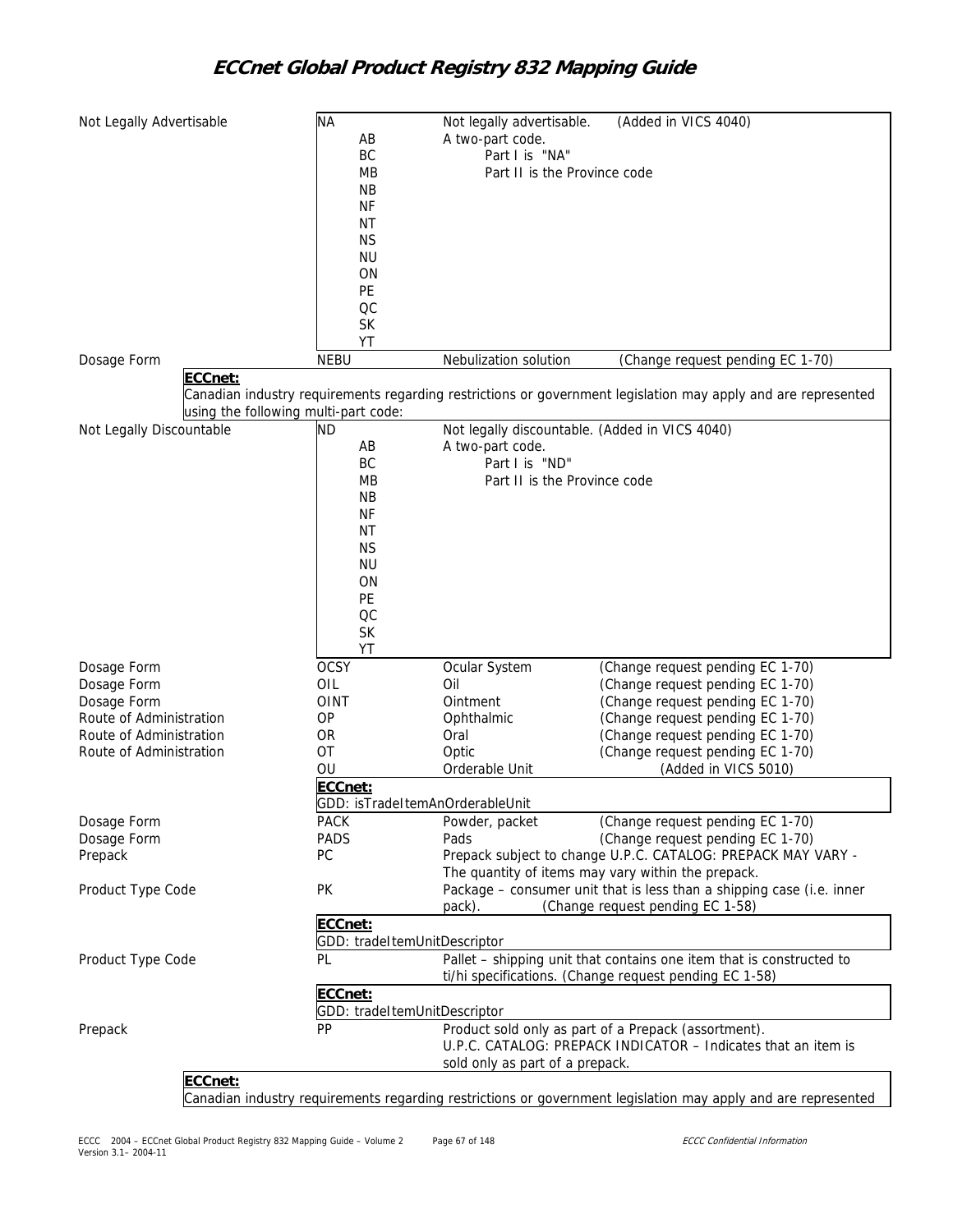| using the following multi-part code. |                          |                                          |                                                                      |
|--------------------------------------|--------------------------|------------------------------------------|----------------------------------------------------------------------|
|                                      | ECCnet:                  |                                          |                                                                      |
| Taxes                                | PST                      |                                          | PST applicable at point-of-sale. (Change request pending EC 1-87)    |
|                                      | AB                       | A two-part code.                         |                                                                      |
|                                      | BC                       | Part I is "PST"                          |                                                                      |
|                                      | MB                       | Part II is the Province code             |                                                                      |
|                                      |                          |                                          |                                                                      |
|                                      | <b>NB</b>                |                                          |                                                                      |
|                                      | <b>NF</b>                |                                          |                                                                      |
|                                      | <b>NT</b>                |                                          |                                                                      |
|                                      | <b>NS</b>                |                                          |                                                                      |
|                                      | <b>NU</b>                |                                          |                                                                      |
|                                      | ON                       |                                          |                                                                      |
|                                      | PE                       |                                          |                                                                      |
|                                      | OC                       |                                          |                                                                      |
|                                      | <b>SK</b>                |                                          |                                                                      |
|                                      | YT                       |                                          |                                                                      |
|                                      | PU                       | U.P.C.                                   |                                                                      |
|                                      |                          |                                          |                                                                      |
|                                      |                          |                                          | As defined by the Trade Item Identification and Communication        |
|                                      |                          | Guidelines                               |                                                                      |
| Purchase with Purchase               | PW                       | Purchase with Purchase                   |                                                                      |
|                                      |                          |                                          | As defined by the Trade Item Identification and Communication        |
|                                      |                          | Guidelines.                              |                                                                      |
|                                      | <b>RC</b>                | Recall                                   | (Added in VICS 5010)                                                 |
|                                      | ECCnet:                  |                                          |                                                                      |
|                                      | GDD: isTradeItemRecalled |                                          |                                                                      |
| Route of Administration              | <b>RE</b>                | Rectal                                   | (Change request pending EC 1-70)                                     |
| Product Reorder                      |                          |                                          |                                                                      |
|                                      | <b>RN</b>                | Product cannot be reordered              |                                                                      |
|                                      |                          |                                          | U.P.C. CATALOG: REORDER INDICATOR - Does not imply any               |
|                                      |                          | information on current availability.     |                                                                      |
| <b>Product Reorder</b>               | <b>RY</b>                | Product can be reordered                 |                                                                      |
|                                      |                          |                                          | U.P.C. CATALOG: REORDER INDICATOR - Does not imply any               |
|                                      |                          | information on current availability.     |                                                                      |
| Route of Administration              | <b>SC</b>                | Injection (subcutaneous)                 | (Change request pending EC 1-70)                                     |
| Scan Certificate Indicator           | <b>SCIN</b>              |                                          | The item does not have a valid third-party Bar code Scan Certificate |
|                                      |                          | (Change request pending EC 1-77)         |                                                                      |
| Scan Certificate Indicator           | <b>SCIY</b>              |                                          | The item has a valid third-party Bar code Scan Certificate           |
|                                      |                          |                                          | (Change request pending EC 1-77)                                     |
|                                      |                          |                                          |                                                                      |
| Route of Administration              | <b>SL</b>                | Sublingual                               | (Change request pending EC 1-70)                                     |
| Dosage Form                          | SMAN                     | Shampoo                                  | (Change request pending EC 1-70)                                     |
| Seasonal                             | <b>SN</b>                | Seasonal product currently not available |                                                                      |
| Dosage Form                          | <b>SOLN</b>              | Solution                                 | (Change request pending EC 1-70)                                     |
| Dosage Form                          | SOLR                     | Solution, when reconstituted             |                                                                      |
|                                      |                          |                                          | (Change request pending EC 1-70)                                     |
|                                      | SP                       | U.P.C. Setpack                           |                                                                      |
|                                      |                          |                                          | As defined by the Trade Item Identification and Communication        |
|                                      |                          | Guidelines                               |                                                                      |
| <b>Stackable Pallets</b>             | <b>STKN</b>              | The pallet cannot be stacked.            |                                                                      |
|                                      |                          |                                          |                                                                      |
|                                      |                          |                                          | (Change request pending EC 1-96)                                     |
| Stackable Pallets                    | <b>STKY</b>              |                                          | The pallet can be stacked. (Change request pending EC 1-96)          |
| Dosage Form                          | <b>STRP</b>              | Strip                                    | (Change request pending EC 1-70)                                     |
| Dosage Form                          | <b>SUBL</b>              | Tablet, sublingual                       | (Change request pending EC 1-70)                                     |
| Dosage Form                          | <b>SUPP</b>              | Suppository                              | (Change request pending EC 1-70)                                     |
| Dosage Form                          | <b>SUSP</b>              | Suspension                               | (Change request pending EC 1-70)                                     |
| Dosage Form                          | <b>SUSR</b>              | Suspension, when reconstituted           |                                                                      |
|                                      |                          |                                          | (Change request pending EC 1-70)                                     |
| Seasonal                             | SY                       | Seasonal product currently available     |                                                                      |
| Dosage Form                          | <b>SYRP</b>              | Syrup                                    | (Change request pending EC 1-70)                                     |
|                                      |                          | Tablet                                   | (Change request pending EC 1-70)                                     |
| Dosage Form                          | TABS                     |                                          |                                                                      |
| Dosage Form                          | <b>TAMP</b>              | Tampon                                   | (Change request pending EC 1-70)                                     |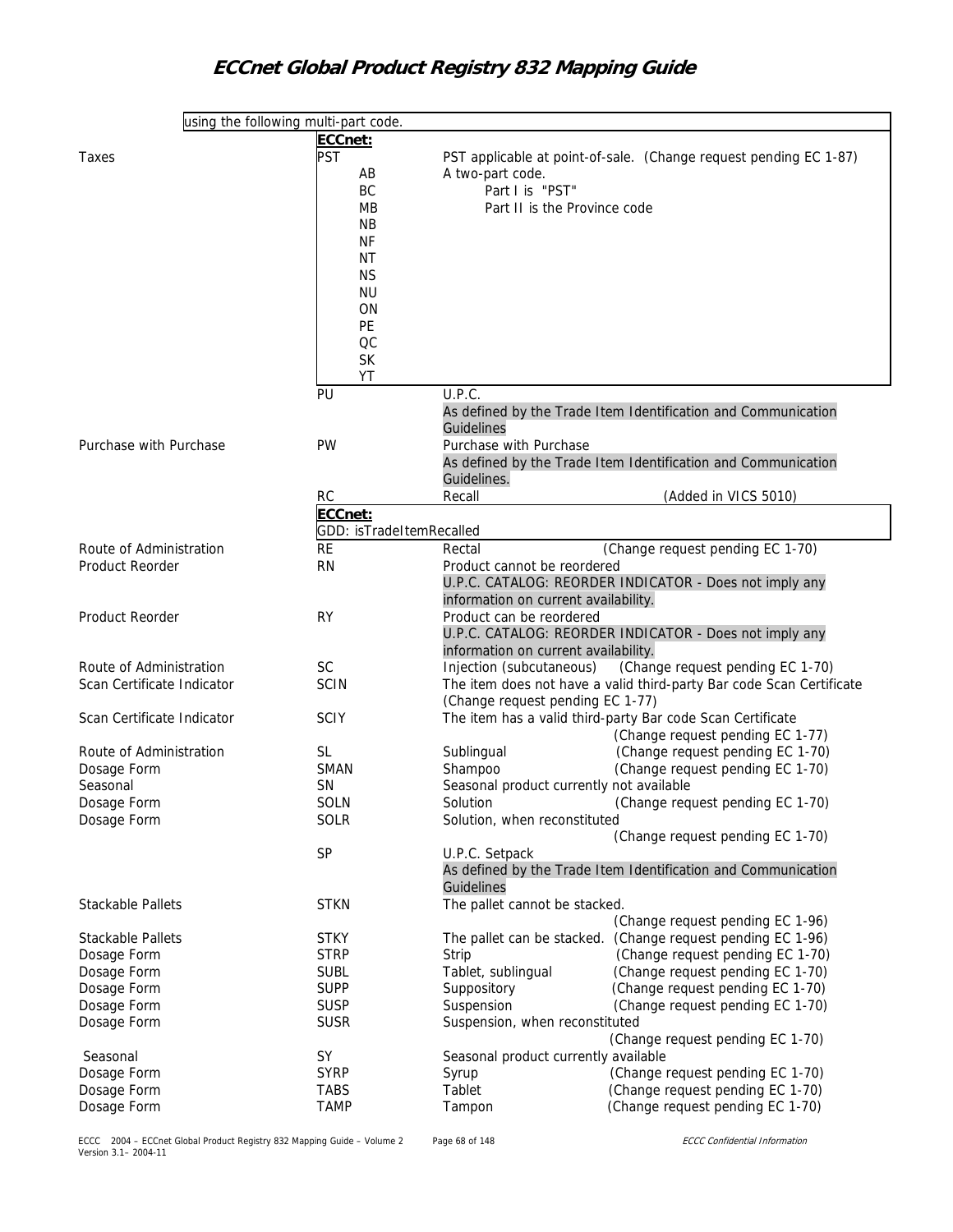| Dosage Form |                   |      | <b>TAPE</b>                        | Tape                                                                                    | (Change request pending EC 1-70) |                                                                                               |
|-------------|-------------------|------|------------------------------------|-----------------------------------------------------------------------------------------|----------------------------------|-----------------------------------------------------------------------------------------------|
| Dosage Form |                   |      | <b>TBCR</b>                        | Tablet, controlled release                                                              | (Change request pending EC 1-70) |                                                                                               |
| Dosage Form |                   |      | <b>TBFC</b>                        | Tablet, film coated                                                                     | (Change request pending EC 1-70) |                                                                                               |
| Dosage Form |                   |      | <b>TBFR</b>                        | Tablet, film coated                                                                     | (Change request pending EC 1-70) |                                                                                               |
| Dosage Form |                   |      | TBEC                               | Tablet, enteric coated                                                                  | (Change request pending EC 1-70) |                                                                                               |
| Dosage Form |                   |      | <b>TBEF</b>                        | Tablet, effervescent                                                                    | (Change request pending EC 1-70) |                                                                                               |
| Dosage Form |                   |      | TD                                 | Transdermal                                                                             | (Change request pending EC 1-70) |                                                                                               |
| Dosage Form |                   |      | <b>TDSY</b>                        | Transdermal system                                                                      | (Change request pending EC 1-70) |                                                                                               |
| Dosage Form |                   |      | <b>TEST</b>                        | Diagnostic test (not specified)                                                         |                                  |                                                                                               |
|             |                   |      |                                    |                                                                                         | (Change request pending EC 1-70) |                                                                                               |
| Dosage Form |                   |      | <b>TINC</b>                        | Tincture                                                                                | (Change request pending EC 1-70) |                                                                                               |
| Dosage Form |                   |      | <b>TROC</b>                        | Troche                                                                                  | (Change request pending EC 1-70) |                                                                                               |
| Dosage Form |                   |      | UD                                 | Unit Dose - for Pharmaceuticals - the dose unit.                                        |                                  |                                                                                               |
|             |                   |      |                                    |                                                                                         | (Change request pending EC 1-58) |                                                                                               |
| Dosage Form |                   |      | UR                                 | Uretheral                                                                               | (Change request pending EC 1-70) |                                                                                               |
| Dosage Form |                   |      | VA                                 | Vaginal                                                                                 | (Change request pending EC 1-70) |                                                                                               |
| Dosage Form |                   |      | VI                                 | In Vitro                                                                                | (Change request pending EC1-70)  |                                                                                               |
|             |                   |      | VU                                 | Variable Unit                                                                           |                                  | (Added in VICS 5010)                                                                          |
|             |                   |      | ECCnet:                            |                                                                                         |                                  |                                                                                               |
|             |                   |      | GDD: isTradeItemAVariableUnit      |                                                                                         |                                  |                                                                                               |
| Dosage Form |                   |      | <b>WAFR</b>                        | Wafer                                                                                   | (Change request pending EC 1-70) |                                                                                               |
| Dosage Form |                   |      | WHIP                               | Whip                                                                                    |                                  | (Change request pending EC 1-70)                                                              |
| Dosage Form |                   |      | XX                                 | Other                                                                                   |                                  | (Change request pending EC 1-70)                                                              |
|             | <b>PID05</b>      | 352  | Description                        |                                                                                         | C.                               | AN 1/80                                                                                       |
|             |                   |      |                                    | A free-form description to clarify the related data elements and their content          |                                  |                                                                                               |
|             |                   |      |                                    | U.P.C. CATALOG: Field lengths may vary. Refer to the Trade Item Identification and      |                                  |                                                                                               |
|             |                   |      |                                    | Communication Guidelines for appropriate field lengths.                                 |                                  |                                                                                               |
|             |                   |      | ECCnet:                            |                                                                                         |                                  |                                                                                               |
|             |                   |      | See notes below for field lengths. |                                                                                         |                                  |                                                                                               |
|             |                   |      | ECCnet:                            |                                                                                         |                                  |                                                                                               |
|             |                   |      |                                    | As an interim solution this field will be used for "returnGoodsPolicy"                  |                                  |                                                                                               |
|             |                   |      | CFA                                | CALL_FOR_AUTHORIZATION                                                                  |                                  |                                                                                               |
|             |                   |      | <b>DFC</b>                         | DESTROY_FOR_CREDIT                                                                      |                                  |                                                                                               |
|             |                   |      | <b>RFC</b>                         | RETURN_FOR_CREDIT                                                                       |                                  |                                                                                               |
|             |                   |      | <b>HFI</b>                         | HOLD_FOR_INSPECTION                                                                     |                                  |                                                                                               |
|             |                   |      |                                    |                                                                                         |                                  |                                                                                               |
|             |                   |      | GDD: returnGoodsPolicy             |                                                                                         |                                  |                                                                                               |
| N/U         | PID <sub>06</sub> | 752  | Surface/Layer/Position Code        |                                                                                         | 0                                | ID2/2                                                                                         |
|             |                   |      |                                    | Code indicating the product surface, layer or position that is being described          |                                  |                                                                                               |
|             |                   |      | <b>NOT USED BY RETAIL INDUSTRY</b> |                                                                                         |                                  |                                                                                               |
| N/U         | PID <sub>07</sub> | 822  | Source Subqualifier                |                                                                                         | O                                | AN 1/15                                                                                       |
|             |                   |      |                                    | A reference that indicates the table or text maintained by                              |                                  |                                                                                               |
|             |                   |      | the Source Qualifier               |                                                                                         |                                  |                                                                                               |
|             |                   |      | NOT USED BY RETAIL INDUSTRY        |                                                                                         |                                  |                                                                                               |
| N/U         | PID <sub>08</sub> | 1073 |                                    | Yes/No Condition or Response Code                                                       | O                                | ID <sub>1/1</sub>                                                                             |
|             |                   |      |                                    | Code indicating a Yes or No condition or response                                       |                                  |                                                                                               |
|             |                   |      | NOT USED BY RETAIL INDUSTRY        |                                                                                         |                                  |                                                                                               |
|             | PID <sub>09</sub> | 819  | Language Code                      |                                                                                         | O                                | ID2/3                                                                                         |
|             |                   |      |                                    | Code designating the language used in text, from a standard code list maintained by the |                                  |                                                                                               |
|             |                   |      |                                    | International Standards Organization (ISO 639).                                         |                                  |                                                                                               |
|             |                   |      |                                    | See External Code Source 102 in Section III for reference document.                     |                                  |                                                                                               |
|             |                   |      | ECCnet:                            |                                                                                         |                                  |                                                                                               |
|             |                   |      | EN                                 | English                                                                                 |                                  |                                                                                               |
|             |                   |      | <b>FR</b>                          | French                                                                                  |                                  |                                                                                               |
|             |                   |      |                                    |                                                                                         |                                  | A specific free-form description (for example: Short Product ID Description) may be specified |
|             |                   |      | in a maximum of 5 languages.       |                                                                                         |                                  |                                                                                               |
|             |                   |      |                                    | If a language code is not provided when PID05 free-form description is transmitted, the |                                  |                                                                                               |
|             |                   |      |                                    | Community default language code will be stored and transmitted with the description.    |                                  |                                                                                               |
|             |                   |      |                                    |                                                                                         |                                  |                                                                                               |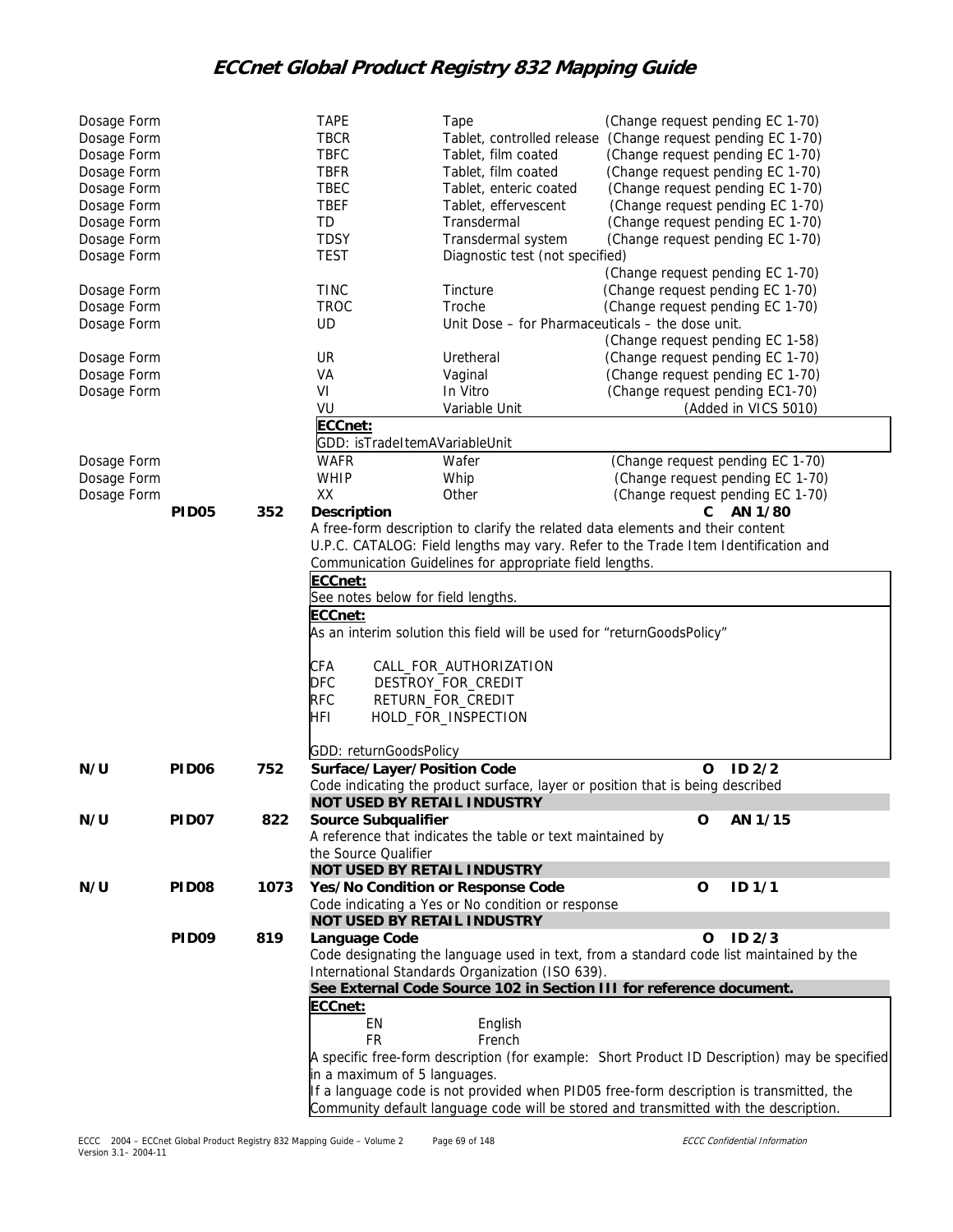### **ECCnet Notes:**

### **General Notes:**

The following descriptions are stored at the Product ID (Item#/Style#) level in the catalogue: Trade Name Primary Product Description (shown as Short Product Description on web screens) Extended Product Description

### **1. Semi-Structured Descriptions Implementation Guidelines**

PID01=X, PID02=code from above list, PID03=VI, PID04=Industry specific code from list above. The table below details how to express the various descriptions.

| Description                         | PID <sub>01</sub> | PID <sub>02</sub> | PID <sub>03</sub> | PID <sub>04</sub> | PID <sub>05</sub>                                                                                                                                                       |
|-------------------------------------|-------------------|-------------------|-------------------|-------------------|-------------------------------------------------------------------------------------------------------------------------------------------------------------------------|
| <b>Extended Product Description</b> | X                 | 08                | V١                | ED                | AN 1/80 free-form Product description<br>(UPC Communications Guidelines for<br>Retail and Apparel current has this field<br>defined as AN 1/40)<br>(Added in VICS 4050) |
|                                     |                   |                   |                   |                   |                                                                                                                                                                         |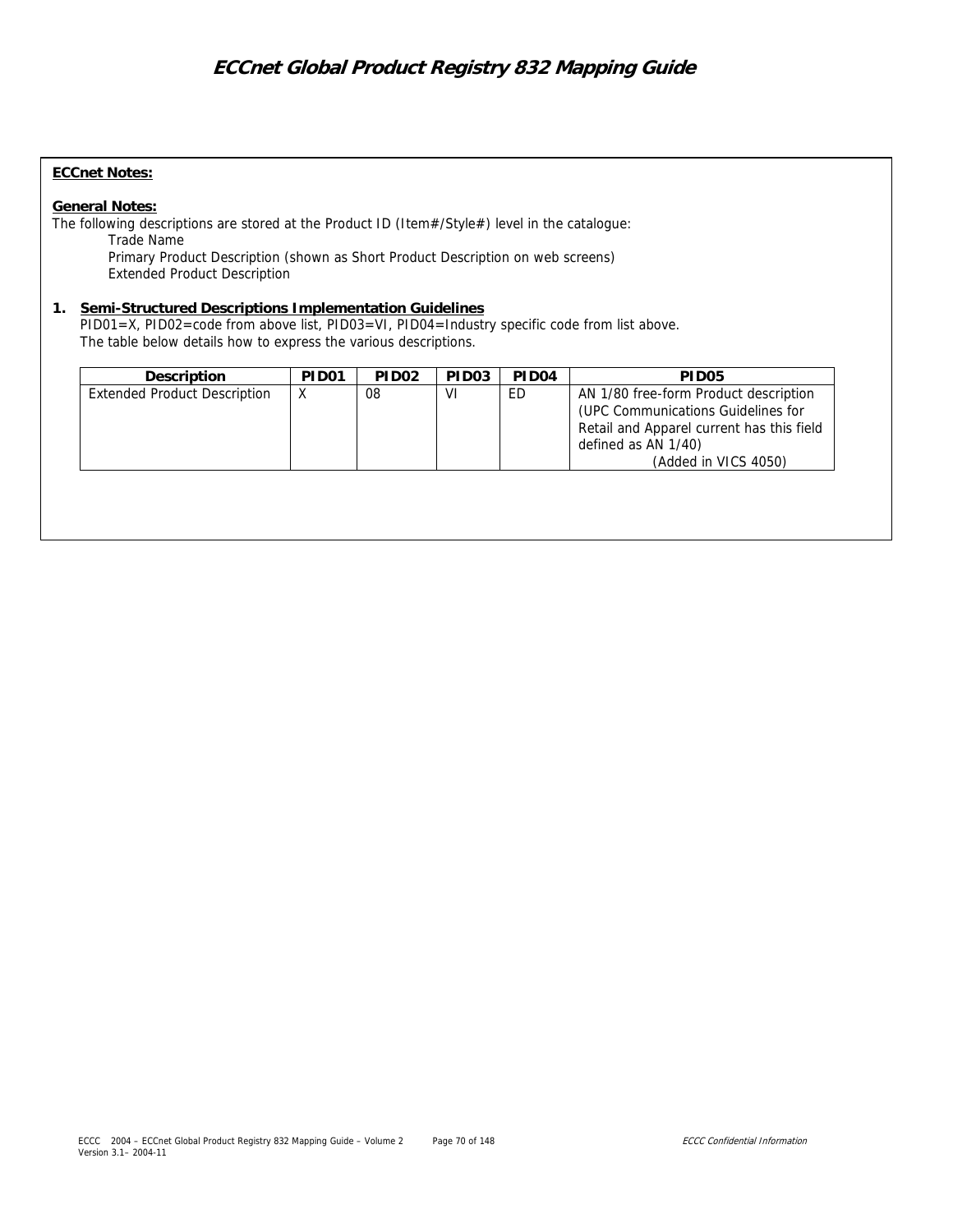## **ECCnet Notes:**

### **2. Structured Descriptions Implementation Guidelines**

PID01=S, PID02=code from above list, PID03=VI, PID04=Industry specific code from list above. The table below details how to express the various descriptions.

| Description                                  | PID <sub>01</sub> | PID <sub>02</sub> | PID <sub>03</sub> | PID <sub>04</sub>                            | Comments                                                                                                |
|----------------------------------------------|-------------------|-------------------|-------------------|----------------------------------------------|---------------------------------------------------------------------------------------------------------|
| <b>ECCC Interim Classification</b>           | S                 | 0 <sub>5</sub>    | V١                | Code                                         | Six digit ECCC Interim Classification Code                                                              |
| Code                                         |                   |                   |                   |                                              |                                                                                                         |
| Pack Type                                    | $\mathsf S$       | Null              | $\overline{VI}$   | <b>MP</b>                                    | Multipack                                                                                               |
| Pack Type                                    | S                 | Null              | VI                | PC                                           | Prepack Subject to Change                                                                               |
| Pack Type                                    | S                 | Null              | VI                | PP                                           | Prepack Indicator                                                                                       |
| Pack Type                                    | S                 | Null              | $\overline{V}$    | $\overline{PU}$                              | Prepack                                                                                                 |
| Pack Type                                    | S                 | Null              | VI                | SP                                           | Setpack                                                                                                 |
| Gift/Purchase with Purchase                  | S                 | Null              | VI                | GW<br>PW                                     | Gift with Purchase or Purchase with<br>Purchase                                                         |
| Product Reorder                              | S                 | Null              | VI                | RN<br><b>RY</b>                              | Product can be ordered - Yes / No                                                                       |
| Seasonal Product Availability                | $\mathsf S$       | Null              | VI                | SN<br>SY                                     | Seasonal product is available - Yes / No                                                                |
| Point-of-Sale Taxes Applicable               | $\mathsf S$       | 11                | ZZ                | <b>GSTxx</b><br><b>HSTxx</b><br><b>PSTxx</b> | xx is the two-character province/territory<br>code.                                                     |
| Product Type Code                            | S                 | 12                | VI                | EА                                           | Each - lowest consumer selling unit                                                                     |
|                                              |                   |                   |                   | <b>PK</b>                                    | Package - consumer unit that is less than a<br>shipping case (i.e. inner pack)                          |
|                                              |                   |                   |                   | CA                                           | Case - shipping unit that is smaller than a<br>pallet.                                                  |
|                                              |                   |                   |                   | <b>DS</b>                                    | Display - pre-assembled unit that does not<br>contain cases, but one or more consumer<br>selling units. |
|                                              |                   |                   |                   | PL.                                          | Pallet – shipping unit that contains one item<br>that is constructed to TI/HI specifications.           |
|                                              |                   |                   |                   | МX                                           | Modular Pallet - special pre-built pallet with<br>one or more items that is ready for display.          |
|                                              |                   |                   |                   | UD                                           | Unit Dose – for Pharmaceuticals – the dose<br>unit.                                                     |
| Not Legally Advertisable                     | S                 | 84                | VI                | <b>NAxx</b>                                  | xx is the two-character province/territory<br>code.                                                     |
| Not Legally Discountable                     | $\mathsf S$       | 84                | VI                | <b>NDxx</b>                                  | xx is the two-character province/territory<br>code.                                                     |
| <b>Stackable Pallets</b>                     | S                 | 99                | VI                | <b>STKN</b><br><b>STKY</b>                   | Pallets are not stackable.<br>Pallets are stackable.                                                    |
| Behind-the-Counter Drug                      | $\overline{S}$    | BC                | VI                | XX                                           | xx is the two-character province/territory<br>code.                                                     |
| Environmental Levy Applicable<br>by Province | S                 | <b>CM</b>         | ZZ                | <b>EVLxx</b>                                 | xx is the two-character province/territory<br>code.                                                     |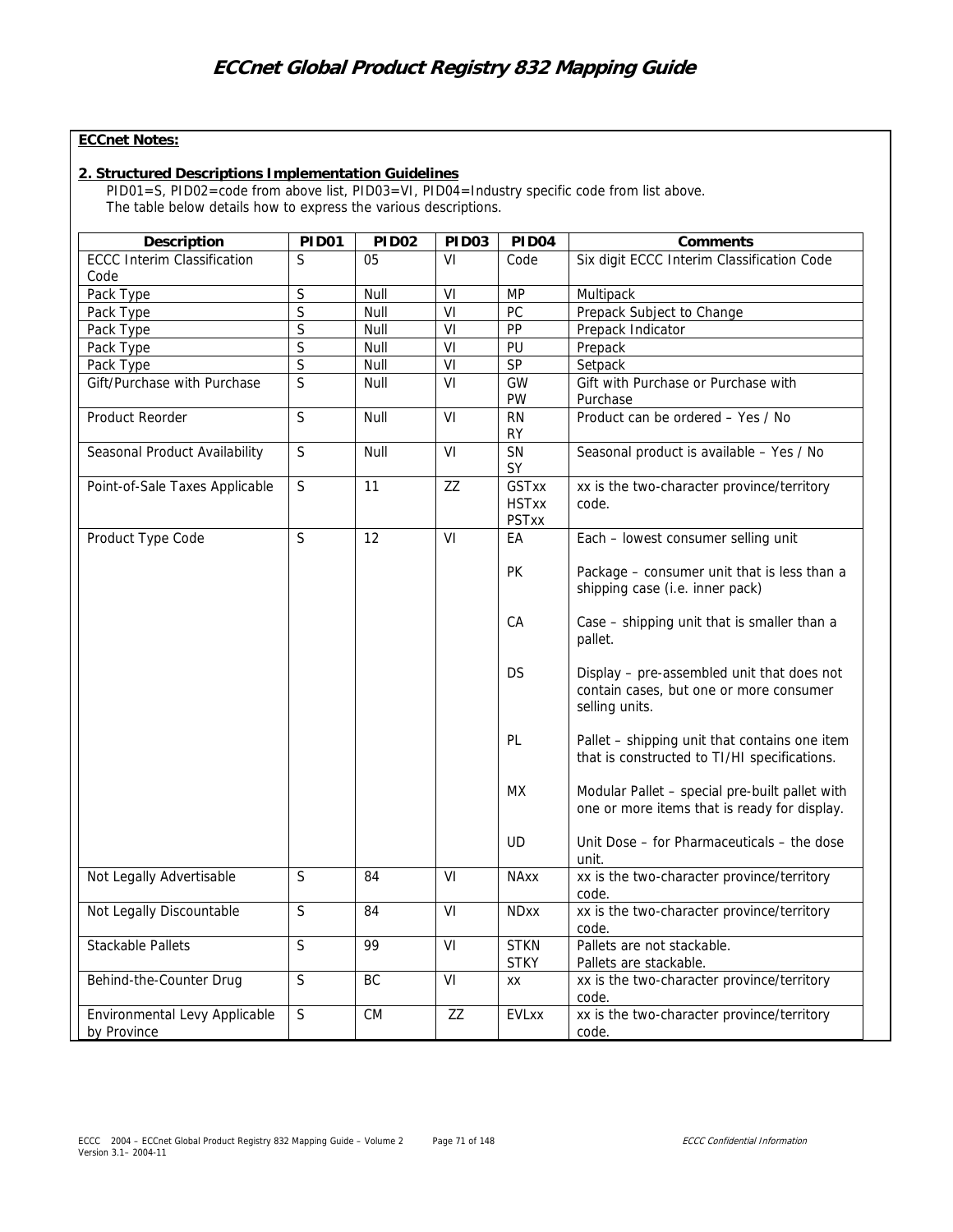| Dosage Form | $\mathsf S$ | DF | VI | <b>AERO</b> | Aerosol                                 |  |
|-------------|-------------|----|----|-------------|-----------------------------------------|--|
|             |             |    |    | AERP        | Aerosol, powder                         |  |
|             |             |    |    | AERS        | Aerosol, solution                       |  |
|             |             |    |    | <b>BAR</b>  | Bar                                     |  |
|             |             |    |    | <b>BEAD</b> | Beads                                   |  |
|             |             |    |    | CAPS        | Capsule, conventional                   |  |
|             |             |    |    |             |                                         |  |
|             |             |    |    | CHEW        | Tablet, chewable                        |  |
|             |             |    |    | CONC        | Concentrate                             |  |
|             |             |    |    | CPCR        | Capsule, controlled release             |  |
|             |             |    |    | CREA        | Cream                                   |  |
|             |             |    |    | CRYS        | Crystals                                |  |
|             |             |    |    | DCHE        | Douche (not specified)                  |  |
|             |             |    |    | <b>DCHS</b> | Douche, solution                        |  |
|             |             |    |    | <b>DEVI</b> |                                         |  |
|             |             |    |    |             | Device (not specified)                  |  |
|             |             |    |    | <b>DPHR</b> | Diaphragm                               |  |
|             |             |    |    | <b>ELIX</b> | Elixir                                  |  |
|             |             |    |    | <b>EMUL</b> | Emulsion                                |  |
|             |             |    |    | <b>ENEM</b> | Enema                                   |  |
|             |             |    |    | <b>EXTR</b> | <b>Fluid Extract</b>                    |  |
|             |             |    |    | <b>FOAM</b> | Foam                                    |  |
|             |             |    |    | GAS         | Gas                                     |  |
|             |             |    |    |             |                                         |  |
|             |             |    |    | GEL         | Gel (jelly)                             |  |
|             |             |    |    | GRAN        | Granules                                |  |
|             |             |    |    | <b>GUM</b>  | Gum                                     |  |
|             |             |    |    | <b>IMPL</b> | Implant                                 |  |
|             |             |    |    | <b>INHA</b> | Inhalation (not specified)              |  |
|             |             |    |    | INJ         | Injection (not specified)               |  |
|             |             |    |    | <b>IUD</b>  | Intrauterine Device                     |  |
|             |             |    |    | KIT         | Kit (multiple components)               |  |
|             |             |    |    |             |                                         |  |
|             |             |    |    | LIQD        | Liquid (not specified)                  |  |
|             |             |    |    | LOTN        | Lotion                                  |  |
|             |             |    |    | LOZG        | Lozenge                                 |  |
|             |             |    |    | LOCR        | Liquid, controlled release              |  |
|             |             |    |    | <b>MISC</b> | Miscellaneous (not specified)           |  |
|             |             |    |    | <b>NEBU</b> | Nebulization solution                   |  |
|             |             |    |    | <b>OCSY</b> | Ocular System                           |  |
|             |             |    |    | OIL         | Oil                                     |  |
|             |             |    |    | OINT        | Ointment                                |  |
|             |             |    |    |             |                                         |  |
|             |             |    |    | PACK        | Powder, packet                          |  |
|             |             |    |    | <b>PADS</b> | Pads                                    |  |
|             |             |    |    | SMAN        | Shampoo                                 |  |
|             |             |    |    | SOLN        | Solution                                |  |
|             |             |    |    | SOLR        | Solution, when reconstituted            |  |
|             |             |    |    | <b>STRP</b> | Strip                                   |  |
|             |             |    |    | <b>SUBL</b> | Tablet, Sublingual                      |  |
|             |             |    |    | <b>SUPP</b> | Suppository                             |  |
|             |             |    |    | SUSP        | Suspension                              |  |
|             |             |    |    |             |                                         |  |
|             |             |    |    | <b>SUSR</b> | Suspension, when reconstituted          |  |
|             |             |    |    | <b>SYRP</b> | Syrup                                   |  |
|             |             |    |    | <b>TABS</b> | Tablet                                  |  |
|             |             |    |    | <b>TAMP</b> | Tamp                                    |  |
|             |             |    |    | <b>TAPE</b> | Tape                                    |  |
|             |             |    |    | <b>TBCR</b> | Tablet, controlled release              |  |
|             |             |    |    | <b>TBFC</b> | Tablet, film coated                     |  |
|             |             |    |    | <b>TBFR</b> | Tablet, film coated, controlled release |  |
|             |             |    |    |             |                                         |  |
|             |             |    |    | TBEC        | Tablet, enteric coated                  |  |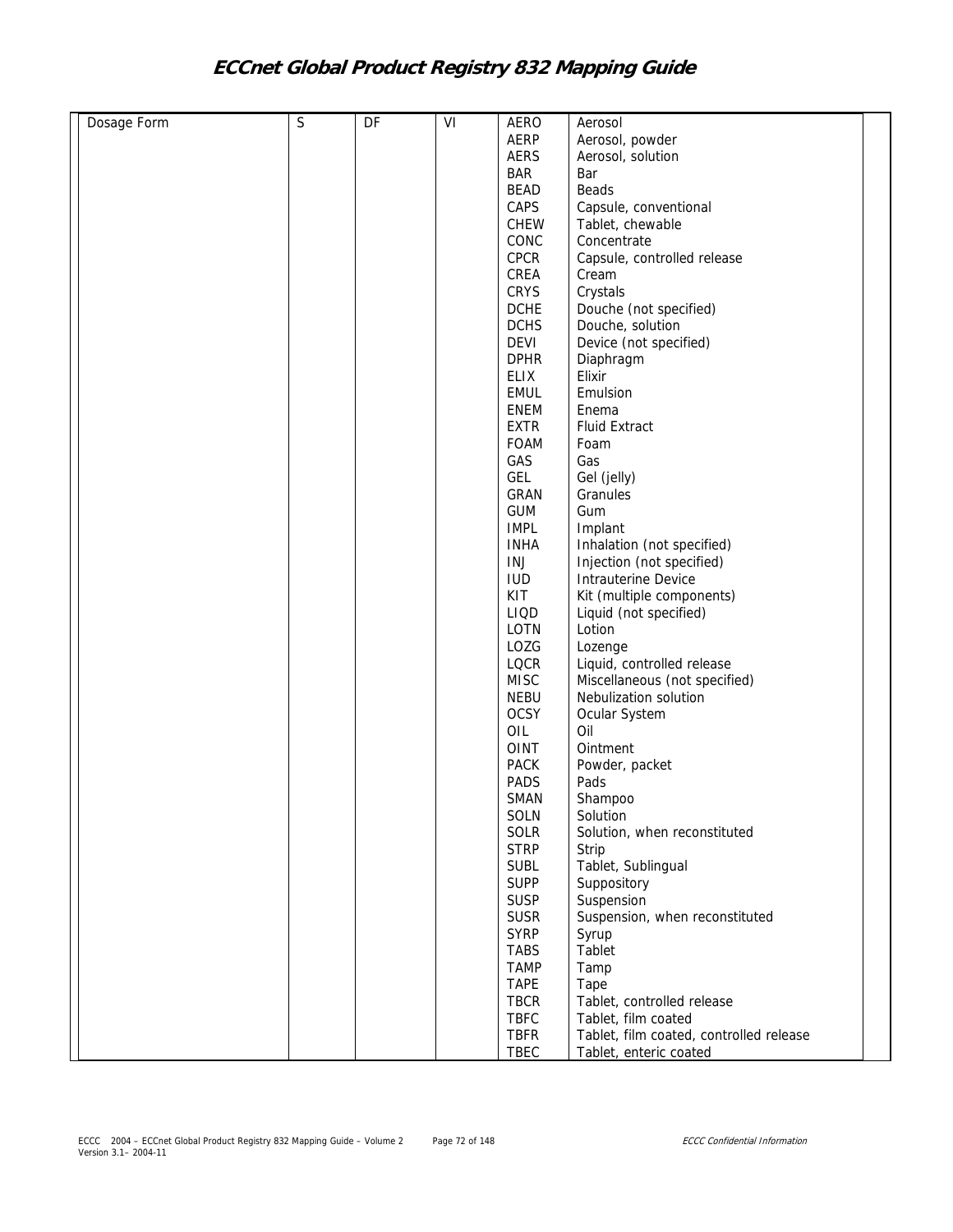|                                                |              |            |    | <b>TBEF</b><br><b>TDSY</b><br><b>TEST</b><br><b>TINC</b><br><b>TROC</b><br><b>WAFR</b><br>WHIP                                                                                          | Tablet, effervescent<br>Transdermal system<br>Diagnostic test (not specified)<br>Tincture<br>Troche<br>Wafer<br>Whip                                                                                                                                                                                                                                           |
|------------------------------------------------|--------------|------------|----|-----------------------------------------------------------------------------------------------------------------------------------------------------------------------------------------|----------------------------------------------------------------------------------------------------------------------------------------------------------------------------------------------------------------------------------------------------------------------------------------------------------------------------------------------------------------|
| Hazard Rating System (WHMIS<br>Classification) | $\mathsf{S}$ | <b>HZR</b> | VI | Α<br>$\sf B$<br>$\mathsf C$<br>D <sub>1</sub><br>D <sub>2</sub>                                                                                                                         | Class A - Compressed Gas<br>Class B - Flammable and Combustible<br>Class C - Oxidizing Material<br>Class D1 - Poisonous and Infectious Material<br>- Material causing immediate and serious<br>toxic effects<br>Class D2 - Poisonous and Infectious Material<br>- Material causing other toxic effects                                                         |
|                                                |              |            |    | D <sub>3</sub><br>Ε                                                                                                                                                                     | Class D3 - Poisonous and Infectious Material<br>- Bio-Hazardous Infectious Material<br>Class E - Corrosive Material                                                                                                                                                                                                                                            |
|                                                |              |            |    | F                                                                                                                                                                                       | Class F - Dangerously Reactive Material                                                                                                                                                                                                                                                                                                                        |
| <b>IFDA Classification</b>                     | S            | <b>MSG</b> | ZZ | Code                                                                                                                                                                                    | Class & Category Code (formatted as $5+5$<br>digit number)                                                                                                                                                                                                                                                                                                     |
| Scan Certificate Indicator<br>(see note)       | S            | OPI        | ZZ | <b>SCIN</b><br><b>SCIY</b>                                                                                                                                                              | No Valid Third Party Bar Code Scan<br>Certificate<br>Third Party Bar Code Scan Certificate                                                                                                                                                                                                                                                                     |
| Over-the-Counter Drug                          | S            | <b>OT</b>  | VI | XX                                                                                                                                                                                      | xx is the two-character province/territory<br>code. (Added in VICS 4050)                                                                                                                                                                                                                                                                                       |
| Route of Administration                        | S            | <b>RA</b>  | VI | <b>BU</b><br>EX<br>IJ<br>IM<br>$\mathsf{I}\mathsf{T}$<br>IN<br>IR<br>IU<br>MT<br><b>NA</b><br>OP<br><b>OR</b><br>OT<br><b>RE</b><br>SC<br><b>SL</b><br>TD<br>UR<br>VA<br>VI<br>CO<br>XX | <b>Buccal</b><br>External<br>Injection (not specified)<br>Injection (intramuscular)<br>Injection (intravenous)<br>Inhalation<br>Irrigation<br>Intrauterine<br>Mouth/Throat<br>Nasal<br>Ophthalmic<br>Oral<br>Optic<br>Rectal<br>Injection (subcutaneous)<br>Sublingual<br>Transdermal<br>Uretheral<br>Vaginal<br>In Vitro<br>Combination of the above<br>Other |
| Prescription Drug                              | S            | <b>RX</b>  | VI | XX                                                                                                                                                                                      | xx is the two-character province/territory                                                                                                                                                                                                                                                                                                                     |
|                                                |              |            |    |                                                                                                                                                                                         | code.                                                                                                                                                                                                                                                                                                                                                          |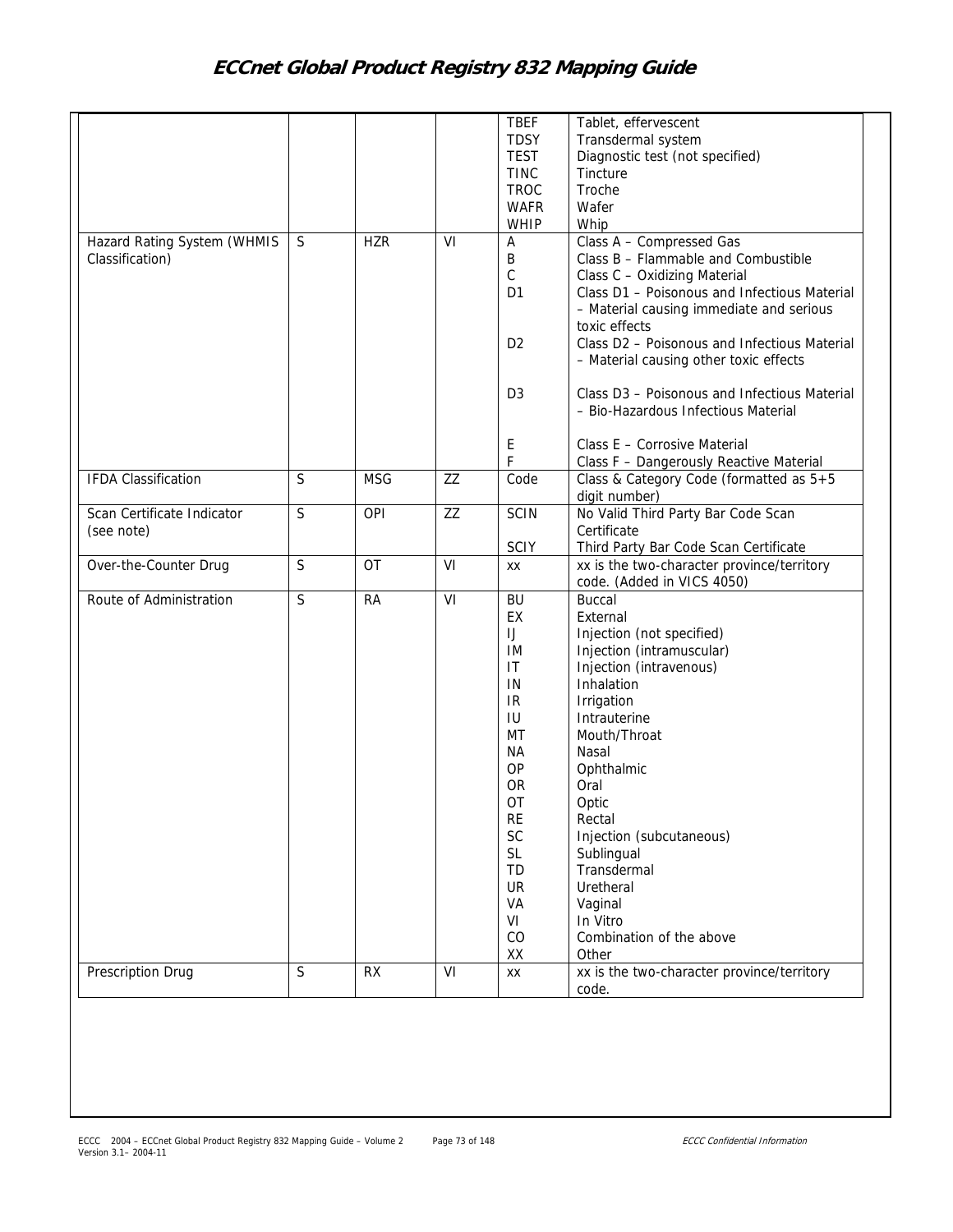## **3. Free Form Descriptions Implementation Guidelines**

PID01=F, PID02=code from above list, PID03=as below, PID04=Industry specific code from list above. The table below details how to express the various descriptions.

| Description                                                       | <b>PID01</b>   | <b>PID02</b>    | <b>PID03</b> | <b>PID05</b>                                                                                                                                                                                                                                                                                                        |
|-------------------------------------------------------------------|----------------|-----------------|--------------|---------------------------------------------------------------------------------------------------------------------------------------------------------------------------------------------------------------------------------------------------------------------------------------------------------------------|
| Primary Product Description                                       | F              | 08              |              | AN 1/30 free-form product description (added in VICS<br>4050) Data Communications Guidelines for Retail and<br>Apparel currently has this field defines as AN 1/20<br>GDD: tradeItemDescription for Hardlines                                                                                                       |
| Shade                                                             | F              | 40              |              | AN 1/80 free-form Shade description.                                                                                                                                                                                                                                                                                |
| Tint                                                              | F              | 41              |              | AN 1/80 free-form Tint description.                                                                                                                                                                                                                                                                                 |
| End Use Application                                               | F              | 61              |              | AN 1/80 free-form description.                                                                                                                                                                                                                                                                                      |
| Color                                                             | $\overline{F}$ | $\overline{73}$ |              | AN 1/20 free-form Color description. (Change request<br>pending $-$ EC 1-89)                                                                                                                                                                                                                                        |
| Weight Scale Description                                          | F              | 79              |              | AN 1/26 description. Up to 2 segments may be used to<br>transmit a two-line description.                                                                                                                                                                                                                            |
| Controlled Substance Indicator<br>- Class 2                       | F              | $\overline{C2}$ |              | Enter an "X" to meet syntactical requirements of PID<br>segment.                                                                                                                                                                                                                                                    |
| Controlled Substance Indicator<br>- Class 3 (Narcotic)            | F              | C <sub>3</sub>  |              | Enter an "X" to meet syntactical requirements of PID<br>segment.                                                                                                                                                                                                                                                    |
| Controlled Substance Indicator<br>- Class 4                       | $\mathsf F$    | C <sub>4</sub>  |              | Enter an "X" to meet syntactical requirements of PID<br>segment.                                                                                                                                                                                                                                                    |
| <b>Controlled Substance Indicator</b><br>$-$ Class 5              | F              | C <sub>5</sub>  |              | Enter an "X" to meet syntactical requirements of PID<br>segment.                                                                                                                                                                                                                                                    |
| <b>Controlled Substance Indicator</b><br>- Class 3 (Non-narcotic) | F              | C <sub>6</sub>  |              | Enter an "X" to meet syntactical requirements of PID<br>segment.                                                                                                                                                                                                                                                    |
| Flavor                                                            | F              | <b>FLV</b>      |              | AN 1/80 free-form flavor description.                                                                                                                                                                                                                                                                               |
| Hazardous Material                                                | F              | HZ              |              | AN 1/80 free-form WHMIS description used for<br>situations not covered by the WHMIS Classification<br>Codes                                                                                                                                                                                                         |
| Ingredients                                                       | F              | <b>ING</b>      |              | Up to 50 segment occurrences each a 1/80 free-form<br>field are concatenated together inbound (to ECCnet) to<br>form a 1-4000 character field. Outbound (from ECCnet)<br>the 1-4000 character field is "sliced" into 80 character<br>fields generating as many segments as required. RX1<br>& RX2 use for strength. |
| Physical Form: Aerosol                                            | F              | <b>PFK</b>      |              | Any character to met syntactical requirements of PID<br>segment.                                                                                                                                                                                                                                                    |
| Generic                                                           | F              | <b>SYN</b>      |              | AN 1/80 free-form Generic Name                                                                                                                                                                                                                                                                                      |
| Therapeutic Class                                                 | F              | TC              |              | AN 1/80                                                                                                                                                                                                                                                                                                             |
| Trade Name                                                        | F              | <b>TRN</b>      |              | AN 1/66 free-form Trade Name<br>(Change request pending - EC 1-72 - to add this field<br>to UPC Data Communications Guidelines for Retail and<br>Apparel - PID05 defined as AN 1/80).                                                                                                                               |

1. The ECCnet Image & Dimension service will provide the Scan Certificate Indicator provided it is not specified and the Private Release Date specified is at least 5 days in the future. This field is owned by the Electronic Commerce Council of Canada.

2. When BCT01=PS (Price Sheet) this segment will be ignored inbound to the catalogue.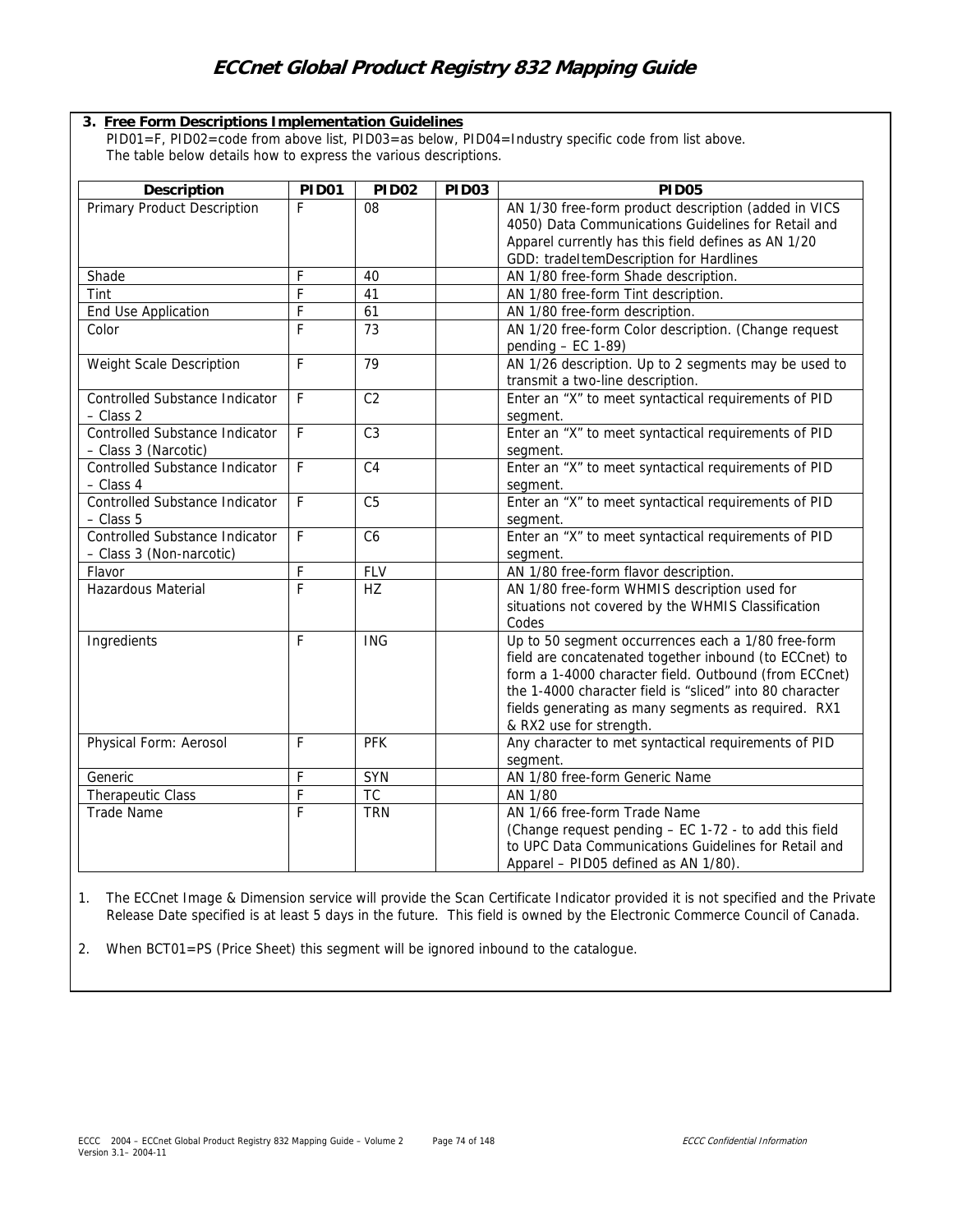## **4. Hardlines Implementation Guidelines**

The table below details how to express Hardlines attributes.

| Description                        | PID01                   | <b>PID02</b>    | PID <sub>03</sub> | PID <sub>04</sub>                                 | PID <sub>05</sub>                    | PID09            | Comments                                                                                                                                       |
|------------------------------------|-------------------------|-----------------|-------------------|---------------------------------------------------|--------------------------------------|------------------|------------------------------------------------------------------------------------------------------------------------------------------------|
| <b>Trade Name</b>                  | F                       | <b>TRN</b>      |                   |                                                   | Text                                 | Language         | <b>Trade Name</b>                                                                                                                              |
|                                    |                         |                 |                   |                                                   |                                      | Code             | GDD: brandName                                                                                                                                 |
| <b>Additional Trade</b>            | F                       | <b>GEN</b>      |                   |                                                   | Text                                 | Language         | Additional Trade Item Description                                                                                                              |
| Item Description                   |                         |                 |                   |                                                   |                                      | Code             | GDD: additionalTradeItemDescription                                                                                                            |
| <b>Warranty Description</b>        | $\overline{F}$          | <b>WD</b>       |                   |                                                   | Text                                 | Language<br>Code | GDD: warrantyDescription                                                                                                                       |
| Warranty URL                       | F                       | UR              |                   |                                                   | Code                                 |                  | GDD: urlForWarranty                                                                                                                            |
| Variant                            | F                       | <b>VR</b>       |                   |                                                   | Text                                 | Language<br>Code | GDD: variant                                                                                                                                   |
| Recall                             | S                       | 08              | VI                | <b>RC</b>                                         |                                      |                  | GDD: isTradeItemRecalled                                                                                                                       |
| Finish Description                 | F                       | 77              |                   |                                                   | Text                                 | Language<br>Code | GDD: tradeItemFinishDescription                                                                                                                |
| SubBrand                           | F                       | 09              |                   |                                                   | Text                                 | Language<br>Code | GDD: subBrand                                                                                                                                  |
| Return Goods                       | F                       | <b>DAC</b>      |                   |                                                   | CFA,<br>DFC,<br>HFI,<br><b>RFC</b>   |                  | GDD: ReturnGoodsPolicy<br>$CFA = Call for Authorization$<br>$DFC =$ Destroy for Credit<br>$HFI = Hold for Inspection$<br>RFC Return for Credit |
| Color Description                  | $\mathsf F$             | 73              |                   |                                                   | Text                                 | Language<br>Code | GDD: colorDescription                                                                                                                          |
| <b>Functional Name</b>             | F                       | 67              |                   |                                                   | Text                                 | Language<br>Code | GDD: functionalName                                                                                                                            |
| Unit Description                   | $\overline{S}$          | 12              | VI                | CA <sub>1</sub><br>DS,<br>EA,<br>MX,<br>PK,<br>PL |                                      |                  | GDD: tradeItemUnitDescriptor<br>$CA = Case$<br>$DS = Display Shipper$<br>$EA = Each$<br>$MX = Mixed Module$<br>$PK = Pack$<br>$PL = Pallet$    |
| Return                             | F                       | 35              |                   |                                                   | X (for<br>syntax<br>purpose<br>only) |                  | GDD: isPackagingMarkedAsReturnable                                                                                                             |
| Recyclable                         | S                       | <b>AJ</b>       | VI                | X (for<br>syntax<br>purpose<br>only)              |                                      |                  | GDD: isPackagingMarkedAsRecyclable                                                                                                             |
| Variable Unit                      | $\mathsf S$             | 12              | VI                | VU                                                |                                      |                  | GDD: isTradeItemAVariableUnit                                                                                                                  |
| <b>Base Unit</b>                   | S                       | 12              | VI                | BU                                                |                                      |                  | GDD: isTradeItemABaseUnit                                                                                                                      |
| Orderable Unit                     | $\overline{S}$          | 12              | VI                | OU                                                |                                      |                  | GDD: isTradeItemAOrderableUnit                                                                                                                 |
| Invoice Unit                       | $\overline{\mathsf{S}}$ | $\overline{12}$ | VI                | IU                                                |                                      |                  | GDD: isTradeItemAnInvoiceUnit                                                                                                                  |
| Despatch Unit                      | $\overline{S}$          | 12              | VI                | DU                                                |                                      |                  | GDD: isTradeItemADespatchUnit                                                                                                                  |
| Consumer Unit                      | $\overline{S}$          | 12              | VI                | CU                                                |                                      |                  | GDD: isTradeItemAConsumerUnit                                                                                                                  |
| Short Description                  | $\mathsf F$             | 08              |                   |                                                   | Text                                 | Language<br>Code | GDD: descriptionShort<br>tradeItemDescription                                                                                                  |
| <b>UDEX Classification</b><br>Code | S                       | 05              | <b>UD</b>         | Code                                              |                                      |                  | You must always provide the code at<br>the lowest level, the sub-category<br>level.<br>GDD:<br>additionalClassificationCategoryCode            |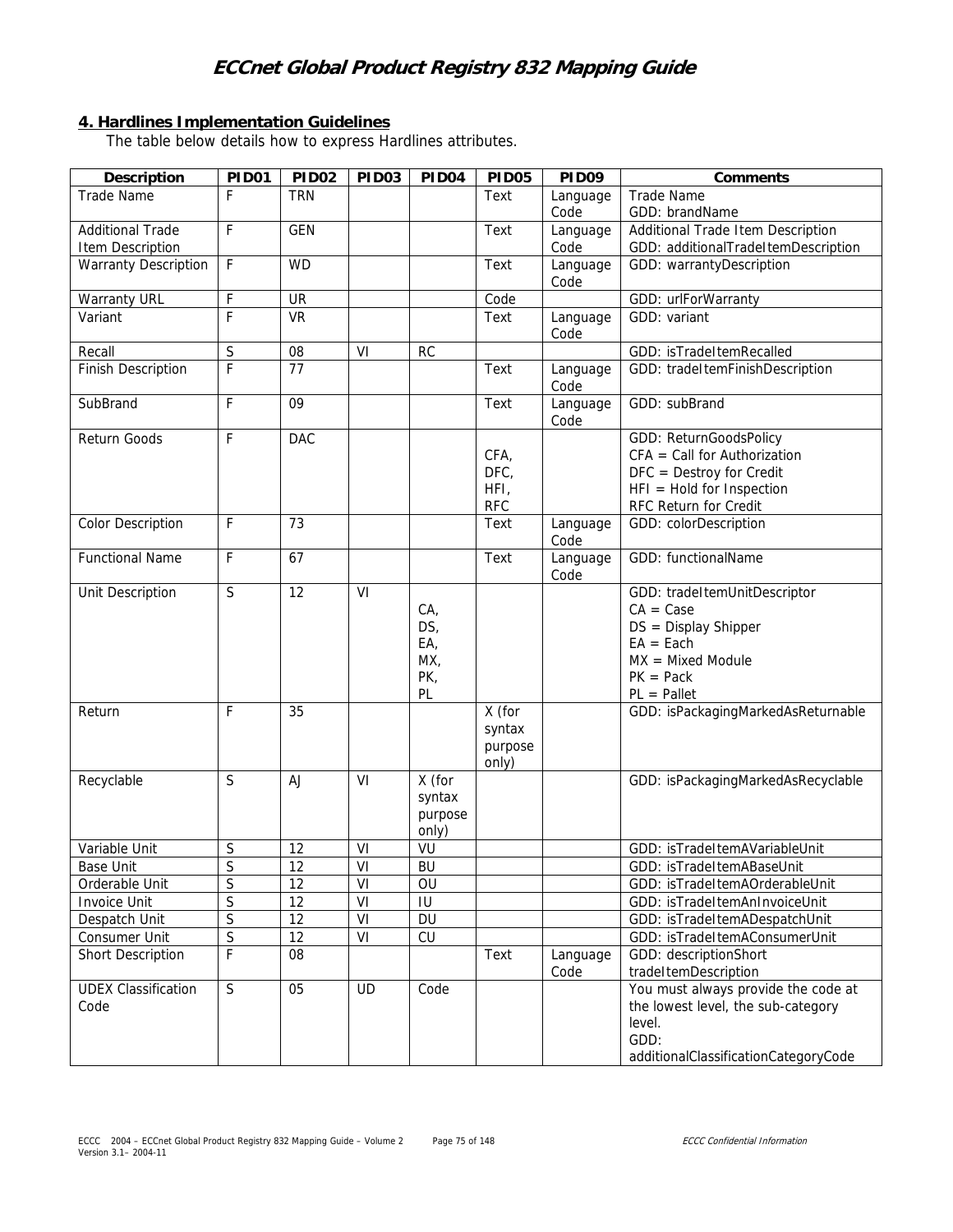### **Segment Examples:**

#### **additionalTradeItemDescription**

PID\*F\*GEN\*\*\*This is the best product ever made in the history of mankind. It works every ti\*\*\*\*EN~ PID\*F\*GEN\*\*\*every time just perfectly and never requires fixing or recharging at all. This \*\*\*\*EN~ PID\*F\*GEN\*\*\*product is very excellent & recommendable to anyone who needs it\*\*\*\*EN~

#### **brandName**

The brand name is "Best Cola". PID\*F\*TRN\*\*\*Best Cola\*\*\*\*EN~

**classificationCategoryCode, additionalClassificationCategoryCode** 

The UDEX Classification Code is "15.0274.2663". PID\*S\*05\*UD\*15.0274.2663~

#### **colorDescription**

The color description is "Deep Ocean Blue". PID\*F\*73\*\*\*Deep Ocean Blue\*\*\*\*EN~

#### **descriptionShort, tradeItemDescription**

The Short Description is "12oz can of Best Cola" PID\*F\*08\*\*\*12oz can of Best Cola\*\*\*\*EN~

#### **functionalName**

The functional name is "Carbonated Soft Drink". PID\*F\*67\*\*\*Carbonated Soft Drink\*\*\*\*EN~

#### **isTradeItemABaseUnit**

The trade item is a base unit. PID\*S\*12\*VI\*BU~

### **isTradeItemAConsumerUnit**

The trade item is a consumer unit. PID\*S\*12\*VI\*CU~

### **isTradeItemADespatchUnit**

The trade item is a despatch unit (shipping unit). PID\*S\*12\*VI\*DU~

#### **isTradeItemAnInvoiceUnit**

The trade item is an invoice unit and may appear on an invoice. PID\*S\*12\*VI\*IU~

#### **isTradeItemAnOrderableUnit**  The trade item is an orderable unit. PID\*S\*12\*VI\*OU~

**isTradeItemAVariableUnit**  PID\*S\*12\*VI\*VU~

**isPackagingMarkedAsRecyclable** 

The trade item packaging is recyclable. PID\*S\*AJ\*VI\*X~

#### **isPackagingMarkedAsReturnable**

The trade item packaging is returnable. PID\*F\*35\*\*\*X~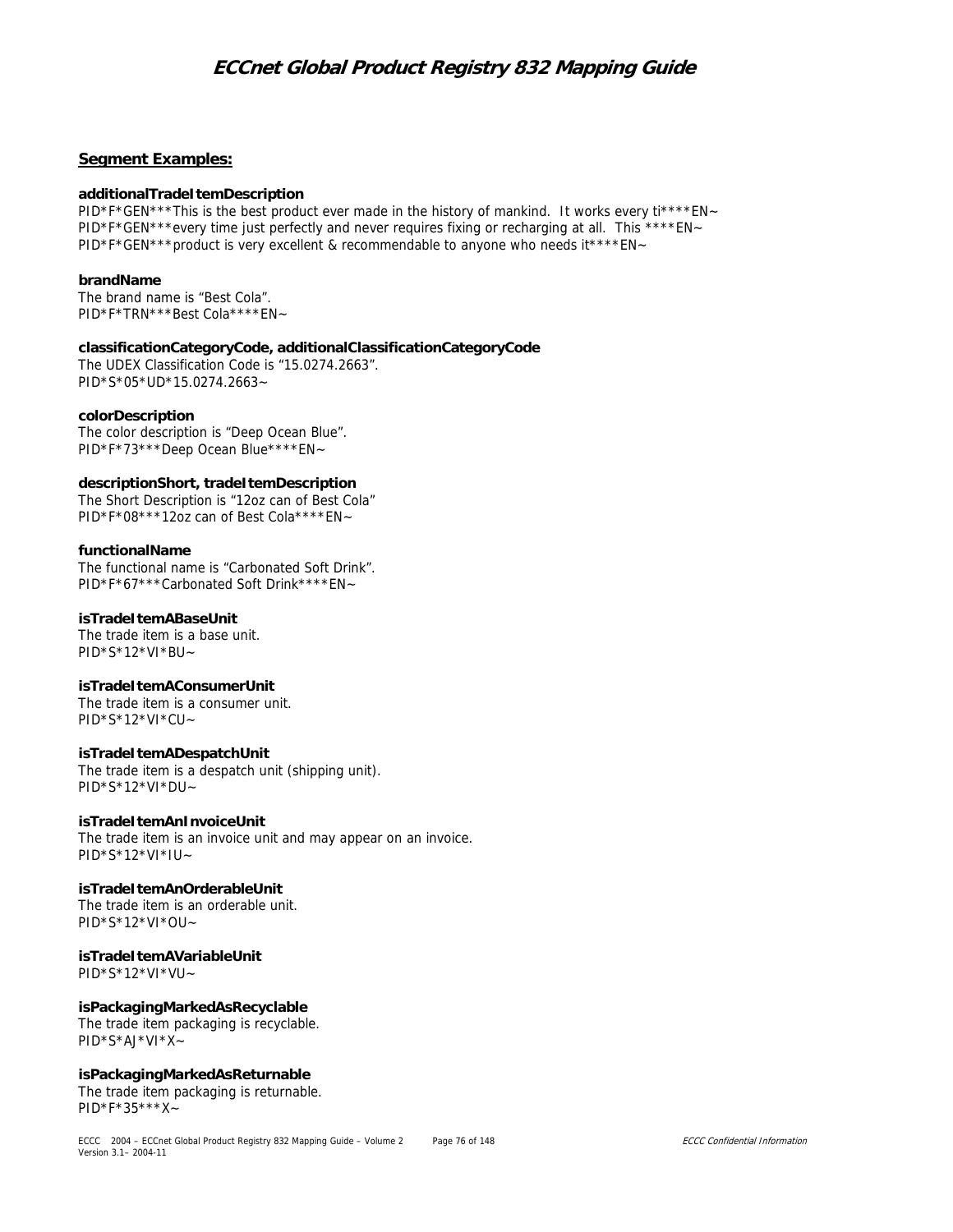### **isTradeItemRecalled**

The trade item has been recalled by the manufacturer or supplier. PID\*S\*08\*VI\*RC~

### **returnGoodsPolicy**

The return goods policy is "Destroy For Credit". PID\*F\*DAC\*\*\*DFC~

#### **subBrand**

The brand is "Best Cola" (see above). The sub brand is "Classic". PID\*F\*09\*\*\*Classic\*\*\*\*EN~

#### **tradeItemFinishDescription**

The trade item is a hand-carve bench with a hand-stained mahogany finish. PID\*F\*77\*\*\*Hand-stained mahogany\*\*\*\*EN~

#### **tradeItemUnitDescriptor**

A trade item must have one of these values assigned to it:

| $PID*S*12*VI*CA-$     | CASE               |
|-----------------------|--------------------|
| $PID*S*12*VI*DS-$     | DISPLAY SHIPPER    |
| $PID*S*12*VI*FA$      | BASE UNIT OR EACH  |
| $PID*S*12*VI*MX-$     | MIXED MODULE       |
| $PID*S*12*VI*PK$      | PACK OR INNER PACK |
| $PID*S*12*VI*PI \sim$ | PALLET             |
|                       |                    |

#### **urlForWarranty**

The website location where trade item warranty information is available is http://www.bestcolawarranty.com. PID\*F\*UR\*\*\*http://www.bestcolawarranty.com~

#### **warrantyDescription**

The text warranty description is "10-yr mfr warranty on parts and labor". PID\*F\*WD\*\*\*10-yr mfr warranty on parts and labor\*\*\*\*EN~

#### **variant**

One of the trade item's additional characteristics is "Caffeine-free". PID\*F\*VR\*\*\*Caffeine-free\*\*\*\*EN~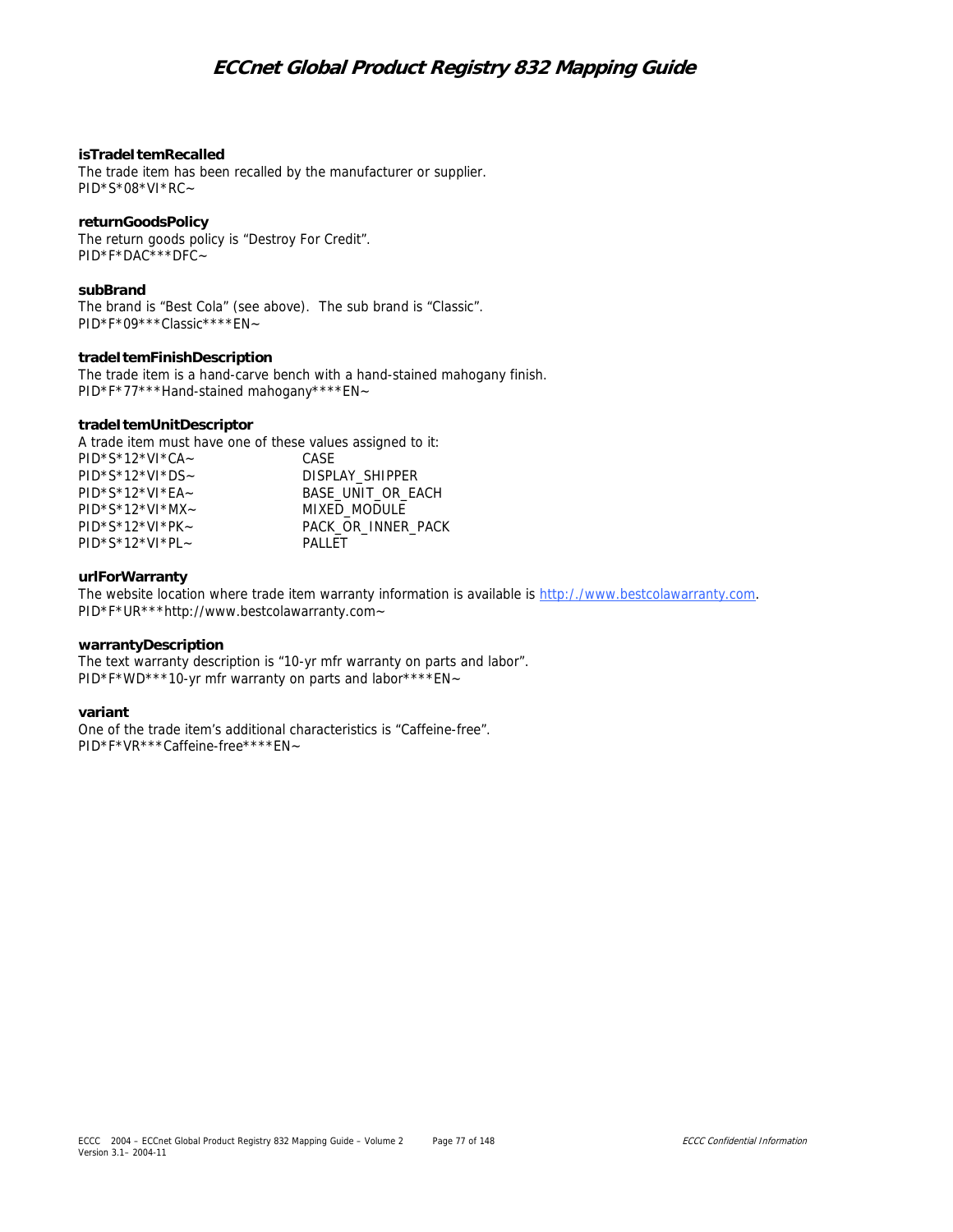| Segment:<br>Position:<br>Loop:<br>Level:<br>Usage:<br>Max Use:<br>Purpose:<br><b>Syntax Notes:</b><br><b>Semantic Notes:</b><br>Comments:<br>Notes: | 080<br>LIN<br>Detail<br>Optional<br>40<br>weights<br>$\mathbf{1}$<br>2<br>C0504<br>3<br>C0604<br>4<br>5<br>E0803<br>1<br>A | <b>MEA</b> Measurements            | To specify physical measurements or counts, including dimensions, tolerances, variances, and<br>R03050608 At least one of MEA03 MEA05 MEA06 or MEA08 is required.<br>If MEA05 is present, then MEA04 is required.<br>If MEA06 is present, then MEA04 is required.<br>LO7030506 If MEA07 is present, then at least one of MEA03 MEA05 or MEA06 is required.<br>Only one of MEA08 or MEA03 may be present.<br>MEA04 defines the unit of measure for MEA03, MEA05, and MEA06.<br>When citing dimensional tolerances, any measurement requiring a sign $(+)$ or any<br>measurement where a positive (+) value cannot be assumed, use MEA05 as the negative (-)<br>value and MEA06 as the positive $(+)$ value.<br>When MEA01 contains code BD, MEA03 will contain the value 1 to satisfy the syntax requirement<br>and MEA04 will contain the invoicing unit of measure. |                                                  |                                    |  |
|-----------------------------------------------------------------------------------------------------------------------------------------------------|----------------------------------------------------------------------------------------------------------------------------|------------------------------------|----------------------------------------------------------------------------------------------------------------------------------------------------------------------------------------------------------------------------------------------------------------------------------------------------------------------------------------------------------------------------------------------------------------------------------------------------------------------------------------------------------------------------------------------------------------------------------------------------------------------------------------------------------------------------------------------------------------------------------------------------------------------------------------------------------------------------------------------------------------------|--------------------------------------------------|------------------------------------|--|
|                                                                                                                                                     |                                                                                                                            |                                    |                                                                                                                                                                                                                                                                                                                                                                                                                                                                                                                                                                                                                                                                                                                                                                                                                                                                      |                                                  |                                    |  |
| Ref.                                                                                                                                                | Data                                                                                                                       |                                    | Data Element Summary                                                                                                                                                                                                                                                                                                                                                                                                                                                                                                                                                                                                                                                                                                                                                                                                                                                 |                                                  |                                    |  |
| Des.                                                                                                                                                | <b>Element Name</b>                                                                                                        |                                    |                                                                                                                                                                                                                                                                                                                                                                                                                                                                                                                                                                                                                                                                                                                                                                                                                                                                      |                                                  | <b>Attributes</b>                  |  |
| ECCnet:<br>MEA01                                                                                                                                    | 737                                                                                                                        |                                    | Measurement Reference ID Code                                                                                                                                                                                                                                                                                                                                                                                                                                                                                                                                                                                                                                                                                                                                                                                                                                        |                                                  | O<br>ID2/2                         |  |
|                                                                                                                                                     |                                                                                                                            | BD<br>ECCnet:                      | Code identifying the broad category to which a measurement applies<br><b>Billed Dimensions</b><br>Invoiced unit of measure                                                                                                                                                                                                                                                                                                                                                                                                                                                                                                                                                                                                                                                                                                                                           |                                                  |                                    |  |
|                                                                                                                                                     |                                                                                                                            |                                    | GDD: sellingUnitOfMeasure                                                                                                                                                                                                                                                                                                                                                                                                                                                                                                                                                                                                                                                                                                                                                                                                                                            |                                                  |                                    |  |
|                                                                                                                                                     |                                                                                                                            | <b>CM</b>                          | Commercial                                                                                                                                                                                                                                                                                                                                                                                                                                                                                                                                                                                                                                                                                                                                                                                                                                                           |                                                  |                                    |  |
|                                                                                                                                                     |                                                                                                                            | ECCnet:                            | Use to express Count Measurement<br>GDD: orderingUnitofMeasure                                                                                                                                                                                                                                                                                                                                                                                                                                                                                                                                                                                                                                                                                                                                                                                                       |                                                  |                                    |  |
|                                                                                                                                                     |                                                                                                                            | <b>CT</b>                          | Counts                                                                                                                                                                                                                                                                                                                                                                                                                                                                                                                                                                                                                                                                                                                                                                                                                                                               |                                                  |                                    |  |
|                                                                                                                                                     |                                                                                                                            | ECCnet:                            |                                                                                                                                                                                                                                                                                                                                                                                                                                                                                                                                                                                                                                                                                                                                                                                                                                                                      |                                                  |                                    |  |
|                                                                                                                                                     |                                                                                                                            |                                    | GDD: piecesPerTradeItem<br>PD Physical Dimensions                                                                                                                                                                                                                                                                                                                                                                                                                                                                                                                                                                                                                                                                                                                                                                                                                    |                                                  |                                    |  |
|                                                                                                                                                     |                                                                                                                            | ECCnet:                            |                                                                                                                                                                                                                                                                                                                                                                                                                                                                                                                                                                                                                                                                                                                                                                                                                                                                      |                                                  |                                    |  |
|                                                                                                                                                     |                                                                                                                            |                                    | Use with outOfBoxDepth, outOfBoxHeight, and outOfBoxWidth                                                                                                                                                                                                                                                                                                                                                                                                                                                                                                                                                                                                                                                                                                                                                                                                            |                                                  |                                    |  |
|                                                                                                                                                     |                                                                                                                            | PK<br>ECCnet:                      | Package Dimensions                                                                                                                                                                                                                                                                                                                                                                                                                                                                                                                                                                                                                                                                                                                                                                                                                                                   |                                                  |                                    |  |
|                                                                                                                                                     |                                                                                                                            |                                    | Use with packagingMaterialCompositionQuantity                                                                                                                                                                                                                                                                                                                                                                                                                                                                                                                                                                                                                                                                                                                                                                                                                        |                                                  |                                    |  |
|                                                                                                                                                     |                                                                                                                            | PS                                 | Product Characteristic Specification                                                                                                                                                                                                                                                                                                                                                                                                                                                                                                                                                                                                                                                                                                                                                                                                                                 |                                                  |                                    |  |
|                                                                                                                                                     |                                                                                                                            | ECCnet:                            | GDD: nestingIncrement                                                                                                                                                                                                                                                                                                                                                                                                                                                                                                                                                                                                                                                                                                                                                                                                                                                |                                                  |                                    |  |
|                                                                                                                                                     |                                                                                                                            | ECCnet:                            |                                                                                                                                                                                                                                                                                                                                                                                                                                                                                                                                                                                                                                                                                                                                                                                                                                                                      |                                                  |                                    |  |
|                                                                                                                                                     |                                                                                                                            | TD                                 |                                                                                                                                                                                                                                                                                                                                                                                                                                                                                                                                                                                                                                                                                                                                                                                                                                                                      | Splice Tape Dimensions - Used for FMI Dimensions | (Change request pending - EC 1-95) |  |
|                                                                                                                                                     |                                                                                                                            | TE                                 | Temperature                                                                                                                                                                                                                                                                                                                                                                                                                                                                                                                                                                                                                                                                                                                                                                                                                                                          |                                                  |                                    |  |
| MEA02                                                                                                                                               | 738                                                                                                                        | TI<br><b>Measurement Qualifier</b> | Time                                                                                                                                                                                                                                                                                                                                                                                                                                                                                                                                                                                                                                                                                                                                                                                                                                                                 |                                                  | ID <sub>1/3</sub><br>O             |  |
|                                                                                                                                                     |                                                                                                                            |                                    | Code identifying a specific product or process characteristic to which a measurement applies                                                                                                                                                                                                                                                                                                                                                                                                                                                                                                                                                                                                                                                                                                                                                                         |                                                  |                                    |  |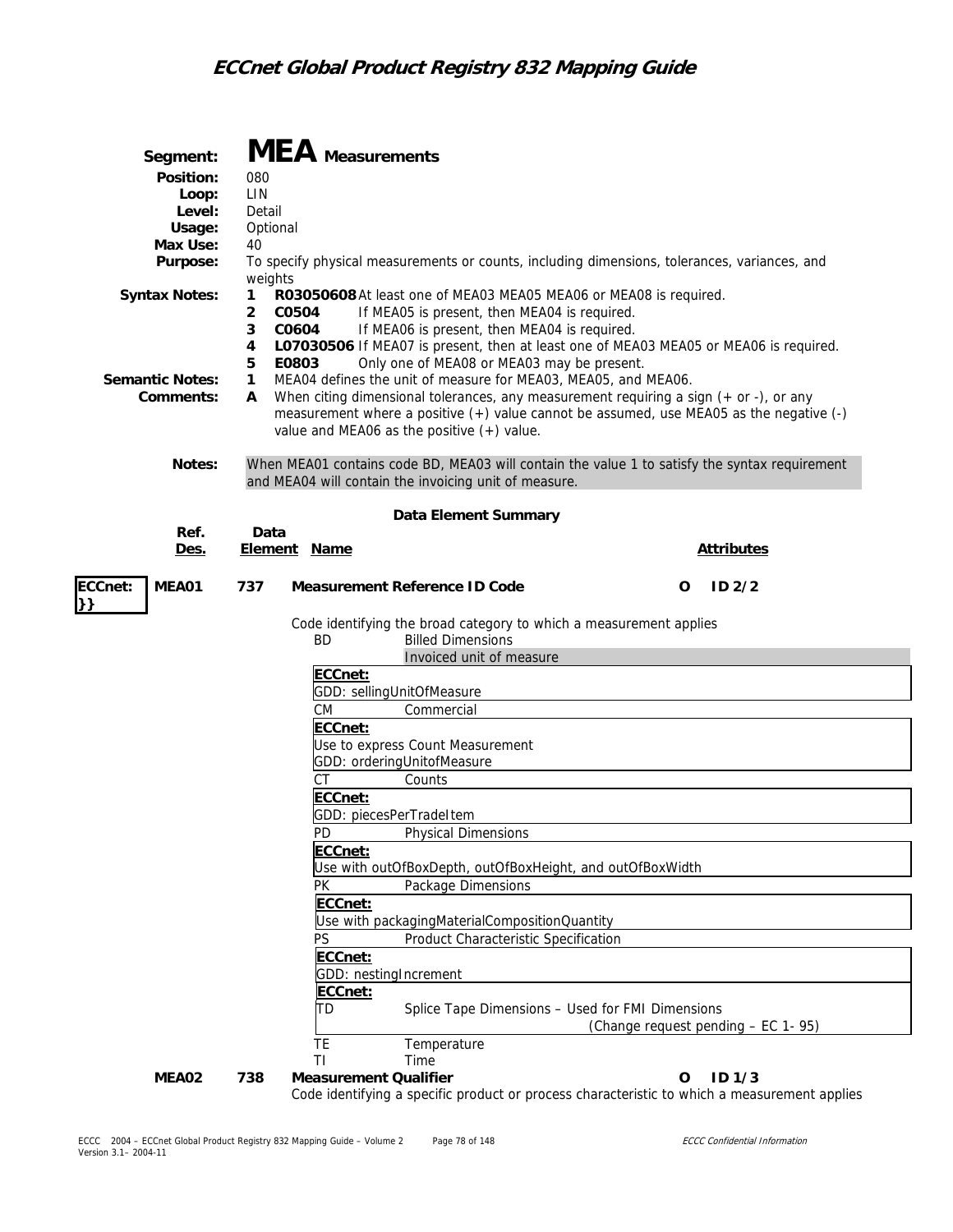|              | ECCnet:<br>For usage of the following codes, please refer to the tables on the following pages. Please                                                                                |
|--------------|---------------------------------------------------------------------------------------------------------------------------------------------------------------------------------------|
|              | note Table X, which is specific to the hardlines attributes                                                                                                                           |
|              | Horizontal<br>D6                                                                                                                                                                      |
|              | ECCnet:                                                                                                                                                                               |
|              | GDD: pegHorizontal                                                                                                                                                                    |
|              | D <sub>8</sub><br>Vertical                                                                                                                                                            |
|              | ECCnet:                                                                                                                                                                               |
|              | GDD: pegVertical                                                                                                                                                                      |
|              | <b>DP</b><br>(Added in VICS 5010)<br>Depth                                                                                                                                            |
|              | ECCnet:<br>GDD: outOfBoxDepth                                                                                                                                                         |
|              | COT<br>Content                                                                                                                                                                        |
|              | Serving weight or quantity                                                                                                                                                            |
|              | EPL<br><b>Expected Product Life</b>                                                                                                                                                   |
|              | ECCnet:                                                                                                                                                                               |
|              | GDD: minimunTradeItemLifespanFromTimeofArrival                                                                                                                                        |
|              | FP<br>Flashpoint<br>(Added in VICS 4050)                                                                                                                                              |
|              | <b>HOC</b><br>Heat of Combustion<br>(Added in VICS 4050)                                                                                                                              |
|              | (Added in VICS 5010)<br>НT<br>Height                                                                                                                                                  |
|              | ECCnet:<br>GDD: outOfBoxHeight                                                                                                                                                        |
|              | <b>MX</b><br>Maximum                                                                                                                                                                  |
|              | ECCnet:                                                                                                                                                                               |
|              | GDD: stackingFactor OR stackingWeightMaximum                                                                                                                                          |
|              | <b>ΝΚ</b><br>Nesting Factor                                                                                                                                                           |
|              | ECCnet:                                                                                                                                                                               |
|              | GDD: nestingIncrement                                                                                                                                                                 |
|              | <b>NH</b><br>Number of Items per Package Label                                                                                                                                        |
|              | ECCnet:                                                                                                                                                                               |
|              | GDD: piecesPerTradeItem<br><b>NU</b><br>Number per Unit                                                                                                                               |
|              | ECCnet:                                                                                                                                                                               |
|              | GDD: orderingUnitofMeasure                                                                                                                                                            |
|              | ECCnet:                                                                                                                                                                               |
|              | PRO<br><b>Bonus Size</b><br>(Change request pending - EC 1-79)                                                                                                                        |
|              | GDD: packagingMaterialCompositionQuantity                                                                                                                                             |
|              | Shelf Life<br><b>SHA</b>                                                                                                                                                              |
|              | <b>SD</b><br>Strength<br>(Added in VICS 4050)                                                                                                                                         |
|              | ECCnet:                                                                                                                                                                               |
|              | The RX Committee determined that this field did not meet the business requirements. As a<br>temporary workaround in RX1 and RX2, strength information should be transmitted in a free |
|              | format in the Ingredients / English field.                                                                                                                                            |
|              | <b>TES</b><br>Storage Temperature<br>(Added in VICS 4050)                                                                                                                             |
|              | ECCnet:                                                                                                                                                                               |
|              | GDD: storageHadlingTemperatureMinimum AND                                                                                                                                             |
|              | storageHandlingTemperatureMaximum                                                                                                                                                     |
|              | (Added in VICS 5010)<br><b>WD</b><br>Width                                                                                                                                            |
| 739<br>MEA03 | R 1/20<br><b>Measurement Value</b><br>С<br>The value of the measurement                                                                                                               |
|              | ECCnet:                                                                                                                                                                               |
|              | GDD: minimumTradeItemLifespanFromTimeOfArrival OR                                                                                                                                     |
|              | nestingIncrement OR                                                                                                                                                                   |
|              | outOfBoxDepth OR                                                                                                                                                                      |
|              | outOfBoxHeight OR                                                                                                                                                                     |
|              | outOfBoxWidth OR                                                                                                                                                                      |
|              | packagingMaterialCompositionQuantity OR                                                                                                                                               |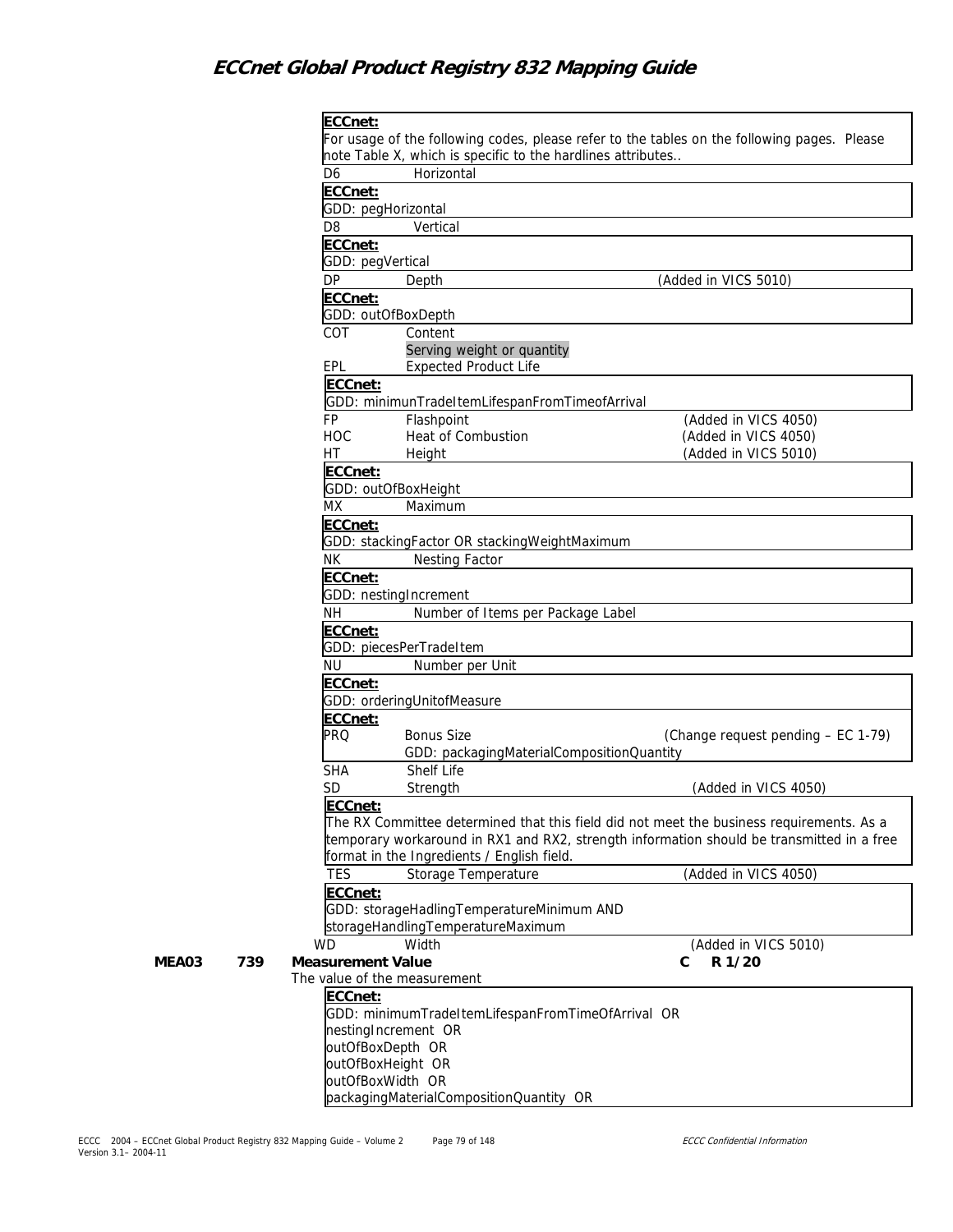|         |        |      | pegHorizontal OR                 |                                                            |                                                                                                 |
|---------|--------|------|----------------------------------|------------------------------------------------------------|-------------------------------------------------------------------------------------------------|
|         |        |      | pegVertical OR                   |                                                            |                                                                                                 |
|         |        |      |                                  | piecesPerTradeItem OR                                      |                                                                                                 |
|         |        |      | stackingFactor                   |                                                            |                                                                                                 |
| ECCnet: | MEA04  | C001 | <b>Composite Unit of Measure</b> |                                                            | $\mathsf{C}$                                                                                    |
| }}      |        |      |                                  |                                                            |                                                                                                 |
|         |        |      |                                  | To identify a composite unit of measure                    |                                                                                                 |
|         |        |      | ECCnet:                          |                                                            |                                                                                                 |
|         |        |      |                                  | GDD: sellingUnitOfMeasure OR                               |                                                                                                 |
|         |        |      | orderingUnitOfMeasure            |                                                            |                                                                                                 |
|         | C00101 | 355  |                                  | Unit or Basis for Measurement Code                         | $ID$ $2/2$<br>М                                                                                 |
| >>      |        |      |                                  |                                                            | Code specifying the units in which a value is being expressed, or manner in which a measurement |
|         |        |      | has been taken.                  |                                                            |                                                                                                 |
|         |        |      | ECCnet:                          |                                                            |                                                                                                 |
|         |        |      |                                  | See Table below for Hardlines.                             |                                                                                                 |
|         |        |      | 1 <sub>N</sub>                   | Count                                                      |                                                                                                 |
|         |        |      | 12                               | Packet                                                     |                                                                                                 |
|         |        |      | 15                               | <b>Stick</b>                                               |                                                                                                 |
|         |        |      | AF                               | Centigram                                                  | (Added in VICS 4020)                                                                            |
|         |        |      | AM                               | Ampoule                                                    |                                                                                                 |
|         |        |      | <b>AR</b>                        | Suppository                                                |                                                                                                 |
|         |        |      | AS                               | Assortment                                                 |                                                                                                 |
|         |        |      | AV                               | Capsule                                                    |                                                                                                 |
|         |        |      | AZ                               | British Thermal Units (BTUs) per Pound (Added in VICS4050) |                                                                                                 |
|         |        |      | BF                               | <b>Board Feet</b>                                          |                                                                                                 |
|         |        |      | BG                               | Bag                                                        |                                                                                                 |
|         |        |      | BO                               | <b>Bottle</b>                                              |                                                                                                 |
|         |        |      | BX                               | Box                                                        |                                                                                                 |
|         |        |      | CA                               | Case                                                       |                                                                                                 |
|         |        |      | cc                               | <b>Cubic Centimeter</b>                                    |                                                                                                 |
|         |        |      | CE                               | Centigrade, Celsius                                        |                                                                                                 |
|         |        |      | <b>CM</b>                        | Centimeter                                                 | (Added in VICS 4020)                                                                            |
|         |        |      | CN                               | Can                                                        | (Added in VICS 4020)                                                                            |
|         |        |      | C3                               | Centiliter                                                 | (Added in VICS 4020)                                                                            |
|         |        |      | DA                               | Days                                                       |                                                                                                 |
|         |        |      | DC                               | Disk (Disc)                                                |                                                                                                 |
|         |        |      | DG                               | Decigram                                                   | (Added in VICS 4020)                                                                            |
|         |        |      | DL                               | Deciliter                                                  | (Added in VICS 4020)                                                                            |
|         |        |      | <b>DM</b>                        | Decimeter                                                  | (Added in VICS 4020)                                                                            |
|         |        |      | DZ                               | Dozen                                                      |                                                                                                 |
|         |        |      | EA                               | Each                                                       |                                                                                                 |
|         |        |      | F <sub>2</sub>                   | <b>International Unit</b>                                  |                                                                                                 |
|         |        |      | FG                               | Transdermal Patch                                          |                                                                                                 |
|         |        |      | FO                               | Fluid Ounce                                                |                                                                                                 |
|         |        |      | FT                               | Foot                                                       |                                                                                                 |
|         |        |      | FZ                               | Fluid Ounce (Imperial)                                     |                                                                                                 |
|         |        |      | GA                               | Gallon                                                     |                                                                                                 |
|         |        |      | GN                               | <b>Gross Gallons</b>                                       |                                                                                                 |
|         |        |      | GR                               | Gram                                                       |                                                                                                 |
|         |        |      | IH                               | Inhaler                                                    |                                                                                                 |
|         |        |      | ${\sf IN}$                       | Inch                                                       |                                                                                                 |
|         |        |      | КG                               | Kilogram                                                   |                                                                                                 |
|         |        |      | КT                               | Kit                                                        |                                                                                                 |
|         |        |      | LB                               | Pound                                                      |                                                                                                 |
|         |        |      | LT                               | Liter                                                      |                                                                                                 |
|         |        |      | ME                               | Milligram                                                  |                                                                                                 |
|         |        |      | MJ                               | Minutes                                                    | (Added in VICS 4020)                                                                            |
|         |        |      | ML                               | Milliliter                                                 |                                                                                                 |
|         |        |      | MM                               | Millimeter                                                 |                                                                                                 |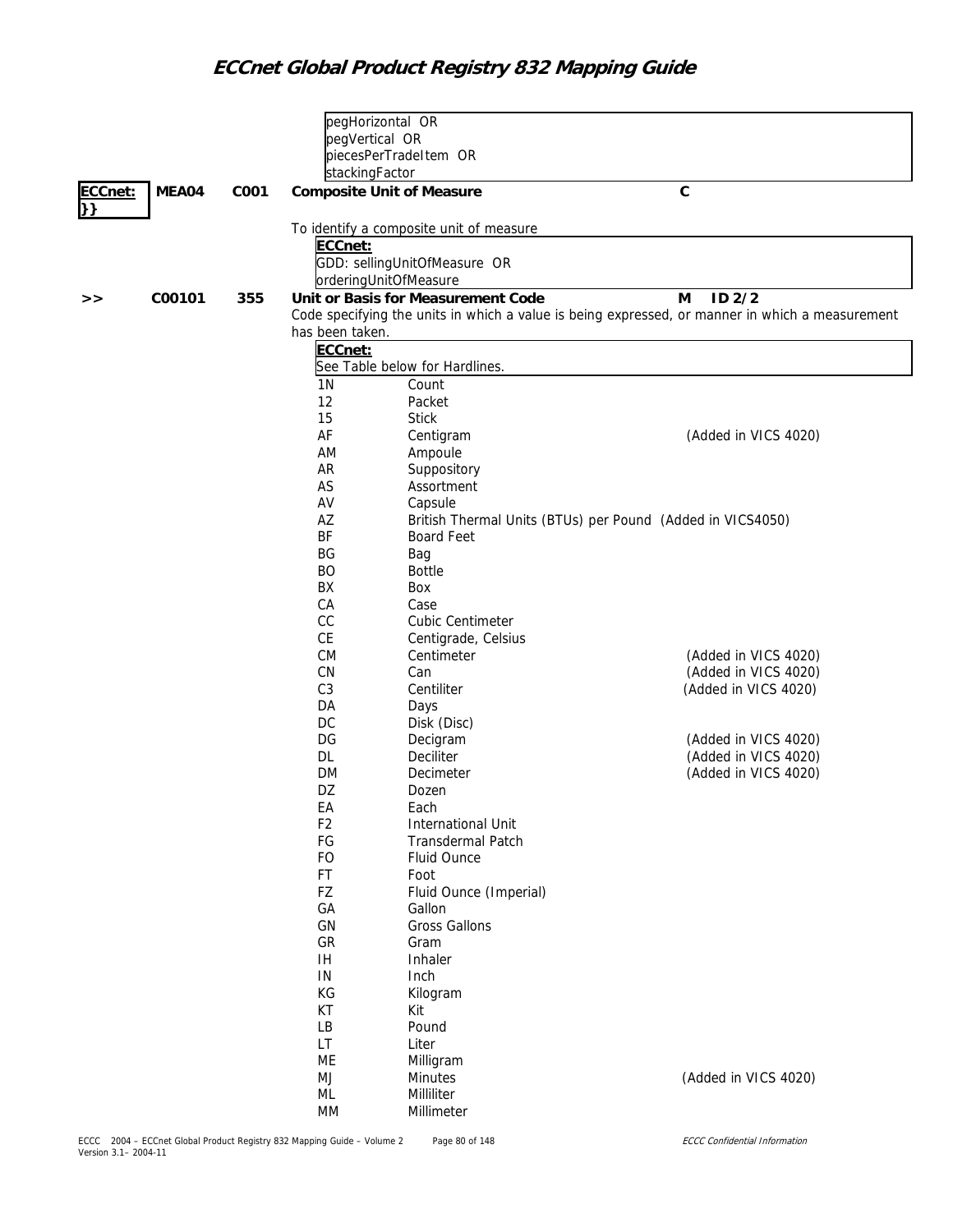|     |        |      | <b>MO</b>                       | Months                                                                                          |   |                   |
|-----|--------|------|---------------------------------|-------------------------------------------------------------------------------------------------|---|-------------------|
|     |        |      | MR                              | Meter                                                                                           |   |                   |
|     |        |      | OZ                              | $O$ unce $-$ Av                                                                                 |   |                   |
|     |        |      | P <sub>1</sub>                  | Percent                                                                                         |   |                   |
|     |        |      | PC                              | Piece                                                                                           |   |                   |
|     |        |      | PD                              | Pad                                                                                             |   |                   |
|     |        |      | PH                              | Pack (Pak)                                                                                      |   |                   |
|     |        |      | PL                              | Pallet/Unit Load                                                                                |   |                   |
|     |        |      | PR                              | Pair                                                                                            |   |                   |
|     |        |      | PT                              | Pint                                                                                            |   |                   |
|     |        |      | $\overline{OB}$                 | Pages (Hardcopy)                                                                                |   |                   |
|     |        |      | RL                              | Roll                                                                                            |   |                   |
|     |        |      | <b>SH</b>                       | Sheet                                                                                           |   |                   |
|     |        |      | <b>ST</b>                       | Set                                                                                             |   |                   |
|     |        |      | SZ                              | Syringe                                                                                         |   |                   |
|     |        |      | TB                              | Tube                                                                                            |   |                   |
|     |        |      | U <sub>2</sub>                  | Tablet                                                                                          |   |                   |
|     |        |      | UN                              | Unit                                                                                            |   |                   |
|     |        |      | VI                              | Vial                                                                                            |   |                   |
|     |        |      | V <sub>2</sub>                  | Pouch                                                                                           |   |                   |
|     |        |      | Y4                              | Tub                                                                                             |   |                   |
|     |        |      | YD                              | Yard                                                                                            |   |                   |
|     |        |      | <b>YR</b>                       | Years                                                                                           |   |                   |
| N/U | C00102 | 1018 | Exponent                        |                                                                                                 | 0 | R 1/15            |
|     |        |      | Power to which a unit is raised |                                                                                                 |   |                   |
|     |        |      |                                 | NOT USED BY THE RETAIL INDUSTRY                                                                 |   |                   |
| N/U | C00103 | 649  | <b>Multiplier</b>               |                                                                                                 | 0 | R 1/10            |
|     |        |      |                                 | Value to be used as a multiplier to obtain a new value                                          |   |                   |
|     |        |      |                                 | NOT USED BY THE RETAIL INDUSTRY                                                                 |   |                   |
| N/U | C00104 | 355  |                                 | Unit or Basis for Measurement Code                                                              | O | $ID$ $2/2$        |
|     |        |      |                                 | Code specifying the units in which a value is being expressed, or manner in which a measurement |   |                   |
|     |        |      | has been taken                  |                                                                                                 |   |                   |
| N/U | C00105 | 1018 | Exponent                        | NOT USED BY THE RETAIL INDUSTRY                                                                 | O | R 1/15            |
|     |        |      | Power to which a unit is raised |                                                                                                 |   |                   |
|     |        |      |                                 | NOT USED BY THE RETAIL INDUSTRY                                                                 |   |                   |
| N/U | C00106 | 649  | <b>Multiplier</b>               |                                                                                                 | O | R 1/10            |
|     |        |      |                                 | Value to be used as a multiplier to obtain a new value                                          |   |                   |
|     |        |      |                                 | NOT USED BY THE RETAIL INDUSTRY                                                                 |   |                   |
| N/U | C00107 | 355  |                                 | Unit or Basis for Measurement Code                                                              | O | ID <sub>2/2</sub> |
|     |        |      |                                 | Code specifying the units in which a value is being expressed, or manner in which a measurement |   |                   |
|     |        |      | has been taken                  |                                                                                                 |   |                   |
|     |        |      |                                 | NOT USED BY THE RETAIL INDUSTRY                                                                 |   |                   |
| N/U | C00108 | 1018 | Exponent                        |                                                                                                 | O | R 1/15            |
|     |        |      | Power to which a unit is raised |                                                                                                 |   |                   |
|     |        |      |                                 | NOT USED BY THE RETAIL INDUSTRY                                                                 |   |                   |
| N/U | C00109 | 649  | <b>Multiplier</b>               |                                                                                                 | O | R 1/10            |
|     |        |      |                                 | Value to be used as a multiplier to obtain a new value                                          |   |                   |
|     |        |      |                                 | NOT USED BY THE RETAIL INDUSTRY                                                                 |   |                   |
| N/U | C00110 | 355  |                                 | Unit or Basis for Measurement Code                                                              | O | $ID$ $2/2$        |
|     |        |      |                                 | Code specifying the units in which a value is being expressed, or manner in which a measurement |   |                   |
|     |        |      | has been taken                  |                                                                                                 |   |                   |
|     |        |      |                                 | NOT USED BY THE RETAIL INDUSTRY                                                                 |   |                   |
| N/U | C00111 | 1018 | Exponent                        |                                                                                                 | O | R 1/15            |
|     |        |      | Power to which a unit is raised |                                                                                                 |   |                   |
|     |        |      |                                 | NOT USED BY THE RETAIL INDUSTRY                                                                 |   |                   |
| N/U | C00112 | 649  | <b>Multiplier</b>               |                                                                                                 | O | R 1/10            |
|     |        |      |                                 | Value to be used as a multiplier to obtain a new value                                          |   |                   |
|     |        |      |                                 | NOT USED BY THE RETAIL INDUSTRY                                                                 |   |                   |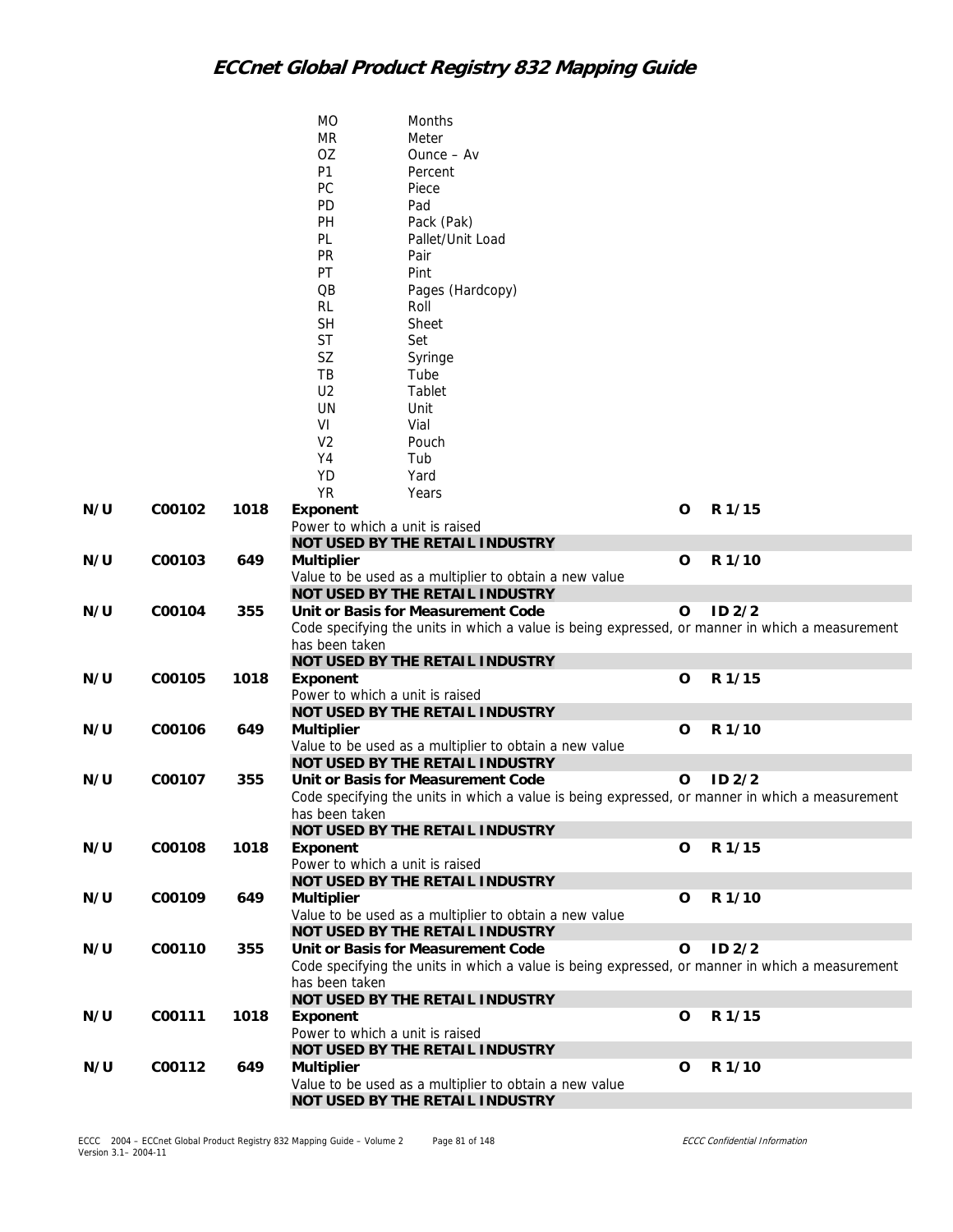| N/U | C00113 | 355  | Unit or Basis for Measurement Code                                                                                | $\Omega$     | ID <sub>2/2</sub>    |
|-----|--------|------|-------------------------------------------------------------------------------------------------------------------|--------------|----------------------|
|     |        |      | Code specifying the units in which a value is being expressed, or manner in which a measurement<br>has been taken |              |                      |
|     |        |      | <b>NOT USED BY THE RETAIL INDUSTRY</b>                                                                            |              |                      |
| N/U | C00114 | 1018 | Exponent                                                                                                          | O            | R 1/15               |
|     |        |      | Power to which a unit is raised                                                                                   |              |                      |
|     |        |      | NOT USED BY THE RETAIL INDUSTRY                                                                                   |              |                      |
| N/U | C00115 | 649  | <b>Multiplier</b>                                                                                                 | O            | R 1/10               |
|     |        |      | Value to be used as a multiplier to obtain a new value                                                            |              |                      |
|     |        |      | NOT USED BY THE RETAIL INDUSTRY                                                                                   |              |                      |
|     | MEA05  | 740  | Range Minimum<br>$\mathbf{c}$                                                                                     | R 1/20       |                      |
|     |        |      | The value specifying the minimum of the measurement range (Added in VICS 4030)                                    |              |                      |
|     |        |      | ECCnet:                                                                                                           |              |                      |
|     |        |      | GDD: storageHandlingTemperatureMinimum                                                                            |              |                      |
|     | MEA06  | 741  | Range Maximum                                                                                                     | $\mathsf{C}$ | R 1/20               |
|     |        |      | The value specifying the maximum of the measurement range                                                         |              | (Added in VICS 4030) |
|     |        |      | ECCnet:                                                                                                           |              |                      |
|     |        |      | GDD: storageHandlingTemperatureMaximum AND                                                                        |              |                      |
|     |        |      | stackingWeightMaximum:                                                                                            |              |                      |
| N/U | MEA07  | 935  | Measurement Significance Code                                                                                     | $\Omega$     | ID <sub>2/2</sub>    |
|     |        |      | Code used to benchmark, qualify or further define a measurement value                                             |              |                      |
|     |        |      | NOT USED BY THE RETAIL INDUSTRY                                                                                   |              |                      |
| N/U | MEA08  | 936  | <b>Measurement Attribute Code</b>                                                                                 | C.           | ID <sub>2/2</sub>    |
|     |        |      | Code used to express an attribute response when a numeric measurement value cannot be                             |              |                      |
|     |        |      | determined                                                                                                        |              |                      |
|     |        |      | NOT USED BY THE RETAIL INDUSTRY                                                                                   |              |                      |
| N/U | MEA09  | 752  | Surface/Layer/Position Code                                                                                       | $\Omega$     | ID <sub>2/2</sub>    |
|     |        |      | Code indicating the product surface, layer or position that is being described                                    |              |                      |
|     |        |      | <b>NOT USED BY THE RETAIL INDUSTRY</b>                                                                            |              |                      |
| N/U | MEA10  | 1373 | <b>Measurement Method or Device</b>                                                                               | O            | ID2/4                |
|     |        |      | The method or device used to record the measurement                                                               |              |                      |
|     |        |      | NOT USED BY THE RETAIL INDUSTRY                                                                                   |              |                      |

**ECCnet** Hardlines Table for MEA04.

| <b>Weight UOM Codes:</b>          |                                                     |  |  |  |  |  |
|-----------------------------------|-----------------------------------------------------|--|--|--|--|--|
| stackingWeightMaximum             |                                                     |  |  |  |  |  |
| GR                                | Gram                                                |  |  |  |  |  |
| KG                                | Kilogram                                            |  |  |  |  |  |
| LВ                                | Pounds                                              |  |  |  |  |  |
| МC                                | Microgram                                           |  |  |  |  |  |
| ME                                | Milligram                                           |  |  |  |  |  |
| <b>MP</b>                         | Metric Ton                                          |  |  |  |  |  |
| ΟZ                                | <b>Ounces</b>                                       |  |  |  |  |  |
| 26                                | <b>Actual Ton</b>                                   |  |  |  |  |  |
|                                   | Temperature UOM Codes:                              |  |  |  |  |  |
| storageHandlingTemperatureMinimum |                                                     |  |  |  |  |  |
|                                   | storageHandlingTemperatureMaximum                   |  |  |  |  |  |
| <b>CE</b>                         | Celsius                                             |  |  |  |  |  |
| FA                                | Fahrenheit                                          |  |  |  |  |  |
|                                   | Trade Item UOM Codes:                               |  |  |  |  |  |
|                                   | sellingUnitOfMeasure                                |  |  |  |  |  |
| orderingUnitOfMeasure             |                                                     |  |  |  |  |  |
| piecesPerTradeItem                |                                                     |  |  |  |  |  |
|                                   | packagingMaterialCompositionQuantity (must use EA). |  |  |  |  |  |
| <b>BD</b>                         | <b>Bundle</b>                                       |  |  |  |  |  |
| ΒG                                | Bag                                                 |  |  |  |  |  |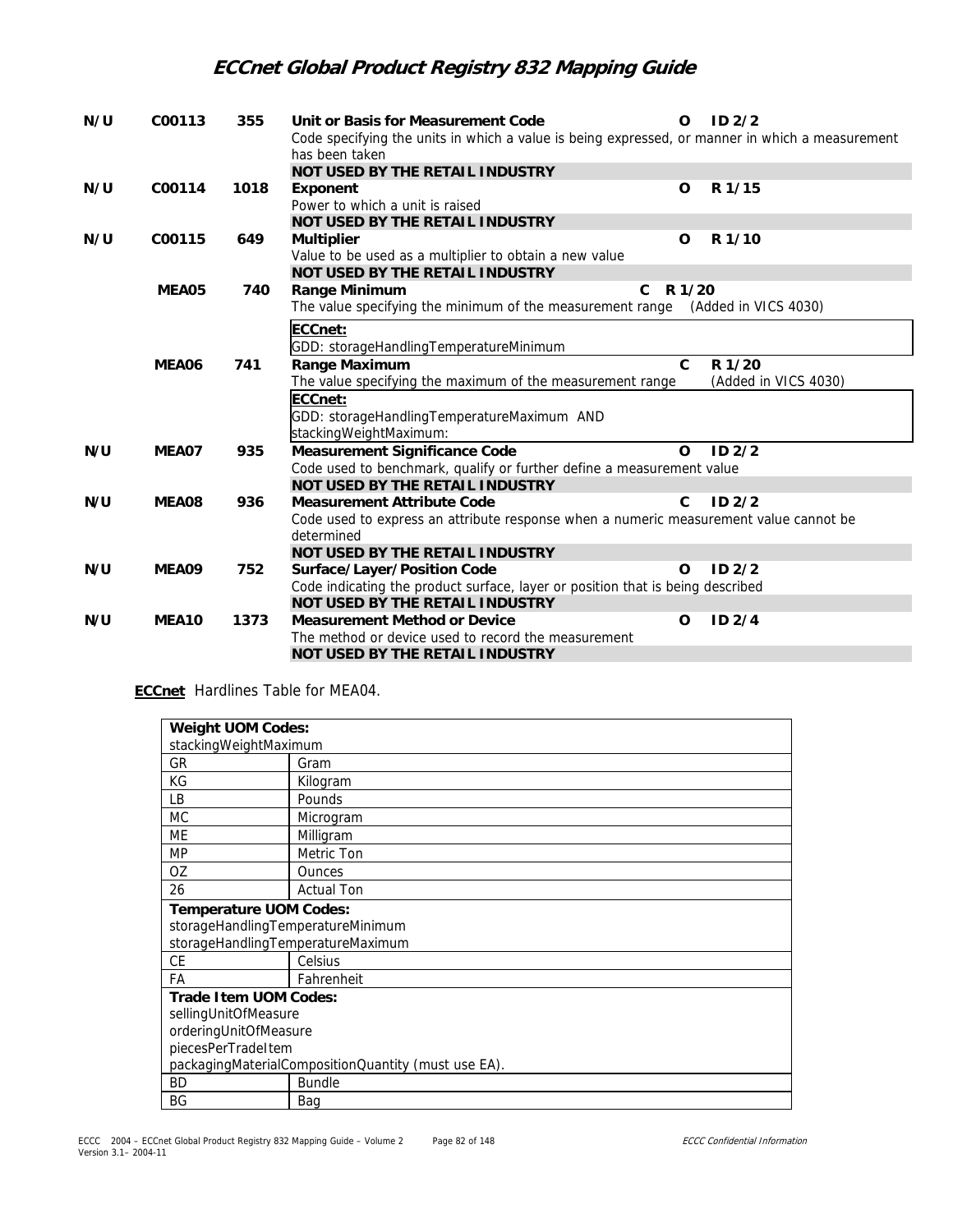| BX                                   | Box                                       |
|--------------------------------------|-------------------------------------------|
| B <sub>8</sub>                       | Board                                     |
| CA                                   | Case                                      |
| CF                                   | Cubic Feet                                |
| $\overline{\text{CG}}$               | Card (items on a card)                    |
| $\overline{CT}$                      | Carton                                    |
| <b>CW</b>                            | <b>Hundred Pounds</b>                     |
| DS                                   | Display                                   |
| EA                                   | Each                                      |
| FT                                   | Foot                                      |
| HL                                   | Hundred Feet (Linear)                     |
| KT                                   | Kit                                       |
| <b>LB</b>                            | Pound                                     |
| LF                                   | Linear Foot                               |
| <b>MX</b>                            | Mixed                                     |
| OZ                                   | Ounces                                    |
| PC                                   | Piece                                     |
| PH                                   | Pack                                      |
| PK                                   | Package                                   |
| PL                                   | Pallet/Unit Load                          |
| PN                                   | Pounds Net                                |
| PR                                   | Pair                                      |
| <b>RL</b>                            | Roll                                      |
| <b>SF</b>                            | Square Foot                               |
| <b>ST</b>                            | Set                                       |
| TM                                   | Thousand Feet (Board)                     |
| <b>TY</b>                            | Tray                                      |
| <b>UN</b>                            | Unit                                      |
| <b>Linear measurement UOM Codes:</b> |                                           |
| nestingIncrement                     |                                           |
| outOfBoxDepth                        |                                           |
| outOfBoxHeight                       |                                           |
| outOfBoxWidth                        |                                           |
| pegHorizontal                        |                                           |
| pegVertical                          |                                           |
| ${\sf CM}$                           | Centimeter                                |
| FT                                   | Feet                                      |
| HL                                   | <b>Hundred Feet</b>                       |
| IN                                   | Inches                                    |
| <b>MR</b>                            | Meter                                     |
| Time UOM Codes:                      |                                           |
|                                      | minimumTradeItemLifespanFromTimeOfArrival |
| DA                                   | Days                                      |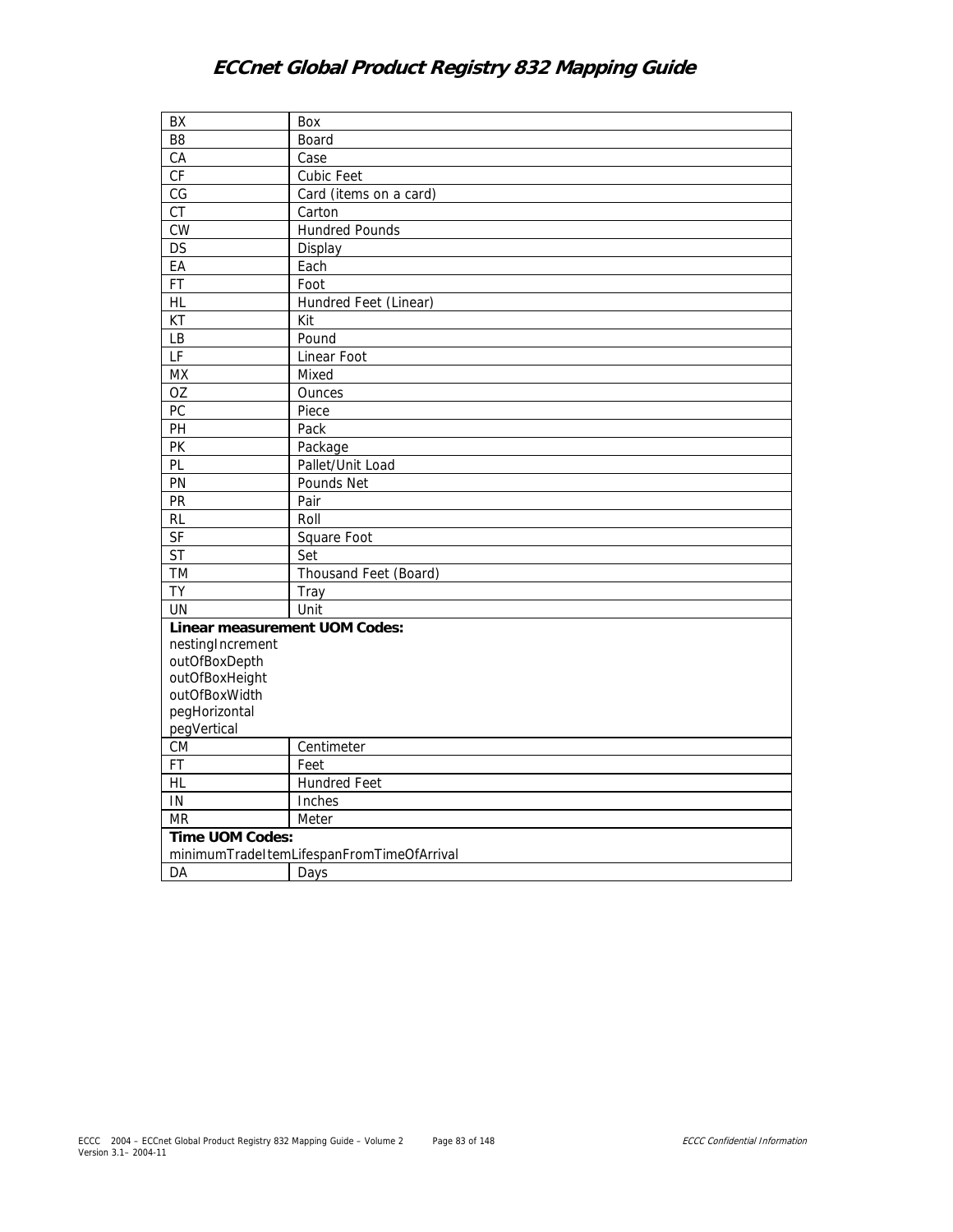## **ECCnet Notes:**

1. The following combinations of field values are valid:

| <b>MEA01 Code Value</b>      | <b>MEA02 Code Value</b> | <b>MEA03 Code Value</b>                                     | <b>MEA04 Code Value</b>                                                                                  |
|------------------------------|-------------------------|-------------------------------------------------------------|----------------------------------------------------------------------------------------------------------|
| $BD =$ Billed Dimensions     | Null                    | 1 for syntax rules                                          | Invoicing unit of measure.<br>For "catchweight items"<br>provide the min/max weight<br>in MEA05 & MEA06. |
| $PS = Product specification$ | <b>PRQ</b>              | <b>Bonus Amount</b>                                         | As appropriate - normally<br>same as Size                                                                |
| $PS = Product specification$ | COT                     | Percentage of Juice<br>Content                              | $P1 = Percent$                                                                                           |
| $TD = FMI$ Dimensions        | DP                      | Depth                                                       | $IN = Inches$                                                                                            |
| (see Note 2)                 | НT                      | Height                                                      |                                                                                                          |
|                              | <b>WD</b>               | Width                                                       |                                                                                                          |
| $TE = Temperature$           | <b>FP</b>               | Flashpoint temperature                                      | $CE = Centigrade$                                                                                        |
| $TE = Temperature$           | <b>HOC</b>              | Heat of Combustion                                          | $AZ = BTU's$                                                                                             |
| $TE = Temperature$           | <b>TES</b>              | Storage temperature<br>$0 = Refrigerated$<br>$-18$ = Frozen | $CE = Centigrade$                                                                                        |
| $TI = Time$                  | EPL                     | <b>Expected Product Life</b>                                | $DA = Days$                                                                                              |
| $PS = Product specification$ | SD                      | Strength                                                    | As appropriate                                                                                           |
| $TI = Time$                  | <b>SHA</b>              | <b>Shelf Life</b>                                           | $DA = Days$                                                                                              |

2. FMI dimensions will in future be provided by ECCnet Image & Dimension Service, provided the FMI dimensions are not specified AND the item has a Private Release Date at least five days in the future. These fields are owned by the Electronic Commerce Council of Canada.

3. When BCT01=PS (Price Sheet) this segment will be ignored inbound to the catalogue.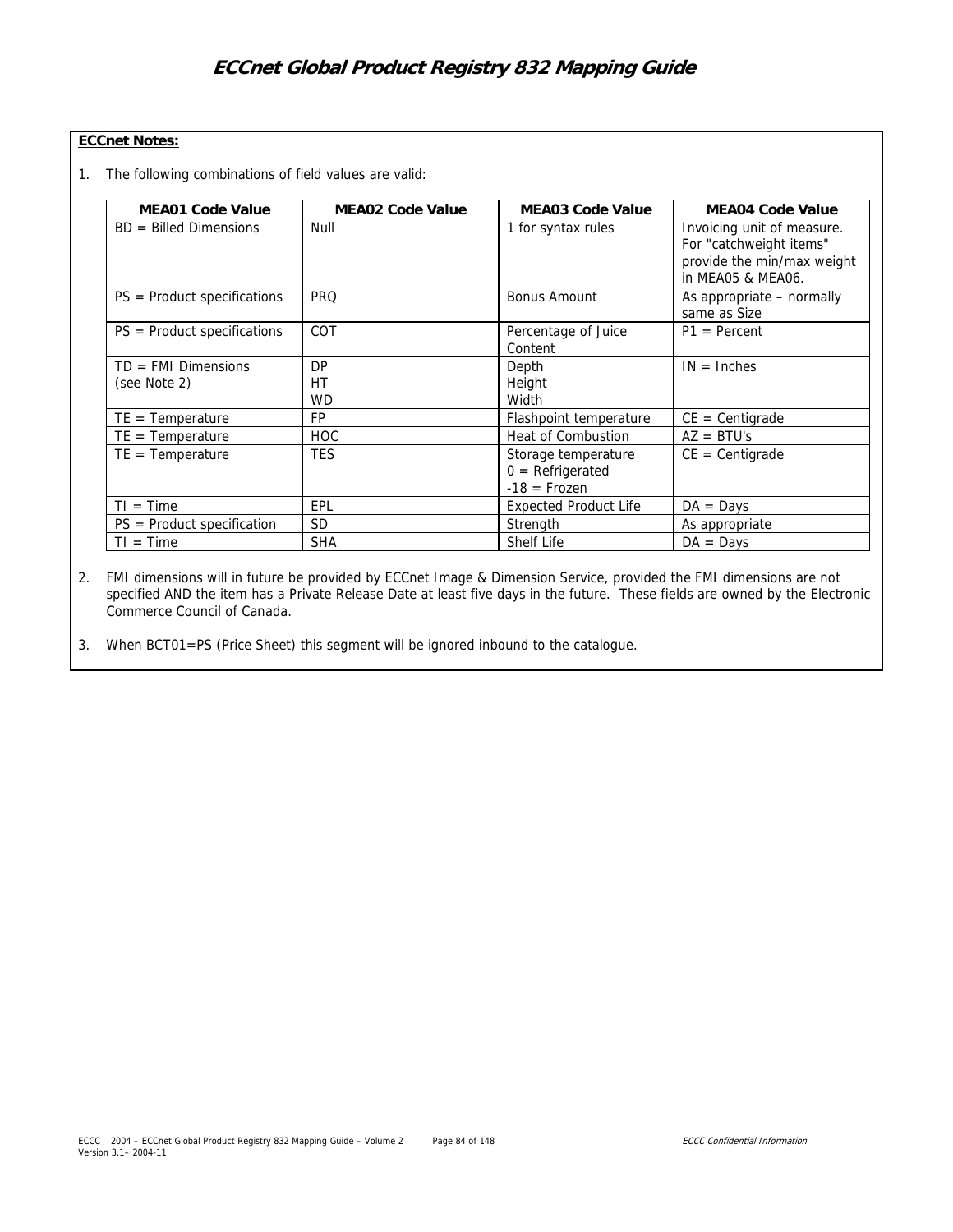## **Hardlines Implementation Guidelines:**

| MEA01                                   | MEA02          | MEA03                                           | MEA04                                       | MEA05                             | MEA06                             | Comment                                                                         |
|-----------------------------------------|----------------|-------------------------------------------------|---------------------------------------------|-----------------------------------|-----------------------------------|---------------------------------------------------------------------------------|
| Code                                    | Code<br>Value  | <b>Code Value</b>                               | Code<br>Value                               |                                   |                                   |                                                                                 |
| Value<br><b>PS</b>                      | <b>MX</b>      | Stacking<br>Factor                              | Stacking<br>Weight<br>Maximum<br><b>UOM</b> |                                   | Stacking<br>weight<br>maximum     | GDD: stackingFactor,<br>stackingWeightMaximum                                   |
|                                         | D <sub>6</sub> | Horizontal<br>peq                               | <b>UOM</b><br>Code                          |                                   |                                   | GDD: pegHorizontal                                                              |
|                                         | D <sub>8</sub> | Vertical peg                                    | <b>UOM</b><br>Code                          |                                   |                                   | GDD: pegVertical                                                                |
| $TI = Time$                             | EPL            | # of Days                                       | $DA =$<br>Days                              |                                   |                                   | GDD:<br>minimumTradeItemLifespanFromTimeofArri<br>val                           |
| $TE =$<br>Temperat<br>ure               | <b>TES</b>     |                                                 | <b>UOM</b><br>Code                          | Minimum<br>storage<br>temperature | Maximum<br>storage<br>temperature | GDD:<br>storageHandlingTemperatureMinimum,<br>storageHandlingTemperatureMaximum |
| PK                                      | <b>PRQ</b>     | Packaging<br>composition<br>quantity            | <b>UOM</b><br>Code                          |                                   |                                   | GDD:<br>packagingMaterialCompositionQuantity                                    |
| <b>CT</b>                               | <b>NH</b>      | Number of<br>pieces in<br>trade item            | <b>UOM</b><br>Code                          |                                   |                                   | GDD: piecesPerTradeItem                                                         |
| $PS =$<br>Product<br>specificati<br>ons | <b>NK</b>      | Nesting<br>Increment                            | <b>UOM</b><br>Code                          |                                   |                                   | GDD: nestingIncrement                                                           |
| <b>BD</b>                               |                | $\mathbf{1}$<br>(for syntax<br>purpose<br>only) | <b>UOM</b><br>Code                          |                                   |                                   | GDD: sellingUnitOfMeasure                                                       |
| PD                                      | <b>DP</b>      | Out of box<br>depth                             | <b>UOM</b><br>Code                          |                                   |                                   | GDD: outOfBoxDepth                                                              |
| PD                                      | HT             | Out of box<br>height                            | <b>UOM</b><br>Code                          |                                   |                                   | GDD: outOfBoxHeight                                                             |
| PD                                      | <b>WD</b>      | Out of box<br>width                             | <b>UOM</b><br>Code                          |                                   |                                   | GDD: outOfBoxWidth                                                              |
| <b>CM</b>                               | <b>NU</b>      | 1<br>(for syntax<br>purpose<br>only)            | <b>UOM</b><br>Code                          |                                   |                                   | GDD: orderingUnitOfMeasure                                                      |

## **ECCnet Notes:**

- **1** When nestingIncrement is provided, then stackingFactor is also required in a separate MEA segment.
- **2** packagingMaterialCompositionQuantity is required when packagingMaterialCode is present. If not provided, it defaults to '1' with UOM 'EA'.
- **3** When any of the 3 outOfBox attributes (Depth, Height, Width) are present, the other 2 attributes are required. Unit of measure codes must match for all 3 outOfBox attributes.
- **4** When either orderingUnitOfMesaure or sellingUnitOfMesaure is present, then the other is required.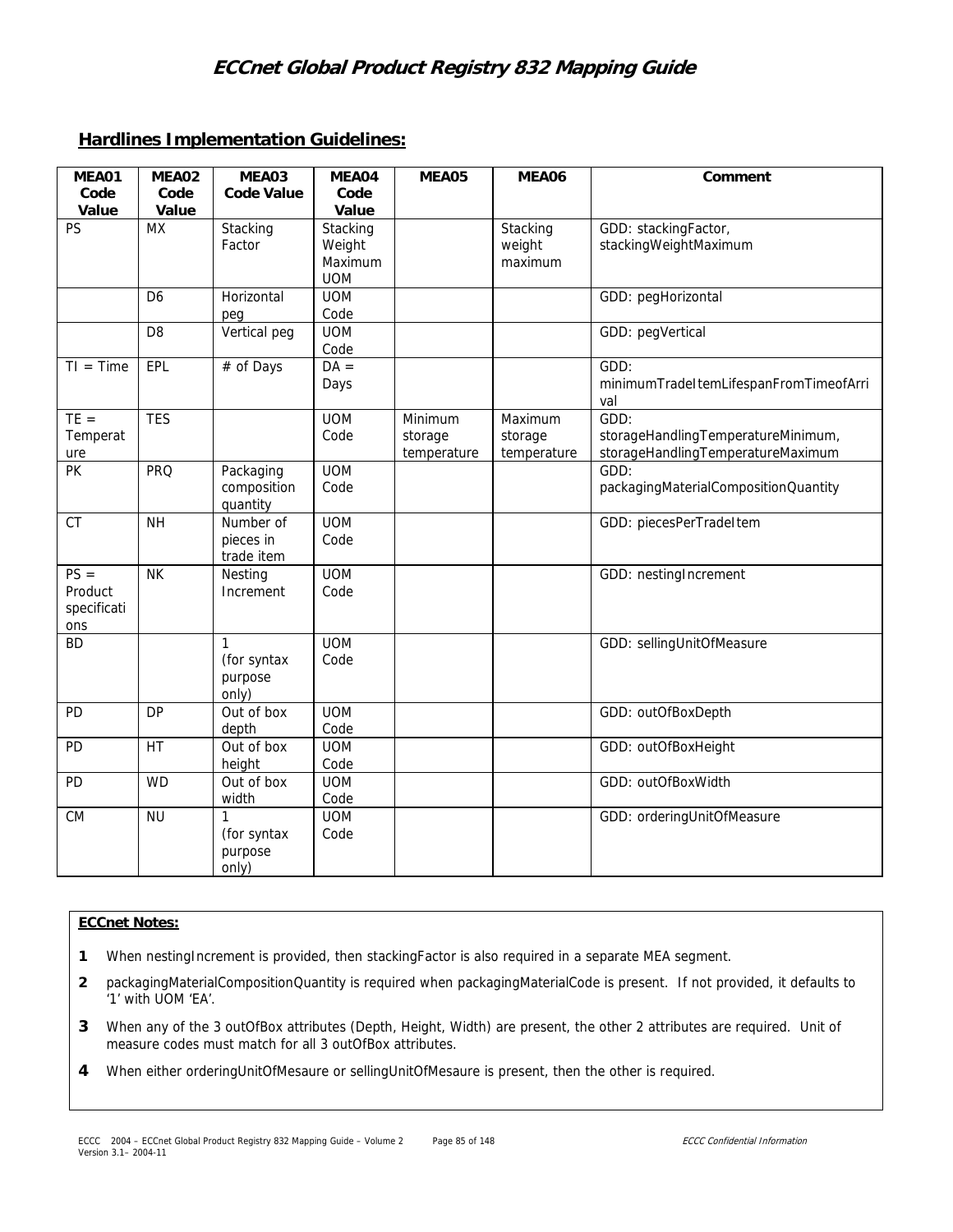## **Segment Examples:**

### **minimumTradeItemLifespanFromTimeOfArrival**

The minimum shelf life of the product is 180 days. MEA\*TI\*EPL\*180\*DA~

### **nestingIncrement**

The incremental height added as a result of stacking trade items is 8.75 inches. MEA\*PS\*NK\*8.75\*IN~

### **OutOfBoxDepth**

The actual trade item depth without packaging is 17.3 centimeters. MEA\*PD\*DP\*17.3\*CM~

#### **outOfBoxHeight**

The actual trade item height without packaging is 28.3 centimeters. MEA\*PD\*HT\*28.3\*CM~

### **outOfBoxWidth**

The actual trade item width without packaging is 84.2 centimeters. MEA\*PD\*WD\*84.2\*CM~

#### **packagingMaterialCompositionQuantity**

The trade item has 2 packaging layers—a brown paper wrapping covered with a sealed plastic film. MEA\*PK\*PRQ\*2\*EA~

#### **PegHorizontal**

The peg hole in the trade item's plastic outer wrapping is 2 inches from the horizontal edge of the wrapping.  $MFA***DA*2*IN-$ 

#### **pegVertical**

The peg hole in the trade item's plastic outer wrapping is 4 inches from the vertical edge of the wrapping.  $MFA***DB*4*IN-$ 

### **piecesPerTradeItem**

The trade item, a trash can and matching lid, contains 2 pieces. MEA\*CT\*NH\*2\*EA~

#### **stackingFactor and stackingWeightMaximum**

A maximum of 8 heavy rubber garbage cans may be stacked upon each other. A maximum of 5 pounds may be stacked on top of a rubber garbage can turned upside down. MEA\*PS\*MX\*8\*LB\*\*5~

#### **storageHandlingTemperatureMinimum and storageHandlingTemperatureMaximum**

The minimum and maximum storage handling temperatures for phalaenopsis orchids is 32 and 85 degrees Fahrenheit.  $MEA*TE*TES**FA*32*85~$ 

## **sellingUnitOfMeasure**

Driveway gravel is sold by the pound. MEA\*BD\*\*1\*LB~

#### **orderingUnitOfMeasure**

Driveway gravel is also sold by the cubic foot. MEA\*CM\*NU\*1\*CF~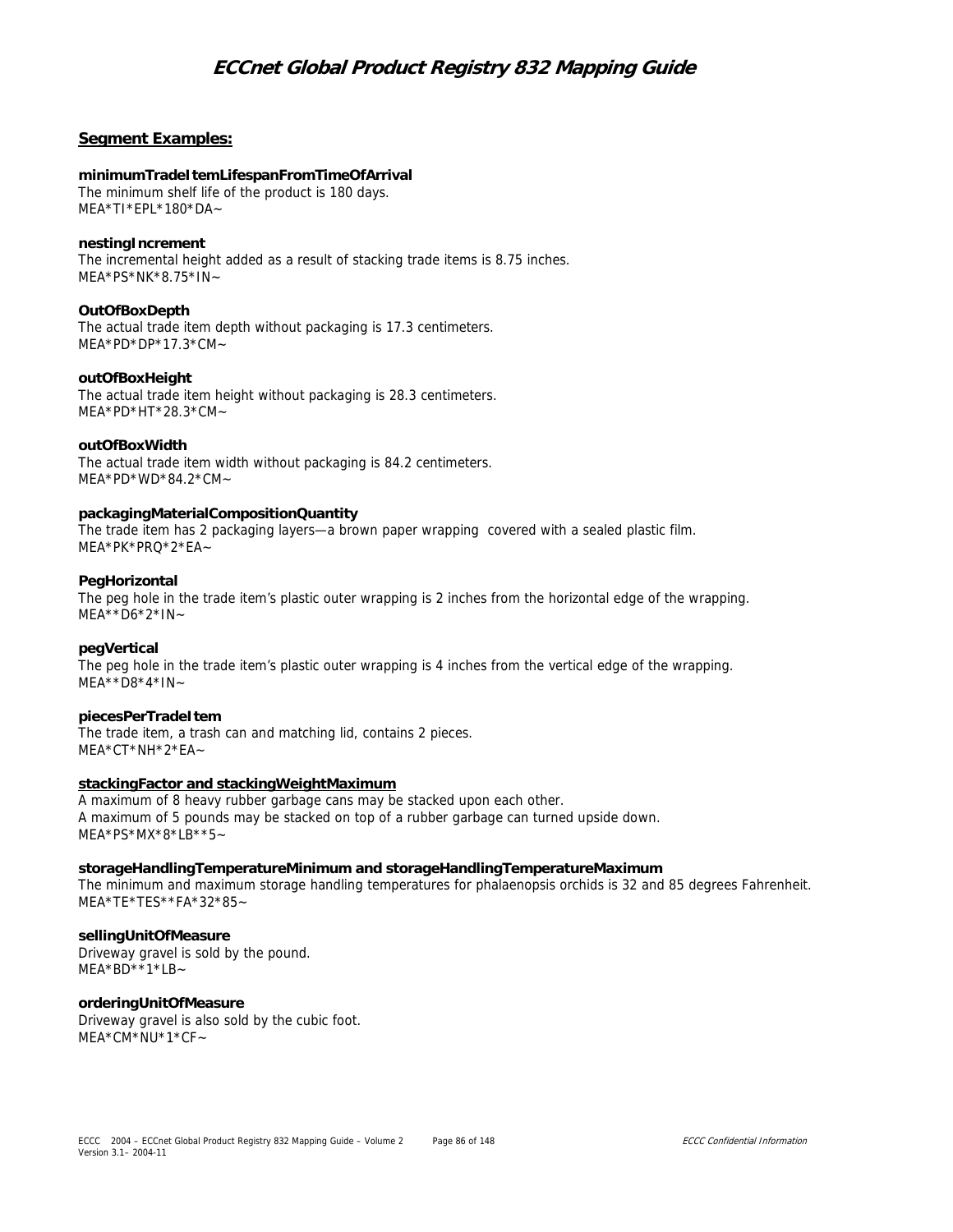| Segment:             | PKG Marking, Packaging, Loading                                                                                                                    |
|----------------------|----------------------------------------------------------------------------------------------------------------------------------------------------|
| Position:            | 090                                                                                                                                                |
| Loop:                | LIN.<br>Optional                                                                                                                                   |
| Level:               | Detail                                                                                                                                             |
| Usage:               | Optional                                                                                                                                           |
| Max Use:             | 25                                                                                                                                                 |
| Purpose:             | To describe marking, packaging, loading, and unloading requirements                                                                                |
| <b>Syntax Notes:</b> | R040506 At least one of PKG04 PKG05 or PKG06 is required.<br>1                                                                                     |
|                      | If PKG04 is present, then PKG03 is required.<br>C0403<br>$\overline{2}$                                                                            |
|                      | 3<br>If PKG05 is present, then PKG01 is required.<br>C0501                                                                                         |
| Semantic Notes:      | PKG04 should be used for industry-specific packaging description codes.<br>$\mathbf{1}$                                                            |
| Comments:            | Use the MEA (Measurements) Segment to define dimensions, tolerances, weights, counts,<br>A<br>physical restrictions, etc.                          |
|                      | If PKG01 equals "F", then PKG05 is used. If PKG01 equals "S", then PKG04 is used. If PKG01<br>B<br>equals "X", then both PKG04 and PKG05 are used. |
|                      | Use PKG03 to indicate the organization that publishes the code list being referred to.<br>C                                                        |
|                      | Special marking or tagging data can be given in PKG05 (description).<br>D                                                                          |
| Notes:               |                                                                                                                                                    |

|   | Data Element Summary |                        |                                            |                                                                                                                                      |              |                                              |  |
|---|----------------------|------------------------|--------------------------------------------|--------------------------------------------------------------------------------------------------------------------------------------|--------------|----------------------------------------------|--|
|   | Ref.<br>Des.         | Data<br><b>Element</b> | <b>Name</b>                                |                                                                                                                                      |              | <b>Attributes</b>                            |  |
| > | PKG01                | 349                    | <b>Item Description Type</b>               | Code indicating the format of a description                                                                                          | C            | ID <sub>1/1</sub>                            |  |
|   |                      |                        | F<br>S<br>Χ                                | Free-form<br>Structured (From Industry Code List)<br>Semi-Structured (Code and Text)                                                 |              | (Added in VICS 4050)                         |  |
|   | PKG02                | 753                    | Packaging Characteristic Code<br>described | Code specifying the marking, packaging, loading and related characteristics being                                                    | O            | ID <sub>1/5</sub>                            |  |
|   |                      |                        | 34<br>35<br>36<br>45<br><b>PK</b>          | <b>Product Marking</b><br>Type of Packaging<br>Package Specifications<br><b>Unloading Equipment</b><br>Packing                       |              | (Added in VICS 4020)<br>(Added in VICS 4020) |  |
|   |                      |                        | PN                                         | <b>Promotional Marking</b>                                                                                                           |              | (Added in VICS 4020)                         |  |
|   | PKG03                | 559                    | <b>Agency Qualifier Code</b><br>VI         | Code identifying the agency assigning the code values<br>Voluntary Inter-Industry Commerce Standard (VICS) EDI                       | C            | ID <sub>2/2</sub>                            |  |
| > | PKG04                | 754                    | <b>Packaging Description Code</b>          | A code from an industry code list which provides specific data about the marking,<br>packaging or loading and unloading of a product | C.           | AN 1/7                                       |  |
|   |                      |                        | E                                          | Part 1: Container or Equipment Type (Position 1)<br>Equipment                                                                        |              |                                              |  |
|   |                      |                        | M                                          | Marking                                                                                                                              |              | (Added in VICS 4030)                         |  |
|   |                      |                        | <b>CL</b>                                  | Part 2: Container or Packing Configuration (Positions 2-3)                                                                           |              |                                              |  |
|   |                      |                        | ES<br>EX<br>FL.                            | Clamp<br>Electronic Article Security (EAS)<br><b>Expiry Date</b><br>Forklift                                                         |              | (Added in VICS 4030)<br>(Added in VICS 4030) |  |
|   |                      |                        | LT.                                        | Lot Number                                                                                                                           |              | (Added in VICS 4030)                         |  |
|   | <b>PKG05</b>         | 352                    | Description                                | A free-form description to clarify the related data elements and their content                                                       | $\mathsf{C}$ | AN 1/80                                      |  |
|   |                      |                        | ECCnet:                                    |                                                                                                                                      |              |                                              |  |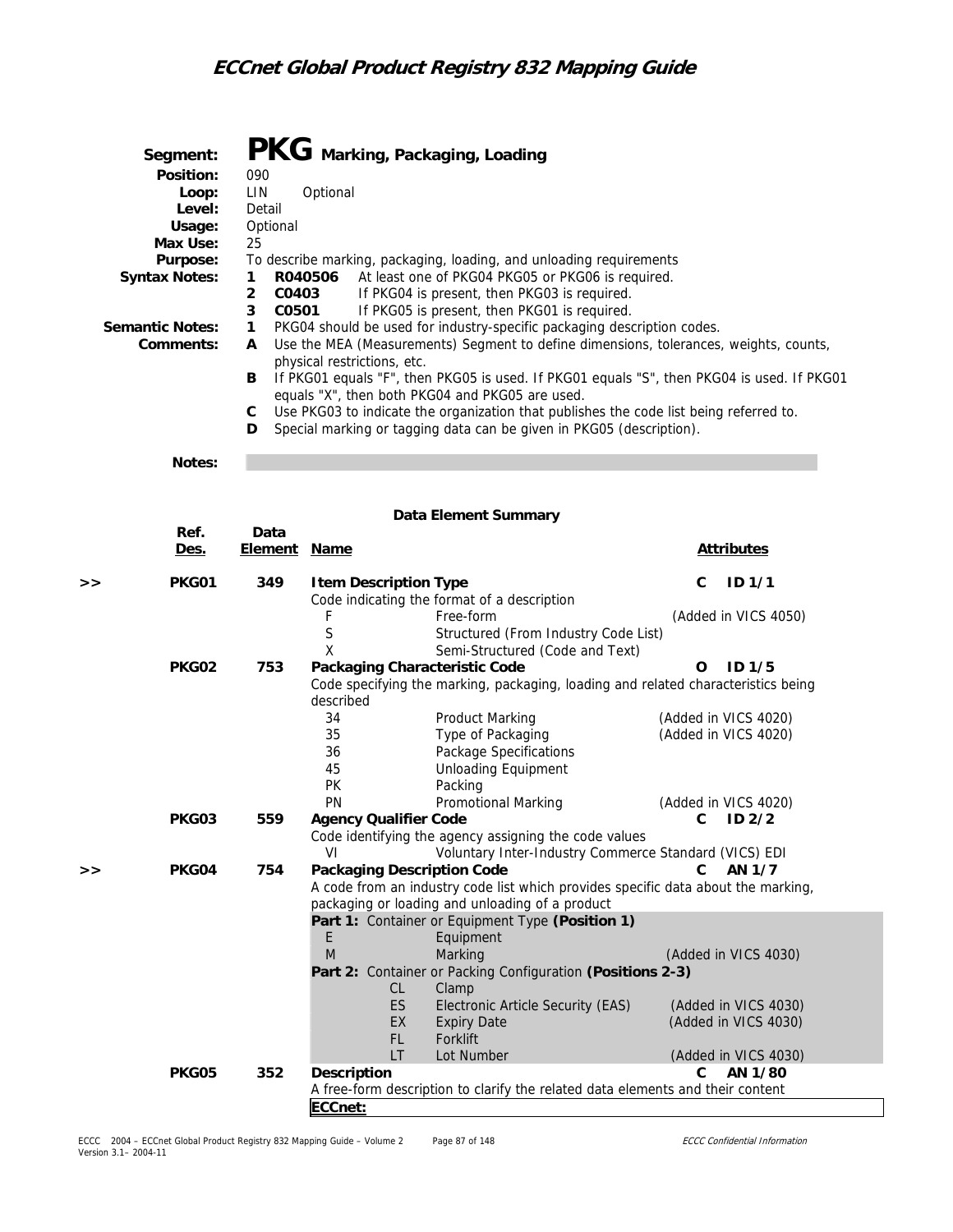|       |     | Used only by the alcohol beverage Industry and Canada (Added in VICS 4050)<br>In the interim this will be used to identify "securityTagLocation" and "securityTagType"<br>When either securityTagLocation or securityTagType is present, then the other is also<br>required. |  |
|-------|-----|------------------------------------------------------------------------------------------------------------------------------------------------------------------------------------------------------------------------------------------------------------------------------|--|
|       |     | GDD: securityTagLocation                                                                                                                                                                                                                                                     |  |
|       |     | $=$ Concealed inside trade item<br>$=$ Integrated inside trade item<br>$=$ On outside of trade item                                                                                                                                                                          |  |
|       |     | GDD: securityTagType                                                                                                                                                                                                                                                         |  |
|       |     | $=$ ACOUSTO MAGNETIC EAS TAG<br>= ELECTRO_MAGNETIC_EAS_TAG<br>$=$ INK OR DYE EAS TAG<br>$M = MICROWAVE EAS TAG$<br>$=$ RADIO FREQUENCY EAS TAG<br>R                                                                                                                          |  |
| PKG06 | 400 | Unit Load Option Code<br>C.<br>ID2/2<br>Code identifying loading or unloading a shipment                                                                                                                                                                                     |  |
|       |     | NOT USED BY THE RETAIL INDUSTRY                                                                                                                                                                                                                                              |  |

## **ECCnet Notes:**

1. **Structured Descriptions**: PKG01=S, PKG02=code from list below, PKG03=VI, PKG04=industry specific code values from list below.

| <b>PKG02 Code Value</b>       | <b>PKG03 Code Value</b> | <b>PKG04 Code Value</b>                                           |
|-------------------------------|-------------------------|-------------------------------------------------------------------|
| $36$ = Product Marking        | $VI = VICS$             | $MES = \text{Marking} - \text{Electronic Article Security (EAS)}$ |
| 36 = Package Specifications   | $VI = VICS$             | $MLT = Marking - Lot Number$                                      |
| $36$ = Package Specifications | $VI = VICS$             | $MEX = \text{Marking} - \text{Expiry Date}$                       |
| 45 = Unloading Equipment      | $VI = VICS$             | $ECL = Equipment - Clamp$                                         |
| $45 =$ Unloading Equipment    | $VI = VICS$             | $EFL = Equipment - Forklift$                                      |

2. **Free-Form Descriptions**: PKG01=F, PKG02=code from list below, PKG03=null, PKG04=null, PKG05=free form description

| <b>PKG02 Code Value</b>    | <b>PKG05 Description</b>                                                                                                                      |
|----------------------------|-----------------------------------------------------------------------------------------------------------------------------------------------|
| $36$ = Product Marking     | 1-80 alphanumeric characters (i.e. 50 cent off coupon)                                                                                        |
| $35 =$ Type of Packaging   | See ECCnet System Information Guide - Data Content & Structures Appendix 1C -<br>Special Packaging Codes. (Change request pending - EC 1-102) |
| $PN =$ Promotional Marking | 1-80 alphanumeric characters (i.e. Christmas, Father's Day, Halloween, etc.)                                                                  |
| $PK = Packing$             | Specify "LOOSE" if the item is not palletized (i.e. Plastic Lawn Chairs).                                                                     |

3. When BCT01= PS (Price Sheet) this segment will be ignored inbound to the catalogue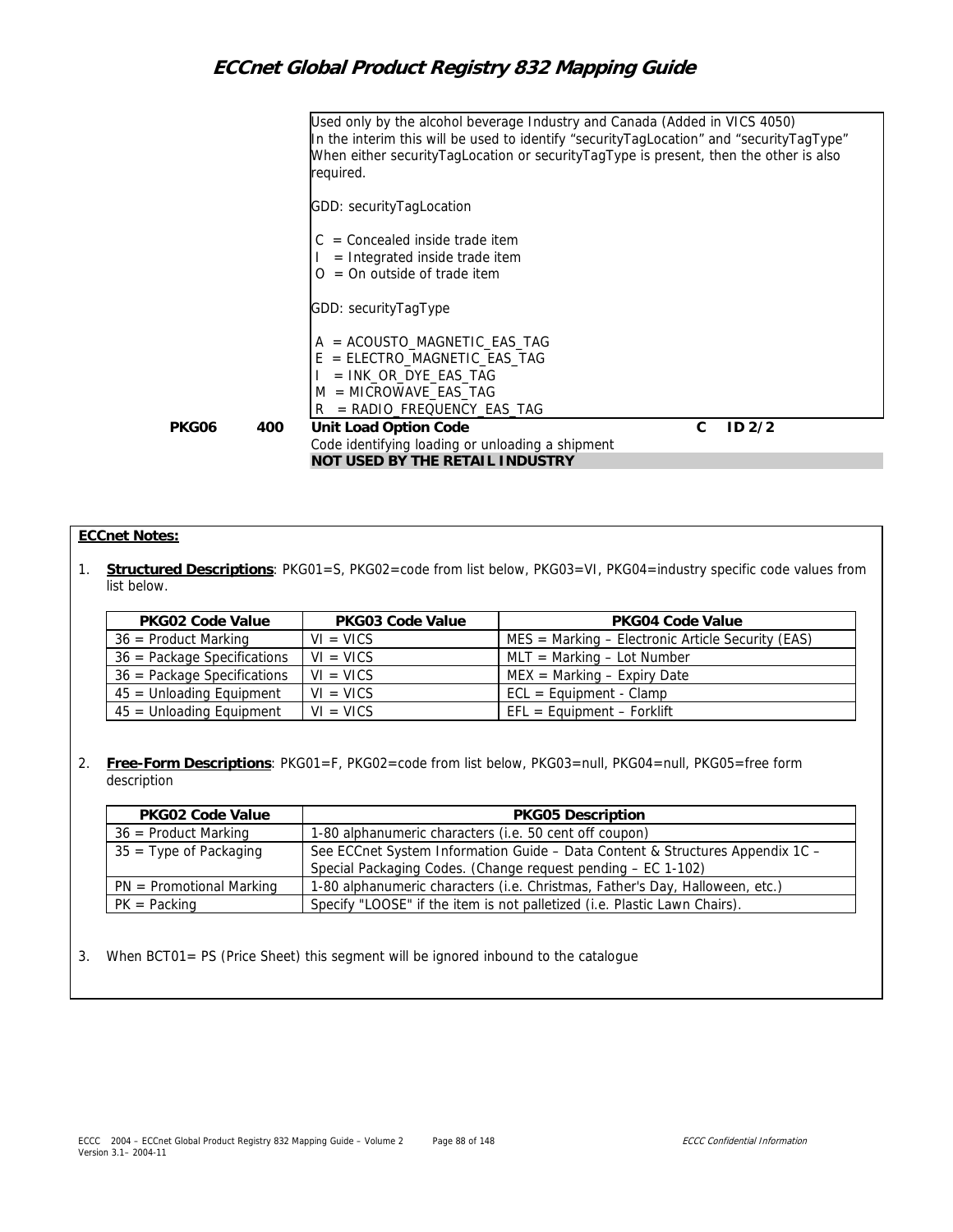## **Implementation Guidelines**

The following combinations of field values are valid for multi-level pull-down lists and for batch EDI transmissions.

| <b>GDD Attribute</b> | PKG01 | PKG02 | PKG03 | PKG04                               | PKG05       | Comments                                                                                                                                              |
|----------------------|-------|-------|-------|-------------------------------------|-------------|-------------------------------------------------------------------------------------------------------------------------------------------------------|
| BarCodeType          | S     | 34    | VI    | M23,<br>M24,<br>M26.<br>M34,<br>M35 |             | $M23 = EAN_UCC_8_Symbol$<br>$M24 = EAN_UCC_13_Symbol$<br>$M26 = ITF_14$ _Symbol<br>$M34 = UPC_A$ Symbol<br>$M35 = UPC_E$ _Symbol                      |
| SecurityTagLocation  | Χ     | 34    | VI    | <b>MES</b>                          | O           | $C =$ Concealed inside trade item<br>$=$ Integrated inside trade item<br>$Q = Qn$ outside of trade item                                               |
| SecurityTagType      | X     | 34    | VI    | <b>LES</b>                          | A<br>M<br>R | $A = AOUSTO MAGNETIC EAS TAG$<br>$E = ELECTRO MAGNETIC EAS TAG$<br>$=$ INK OR DYE EAS TAG<br>$M = MICROWAVE EAS TAG$<br>$R =$ RADIO FREQUENCY EAS TAG |

### **Segment Examples:**

#### **barCodeType**

The trade item packaging is marked with both a UPC-A 12-digit symbol and an EAN-13 symbol.

PKG\*S\*34\*VI\*M34~ PKG\*S\*34\*VI\*M24~

#### **securityTagLocation**

The electronic article surveillance tag is located on the outside of the DVD hard plastic package.

PKG\*X\*34\*VI\*MES\*O~

#### **securityTagType**

The electronic article surveillance tag is an electro-magnetic type.

PKG\*X\*34\*VI\*LES\*E~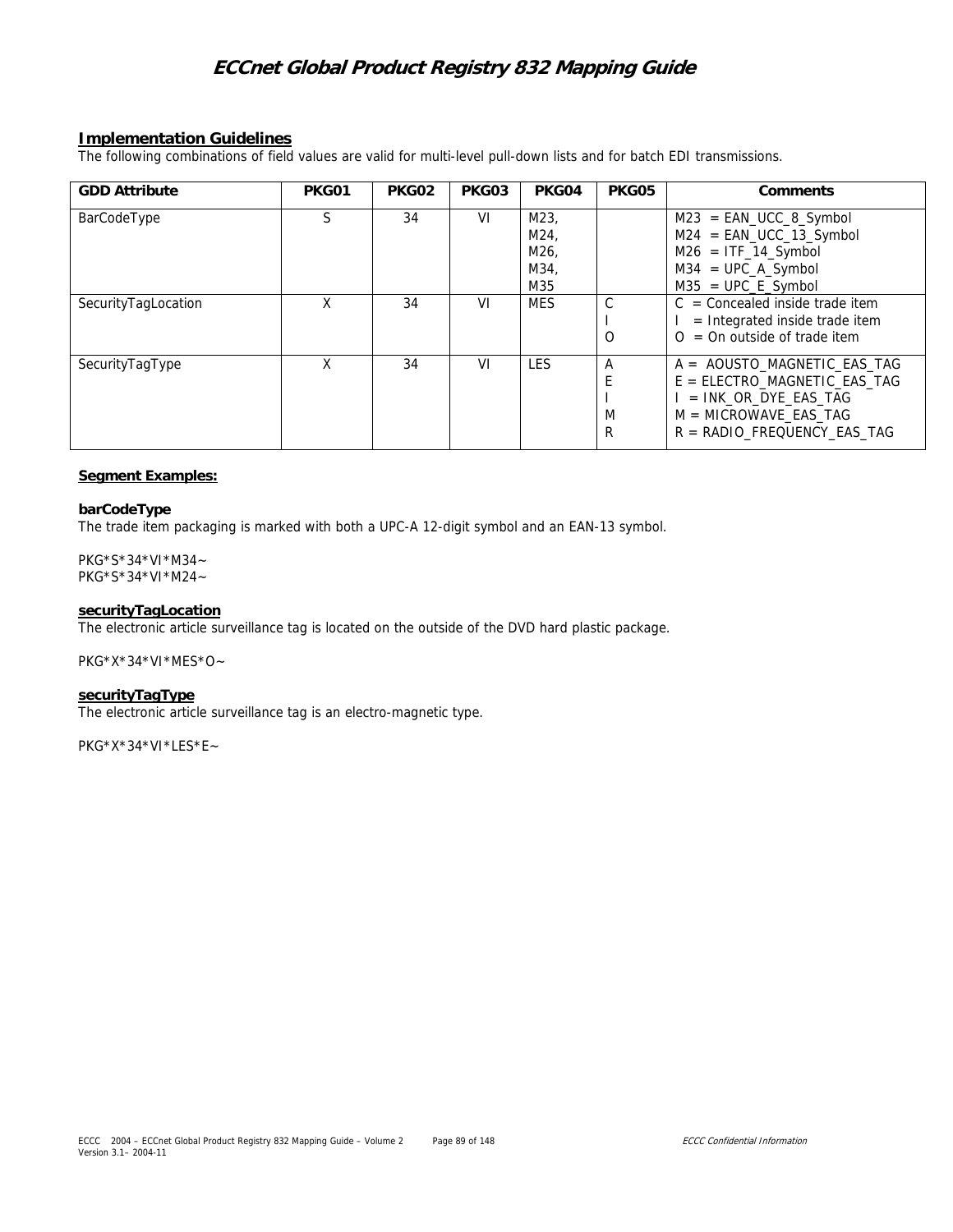| Segment:<br>Position:<br>Usage:<br>Max Use:<br>Purpose:<br><b>Syntax Notes:</b><br><b>Semantic Notes:</b><br>Comments: | 110<br>LIN<br>Loop:<br>Level:<br>Detail<br>Optional<br>>1<br>1<br>$\overline{2}$<br>$\mathbf{1}$ | R010204<br>C0203                                                                                                               | ${\bf T} {\bf D4}\,$ Carrier Details (Special Handling, or Hazardous Materials, or Both)<br>To specify transportation special handling requirements, or hazardous materials information, or both<br>At least one of TD401 TD402 or TD404 is required.<br>If TD402 is present, then TD403 is required.<br>TD405 identifies if a Material Safety Data Sheet (MSDS) exists for this product. A "Y" indicates<br>an MSDS exists for this product; an "N" indicates an MSDS does not exist for this product. |                                                                                                                                                                                                                                                                                                            |
|------------------------------------------------------------------------------------------------------------------------|--------------------------------------------------------------------------------------------------|--------------------------------------------------------------------------------------------------------------------------------|---------------------------------------------------------------------------------------------------------------------------------------------------------------------------------------------------------------------------------------------------------------------------------------------------------------------------------------------------------------------------------------------------------------------------------------------------------------------------------------------------------|------------------------------------------------------------------------------------------------------------------------------------------------------------------------------------------------------------------------------------------------------------------------------------------------------------|
| Notes:                                                                                                                 |                                                                                                  | description for hazardous materials.                                                                                           | When specifying International Fire Code Institute class code designations, TD402 and TD403<br>will not be used, and TD404 will contain the text class code designation. Contact the<br>International Fire Code Institute for a list of class code designations:<br>International Fire Code Institute 5360 Workman Mill Road Whittier, CA 90601-2298<br>This segment may be used also to specify the Department of Transportation code and                                                               |                                                                                                                                                                                                                                                                                                            |
|                                                                                                                        |                                                                                                  |                                                                                                                                | Data Element Summary                                                                                                                                                                                                                                                                                                                                                                                                                                                                                    |                                                                                                                                                                                                                                                                                                            |
| Ref.<br>Des.                                                                                                           | Data                                                                                             | <b>Element Name</b>                                                                                                            |                                                                                                                                                                                                                                                                                                                                                                                                                                                                                                         | <b>Attributes</b>                                                                                                                                                                                                                                                                                          |
| <b>TD401</b>                                                                                                           | 152                                                                                              | DA<br><b>DNF</b><br>EL.<br>FL<br><b>FR</b><br>HM<br>IC<br><b>MRF</b><br>ECCnet:<br><b>NH</b><br><b>OR</b><br><b>OTC</b><br>PG. | <b>Special Handling Code</b><br>Code specifying special transportation handling instructions<br>Dangerous Goods<br>Do Not Freeze<br><b>Environmental Control Limits</b><br>Flammable<br>Fragile Handle with Care<br>Endorsed as Hazardous Materials<br>Ice<br>Refrigerated<br>Non-Hazardous Material (Change request pending EC 1-18)<br>Other Regulated Material<br><b>Temperature Control</b><br>Poisonous Gas                                                                                        | C<br>ID <sub>2/3</sub><br>(Added in VICS 4050)<br>(Added in VICS 4050)<br>(Added in VICS 4050)<br>(Added in VICS 4050)<br>(Added in VICS 4050)<br>(Added in VICS 4050)<br>(Added in VICS 4050)<br>(Added in VICS 4050)<br>(Change request pending EC 1-18)<br>(Added in VICS 4050)<br>(Added in VICS 4050) |
| <b>TD402</b><br><b>TD403</b><br><b>TD404</b>                                                                           | 208<br>209<br>352                                                                                | B<br>D<br>Description                                                                                                          | Hazardous Material Code Qualifier<br>Code which qualifies the Hazardous Material Class Code (209)<br>Uniform Fire Code (UFC)<br>See External Code Source 707 in Section III for reference document<br>Hazardous Materials ID, DOT<br>See External Code Source 52 in Section III for reference document<br><b>Hazardous Material Class Code</b><br>Code specifying the kind of hazard for a material                                                                                                     | $1D$ 1/1<br>C<br>AN 1/4<br>C<br>AN 1/80<br>С                                                                                                                                                                                                                                                               |
| N/U<br><b>TD405</b>                                                                                                    | 1073                                                                                             |                                                                                                                                | A free-form description to clarify the related data elements and their content<br>Yes/No Condition or Response Code<br>Code indicating a Yes or No condition or response                                                                                                                                                                                                                                                                                                                                | ID <sub>1/1</sub><br>O                                                                                                                                                                                                                                                                                     |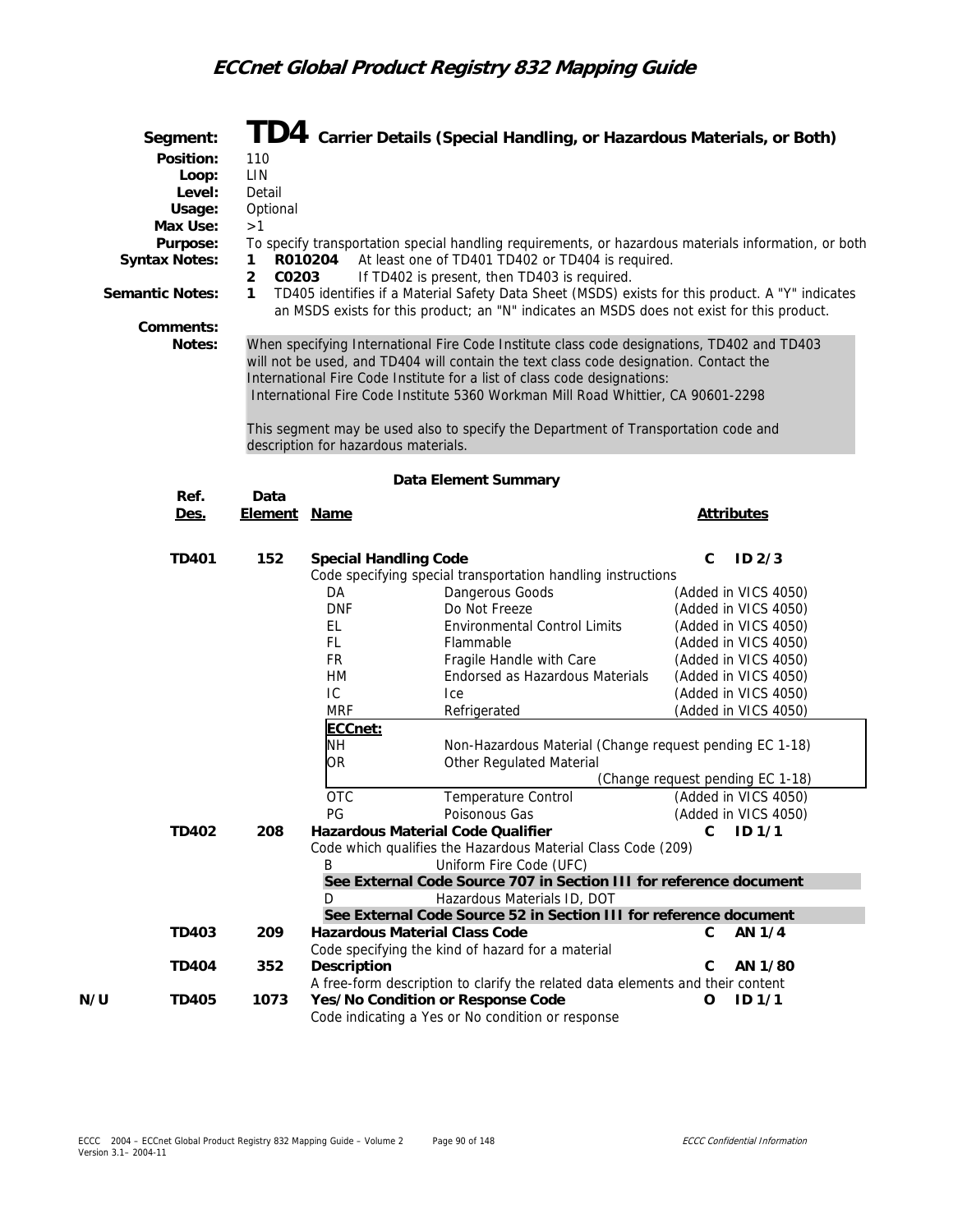## **ECCnet Notes:**

1. When BCT01= PS (Price Sheet) this segment will be ignored inbound to the catalogue.

## **Segment Example:**

The trade item's Department of Transportation Dangerous Goods Number is "115A".

TD4\*\*D\*115A~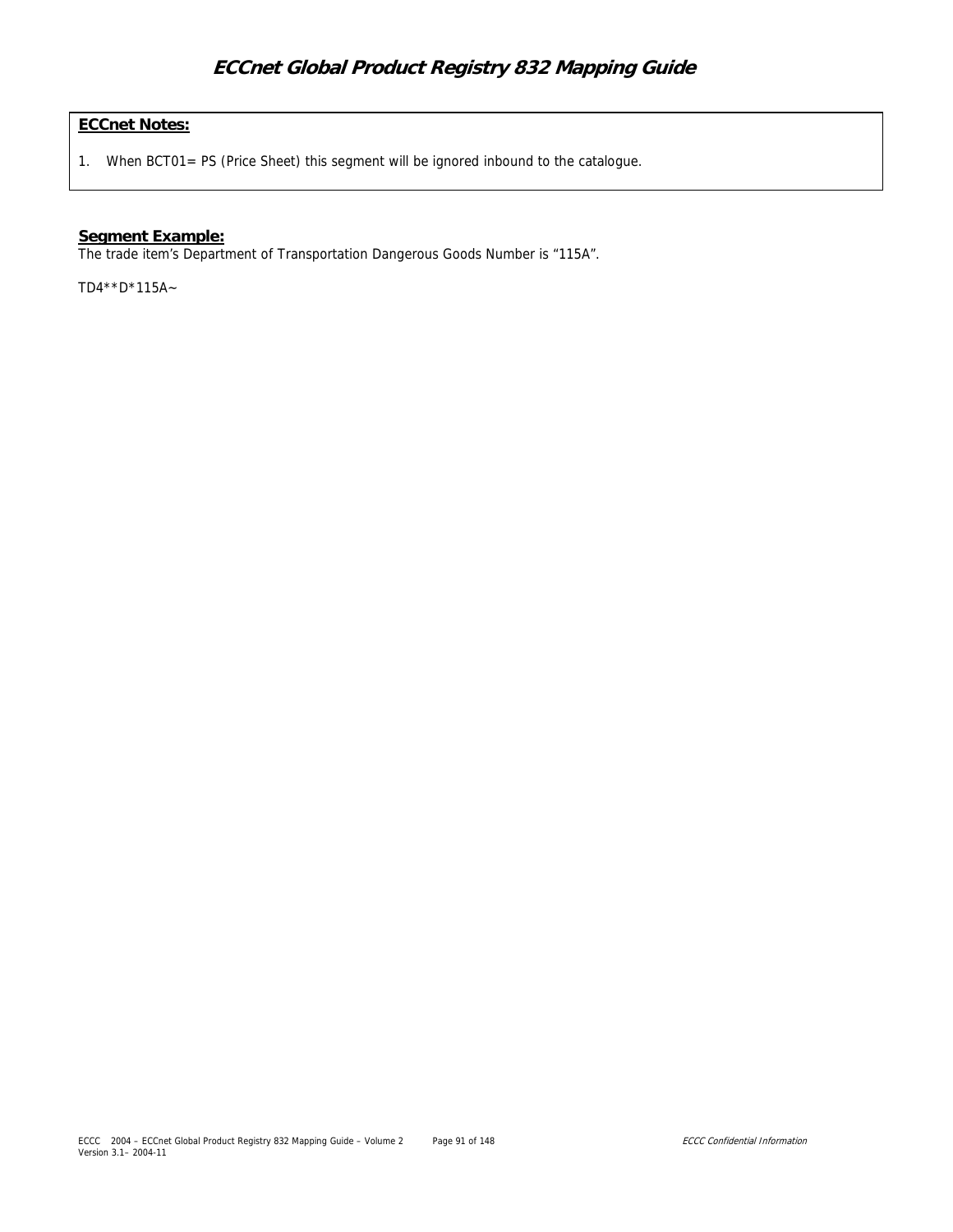| Segment:             | LDT Lead Time                                                  |
|----------------------|----------------------------------------------------------------|
| Position:            | 140                                                            |
| Loop:                | LIN                                                            |
| Level:               | Detail                                                         |
| Usage:               | Optional                                                       |
| Max Use:             | >1                                                             |
| Purpose:             | To specify lead time for availability of products and services |
| <b>Syntax Notes:</b> |                                                                |
| Semantic Notes:      | LDT04 is the effective date of lead time information.          |
| Comments:            | LDT02 is the quantity of unit of time periods.<br>А            |

## **Data Element Summary**

|     | Ref.<br><u>Des.</u> | Data<br><u>Element</u> | <u>Name</u>                                                                                                                                |   | <b>Attributes</b>    |
|-----|---------------------|------------------------|--------------------------------------------------------------------------------------------------------------------------------------------|---|----------------------|
| >   | LDT01               | 345                    | Lead Time Code<br>Code indicating the time range<br>AE<br>From date of PO receipt to shipment<br>From date of PO receipt to delivery<br>AF | м | ID <sub>2/2</sub>    |
|     |                     |                        |                                                                                                                                            |   | (Added in VICS 4050) |
| >   | LDT <sub>02</sub>   | 380                    | Quantity                                                                                                                                   | м | R 1/15               |
|     |                     |                        | Numeric value of quantity<br>ECCnet:<br>Required for Hardlines on Orderable Unit only.<br>GDD: orderingLeadTime                            |   |                      |
| >   | LDT03               | 344                    | Unit of Time Period or Interval<br>Code indicating the time period or interval<br>DA<br>Calendar Days<br><b>DW</b><br>Work Days            | м | ID <sub>2/2</sub>    |
| N/U | LDT04               | 373                    | Date<br>Date expressed as CCYYMMDD                                                                                                         | O | DT 8/8               |
|     |                     |                        | NOT USED BY THE RETAIL INDUSTRY                                                                                                            |   |                      |

## **ECCnet Notes:**

1. When BCT01= PS (Price Sheet) this segment will be ignored inbound to the catalogue.

### **Segment Example:**

It normally takes 45 calendar days from Purchase Order Date until Shipment Date.

LDT\*AE\*45\*DA~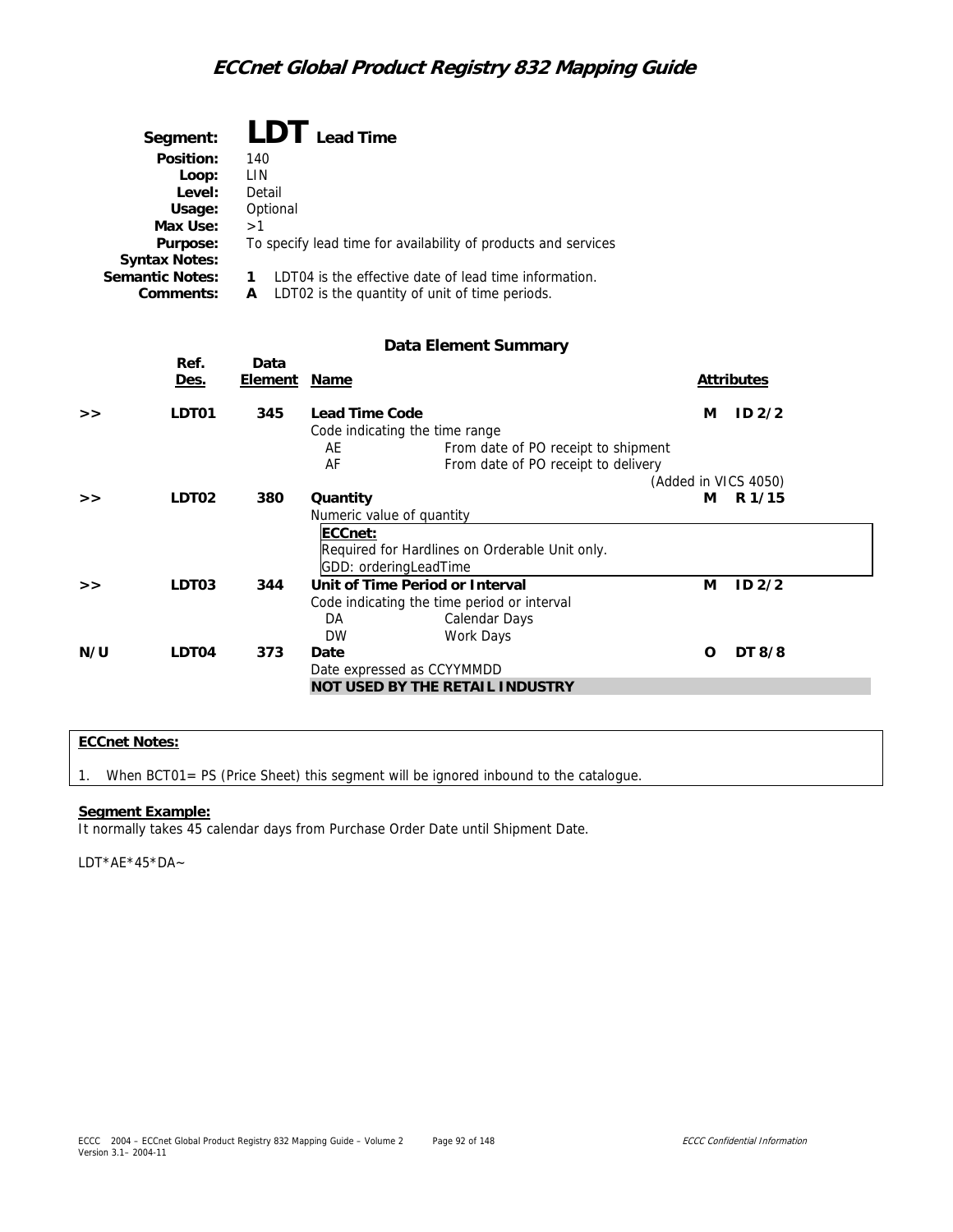| Segment:               | TC2 commodity                                                                |
|------------------------|------------------------------------------------------------------------------|
| Position:              | 160                                                                          |
| Loop:                  | LIN                                                                          |
| Level:                 | Detail                                                                       |
| Usage:                 | Optional                                                                     |
| Max Use:               | ◠                                                                            |
| Purpose:               | To identify a commodity or a group of commodities or a tariff page commodity |
| <b>Syntax Notes:</b>   |                                                                              |
| <b>Semantic Notes:</b> |                                                                              |
| Comments               |                                                                              |

### **Data Element Summary**

|                                  | Des.         | Element | <u>Name</u>                     |                                                                      |   | <b>Attributes</b> |
|----------------------------------|--------------|---------|---------------------------------|----------------------------------------------------------------------|---|-------------------|
| >                                | <b>TC201</b> | 23      | <b>Commodity Code Qualifier</b> |                                                                      | м | ID 1/1            |
|                                  |              |         |                                 | Code identifying the commodity coding system used for Commodity Code |   |                   |
|                                  |              |         | ECCnet:                         |                                                                      |   |                   |
|                                  |              |         | GDD: importClassificationType   |                                                                      |   |                   |
|                                  |              |         | A                               | Harmonized Tariff Schedule of the United States Annotated            |   |                   |
|                                  |              |         |                                 | See External Code Source 6 in Section III for reference              |   |                   |
|                                  |              |         |                                 | document.                                                            |   |                   |
|                                  |              |         | N                               | National Motor Freight Classification (NMFC)                         |   |                   |
|                                  |              |         |                                 | See External Code Source 11 in Section III for reference             |   |                   |
|                                  |              |         |                                 | document.                                                            |   |                   |
|                                  |              |         |                                 | Standard Transportation Carrier Code (STCC)                          |   |                   |
| >                                | <b>TC202</b> | 22      | <b>Commodity Code</b>           |                                                                      | м | AN 1/30           |
|                                  |              |         |                                 | Code describing a commodity or group of commodities                  |   |                   |
|                                  |              |         | ECCnet:                         |                                                                      |   |                   |
|                                  |              |         | GDD: importClassificationValue  |                                                                      |   |                   |
| $I$ mplomontotion $O$ uidolinoo. |              |         |                                 |                                                                      |   |                   |

### **Implementation Guidelines:**

 **Ref. Data** 

| TC201 Value | <b>Edited For</b>                                                                |
|-------------|----------------------------------------------------------------------------------|
|             | 10 numeric digits only, with no embedded spaces and no alpha characters allowed. |

## **Segment Examples:**

The importClassificationType is "A" and the importClassificationValue is "1234567890".

TC2\*A\*1234567890~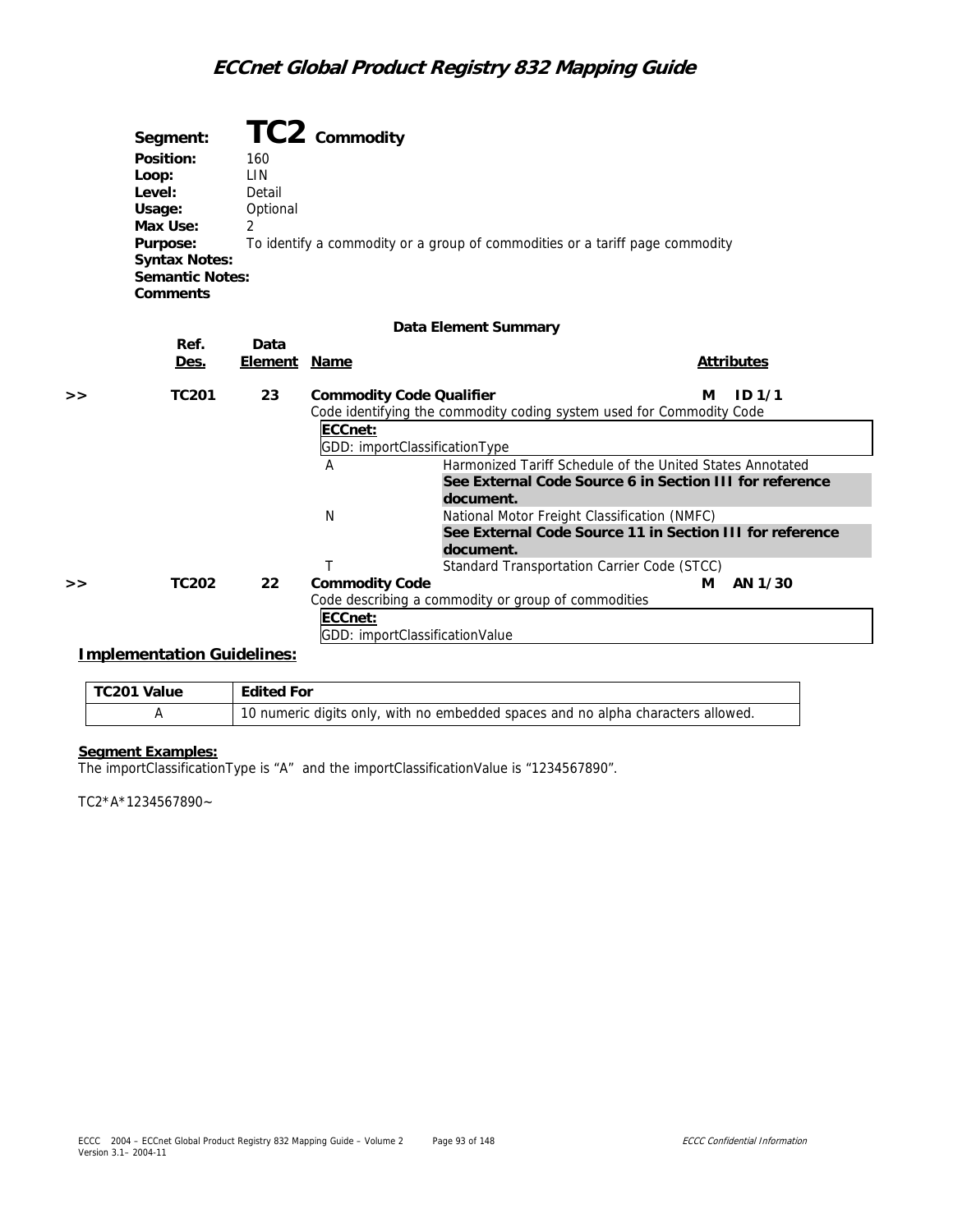| Segment:<br>Position:<br>Usage:<br>Max Use:<br>Purpose:<br><b>Syntax Notes:</b><br><b>Semantic Notes:</b><br>Comments: | 168<br>LIN<br>Loop:<br>Level:<br>Detail<br>Optional<br>1<br>$\mathbf{1}$<br>P0304<br>$\overline{2}$<br>P0506<br>3<br>P0708<br>P0910<br>4<br>P1112<br>5<br>6<br>P1415<br>$\overline{7}$<br>8<br>9<br>P2930<br>$\mathbf{1}$<br>A | P232425<br>P262728<br>"N" indicates the product is not prepriced.<br>G5516 is limited to 16 characters. | ${\bf G55}$ Item Characteristics - Consumer Unit<br>To provide physical characteristics relative to a consumer unit<br>If either G5503 or G5504 is present, then the other is required.<br>If either G5505 or G5506 is present, then the other is required.<br>If either G5507 or G5508 is present, then the other is required.<br>If either G5509 or G5510 is present, then the other is required.<br>If either G5511 or G5512 is present, then the other is required.<br>If either G5514 or G5515 is present, then the other is required.<br>If any of G5523 G5524 or G5525 is present, then all are required.<br>If any of G5526 G5527 or G5528 is present, then all are required.<br>If either G5529 or G5530 is present, then the other is required.<br>G5521 indicates if the product is prepriced. Code "Y" indicates the product is prepriced. Code                                                                                                                                                                                                                                                                                                                                                                                                      |
|------------------------------------------------------------------------------------------------------------------------|--------------------------------------------------------------------------------------------------------------------------------------------------------------------------------------------------------------------------------|---------------------------------------------------------------------------------------------------------|------------------------------------------------------------------------------------------------------------------------------------------------------------------------------------------------------------------------------------------------------------------------------------------------------------------------------------------------------------------------------------------------------------------------------------------------------------------------------------------------------------------------------------------------------------------------------------------------------------------------------------------------------------------------------------------------------------------------------------------------------------------------------------------------------------------------------------------------------------------------------------------------------------------------------------------------------------------------------------------------------------------------------------------------------------------------------------------------------------------------------------------------------------------------------------------------------------------------------------------------------------------|
| Notes:                                                                                                                 |                                                                                                                                                                                                                                |                                                                                                         | This segment is used to provide physical characteristics relative to a consumer selling unit level                                                                                                                                                                                                                                                                                                                                                                                                                                                                                                                                                                                                                                                                                                                                                                                                                                                                                                                                                                                                                                                                                                                                                               |
|                                                                                                                        | only.<br>G5533.                                                                                                                                                                                                                | V (Pack/Inner Pack Usage) for usage examples.                                                           | When changing a U.P.C. Consumer Package Code, the new code is identified in the LIN02/LIN03<br>and G5501/G5502 and the replaced U.P.C. Consumer Package Code is indicated in G5529/G5530.<br>The dimensions of the consumer unit may be specified by using G5505 through G5510<br>G5506, G5508 and G5510 must be in the same unit or basis for measurement code.<br>This segment is used to specify the packaging of the item in the case or carton. There may be two<br>levels of packaging specified. The first level is always specified by using G5513 (Pack). The first<br>level may be actual items, i.e., consumer units, or it may be the number of smaller containers<br>within the case. The second level, specified using G5532 (Inner Pack), is the number of eaches in<br>each inner container when G5513 is the number of smaller containers within the case. See Section<br>G5514 and G5515 should be used only if different from G3918 and G3919.<br>This segment may be used to specify the weight of the consumer unit by using G5523, G5524, and<br>G5525. The volume (cube) of the consumer unit may be specified by using G5511 and G5512.<br>This segment can be used also to specify the type of packaging for the consumer unit by using |
|                                                                                                                        |                                                                                                                                                                                                                                |                                                                                                         | Data Element Summary                                                                                                                                                                                                                                                                                                                                                                                                                                                                                                                                                                                                                                                                                                                                                                                                                                                                                                                                                                                                                                                                                                                                                                                                                                             |
| Ref.<br><u>Des.</u>                                                                                                    | Data<br>Element                                                                                                                                                                                                                | <u>Name</u>                                                                                             | <b>Attributes</b>                                                                                                                                                                                                                                                                                                                                                                                                                                                                                                                                                                                                                                                                                                                                                                                                                                                                                                                                                                                                                                                                                                                                                                                                                                                |
| G5501<br>>                                                                                                             | 235                                                                                                                                                                                                                            | Product/Service ID Qualifier<br>(234)<br>EN<br>EO                                                       | ID2/2<br>м<br>Code identifying the type/source of the descriptive number used in Product/Service ID<br>European Article Number (EAN) (2-5-5-1)<br>EAN/UCC-13 Data Structure for the 13-digit EAN.UCC Global Trade<br>Item Number (GTIN)<br>EAN-8 Code<br>(Added in VICS 4040)<br>EAN/UCC-8 Data Structure for the 8-digit EAN.UCC Global Trade<br>Item Number (GTIN)                                                                                                                                                                                                                                                                                                                                                                                                                                                                                                                                                                                                                                                                                                                                                                                                                                                                                             |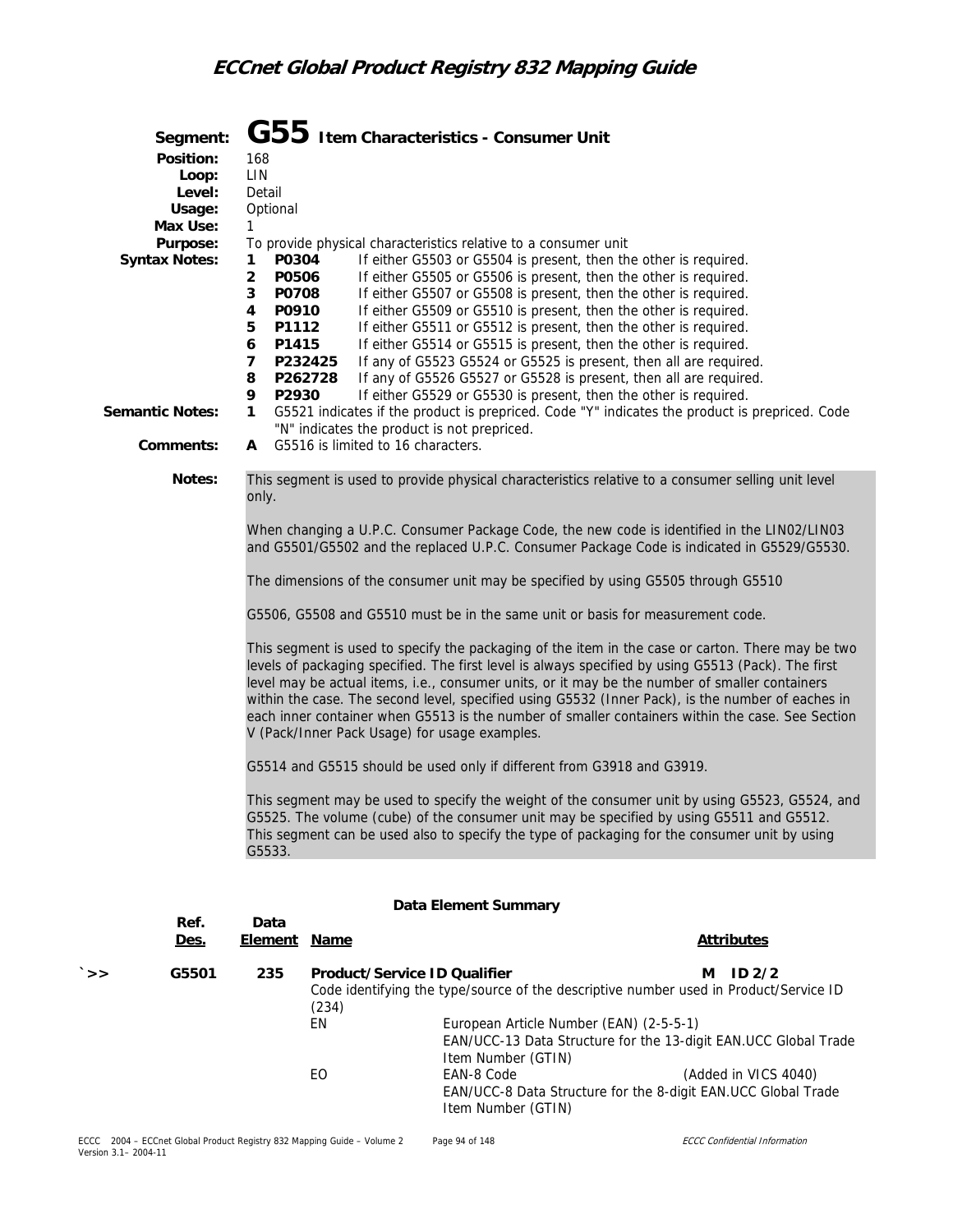|     |       |     | ECCnet:                   |                                                                                           |              |                      |
|-----|-------|-----|---------------------------|-------------------------------------------------------------------------------------------|--------------|----------------------|
|     |       |     | U8                        | U.P.C.-8 Consumer Unit Code (Change request pending EC 1-101)                             |              |                      |
|     |       |     | UP                        | U.P.C. Consumer Package Code (1-5-5-1)                                                    |              |                      |
|     |       |     |                           | Data structure for the 12-digit EAN.UCC Global Trade Item Number                          |              |                      |
|     |       |     |                           | (GTIN). Also known as the Universal Product Code (U.P.C.)                                 |              |                      |
| >   | G5502 | 234 | <b>Product/Service ID</b> |                                                                                           | М            | AN 1/48              |
|     |       |     |                           | Identifying number for a product or service                                               |              |                      |
|     |       |     | ECCnet:                   |                                                                                           |              |                      |
|     |       |     |                           | The value must adhere to the UCC/EAN standards for the code specified by G5501.           |              |                      |
| N/U | G5503 | 235 |                           | <b>Product/Service ID Qualifier</b>                                                       | C.           | ID2/2                |
|     |       |     |                           | Code identifying the type/source of the descriptive number used in Product/Service ID     |              |                      |
|     |       |     | (234)                     |                                                                                           |              |                      |
| N/U | G5504 | 234 | Product/Service ID        |                                                                                           | C            | AN 1/48              |
|     |       |     |                           | Identifying number for a product or service                                               |              |                      |
|     | G5505 | 65  | Height                    |                                                                                           | C            | R 1/8                |
|     |       |     |                           | Vertical dimension of an object measured when the object is in the upright position.      |              |                      |
|     |       |     | ECCnet:                   |                                                                                           |              |                      |
|     |       |     |                           | If specified the value MUST be greater than zero > 0. ECCnet maintains this field with up |              |                      |
|     |       |     |                           | to 5 integer positions and 3 decimal positions.                                           |              |                      |
|     |       |     | GDD: height               |                                                                                           |              |                      |
|     | G5506 | 355 |                           | Unit or Basis for Measurement Code                                                        | $\mathbf{C}$ | ID2/2                |
|     |       |     |                           | Code specifying the units in which a value is being expressed, or manner in which a       |              |                      |
|     |       |     |                           | measurement has been taken                                                                |              |                      |
|     |       |     | <b>CM</b>                 | Centimeter                                                                                |              | (Added in VICS 4020) |
|     |       |     | DM                        | Decimeter                                                                                 |              | (Added in VICS 4020) |
|     |       |     | МM                        | Millimeter                                                                                |              |                      |
|     |       |     | <b>MR</b>                 | Meter                                                                                     |              |                      |
|     | G5507 | 189 | Width                     |                                                                                           | C            | R 1/8                |
|     |       |     |                           | Shorter measurement of the two horizontal dimensions measured with the object in the      |              |                      |
|     |       |     | upright position.         |                                                                                           |              |                      |
|     |       |     | ECCnet:                   |                                                                                           |              |                      |
|     |       |     |                           | If specified the value MUST be greater than zero > 0. ECCnet maintains this field with    |              |                      |
|     |       |     |                           | up to 5 integer positions and 3 decimal positions.                                        |              |                      |
|     |       |     | GDD: Width                |                                                                                           |              |                      |
|     | G5508 | 355 |                           | Unit or Basis for Measurement Code                                                        | $\mathsf{C}$ | ID2/2                |
|     |       |     |                           | Code specifying the units in which a value is being expressed, or manner in which a       |              |                      |
|     |       |     |                           | measurement has been taken                                                                |              | (Added in VICS 4020) |
|     |       |     | <b>CM</b><br>DM           | Centimeter<br>Decimeter                                                                   |              | (Added in VICS 4020) |
|     |       |     | МM                        | Millimeter                                                                                |              |                      |
|     |       |     | <b>MR</b>                 | Meter                                                                                     |              |                      |
|     | G5509 | 82  | Length                    |                                                                                           | C            | R 1/8                |
|     |       |     |                           | Largest horizontal dimension of an object measured when the object is in the upright      |              |                      |
|     |       |     | position.                 |                                                                                           |              |                      |
|     |       |     | ECCnet:                   |                                                                                           |              |                      |
|     |       |     |                           | If specified the value MUST be greater than zero $> 0$ . ECCnet maintains this field with |              |                      |
|     |       |     |                           | up to 5 integer positions and 3 decimal positions.                                        |              |                      |
|     |       |     | GDD: Depth                |                                                                                           |              |                      |
|     | G5510 | 355 |                           | Unit or Basis for Measurement Code                                                        | C            | ID2/2                |
|     |       |     |                           | Code specifying the units in which a value is being expressed, or manner in which a       |              |                      |
|     |       |     |                           | measurement has been taken                                                                |              |                      |
|     |       |     | <b>CM</b>                 | Centimeter                                                                                |              | (Added in VICS 4020) |
|     |       |     | DM                        | Decimeter                                                                                 |              | (Added in VICS 4020) |
|     |       |     | МM                        | Millimeter                                                                                |              |                      |
|     |       |     | <b>MR</b>                 | Meter                                                                                     |              |                      |
|     | G5511 | 183 | Volume                    |                                                                                           | C            | R 1/8                |
|     |       |     |                           | Value of volumetric measure.                                                              |              |                      |
|     |       |     |                           | U.P.C. CATALOG: CUBE PER UNIT - The cube of an item.                                      |              |                      |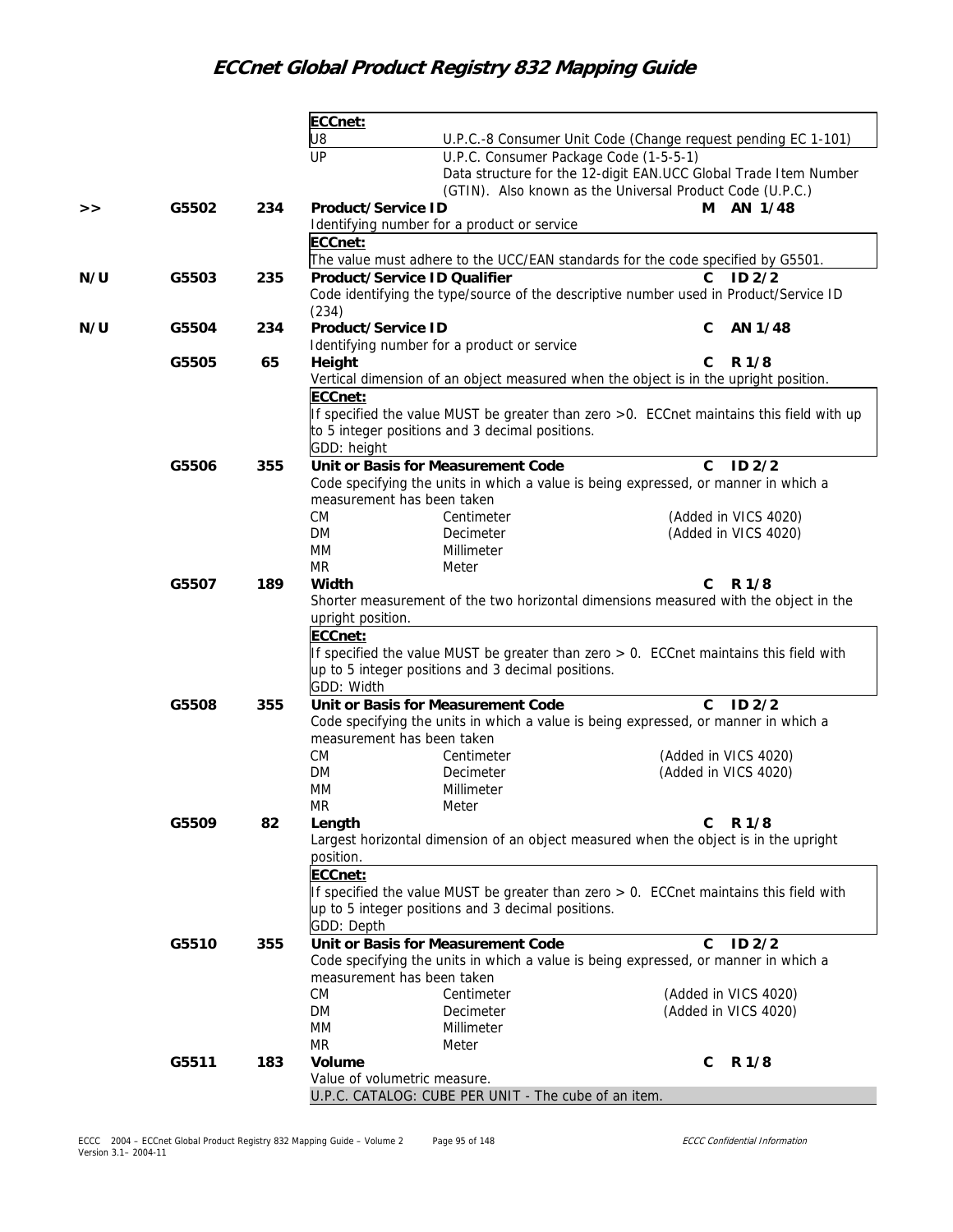|       |     | ECCnet:                                        |                                                                                     |                                                                                          |
|-------|-----|------------------------------------------------|-------------------------------------------------------------------------------------|------------------------------------------------------------------------------------------|
|       |     |                                                | to 5 integer positions and 3 decimal positions.                                     | If specified the value MUST be greater than zero >0. ECCnet maintains this field with up |
|       |     | GDD: Volume                                    |                                                                                     |                                                                                          |
| G5512 | 355 |                                                | Unit or Basis for Measurement Code                                                  | ID <sub>2/2</sub><br>$\mathsf{C}$                                                        |
|       |     |                                                | Code specifying the units in which a value is being expressed, or manner in which a |                                                                                          |
|       |     | measurement has been taken                     |                                                                                     |                                                                                          |
|       |     | CC                                             | Cubic Centimeter                                                                    |                                                                                          |
|       |     | CR                                             | Cubic Meter                                                                         |                                                                                          |
| G5513 | 356 | Pack                                           |                                                                                     | NO 1/6<br>O                                                                              |
|       |     | per outer container.                           |                                                                                     | The number of inner containers, or number of eaches if there are no inner containers,    |
|       |     | ECCnet:                                        |                                                                                     |                                                                                          |
|       |     |                                                | Note that dimensions of inner pack that is not marked with a GTIN number are        |                                                                                          |
|       |     |                                                | transmitted in the PKL segment.                                                     |                                                                                          |
|       |     |                                                | GDD: quantityOfNextLowerTradeItemWithinInnerPack                                    |                                                                                          |
| G5514 | 357 | <b>Size</b><br>Size of supplier units in pack. |                                                                                     | $\mathbf C$<br>R 1/8                                                                     |
|       |     | ECCnet:                                        |                                                                                     |                                                                                          |
|       |     |                                                |                                                                                     | For example, "8 ounces", this field would contain "8", and the next would contain "OZ"   |
|       |     | GDD: netContent                                |                                                                                     |                                                                                          |
| G5515 | 355 |                                                | Unit or Basis for Measurement Code                                                  | $\mathbf{C}$<br>ID2/2                                                                    |
|       |     |                                                | Code specifying the units in which a value is being expressed, or manner in which a |                                                                                          |
|       |     | measurement has been taken                     |                                                                                     |                                                                                          |
|       |     | ECCnet:                                        |                                                                                     |                                                                                          |
|       |     | GDD: netContentUOM                             |                                                                                     |                                                                                          |
|       |     | AF<br>AM                                       | Centigram<br>Ampoule                                                                | (Added in VICS 4020)<br>(Added in VICS 4040)                                             |
|       |     | AR                                             | Suppository                                                                         | (Added in VICS 4040)                                                                     |
|       |     | AV                                             | Capsule                                                                             | (Added in VICS 4040)                                                                     |
|       |     | BF                                             | <b>Board Feet</b>                                                                   |                                                                                          |
|       |     | BG                                             | Bag                                                                                 |                                                                                          |
|       |     | <b>BO</b>                                      | <b>Bottle</b>                                                                       |                                                                                          |
|       |     | BX                                             | Box                                                                                 |                                                                                          |
|       |     | C <sub>3</sub>                                 | Centiliter                                                                          | (Added in VICS 4020)                                                                     |
|       |     | CC                                             | <b>Cubic Centimeter</b>                                                             |                                                                                          |
|       |     | CF                                             | Cubic Feet                                                                          |                                                                                          |
|       |     | CI                                             | Cubic Inches                                                                        |                                                                                          |
|       |     | <b>CM</b>                                      | Centimeter                                                                          | (Added in VICS 4020)                                                                     |
|       |     | CR<br>DC.                                      | <b>Cubic Meter</b>                                                                  |                                                                                          |
|       |     | DG                                             | Disk (Disc)<br>Decigram                                                             | (Added in VICS 4040)<br>(Added in VICS 4020)                                             |
|       |     | DL                                             | Deciliter                                                                           | (Added in VICS 4020)                                                                     |
|       |     | EA                                             | Each                                                                                |                                                                                          |
|       |     | FG                                             | <b>Transdermal Patch</b>                                                            | (Added in VICS 4040)                                                                     |
|       |     | FO                                             | <b>Fluid Ounce</b>                                                                  | (Added in VICS 4040)                                                                     |
|       |     | FT                                             | Foot                                                                                |                                                                                          |
|       |     | FZ                                             | Fluid Ounce - Imperial                                                              | (Added in VICS 4040)                                                                     |
|       |     | F <sub>2</sub>                                 | International Unit                                                                  | (Added in VICS 4040)                                                                     |
|       |     | GN                                             | <b>Gross Gallons</b>                                                                | (Added in VICS 4030)                                                                     |
|       |     | GR                                             | Gram                                                                                |                                                                                          |
|       |     | IH<br>IN                                       | Inhaler<br>Inch                                                                     | (Added in VICS 4040)                                                                     |
|       |     | JC                                             | Caplet                                                                              | (Added in VICS 4050)                                                                     |
|       |     | JL                                             | Refill                                                                              | (Added in VICS 4050)                                                                     |
|       |     | JN                                             | Pan                                                                                 | (Added in VICS 4050)                                                                     |
|       |     | JS                                             | Use                                                                                 | (Added in VICS 4050)                                                                     |
|       |     | JT                                             | Tin                                                                                 | (Added in VICS 4050)                                                                     |
|       |     | JV                                             | Ovules                                                                              | (Added in VICS 4050)                                                                     |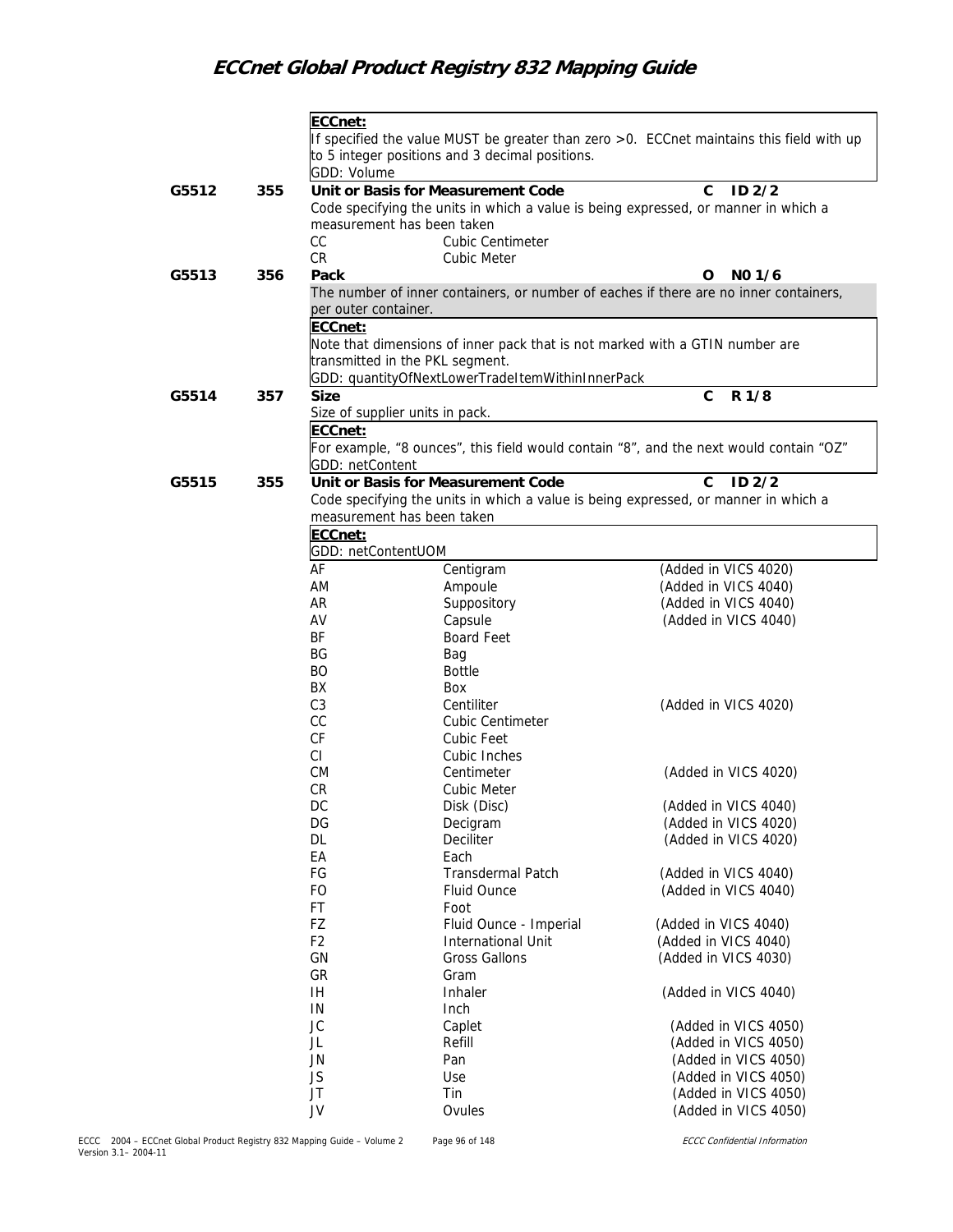|     |       |      | JX<br>КG<br>КT<br>LB               | Exposure<br>Kilogram<br>Kit<br>Pound                                                                                                                                             |                      | (Added in VICS 4050)                         |
|-----|-------|------|------------------------------------|----------------------------------------------------------------------------------------------------------------------------------------------------------------------------------|----------------------|----------------------------------------------|
|     |       |      | LT<br>МE<br>ML<br>MM               | Liter<br>Milligram<br>Milliliter<br>Millimeter                                                                                                                                   |                      | (Added in VICS 4020)                         |
|     |       |      | MR<br>OZ<br>PC                     | Meters<br>Ounce - AV<br>Piece                                                                                                                                                    |                      | (Added in VICS 4040)                         |
|     |       |      | PD                                 | Pad                                                                                                                                                                              |                      | (Added in VICS 4040)                         |
|     |       |      | PH                                 | Pack (PAK)                                                                                                                                                                       |                      | (Added in VICS 4040)                         |
|     |       |      | PR<br>$\overline{OB}$<br><b>RL</b> | Pair<br>Pages - Hardcopy<br>Roll                                                                                                                                                 |                      | (Added in VICS 4040)                         |
|     |       |      | <b>SH</b>                          | <b>Sheet</b>                                                                                                                                                                     |                      | (Added in VICS 4040)                         |
|     |       |      | SZ                                 | Syringe                                                                                                                                                                          |                      | (Added in VICS 4040)                         |
|     |       |      | TB                                 | Tube                                                                                                                                                                             |                      | (Added in VICS 4040)                         |
|     |       |      | U <sub>2</sub>                     | Tablet                                                                                                                                                                           |                      | (Added in VICS 4040)                         |
|     |       |      | UN                                 | Units                                                                                                                                                                            |                      |                                              |
|     |       |      | V <sub>2</sub>                     | Pouch                                                                                                                                                                            |                      |                                              |
|     |       |      | VI                                 | Vial                                                                                                                                                                             |                      | (Added in VICS 4040)                         |
|     |       |      | Y4                                 | Tub                                                                                                                                                                              |                      | (Added in VICS 4040)                         |
|     |       |      | YD                                 | Yard                                                                                                                                                                             |                      |                                              |
|     |       |      | 1N                                 | Count                                                                                                                                                                            |                      | (Added in VICS 4040)                         |
|     |       |      | 12<br>15                           | Packet<br><b>Stick</b>                                                                                                                                                           |                      | (Added in VICS 4040)<br>(Added in VICS 4040) |
|     | G5516 | 878  |                                    | Cash Register I tem Description                                                                                                                                                  | O                    | AN 1/20                                      |
|     |       |      |                                    | The cash register description of an item                                                                                                                                         |                      |                                              |
|     |       |      |                                    | For Canadian Retail industry the English cash register description.                                                                                                              |                      |                                              |
|     |       |      |                                    |                                                                                                                                                                                  | (Added in VICS 4040) |                                              |
|     | G5517 | 878  |                                    | Cash Register Item Description<br>The cash register description of an item                                                                                                       | O                    | AN 1/20                                      |
|     |       |      |                                    | For Canadian Retail industry the French cash register description.                                                                                                               | (Added in VICS 4040) |                                              |
|     | G5518 | 879  | <b>Coupon Family Code</b>          |                                                                                                                                                                                  |                      | $O$ AN $3/3$                                 |
|     |       |      |                                    | A code assigned by the vendor to a single item or to families of consumer items that can<br>be used by in-store scanners in conjunction with a UPC coupon value code for instant |                      |                                              |
|     | G5519 | 880  |                                    | credit when the proper item has been purchased<br>Dated Product Number of Days                                                                                                   | O                    | NO 1/4                                       |
|     |       |      | manufacture.                       | Used to designate the number of days open dated product must 'sell by' from date of                                                                                              |                      |                                              |
| N/U | G5520 | 881  | <b>Deposit Value</b>               | To designate the value for returnable containers.                                                                                                                                | O                    | R 1/8                                        |
|     | G5521 | 1073 | N<br>Υ                             | Yes/No Condition or Response Code<br>Code indicating a Yes or No condition or response<br>No<br>Yes                                                                              | O                    | ID <sub>1/1</sub>                            |
| N/U | G5522 | 397  | Color                              |                                                                                                                                                                                  | O                    | AN 1/10                                      |
|     |       |      | Free-form description of color     |                                                                                                                                                                                  |                      |                                              |
|     | G5523 | 395  | Unit Weight                        |                                                                                                                                                                                  | C                    | R 1/8                                        |
|     |       |      |                                    | Numeric value of weight per unit.<br>U.P.C. CATALOG: WEIGHT PER UNIT - The weight of an item.                                                                                    |                      |                                              |
|     |       |      | ECCnet:<br>GDD: grossWeight        | ECCnet maintains this field with up to 5 integer positions and 3 decimal positions.                                                                                              |                      |                                              |
|     | G5524 | 187  | <b>Weight Qualifier</b>            | Code defining the type of weight                                                                                                                                                 | $\mathbf C$          | ID $1/2$                                     |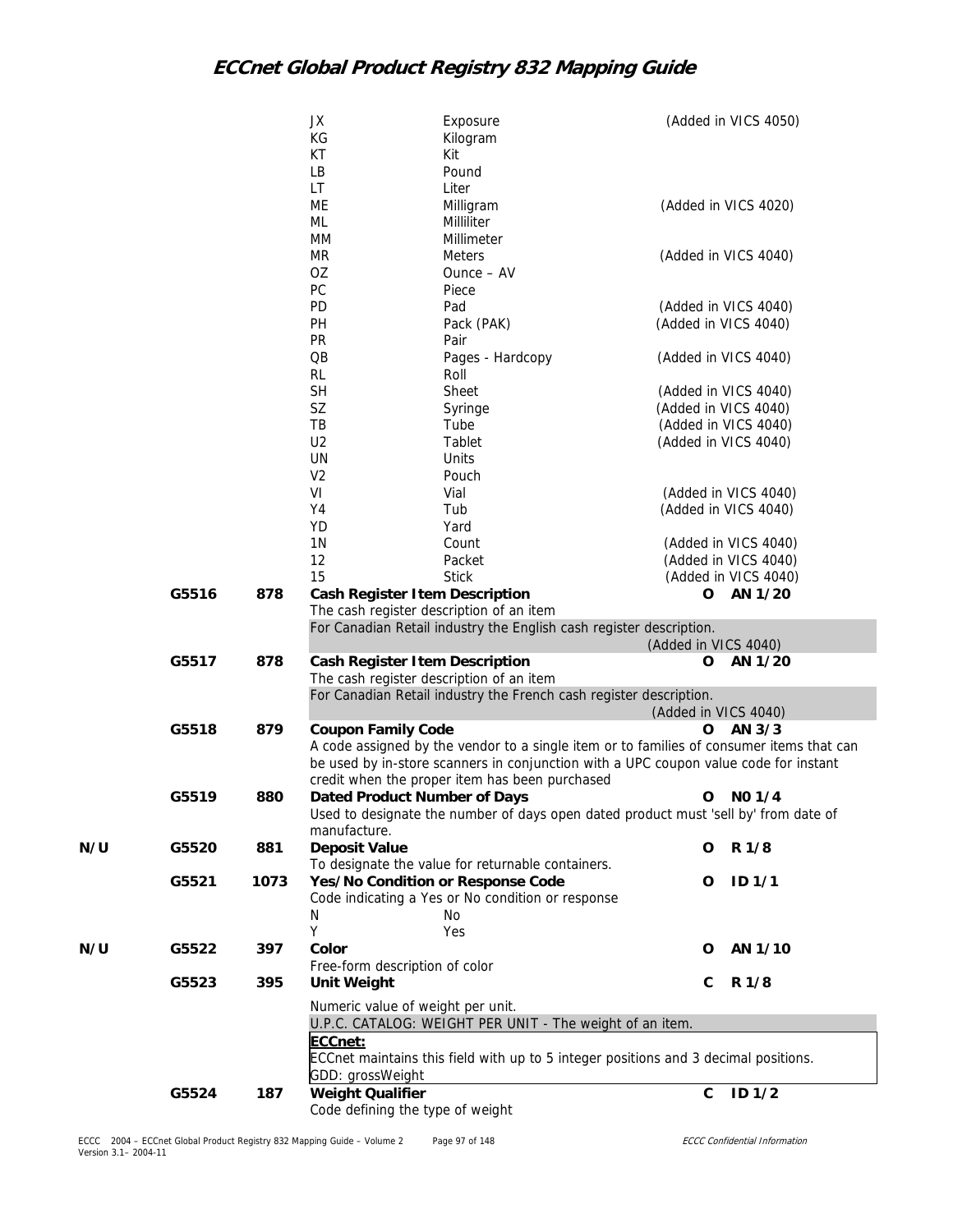|     |       |     | G                                    | Gross weight                                                                          |                      |                      |
|-----|-------|-----|--------------------------------------|---------------------------------------------------------------------------------------|----------------------|----------------------|
|     | G5525 | 188 | <b>Weight Unit Code</b>              |                                                                                       | C                    | ID 1/1               |
|     |       |     | Code specifying the weight unit      |                                                                                       |                      |                      |
|     |       |     | G                                    | Grams                                                                                 |                      | (Added in VICS 4020) |
|     |       |     | К                                    | Kilograms                                                                             |                      | (Added in VICS 4020) |
|     |       |     |                                      | Pounds                                                                                |                      |                      |
|     |       |     | $\overline{O}$                       |                                                                                       |                      |                      |
|     |       |     |                                      | Ounces                                                                                |                      |                      |
|     | G5526 | 395 | <b>Unit Weight</b>                   |                                                                                       | $\mathsf{C}$         | R 1/8                |
|     |       |     | Numeric value of weight per unit.    |                                                                                       |                      |                      |
|     |       |     | ECCnet:                              |                                                                                       |                      |                      |
|     |       |     |                                      | ECCnet maintains this field with up to 5 integer positions and 3 decimal positions.   |                      |                      |
|     |       |     | GDD: netWeight                       |                                                                                       |                      |                      |
|     | G5527 | 187 | <b>Weight Qualifier</b>              |                                                                                       | C                    | ID <sub>1/2</sub>    |
|     |       |     | Code defining the type of weight     |                                                                                       |                      |                      |
|     |       |     | A <sub>3</sub>                       | Shippers Weight                                                                       |                      |                      |
|     |       |     | Β                                    | <b>Billed Weight</b>                                                                  |                      | (Added in VICS 4040) |
|     |       |     | DR                                   | Drained Weight                                                                        |                      | (Added in VICS 4040) |
|     |       |     | N                                    | Actual Net Weight                                                                     |                      |                      |
|     |       |     | ECCnet:                              |                                                                                       |                      |                      |
|     |       |     |                                      | Tare Weight (Change request pending - EC 1-84)                                        |                      |                      |
|     | G5528 | 188 | Weight Unit Code                     |                                                                                       | C                    | ID <sub>1/1</sub>    |
|     |       |     | Code specifying the weight unit      |                                                                                       |                      |                      |
|     |       |     | G                                    | Grams                                                                                 | (Added in VICS 4040) |                      |
|     |       |     | К                                    |                                                                                       | (Added in VICS 4040) |                      |
|     |       |     |                                      | Kilograms                                                                             |                      |                      |
|     |       |     |                                      | Pounds                                                                                |                      |                      |
|     |       |     | Ο                                    | <b>Ounces</b>                                                                         |                      |                      |
|     | G5529 | 235 | Product/Service ID Qualifier         |                                                                                       | C                    | ID2/2                |
|     |       |     |                                      | Code identifying the type/source of the descriptive number used in Product/Service ID |                      |                      |
|     |       |     | (234)                                |                                                                                       |                      |                      |
|     |       |     | <b>OC</b>                            | Old U.P.C. / EAN Consumer Package Code                                                |                      |                      |
|     | G5530 | 234 | Product/Service ID                   |                                                                                       | C                    | AN 1/48              |
|     |       |     |                                      | Identifying number for a product or service                                           |                      |                      |
|     |       |     |                                      | This should be the same U.P.C./EAN code format as the code value in G5501.            |                      |                      |
|     |       |     | ECCnet:                              |                                                                                       |                      |                      |
|     |       |     | GDD: replacedTradeItemIdentification |                                                                                       |                      |                      |
| N/U | G5531 | 369 | Free-form Description                |                                                                                       | $\mathbf 0$          | AN 1/45              |
|     |       |     | Free-form descriptive text.          |                                                                                       |                      |                      |
|     |       |     | NOT USED BY RETAIL INDUSTRY          |                                                                                       |                      |                      |
| N/U | G5532 | 810 | <b>Inner Pack</b>                    |                                                                                       | O                    | NO 1/6               |
|     |       |     |                                      | The number of eaches per inner container.                                             |                      |                      |
|     |       |     |                                      |                                                                                       |                      |                      |
|     |       |     | ECCnet:                              |                                                                                       |                      |                      |
|     |       |     | GDD: quantityOfInnerPack             |                                                                                       |                      |                      |
|     | G5533 | 103 | Packaging Code                       |                                                                                       | $\mathbf 0$          | AN 3/5 (5)           |
|     |       |     |                                      | Code identifying the type of packaging; Part 1: Packaging Form, Part 2: Packaging     |                      |                      |
|     |       |     |                                      | Material; if the Data Element is used, then Part 1 is always required                 |                      |                      |
|     |       |     | ECCnet:                              |                                                                                       |                      |                      |
|     |       |     |                                      |                                                                                       |                      |                      |
|     |       |     |                                      | GDD: packagingTypeCode AND packagingMaterialCode                                      |                      |                      |
|     |       |     |                                      | Part 1                                                                                |                      |                      |
|     |       |     | AMM                                  | Ammo Pack                                                                             |                      |                      |
|     |       |     | <b>BAG</b>                           | Bag                                                                                   |                      |                      |
|     |       |     | BAL                                  | Bale                                                                                  |                      |                      |
|     |       |     | BBL                                  | Barrel                                                                                |                      |                      |
|     |       |     | <b>BDL</b>                           | <b>Bundle</b>                                                                         |                      |                      |
|     |       |     | <b>BEM</b>                           | Beam                                                                                  |                      |                      |
|     |       |     | <b>BLK</b>                           | <b>Bulk</b>                                                                           |                      |                      |
|     |       |     | <b>BOT</b>                           | <b>Bottle</b>                                                                         |                      |                      |
|     |       |     | <b>BOX</b>                           | Box                                                                                   |                      |                      |
|     |       |     |                                      | Box or carton                                                                         |                      |                      |
|     |       |     |                                      |                                                                                       |                      |                      |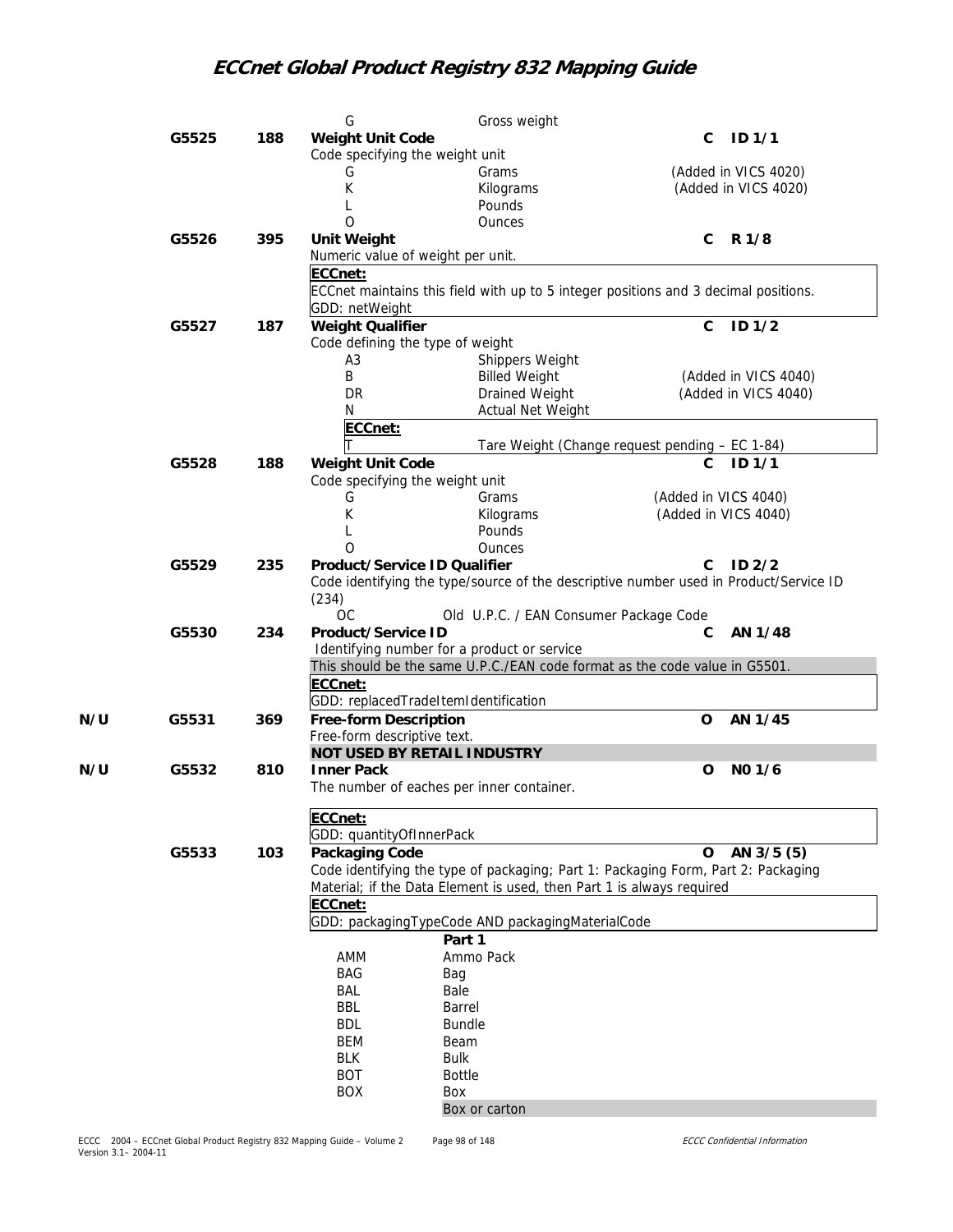| CAN        | Can                                                                        |                      |
|------------|----------------------------------------------------------------------------|----------------------|
| CAS        | Case                                                                       | (Added in VICS 4020) |
| <b>CHE</b> | Cheeses                                                                    | (Added in VICS 4050) |
| COL        | Coil                                                                       |                      |
| CYL        | Cylinder                                                                   | (Added in VICS 4020) |
| CRT        | Crate                                                                      |                      |
| <b>DRM</b> | Drum                                                                       |                      |
| EPR        | Edge Protection                                                            |                      |
| EGG        | Egg Crating                                                                | (Added in VICS 4050) |
| JAR        | Jar                                                                        | (Added in VICS 4050) |
| KEG        | Keg                                                                        |                      |
| <b>LNR</b> | Liners                                                                     | (Added in VICS 4020) |
| <b>LSE</b> | Loose                                                                      |                      |
| PAL        | Pail                                                                       |                      |
| <b>PKG</b> | Package                                                                    |                      |
|            | Package, card, or blister card                                             |                      |
| PLT        | Pallet                                                                     |                      |
| <b>PWT</b> | Plastic Wrapped Tray                                                       | (Added in VICS 4050) |
| <b>REL</b> | Reel                                                                       |                      |
| <b>ROL</b> | Roll                                                                       |                      |
| SPL        |                                                                            |                      |
| <b>SRW</b> | Spool                                                                      | (Added in VICS 4050) |
| <b>STW</b> | Shrink Wrap                                                                |                      |
|            | Stretch Wrap                                                               | (Added in VICS 4050) |
| <b>TBE</b> | Tube                                                                       |                      |
| TBN        | Tote Bin                                                                   | (Added in VICS 4020) |
| <b>TNK</b> | Tank                                                                       | (Added in VICS 4020) |
| <b>TRY</b> | Tray                                                                       |                      |
| TUB        | Tub                                                                        | (Added in VICS 4050) |
| <b>WLC</b> | <b>Wheeled Carrier</b>                                                     |                      |
| <b>WRP</b> | Wrapped                                                                    |                      |
|            | Part 2                                                                     |                      |
| 25         | Corrugated or Solid                                                        |                      |
|            | Corrugated or solid packaging does not require repackaging for<br>shipment |                      |
| 31         | Fiber                                                                      |                      |
|            | Fiber packaging usually requires repackaging for shipment                  |                      |
| 43         | Glass                                                                      |                      |
| 58         | Metal                                                                      |                      |
| 71         | Not Otherwise specified                                                    |                      |
| 64         | <b>Molded Plastic</b>                                                      | (Added in VICS 4050) |
| 72         | Paper - VCI                                                                | (Added in VICS 4050) |
| 75         | Plastic - Vacuum formed                                                    | (Added in VICS 4050) |
|            |                                                                            | (Added in VICS 4050) |
| 76<br>77   | Paper<br>Plastic - Structural Foam                                         | (Added in VICS 4050) |
|            |                                                                            |                      |
| 78         | Plastic - Injection Molded                                                 | (Added in VICS 4050) |
| 79         | Plastic                                                                    | (Added in VICS 4050) |
| 86         | Foam                                                                       |                      |
| 89         | Special (Do not use)                                                       |                      |
| 90         | Standard (Do not use)                                                      |                      |
| 94         | Wood                                                                       |                      |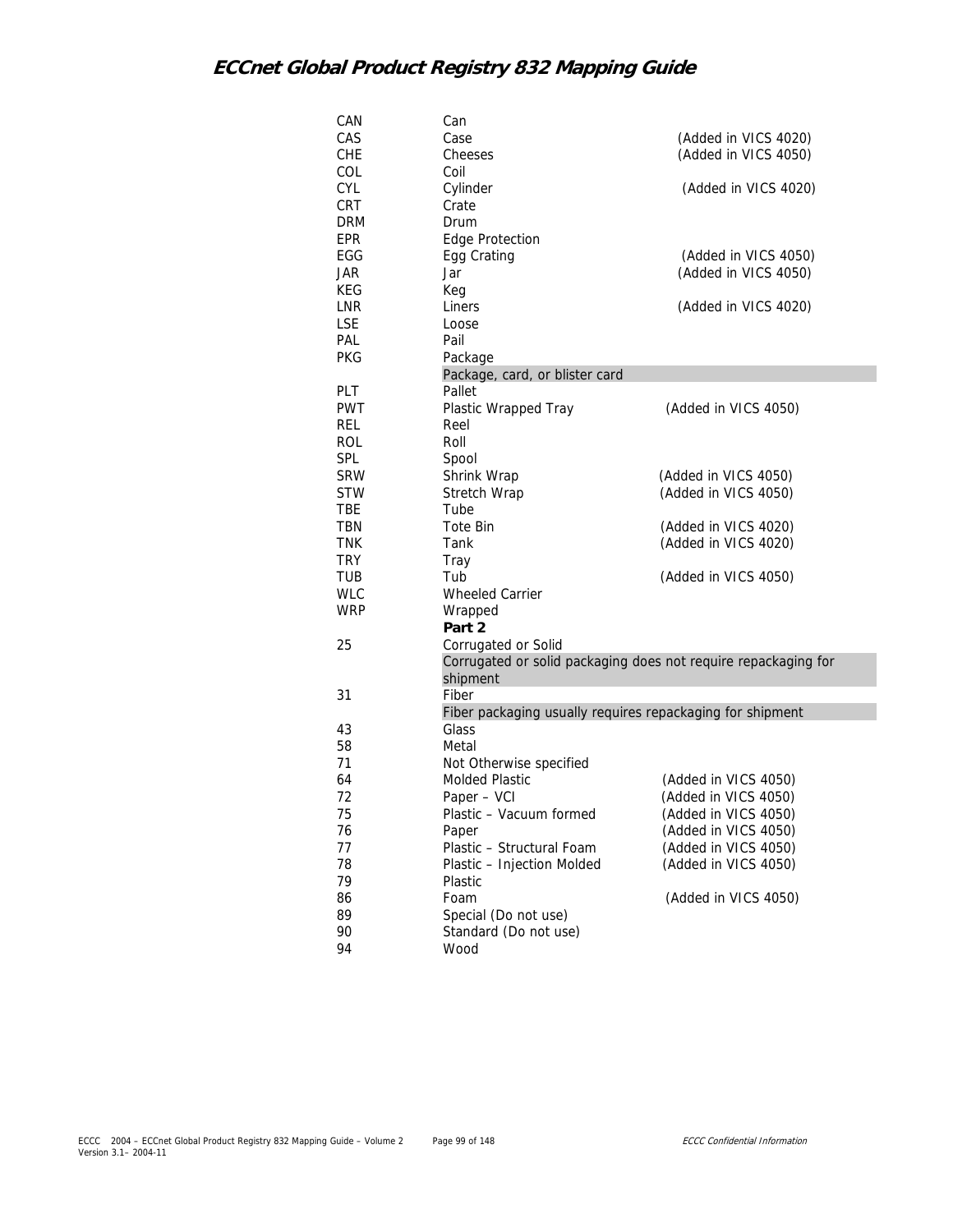### **ECCnet Notes:**

- 1. A G55 segment may be provided for the UPC/EAN types listed under G5501/02. A G39 segment should not be provided for those UPC/EAN types.
- 2. G5503 and G5504 are not supported.
- 3. When BCT01=PS (Price Sheet) this segment will be ignored inbound to the catalogue.
- 4. If netWeight and grossWeight are both provided, then grossWeight must be >= netWeight, and the respective units of measure must be identical. Both weigh attributes must be  $> 0$ .
- 5. Depth, Height, Width, and Volume must be > 0. Units of measure must be identical for Depth, Height, and Width.

### **Hardlines ECCnet Notes**:

- **1** ECCNET always sets G5533 packagingMaterialCodeListMaintenanceAgency to 'VI' (VICS).
- **2** ECCNET automatically populates packagingMaterialDescription and packagingTypeDescription using table lookups based on the G5533 Part 1 and Part 2 codes provided. You do not need to supply these descriptions.
- **3** ECCNET automatically calculates the GTIN that corresponds to the EAN.UCC TYPE and EAN.UCC CODE that you provide in G5501 and G5502, by padding leading zeroes until the code is 14 digits in length. The only exception is for qualifier UI, which ECCNET first calculates the check-digit then pads leading zeroes to obtain the 14-digit GTIN representation. This GTIN representation is the value that is used for Global Data Synchronization.
- **4** Gross weight is required if trade item is an orderable unit.
- **5** netContent is required if the item is marked as a consumer unit. It must be > 0. 'netContent' equates to the 'size and UOM' of the consumer unit.

## **Segment Example:**

The trade item is a 12 ounce metal can of carbonated caffeine-free soda. It has the following characteristics:

| eanuccCodeType       | UP                |
|----------------------|-------------------|
| eanuccCode           | 055100010084      |
| GTIN                 | 00055100010084    |
| Depth                | 3 inches          |
| Height               | 7.5 inches        |
| Width                | 3 inches          |
| Volume               | 67.5 cubic inches |
| Inner Pack Qty       |                   |
| Net Content          | 12 ounces         |
| <b>Gross Weight</b>  | 12.2 ounces       |
| Net Weight           | 12 ounces         |
| Replacement GTIN     | 00055100010008    |
| Eaches in Inner Pack | n/a               |
| Packaging Type       | Can               |
| Packaging Material   | Metal             |

G55\*UP\*055100010084\*\*\*3\*IN\*7.5\*IN\*3\*IN\*29\*CI\*1\*12\*OZ\*\*\*\*\*\*\*12.2\*G\*O\*12\*N\*O\*OC\*055100010008\*\*\*\*CAN58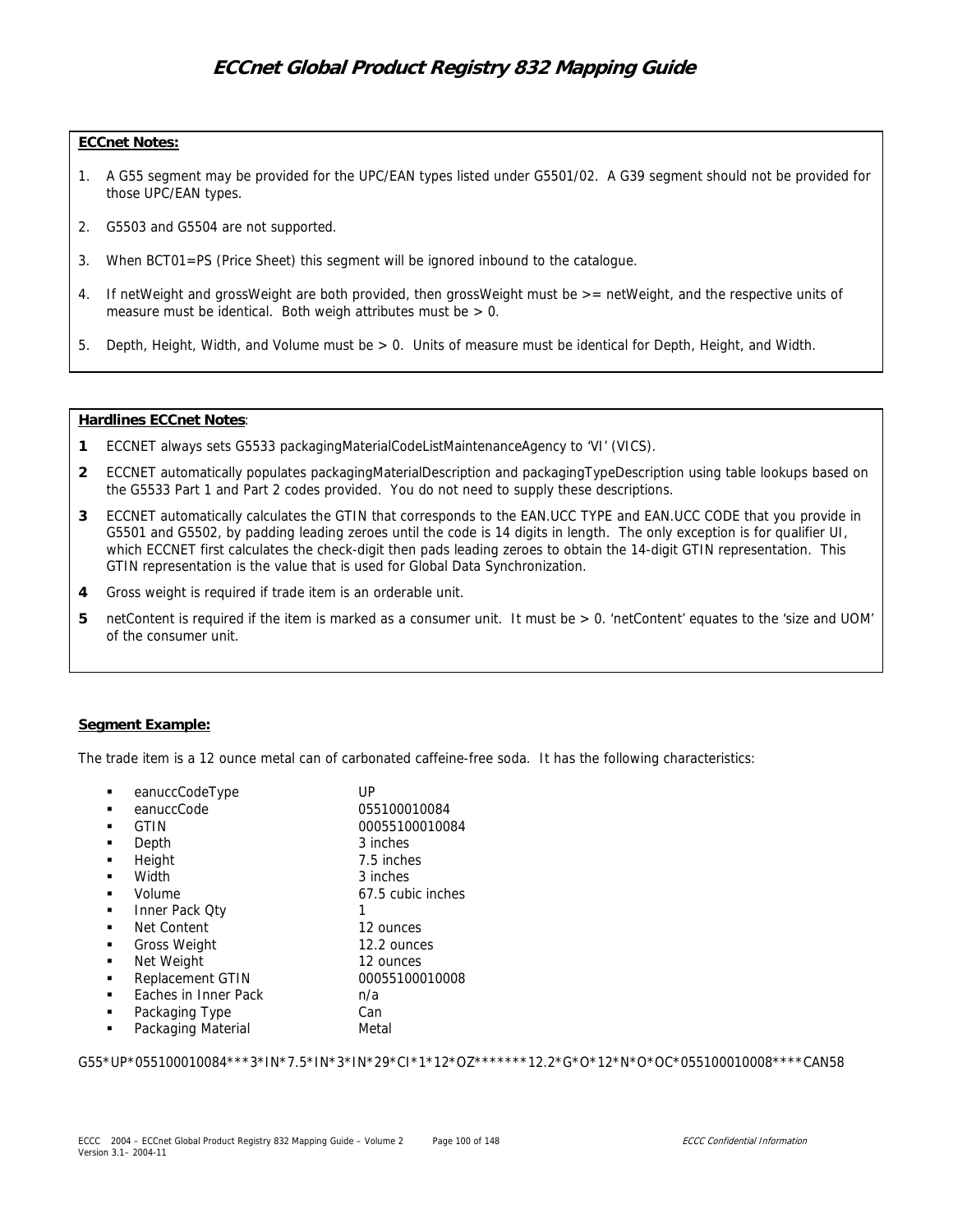|   | Segment:                                                                                                         | <b>CTP</b>                                                                                                           | <b>Pricing Information</b>                                                                     |                                                                                                                                                                                                                     |                                                                                                                                                                          |  |
|---|------------------------------------------------------------------------------------------------------------------|----------------------------------------------------------------------------------------------------------------------|------------------------------------------------------------------------------------------------|---------------------------------------------------------------------------------------------------------------------------------------------------------------------------------------------------------------------|--------------------------------------------------------------------------------------------------------------------------------------------------------------------------|--|
|   | Position:<br>Loop:<br>Level:<br>Usage:<br>Max Use:<br>Purpose:<br><b>Syntax Notes:</b><br><b>Semantic Notes:</b> | 170<br>LIN/CTP<br>Detail<br>Optional<br>1<br>P0405<br>1<br>2<br>C0607<br>3<br>C0902<br>C1002<br>4<br>5<br>C1103<br>1 | <b>Usage: Optional</b><br>To specify pricing information<br>factor if a 10% discount is given. | <b>Max Use: 100</b><br>If CTP06 is present, then CTP07 is required.<br>If CTP09 is present, then CTP02 is required.<br>If CTP10 is present, then CTP02 is required.<br>If CTP11 is present, then CTP03 is required. | If either CTP04 or CTP05 is present, then the other is required.<br>CTP07 is a multiplier factor to arrive at a final discounted price. A multiplier of .90 would be the |  |
|   |                                                                                                                  | $\overline{2}$                                                                                                       | CTP08 is the rebate amount.                                                                    | Data Element Summary                                                                                                                                                                                                |                                                                                                                                                                          |  |
|   | Ref.                                                                                                             | Data                                                                                                                 |                                                                                                |                                                                                                                                                                                                                     |                                                                                                                                                                          |  |
|   | Des.                                                                                                             | <u>Element</u>                                                                                                       | <u>Name</u>                                                                                    |                                                                                                                                                                                                                     | <b>Attributes</b>                                                                                                                                                        |  |
|   | CTP01                                                                                                            | 687                                                                                                                  | <b>Class of Trade Code</b><br>Code indicating class of trade<br>AG                             | Agent                                                                                                                                                                                                               | ID <sub>2/2</sub><br>O                                                                                                                                                   |  |
|   |                                                                                                                  |                                                                                                                      | BG<br>CR<br>DE                                                                                 | <b>Buying Group</b><br>Chain Store Retail<br>Dealer                                                                                                                                                                 | (Added in VICS 4030)                                                                                                                                                     |  |
|   |                                                                                                                  |                                                                                                                      | DF<br>DI                                                                                       | Doctor's Office<br>Distributor                                                                                                                                                                                      | (Added in VICS 4030)                                                                                                                                                     |  |
|   |                                                                                                                  |                                                                                                                      | <b>HS</b><br><b>RS</b>                                                                         | Hospitals<br>Resale                                                                                                                                                                                                 | (Added in VICS 4030)                                                                                                                                                     |  |
|   |                                                                                                                  |                                                                                                                      | WH<br><b>WS</b>                                                                                | Retailer<br>Wholesaler<br>User                                                                                                                                                                                      | (Added in VICS 4050)                                                                                                                                                     |  |
| > | CTP02                                                                                                            | 236                                                                                                                  | <b>Price Identifier Code</b><br>Code identifying pricing specification                         |                                                                                                                                                                                                                     | ID <sub>3/3</sub><br>C                                                                                                                                                   |  |
|   |                                                                                                                  |                                                                                                                      | <b>BCH</b><br><b>DSD</b><br><b>MSR</b>                                                         | Base Charge Deposit Amount<br><b>Direct Store Delivery</b><br>Manufacturer's Suggested Retail                                                                                                                       | (Added in VICS 4050)<br>(Added in VICS 4040)                                                                                                                             |  |
|   |                                                                                                                  |                                                                                                                      |                                                                                                | ticket identified as suggested retail.                                                                                                                                                                              | U.P.C. CATALOG: SUGGESTED RETAIL - Price that is printed on                                                                                                              |  |
|   |                                                                                                                  |                                                                                                                      | ECCnet:                                                                                        |                                                                                                                                                                                                                     |                                                                                                                                                                          |  |
|   |                                                                                                                  |                                                                                                                      | GDD: suggestedRetailPrice<br><b>PRP</b>                                                        |                                                                                                                                                                                                                     |                                                                                                                                                                          |  |
|   |                                                                                                                  |                                                                                                                      |                                                                                                | Promotional price<br>Promotion/Event                                                                                                                                                                                |                                                                                                                                                                          |  |
|   |                                                                                                                  |                                                                                                                      | <b>RTL</b>                                                                                     | Retail                                                                                                                                                                                                              |                                                                                                                                                                          |  |
|   |                                                                                                                  |                                                                                                                      | ECCnet:<br>GDD: retailPriceOnTradeItem                                                         |                                                                                                                                                                                                                     |                                                                                                                                                                          |  |
|   |                                                                                                                  |                                                                                                                      | <b>UCP</b>                                                                                     | Unit cost price                                                                                                                                                                                                     |                                                                                                                                                                          |  |
|   |                                                                                                                  |                                                                                                                      |                                                                                                | item.                                                                                                                                                                                                               | U.P.C. CATALOG: UNIT COST - Standard wholesale cost of an                                                                                                                |  |
|   |                                                                                                                  |                                                                                                                      | ECCnet:<br>This price must be $> 0$ .                                                          |                                                                                                                                                                                                                     |                                                                                                                                                                          |  |
| > | CTP03                                                                                                            | 212                                                                                                                  | <b>Unit Price</b>                                                                              |                                                                                                                                                                                                                     | $\mathbf C$<br>R 1/17                                                                                                                                                    |  |
|   |                                                                                                                  |                                                                                                                      |                                                                                                | Price per unit of product, service, commodity, etc.<br>as "15.95", and \$29.00 would be sent as "29".                                                                                                               | The price is sent with a decimal point only when needed, i.e., \$15.95 would be sent                                                                                     |  |
|   | CTP04                                                                                                            | 380                                                                                                                  | Quantity                                                                                       |                                                                                                                                                                                                                     | R 1/15<br>C                                                                                                                                                              |  |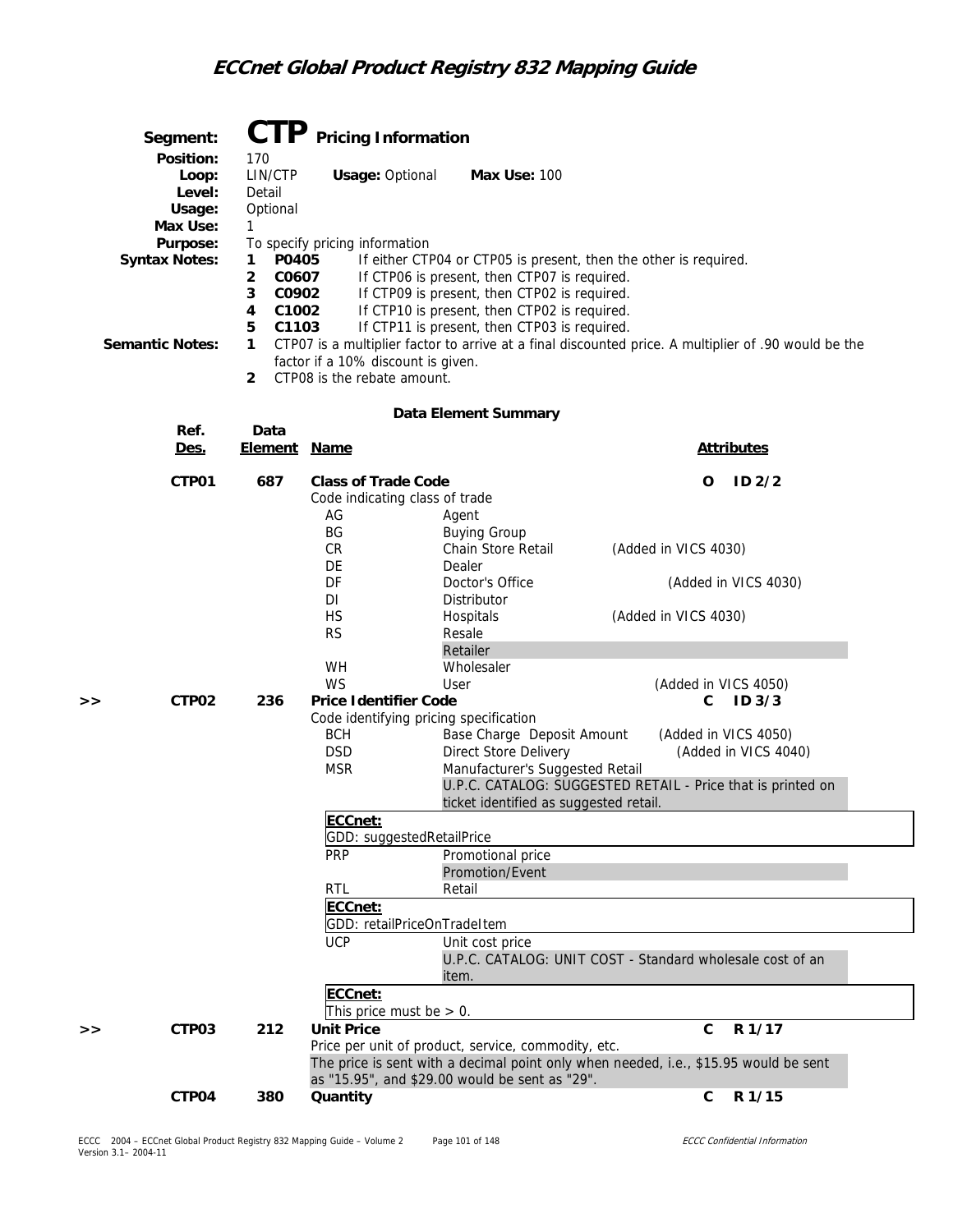|    | CTP05  | C001 | Numeric value of quantity<br><b>Composite Unit of Measure</b><br>To identify a composite unit of measure (See Figures Appendix for examples of use)                                                                                                                              | C |                   |
|----|--------|------|----------------------------------------------------------------------------------------------------------------------------------------------------------------------------------------------------------------------------------------------------------------------------------|---|-------------------|
| >> | C00101 | 355  | Unit or Basis for Measurement Code<br>Code specifying the units in which a value is being expressed, or manner in which a<br>measurement has been taken<br>CA<br>Case<br>EA<br>Each<br>GR<br>Gram<br>КG<br>Kilogram<br>LB<br>Pound<br>OZ<br>Ounce - Av<br>PL<br>Pallet/Unit Load | м | ID <sub>2/2</sub> |
|    | C00102 | 1018 | Exponent<br>Power to which a unit is raised<br>NOT USED BY THE RETAIL INDUSTRY                                                                                                                                                                                                   | O | R 1/15            |
|    |        |      |                                                                                                                                                                                                                                                                                  |   |                   |
|    | C00103 | 649  | <b>Multiplier</b>                                                                                                                                                                                                                                                                | 0 | R 1/10            |
|    |        |      | Value to be used as a multiplier to obtain a new value                                                                                                                                                                                                                           |   |                   |
|    |        |      | NOT USED BY THE RETAIL INDUSTRY                                                                                                                                                                                                                                                  |   |                   |
|    | C00104 | 355  | Unit or Basis for Measurement Code<br>Code specifying the units in which a value is being expressed, or manner in which a<br>measurement has been taken<br>NOT USED BY THE RETAIL INDUSTRY                                                                                       | O | ID <sub>2/2</sub> |
|    |        |      |                                                                                                                                                                                                                                                                                  |   |                   |
|    | C00105 | 1018 | Exponent                                                                                                                                                                                                                                                                         | O | R 1/15            |
|    |        |      | Power to which a unit is raised                                                                                                                                                                                                                                                  |   |                   |
|    |        |      | NOT USED BY THE RETAIL INDUSTRY                                                                                                                                                                                                                                                  |   |                   |
|    | C00106 | 649  | <b>Multiplier</b><br>Value to be used as a multiplier to obtain a new value                                                                                                                                                                                                      | 0 | R 1/10            |
|    |        |      | NOT USED BY THE RETAIL INDUSTRY                                                                                                                                                                                                                                                  |   |                   |
|    | C00107 | 355  | Unit or Basis for Measurement Code                                                                                                                                                                                                                                               | O | ID <sub>2/2</sub> |
|    |        |      | Code specifying the units in which a value is being expressed, or manner in which a<br>measurement has been taken                                                                                                                                                                |   |                   |
|    |        |      | NOT USED BY THE RETAIL INDUSTRY                                                                                                                                                                                                                                                  |   |                   |
|    | C00108 | 1018 | Exponent                                                                                                                                                                                                                                                                         | O | R 1/15            |
|    |        |      | Power to which a unit is raised                                                                                                                                                                                                                                                  |   |                   |
|    |        |      | NOT USED BY THE RETAIL INDUSTRY                                                                                                                                                                                                                                                  |   |                   |
|    | C00109 | 649  | <b>Multiplier</b>                                                                                                                                                                                                                                                                | 0 | R 1/10            |
|    |        |      | Value to be used as a multiplier to obtain a new value                                                                                                                                                                                                                           |   |                   |
|    |        |      | NOT USED BY THE RETAIL INDUSTRY                                                                                                                                                                                                                                                  |   |                   |
|    | C00110 | 355  | Unit or Basis for Measurement Code                                                                                                                                                                                                                                               | 0 | ID <sub>2/2</sub> |
|    |        |      | Code specifying the units in which a value is being expressed, or manner in which a                                                                                                                                                                                              |   |                   |
|    |        |      | measurement has been taken                                                                                                                                                                                                                                                       |   |                   |
|    |        |      | NOT USED BY THE RETAIL INDUSTRY                                                                                                                                                                                                                                                  |   |                   |
|    | C00111 | 1018 | Exponent                                                                                                                                                                                                                                                                         | O | R 1/15            |
|    |        |      | Power to which a unit is raised                                                                                                                                                                                                                                                  |   |                   |
|    |        |      | NOT USED BY THE RETAIL INDUSTRY                                                                                                                                                                                                                                                  |   |                   |
|    | C00112 | 649  | <b>Multiplier</b>                                                                                                                                                                                                                                                                | 0 | R 1/10            |
|    |        |      | Value to be used as a multiplier to obtain a new value                                                                                                                                                                                                                           |   |                   |
|    |        |      | NOT USED BY THE RETAIL INDUSTRY                                                                                                                                                                                                                                                  |   |                   |
|    | C00113 | 355  | Unit or Basis for Measurement Code                                                                                                                                                                                                                                               | 0 | ID <sub>2/2</sub> |
|    |        |      | Code specifying the units in which a value is being expressed, or manner in which a                                                                                                                                                                                              |   |                   |
|    |        |      | measurement has been taken                                                                                                                                                                                                                                                       |   |                   |
|    |        |      | NOT USED BY THE RETAIL INDUSTRY                                                                                                                                                                                                                                                  |   |                   |
|    | C00114 | 1018 | Exponent                                                                                                                                                                                                                                                                         | 0 | R 1/15            |
|    |        |      | Power to which a unit is raised                                                                                                                                                                                                                                                  |   |                   |
|    |        |      | NOT USED BY THE RETAIL INDUSTRY                                                                                                                                                                                                                                                  |   |                   |
|    | C00115 | 649  | <b>Multiplier</b>                                                                                                                                                                                                                                                                | 0 | R 1/10            |
|    |        |      | Value to be used as a multiplier to obtain a new value                                                                                                                                                                                                                           |   |                   |
|    |        |      |                                                                                                                                                                                                                                                                                  |   |                   |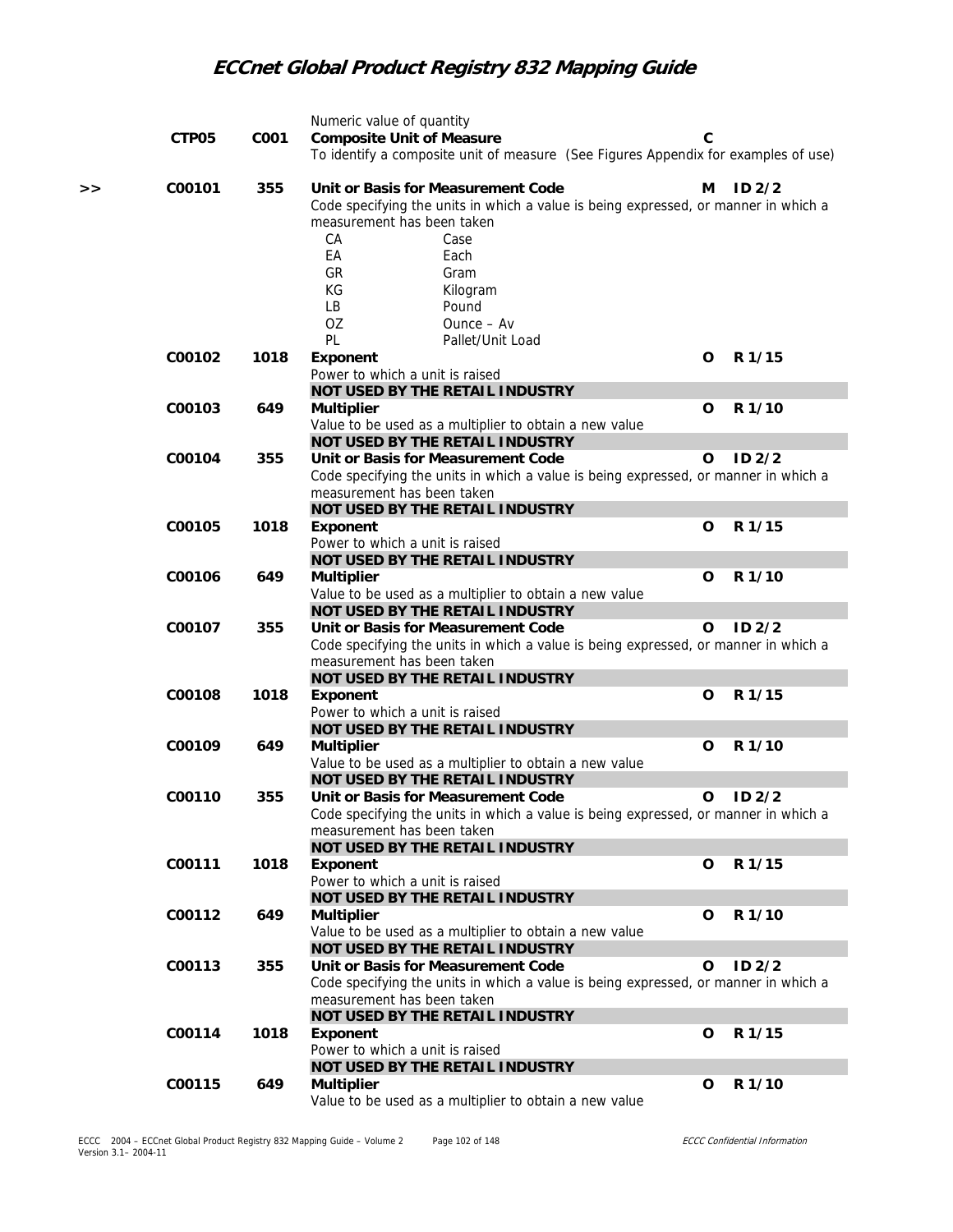| CTP <sub>06</sub> | 648 | <b>Price Multiplier Qualifier</b><br>Code indicating the type of price multiplier | O        | ID <sub>3/3</sub>    |  |
|-------------------|-----|-----------------------------------------------------------------------------------|----------|----------------------|--|
|                   |     | <b>NOT USED BY THE RETAIL INDUSTRY</b>                                            |          |                      |  |
| CTP07             | 649 | <b>Multiplier</b>                                                                 | C        | R 1/10               |  |
|                   |     | Value to be used as a multiplier to obtain a new value                            |          |                      |  |
|                   |     | <b>NOT USED BY THE RETAIL INDUSTRY</b>                                            |          |                      |  |
| CTP08             | 782 | <b>Monetary Amount</b>                                                            | $\Omega$ | R 1/18               |  |
|                   |     | Monetary amount                                                                   |          |                      |  |
|                   |     | <b>NOT USED BY THE RETAIL INDUSTRY</b>                                            |          |                      |  |
| CTP <sub>09</sub> | 639 | <b>Basis of Unit Price Code</b>                                                   | $\Omega$ | ID <sub>2/2</sub>    |  |
|                   |     | Code identifying the type of unit price for an item                               |          |                      |  |
|                   |     | NΤ<br>Net                                                                         |          | (Added in VICS 4020) |  |
| CTP <sub>10</sub> | 499 | <b>Condition Value</b>                                                            | Ω        | AN 1/10              |  |
|                   |     | Identifies rate restrictions or provisions                                        |          |                      |  |
|                   |     | NOT USED BY THE RETAIL INDUSTRY                                                   |          |                      |  |
| CTP11             | 289 | <b>Multiple Price Quantity</b>                                                    | 0        | $NO$ 1/2             |  |
|                   |     | Quantity of units for a given price, i.e., 3 for \$10.00                          |          |                      |  |
|                   |     | NOT USED BY THE RETAIL INDUSTRY                                                   |          |                      |  |
|                   |     |                                                                                   |          |                      |  |

## **ECCnet Notes:**

- **1.** The CTP01=WS and CTP02=BCT are used to transmit the point-of-sale container deposit amount (Bottle deposit). Use the G43 segment to indicate what provinces that the deposit amount applies to.
- **2.** A syntax or content error encountered in any field of any segment within the CTP loop results in the entire related CTP loop being rejected (not processed).
- **3.** When sending Price Changes, send all prices for the Class of Trade Code (CTP01), Price Identifier (CTP02) and Trading Partner (REF02). The catalogue will first delete the existing prices for that Price Identifier and Trading Partner and then add the prices provided.

#### **Segment Examples:**

The retail price marked on the can of cola is \$1.29. CTP\*\*RTL\*1.29~

The manufacturer's suggested retail price to the consumer is \$1.49. CTP\*\*MSR\*1.49~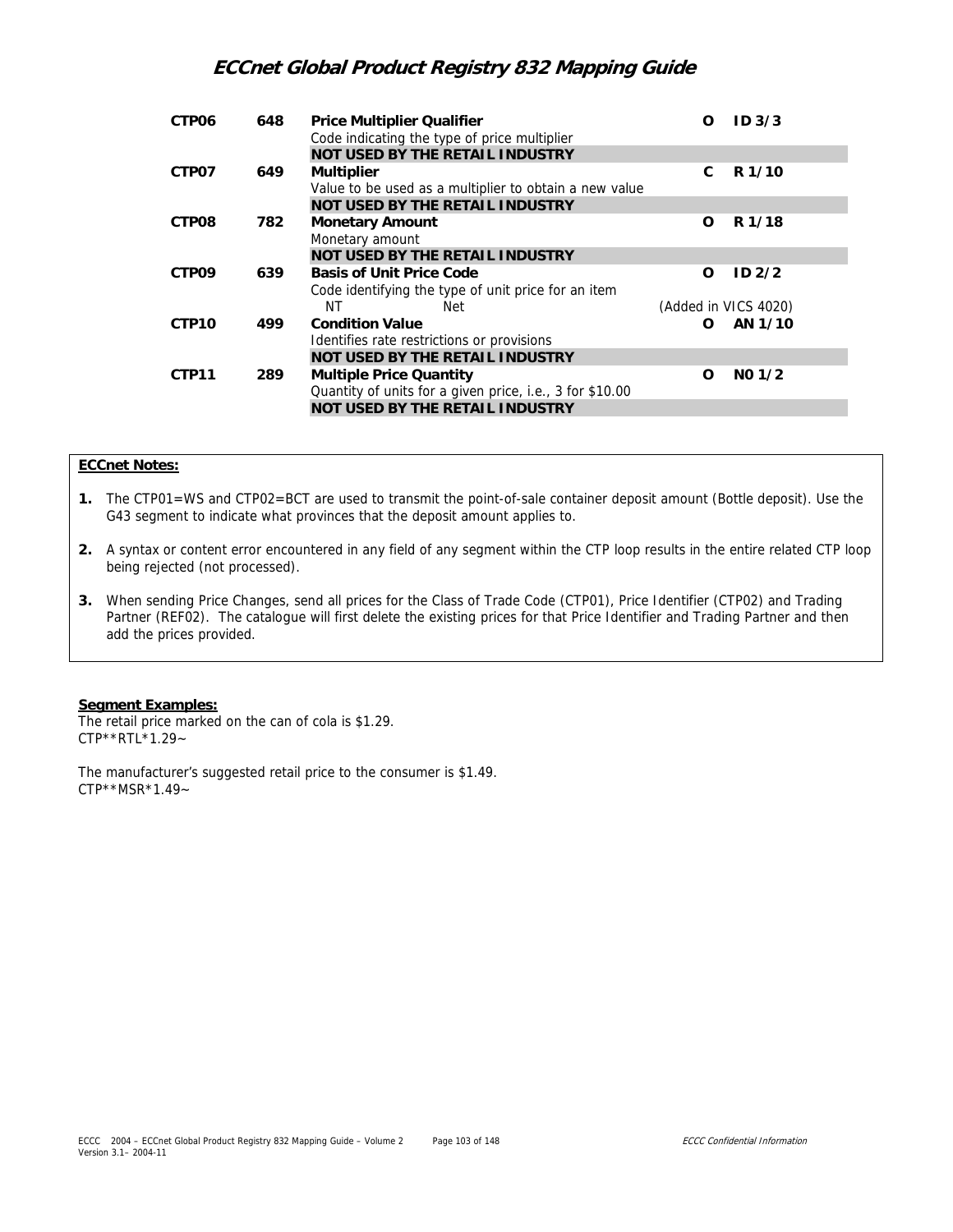|     | Segment:<br>Position:<br>Loop:<br>Level:<br>Usage:<br>Max Use:<br>Purpose:<br><b>Syntax Notes:</b><br><b>Semantic Notes:</b><br>Comments:<br>Notes: | 180<br>LIN/CTP<br>Detail<br>Optional<br>10<br>1.<br>2<br>C0403<br>P0506<br>3 | <b>DTM</b> Date/Time Reference<br>To specify pertinent dates and times<br>R020305<br>At least one of DTM02 DTM03 or DTM05 is required.<br>If DTM04 is present, then DTM03 is required.<br>If either DTM05 or DTM06 is present, then the other is required.<br>Codes 196 and 197 specify the applicable dates for the prices specified in the preceding<br>CTP segment, i.e., effective date or expiration date. |   |                   |
|-----|-----------------------------------------------------------------------------------------------------------------------------------------------------|------------------------------------------------------------------------------|-----------------------------------------------------------------------------------------------------------------------------------------------------------------------------------------------------------------------------------------------------------------------------------------------------------------------------------------------------------------------------------------------------------------|---|-------------------|
|     |                                                                                                                                                     |                                                                              |                                                                                                                                                                                                                                                                                                                                                                                                                 |   |                   |
|     | Ref.                                                                                                                                                | Data                                                                         | Data Element Summary                                                                                                                                                                                                                                                                                                                                                                                            |   |                   |
|     | <u>Des.</u>                                                                                                                                         | <b>Element</b>                                                               | <u>Name</u>                                                                                                                                                                                                                                                                                                                                                                                                     |   | <b>Attributes</b> |
|     |                                                                                                                                                     |                                                                              |                                                                                                                                                                                                                                                                                                                                                                                                                 |   |                   |
| >   | DTM01                                                                                                                                               | 374                                                                          | Date/Time Qualifier<br>Code specifying type of date or time, or both date and time                                                                                                                                                                                                                                                                                                                              | м | ID <sub>3/3</sub> |
|     |                                                                                                                                                     |                                                                              | 196<br>Start                                                                                                                                                                                                                                                                                                                                                                                                    |   |                   |
|     |                                                                                                                                                     |                                                                              | ECCnet:                                                                                                                                                                                                                                                                                                                                                                                                         |   |                   |
|     |                                                                                                                                                     |                                                                              | GDD: effectiveStartDate<br>197<br>End                                                                                                                                                                                                                                                                                                                                                                           |   |                   |
|     |                                                                                                                                                     |                                                                              | ECCnet:                                                                                                                                                                                                                                                                                                                                                                                                         |   |                   |
|     |                                                                                                                                                     |                                                                              | GDD: effectiveEndDate                                                                                                                                                                                                                                                                                                                                                                                           |   |                   |
| >>  | DTM02                                                                                                                                               | 373                                                                          | Date                                                                                                                                                                                                                                                                                                                                                                                                            | C | DT 8/8            |
|     |                                                                                                                                                     |                                                                              | Date expressed as CCYYMMDD                                                                                                                                                                                                                                                                                                                                                                                      |   |                   |
| N/U | DTM03                                                                                                                                               | 337                                                                          | Time                                                                                                                                                                                                                                                                                                                                                                                                            | C | TM 4/8            |
|     |                                                                                                                                                     |                                                                              | Time expressed in 24-hour clock time as follows: HHMM, or HHMMSS, or HHMMSSD, or                                                                                                                                                                                                                                                                                                                                |   |                   |
|     |                                                                                                                                                     |                                                                              | HHMMSSDD, where H = hours (00-23), M = minutes (00-59), S = integer seconds (00-59)<br>and $DD =$ decimal seconds; decimal seconds are expressed as follows: $D =$ tenths (0-9)                                                                                                                                                                                                                                 |   |                   |
|     |                                                                                                                                                     |                                                                              | and $DD =$ hundredths (00-99)                                                                                                                                                                                                                                                                                                                                                                                   |   |                   |
|     |                                                                                                                                                     |                                                                              | NOT USED BY THE RETAIL INDUSTRY                                                                                                                                                                                                                                                                                                                                                                                 |   |                   |
| N/U | DTM04                                                                                                                                               | 623                                                                          | <b>Time Code</b>                                                                                                                                                                                                                                                                                                                                                                                                | 0 | ID <sub>2/2</sub> |
|     |                                                                                                                                                     |                                                                              | Code identifying the time. In accordance with International Standards Organization                                                                                                                                                                                                                                                                                                                              |   |                   |
|     |                                                                                                                                                     |                                                                              | standard 8601, time can be specified by $a + or -$ and an indication in hours in relation to                                                                                                                                                                                                                                                                                                                    |   |                   |
|     |                                                                                                                                                     |                                                                              | Universal Time Coordinate (UTC) time; since $+$ is a restricted character, $+$ and $-$ are<br>substituted by P and M in the codes that follow                                                                                                                                                                                                                                                                   |   |                   |
|     |                                                                                                                                                     |                                                                              | NOT USED BY THE RETAIL INDUSTRY                                                                                                                                                                                                                                                                                                                                                                                 |   |                   |
| N/U | DTM05                                                                                                                                               | 1250                                                                         | Date Time Period Format Qualifier                                                                                                                                                                                                                                                                                                                                                                               | C | $ID$ $2/3$        |
|     |                                                                                                                                                     |                                                                              | Code indicating the date format, time format, or date and time format                                                                                                                                                                                                                                                                                                                                           |   |                   |
|     |                                                                                                                                                     |                                                                              | NOT USED BY THE RETAIL INDUSTRY                                                                                                                                                                                                                                                                                                                                                                                 |   |                   |
| N/U | DTM06                                                                                                                                               | 1251                                                                         | Date Time Period                                                                                                                                                                                                                                                                                                                                                                                                | C | AN 1/35           |
|     |                                                                                                                                                     |                                                                              | Expression of a date, a time, or range of dates, times or dates and times<br>NOT USED BY THE RETAIL INDUSTRY                                                                                                                                                                                                                                                                                                    |   |                   |
|     |                                                                                                                                                     |                                                                              |                                                                                                                                                                                                                                                                                                                                                                                                                 |   |                   |

## **ECCnet Notes:**

Additional Price Start/End Dates are available. See Notes at the end of "Allowances & Charges SAC" Section. If used these are mutually exclusive with this field.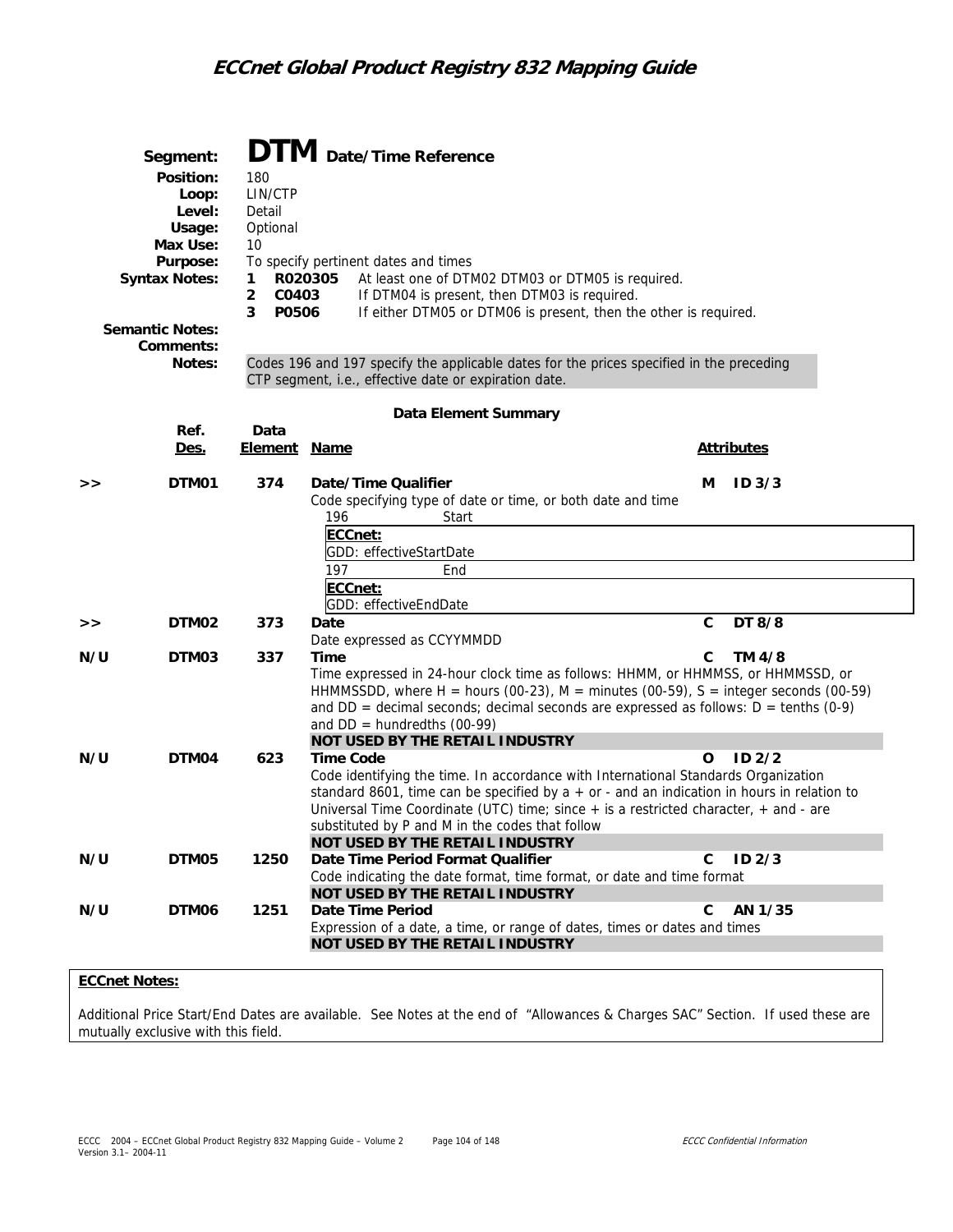## **Segment Examples:**

The effective start date for the price is May 15, 2004. DTM\*196\*20040515~

The effective end date for the price is June 30, 2004. DTM\*196\*20040630~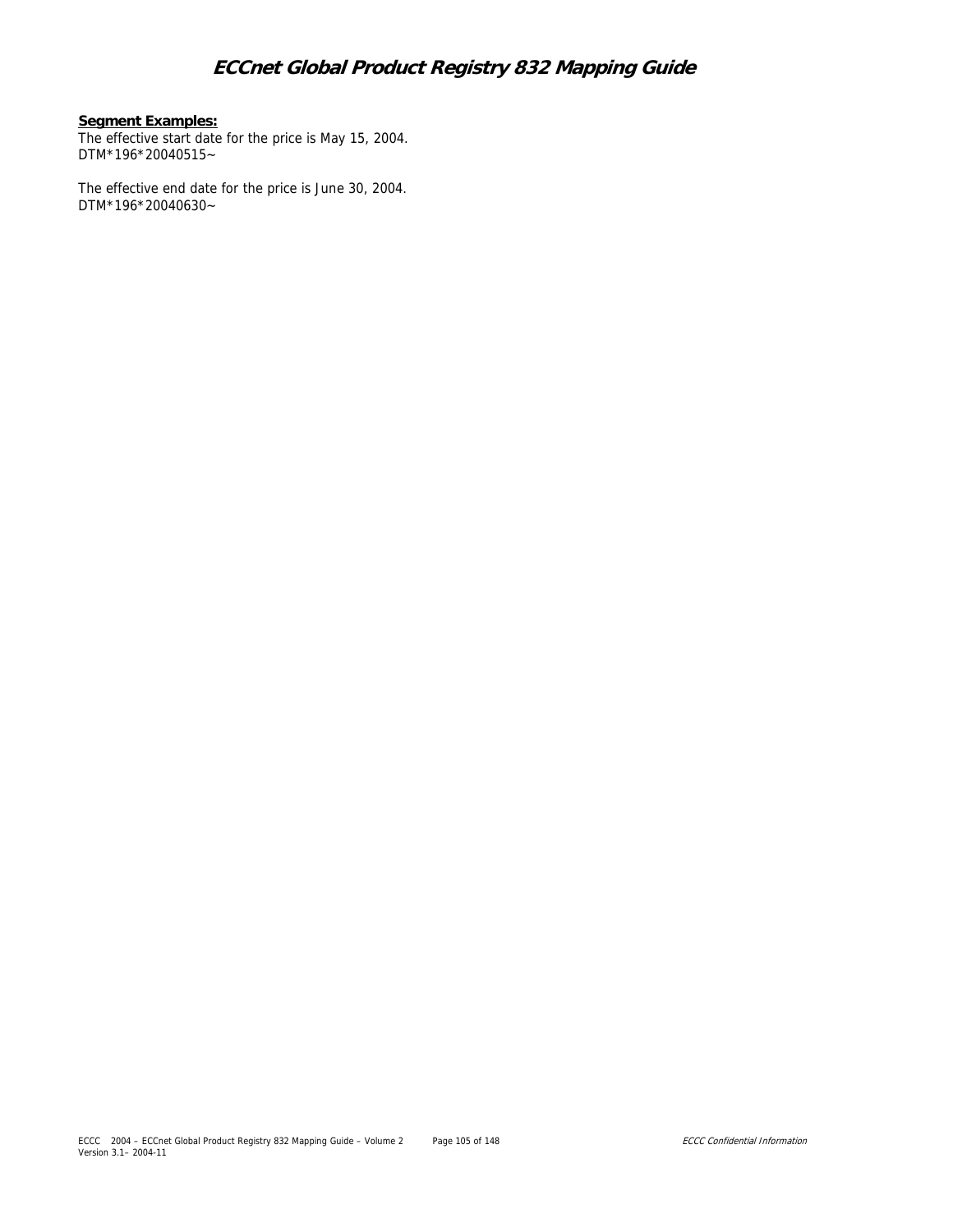| Segment:               | G36 Price List Reference                          |
|------------------------|---------------------------------------------------|
| Position:              | 182                                               |
| Loop:                  | LIN/CTP                                           |
| Level:                 | Detail                                            |
| Usage:                 | Optional                                          |
| Max Use:               |                                                   |
| Purpose:               | To provide price list references and descriptions |
| <b>Syntax Notes:</b>   |                                                   |
| <b>Semantic Notes:</b> | G3603 is the issue date of the price list.        |
| Comments:              |                                                   |

### **Data Element Summary**

|     | Ref.<br>Des. | Data<br>Element | Name                                                                                                    |   | <b>Attributes</b> |  |
|-----|--------------|-----------------|---------------------------------------------------------------------------------------------------------|---|-------------------|--|
| >   | G3601        | 439             | <b>Price List Number</b><br>Identification number assigned by a vendor to a price list                  | м | AN 1/16           |  |
|     | G3602        | 440             | Price List Issue Number<br>Number assigned to revised or new issues of a price list                     | Ω | AN 1/16           |  |
| >   | G3603        | 373             | Date<br>Date expressed as CCYYMMDD                                                                      | м | DT 8/8            |  |
| N/U | G3604        | 291             | <b>Price Condition Applies Code</b><br>Code indicating whether price conditions apply to a price change | Ω | ID <sub>3/3</sub> |  |
|     |              |                 | NOT USED BY THE RETAIL INDUSTRY                                                                         |   |                   |  |

## **ECCnet Notes:**

1. ECCnet recommends the use of the G3601 to provide more information related to the transmission of the price.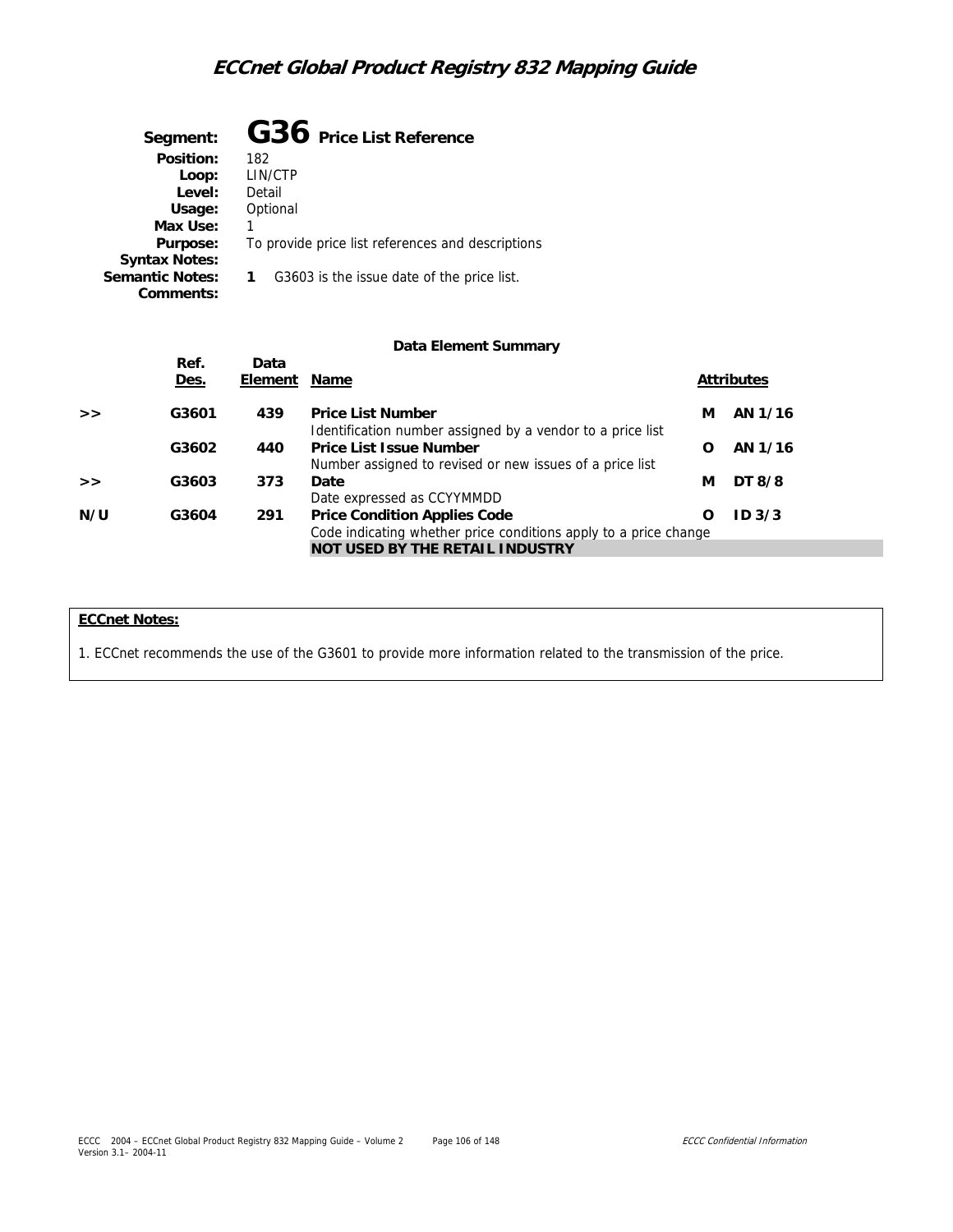|     | Segment:             | $CUR$ $Currency$                 |             |                                                                                                                       |              |                   |
|-----|----------------------|----------------------------------|-------------|-----------------------------------------------------------------------------------------------------------------------|--------------|-------------------|
|     | Position:            | 200                              |             |                                                                                                                       |              |                   |
|     | Loop:                | LIN/CTP                          |             |                                                                                                                       |              |                   |
|     | Level:               | Detail                           |             |                                                                                                                       |              |                   |
|     | Usage:               | Optional                         |             |                                                                                                                       |              |                   |
|     | Max Use:             | 5                                |             | <b>ECCnet: Max Use: 1</b>                                                                                             |              |                   |
|     | Purpose:             |                                  |             | To specify the currency (dollars, pounds, francs, etc.) used in a transaction                                         |              |                   |
|     | <b>Syntax Notes:</b> | C0807<br>1                       |             | If CUR08 is present, then CUR07 is required.                                                                          |              |                   |
|     |                      | $\overline{\mathbf{c}}$<br>C0907 |             | If CUR09 is present, then CUR07 is required.                                                                          |              |                   |
|     |                      | 3                                | L101112     | If CUR10 is present, then at least one of CUR11 or CUR12 is required.                                                 |              |                   |
|     |                      | 4<br>C1110                       |             | If CUR11 is present, then CUR10 is required.                                                                          |              |                   |
|     |                      | C1210<br>5<br>6                  | L131415     | If CUR12 is present, then CUR10 is required.<br>If CUR13 is present, then at least one of CUR14 or CUR15 is required. |              |                   |
|     |                      | 7<br>C1413                       |             | If CUR14 is present, then CUR13 is required.                                                                          |              |                   |
|     |                      | 8<br>C1513                       |             | If CUR15 is present, then CUR13 is required.                                                                          |              |                   |
|     |                      | 9.                               | L161718     | If CUR16 is present, then at least one of CUR17 or CUR18 is required.                                                 |              |                   |
|     |                      | 10 C1716                         |             | If CUR17 is present, then CUR16 is required.                                                                          |              |                   |
|     |                      | 11 C1816                         |             | If CUR18 is present, then CUR16 is required.                                                                          |              |                   |
|     |                      | 12 L192021                       |             | If CUR19 is present, then at least one of CUR20 or CUR21 is required.                                                 |              |                   |
|     |                      | 13 C2019                         |             | If CUR20 is present, then CUR19 is required.                                                                          |              |                   |
|     |                      | 14 C2119                         |             | If CUR21 is present, then CUR19 is required.                                                                          |              |                   |
|     | Notes:               |                                  |             | When this segment is used in the detail area, it overrides any currency stated in the header area                     |              |                   |
|     |                      |                                  |             | for this iteration of the LIN loop only. In addition, the exchange rate for the currency specified to                 |              |                   |
|     |                      |                                  |             | US Dollars may be provided.                                                                                           |              |                   |
|     |                      |                                  |             | See Section V (CUR Usage) for usage examples.                                                                         |              |                   |
|     |                      |                                  |             | Data Element Summary                                                                                                  |              |                   |
|     | Ref.                 | Data                             |             |                                                                                                                       |              |                   |
|     | Des.                 | <b>Element</b>                   | <u>Name</u> |                                                                                                                       |              | <b>Attributes</b> |
| >   | CUR01                | 98                               |             | <b>Entity Identifier Code</b>                                                                                         | м            | ID <sub>2/3</sub> |
|     |                      |                                  |             | Code identifying an organizational entity, a physical location, property or an individual                             |              |                   |
|     |                      |                                  | SE          | Selling Party                                                                                                         |              |                   |
| >   | CUR <sub>02</sub>    | 100                              |             | <b>Currency Code</b>                                                                                                  | м            | ID <sub>3/3</sub> |
|     |                      |                                  |             | Code (Standard ISO) for country in whose currency the charges are specified                                           |              |                   |
|     | CUR <sub>03</sub>    | 280                              |             | <b>Exchange Rate</b>                                                                                                  | O            | R 4/10            |
|     |                      |                                  |             | Value to be used as a multiplier conversion factor to convert monetary value from one<br>currency to another          |              |                   |
| N/U | CUR04                | 98                               |             | <b>Entity Identifier Code</b>                                                                                         | $\mathbf{o}$ | ID <sub>2/3</sub> |
|     |                      |                                  |             | Code identifying an organizational entity, a physical location, property or an individual                             |              |                   |
|     |                      |                                  |             | NOT USED BY THE RETAIL INDUSTRY                                                                                       |              |                   |
| N/U | CUR05                | 100                              |             | <b>Currency Code</b>                                                                                                  | $\Omega$     | ID <sub>3/3</sub> |
|     |                      |                                  |             | Code (Standard ISO) for country in whose currency the charges are specified                                           |              |                   |
|     |                      |                                  |             | NOT USED BY THE RETAIL INDUSTRY                                                                                       |              |                   |
| N/U | CUR06                | 669                              |             | <b>Currency Market/Exchange Code</b>                                                                                  | 0            | ID <sub>3/3</sub> |
|     |                      |                                  |             | Code identifying the market upon which the currency exchange rate is based                                            |              |                   |
|     |                      |                                  |             | NOT USED BY THE RETAIL INDUSTRY<br>Refer to 004010VICS Data Element Dictionary for acceptable code values.            |              |                   |
| N/U | CUR07                | 374                              |             | Date/Time Qualifier                                                                                                   | C            | ID <sub>3/3</sub> |
|     |                      |                                  |             | Code specifying type of date or time, or both date and time                                                           |              |                   |
|     |                      |                                  |             | NOT USED BY THE RETAIL INDUSTRY                                                                                       |              |                   |
|     |                      |                                  |             | Refer to 004010VICS Data Element Dictionary for acceptable code values.                                               |              |                   |
| N/U | CUR08                | 373                              | Date        |                                                                                                                       | O            | DT 8/8            |
|     |                      |                                  |             | Date expressed as CCYYMMDD                                                                                            |              |                   |
|     |                      |                                  |             | NOT USED BY THE RETAIL INDUSTRY                                                                                       |              |                   |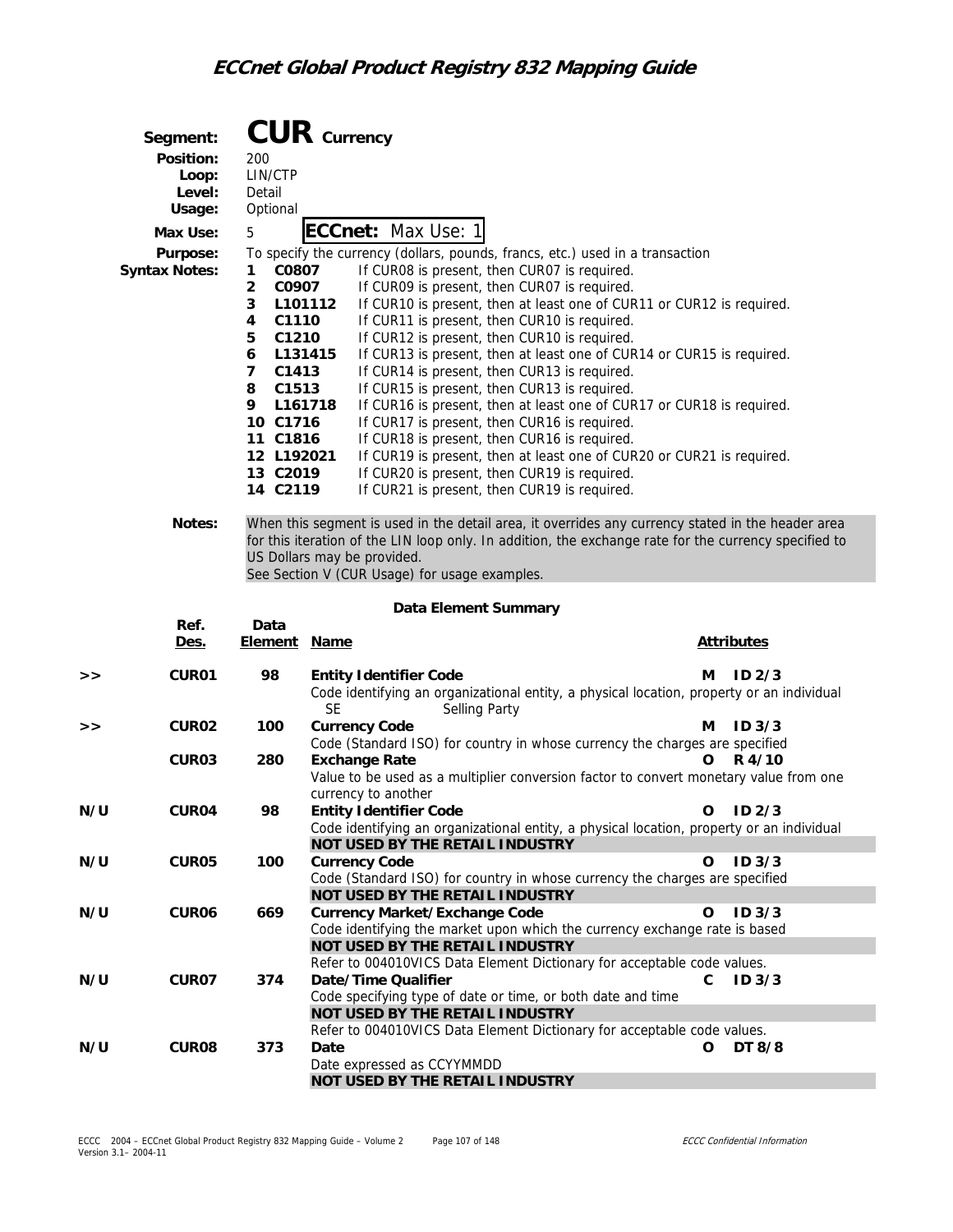| N/U | CUR09             | 337 | Time<br>Time expressed in 24-hour clock time as follows: HHMM, or HHMMSS, or HHMMSSD, or<br>HHMMSSDD, where H = hours (00-23), M = minutes (00-59), S = integer seconds (00- | 0 | TM 4/8            |
|-----|-------------------|-----|------------------------------------------------------------------------------------------------------------------------------------------------------------------------------|---|-------------------|
|     |                   |     | 59) and $DD =$ decimal seconds; decimal seconds are expressed as follows: $D =$ tenths<br>$(0-9)$ and DD = hundredths $(00-99)$                                              |   |                   |
|     |                   |     | NOT USED BY THE RETAIL INDUSTRY                                                                                                                                              |   |                   |
| N/U | CUR10             | 374 | Date/Time Qualifier                                                                                                                                                          | C | ID <sub>3/3</sub> |
|     |                   |     | Code specifying type of date or time, or both date and time<br>Refer to 004010VICS Data Element Dictionary for acceptable code values.                                       |   |                   |
|     |                   |     | NOT USED BY THE RETAIL INDUSTRY                                                                                                                                              |   |                   |
| N/U | CUR11             | 373 | Date                                                                                                                                                                         | C | DT 8/8            |
|     |                   |     | Date expressed as CCYYMMDD<br>NOT USED BY THE RETAIL INDUSTRY                                                                                                                |   |                   |
| N/U | <b>CUR12</b>      | 337 | Time                                                                                                                                                                         | C | TM 4/8            |
|     |                   |     | Time expressed in 24-hour clock time as follows: HHMM, or HHMMSS, or HHMMSSD, or                                                                                             |   |                   |
|     |                   |     | HHMMSSDD, where H = hours (00-23), M = minutes (00-59), S = integer seconds (00-                                                                                             |   |                   |
|     |                   |     | 59) and $DD =$ decimal seconds; decimal seconds are expressed as follows: $D =$ tenths                                                                                       |   |                   |
|     |                   |     | $(0-9)$ and DD = hundredths $(00-99)$                                                                                                                                        |   |                   |
|     |                   |     | NOT USED BY THE RETAIL INDUSTRY                                                                                                                                              |   |                   |
| N/U | CUR <sub>13</sub> | 374 | Date/Time Qualifier                                                                                                                                                          | C | ID <sub>3/3</sub> |
|     |                   |     | Code specifying type of date or time, or both date and time<br>Refer to 004010VICS Data Element Dictionary for acceptable code values.                                       |   |                   |
|     |                   |     | <b>NOT USED BY THE RETAIL INDUSTRY</b>                                                                                                                                       |   |                   |
| N/U | CUR14             | 373 | Date                                                                                                                                                                         | C | DT 8/8            |
|     |                   |     | Date expressed as CCYYMMDD                                                                                                                                                   |   |                   |
|     |                   |     | NOT USED BY THE RETAIL INDUSTRY                                                                                                                                              |   |                   |
| N/U | CUR15             | 337 | Time                                                                                                                                                                         | C | TM 4/8            |
|     |                   |     | Time expressed in 24-hour clock time as follows: HHMM, or HHMMSS, or HHMMSSD, or                                                                                             |   |                   |
|     |                   |     | HHMMSSDD, where H = hours (00-23), M = minutes (00-59), S = integer seconds (00-                                                                                             |   |                   |
|     |                   |     | 59) and $DD =$ decimal seconds; decimal seconds are expressed as follows: $D =$ tenths                                                                                       |   |                   |
|     |                   |     | $(0-9)$ and DD = hundredths $(00-99)$<br>NOT USED BY THE RETAIL INDUSTRY                                                                                                     |   |                   |
| N/U | CUR <sub>16</sub> | 374 | Date/Time Qualifier                                                                                                                                                          | C | ID <sub>3/3</sub> |
|     |                   |     | Code specifying type of date or time, or both date and time                                                                                                                  |   |                   |
|     |                   |     | Refer to 004010VICS Data Element Dictionary for acceptable code values.                                                                                                      |   |                   |
|     |                   |     | NOT USED BY THE RETAIL INDUSTRY                                                                                                                                              |   |                   |
| N/U | CUR17             | 373 | Date                                                                                                                                                                         | C | DT 8/8            |
|     |                   |     | Date expressed as CCYYMMDD                                                                                                                                                   |   |                   |
|     |                   |     | NOT USED BY THE RETAIL INDUSTRY                                                                                                                                              |   |                   |
| N/U | CUR18             | 337 | Time                                                                                                                                                                         | C | TM 4/8            |
|     |                   |     | Time expressed in 24-hour clock time as follows: HHMM, or HHMMSS, or HHMMSSD, or<br>HHMMSSDD, where H = hours (00-23), M = minutes (00-59), S = integer seconds (00-         |   |                   |
|     |                   |     | 59) and $DD =$ decimal seconds; decimal seconds are expressed as follows: $D =$ tenths                                                                                       |   |                   |
|     |                   |     | $(0-9)$ and DD = hundredths $(00-99)$                                                                                                                                        |   |                   |
|     |                   |     | NOT USED BY THE RETAIL INDUSTRY                                                                                                                                              |   |                   |
| N/U | CUR19             | 374 | Date/Time Qualifier                                                                                                                                                          | C | ID <sub>3/3</sub> |
|     |                   |     | Code specifying type of date or time, or both date and time                                                                                                                  |   |                   |
|     |                   |     | Refer to 004010VICS Data Element Dictionary for acceptable code values.                                                                                                      |   |                   |
|     |                   |     | NOT USED BY THE RETAIL INDUSTRY                                                                                                                                              |   |                   |
| N/U | CUR <sub>20</sub> | 373 | Date                                                                                                                                                                         | C | DT 8/8            |
|     |                   |     | Date expressed as CCYYMMDD<br>NOT USED BY THE RETAIL INDUSTRY                                                                                                                |   |                   |
| N/U | <b>CUR21</b>      | 337 | Time                                                                                                                                                                         | С | TM 4/8            |
|     |                   |     | Time expressed in 24-hour clock time as follows: HHMM, or HHMMSS, or HHMMSSD, or                                                                                             |   |                   |
|     |                   |     | HHMMSSDD, where H = hours (00-23), M = minutes (00-59), S = integer seconds (00-                                                                                             |   |                   |
|     |                   |     | 59) and $DD =$ decimal seconds; decimal seconds are expressed as follows: $D =$ tenths                                                                                       |   |                   |
|     |                   |     | $(0-9)$ and DD = hundredths $(00-99)$                                                                                                                                        |   |                   |
|     |                   |     | NOT USED BY THE RETAIL INDUSTRY                                                                                                                                              |   |                   |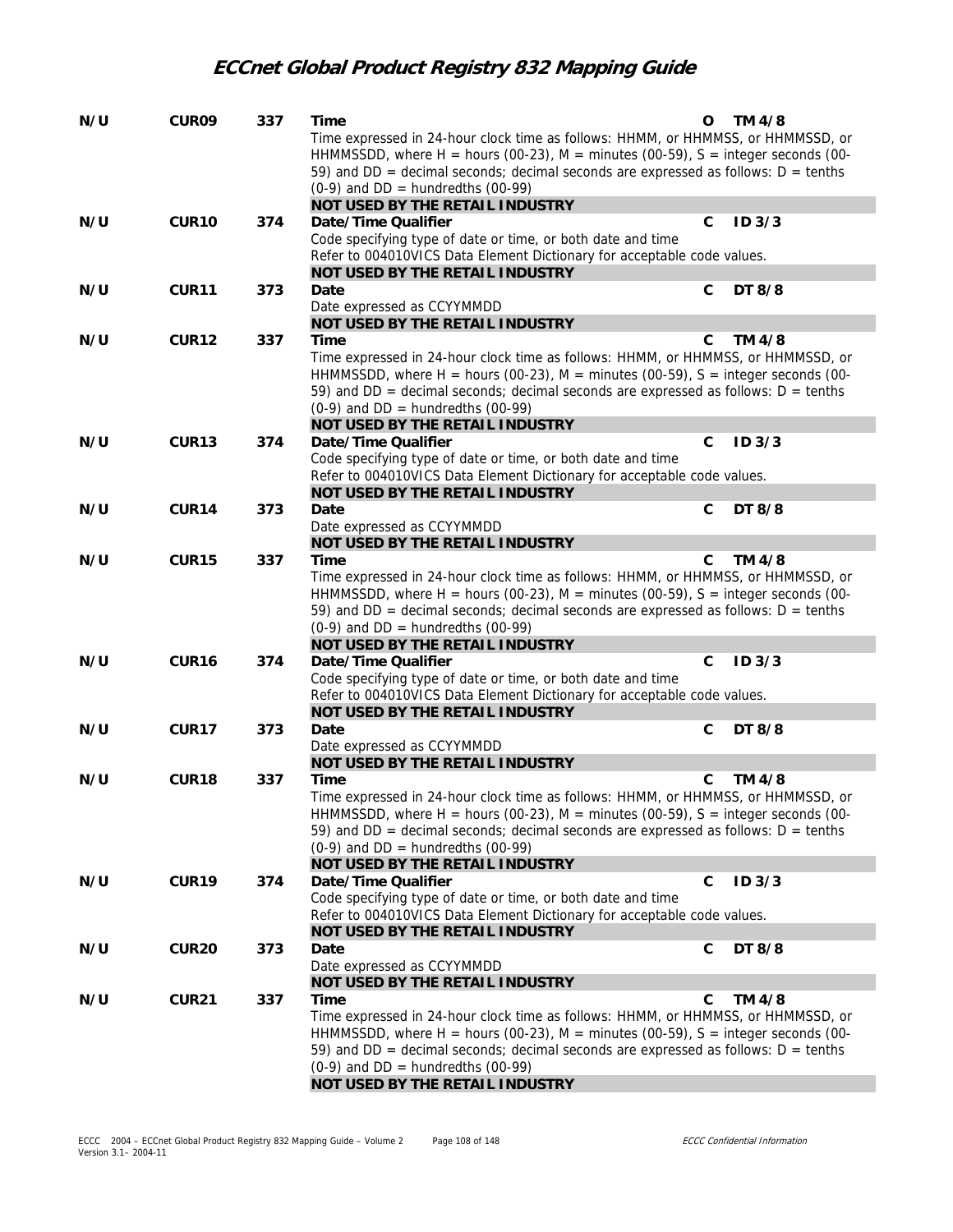|     | Segment:<br>Position:<br>Loop:<br>Level:<br>Usage:<br>Max Use:<br>Purpose:<br><b>Syntax Notes:</b><br><b>Semantic Notes:</b><br>Comments: | 225<br>LIN/CTP<br>Detail<br>Optional<br>>1<br>R0203<br>1.<br>1 | REF Reference Identification<br>To specify identifying information<br>At least one of REF02 or REF03 is required.<br>REF04 contains data relating to the value cited in REF02.                                                                                                        |   |                   |
|-----|-------------------------------------------------------------------------------------------------------------------------------------------|----------------------------------------------------------------|---------------------------------------------------------------------------------------------------------------------------------------------------------------------------------------------------------------------------------------------------------------------------------------|---|-------------------|
|     | Notes:                                                                                                                                    |                                                                | This segment is used to identify the retailer to which the price in the CTP segment applies. Use<br>multiple iterations of the REF segment to specify additional retailers to which the price applies.                                                                                |   |                   |
|     |                                                                                                                                           |                                                                | Data Element Summary                                                                                                                                                                                                                                                                  |   |                   |
|     | Ref.                                                                                                                                      | Data                                                           |                                                                                                                                                                                                                                                                                       |   |                   |
|     | <u>Des.</u>                                                                                                                               | <u>Element</u>                                                 | <u>Name</u>                                                                                                                                                                                                                                                                           |   | <b>Attributes</b> |
| >>  | REF01                                                                                                                                     | 128                                                            | <b>Reference Identification Qualifier</b><br>Code qualifying the Reference Identification<br>YD                                                                                                                                                                                       | м | ID <sub>2/3</sub> |
| >   | REF02                                                                                                                                     | 127                                                            | <b>Buyer Identification</b><br>Reference Identification<br>Reference information as defined for a particular Transaction Set or as specified by the<br>Reference Identification Qualifier<br>Retailer's identification number for the catalogue service provider as used in BCT06 for | C | AN 1/30           |
| N/U | REF03                                                                                                                                     | 352                                                            | access control<br>Description<br>A free-form description to clarify the related data elements and their content<br>NOT USED BY THE RETAIL INDUSTRY                                                                                                                                    | C | AN 1/80           |
| N/U | REF04                                                                                                                                     | C040                                                           | Reference Identifier<br>To identify one or more reference numbers or identification numbers as specified by the<br>Reference Qualifier                                                                                                                                                | O |                   |
|     |                                                                                                                                           |                                                                | NOT USED BY THE RETAIL INDUSTRY                                                                                                                                                                                                                                                       |   |                   |
| N/U | C04001                                                                                                                                    | 128                                                            | Reference Identification Qualifier<br>Code qualifying the Reference Identification                                                                                                                                                                                                    | M | ID <sub>2/3</sub> |
| N/U | C04002                                                                                                                                    | 127                                                            | <b>Reference Identification</b><br>Reference information as defined for a particular Transaction Set or as specified by the<br>Reference Identification Qualifier                                                                                                                     | м | AN 1/30           |
| N/U | C04003                                                                                                                                    | 128                                                            | <b>Reference Identification Qualifier</b><br>Code qualifying the Reference Identification                                                                                                                                                                                             | C | ID <sub>2/3</sub> |
| N/U | C04004                                                                                                                                    | 127                                                            | Reference Identification<br>Reference information as defined for a particular Transaction Set or as specified by the<br>Reference Identification Qualifier                                                                                                                            | С | AN 1/30           |
| N/U | C04005                                                                                                                                    | 128                                                            | <b>Reference Identification Qualifier</b><br>Code qualifying the Reference Identification                                                                                                                                                                                             | С | $ID$ $2/3$        |
| N/U | C04006                                                                                                                                    | 127                                                            | Reference Identification<br>Reference information as defined for a particular Transaction Set or as specified by the<br>Reference Identification Qualifier                                                                                                                            | С | AN 1/30           |

### **ECCnet Notes:**

**1.** REF01=YD (Buyer Identification) is only used inbound to ECCnet. It is not transmitted outbound to the Retailer.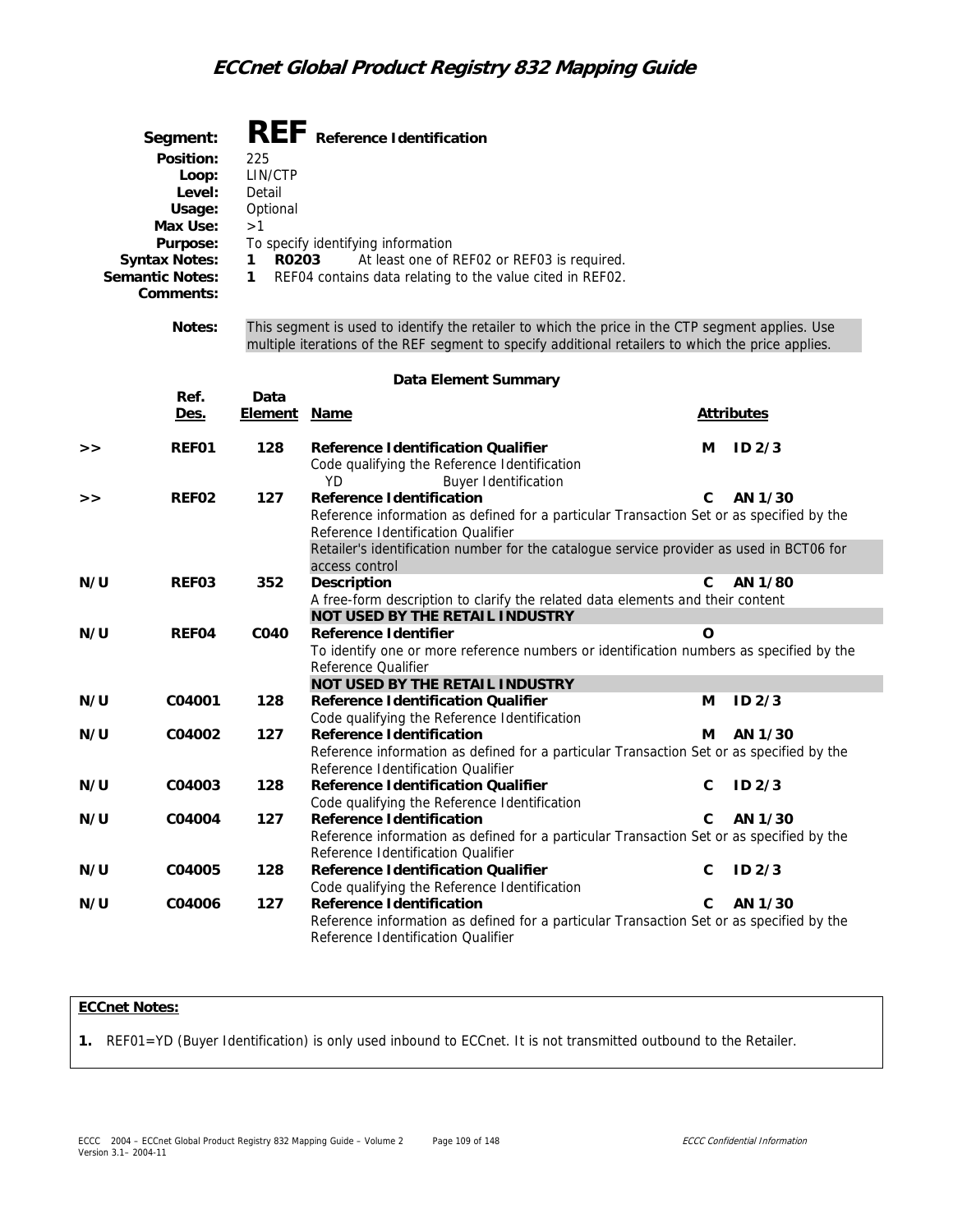|   | Segment:               |                                                                                          |                                                                           |          | G43 Promotion/Price List Area |  |                                                                                   |   |                   |  |
|---|------------------------|------------------------------------------------------------------------------------------|---------------------------------------------------------------------------|----------|-------------------------------|--|-----------------------------------------------------------------------------------|---|-------------------|--|
|   | Position:              | 227                                                                                      |                                                                           |          |                               |  |                                                                                   |   |                   |  |
|   | Loop:                  | LIN/CTP                                                                                  |                                                                           | Optional |                               |  |                                                                                   |   |                   |  |
|   | Level:                 | Detail                                                                                   |                                                                           |          |                               |  |                                                                                   |   |                   |  |
|   | Usage:                 | Optional                                                                                 |                                                                           |          |                               |  |                                                                                   |   |                   |  |
|   | Max Use:               | 9999                                                                                     |                                                                           |          |                               |  |                                                                                   |   |                   |  |
|   | Purpose:               |                                                                                          | To specify the geographic area in which a promotion or price is in effect |          |                               |  |                                                                                   |   |                   |  |
|   | <b>Syntax Notes:</b>   |                                                                                          |                                                                           |          |                               |  |                                                                                   |   |                   |  |
|   | <b>Semantic Notes:</b> | If G4301 is "001", "002", or "004", then G4302 is required. If G4301 is "003", then<br>1 |                                                                           |          |                               |  |                                                                                   |   |                   |  |
|   |                        |                                                                                          | G4303 is required.                                                        |          |                               |  |                                                                                   |   |                   |  |
|   | Comments:              |                                                                                          |                                                                           |          |                               |  |                                                                                   |   |                   |  |
|   |                        |                                                                                          |                                                                           |          | Data Element Summary          |  |                                                                                   |   |                   |  |
|   | Ref.                   | Data                                                                                     |                                                                           |          |                               |  |                                                                                   |   |                   |  |
|   | Des.                   | Element Name                                                                             |                                                                           |          |                               |  |                                                                                   |   | Attributes        |  |
| > | G4301                  | 771                                                                                      |                                                                           |          | Market Area Code Qualifier    |  |                                                                                   | м | ID <sub>1/3</sub> |  |
|   |                        |                                                                                          |                                                                           |          |                               |  | Code qualifying the identifier represented in "Market Area Code Identifier (767)" |   |                   |  |
|   |                        |                                                                                          | 001                                                                       |          | <b>Pricing Market</b>         |  |                                                                                   |   |                   |  |
|   |                        |                                                                                          | 002                                                                       |          | <b>Store Number</b>           |  |                                                                                   |   |                   |  |

|       |     | 002                                      | Store Number                                                                   |   |                      |
|-------|-----|------------------------------------------|--------------------------------------------------------------------------------|---|----------------------|
|       |     | 006                                      | All Stores                                                                     |   |                      |
|       |     | 009                                      | State Abbreviation Code                                                        |   | (Added in VICS 4030) |
| G4302 | 767 | Market Area Code Identifier              |                                                                                | O | AN 1/12              |
|       |     | A unique identification of a market area |                                                                                |   |                      |
| G4303 | 352 | Description                              | (Added in VICS 4040)                                                           | 0 | AN 1/80              |
|       |     |                                          |                                                                                |   | ECCnet:              |
|       |     |                                          |                                                                                |   | AN 1/40              |
|       |     |                                          | A free-form description to clarify the related data elements and their content |   |                      |
| G4304 | 687 | Class of Trade Code                      | (Added in VICS 4040)                                                           | O | ID2/2                |
|       |     | Code indicating class of trade           |                                                                                |   |                      |
|       |     | <b>CY</b>                                | Convenience Store                                                              |   | (Added in VICS 4040) |
|       |     | DI                                       | <b>Distributor</b>                                                             |   | (Added in VICS 4040) |
|       |     | <b>FS</b>                                | Foodservice                                                                    |   | (Added in VICS 4040) |
|       |     | GA                                       | Grocery Accounts                                                               |   | (Added in VICS 4040) |
|       |     | <b>GM</b>                                | General Merchandise                                                            |   | (Added in VICS 4040) |
|       |     | ML                                       | Military                                                                       |   | (Added in VICS 4040) |
|       |     | <b>PY</b>                                | Private Label                                                                  |   | (Added in VICS 4040) |
|       |     | <b>WC</b>                                | Warehouse Clubs                                                                |   | (Added in VICS 4040) |
|       |     |                                          |                                                                                |   |                      |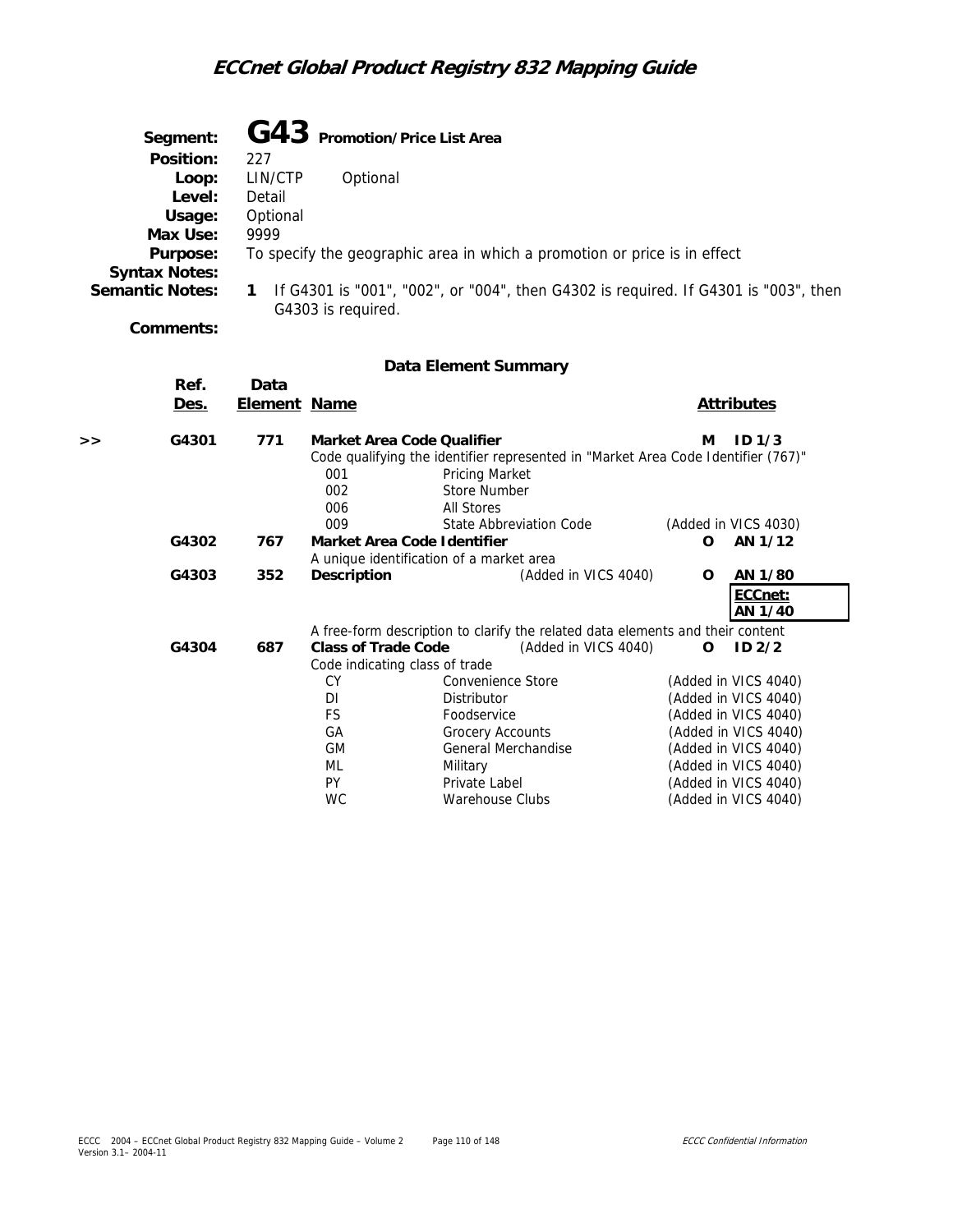| <b>Syntax Notes:</b>   | Segment:<br>Position:<br>Loop:<br>Level:<br>Usage:<br>Max Use:<br>Purpose: | 228<br>LIN/CTP<br>Detail<br>Optional<br>>1<br>R0203<br>1<br>$\overline{a}$<br>P0304<br>3<br>P0607       |                                                          | $\mathbf{SAC}\;$ Service, Promotion, Allowance, or Charge Information<br><b>ECCnet Max Use: 200 per CTP Loop</b><br>To request or identify a service, promotion, allowance, or charge; to specify the amount or<br>percentage for the service, promotion, allowance, or charge<br>At least one of SAC02 or SAC03 is required.<br>If either SAC03 or SAC04 is present, then the other is required.<br>If either SAC06 or SAC07 is present, then the other is required.                                                                                                                                                                                                                                                                                                                                                                                                                               |                                                                         |  |
|------------------------|----------------------------------------------------------------------------|---------------------------------------------------------------------------------------------------------|----------------------------------------------------------|-----------------------------------------------------------------------------------------------------------------------------------------------------------------------------------------------------------------------------------------------------------------------------------------------------------------------------------------------------------------------------------------------------------------------------------------------------------------------------------------------------------------------------------------------------------------------------------------------------------------------------------------------------------------------------------------------------------------------------------------------------------------------------------------------------------------------------------------------------------------------------------------------------|-------------------------------------------------------------------------|--|
| <b>Semantic Notes:</b> | 8<br>$\mathbf{1}$                                                          | P0910<br>4<br>C1110<br>5<br>6<br>L130204<br>7<br>C1413<br>C <sub>1615</sub><br>$\overline{2}$<br>3<br>4 |                                                          | If either SAC09 or SAC10 is present, then the other is required.<br>If SAC11 is present, then SAC10 is required.<br>If SAC13 is present, then at least one of SAC02 or SAC04 is required.<br>If SAC14 is present, then SAC13 is required.<br>If SAC16 is present, then SAC15 is required.<br>If SAC01 is "A" or "C", then at least one of SAC05, SAC07, or SAC08 is required.<br>SAC05 is the total amount for the service, promotion, allowance, or charge.<br>If SAC05 is present with SAC07 or SAC08, then SAC05 takes precedence.<br>SAC08 is the allowance or charge rate per unit.<br>SAC10 and SAC11 is the quantity basis when the allowance or charge quantity is different from<br>the purchase order or invoice quantity.<br>SAC10 and SAC11 used together indicate a quantity range, which could be a dollar amount, that<br>is applicable to service, promotion, allowance, or charge. |                                                                         |  |
|                        | Comments:                                                                  | 5<br>6<br>7<br>A<br>В                                                                                   | identified by the code used.<br>option of the promotion. | SAC13 is used in conjunction with SAC02 or SAC04 to provide a specific reference number as<br>SAC14 is used in conjunction with SAC13 to identify an option when there is more than one<br>SAC16 is used to identify the language being used in SAC15.<br>SAC04 may be used to uniquely identify the service, promotion, allowance, or charge. In<br>addition, it may be used in conjunction to further the code in SAC02.<br>In some business applications, it is necessary to advise the trading partner of the actual dollar<br>amount that a particular allowance, charge, or promotion was based on to reduce ambiguity.<br>This amount is commonly referred to as "Dollar Basis Amount". It is represented in the SAC<br>segment in SAC10 using the qualifier "DO" - Dollars in SAC09.                                                                                                        |                                                                         |  |
|                        | Notes:                                                                     | charges.                                                                                                |                                                          | There is one segment for each Allowance, Charge, Service, or Promotion being specified. If this<br>segment appears in the header area of the transaction set, the data applies to the entire<br>transaction set. If this segment appears in the detail area of the transaction set, the data<br>applies only to that line item. The data specified in the header area is exclusive of the data<br>specified in the detail area; it is not the sum of the data in the detail area, i.e., allowances or                                                                                                                                                                                                                                                                                                                                                                                               |                                                                         |  |
|                        | Ref.                                                                       | Data                                                                                                    |                                                          | Data Element Summary                                                                                                                                                                                                                                                                                                                                                                                                                                                                                                                                                                                                                                                                                                                                                                                                                                                                                |                                                                         |  |
|                        | Des.                                                                       | <b>Element</b>                                                                                          | <b>Name</b>                                              |                                                                                                                                                                                                                                                                                                                                                                                                                                                                                                                                                                                                                                                                                                                                                                                                                                                                                                     | <b>Attributes</b>                                                       |  |
| >>                     | SAC01<br>SAC02                                                             | 248<br>1300                                                                                             | Α<br>С<br>N                                              | Allowance or Charge Indicator<br>Code which indicates an allowance or charge for the service specified<br>Allowance<br>Charge<br>No Allowance or Charge<br>Service, Promotion, Allowance, or Charge Code                                                                                                                                                                                                                                                                                                                                                                                                                                                                                                                                                                                                                                                                                            | ID <sub>1/1</sub><br>м<br>(Added in VICS 4050)<br>$\mathbf{C}$<br>ID4/4 |  |
|                        |                                                                            |                                                                                                         | A320<br>A445                                             | Code identifying the service, promotion, allowance, or charge<br>Air Transportation Charge<br>Anti-dumping Duty                                                                                                                                                                                                                                                                                                                                                                                                                                                                                                                                                                                                                                                                                                                                                                                     |                                                                         |  |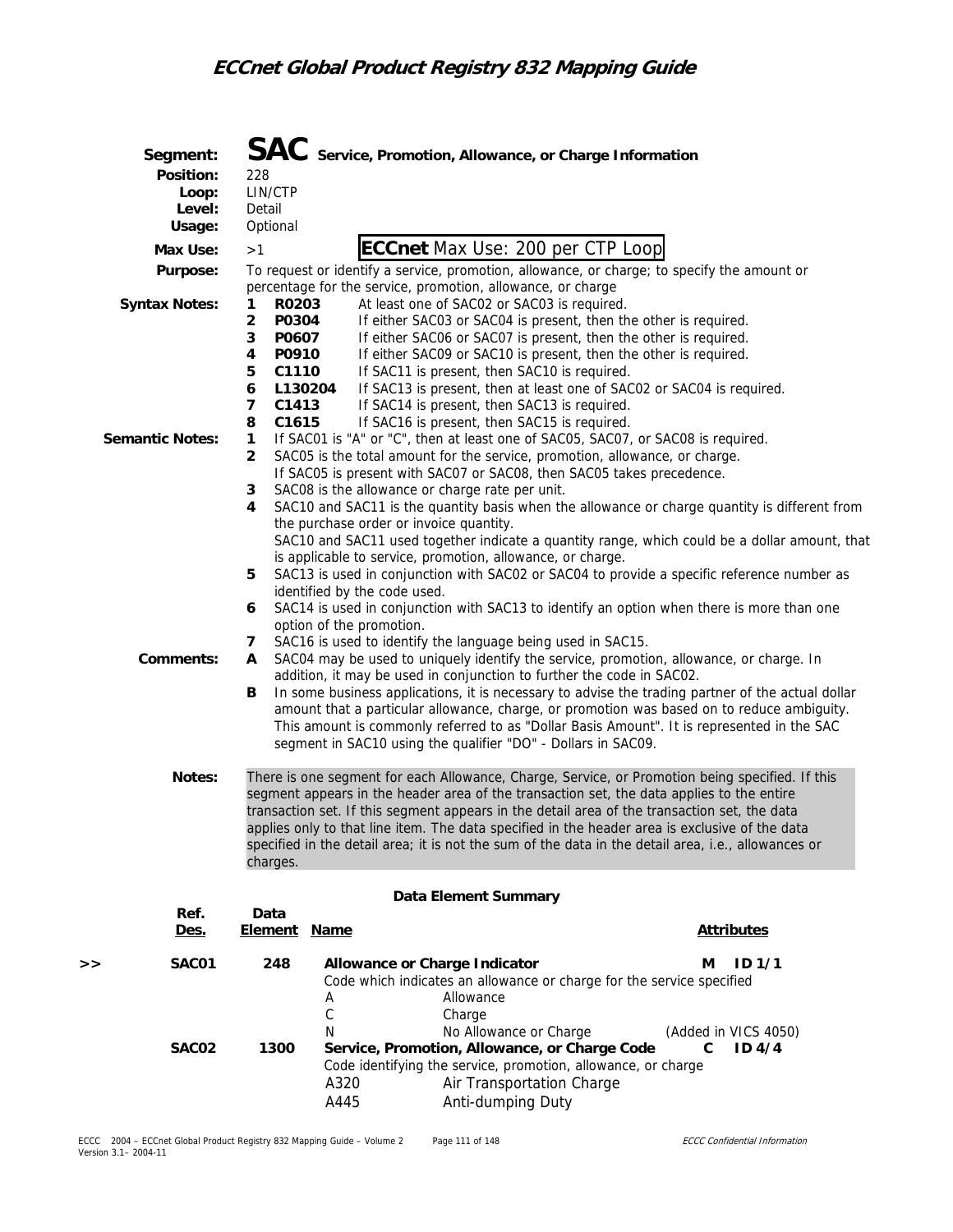| A730                        | Brokerage or Duty                                                               |
|-----------------------------|---------------------------------------------------------------------------------|
| A890                        | Cancelled Order, Heavy Duty Flatcar                                             |
| B560                        | <b>Container Allowance</b>                                                      |
| B570                        | <b>Container Deposits</b>                                                       |
| ECCnet:                     |                                                                                 |
|                             | Use for Container Tax (Change request pending EC 1-90)                          |
| B720                        | Cooperative Advertising/Merchandising Allowance (Performance)                   |
| B787                        | Countervailing Duty                                                             |
| B872                        | <b>Customs Duty</b>                                                             |
| C040                        |                                                                                 |
| C110                        | Delivery                                                                        |
|                             | Deposit                                                                         |
| C350                        | Distributor Discount/Allowance                                                  |
| C530                        | Duty Charge                                                                     |
| C531                        | Duty Drawback                                                                   |
| C680                        | <b>Environmental Protection Service</b>                                         |
| ECCnet:                     |                                                                                 |
| Use for ecology charges     | (Change request pending - EC 1-104)                                             |
| D <sub>103</sub>            | Foreign Customs Duty                                                            |
| D170                        | Free Goods                                                                      |
| D350                        | Goods and Services Credit Allowance                                             |
| ECCnet:                     |                                                                                 |
|                             | Use for GST and Harmonized Credit Allowance (Change request pending - EC 1-105) |
| D360                        | Goods and Services Tax Charge                                                   |
| ECCnet:                     |                                                                                 |
|                             | Use for GST and Harmonized Sales Tax Charge (Change request pending – EC 1-105) |
| D590                        | Heavy Duty Flat Car Charge                                                      |
| D701                        | International Air Transport Association (IATA) Commission                       |
| D710                        | <b>IATA Fee</b>                                                                 |
| D711                        | International Air Transport Association (IATA) Markup                           |
| D800                        | <b>Inland Transportation</b>                                                    |
| E382                        | Liquidation Anti-Dumping Duty                                                   |
| E384                        | Liquidation Countervailing Duty                                                 |
| E565                        | Markdown Allowance                                                              |
| E730                        | New Item Allowance                                                              |
| E740                        |                                                                                 |
|                             | New Store Allowance                                                             |
| E750                        | New Store Discount                                                              |
| E760                        | New Warehouse Discount                                                          |
| F050                        | Other (See related description)                                                 |
| F180                        | Pallet                                                                          |
| F330                        | Pick-up and Delivery                                                            |
| F340                        | Pick/Up                                                                         |
| F560                        | Premium Transportation                                                          |
| F650                        | Preparation                                                                     |
| ECCnet:                     |                                                                                 |
| Use for Prepared Food Tax   | (Change request pending EC 1-90)                                                |
| F810                        | Promotional Discount                                                            |
| F910                        | <b>Quantity Discount</b>                                                        |
| G322                        | Reliquidation Anti-Dumping Duty                                                 |
| G324                        | Reliquidation Countervailing Duty                                               |
| H000                        | Special Allowance                                                               |
| ECCnet:                     |                                                                                 |
| Use for food show allowance |                                                                                 |
| H215                        | Specific Duty                                                                   |
| H490                        | Subject To Tax On Resale                                                        |
|                             | Use for Provincial Tobacco Tax<br>(Note added in VICS 4050)                     |
| H <sub>535</sub>            | Supplemental Duty                                                               |
| H770                        | Tax - State Tax                                                                 |
|                             |                                                                                 |
|                             | Represent Provincial Sales Tax<br>(Note added in VICS 4050)                     |
| H806                        | <b>Tax Credit</b>                                                               |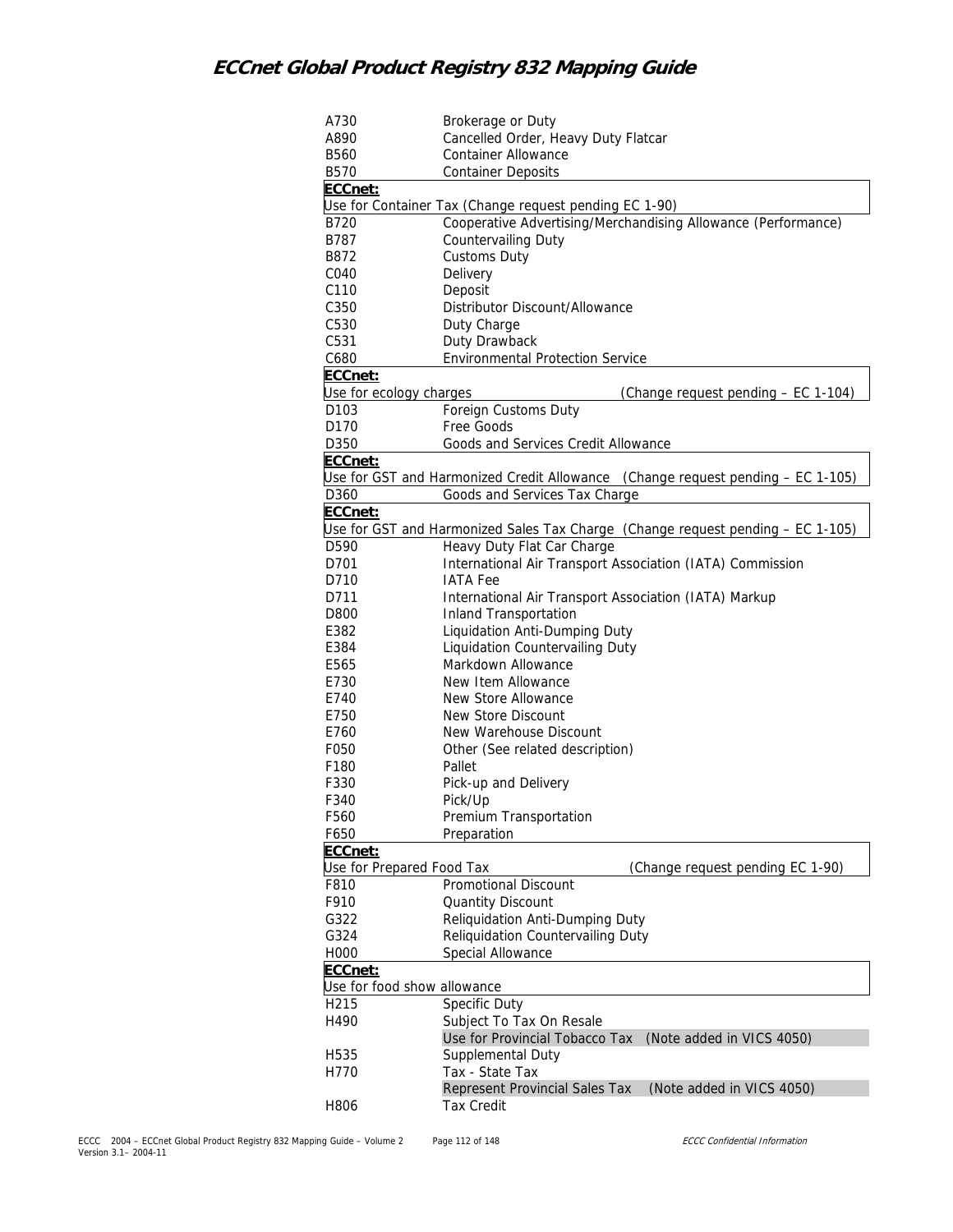|       |      | H840<br>1170<br>1240<br>1250<br>1260<br>1270<br>1280<br>1310<br>1410 |            | Use for Provincial Tax Credit<br>Tax on Transportation<br><b>Trade Discount</b><br><b>Transportation And Setup</b><br>Transportation Charge (Minimum Rate)<br><b>Transportation Direct Billing</b><br><b>Transportation Third Party Billing</b><br><b>Transportation Vendor Provided</b><br><b>Truckload Discount</b><br>Unsaleables Merchandise Allowance | (Note added in VICS 4050) |            |
|-------|------|----------------------------------------------------------------------|------------|------------------------------------------------------------------------------------------------------------------------------------------------------------------------------------------------------------------------------------------------------------------------------------------------------------------------------------------------------------|---------------------------|------------|
|       |      | R080                                                                 |            | Packing, Crating, Handling, and Transportation Charge.                                                                                                                                                                                                                                                                                                     |                           |            |
|       |      | ECCnet:<br>ZZZZ                                                      |            | Mutually Defined (Change request pending EC 1-48)<br>Canadian Note: In the case where there is a<br>service/allowance/charge that would have gone in the 03/04, the<br>user will specify ZZZZ and provide additional information in the<br>description area.                                                                                               |                           |            |
|       |      |                                                                      |            | Use for Retailer-specific special or extended terms. Use only when<br>terms differ from those specified in the Vendor's agreement.<br>(Change request pending EC 1-97 to add Terms segment (ITD) to<br>CTP loop).                                                                                                                                          |                           |            |
| SAC03 | 559  | <b>Agency Qualifier Code</b>                                         |            |                                                                                                                                                                                                                                                                                                                                                            | $\mathbf C$               | $ID$ $2/2$ |
|       |      |                                                                      |            | Code identifying the agency assigning the code values                                                                                                                                                                                                                                                                                                      |                           |            |
|       |      | VI                                                                   |            | Voluntary Inter-Industry Commerce Standard (VICS) EDI                                                                                                                                                                                                                                                                                                      |                           |            |
| SAC04 | 1301 | Code                                                                 |            | Agency Service, Promotion, Allowance, or Charge                                                                                                                                                                                                                                                                                                            | C                         | AN 1/10    |
|       |      |                                                                      |            | Agency maintained code identifying the service, promotion, allowance, or charge                                                                                                                                                                                                                                                                            |                           |            |
|       |      | Part 01                                                              | Part 02    |                                                                                                                                                                                                                                                                                                                                                            |                           |            |
|       |      | AR                                                                   |            | <b>Assembly Requested</b>                                                                                                                                                                                                                                                                                                                                  |                           |            |
|       |      | CS                                                                   |            | <b>Custom Service</b>                                                                                                                                                                                                                                                                                                                                      |                           |            |
|       |      |                                                                      |            | (Service type code in SAC13 and/or description of service in                                                                                                                                                                                                                                                                                               |                           |            |
|       |      |                                                                      |            | SAC15)                                                                                                                                                                                                                                                                                                                                                     |                           |            |
|       |      | GC                                                                   |            | <b>Gift Card</b>                                                                                                                                                                                                                                                                                                                                           |                           |            |
|       |      | <b>GP</b>                                                            |            | (Gift card type in SAC13, gift card message in SAC15)<br><b>Graphic Print</b>                                                                                                                                                                                                                                                                              |                           |            |
|       |      |                                                                      |            | (Graphic print type code in SAC13 and/or description in SAC15)                                                                                                                                                                                                                                                                                             |                           |            |
|       |      | GW                                                                   |            | Gift Wrap                                                                                                                                                                                                                                                                                                                                                  |                           |            |
|       |      |                                                                      |            | (Gift wrap type code in SAC13 and/or description in SAC15)                                                                                                                                                                                                                                                                                                 |                           |            |
|       |      | НA                                                                   |            | Hanger Service                                                                                                                                                                                                                                                                                                                                             |                           |            |
|       |      | IN                                                                   |            | Inscription                                                                                                                                                                                                                                                                                                                                                |                           |            |
|       |      |                                                                      |            | (Inscription text in SAC15)                                                                                                                                                                                                                                                                                                                                |                           |            |
|       |      | <b>MO</b>                                                            |            | Monogram<br>(Monogram letters in SAC15)                                                                                                                                                                                                                                                                                                                    |                           |            |
|       |      | <b>MR</b>                                                            |            | <b>Mounting Requested</b>                                                                                                                                                                                                                                                                                                                                  |                           |            |
|       |      | <b>OH</b>                                                            |            | <b>Order Handling</b>                                                                                                                                                                                                                                                                                                                                      |                           |            |
|       |      |                                                                      | <b>BH</b>  | <b>Bill and Hold Goods</b>                                                                                                                                                                                                                                                                                                                                 |                           |            |
|       |      |                                                                      | DC         | Direct to Consumer                                                                                                                                                                                                                                                                                                                                         |                           |            |
|       |      |                                                                      | <b>DS</b>  | Drop Ship                                                                                                                                                                                                                                                                                                                                                  |                           |            |
|       |      |                                                                      | ${\sf FC}$ | First Cost Order                                                                                                                                                                                                                                                                                                                                           |                           |            |
|       |      |                                                                      |            | (Retailer, customer of importer, pays cost of getting the product<br>into the country)                                                                                                                                                                                                                                                                     |                           |            |
|       |      |                                                                      | KO         | Close Out Order                                                                                                                                                                                                                                                                                                                                            |                           |            |
|       |      |                                                                      | <b>KT</b>  | <b>Key Titles</b>                                                                                                                                                                                                                                                                                                                                          |                           |            |
|       |      |                                                                      |            | (Music/Software/Video)                                                                                                                                                                                                                                                                                                                                     |                           |            |
|       |      |                                                                      | LO         | Landed Order                                                                                                                                                                                                                                                                                                                                               |                           |            |
|       |      |                                                                      |            | (Importer, third party, pays all costs of getting the product into                                                                                                                                                                                                                                                                                         |                           |            |
|       |      |                                                                      | <b>NP</b>  | the country)<br>New Product Introduction Offer                                                                                                                                                                                                                                                                                                             |                           |            |
|       |      |                                                                      |            |                                                                                                                                                                                                                                                                                                                                                            |                           |            |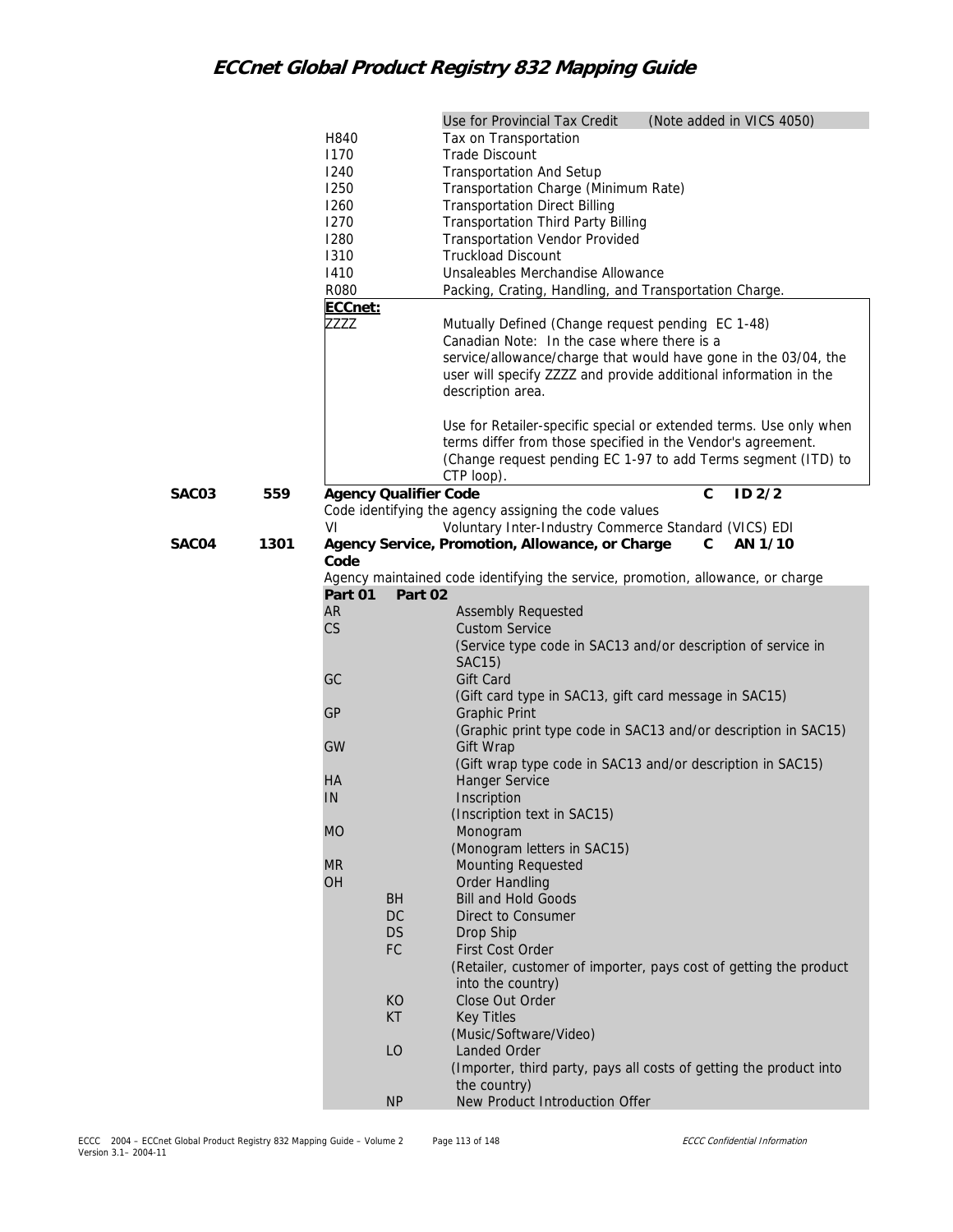|     |       |     | <b>NS</b>                      | New Store Order                                                                     |   |                     |
|-----|-------|-----|--------------------------------|-------------------------------------------------------------------------------------|---|---------------------|
|     |       |     | <b>PR</b>                      | Promotional Order                                                                   |   |                     |
|     |       |     | RC                             | Raincheck Order                                                                     |   |                     |
|     |       |     |                                |                                                                                     |   |                     |
|     |       |     | <b>RO</b>                      | Rush Order                                                                          |   |                     |
|     |       |     | <b>SB</b>                      | Seasonal Build Up Order                                                             |   |                     |
|     |       |     | <b>SP</b>                      | Sample Order                                                                        |   |                     |
|     |       |     | S <sub>O</sub>                 | Special Order                                                                       |   |                     |
|     |       |     | ZQ                             | Mutually Defined Order Type (Code in SAC13)                                         |   |                     |
|     | SAC05 | 610 | Amount                         |                                                                                     | O | N <sub>2</sub> 1/15 |
|     |       |     | Monetary amount                |                                                                                     |   |                     |
|     |       |     |                                | When SAC01 contains code A or code C, then this data element is required. This will |   |                     |
|     |       |     |                                | resolve any differences between the sender's and receiver's system calculations of  |   |                     |
|     |       |     |                                | amounts, i.e., rounding errors when allowances or charges are expressed in          |   |                     |
|     |       |     | percentages or rates.          |                                                                                     |   |                     |
|     | SAC06 | 378 |                                | Allowance/Charge Percent Qualifier                                                  | C | ID <sub>1/1</sub>   |
|     |       |     |                                | Code indicating on what basis allowance or charge percent is calculated             |   |                     |
|     |       |     | 1                              | Item List Cost                                                                      |   |                     |
|     |       |     | $\sqrt{2}$                     | Item Net Cost                                                                       |   |                     |
|     |       |     | 3                              | Discount/Gross                                                                      |   |                     |
|     |       |     |                                | All allowances are off the gross price including cash discount.                     |   |                     |
|     |       |     | 4                              | Discount/Net                                                                        |   |                     |
|     |       |     |                                | All allowances are off the gross price. Cash discounts are off the                  |   |                     |
|     |       |     |                                | net.                                                                                |   |                     |
|     |       |     |                                |                                                                                     |   |                     |
|     |       |     | 5                              | Base Price per Unit<br>Line item discount                                           |   |                     |
|     |       |     |                                | <b>Base Price Amount</b>                                                            |   |                     |
|     |       |     | 6                              |                                                                                     |   |                     |
|     |       |     | $\overline{7}$                 | Base Price Amount Less Previous Discount                                            |   |                     |
|     |       |     |                                | Declining balance method                                                            |   |                     |
|     | SAC07 | 332 | Percent                        |                                                                                     | С | R 1/6               |
|     |       |     | Percent expressed as a percent |                                                                                     |   |                     |
|     |       |     |                                | The percent is sent with a decimal point only when needed, i.e., 10.5% is sent as   |   |                     |
|     |       |     | "10.5", and 2% is sent as "2". |                                                                                     |   |                     |
|     | SAC08 | 118 | Rate                           |                                                                                     | O | R 1/9               |
|     |       |     |                                | Rate expressed in the standard monetary denomination for the currency specified     |   |                     |
|     | SAC09 | 355 |                                | Unit or Basis for Measurement Code                                                  | C | ID2/2               |
|     |       |     |                                | Code specifying the units in which a value is being expressed, or manner in which a |   |                     |
|     |       |     | measurement has been taken     |                                                                                     |   |                     |
|     |       |     | CA                             | Case                                                                                |   |                     |
|     |       |     | EA                             | Each                                                                                |   |                     |
|     |       |     | GR                             | Gram                                                                                |   |                     |
|     |       |     | KG                             | Kilogram                                                                            |   |                     |
|     |       |     | LB                             | Pound                                                                               |   |                     |
|     |       |     | OZ                             | $O$ unce $-$ Av                                                                     |   |                     |
|     |       |     | PL                             | Pallet/Unit Load                                                                    |   |                     |
|     | SAC10 | 380 | Quantity                       |                                                                                     | C | R 1/15              |
|     |       |     | Numeric value of quantity      |                                                                                     |   |                     |
|     |       |     |                                | When SAC02 contains code D170, this data element is required and will contain the   |   |                     |
|     |       |     |                                | quantity of free goods. The unit of measure is in SAC09.                            |   |                     |
|     |       |     |                                | SAC10 alone is used to indicate a specific quantity which could be a dollar amount, |   |                     |
|     |       |     |                                | that is applicable to the service, promotion, allowance, or charge.                 |   |                     |
| N/U | SAC11 | 380 | Quantity                       |                                                                                     | O | R 1/15              |
|     |       |     | Numeric value of quantity      |                                                                                     |   |                     |
|     | SAC12 | 331 |                                | Allowance or Charge Method of Handling Code                                         | O | ID <sub>2/2</sub>   |
|     |       |     |                                | Code indicating method of handling for an allowance or charge                       |   |                     |
|     |       |     | 01                             | <b>Bill Back</b>                                                                    |   |                     |
|     |       |     |                                | The allowance or charge amount will be adjudicated as a separate                    |   |                     |
|     |       |     |                                | item, i.e., a debit/credit memo or a separate invoice. The amount                   |   |                     |
|     |       |     |                                | will not be reflected in the invoice total amount.                                  |   |                     |
|     |       |     | 02                             | Off Invoice                                                                         |   |                     |
|     |       |     |                                |                                                                                     |   |                     |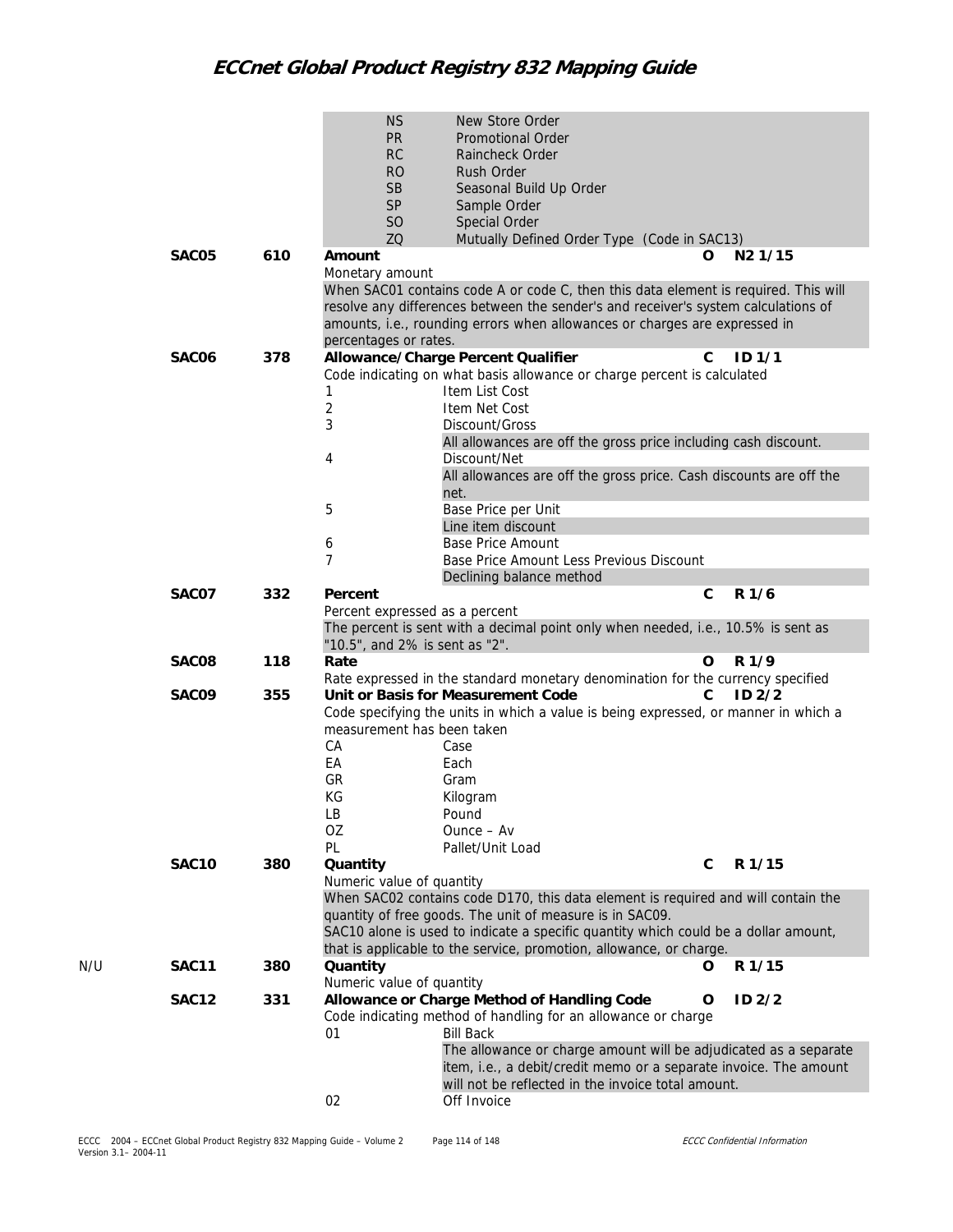|     |                   |     |                            | The allowance or charge amount will be reflected in the total                        |                        |  |
|-----|-------------------|-----|----------------------------|--------------------------------------------------------------------------------------|------------------------|--|
|     |                   |     |                            | transaction amount, i.e., Total Invoice Amount = Merchandise                         |                        |  |
|     |                   |     |                            | Price + Charges - Allowances.                                                        |                        |  |
|     |                   |     | 03                         | Vendor Check to Customer                                                             |                        |  |
|     |                   |     |                            | The vendor will issue a check directly to the customer of the                        |                        |  |
|     |                   |     |                            | retailer, or end consumer, for the allowance or charge amount.                       |                        |  |
|     |                   |     |                            | The amount is not reflected in the total invoice amount.                             |                        |  |
|     |                   |     | 04                         | Credit Customer Account                                                              |                        |  |
|     |                   |     |                            | The retailer's account will be credited for the amount of the                        |                        |  |
|     |                   |     |                            | allowance or charge. The amount is not reflected in the total                        |                        |  |
|     |                   |     |                            | invoice amount.                                                                      |                        |  |
|     |                   |     | 05                         | Charge to be Paid by Vendor                                                          |                        |  |
|     |                   |     |                            | The vendor is responsible for the allowance or charge amount.                        |                        |  |
|     |                   |     |                            | The exact method of adjudication has been agreed to by the                           |                        |  |
|     |                   |     |                            | trading partners. The amount will not be reflected in the total                      |                        |  |
|     |                   |     |                            | invoice amount.                                                                      |                        |  |
|     |                   |     | 06                         | Charge to be Paid by Customer                                                        |                        |  |
|     |                   |     |                            | When the order/item is a direct ship to the customer, or end                         |                        |  |
|     |                   |     |                            | consumer of the retailer, the allowance or charge amount is the                      |                        |  |
|     |                   |     |                            | responsibility of the customer or end consumer. If it is not a drop                  |                        |  |
|     |                   |     |                            | ship to the customer of the retailer, then the allowance or charge                   |                        |  |
|     |                   |     |                            | amount is the responsibility of the retailer. The exact method of                    |                        |  |
|     |                   |     |                            | adjudication has been agreed to by the trading partners. The                         |                        |  |
|     |                   |     |                            | amount will not be reflected in the total invoice amount.                            |                        |  |
|     | SAC13             | 127 | Reference Identification   |                                                                                      | AN 1/30<br>C.          |  |
|     |                   |     |                            | Reference information as defined for a particular Transaction Set or as specified by |                        |  |
|     |                   |     |                            | the Reference Identification Qualifier                                               |                        |  |
|     |                   |     | ECCnet:                    |                                                                                      |                        |  |
|     |                   |     |                            | Note: In Canada this element is used to identify the tax registration number when    |                        |  |
|     |                   |     |                            | the SAC is used to transmit Allowance/Charge information. (VICS 4050)                |                        |  |
| N/U | SAC14             | 770 | <b>Option Number</b>       |                                                                                      | O<br>AN 1/20           |  |
|     |                   |     |                            | A unique number identifying available promotion or allowance options when more       |                        |  |
|     |                   |     | than one is offered        |                                                                                      |                        |  |
|     | SAC <sub>15</sub> | 352 | Description                |                                                                                      | С<br>AN 1/80           |  |
|     |                   |     |                            | A free-form description to clarify the related data                                  | ECCnet:                |  |
|     |                   |     | elements and their content |                                                                                      | AN 1/40                |  |
|     | SAC <sub>16</sub> | 819 | Language Code              |                                                                                      | ID <sub>2/3</sub><br>O |  |
|     |                   |     |                            | Code designating the language used in text, from a standard code list maintained by  |                        |  |
|     |                   |     |                            | the International Standards Organization (ISO 639)                                   |                        |  |
|     |                   |     | ECCnet:                    |                                                                                      |                        |  |
|     |                   |     | See below for usage.       |                                                                                      |                        |  |
|     |                   |     | DA<br>Danish               |                                                                                      |                        |  |
|     |                   |     | FL<br>Finnish              |                                                                                      |                        |  |
|     |                   |     | ΙT<br>Italian              |                                                                                      |                        |  |
|     |                   |     | JA<br>Japanese             |                                                                                      |                        |  |
|     |                   |     | КO<br>Korean               |                                                                                      |                        |  |
|     |                   |     | NL<br>Dutch                |                                                                                      |                        |  |
|     |                   |     |                            |                                                                                      |                        |  |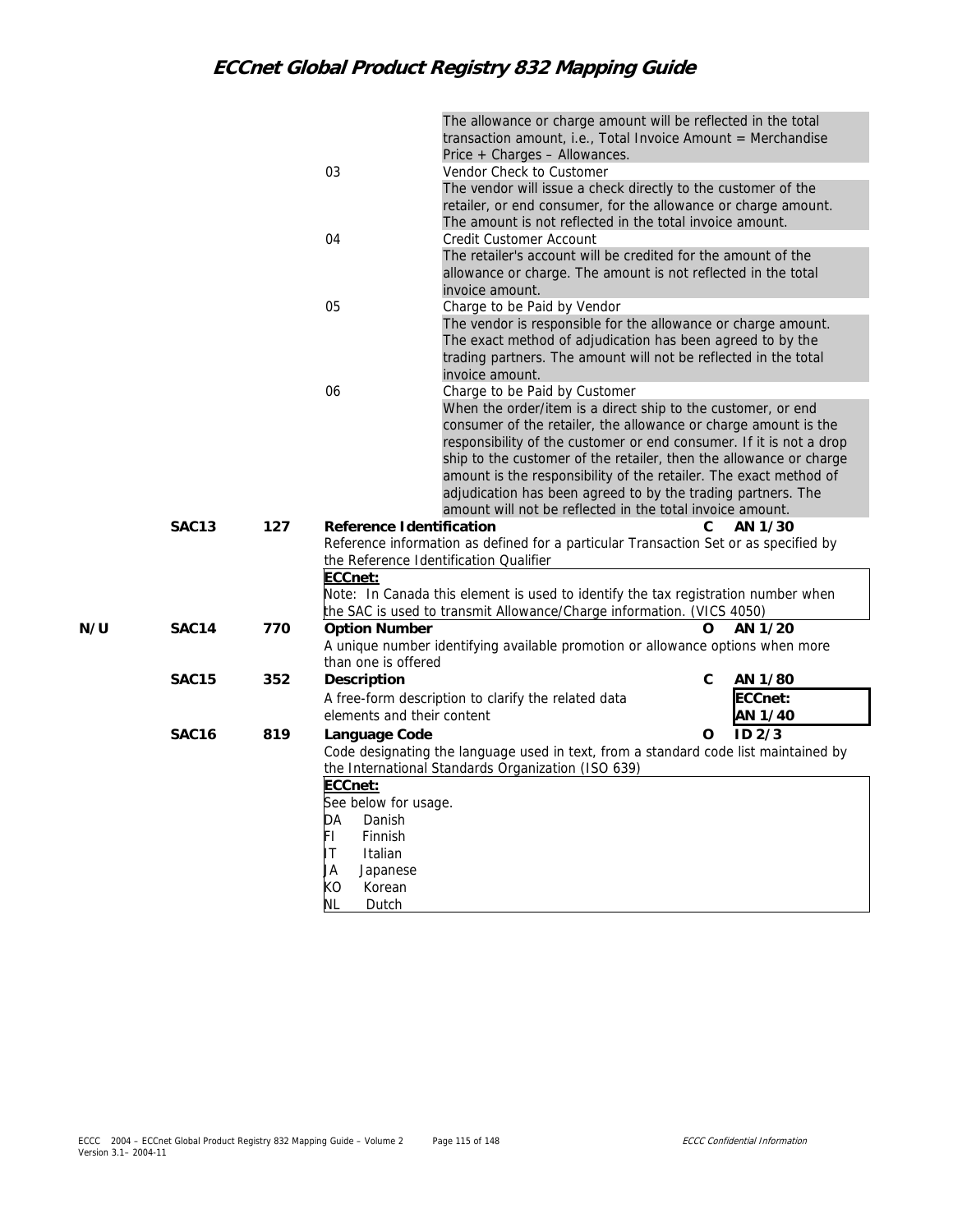### **ECCnet Notes:**

1. **Price Comments**:

 $SAC01 = N$  $SAC02 = F050$  SAC15 = pricing comment  $SAC16 = EN$  or FR

#### 2. **Bracket Price Quantity**:

 $SAC01 = N$  $SAC02 = ZZZ$  $SAC03 = VI$  $SAC04 = OH$  $SAC09 =$  quantity unit of measure  $SAC10 = bracket$  minimum quantity

Note: VICS has approved a Change Request and requested to X12 to add the G93 segment to the CTP loop. IN a future version, the Bracket Price quantity will be relocated from the temporary SAC location to the CTP/G93 segment.

### 3. **Retailer-Specific Terms**:

 $SAC01 = N$  $SAC02 = ZZZ$  $SAC15 =$  terms in free format

Note: Use for Retailer-specific special or extended terms. Use only when terms differ from those specified in the Vendor's agreement. (Change request pending – EC 1-97 to add Terms segment (ITD) to CTP loop).

### 4. **Special Price Start/End Date Fields**

Note: As a temporary solution, the Allowance & Charge area can be used to express additional Price Start / End Date fields. This is done as follows: (Change request pending – EC-1-107 for a more permanent solution)

| <b>Special Price Date</b>     | Allowance<br>or Charge | Allowance or<br>Charge Type | Description     | Language         |
|-------------------------------|------------------------|-----------------------------|-----------------|------------------|
| Order Start Date              | N                      | 7777                        | <b>CCYYMMDD</b> | DA (Danish)      |
| Order End Date                |                        | 7777                        | <b>CCYYMMDD</b> | FI (Finish)      |
| Requested Delivery Start Date |                        | 7777                        | <b>CCYYMMDD</b> | IT (Italian)     |
| Requested Delivery End Date   | Ν                      | 7777                        | <b>CCYYMMDD</b> | JA (Japanese)    |
| Ship Start Date               | N                      | 7777                        | <b>CCYYMMDD</b> | KO (Korean)      |
| Ship End Date                 | N                      | 7777                        | <b>CCYYMMDD</b> | NL (Netherlands) |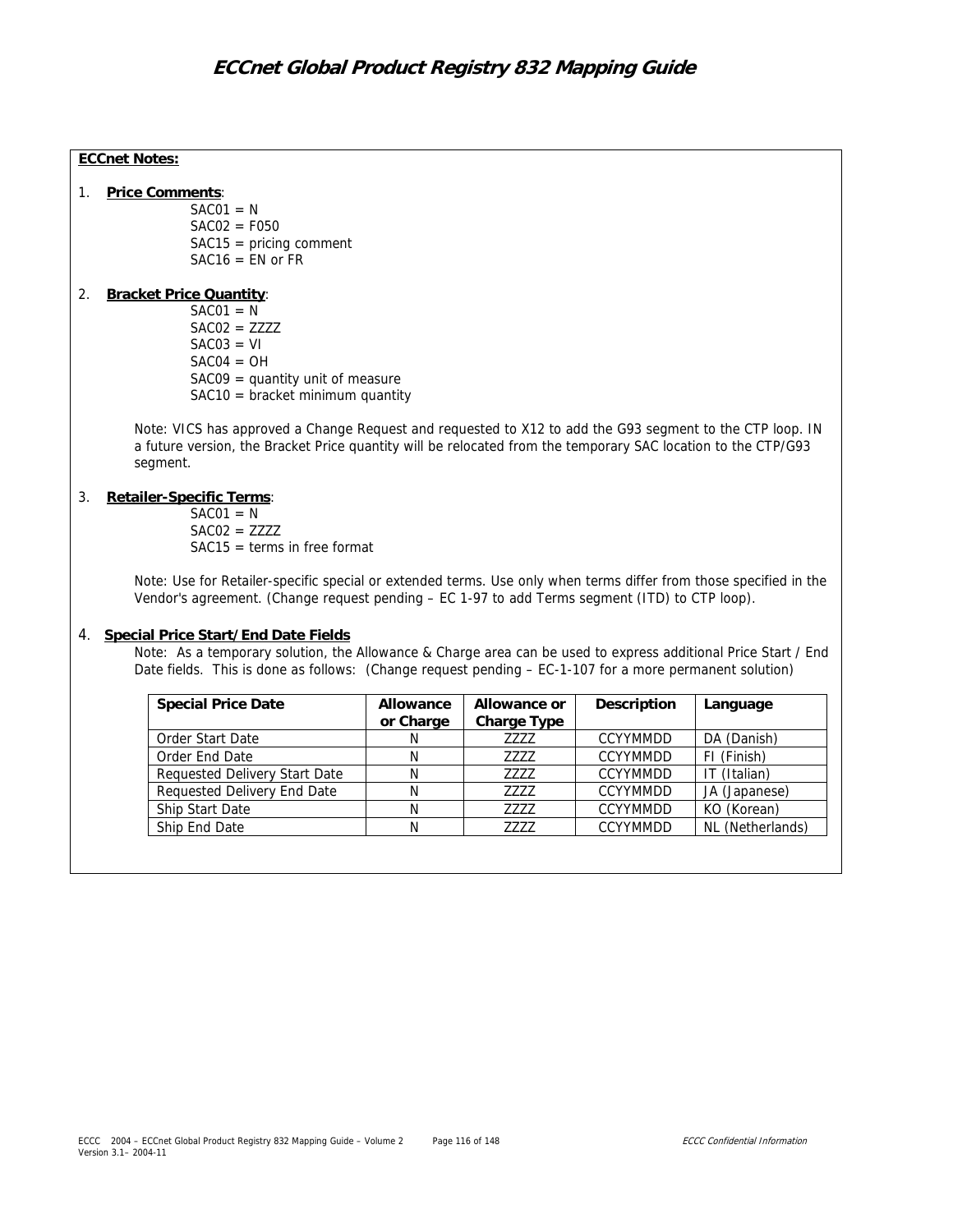|    | Segment:               |                                         |                | G26 Pricing Conditions                                                                                                                |                                                                                                      |  |  |  |  |
|----|------------------------|-----------------------------------------|----------------|---------------------------------------------------------------------------------------------------------------------------------------|------------------------------------------------------------------------------------------------------|--|--|--|--|
|    | Position:              | 229                                     |                |                                                                                                                                       |                                                                                                      |  |  |  |  |
|    | Loop:                  | LIN/CTP                                 | Optional       |                                                                                                                                       |                                                                                                      |  |  |  |  |
|    | Level:                 | Detail                                  |                |                                                                                                                                       |                                                                                                      |  |  |  |  |
|    | Usage:                 | Optional                                |                |                                                                                                                                       |                                                                                                      |  |  |  |  |
|    | Max Use:               | 99                                      |                |                                                                                                                                       |                                                                                                      |  |  |  |  |
|    | Purpose:               |                                         |                | To specify vendor's conditions related to price change                                                                                |                                                                                                      |  |  |  |  |
|    | <b>Syntax Notes:</b>   | P0203<br>1<br>$\overline{2}$<br>P040506 |                | If either G2602 or G2603 is present, then the other is required.<br>If any of G2604 G2605 or G2606 is present, then all are required. |                                                                                                      |  |  |  |  |
|    | <b>Semantic Notes:</b> |                                         |                |                                                                                                                                       |                                                                                                      |  |  |  |  |
|    | Comments:              |                                         |                |                                                                                                                                       |                                                                                                      |  |  |  |  |
|    | Notes:                 |                                         |                | If G2601 contains code 01, then the price is protected until the date in G2602 and G2603 or                                           |                                                                                                      |  |  |  |  |
|    |                        |                                         |                | for the number of days in G2604, G2605, and G2606 using code DA in G2606.                                                             |                                                                                                      |  |  |  |  |
|    |                        |                                         |                |                                                                                                                                       |                                                                                                      |  |  |  |  |
|    |                        |                                         |                | If G2601 contains code 02, then G2604, G2605, and G2606 define the allocation.                                                        |                                                                                                      |  |  |  |  |
|    |                        |                                         |                | Data Element Summary                                                                                                                  |                                                                                                      |  |  |  |  |
|    | Ref.                   | Data                                    |                |                                                                                                                                       |                                                                                                      |  |  |  |  |
|    | Des.                   | <b>Element</b>                          | <u>Name</u>    |                                                                                                                                       | <b>Attributes</b>                                                                                    |  |  |  |  |
| >> | G2601                  | 290                                     |                | <b>Price Condition Code</b>                                                                                                           | ID2/2<br>м                                                                                           |  |  |  |  |
|    |                        |                                         |                | Code identifying a particular condition applicable to a price change                                                                  |                                                                                                      |  |  |  |  |
|    |                        |                                         | 01             | Price Protection Applies                                                                                                              |                                                                                                      |  |  |  |  |
|    |                        |                                         | 02             | <b>Allocation Applies</b>                                                                                                             |                                                                                                      |  |  |  |  |
|    |                        |                                         | ECCnet:        |                                                                                                                                       |                                                                                                      |  |  |  |  |
|    |                        |                                         | 03<br>04       | Bar Code Case Label                                                                                                                   | Advance Ship Notice/Pallet type (Change request pending EC 1-74)<br>(Change request pending EC 1-74) |  |  |  |  |
|    |                        |                                         | 05             | Bottom Load Only                                                                                                                      | (Change request pending EC 1-74)                                                                     |  |  |  |  |
|    |                        |                                         | 06             | Color Coding                                                                                                                          | (Change request pending EC 1-74)                                                                     |  |  |  |  |
|    |                        |                                         | 07             | Synchronization of Prices                                                                                                             | (Change request pending EC 1-74)                                                                     |  |  |  |  |
|    |                        |                                         | 08             | Dedicated Carrier                                                                                                                     | (Change request pending EC 1-74)                                                                     |  |  |  |  |
|    |                        |                                         | 09             | Drop Trailer                                                                                                                          | (Change request pending EC 1-74)                                                                     |  |  |  |  |
|    |                        |                                         | 10             | Financial Electronic Data Interchange (FEDI)                                                                                          |                                                                                                      |  |  |  |  |
|    |                        |                                         |                |                                                                                                                                       | (Change request pending EC 1-74)                                                                     |  |  |  |  |
|    |                        |                                         | 11             | Fax a Manifest                                                                                                                        | (Change request pending EC 1-74)                                                                     |  |  |  |  |
|    |                        |                                         | 12             | Hand Stack - Special Loading                                                                                                          | (Change request pending EC 1-74)                                                                     |  |  |  |  |
|    |                        |                                         | 13             | <b>Modular Pallets</b>                                                                                                                | (Change request pending EC 1-74)                                                                     |  |  |  |  |
|    |                        |                                         | 14             | No Diverting                                                                                                                          | (Change request pending EC 1-74)                                                                     |  |  |  |  |
|    |                        |                                         | 15             | Order Lead Time Requirement                                                                                                           | (Change request pending EC 1-74)                                                                     |  |  |  |  |
|    |                        |                                         | 16             | Order Quality (No-Touch EDI)                                                                                                          | (Change request pending EC 1-74)                                                                     |  |  |  |  |
|    |                        |                                         | 17             | Prices applicable to orders with no intervention.<br>Pallet Placards                                                                  | (Change request pending EC 1-74)                                                                     |  |  |  |  |
|    |                        |                                         | 18             | Pick and Pack                                                                                                                         | (Change request pending EC 1-74)                                                                     |  |  |  |  |
|    |                        |                                         | 19             | Pre-set Appointments                                                                                                                  | (Change request pending EC 1-74)                                                                     |  |  |  |  |
|    |                        |                                         | 20             | Rapid Deployment (Same Day Ship)                                                                                                      |                                                                                                      |  |  |  |  |
|    |                        |                                         |                |                                                                                                                                       | (Change request pending EC 1-74)                                                                     |  |  |  |  |
|    |                        |                                         | 21             | Slipsheet                                                                                                                             | (Change request pending EC 1-74)                                                                     |  |  |  |  |
|    |                        |                                         | 22             | Strap Packages                                                                                                                        | (Change request pending EC 1-74)                                                                     |  |  |  |  |
|    |                        |                                         | 23             | Third Party Pallet                                                                                                                    | (Change request pending EC 1-74)                                                                     |  |  |  |  |
|    |                        |                                         | 24             | <b>Unload Time Required</b>                                                                                                           | (Change request pending EC 1-74)                                                                     |  |  |  |  |
|    | G2602                  | 432                                     | Date Qualifier |                                                                                                                                       | ID <sub>2/2</sub><br>C                                                                               |  |  |  |  |
|    |                        |                                         |                | Code specifying type of date                                                                                                          |                                                                                                      |  |  |  |  |
|    |                        |                                         | 03             | <b>Invoice Date</b>                                                                                                                   |                                                                                                      |  |  |  |  |
|    |                        |                                         | 11<br>35       | Shipped on This Date<br>Delivered on This Date                                                                                        |                                                                                                      |  |  |  |  |
|    |                        |                                         | 52             | Ordered                                                                                                                               |                                                                                                      |  |  |  |  |
|    |                        |                                         | AA             | Store Inventory Stock                                                                                                                 |                                                                                                      |  |  |  |  |
|    |                        |                                         | AB             | Warehouse Inventory Stock                                                                                                             |                                                                                                      |  |  |  |  |
|    |                        |                                         |                |                                                                                                                                       |                                                                                                      |  |  |  |  |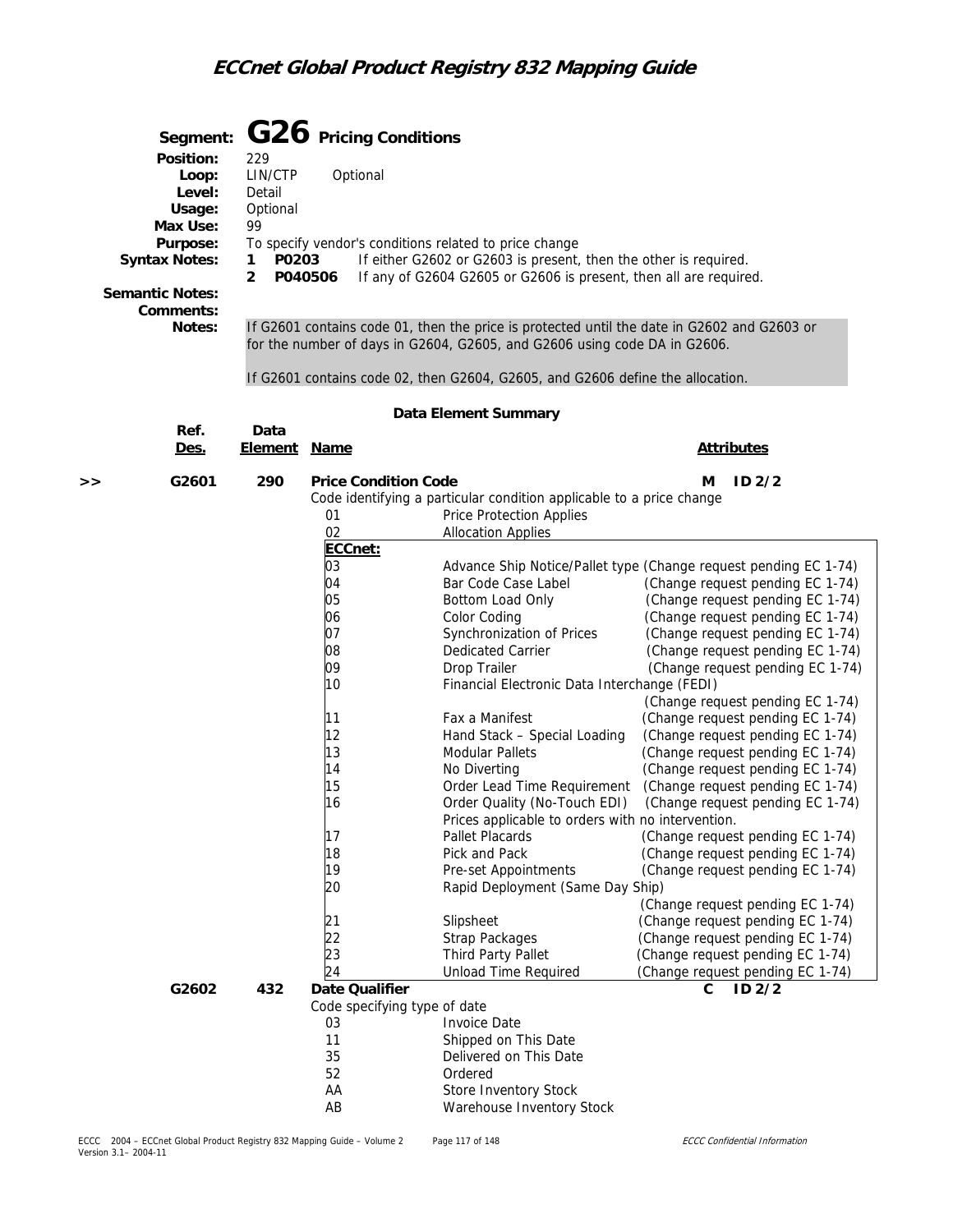| G2603 | 373 | Date                       |                                                                                     | C | DT 8/8            |
|-------|-----|----------------------------|-------------------------------------------------------------------------------------|---|-------------------|
|       |     | Date expressed as CCYYMMDD |                                                                                     |   |                   |
| G2604 | 292 | <b>Quantity Basis</b>      |                                                                                     | C | ID <sub>3/3</sub> |
|       |     |                            | Identifies the total product allocation condition                                   |   |                   |
|       |     | 001                        | Quantity per Customer Allowed                                                       |   |                   |
|       |     | 002                        | Quantity per Market Area Allowed                                                    |   |                   |
| G2605 | 380 | Quantity                   |                                                                                     | C | R 1/15            |
|       |     | Numeric value of quantity  |                                                                                     |   |                   |
| G2606 | 355 |                            | Unit or Basis for Measurement Code                                                  | C | ID <sub>2/2</sub> |
|       |     |                            | Code specifying the units in which a value is being expressed, or manner in which a |   |                   |
|       |     | measurement has been taken |                                                                                     |   |                   |
|       |     | СA                         | Case                                                                                |   |                   |
|       |     | EA                         | Each                                                                                |   |                   |
|       |     | GR                         | Gram                                                                                |   |                   |
|       |     | КG                         | Kilogram                                                                            |   |                   |
|       |     | LВ                         | Pound                                                                               |   |                   |
|       |     | OZ.                        | Ounce - AV                                                                          |   |                   |
|       |     | PL                         | Pallet/Unit Load                                                                    |   |                   |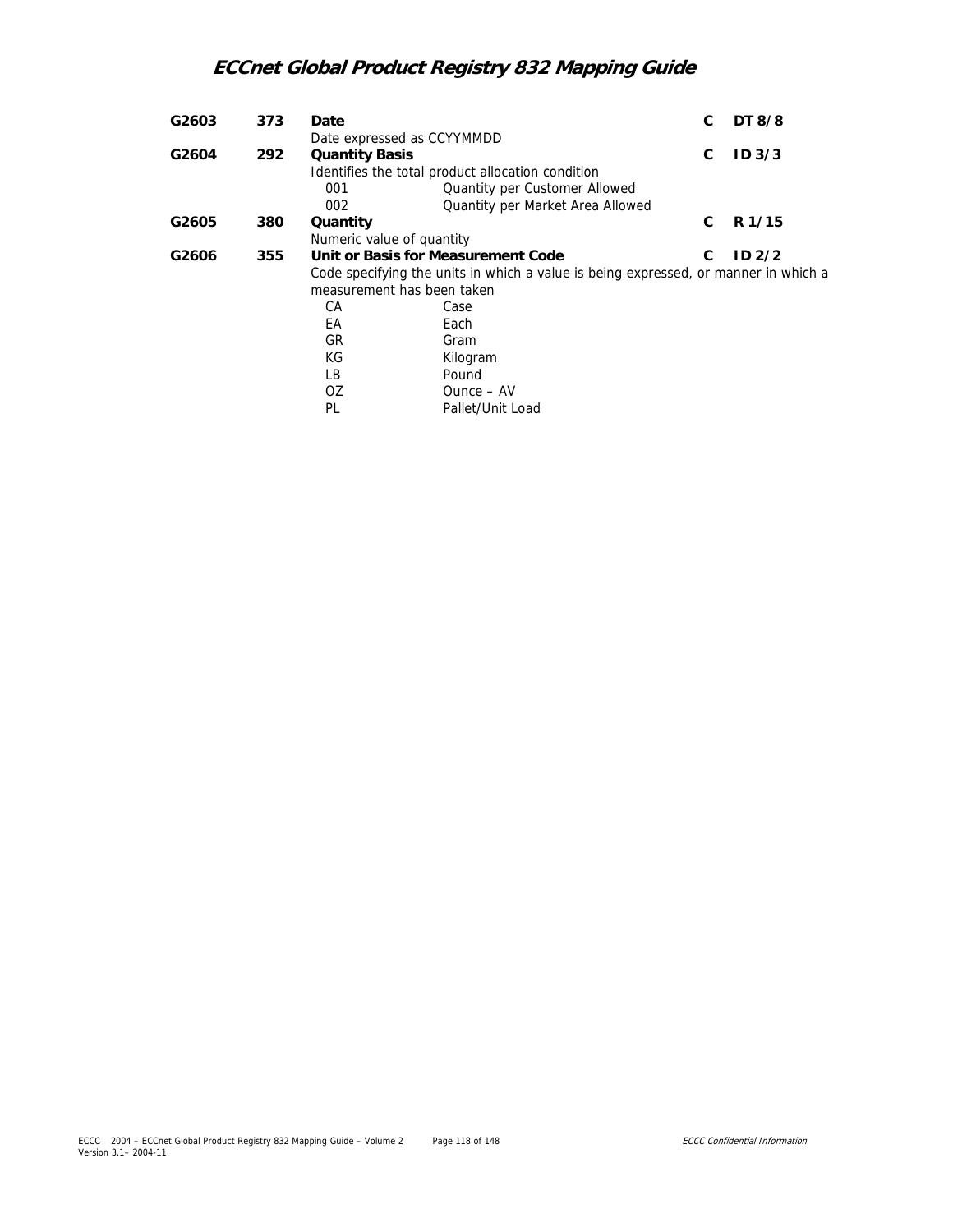| Segment:<br>Position:<br>Loop:<br>Level:<br>Usage:<br>Max Use:<br>Purpose:<br><b>Syntax Notes:</b><br><b>Semantic Notes:</b><br>Comments: | N1<br>230<br>LIN/N1<br>Detail<br>Optional<br>1<br>1<br>$\overline{2}$<br>A<br>В | Name<br>R0203<br>P0304                                                                                                                 | <b>Usage: Optional</b>                                                                                                                                             | Max Use: $>1$<br>To identify a party by type of organization, name, and code<br>At least one of N102 or N103 is required.<br>If either N103 or N104 is present, then the other is required.<br>This segment, used alone, provides the most efficient method of providing organizational<br>identification. To obtain this efficiency the "ID Code" (N104) must provide a key to the table<br>maintained by the transaction processing party.<br>N105 and N106 further define the type of entity in N101.                                    |                                                |  |
|-------------------------------------------------------------------------------------------------------------------------------------------|---------------------------------------------------------------------------------|----------------------------------------------------------------------------------------------------------------------------------------|--------------------------------------------------------------------------------------------------------------------------------------------------------------------|---------------------------------------------------------------------------------------------------------------------------------------------------------------------------------------------------------------------------------------------------------------------------------------------------------------------------------------------------------------------------------------------------------------------------------------------------------------------------------------------------------------------------------------------|------------------------------------------------|--|
|                                                                                                                                           |                                                                                 |                                                                                                                                        |                                                                                                                                                                    | Data Element Summary                                                                                                                                                                                                                                                                                                                                                                                                                                                                                                                        |                                                |  |
| Ref.<br>Des.                                                                                                                              | Data<br><b>Element Name</b>                                                     |                                                                                                                                        |                                                                                                                                                                    |                                                                                                                                                                                                                                                                                                                                                                                                                                                                                                                                             | <b>Attributes</b>                              |  |
| N <sub>101</sub><br>>>                                                                                                                    | 98                                                                              | 9C<br>ECCnet:<br><b>ACV</b><br>ECCnet:<br>СT<br>ECCnet:<br>HA<br>ECCnet:<br>$\mathbf{H}$<br>MF<br>ECCnet:<br>SF<br>ECCnet:<br>SL<br>SU | <b>Entity Identifier Code</b><br>GDD: targetMarketCountryCode<br>GDD: informationProvider<br>GDD: countryOfOrigin<br>Owner<br>GDD: brandOwner<br>GDD: manufacturer | Code identifying an organizational entity, a physical location, property or an individual<br>Country Of Destination<br><b>Information Source</b><br>Country of Origin<br>U.P.C. CATALOG: COUNTRY OF ORIGIN - The country where the<br>product is manufactured. N104 will contain the country code.<br>Issuer of Invoice<br>Manufacturer Of Goods<br>Ship From<br>U.P.C. CATALOG: POINT OF ORIGIN - Shipping location.<br>Origin Sub Location (Change request pending - EC 1-80)<br>Supplier/Manufacturer (Change request pending - EC 1-80) | ID <sub>2/3</sub><br>м<br>(Added in VICS 4050) |  |
| N <sub>102</sub>                                                                                                                          | 93                                                                              | Name<br>Free-form name<br>ECCnet:                                                                                                      | GDD: nameOfBrandOwner OR<br>nameOfManufacturer OR<br>nameOfInformationProvider                                                                                     |                                                                                                                                                                                                                                                                                                                                                                                                                                                                                                                                             | C<br>AN 1/60<br>ECCnet:<br>AN 1/35             |  |
| N103<br>>                                                                                                                                 | 66                                                                              | 9<br>38<br>UL                                                                                                                          | <b>Identification Code Qualifier</b>                                                                                                                               | Code designating the system/method of code structure used for Identification Code (67)<br>D-U-N-S+4, D-U-N-S Number with Four Character Suffix<br>Country Code<br><b>UCC/EAN Location Code</b><br>A globally unique 13 digit code for the identification of a legal,                                                                                                                                                                                                                                                                        | ID <sub>1/2</sub><br>C                         |  |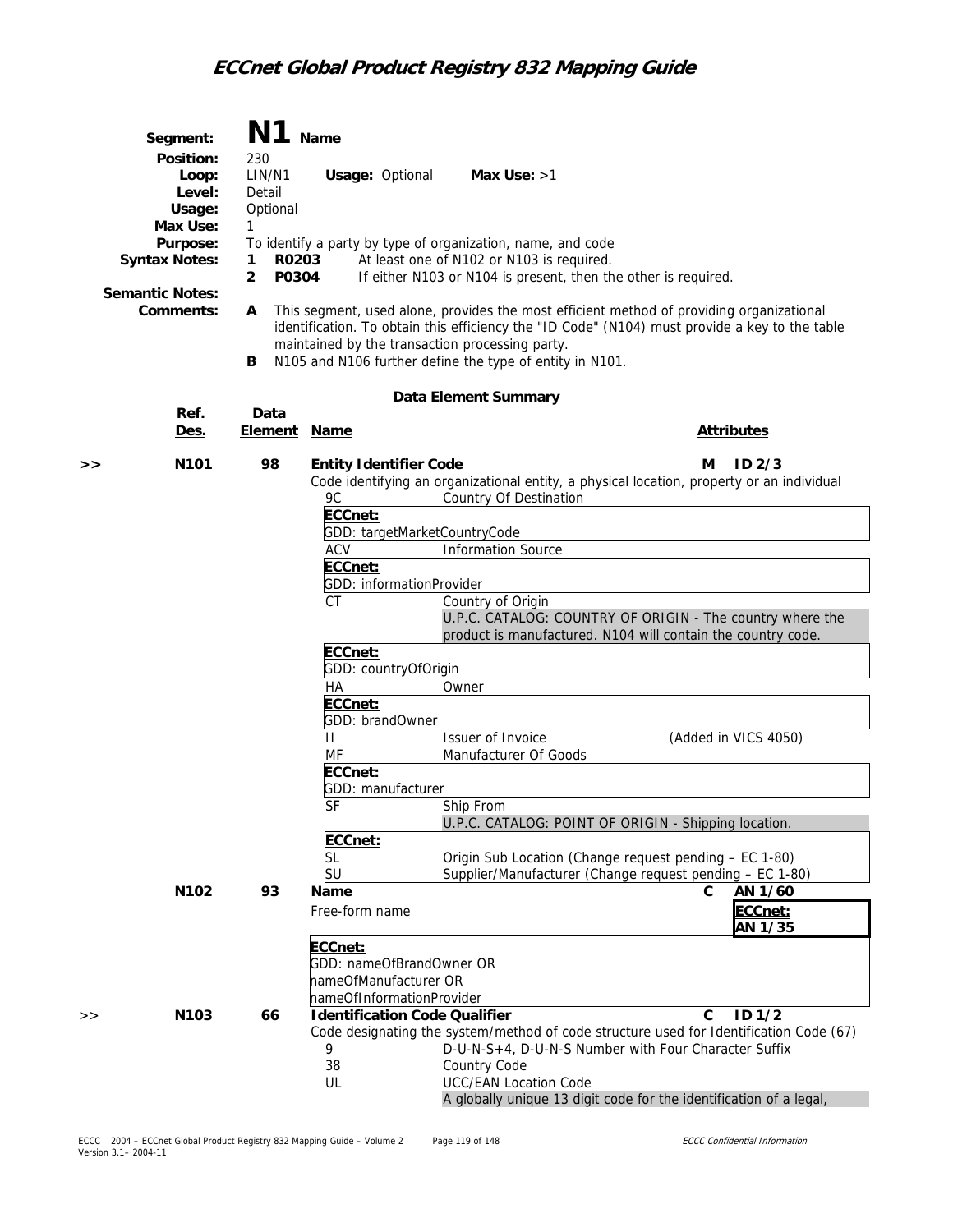functional or physical location within the Uniform Code Council (UCC) and International Article Number Association (EAN) numbering system

|     |                  |     | <b>TRITING ITIN SYSTEMIT</b>                                                              |          |                   |  |  |
|-----|------------------|-----|-------------------------------------------------------------------------------------------|----------|-------------------|--|--|
| >   | N <sub>104</sub> | 67  | <b>Identification Code</b>                                                                |          | AN 2/80           |  |  |
|     |                  |     | Code identifying a party or other code                                                    |          |                   |  |  |
|     |                  |     | This is the location code as defined by N103. The location code may be a formal           |          |                   |  |  |
|     |                  |     | number, i.e., DUNS, or it may be assigned by either the buyer or seller. The location     |          |                   |  |  |
|     |                  |     | refers to a store, warehouse, distribution center, plant, etc. Location codes are used to |          |                   |  |  |
|     |                  |     | alleviate the need to send complete names and addresses.                                  |          |                   |  |  |
|     |                  |     | ECCnet:                                                                                   |          |                   |  |  |
|     |                  |     | GDD: brandOwner OR                                                                        |          |                   |  |  |
|     |                  |     | countryOfOrigin OR                                                                        |          |                   |  |  |
|     |                  |     | informationProvider OR                                                                    |          |                   |  |  |
|     |                  |     | lmanufacturer OR                                                                          |          |                   |  |  |
|     |                  |     | targetMarketCountryCode                                                                   |          |                   |  |  |
| N/U | N <sub>105</sub> | 706 | <b>Entity Relationship Code</b>                                                           | $\Omega$ | ID <sub>2/2</sub> |  |  |
|     |                  |     | Code describing entity relationship                                                       |          |                   |  |  |
|     |                  |     | NOT USED BY RETAIL INDUSTRY                                                               |          |                   |  |  |
| N/U | N <sub>106</sub> | 98  | <b>Entity Identifier Code</b>                                                             | O        | ID2/3             |  |  |
|     |                  |     | Code identifying an organizational entity, a physical location, property or an individual |          |                   |  |  |
|     |                  |     | <b>NOT USED BY RETAIL INDUSTRY</b>                                                        |          |                   |  |  |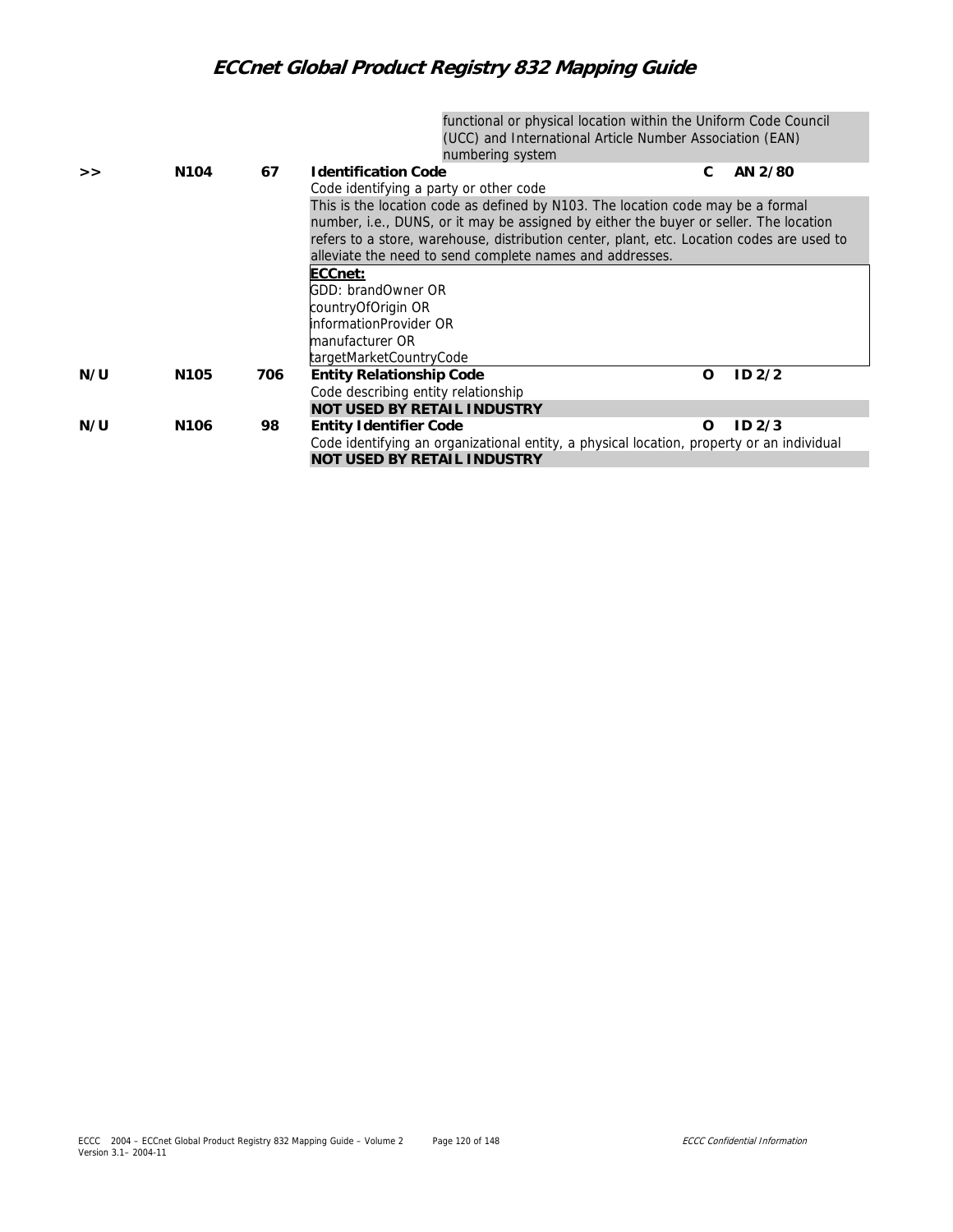|    | <b>ECCnet Notes:</b>                                           |                                                                                                                                                                                                                                             |  |  |  |  |  |  |
|----|----------------------------------------------------------------|---------------------------------------------------------------------------------------------------------------------------------------------------------------------------------------------------------------------------------------------|--|--|--|--|--|--|
| 1. | Country of Origin: When N101=CT the following values are used: |                                                                                                                                                                                                                                             |  |  |  |  |  |  |
|    | N1 Segment                                                     | $N101 = CT$ (required)<br>$N102 =$ <ignored><br/><math>N103 = 38</math><br/><math>N104 = \text{country code from list}</math></ignored>                                                                                                     |  |  |  |  |  |  |
| 2. |                                                                | State/Province of Origin: When N101=SL the following values are used:                                                                                                                                                                       |  |  |  |  |  |  |
|    | N1 Segment                                                     | $N101 = SL$ (required)<br>$N102 =$ <ignored><br/><math>N103 = 49</math><br/><math>N104 = State/Provide code from list</math></ignored>                                                                                                      |  |  |  |  |  |  |
| 3. |                                                                | Ship From: When N101=SF the following values are used:                                                                                                                                                                                      |  |  |  |  |  |  |
|    | N1 Segment                                                     | $N101 = SF$ (required)<br>$N102 =$ ship from name<br>$N103 = UL$<br>N104 = Global Location Number of Ship From Location                                                                                                                     |  |  |  |  |  |  |
|    | N <sub>2</sub> Segment<br>N3 Segment<br>N4 Segment (optional)  | Not Supported<br>Not Supported<br>$N401 = \text{city}$<br>$N402 = state/province$<br>$N404 = country$                                                                                                                                       |  |  |  |  |  |  |
| 4. |                                                                | Supplier/Manufacturer: When N101=SU the following values are used:                                                                                                                                                                          |  |  |  |  |  |  |
|    | N1 Segment                                                     | $N101 = SU (required)$<br>$N102 =$ ship from name<br>$N103 = 9$ or UL<br>$N104 = code matching N103 quality$                                                                                                                                |  |  |  |  |  |  |
|    | N <sub>2</sub> Segment                                         | Not Supported                                                                                                                                                                                                                               |  |  |  |  |  |  |
|    | N3 Segment (optional)                                          | $N301$ = address line 1<br>$N302$ = address line 2                                                                                                                                                                                          |  |  |  |  |  |  |
|    | N4 Segment (optional)                                          | $N401 = \text{city}$<br>$N402 = state/province$<br>$N404 = country$                                                                                                                                                                         |  |  |  |  |  |  |
| 5. |                                                                | <b>Issuer of Invoice:</b> When N101=II the following values are used:                                                                                                                                                                       |  |  |  |  |  |  |
|    | N1 Segment                                                     | $N101 = II$ (required)<br>$N102 =$ ship from name<br>$N103 = 9$ or UL<br>$N104 = code matching N103 quality$                                                                                                                                |  |  |  |  |  |  |
|    | N2 Segment<br>N3 Segment (optional)                            | Not Supported<br>$N301$ = address line 1                                                                                                                                                                                                    |  |  |  |  |  |  |
|    | N4 Segment (optional)                                          | $N302$ = address line 2<br>$N401 = \text{city}$<br>$N402 = state/province$<br>$N404 = country$                                                                                                                                              |  |  |  |  |  |  |
| 6. |                                                                | Origin and Ship From information can be provided inbound to ECCnet in either the heading or detail area with detail<br>overriding any information provided at the heading level. Outbound this information is provided at the detail level. |  |  |  |  |  |  |

7. Outbound values (from ECCnet) are subject to the Retailer's "Optional Attributes" settings.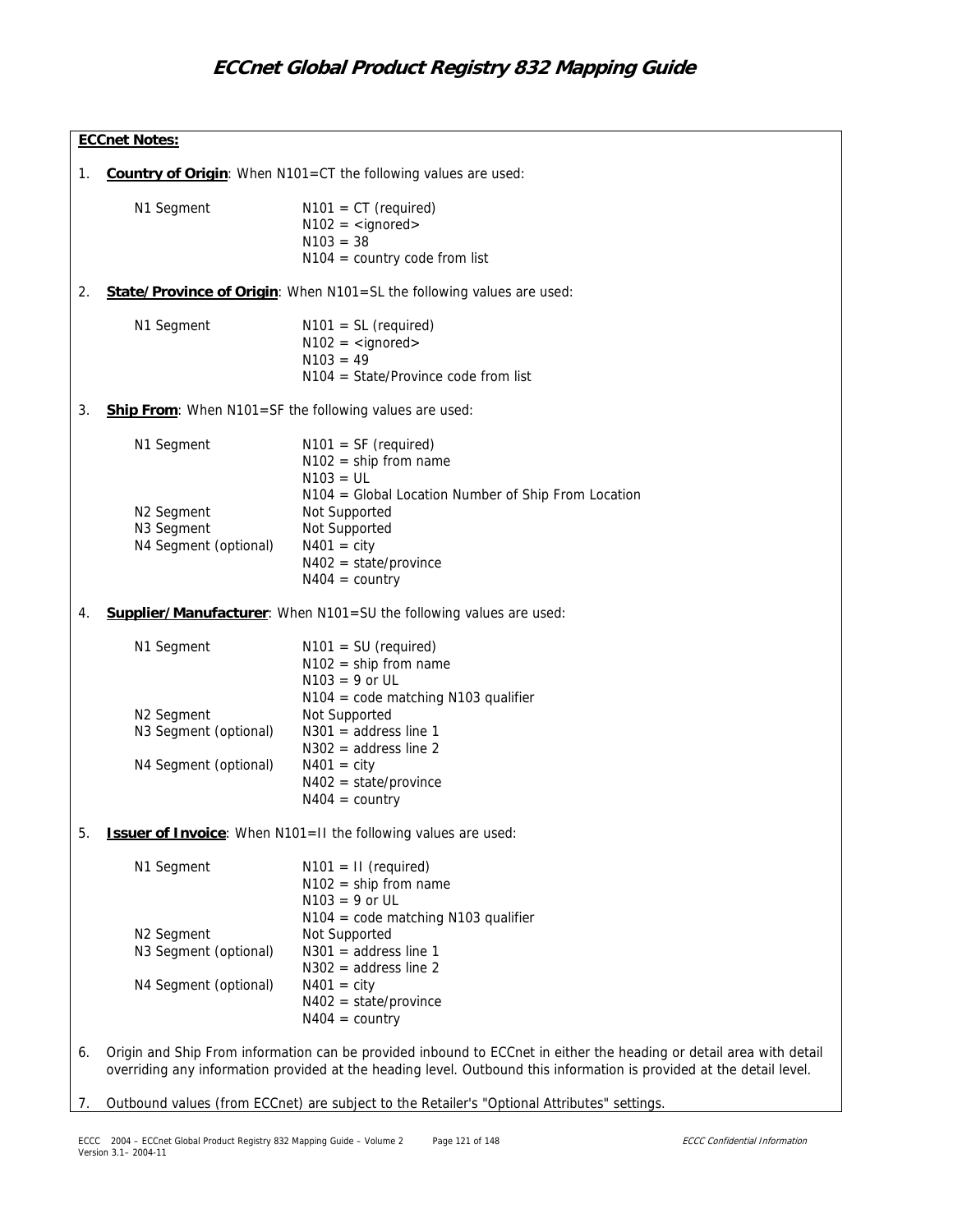8. When BCT01= PS (Price Sheet) this segment and loop will be ignored inbound to the catalogue.

#### **Segment Examples:**

The information provider's name is "The Best Cola Company". Their GLN is 7222222222227. N1\*ACV\*The Best Cola Company\*UL\*7222222222227~

The brand owner's name is "Best Brands, Inc.". Their GLN is 9111111111119. N1\*HA\*Best Brands, Inc.\*UL\*9111111111119~

**Brand Owner GLN and Brand Owner Name other than your own**. N1\*HA\*ABL2 Brand Owner\*UL\*0551000144442~

The manufacturer's name is "Best Cola". Their GLN is 8777777777778. N1\*MF\*Best Cola\*UL\*8777777777778~

The trade item's country of origin is "Canada". N1\*CT\*\*38\*CA~

The trade item's target market country code is "Canada". N1\*9C\*\*38\*124~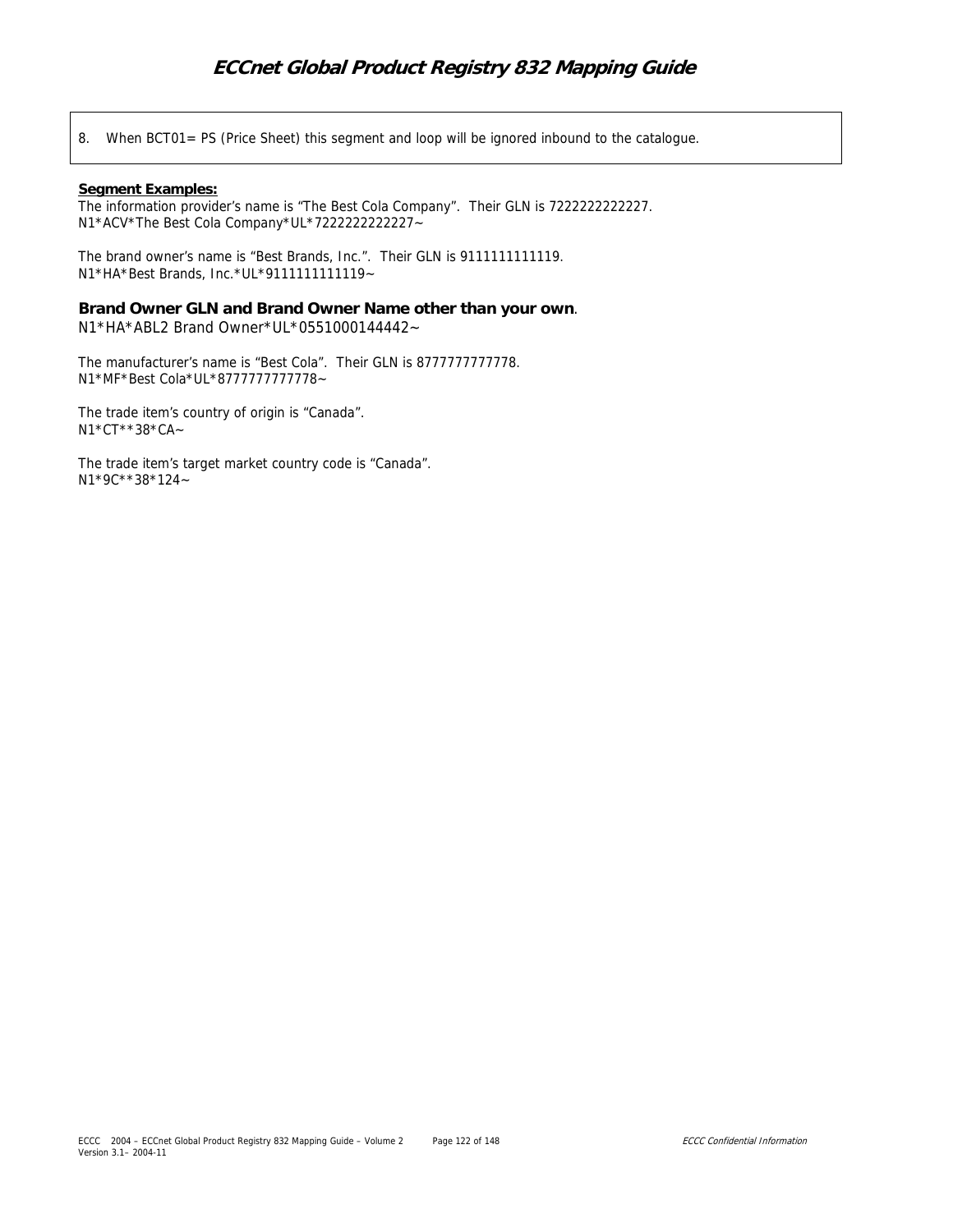|   | Segment:<br>Position:<br>Loop:<br>Level:<br>Usage:                                  | N <sub>3</sub><br>250<br>LIN/N1<br>Detail<br>Optional | <b>Address Information</b>                                                          |                                                         |
|---|-------------------------------------------------------------------------------------|-------------------------------------------------------|-------------------------------------------------------------------------------------|---------------------------------------------------------|
|   | Max Use:<br>Purpose:<br><b>Syntax Notes:</b><br><b>Semantic Notes:</b><br>Comments: | 2                                                     | <b>ECCnet</b> Max Use - 1 per N1 loop<br>To specify the location of the named party |                                                         |
| > | Ref.<br>Des.<br>N301                                                                | Data<br>Element<br>166                                | Data Element Summary<br>Name<br><b>Address Information</b><br>Address information   | <b>Attributes</b><br>м<br>AN 1/55<br>ECCnet:<br>AN 1/35 |

| Des. | Element | Name                       | <b>Attributes</b> |  |
|------|---------|----------------------------|-------------------|--|
| N301 | 166     | <b>Address Information</b> | AN 1/55<br>м      |  |
|      |         | Address information        | ECCnet:           |  |
|      |         |                            | AN 1/35           |  |
| N302 | 166     | <b>Address Information</b> | AN 1/55<br>O      |  |
|      |         | Address information        | ECCnet:           |  |
|      |         |                            | AN 1/35           |  |

### **ECCnet Notes:**

- 1. Only supported where N101 is "SU" and "II". Otherwise will be ignored.
- 2. See N1 notes.

#### **Segment Example:**

N3\*address1\*address2~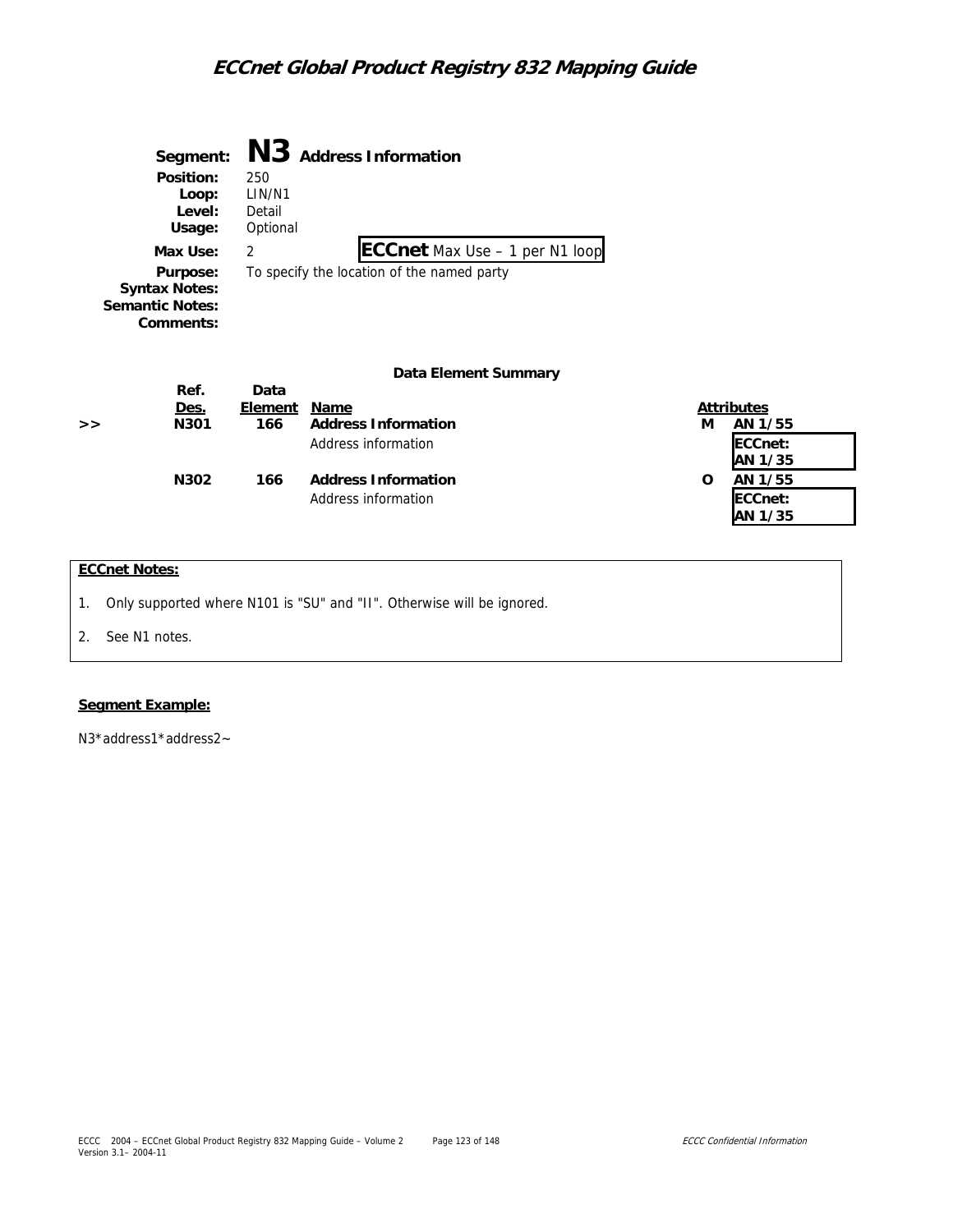| <b>Semantic Notes:</b>                                 | Segment:<br>Position:<br>Loop:<br>Level:<br>Usage:<br>Max Use:<br>Purpose:<br><b>Syntax Notes:</b><br>Comments: | 260<br>LIN/N1<br>Detail<br>Optional<br>1<br>C0605<br>1<br>A<br>B | N4 Geographic Location<br>To specify the geographic place of the named party<br>If N406 is present, then N405 is required.<br>A combination of either N401 through N404, or N405 and N406 may be adequate to specify a<br>location.<br>N402 is required only if city name (N401) is in the U.S. or Canada. |   |                               |  |  |
|--------------------------------------------------------|-----------------------------------------------------------------------------------------------------------------|------------------------------------------------------------------|------------------------------------------------------------------------------------------------------------------------------------------------------------------------------------------------------------------------------------------------------------------------------------------------------------|---|-------------------------------|--|--|
|                                                        |                                                                                                                 |                                                                  | Data Element Summary                                                                                                                                                                                                                                                                                       |   |                               |  |  |
| Ref.<br>Data<br><b>Element Name</b><br><u>Des.</u>     |                                                                                                                 |                                                                  |                                                                                                                                                                                                                                                                                                            |   | <b>Attributes</b>             |  |  |
| N401<br>19<br>N402<br>156<br>N403<br>116<br>N404<br>26 |                                                                                                                 |                                                                  | <b>City Name</b><br>Free-form text for city name                                                                                                                                                                                                                                                           |   | AN 2/30<br>ECCnet:<br>AN 2/20 |  |  |
|                                                        |                                                                                                                 |                                                                  | State or Province Code<br>Code (Standard State/Province) as defined by appropriate government agency                                                                                                                                                                                                       | O | ID <sub>2/2</sub>             |  |  |
|                                                        |                                                                                                                 |                                                                  | See External Code Source 22 in Section III for reference document.<br><b>Postal Code</b><br>Code defining international postal zone code excluding<br>punctuation and blanks (zip code for United States)                                                                                                  | O | ID 3/15<br>ECCnet:<br>AN 3/15 |  |  |
|                                                        |                                                                                                                 |                                                                  | See External Code Source 51 in Section III for reference document.<br><b>Country Code</b><br>Code identifying the country                                                                                                                                                                                  | Ω | ID <sub>2/3</sub>             |  |  |
|                                                        |                                                                                                                 |                                                                  | See External Code Source 5 in Section III for reference document.<br>ECCnet:<br>The two-character ISO country code.                                                                                                                                                                                        |   |                               |  |  |
| N/U                                                    | N405                                                                                                            | 309                                                              | Location Qualifier                                                                                                                                                                                                                                                                                         | C | ID <sub>1/2</sub>             |  |  |

|     |      |     | Code identifying type of location         |    |         |
|-----|------|-----|-------------------------------------------|----|---------|
|     |      |     | NOT USED BY RETAIL INDUSTRY               |    |         |
| N/U | N406 | 310 | Location Identifier                       | O. | AN 1/30 |
|     |      |     | Code which identifies a specific location |    |         |
|     |      |     | NOT USED BY RETAIL INDUSTRY               |    |         |
|     |      |     |                                           |    |         |

### **ECCnet Notes:**

1. Only supported where N101 is "SU" and "II". Otherwise will be ignored.

2. See N1 notes.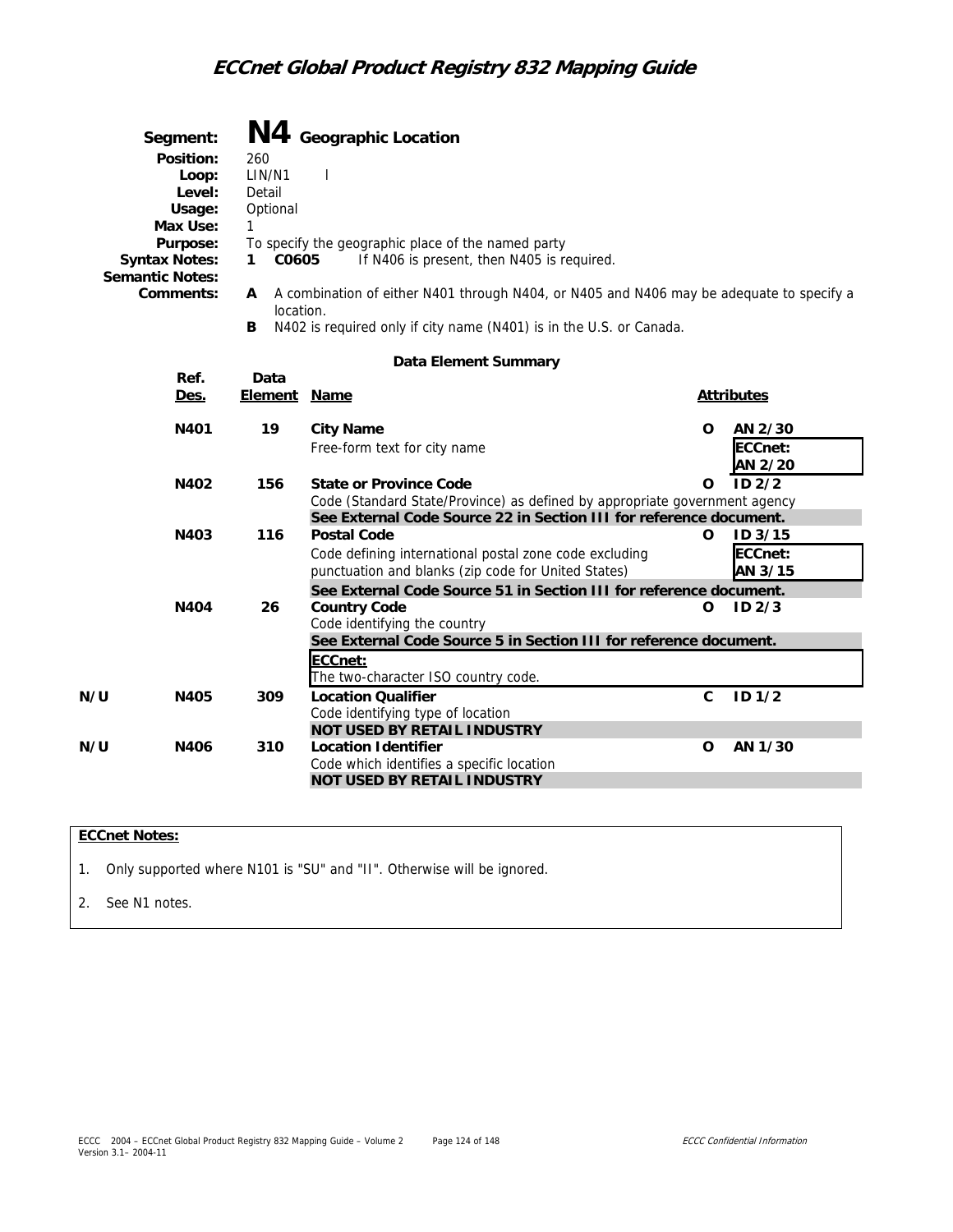| Segment:                                                                                                                                                                       | G39 Item Characteristics - Vendor's Selling Unit                                                                                                                                                                                                                                                                                                                                                                                                                                                                                                                  |  |  |  |  |  |  |
|--------------------------------------------------------------------------------------------------------------------------------------------------------------------------------|-------------------------------------------------------------------------------------------------------------------------------------------------------------------------------------------------------------------------------------------------------------------------------------------------------------------------------------------------------------------------------------------------------------------------------------------------------------------------------------------------------------------------------------------------------------------|--|--|--|--|--|--|
|                                                                                                                                                                                | ECCnet:<br>SUPPORTED WHEN THE LIN UPC/EAN IS = UA, UE, UK, UP, EN, EO<br>(for case, module, pallet packaging levels)                                                                                                                                                                                                                                                                                                                                                                                                                                              |  |  |  |  |  |  |
| Position:                                                                                                                                                                      | 283                                                                                                                                                                                                                                                                                                                                                                                                                                                                                                                                                               |  |  |  |  |  |  |
| Loop:                                                                                                                                                                          | LIN/G39 Usage: Optional<br>Max Use: $>1$<br>ECCnet: The G39 may occur zero or one times per LIN loop.                                                                                                                                                                                                                                                                                                                                                                                                                                                             |  |  |  |  |  |  |
|                                                                                                                                                                                |                                                                                                                                                                                                                                                                                                                                                                                                                                                                                                                                                                   |  |  |  |  |  |  |
| Level:<br>Usage:                                                                                                                                                               | Detail<br>Mandatory                                                                                                                                                                                                                                                                                                                                                                                                                                                                                                                                               |  |  |  |  |  |  |
| Max Use:                                                                                                                                                                       | 1                                                                                                                                                                                                                                                                                                                                                                                                                                                                                                                                                                 |  |  |  |  |  |  |
| Purpose:                                                                                                                                                                       | To identify a vendor's selling unit or to provide physical characteristics relative to a vendor's selling<br>unit                                                                                                                                                                                                                                                                                                                                                                                                                                                 |  |  |  |  |  |  |
| <b>Syntax Notes:</b>                                                                                                                                                           | $\mathbf{1}$<br>R0102<br>At least one of G3901 or G3902 is required.                                                                                                                                                                                                                                                                                                                                                                                                                                                                                              |  |  |  |  |  |  |
|                                                                                                                                                                                | If either G3902 or G3903 is present, then the other is required.<br>$\overline{2}$<br>P0203                                                                                                                                                                                                                                                                                                                                                                                                                                                                       |  |  |  |  |  |  |
|                                                                                                                                                                                | If any of G3905 G3906 or G3907 is present, then all are required.<br>P050607<br>3<br>P0607<br>If either G3906 or G3907 is present, then the other is required.<br>4                                                                                                                                                                                                                                                                                                                                                                                               |  |  |  |  |  |  |
|                                                                                                                                                                                | P0809<br>If either G3908 or G3909 is present, then the other is required.<br>5                                                                                                                                                                                                                                                                                                                                                                                                                                                                                    |  |  |  |  |  |  |
|                                                                                                                                                                                | 6<br>P1011<br>If either G3910 or G3911 is present, then the other is required.                                                                                                                                                                                                                                                                                                                                                                                                                                                                                    |  |  |  |  |  |  |
|                                                                                                                                                                                | P1213<br>$\overline{7}$<br>If either G3912 or G3913 is present, then the other is required.<br>P1415<br>If either G3914 or G3915 is present, then the other is required.<br>8                                                                                                                                                                                                                                                                                                                                                                                     |  |  |  |  |  |  |
|                                                                                                                                                                                | P1819<br>If either G3918 or G3919 is present, then the other is required.<br>9.                                                                                                                                                                                                                                                                                                                                                                                                                                                                                   |  |  |  |  |  |  |
|                                                                                                                                                                                | 10 P2324<br>If either G3923 or G3924 is present, then the other is required.                                                                                                                                                                                                                                                                                                                                                                                                                                                                                      |  |  |  |  |  |  |
| <b>Semantic Notes:</b>                                                                                                                                                         | 11 P2526<br>If either G3925 or G3926 is present, then the other is required.                                                                                                                                                                                                                                                                                                                                                                                                                                                                                      |  |  |  |  |  |  |
| Comments:                                                                                                                                                                      |                                                                                                                                                                                                                                                                                                                                                                                                                                                                                                                                                                   |  |  |  |  |  |  |
| <b>ITEM MAINTENANCE</b><br>Notes:<br>This segment should be used to identify a vendor's selling unit, i.e. U.P.C. Case Code or<br>U.P.C./EAN Shipping Container Code (SCC-14). |                                                                                                                                                                                                                                                                                                                                                                                                                                                                                                                                                                   |  |  |  |  |  |  |
|                                                                                                                                                                                | G3902/G3903 should be used to identify an item other than by U.P.C. Case Code (G3901).                                                                                                                                                                                                                                                                                                                                                                                                                                                                            |  |  |  |  |  |  |
|                                                                                                                                                                                | When a new item is added (BCT10 contains code 02, or BCT10 contains code 00 and G5301<br>contains code 003) and is a permanent replacement for an existing item, the new item is<br>identified in the LIN segment and G3901 or G3902/G3903. The product being replaced should be<br>deleted in an additional LIN loop or separate 832 transaction set.                                                                                                                                                                                                            |  |  |  |  |  |  |
|                                                                                                                                                                                | When a new item is added (BCT10 contains code 02) and is a temporary substitution for an<br>existing item, the new item is identified in the LIN02/LIN03 and G3901 or G3902/G3903, and the<br>substituted item identified in G3923/G3924.                                                                                                                                                                                                                                                                                                                         |  |  |  |  |  |  |
|                                                                                                                                                                                | This segment is used to specify the weight of the vendor selling unit by using G3905, G3906, and<br>G3907. The volume (cube) of the vendor selling unit is specified by using G3914 and G3915.                                                                                                                                                                                                                                                                                                                                                                    |  |  |  |  |  |  |
|                                                                                                                                                                                | The dimensions of the vendor selling unit may be specified by using G3908 through G3913.                                                                                                                                                                                                                                                                                                                                                                                                                                                                          |  |  |  |  |  |  |
|                                                                                                                                                                                | This segment is used to specify the packaging of the item in the case or carton. There may be<br>two levels of packaging specified. The first level is always specified by using G3917 (Pack). The<br>first level may be actual items, i.e., consumer units, or it may be the number of smaller<br>containers within the case. The second level, specified using G3927 (Inner Pack), is the number<br>of eaches in each inner container when G3917 is the number smaller containers within the case.<br>See Section V (Pack/Inner Pack Usage) for usage examples. |  |  |  |  |  |  |
|                                                                                                                                                                                | This segment can be used also to specify the type of packaging for the vendor selling unit by<br>using G3928.                                                                                                                                                                                                                                                                                                                                                                                                                                                     |  |  |  |  |  |  |
|                                                                                                                                                                                | The codes listed for G3902 apply to both occurrences of Data Element 235 in the G39 segment.<br>See Section III for complete U.P.C. and EAN code definitions.                                                                                                                                                                                                                                                                                                                                                                                                     |  |  |  |  |  |  |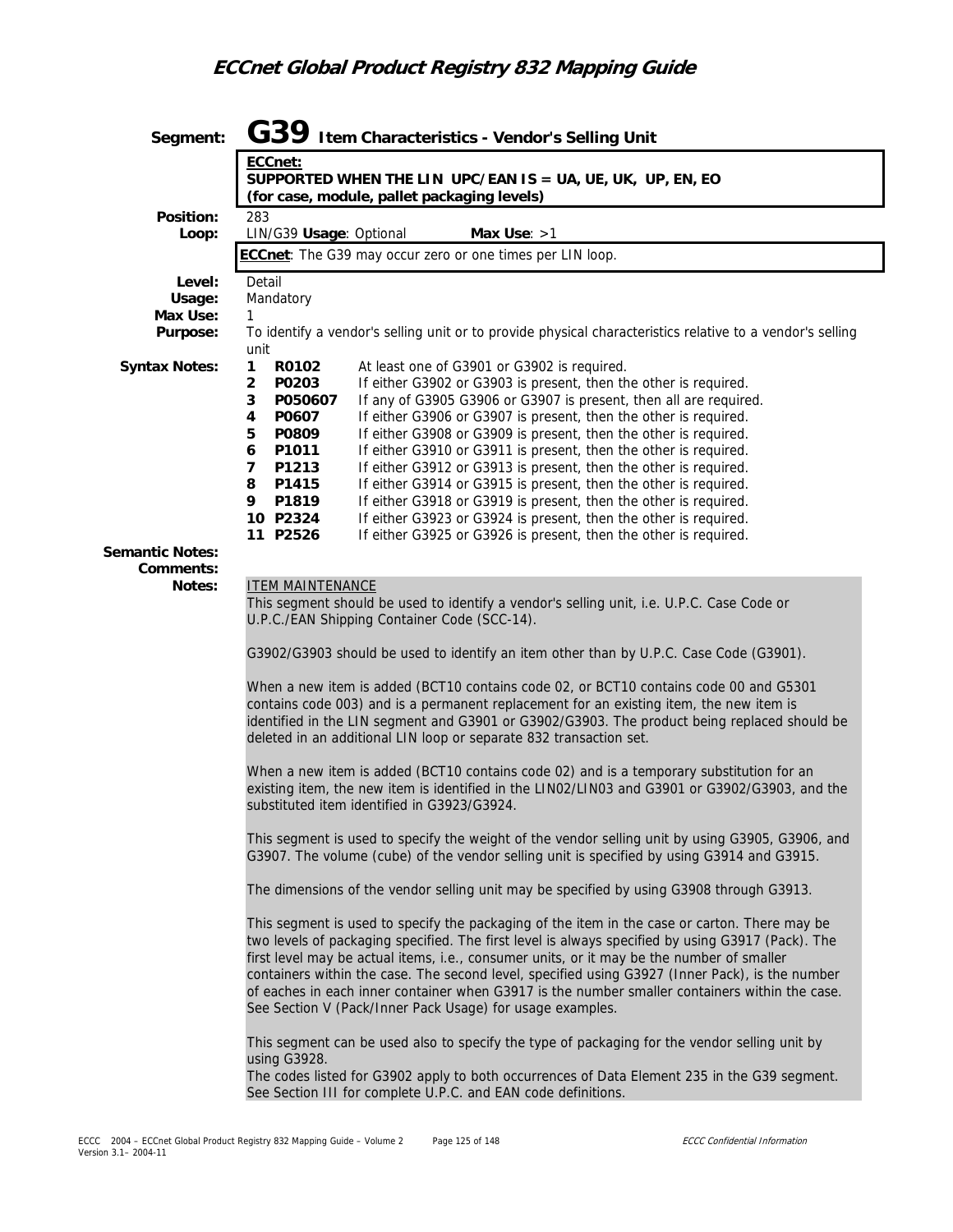**Data Element Summary** 

| Ref.  | Data         |                                                                                                                                                | $\alpha$ encritority surfiller                                                                                                                                                                                                                                                                                                                                                                                                                                                                                                                                                                                                                                                                                                        |                                                                                                                                                                                                                                                                                                                                                                                                                                                   |
|-------|--------------|------------------------------------------------------------------------------------------------------------------------------------------------|---------------------------------------------------------------------------------------------------------------------------------------------------------------------------------------------------------------------------------------------------------------------------------------------------------------------------------------------------------------------------------------------------------------------------------------------------------------------------------------------------------------------------------------------------------------------------------------------------------------------------------------------------------------------------------------------------------------------------------------|---------------------------------------------------------------------------------------------------------------------------------------------------------------------------------------------------------------------------------------------------------------------------------------------------------------------------------------------------------------------------------------------------------------------------------------------------|
| Des.  | Element Name |                                                                                                                                                |                                                                                                                                                                                                                                                                                                                                                                                                                                                                                                                                                                                                                                                                                                                                       | <b>Attributes</b>                                                                                                                                                                                                                                                                                                                                                                                                                                 |
| G3901 | 438          | U.P.C. Case Code<br>ECCnet:                                                                                                                    | Code (Universal Product Code - U.P.C.) including two high order digits identifying the<br>the next ten digits are: Manufacturer (5) Case Code (5).<br>See External Code Source 41 in Section III for reference document.<br>Only use this field if the LIN segment contains qualifier 'UA'.<br>The case code here must exactly match the case code provided in the preceding LIN<br>segment. If the packaging level is not "case" (i.e. - UA), then it will be defined in                                                                                                                                                                                                                                                             | C<br>AN 12/12<br>"system" (U.S. Grocery = 00, 06 or 07; U.S. Drug = 03); using the U.S. Grocery system,                                                                                                                                                                                                                                                                                                                                           |
| G3902 | 235          | G3902/03, and G3901 will be null.<br>Product/Service ID Qualifier                                                                              |                                                                                                                                                                                                                                                                                                                                                                                                                                                                                                                                                                                                                                                                                                                                       | C.<br>ID2/2                                                                                                                                                                                                                                                                                                                                                                                                                                       |
|       |              | (234)<br>ECCnet:<br>in the associated LIN segment.<br>GDD: eanuccCodeType<br>EN<br>EO<br>UE<br>UK<br>ECCnet:<br>UP                             | Code identifying the type/source of the descriptive number used in Product/Service ID<br>European Article Number (EAN)<br>EAN/UCC-13 Data Structure for the 13-digit EAN.UCC Global Trade<br>Item Number (GTIN)<br>EAN-8 Code<br>Number (GTIN)<br>U.P.C./EAN Module Code (2-5-5)<br>U.P.C./EAN Shipping Container Code (1-2-5-5-1)<br>(GTIN)<br>A 14-digit code that uniquely identifies the manufacturer's shipping unit, including the<br>digits are the number system characters, the next five digits are the manufacturer ID<br>number, the second five digits are the item code, and the final digit is the check digit.<br>U.P.C. Consumer Package Code (1-5-5-1)<br>(GTIN). Also known as the Universal Product Code (U.P.C.) | G3902 and G3903 must match the code and value for the UPC/EAN code format provided<br>(Added in VICS 4040)<br>(Added in VICS 4040)<br>EAN/UCC-8 Data Structure for the 8-digit EAN.UCC Global Trade Item<br>Data Structure for the 14-digit EAN.UCC Global Trade Item Number<br>packaging indicator and check digit; the first digit is the packaging indicator, the next two<br>Data structure for the 12-digit EAN.UCC Global Trade Item Number |
|       |              |                                                                                                                                                | See External Code Source 41 in Section III for reference document.                                                                                                                                                                                                                                                                                                                                                                                                                                                                                                                                                                                                                                                                    |                                                                                                                                                                                                                                                                                                                                                                                                                                                   |
| G3903 | 234          | Product/Service ID<br>ECCnet:                                                                                                                  | Identifying number for a product or service<br>The Value must adhere to the UCC/EAN standards for the code specified by G3902.<br>GDD: eanuccCode and globalTradeItemNumber                                                                                                                                                                                                                                                                                                                                                                                                                                                                                                                                                           | AN 1/48<br>С                                                                                                                                                                                                                                                                                                                                                                                                                                      |
| G3904 | 152          | <b>Special Handling Code</b><br><b>DNF</b><br>EL<br>FL<br>HM<br>IC<br><b>MRF</b><br><b>OPR</b><br>OSB<br><b>OTC</b><br>PG<br>PFH<br><b>PHR</b> | Code specifying special transportation handling instructions<br>Do Not Freeze<br><b>Environmental Control Limits</b><br>Flammable<br>Endorsed as Hazardous Material<br>Ice<br>Refrigerated<br>Perishable<br><b>Stow Below Deck</b><br>Temperature Control<br>Poisonous Gas<br>Protect From Heat<br>Per Hour Rate Applies                                                                                                                                                                                                                                                                                                                                                                                                              | $ID$ $2/3$<br>0<br>(Added in VICS 4020)<br>(Added in VICS 4050)<br>(Added in VICS 4020)<br>(Added in VICS 4030)<br>(Added in VICS 4020)<br>(Added in VICS 4020)<br>(Added in VICS 4020)<br>(Added in VICS 4020)<br>(Added in VICS 4050)                                                                                                                                                                                                           |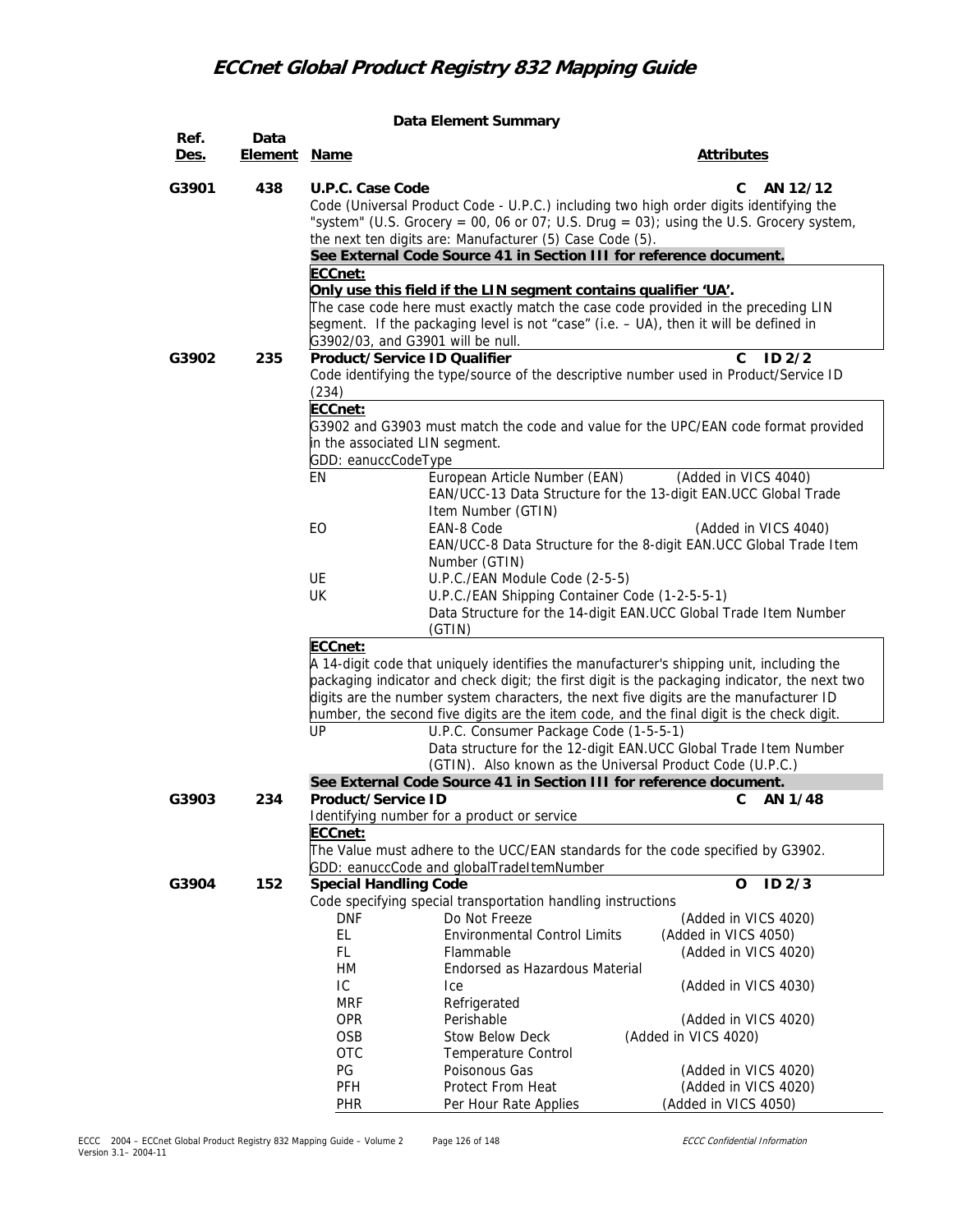|       |     | ECCnet:                                                                                  |                                   |
|-------|-----|------------------------------------------------------------------------------------------|-----------------------------------|
|       |     | <b>ZZZ</b><br>Relative Humidity (Change request pending EC 1-106)                        |                                   |
| G3905 | 395 | <b>Unit Weight</b>                                                                       | R 1/8<br>$\mathsf{C}$             |
|       |     | Numeric value of weight per unit.                                                        |                                   |
|       |     | Gross weight of the vendor's selling unit in G3901 or G3902/G3903                        |                                   |
|       |     | ECCnet:                                                                                  |                                   |
|       |     | GDD: grossWeight                                                                         |                                   |
| G3906 | 187 | <b>Weight Qualifier</b>                                                                  | $\mathsf{C}$<br>ID <sub>1/2</sub> |
|       |     | Code defining the type of weight                                                         |                                   |
|       |     | G<br><b>Gross Weight</b>                                                                 |                                   |
| G3907 | 188 | Weight Unit Code                                                                         | С<br>ID <sub>1/1</sub>            |
|       |     | Code specifying the weight unit                                                          |                                   |
|       |     | Grams<br>G                                                                               |                                   |
|       |     | К<br>Kilograms                                                                           |                                   |
|       |     | Pounds                                                                                   |                                   |
|       |     | O<br>Ounces                                                                              |                                   |
| G3908 | 65  | Height                                                                                   | C<br>R 1/8                        |
|       |     | Vertical dimension of an object measured when the object is in the upright position.     |                                   |
|       |     | ECCnet:                                                                                  |                                   |
|       |     | If provided the value MUST be greater than zero > 0. ECCnet maintains this field with up |                                   |
|       |     | to 5 integer positions and 3 decimal positions.                                          |                                   |
|       |     | GDD: height                                                                              |                                   |
| G3909 | 355 | Unit or Basis for Measurement Code                                                       | ID <sub>2/2</sub><br>C            |
|       |     | Code specifying the units in which a value is being expressed, or manner in which a      |                                   |
|       |     | measurement has been taken                                                               |                                   |
|       |     | <b>CM</b><br>Centimeter                                                                  | (Added in VICS 4020)              |
|       |     | DM<br>Decimeter                                                                          | (Added in VICS 4020)              |
|       |     | MМ<br>Millimeter                                                                         |                                   |
|       |     | <b>MR</b><br>Meter                                                                       |                                   |
| G3910 | 189 | Width                                                                                    | C<br>R 1/8                        |
|       |     | Shorter measurement of the two horizontal dimensions measured with the object in the     |                                   |
|       |     | upright position.                                                                        |                                   |
|       |     | ECCnet:                                                                                  |                                   |
|       |     | If provided the value MUST be greater than zero >0. ECCnet maintains this field with up  |                                   |
|       |     | to 5 integer positions and 3 decimal positions.                                          |                                   |
|       |     | GDD: width                                                                               |                                   |
| G3911 | 355 | Unit or Basis for Measurement Code                                                       | ID <sub>2/2</sub><br>C            |
|       |     | Code specifying the units in which a value is being expressed, or manner in which a      |                                   |
|       |     | measurement has been taken                                                               |                                   |
|       |     | <b>CM</b><br>Centimeter                                                                  | (Added in VICS 4020)              |
|       |     | DM<br>Decimeter                                                                          | (Added in VICS 4020)              |
|       |     | MM<br>Millimeter                                                                         |                                   |
|       |     | <b>MR</b><br>Meter                                                                       |                                   |
| G3912 | 82  | Length                                                                                   | R 1/8<br>C                        |
|       |     | Largest horizontal dimension of an object measured when the object is in the upright     |                                   |
|       |     | position.                                                                                |                                   |
|       |     | ECCnet:                                                                                  |                                   |
|       |     | If provided the value MUST be greater than zero >0. ECCnet maintains this field with up  |                                   |
|       |     | to 5 integer positions and 3 decimal positions.                                          |                                   |
|       |     | GDD: depth                                                                               |                                   |
| G3913 | 355 | Unit or Basis for Measurement Code                                                       | $ID$ $2/2$<br>C                   |
|       |     | Code specifying the units in which a value is being expressed, or manner in which a      |                                   |
|       |     | measurement has been taken                                                               |                                   |
|       |     | <b>CM</b><br>Centimeter                                                                  | (Added in VICS 4020)              |
|       |     | DM<br>Decimeter                                                                          | (Added in VICS 4020)              |
|       |     | MM<br>Millimeter                                                                         |                                   |
|       |     | MR<br>Meter                                                                              |                                   |
| G3914 | 183 | Volume                                                                                   | R 1/8<br>C                        |
|       |     | Value of volumetric measure.                                                             |                                   |
|       |     |                                                                                          |                                   |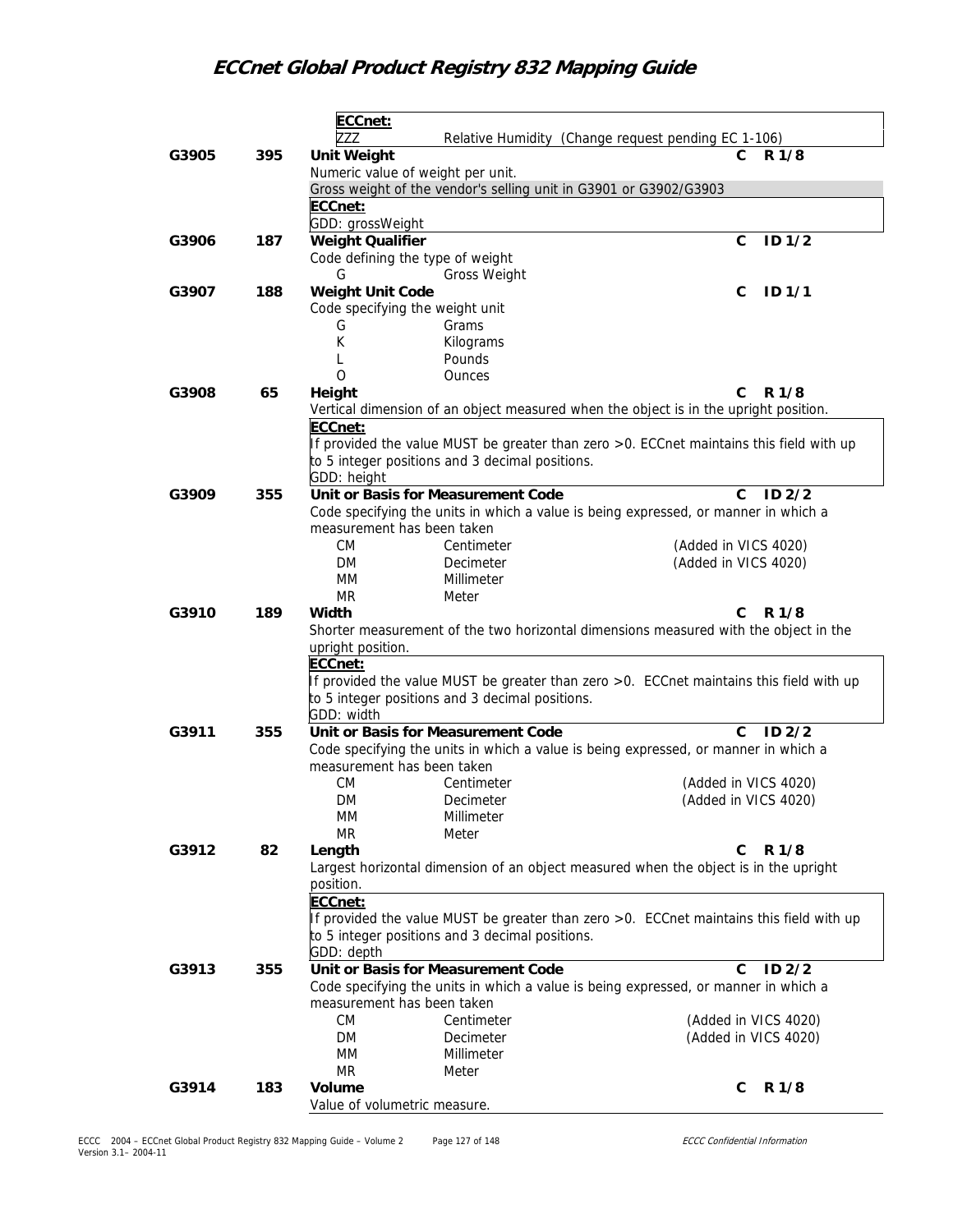|       |     | ECCnet:                       | to 5 integer positions and 3 decimal positions.                                                         | If provided the value MUST be greater than zero >0. ECCnet maintains this field with up    |
|-------|-----|-------------------------------|---------------------------------------------------------------------------------------------------------|--------------------------------------------------------------------------------------------|
|       |     | GDD: volume                   |                                                                                                         |                                                                                            |
| G3915 | 355 |                               | Unit or Basis for Measurement Code                                                                      | $\mathbf{C}$<br>ID <sub>2/2</sub>                                                          |
|       |     |                               |                                                                                                         | Code specifying the units in which a value is being expressed, or manner in which a        |
|       |     | measurement has been taken    |                                                                                                         |                                                                                            |
|       |     | CC                            | <b>Cubic Centimeter</b>                                                                                 |                                                                                            |
|       |     | <b>CR</b>                     | Cubic Meter                                                                                             |                                                                                            |
| G3916 | 416 | <b>Pallet Block and Tiers</b> |                                                                                                         | NO 6/6<br>O                                                                                |
|       |     | ECCnet:                       | per layer, last three digits indicate the number of layers per pallet.                                  | Code indicating pallet and load structure; first three digits indicate the number of cases |
|       |     |                               | GDD: quantityOfTradeItemsContainedInACompleteLayer AND<br>quantityOfCompleteLayersContainedInATradeItem |                                                                                            |
| G3917 | 356 | Pack                          |                                                                                                         | NO 1/6<br>O                                                                                |
|       |     |                               |                                                                                                         | The number of inner containers, or number of eaches if there are no inner containers, per  |
|       |     | outer container.              |                                                                                                         |                                                                                            |
|       |     | package.                      |                                                                                                         | U.P.C. CATALOG: MANUFACTURER PACK - The number of items in a manufacturer's                |
| G3918 | 357 | <b>Size</b>                   |                                                                                                         | R 1/8<br>C                                                                                 |
|       |     |                               | Size of supplier units in pack.                                                                         |                                                                                            |
|       |     | ECCnet:<br>GDD: netContent    |                                                                                                         | The size of the Consumer Unit. (Change request pending to open this field - EC 1-52).      |
| G3919 | 355 |                               | Unit or Basis for Measurement Code                                                                      | ID2/2<br>$\mathsf{C}$                                                                      |
|       |     |                               | Code specifying the units in which a value is being expressed, or                                       |                                                                                            |
|       |     |                               | manner in which a measurement has been taken.                                                           |                                                                                            |
|       |     | ECCnet:                       |                                                                                                         |                                                                                            |
|       |     |                               | (Change request pending to open this field - EC 1-53)                                                   |                                                                                            |
|       |     | AF                            | Centigram                                                                                               | (Added in VICS 4020)                                                                       |
|       |     | AM                            | Ampoule                                                                                                 | (Added in VICS 4040)                                                                       |
|       |     | AR                            | Suppository                                                                                             | (Added in VICS 4040)                                                                       |
|       |     | AV                            | Capsule                                                                                                 | (Added in VICS 4040)                                                                       |
|       |     | BF                            | <b>Board Feet</b>                                                                                       |                                                                                            |
|       |     | BG                            | Bag                                                                                                     |                                                                                            |
|       |     | <b>BO</b><br>BX               | <b>Bottle</b><br>Box                                                                                    |                                                                                            |
|       |     | C <sub>3</sub>                | Centiliter                                                                                              |                                                                                            |
|       |     | <b>CM</b>                     | Centimeter                                                                                              |                                                                                            |
|       |     | DC                            | Disk (Disc)                                                                                             | (Added in VICS 4040)                                                                       |
|       |     | DG                            | Decigram                                                                                                |                                                                                            |
|       |     | DL                            | Deciliter                                                                                               |                                                                                            |
|       |     | EA                            | Each                                                                                                    |                                                                                            |
|       |     | FG                            | <b>Transdermal Patch</b>                                                                                | (Added in VICS 4040)                                                                       |
|       |     | <b>FO</b>                     | Fluid Ounce                                                                                             | (Added in VICS 4040)                                                                       |
|       |     | FZ                            | Fluid Ounce - Imperial                                                                                  | (Added in VICS 4040)                                                                       |
|       |     | F <sub>2</sub>                | International Unit                                                                                      | (Added in VICS 4040)                                                                       |
|       |     | GN                            | <b>Gross Gallons</b>                                                                                    | (Added in VICS 4030)                                                                       |
|       |     | GR                            | Gram                                                                                                    |                                                                                            |
|       |     | IH                            | Inhaler                                                                                                 | (Added in VICS 4040)                                                                       |
|       |     | JC                            | Caplet                                                                                                  | (Added in VICS 4050)                                                                       |
|       |     | JL                            | Refill                                                                                                  | (Added in VICS 4050)                                                                       |
|       |     | JN                            | Pan                                                                                                     | (Added in VICS 4050)                                                                       |
|       |     | JS                            | Use                                                                                                     | (Added in VICS 4050)<br>(Added in VICS 4050)                                               |
|       |     | JT                            | Tin                                                                                                     |                                                                                            |
|       |     | JХ                            | Exposure                                                                                                | (Added in VICS 4050)                                                                       |
|       |     | JV                            | Ovules                                                                                                  | (Added in VICS 4050)                                                                       |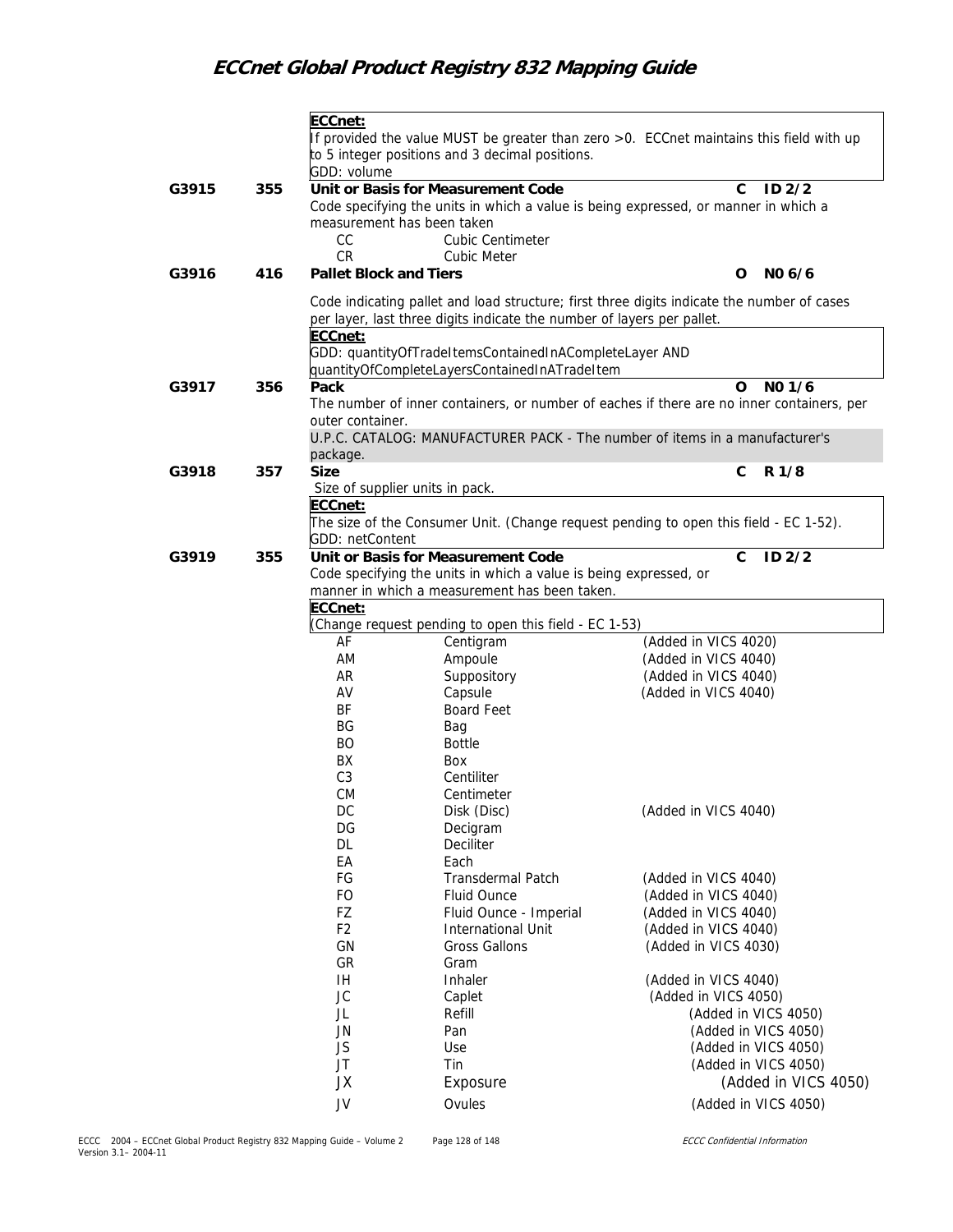|     |       |     | KG                          | Kilogram                                                                                 |                                                                                            |
|-----|-------|-----|-----------------------------|------------------------------------------------------------------------------------------|--------------------------------------------------------------------------------------------|
|     |       |     | KT                          | Kit                                                                                      |                                                                                            |
|     |       |     | LT                          | Liter                                                                                    |                                                                                            |
|     |       |     | ME                          | Milligram                                                                                |                                                                                            |
|     |       |     | ML                          | Millilitre                                                                               |                                                                                            |
|     |       |     | MM                          | Millimeter                                                                               |                                                                                            |
|     |       |     | MR                          | Meter                                                                                    | (Added in VICS 4040)                                                                       |
|     |       |     | OZ                          | $O$ unce $-$ Av                                                                          |                                                                                            |
|     |       |     | PC                          | Piece                                                                                    |                                                                                            |
|     |       |     | PD                          | Pad                                                                                      | (Added in VICS 4040)                                                                       |
|     |       |     | PH                          | Pack (PAK)                                                                               | (Added in VICS 4040)                                                                       |
|     |       |     | <b>PR</b>                   | Pair                                                                                     |                                                                                            |
|     |       |     | QB                          | Pages - Hardcopy                                                                         | (Added in VICS 4040)                                                                       |
|     |       |     | <b>SH</b>                   | Sheet                                                                                    | (Added in VICS 4040)                                                                       |
|     |       |     | SZ                          | Syringe                                                                                  | (Added in VICS 4040)                                                                       |
|     |       |     | TB                          | Tube                                                                                     | (Added in VICS 4040)                                                                       |
|     |       |     | U <sub>2</sub>              | Tablet                                                                                   | (Added in VICS 4040)                                                                       |
|     |       |     | VI                          | Vial                                                                                     | (Added in VICS 4040)                                                                       |
|     |       |     | Y4                          | Tub                                                                                      | (Added in VICS 4040)                                                                       |
|     |       |     | 1 <sub>N</sub>              | Count                                                                                    | (Added in VICS 4040)                                                                       |
|     |       |     | 12                          | Packet                                                                                   | (Added in VICS 4040)                                                                       |
|     |       |     | 15                          | <b>Stick</b>                                                                             | (Added in VICS 4040)                                                                       |
| N/U | G3920 | 397 | Color                       |                                                                                          | AN 1/10<br>0                                                                               |
|     |       |     |                             | Free-form description of color                                                           |                                                                                            |
|     |       |     | ECCnet:                     |                                                                                          |                                                                                            |
|     |       |     |                             | Use PID segments instead to provide short and extended color descriptions                |                                                                                            |
| N/U | G3921 | 398 | <b>Order Sizing Factor</b>  |                                                                                          | R 1/10<br>O                                                                                |
|     |       |     |                             | A product specification other than gross or net weight, or cubic feet for a line item or |                                                                                            |
|     |       |     |                             | transaction used for order sizing and pricing purposes.                                  |                                                                                            |
| N/U | G3922 | 876 | Alternate Tiers per Pallet  |                                                                                          | ID <sub>1/3</sub><br>O                                                                     |
|     |       |     |                             |                                                                                          | Number indicating the alternate tiers per pallet structure; the three digits represent the |
|     |       |     | number of tiers per pallet. |                                                                                          |                                                                                            |
|     | G3923 | 235 |                             | Product/Service ID Qualifier                                                             | C<br>ID <sub>2/2</sub>                                                                     |
|     |       |     |                             | Code identifying the type/source of the descriptive number used                          |                                                                                            |
|     |       |     | in Product/Service ID (234) |                                                                                          |                                                                                            |
|     |       |     | EN                          | European Article Number (EAN)                                                            | (Added in VICS 4040)                                                                       |
|     |       |     |                             |                                                                                          | EAN/UCC-13 Data Structure for the 13-digit EAN.UCC Global Trade                            |
|     |       |     |                             | Item Number (GTIN)                                                                       |                                                                                            |
|     |       |     | EO                          | EAN-8 Code                                                                               | (Added in VICS 4040)                                                                       |
|     |       |     |                             |                                                                                          | EAN/UCC-8 Data Structure for the 8-digit EAN.UCC Global Trade                              |
|     |       |     |                             | Item Number (GTIN)                                                                       |                                                                                            |
|     |       |     | UE                          | U.P.C./EAN Module Code (2-5-5)                                                           |                                                                                            |
|     |       |     | UK                          | U.P.C./EAN Shipping Container Code (1-2-5-5-1)                                           |                                                                                            |
|     |       |     |                             |                                                                                          | Data Structure for the 14-digit EAN.UCC Global Trade Item Number                           |
|     |       |     |                             | (GTIN)                                                                                   |                                                                                            |
|     |       |     | UP                          | U.P.C. Consumer Package Code (1-5-5-1)                                                   |                                                                                            |
|     |       |     |                             |                                                                                          | Data structure for the 12-digit EAN.UCC Global Trade Item Number                           |
|     |       |     |                             |                                                                                          | (GTIN). Also known as the Universal Product Code (U.P.C.)                                  |
|     | G3924 | 234 | Product/Service ID          |                                                                                          | C AN 1/48                                                                                  |
|     |       |     |                             | Identifying number for a product or service.                                             |                                                                                            |
|     |       |     | ECCnet:                     |                                                                                          |                                                                                            |
|     |       |     |                             | GDD: replacedTradeItemIdentification                                                     |                                                                                            |
|     | G3925 | 187 | <b>Weight Qualifier</b>     |                                                                                          | ID <sub>1/2</sub><br>$\mathbf C$                                                           |
|     |       |     |                             | Code defining the type of weight                                                         |                                                                                            |
|     |       |     | N                           | Actual Net Weight                                                                        |                                                                                            |
|     | G3926 | 395 | <b>Unit Weight</b>          |                                                                                          | R 1/8<br>C                                                                                 |
|     |       |     |                             | Numeric value of weight per unit.                                                        |                                                                                            |
|     |       |     |                             | Net weight of the vendor's selling unit in the same unit of measure as G3907.            |                                                                                            |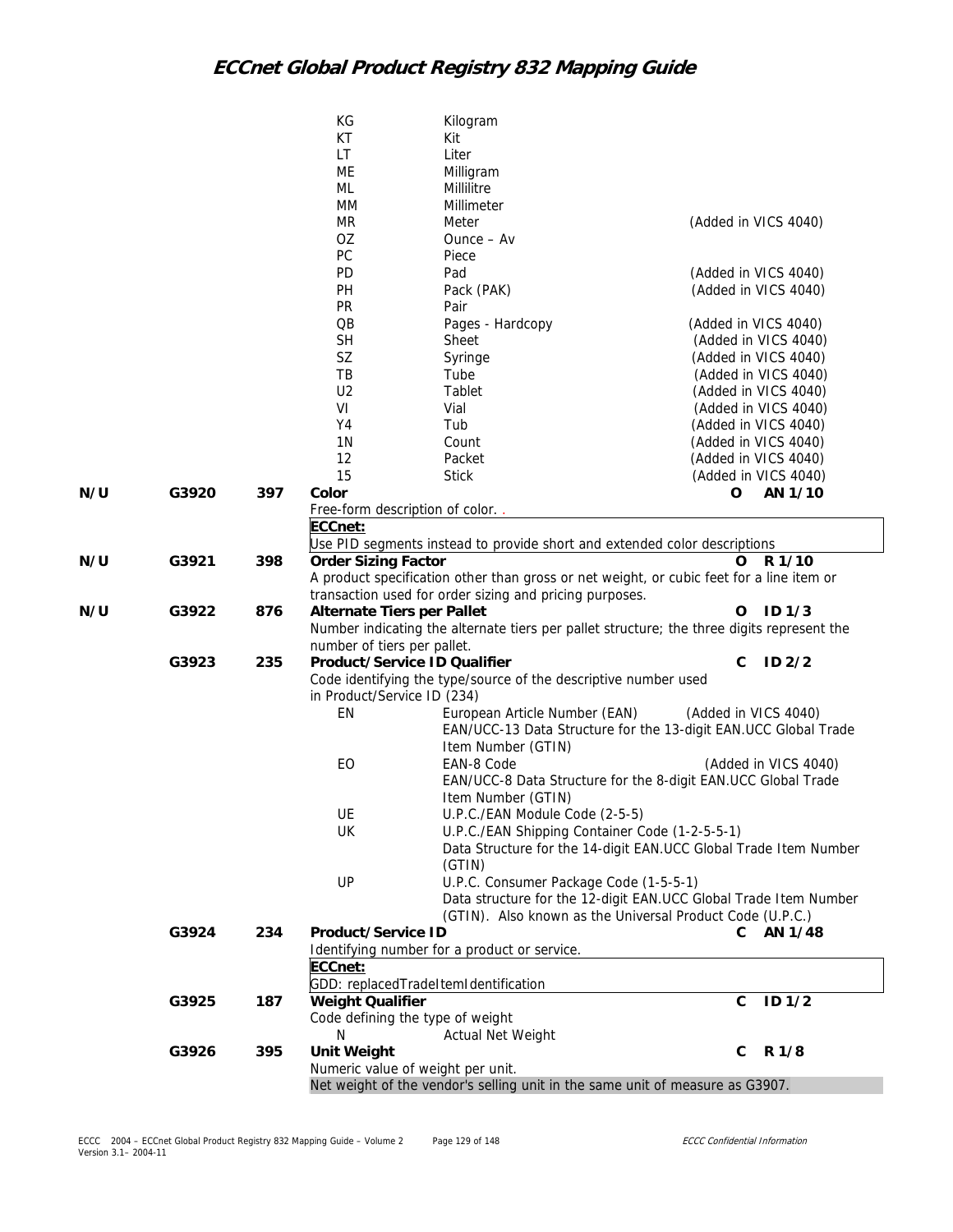|       |     | ECCnet:                    |                                                                       |                                                                                     |
|-------|-----|----------------------------|-----------------------------------------------------------------------|-------------------------------------------------------------------------------------|
|       |     |                            |                                                                       | ECCnet maintains this field with up to 5 integer positions and 3 decimal positions. |
|       |     | GDD: netWeight             |                                                                       |                                                                                     |
|       |     | A <sub>3</sub>             | Shippers Weight                                                       |                                                                                     |
|       |     | Β                          | <b>Billed Weight</b>                                                  | (Added in VICS 4040)                                                                |
|       |     |                            |                                                                       |                                                                                     |
|       |     | DR                         | Drained Weight                                                        | (Added in VICS 4040)                                                                |
|       |     | N                          | Actual Net Weight                                                     |                                                                                     |
|       |     | ECCnet:                    |                                                                       |                                                                                     |
|       |     | Т                          | Tare Weight (Change request pending - EC 1-84)                        |                                                                                     |
|       |     | U                          | Weight per Unit - Do Not Use                                          |                                                                                     |
| G3927 | 810 | <b>Inner Pack</b>          |                                                                       | NO 1/6<br>0                                                                         |
|       |     |                            | The number of eaches per inner container.                             |                                                                                     |
|       |     | ECCnet:                    |                                                                       |                                                                                     |
|       |     | GDD: quantityOfInnerPack   |                                                                       |                                                                                     |
| G3928 | 103 | Packaging Code             |                                                                       | AN 3/5<br>$\mathbf O$                                                               |
|       |     |                            |                                                                       | Code identifying the type of packaging; Part 1: Packaging Form, Part 2: Packaging   |
|       |     |                            | Material; if the Data Element is used, then Part 1 is always required |                                                                                     |
|       |     | ECCnet:                    |                                                                       |                                                                                     |
|       |     | GDD: packagingTypeCode AND |                                                                       |                                                                                     |
|       |     | packagingMaterialCode      |                                                                       |                                                                                     |
|       |     |                            | Part 1                                                                |                                                                                     |
|       |     |                            |                                                                       |                                                                                     |
|       |     | AMM                        | Ammo Pack                                                             |                                                                                     |
|       |     | <b>BAG</b>                 | Bag                                                                   |                                                                                     |
|       |     | BAL                        | Bale                                                                  |                                                                                     |
|       |     | <b>BBL</b>                 | Barrel                                                                |                                                                                     |
|       |     | <b>BDL</b>                 | <b>Bundle</b>                                                         |                                                                                     |
|       |     | BEM                        | Beam                                                                  |                                                                                     |
|       |     | <b>BLK</b>                 | <b>Bulk</b>                                                           |                                                                                     |
|       |     | <b>BOT</b>                 | <b>Bottle</b>                                                         |                                                                                     |
|       |     | <b>BOX</b>                 | Box                                                                   |                                                                                     |
|       |     |                            | Box or carton                                                         |                                                                                     |
|       |     | CAN                        | Can                                                                   |                                                                                     |
|       |     | CAS                        | Case                                                                  | (Added in VICS 4020)                                                                |
|       |     | CHE                        | Cheeses                                                               | (Added in VICS 4050)                                                                |
|       |     | COL                        | Coil                                                                  |                                                                                     |
|       |     | CYL                        | Cylinder                                                              | (Added in VICS 4020)                                                                |
|       |     | CRT                        | Crate                                                                 |                                                                                     |
|       |     | <b>DRM</b>                 | Drum                                                                  |                                                                                     |
|       |     | EGG                        | Egg Crating                                                           | (Added in VICS 4050)                                                                |
|       |     | EPR                        | <b>Edge Protection</b>                                                |                                                                                     |
|       |     | <b>JAR</b>                 | Jar                                                                   | (Added in VICS 4050)                                                                |
|       |     | KEG                        | Keg                                                                   |                                                                                     |
|       |     | LNR                        | Liners                                                                | (Added in VICS 4020)                                                                |
|       |     | <b>LSE</b>                 | Loose                                                                 |                                                                                     |
|       |     | PAL                        | Pail                                                                  |                                                                                     |
|       |     | <b>PKG</b>                 | Package                                                               |                                                                                     |
|       |     |                            | Package, card, or blister card                                        |                                                                                     |
|       |     | PLT                        | Pallet                                                                |                                                                                     |
|       |     | <b>PWT</b>                 | Plastic Wrapped Tray                                                  | (Added in VICS 4050)                                                                |
|       |     | REL                        | Reel                                                                  |                                                                                     |
|       |     | ROL                        | Roll                                                                  |                                                                                     |
|       |     | <b>SPL</b>                 |                                                                       |                                                                                     |
|       |     |                            | Spool                                                                 |                                                                                     |
|       |     | <b>SRW</b>                 | Shrink Wrap                                                           | (Added in VICS 4050)                                                                |
|       |     | <b>STW</b>                 | Stretch Wrap                                                          | (Added in VICS 4050)                                                                |
|       |     | TBE                        | Tube                                                                  |                                                                                     |
|       |     | TBN                        | Tote Bin                                                              | (Added in VICS 4020)                                                                |
|       |     | <b>TNK</b>                 | Tank                                                                  | (Added in VICS 4020)                                                                |
|       |     | <b>TRY</b>                 | <b>Tray</b>                                                           |                                                                                     |
|       |     | TUB                        | Tub                                                                   |                                                                                     |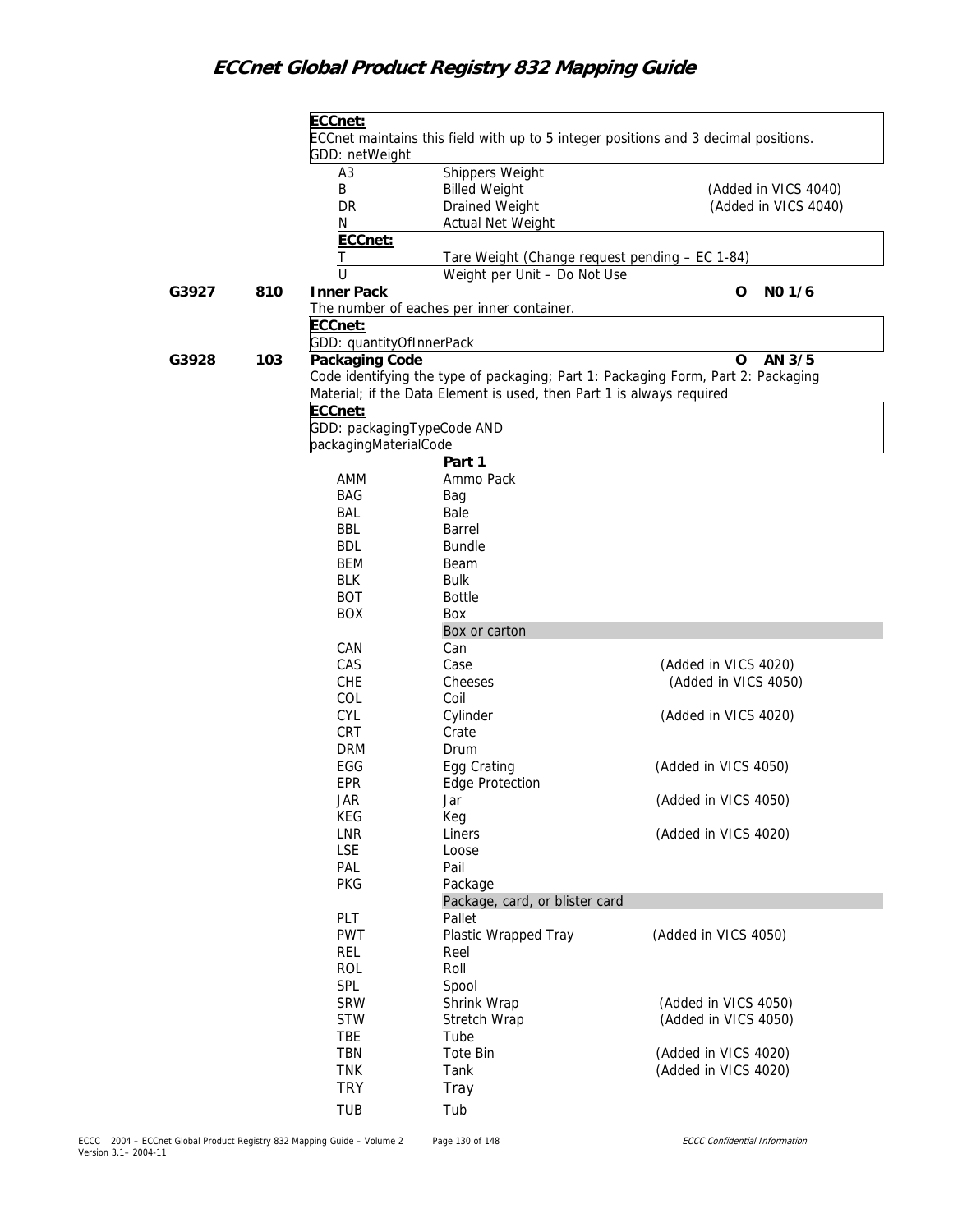| <b>WLC</b> | <b>Wheeled Carrier</b>                                    |                                                                |
|------------|-----------------------------------------------------------|----------------------------------------------------------------|
| <b>WRP</b> | Wrapped                                                   |                                                                |
|            | Part 2                                                    |                                                                |
| 25         | Corrugated or Solid                                       |                                                                |
|            | shipment                                                  | Corrugated or solid packaging does not require repackaging for |
| 31         | Fiber                                                     |                                                                |
|            | Fiber packaging usually requires repackaging for shipment |                                                                |
| 43         | Glass                                                     |                                                                |
| 58         | Metal                                                     |                                                                |
| 64         | <b>Molded Plastic</b>                                     | (Added in VICS 4050)                                           |
| 72         | Paper – VCI                                               | (Added in VICS 4050)                                           |
| 75         | Plastic - Vacuum formed                                   | (Added in VICS 4050)                                           |
| 76         | Paper                                                     | (Added in VICS 4050)                                           |
| 77         | Plastic - Structural Foam                                 | (Added in VICS 4050)                                           |
| 78         | Plastic - Injection Molded                                | (Added in VICS 4050)                                           |
| 71         | Not otherwise specified                                   |                                                                |
| 79         | <b>Plastic</b>                                            |                                                                |
| 86         | Foam                                                      | (Added in VICS 4050)                                           |
| ECCnet:    |                                                           |                                                                |
| 89         | Special (Change request pending EC 1-88)                  |                                                                |
| 90         | Standard (Change request pending EC 1-88)                 |                                                                |
| 94         | Wood                                                      |                                                                |

#### **ECCnet Notes:**

- 1. When G3901 is used to transmit the U.P.C. Case Code, it must be identical to the U.P.C. Case code provided in the current LIN segment.
- 2. When G3901 is null, and G3902/03 are used to transmit the vendor selling unit U.P.C./EAN qualifier and code, it must be identical to the U.P.C./EAN code transmitted in the current LIN segment.
- 3. Do not provide both G3901 and G3902/03. If both are provided, the G39 segment will be rejected and not processed, with an appropriate error message being written to the vendor's Data Load Status Report.
- 4. When G3925/26 are provided in a G39 segment for "ADD or REPLACE", then G3905/6/7 must also be provided. When G3925/26 are provided in a G39 segment for "MODIFY", then G3905/6/7 must either already exist in the catalogue for this GTIN, OR be provided in the same G39 segment. Changes to weight should be for "correction purposes only" – UCC/EAN rules require a new GTIN to be assigned when product's weight changes.
- 5. When BCT01=PS (Price Sheet) this segment will be ignored inbound to the catalogue.
- 6. The G3904 is used to transmit storage instructions.
- 7. Depth, Height, Width, and Volume must be  $> 0$ .

#### **Hardlines ECCnet Notes:**

- **1** ECCNET always sets packagingMaterialCodeListMaintenanceAgency to 'VI' (VICS).
- **2** Gross weight is required if trade item is an orderable unit.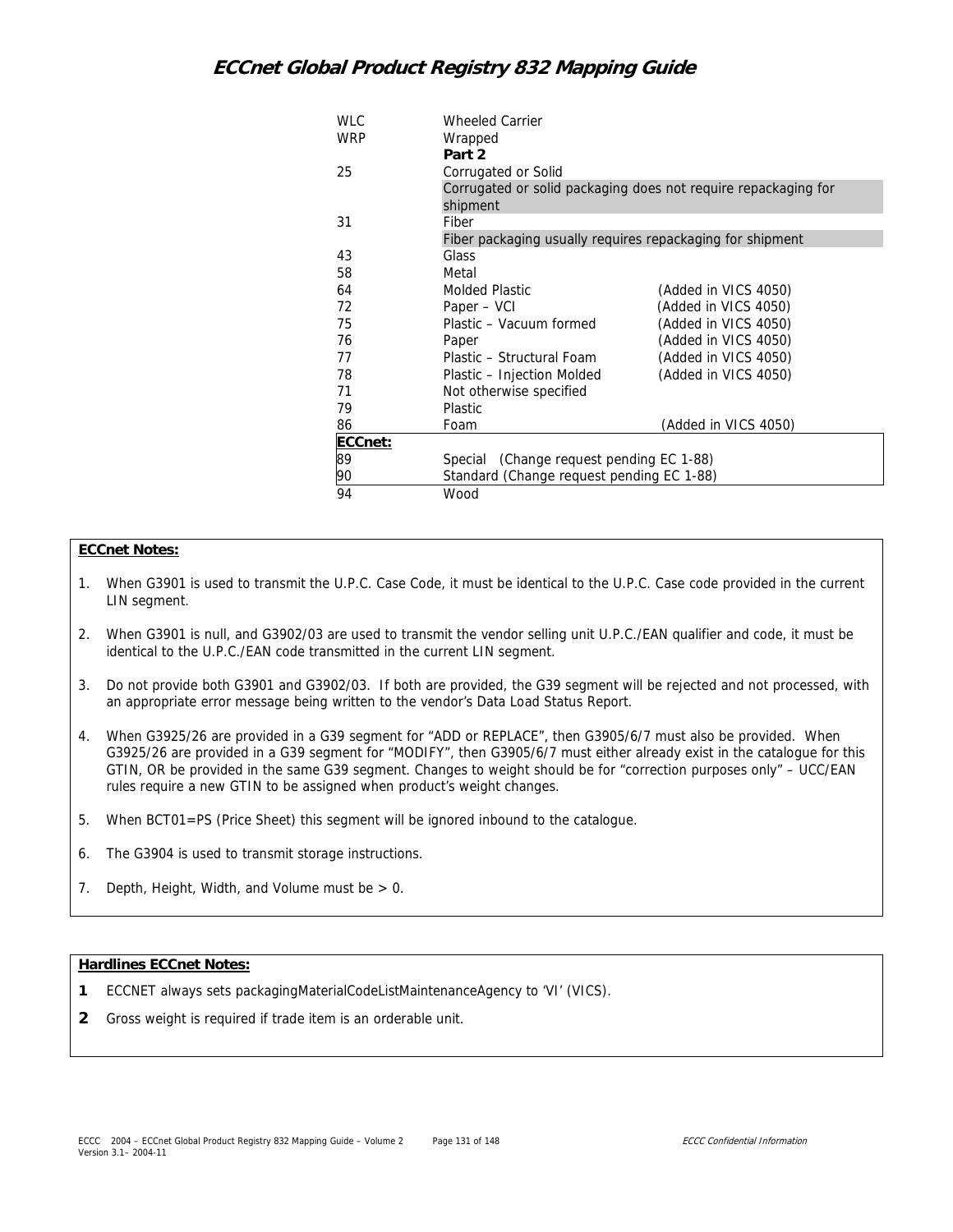#### **Segment Example:**

The trade item is a cardboard box of 12 packs of 8.5 x 11 white plain copy paper. Each pack contains 200 sheets. It has the following characteristics:

- eanuccCodeType UE
- eanuccCode 055100010084 (UPC-12 Module Code)

7.5 inches

2,700 cubic inches

- ! GTIN 00055100010084
- ! Gross Weight 12 pounds (packaging included)
- 15 inches<br>
Height 15 inches<br>
7.5 inches
- 
- 
- ! Width 24 inches
- 
- # Trade Items Per Layer 4 boxes
- 
- # Layers Per Pallet 2 layers<br>■ # Next Lower Level Trade Items 2 packs of paper  $\blacksquare$  # Next Lower Level Trade Items
- # Eaches in Inner Pack 200 sheets
- **Replaced GTIN** 00055100010008
- **If** Net Weight 10 pounds (packaging excluded)
- 
- **Packaging Type** Box **.** Packaging Material **Corrugated cardboard**

G39\*\*UE\*055100010084\*\*12\*G\*L\*15\*IN\*7.5\*IN\*40\*IN\*2700\*CI\*004002\*12\*200\*EA\*\*\*\*UP\*055100010008\*10\*N\*\*BOX25

 $\sim$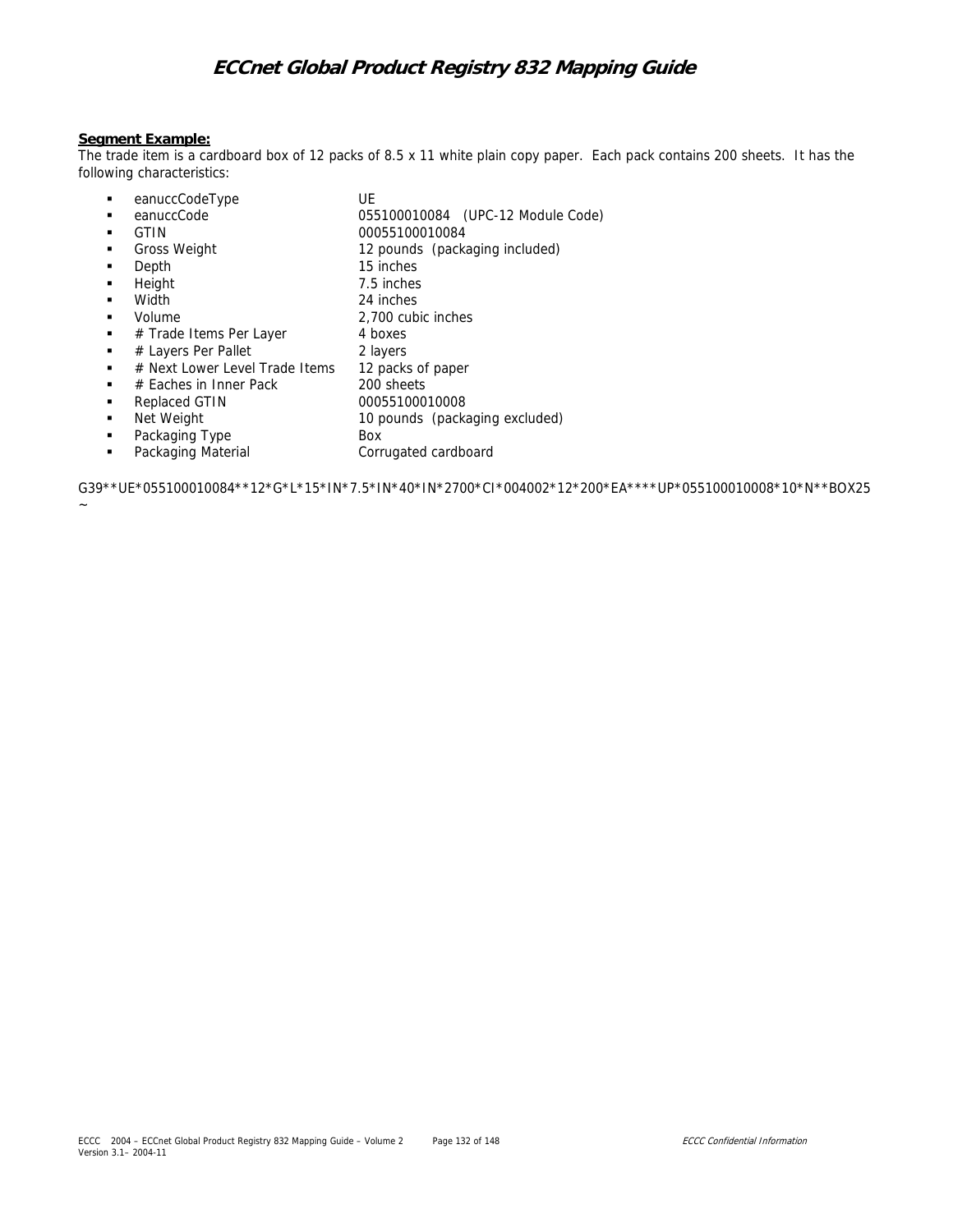|                        | Segment:          |                          |             | PKL Multi-Pack Configuration                    |                      |                                |                                                                                                                                      |   |                                                                                                    |  |
|------------------------|-------------------|--------------------------|-------------|-------------------------------------------------|----------------------|--------------------------------|--------------------------------------------------------------------------------------------------------------------------------------|---|----------------------------------------------------------------------------------------------------|--|
|                        | Position:         | 285                      |             |                                                 |                      |                                |                                                                                                                                      |   |                                                                                                    |  |
|                        | Loop:             |                          |             | LIN/PKL Usage: Optional Max Use: 20             |                      |                                |                                                                                                                                      |   |                                                                                                    |  |
|                        | Level:            | Detail                   |             |                                                 |                      |                                |                                                                                                                                      |   |                                                                                                    |  |
|                        | Usage:            | Mandatory                |             |                                                 |                      |                                |                                                                                                                                      |   |                                                                                                    |  |
|                        | Max Use:          | 1                        |             |                                                 |                      |                                |                                                                                                                                      |   |                                                                                                    |  |
|                        | Purpose:          |                          |             | weight of the package being defined             |                      |                                |                                                                                                                                      |   | To identify the package level, quantity of stock-keeping units (SKUs), and physical dimensions and |  |
| <b>Syntax Notes:</b>   |                   | C0508<br>1               |             | If PKL05 is present, then PKL08 is required.    |                      |                                |                                                                                                                                      |   |                                                                                                    |  |
|                        |                   | C0608<br>2               |             | If PKL06 is present, then PKL08 is required.    |                      |                                |                                                                                                                                      |   |                                                                                                    |  |
|                        |                   | 3<br>C0708               |             | If PKL07 is present, then PKL08 is required.    |                      |                                |                                                                                                                                      |   |                                                                                                    |  |
|                        |                   | 4                        |             |                                                 |                      |                                |                                                                                                                                      |   | LO8050607 If PKL08 is present, then at least one of PKL05 PKL06 or PKL07 is required.              |  |
|                        |                   | P0910<br>5<br>P1112<br>6 |             |                                                 |                      |                                | If either PKL09 or PKL10 is present, then the other is required.<br>If either PKL11 or PKL12 is present, then the other is required. |   |                                                                                                    |  |
| <b>Semantic Notes:</b> |                   | $\mathbf{1}$             |             | PKL04 is the Stock Keeping Unit (SKU) quantity. |                      |                                |                                                                                                                                      |   |                                                                                                    |  |
|                        |                   | $\overline{2}$           |             |                                                 |                      |                                |                                                                                                                                      |   | PKL13 is used to designate whether the product identified in PKL02 is saleable by the              |  |
|                        |                   |                          |             |                                                 |                      |                                |                                                                                                                                      |   | manufacturer at that packaging level. Code "Y" indicates that the product is saleable by the       |  |
|                        |                   |                          |             |                                                 |                      |                                |                                                                                                                                      |   | manufacturer at that packaging level, and code "N" indicates that the product in not saleable by   |  |
|                        |                   |                          |             | the manufacturer at that packaging level.       |                      |                                |                                                                                                                                      |   |                                                                                                    |  |
|                        | Notes:            |                          |             |                                                 |                      |                                |                                                                                                                                      |   | This segment is used to specify inner pack carton attributes, i.e., length, width and height, when |  |
|                        |                   |                          |             |                                                 |                      |                                | there is no standard product identification associated with the inner pack.                                                          |   |                                                                                                    |  |
|                        |                   |                          |             |                                                 | Data Element Summary |                                |                                                                                                                                      |   |                                                                                                    |  |
|                        | Ref.              | Data                     |             |                                                 |                      |                                |                                                                                                                                      |   |                                                                                                    |  |
|                        | Des.              | <b>Element</b>           | <u>Name</u> |                                                 |                      |                                |                                                                                                                                      |   | <b>Attributes</b>                                                                                  |  |
| >                      | PKL <sub>01</sub> | 235                      |             | Product/Service ID Qualifier                    |                      |                                |                                                                                                                                      | м | ID2/2                                                                                              |  |
|                        |                   |                          |             |                                                 |                      |                                |                                                                                                                                      |   | Code identifying the type/source of the descriptive number used in Product/Service ID              |  |
|                        |                   |                          | (234)       |                                                 |                      |                                |                                                                                                                                      |   |                                                                                                    |  |
|                        |                   |                          | PG.         |                                                 |                      | Packaging Specification Number |                                                                                                                                      |   |                                                                                                    |  |

|   |                   |     | PG                        | Packaging Specification Number                                                            |              |                      |
|---|-------------------|-----|---------------------------|-------------------------------------------------------------------------------------------|--------------|----------------------|
| > | PKL <sub>02</sub> | 234 | Product/Service ID        |                                                                                           | м            | AN 1/48              |
|   |                   |     |                           | Identifying number for a product or service                                               |              |                      |
|   |                   |     |                           | To satisfy syntax requirements, this data element will contain a single "X".              |              |                      |
| > | PKL03             | 355 |                           | Unit or Basis for Measurement Code                                                        | М            | ID <sub>2/2</sub>    |
|   |                   |     |                           | Code specifying the units in which a value is being expressed, or manner in which a       |              |                      |
|   |                   |     |                           | measurement has been taken                                                                |              |                      |
|   |                   |     | EA                        | Each                                                                                      |              |                      |
| > | PKL04             | 380 | Quantity                  |                                                                                           | М            | R 1/15               |
|   |                   |     | Numeric value of quantity |                                                                                           |              |                      |
|   |                   |     |                           | The quantity of consumer units contained in an inner pack.                                |              |                      |
|   | PKL05             | 65  | Height                    |                                                                                           | $\mathsf{C}$ | R 1/8                |
|   |                   |     |                           | Vertical dimension of an object measured when the object is in the upright position       |              |                      |
|   | PKL <sub>06</sub> | 189 | Width                     |                                                                                           |              | $C$ R $1/8$          |
|   |                   |     |                           | Shorter measurement of the two horizontal dimensions measured with the object in the      |              |                      |
|   |                   |     | upright position          |                                                                                           |              |                      |
|   | PKL07             | 677 | <b>Item Depth</b>         |                                                                                           | C.           | R 1/6                |
|   |                   |     |                           | The depth is the thickness of the product; in the dimension coordinate axes represented   |              |                      |
|   |                   |     |                           | by X, Y and Z, depth is measured along the Z axis where X is the horizontal axis and Y is |              |                      |
|   |                   |     | the vertical axis         |                                                                                           |              |                      |
|   |                   |     | Length                    |                                                                                           |              |                      |
|   | PKL08             | 355 |                           | Unit or Basis for Measurement Code                                                        | C.           | ID2/2                |
|   |                   |     |                           | Code specifying the units in which a value is being expressed, or manner in which a       |              |                      |
|   |                   |     |                           | measurement has been taken                                                                |              |                      |
|   |                   |     | <b>CM</b>                 | Centimeter                                                                                |              | (Added in VICS 4020) |
|   |                   |     | <b>DM</b>                 | Decimeter                                                                                 |              | (Added in VICS 4020) |
|   |                   |     |                           |                                                                                           |              |                      |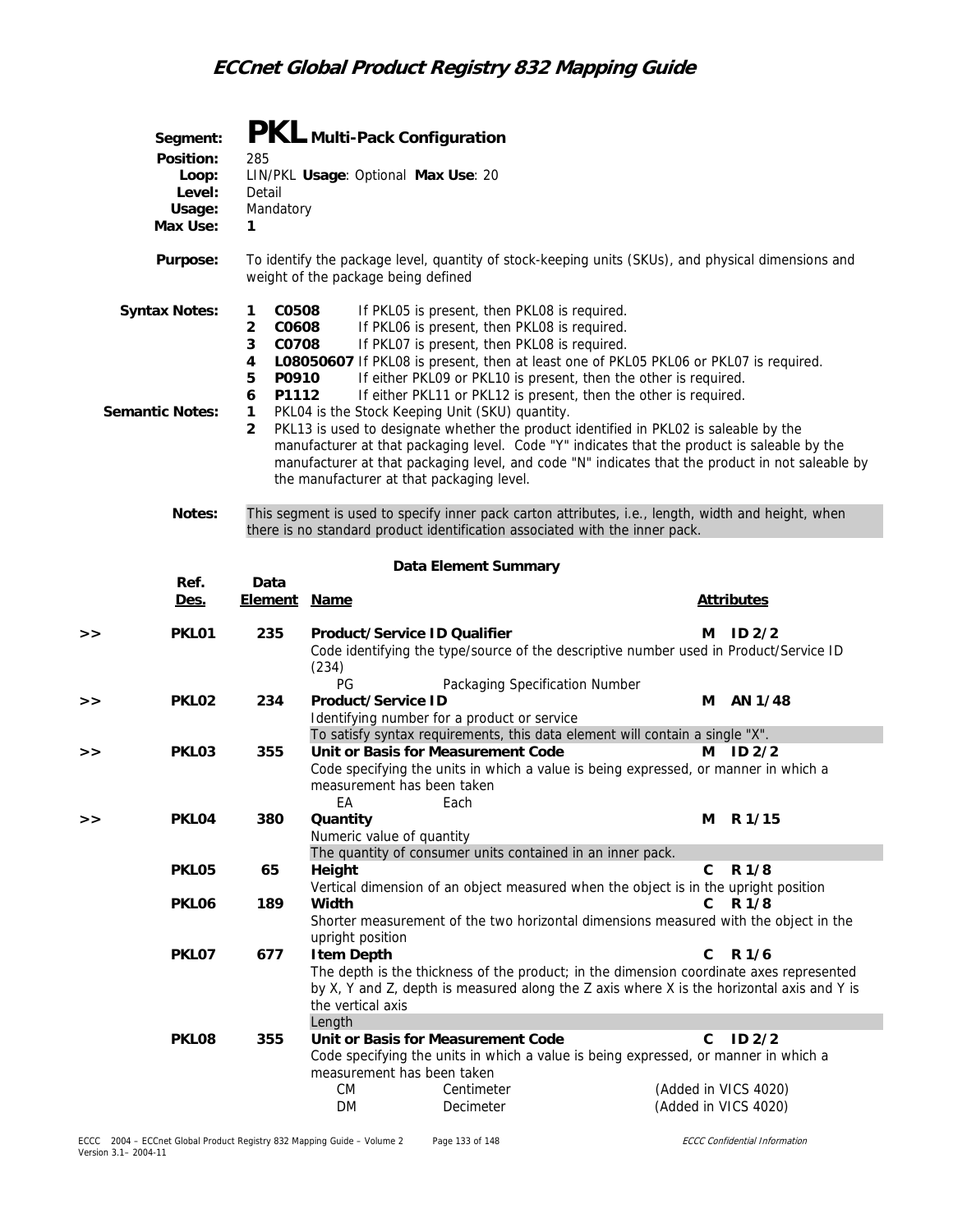|     |                   |      | MМ<br>Millimeter                                                                                                  |    |                   |
|-----|-------------------|------|-------------------------------------------------------------------------------------------------------------------|----|-------------------|
|     |                   |      | MR.<br>Meter                                                                                                      |    |                   |
|     | PKL <sub>09</sub> | 384  | Gross Weight per Pack                                                                                             | C. | R 1/9             |
|     |                   |      | Numeric value of gross weight per pack                                                                            |    |                   |
|     | PKL <sub>10</sub> | 355  | Unit or Basis for Measurement Code                                                                                | C. | ID2/2             |
|     |                   |      | Code specifying the units in which a value is being expressed, or manner in which a<br>measurement has been taken |    |                   |
|     |                   |      | See Section III for code list.                                                                                    |    |                   |
|     | <b>PKL11</b>      | 385  | Gross Volume per Pack                                                                                             | C. | R <sub>1/9</sub>  |
|     |                   |      | Numeric value of gross volume per pack                                                                            |    |                   |
|     | <b>PKL12</b>      | 355  | Unit or Basis for Measurement Code                                                                                | C. | ID2/2             |
|     |                   |      | Code specifying the units in which a value is being expressed, or manner in which a<br>measurement has been taken |    |                   |
|     |                   |      | See Section III for code list.                                                                                    |    |                   |
| N/U | PKL <sub>13</sub> | 1073 | Yes/No Condition or Response Code                                                                                 | Ω  | ID <sub>1/1</sub> |
|     |                   |      | Code indicating a Yes or No condition or response.                                                                |    |                   |
|     |                   |      | NOT USED BY RETAIL INDUSTRY                                                                                       |    |                   |

### **ECCnet Notes**:

1. Only 1 PKL segment is supported per LIN loop, to specify 1 level of unmarked inner pack relating to the GTIN identified in the LIN segment.

**2.** If more than 1 PKL is transmitted, then only the last PKL provided will be stored with the GTIN number.

**3.** The only valid value for PKL03 is 'EA'. It is required.

**4.** When BCT01= PS (Price Sheet) this segment will be ignored inbound to the catalogue.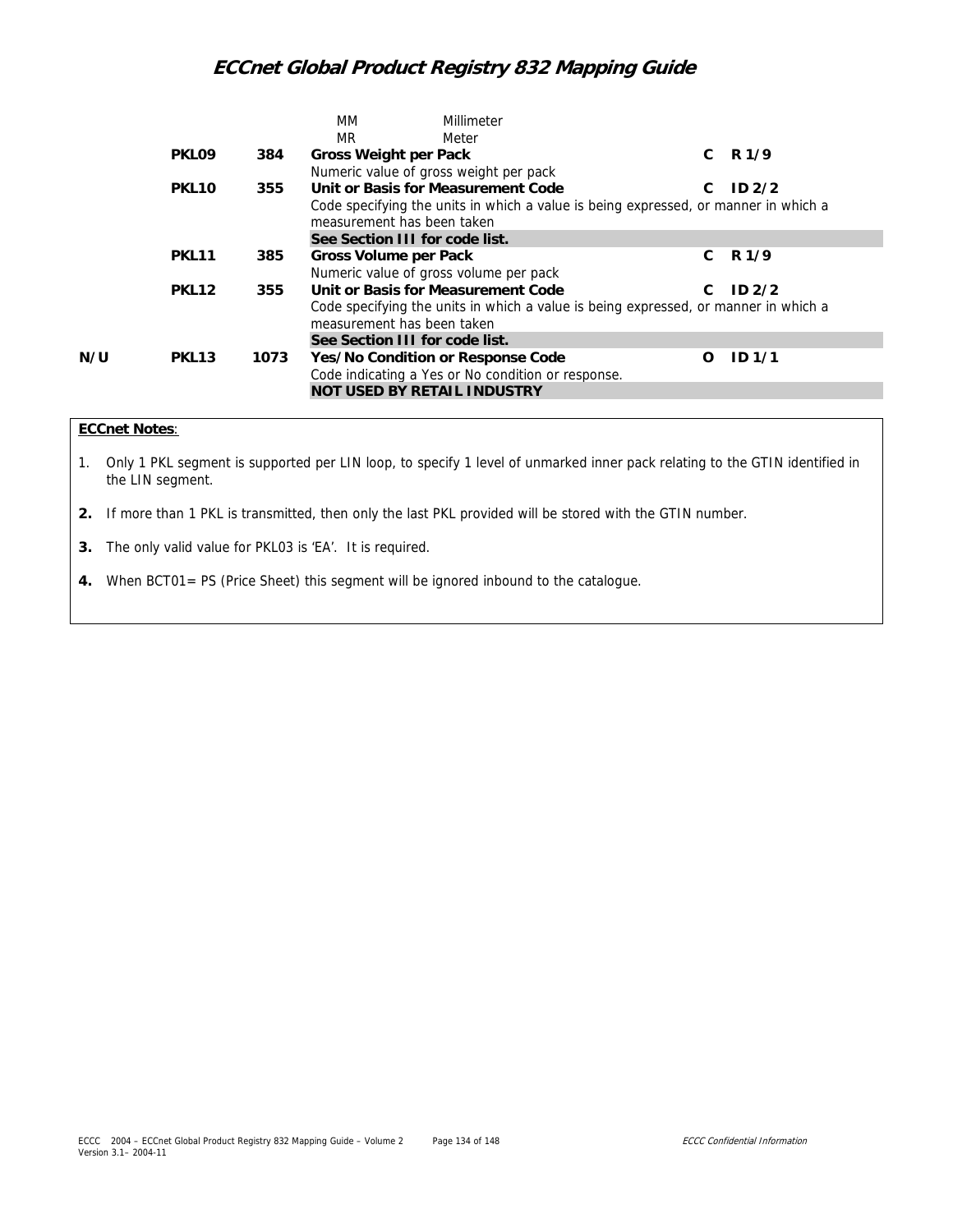|                                        |                                                                                                                                                               | Segment: SLN Subline I tem Detail                                                          |                                                                                                                                                                                                                                                                                                                                                                                                                                                                                                                                                                                                                                                                                                                                  |
|----------------------------------------|---------------------------------------------------------------------------------------------------------------------------------------------------------------|--------------------------------------------------------------------------------------------|----------------------------------------------------------------------------------------------------------------------------------------------------------------------------------------------------------------------------------------------------------------------------------------------------------------------------------------------------------------------------------------------------------------------------------------------------------------------------------------------------------------------------------------------------------------------------------------------------------------------------------------------------------------------------------------------------------------------------------|
| Position:<br>Loop:<br>Level:<br>Usage: | 350<br>LIN/SLN<br>Detail<br>Mandatory                                                                                                                         | <b>Usage: Optional</b>                                                                     | Max Use: $>1$                                                                                                                                                                                                                                                                                                                                                                                                                                                                                                                                                                                                                                                                                                                    |
| Max Use:<br>Purpose:                   | $\mathbf{1}$                                                                                                                                                  | To specify product subline detail item data                                                |                                                                                                                                                                                                                                                                                                                                                                                                                                                                                                                                                                                                                                                                                                                                  |
| <b>Syntax Notes:</b>                   | P0405<br>1                                                                                                                                                    |                                                                                            | If either SLN04 or SLN05 is present, then the other is required.                                                                                                                                                                                                                                                                                                                                                                                                                                                                                                                                                                                                                                                                 |
|                                        | $\overline{2}$<br>C0706<br>3<br>C0806<br>4<br>P0910<br>P1112<br>5<br>P1314<br>6<br>P1516<br>7<br>8<br>P1718<br>9<br>P1920<br>10 P2122<br>11 P2324<br>12 P2526 |                                                                                            | If SLN07 is present, then SLN06 is required.<br>If SLN08 is present, then SLN06 is required.<br>If either SLN09 or SLN10 is present, then the other is required.<br>If either SLN11 or SLN12 is present, then the other is required.<br>If either SLN13 or SLN14 is present, then the other is required.<br>If either SLN15 or SLN16 is present, then the other is required.<br>If either SLN17 or SLN18 is present, then the other is required.<br>If either SLN19 or SLN20 is present, then the other is required.<br>If either SLN21 or SLN22 is present, then the other is required.<br>If either SLN23 or SLN24 is present, then the other is required.<br>If either SLN25 or SLN26 is present, then the other is required. |
|                                        | 13 P2728                                                                                                                                                      |                                                                                            | If either SLN27 or SLN28 is present, then the other is required.                                                                                                                                                                                                                                                                                                                                                                                                                                                                                                                                                                                                                                                                 |
| <b>Semantic Notes:</b>                 | $\mathbf{1}$<br>$\overline{2}$<br>3<br>item.                                                                                                                  | SLN01 is the identifying number for the subline item.<br>code used in a bill of materials. | SLN02 is the identifying number for the subline level. The subline level is analogous to the level<br>SLN03 is the configuration code indicating the relationship of the subline item to the baseline                                                                                                                                                                                                                                                                                                                                                                                                                                                                                                                            |
| Comments:                              | 4<br>A<br>в                                                                                                                                                   |                                                                                            | SLN08 is a code indicating the relationship of the price or amount to the associated segment.<br>SLN01 is related to (but not necessarily equivalent to) the baseline item number. Example: 1.1<br>or 1A might be used as a subline number to relate to baseline number 1.<br>SLN09 through SLN28 provide for ten different product/service IDs for each item. For example:                                                                                                                                                                                                                                                                                                                                                      |
|                                        |                                                                                                                                                               |                                                                                            | Case, Color, Drawing No., U.P.C. No., ISBN No., Model No., or SKU.                                                                                                                                                                                                                                                                                                                                                                                                                                                                                                                                                                                                                                                               |
| Notes:                                 | segment).                                                                                                                                                     |                                                                                            | This segment is used to identify replacement U.P.C.'s, i.e., when a vendor has replaced an existing<br>U.P.C. with another, the old U.P.C./Product ID/Color ID/Size ID should be specified in the SLN<br>segment by using code S in SLN03 (the new U.P.C./Product ID/Color ID/Size ID is in the LIN                                                                                                                                                                                                                                                                                                                                                                                                                              |
|                                        |                                                                                                                                                               |                                                                                            | Prepacks/setpacks and inner components of an outer container are identified in the LIN segment. To<br>specify the contents of a prepack/setpack, use the SLN segment with code I in SLN03. When<br>changing the contents of an existing prepack/setpack, use code D or code I in SLN03 to either<br>delete an existing U.P.C. or include a new U.P.C. to the prepack/setpack or inner component.                                                                                                                                                                                                                                                                                                                                 |
|                                        |                                                                                                                                                               |                                                                                            | If SLN03 contains code D or code I, then SLN04 and SLN05 are required.                                                                                                                                                                                                                                                                                                                                                                                                                                                                                                                                                                                                                                                           |
|                                        |                                                                                                                                                               |                                                                                            | The codes listed for SLN09 apply to every occurrence of Data Element 235 in the SLN segment.<br>See Section III for complete U.P.C. and EAN code definitions.                                                                                                                                                                                                                                                                                                                                                                                                                                                                                                                                                                    |
|                                        | ECCnet:<br>SLN segments.                                                                                                                                      |                                                                                            | The Configuration Code (SLN03), quantity (SLN04), and unit-of-measure (SLN05) are required for all                                                                                                                                                                                                                                                                                                                                                                                                                                                                                                                                                                                                                               |
|                                        |                                                                                                                                                               |                                                                                            | Data Element Summary                                                                                                                                                                                                                                                                                                                                                                                                                                                                                                                                                                                                                                                                                                             |
| Ref.<br><u>Des.</u>                    | Data<br><b>Element</b>                                                                                                                                        | <u>Name</u>                                                                                | <b>Attributes</b>                                                                                                                                                                                                                                                                                                                                                                                                                                                                                                                                                                                                                                                                                                                |
| SLN01<br>>>                            | 350                                                                                                                                                           | <b>Assigned Identification</b><br>ECCnet:                                                  | AN 1/20<br>м<br>Alphanumeric characters assigned for differentiation within a transaction set.<br>Ignored inbound, generated outbound as sequence number.                                                                                                                                                                                                                                                                                                                                                                                                                                                                                                                                                                        |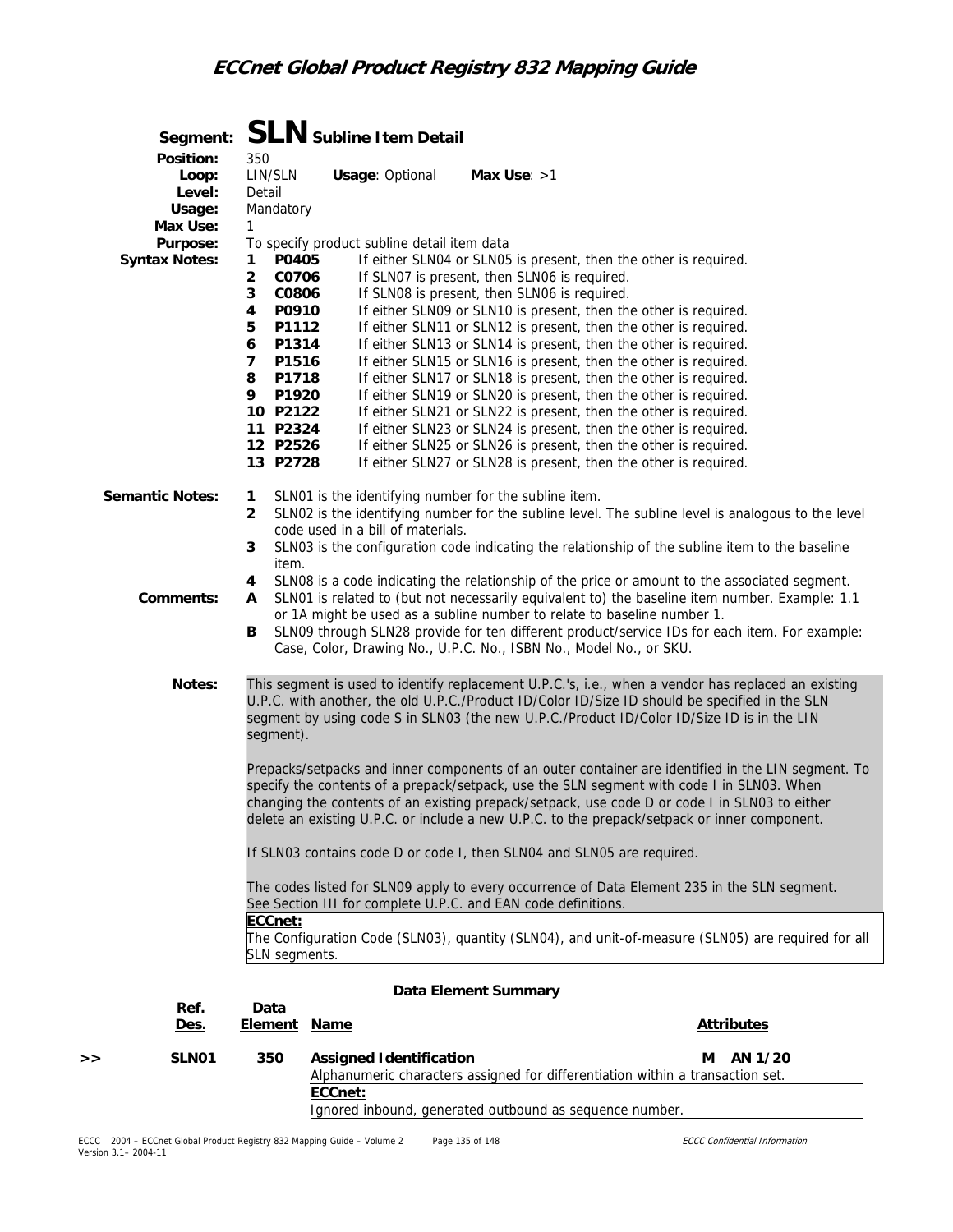|         | SLN <sub>02</sub> | 350  | <b>Assigned Identification</b>                                                                                                          | O            | AN 1/20           |
|---------|-------------------|------|-----------------------------------------------------------------------------------------------------------------------------------------|--------------|-------------------|
|         |                   |      | Alphanumeric characters assigned for differentiation within a transaction set.                                                          |              |                   |
|         | SLN <sub>03</sub> | 662  | NOT USED BY RETAIL INDUSTRY<br><b>Relationship Code</b>                                                                                 | м            | <b>ID 1/1</b>     |
| >       |                   |      | Code indicating the relationship between entities                                                                                       |              |                   |
|         |                   |      | D<br>Delete                                                                                                                             |              |                   |
|         |                   |      |                                                                                                                                         |              |                   |
|         |                   |      | ECCnet:                                                                                                                                 |              |                   |
|         |                   |      | Used to delete existing SLN's from the current LIN (i.e. - delete components of the<br>GTIN specified in the LIN)                       |              |                   |
|         |                   |      | Included                                                                                                                                |              |                   |
|         |                   |      | U.P.C. CATALOG: PREPACK/SETPACK BREAKDOWN - Each                                                                                        |              |                   |
|         |                   |      | component U.P.C. is represented by the U.P.C. number and the                                                                            |              |                   |
|         |                   |      | quantity of this U.P.C. in the prepack/setpack                                                                                          |              |                   |
|         |                   |      | ECCnet:                                                                                                                                 |              |                   |
|         |                   |      | Each component is represented by its GTIN number and the quantity and UOM                                                               |              |                   |
|         |                   |      | contained in the outer packaging level.                                                                                                 |              |                   |
|         |                   |      | S<br>Substituted                                                                                                                        |              |                   |
|         |                   |      | ECCnet:                                                                                                                                 |              |                   |
|         |                   |      | Used when the new GTIN specified in the LIN replaces the old GTIN specified in the                                                      |              |                   |
|         |                   |      | SLN. Only valid when the SLN contains a GTIN number (not valid for "multipacks"                                                         |              |                   |
|         |                   |      | where SLN does not contain a GTIN number).                                                                                              |              |                   |
| ECCnet: | SLN <sub>04</sub> | 380  | Quantity                                                                                                                                | C            | R 1/15            |
| }}      |                   |      |                                                                                                                                         |              |                   |
|         |                   |      | Numeric value of quantity                                                                                                               |              |                   |
|         |                   |      | The quantity of components identified by the SLN, that are contained within the outer<br>packaging level identified in the LIN segment. |              |                   |
|         |                   |      | ECCnet:                                                                                                                                 |              |                   |
|         |                   |      | GDD: quantityOfNextLowerLevelTradeItem                                                                                                  |              |                   |
|         | SLN <sub>05</sub> | C001 | <b>Composite Unit of Measure</b>                                                                                                        | $\mathsf{C}$ |                   |
|         |                   |      | To identify a composite unit of measure (See Figures Appendix for examples of use)                                                      |              |                   |
| >       | C00101            | 355  | Unit or Basis for Measurement Code                                                                                                      | м            | ID2/2             |
|         |                   |      | Code specifying the units in which a value is being expressed, or manner in which a                                                     |              |                   |
|         |                   |      | measurement has been taken                                                                                                              |              |                   |
|         |                   |      | See Section III for code list.                                                                                                          |              |                   |
|         |                   |      | ECCnet:                                                                                                                                 |              |                   |
|         |                   |      | СA<br>Case                                                                                                                              |              |                   |
|         |                   |      | Each<br>EА                                                                                                                              |              |                   |
| N/U     | SLN <sub>06</sub> | 212  | <b>Unit Price</b>                                                                                                                       | C            | R 1/17            |
|         |                   |      | Price per unit of product, service, commodity, etc.                                                                                     |              |                   |
|         |                   |      | <b>NOT USED BY RETAIL INDUSTRY</b>                                                                                                      |              |                   |
| N/U     | SLN07             | 639  | <b>Basis of Unit Price Code</b>                                                                                                         |              | ID 2/2            |
|         |                   |      | Code identifying the type of unit price for an item                                                                                     |              |                   |
|         |                   |      | <b>NOT USED BY RETAIL INDUSTRY</b>                                                                                                      |              |                   |
| N/U     | SLN <sub>08</sub> | 662  | <b>Relationship Code</b>                                                                                                                | O            | ID 1/1            |
|         |                   |      | Code indicating the relationship between entities                                                                                       |              |                   |
|         |                   |      | NOT USED BY RETAIL INDUSTRY                                                                                                             |              |                   |
|         | SLN09             | 235  | Product/Service ID Qualifier                                                                                                            | С            | ID <sub>2/2</sub> |
|         |                   |      | Code identifying the type/source of the descriptive number used in Product/Service ID                                                   |              |                   |
|         |                   |      | (234).                                                                                                                                  |              |                   |
|         |                   |      | ECCnet:                                                                                                                                 |              |                   |
|         |                   |      | GDD: eanuccCodeType                                                                                                                     |              |                   |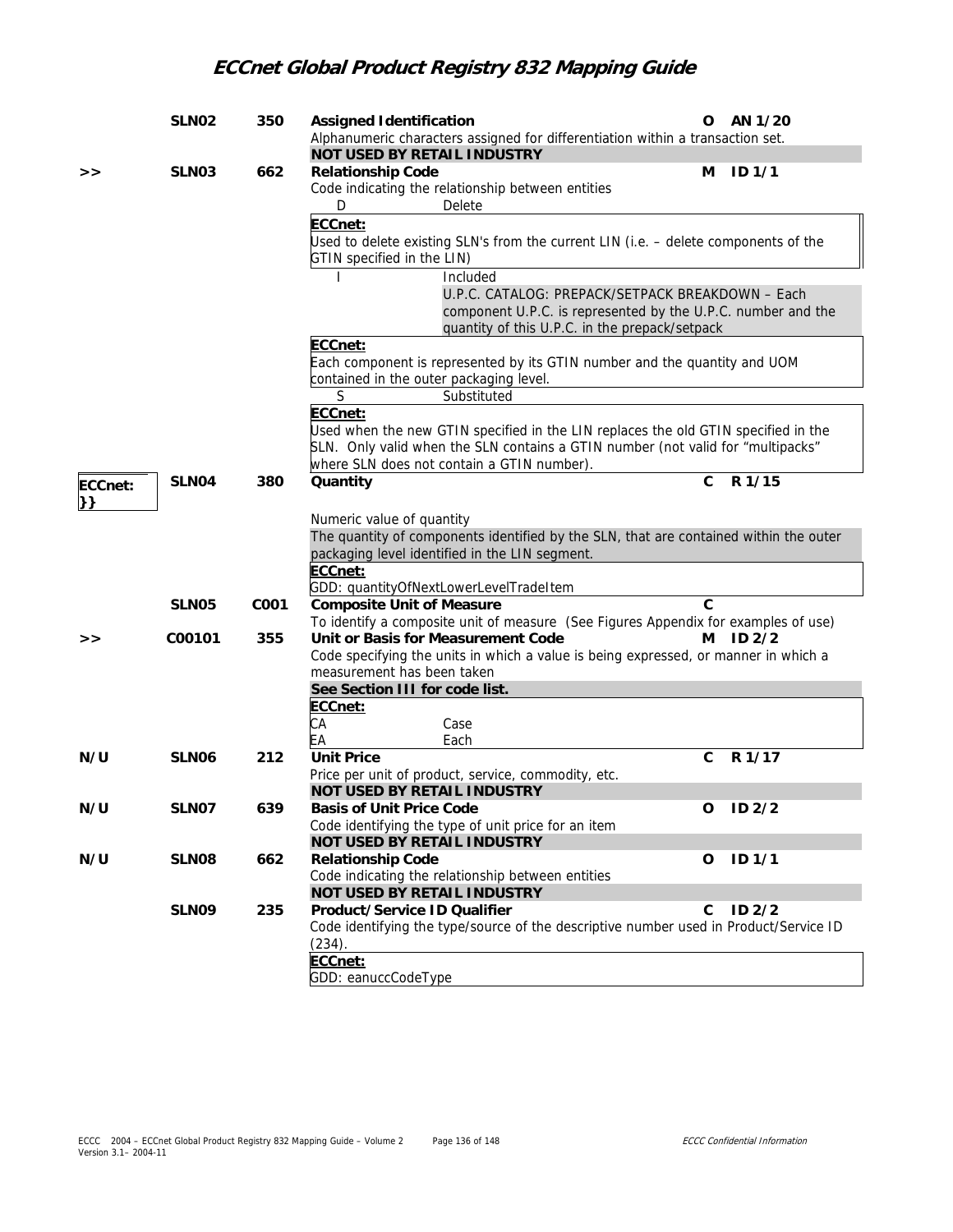|     |              |     | ECCnet:                      |                                                                                         |
|-----|--------------|-----|------------------------------|-----------------------------------------------------------------------------------------|
|     |              |     |                              | <b>FOR PREPACKS and SETPACKS (assortments)</b>                                          |
|     |              |     | □                            | When the SLN contains a GTIN number, then only subsequent input of                      |
|     |              |     |                              | Relationship Code, Quantity, and UOM are allowed. These fields are required. An         |
|     |              |     |                              | SLN GTIN number is required, and must be one of the types listed below.                 |
|     |              |     | □                            | The LIN segment previously transmitted representing the SLN GTIN's provides the         |
|     |              |     |                              | detailed attributes about the GTIN and these must not be duplicated in SLN              |
|     |              |     | segments.                    |                                                                                         |
|     |              |     |                              | FOR SPECIFYING INNER COMPONENTS OF AN OUTER PACK                                        |
|     |              |     |                              | The SLN must provide a GTIN number. Relationship Code, Quantity, and UOM are            |
|     |              |     |                              | required. Do not specify any other information in the SLN; it will be ignored, as it is |
|     |              |     |                              | available at the LIN level for each component definition.                               |
|     |              |     | EN                           | European Article Number (EAN) (2-5-5-1)                                                 |
|     |              |     |                              | EAN/UCC-13 Data Structure for the 13-digit EAN.UCC Global                               |
|     |              |     |                              | Trade Item Number (GTIN)                                                                |
|     |              |     | EO                           | (Added in VICS 4040)<br>EAN-8 Code                                                      |
|     |              |     |                              | EAN/UCC-8 Data Structure for the 8-digit EAN.UCC Global Trade                           |
|     |              |     |                              | Item Number (GTIN)                                                                      |
|     |              |     | U <sub>2</sub>               | U.P.C. Shipping Container Code (1-2-5-5)                                                |
|     |              |     |                              | A 13-digit code that uniquely identifies the manufacturer's                             |
|     |              |     |                              | shipping unit, including the packaging indicator; the first digit is                    |
|     |              |     |                              | the packaging indicator, the next two digits are the number                             |
|     |              |     |                              | system characters, the next five digits are the manufacturer ID                         |
|     |              |     |                              | number, and the remaining five digits are the item code                                 |
|     |              |     |                              | See Code Source 41.                                                                     |
|     |              |     | ECCnet:                      |                                                                                         |
|     |              |     | U8                           | U.P.C.-8 Consumer Unit Code (Change request pending EC 1-                               |
|     |              |     |                              | 101)                                                                                    |
|     |              |     | UA                           | U.P.C./EAN Case Code (2-5-5)                                                            |
|     |              |     | UD                           | U.P.C./EAN Consumer Package Code (2-5-5)                                                |
|     |              |     |                              | See Code Source 41.                                                                     |
|     |              |     | UE                           | U.P.C./EAN Module Code (2-5-5) (Added in 4040)                                          |
|     |              |     | UG                           | Drug U.P.C. Consumer Package Code (1-4-6-1)                                             |
|     |              |     |                              | A specific instance of the Universal Product Code that uses a 4-                        |
|     |              |     |                              | digit manufacturer identifier code and a 6-digit product code                           |
|     |              |     |                              | See Code Source 41.                                                                     |
|     |              |     | UH                           | Drug U.P.C. Shipping Container Code (1-2-4-6-1)                                         |
|     |              |     |                              | A specific instance of the U.P.C. Shipping Container Code that                          |
|     |              |     |                              | uses a 4-digit manufacturer identifier code and a 6-digit product                       |
|     |              |     |                              | code                                                                                    |
|     |              |     |                              | See Code Source 41.                                                                     |
|     |              |     | UI                           | U.P.C. Consumer Package Code (1-5-5)                                                    |
|     |              |     |                              | See Code Source 41.                                                                     |
|     |              |     | UK                           | U.P.C./EAN Shipping Container Code (1-2-5-5-1)                                          |
|     |              |     |                              | Data Structure for the 14-digit EAN.UCC Global Trade Item                               |
|     |              |     |                              | Number (GTIN)                                                                           |
|     |              |     | UP                           | U.P.C. Consumer Package Code (1-5-5-1)                                                  |
|     |              |     |                              | Data structure for the 12-digit EAN.UCC Global Trade Item                               |
|     |              |     |                              | Number (GTIN). Also known as the Universal Product Code                                 |
|     |              |     |                              | (U.P.C.)                                                                                |
|     | <b>SLN10</b> | 234 | Product/Service ID           | AN 1/48<br>C                                                                            |
|     |              |     |                              | Identifying number for a product or service                                             |
|     |              |     | ECCnet:                      |                                                                                         |
|     |              |     |                              | The Value must adhere to the UCC/EAN standards for the code specified by SLN09.         |
|     |              |     |                              | GDD: tradeItemIdentificationOfNextLowerLevelTradeItem (eanuccCode)                      |
| N/U | <b>SLN11</b> | 235 | Product/Service ID Qualifier | ID2/2<br>C.                                                                             |
|     |              |     |                              | Code identifying the type/source of the descriptive number used in Product/Service ID   |
|     |              |     | (234)                        |                                                                                         |
|     |              |     |                              |                                                                                         |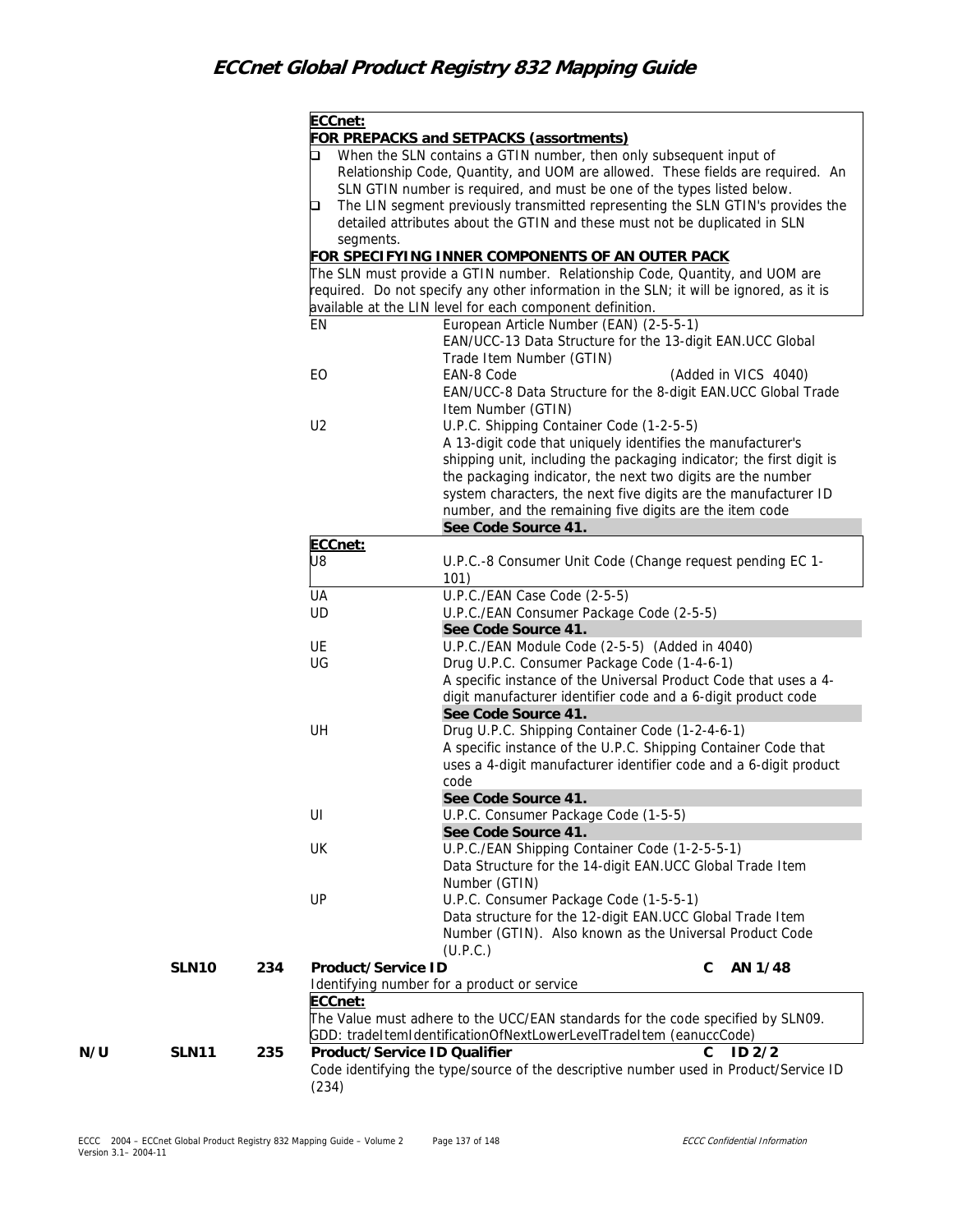| N/U | <b>SLN12</b> | 234 | Product/Service ID                                                                             | C            | AN 1/48           |
|-----|--------------|-----|------------------------------------------------------------------------------------------------|--------------|-------------------|
|     |              |     | Identifying number for a product or service                                                    |              |                   |
| N/U | <b>SLN13</b> | 235 | Product/Service ID Qualifier                                                                   | C            | ID <sub>2/2</sub> |
|     |              |     | Code identifying the type/source of the descriptive number used in Product/Service ID<br>(234) |              |                   |
| N/U | <b>SLN14</b> | 234 | Product/Service ID                                                                             | C            | AN 1/48           |
|     |              |     | Identifying number for a product or service                                                    |              |                   |
| N/U | <b>SLN15</b> | 235 | Product/Service ID Qualifier                                                                   | C.           | ID2/2             |
|     |              |     | Code identifying the type/source of the descriptive number used in Product/Service ID<br>(234) |              |                   |
| N/U | <b>SLN16</b> | 234 | Product/Service ID                                                                             | C            | AN 1/48           |
|     |              |     | Identifying number for a product or service                                                    |              |                   |
| N/U | <b>SLN17</b> | 235 | Product/Service ID Qualifier                                                                   | C.           | ID <sub>2/2</sub> |
|     |              |     | Code identifying the type/source of the descriptive number used in Product/Service ID<br>(234) |              |                   |
| N/U | <b>SLN18</b> | 234 | Product/Service ID                                                                             | C            | AN 1/48           |
|     |              |     | Identifying number for a product or service                                                    |              |                   |
| N/U | <b>SLN19</b> | 235 | Product/Service ID Qualifier                                                                   | C            | ID <sub>2/2</sub> |
|     |              |     | Code identifying the type/source of the descriptive number used in Product/Service ID<br>(234) |              |                   |
| N/U | <b>SLN20</b> | 234 | Product/Service ID                                                                             | C.           | AN 1/48           |
|     |              |     | Identifying number for a product or service                                                    |              |                   |
| N/U | <b>SLN21</b> | 235 | Product/Service ID Qualifier                                                                   | C.           | ID <sub>2/2</sub> |
|     |              |     | Code identifying the type/source of the descriptive number used in Product/Service ID<br>(234) |              |                   |
| N/U | <b>SLN22</b> | 234 | Product/Service ID                                                                             | C            | AN 1/48           |
|     |              |     | Identifying number for a product or service                                                    |              |                   |
| N/U | <b>SLN23</b> | 235 | Product/Service ID Qualifier                                                                   | C.           | ID <sub>2/2</sub> |
|     |              |     | Code identifying the type/source of the descriptive number used in Product/Service ID<br>(234) |              |                   |
| N/U | <b>SLN24</b> | 234 | Product/Service ID                                                                             | C            | AN 1/48           |
|     |              |     | Identifying number for a product or service                                                    |              |                   |
| N/U | <b>SLN25</b> | 235 | Product/Service ID Qualifier                                                                   | $\mathsf{C}$ | ID <sub>2/2</sub> |
|     |              |     | Code identifying the type/source of the descriptive number used in Product/Service ID<br>(234) |              |                   |
| N/U | <b>SLN26</b> | 234 | Product/Service ID                                                                             | C            | AN 1/48           |
|     |              |     | Identifying number for a product or service                                                    |              |                   |
| N/U | <b>SLN27</b> | 235 | Product/Service ID Qualifier                                                                   | C.           | $ID$ $2/2$        |
|     |              |     | Code identifying the type/source of the descriptive number used in Product/Service ID<br>(234) |              |                   |
| N/U | <b>SLN28</b> | 234 | Product/Service ID                                                                             | C            | AN 1/48           |
|     |              |     | Identifying number for a product or service                                                    |              |                   |

### **ECCnet Notes:**

Inbound to ECCnet:

- 1. If the SLN contains a GTIN number, then only one SLN09/10 field pair containing the GTIN number will be allow in the SLN segment, in addition to the relationship code, quantity, and UOM.
- 2. When BCT01= PS (Price Sheet) this segment will be ignored inbound to the catalogue.
- 3. The next lower level trade item being defined in an SLN segment must already exist as a stand-alone trade item in your ECCNET catalogue, before you can define it as a component of another trade item.
- 4. The GTIN number being referenced in the SLN segment must already exist as a standalone GTIN in ECCnet.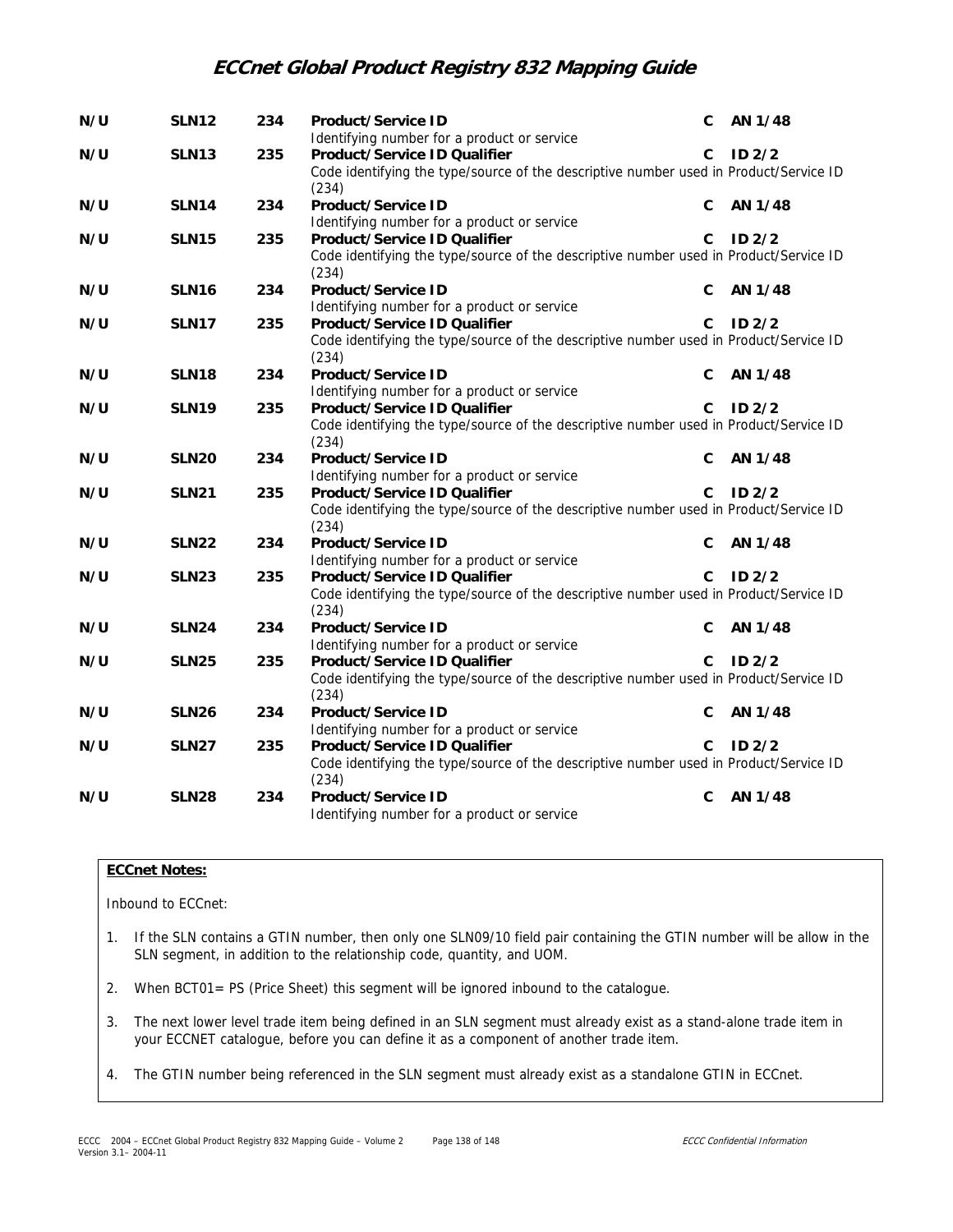#### **Segment Example:**

The trade item identified in the LIN segment contains 2 next lower level GTINs---quantity 6 of trade item 055100010121 and quantity 12 of trade item 055100010169.

SLN\*1\*\*\*I\*6\*EA\*\*\*\*UP\*055100010121~ SLN\*1\*\*\*I\*12\*EA\*\*\*\*UP\*055100010169~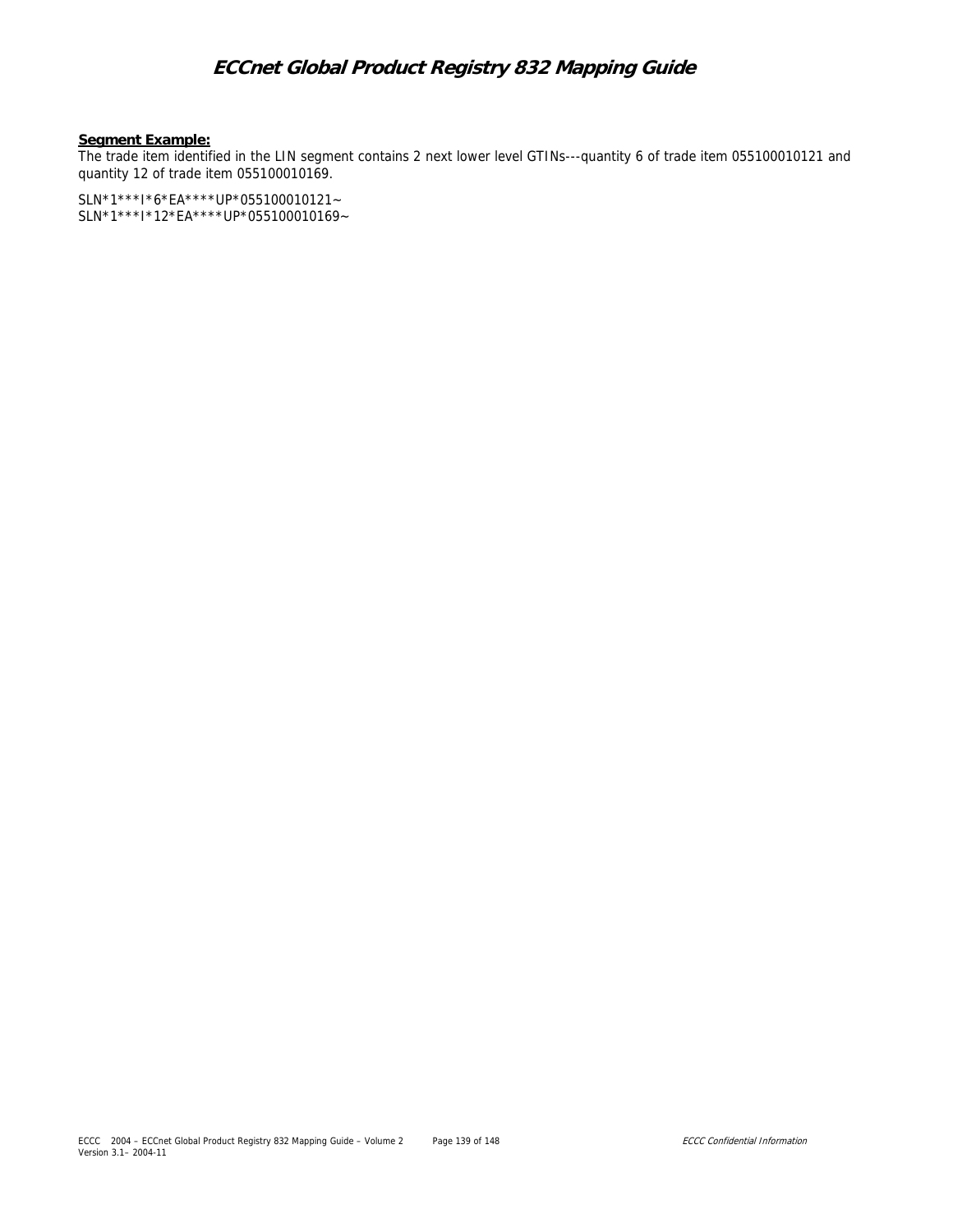| Segment:               | <b>CTT</b> Transaction Totals                                                                                 |
|------------------------|---------------------------------------------------------------------------------------------------------------|
| Position:              | 010                                                                                                           |
| Loop:                  |                                                                                                               |
| Level:                 | Summary                                                                                                       |
| Usage:                 | Optional                                                                                                      |
| Max Use:               |                                                                                                               |
| Purpose:               | To transmit a hash total for a specific element in the transaction set                                        |
| <b>Syntax Notes:</b>   | <b>P0304</b> If either CTT03 or CTT04 is present, then the other is required.                                 |
|                        | P0506 If either CTT05 or CTT06 is present, then the other is required.<br>2                                   |
| <b>Semantic Notes:</b> |                                                                                                               |
| Comments:              | This segment is intended to provide hash totals to validate transaction completeness and<br>A<br>correctness. |

#### **Data Element Summary**

|     | Ref.<br>Des.      | Data<br><b>Element</b> | <b>Name</b>                                                                                                       |              | <b>Attributes</b> |
|-----|-------------------|------------------------|-------------------------------------------------------------------------------------------------------------------|--------------|-------------------|
|     |                   |                        |                                                                                                                   |              |                   |
| >   | CTT <sub>01</sub> | 354                    | Number of Line I tems                                                                                             | м            | NO 1/6            |
|     |                   |                        | Total number of line items in the transaction set                                                                 |              |                   |
|     |                   |                        | The number of LIN segments present in the transaction set                                                         |              |                   |
| N/U | CTT <sub>02</sub> | 347                    | Hash Total                                                                                                        | Ω            | R <sub>1/10</sub> |
|     |                   |                        | Sum of values of the specified data element. All values in the data element will be                               |              |                   |
|     |                   |                        | summed without regard to decimal points (explicit or implicit) or signs. Truncation                               |              |                   |
|     |                   |                        | will occur on the left most digits if the sum is greater than the maximum size of the                             |              |                   |
|     |                   |                        | hash total of the data element.                                                                                   |              |                   |
|     |                   |                        | <b>NOT USED BY RETAIL INDUSTRY</b>                                                                                |              |                   |
| N/U | CTT <sub>03</sub> | 81                     | Weight                                                                                                            | C.           | R 1/10            |
|     |                   |                        | Numeric value of weight                                                                                           |              |                   |
|     |                   |                        | <b>NOT USED BY RETAIL INDUSTRY</b>                                                                                |              |                   |
| N/U | CTT04             | 355                    | Unit or Basis for Measurement Code                                                                                | C.           | ID <sub>2/2</sub> |
|     |                   |                        | Code specifying the units in which a value is being expressed, or manner in which a<br>measurement has been taken |              |                   |
|     |                   |                        | <b>NOT USED BY RETAIL INDUSTRY</b>                                                                                |              |                   |
| N/U | CTT <sub>05</sub> | 183                    | Volume                                                                                                            | $\mathsf{C}$ | R 1/8             |
|     |                   |                        | Value of volumetric measure                                                                                       |              |                   |
|     |                   |                        | <b>NOT USED BY RETAIL INDUSTRY</b>                                                                                |              |                   |
| N/U | CTT <sub>06</sub> | 355                    | Unit or Basis for Measurement Code                                                                                | C.           | ID2/2             |
|     |                   |                        | Code specifying the units in which a value is being expressed, or manner in which a                               |              |                   |
|     |                   |                        | measurement has been taken                                                                                        |              |                   |
|     |                   |                        | <b>NOT USED BY RETAIL INDUSTRY</b>                                                                                |              |                   |
| N/U | CTT <sub>07</sub> | 352                    | Description                                                                                                       | $\Omega$     | AN 1/80           |
|     |                   |                        | A free-form description to clarify the related data elements and their content                                    |              |                   |
|     |                   |                        | <b>NOT USED BY RETAIL INDUSTRY</b>                                                                                |              |                   |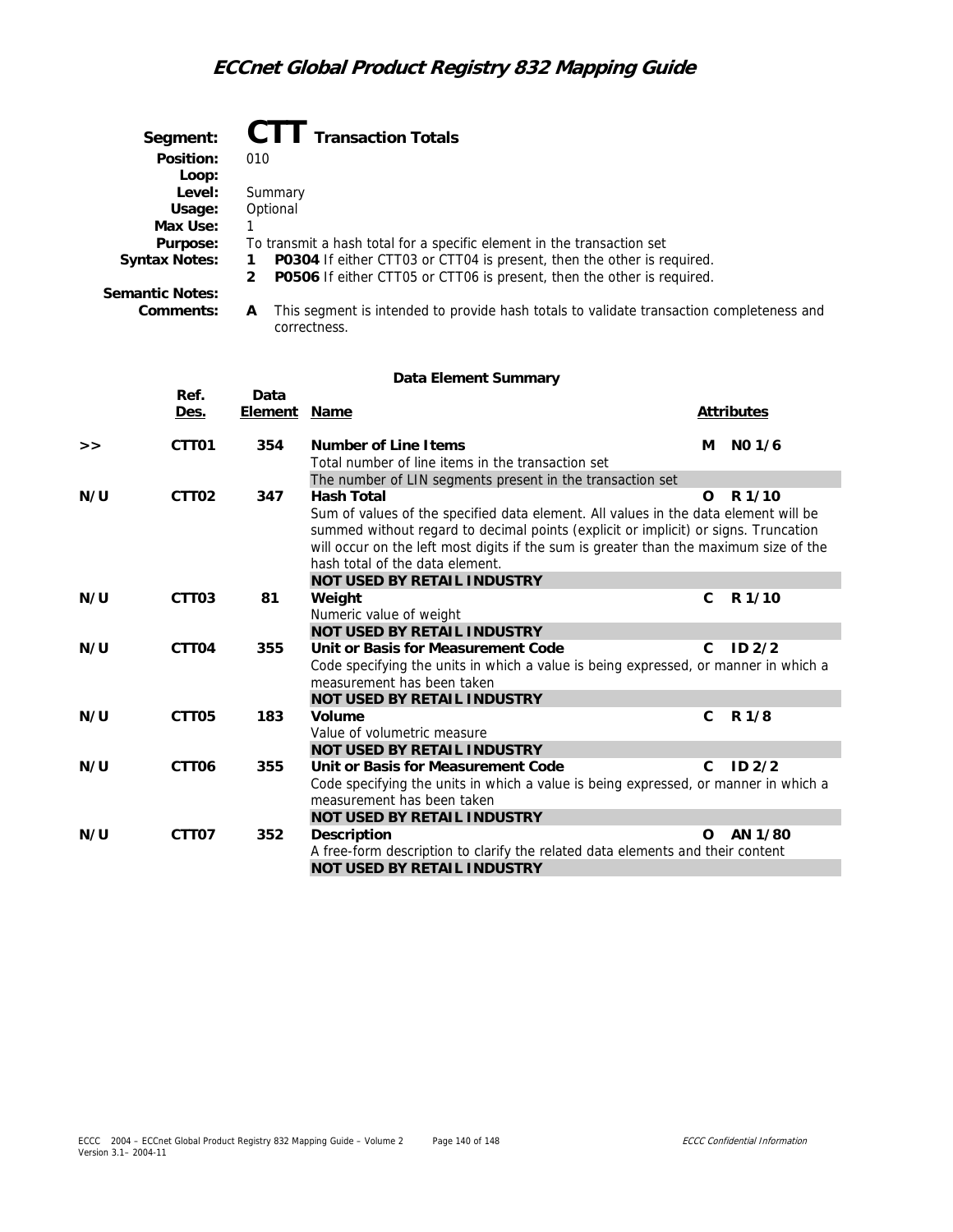|   |                      |                      | Segment: $SE$ Transaction Set Trailer                                                        |   |                   |
|---|----------------------|----------------------|----------------------------------------------------------------------------------------------|---|-------------------|
|   | Position:            | 020                  |                                                                                              |   |                   |
|   | Loop:<br>Level:      |                      |                                                                                              |   |                   |
|   | Usage:               | Summary<br>Mandatory |                                                                                              |   |                   |
|   | Max Use:             | 1                    |                                                                                              |   |                   |
|   | Purpose:             |                      | To indicate the end of the transaction set and provide the count of the transmitted segments |   |                   |
|   |                      |                      | (including the beginning (ST) and ending (SE) segments)                                      |   |                   |
|   | <b>Syntax Notes:</b> |                      |                                                                                              |   |                   |
|   | Semantic Notes:      |                      |                                                                                              |   |                   |
|   | Comments:            | A                    | SE is the last segment of each transaction set.                                              |   |                   |
|   |                      |                      |                                                                                              |   |                   |
|   |                      |                      | Data Element Summary                                                                         |   |                   |
|   | Ref.                 | Data                 |                                                                                              |   |                   |
|   | <u>Des.</u>          | <b>Element</b>       | <u>Name</u>                                                                                  |   | <b>Attributes</b> |
| > | <b>SE01</b>          | 96                   | Number of Included Segments                                                                  | м | NO 1/10           |
|   |                      |                      | Total number of segments included in a transaction set including ST and SE<br>segments       |   |                   |
| > | SE <sub>02</sub>     | 329                  | <b>Transaction Set Control Number</b>                                                        | м | AN 4/9            |
|   |                      |                      | Identifying control number that must be unique within the transaction set                    |   |                   |
|   |                      |                      | functional group assigned by the originator for a transaction set                            |   |                   |
|   |                      |                      | This must be the same number as is in the ST segment (ST02) for the transaction              |   |                   |
|   |                      |                      | set.                                                                                         |   |                   |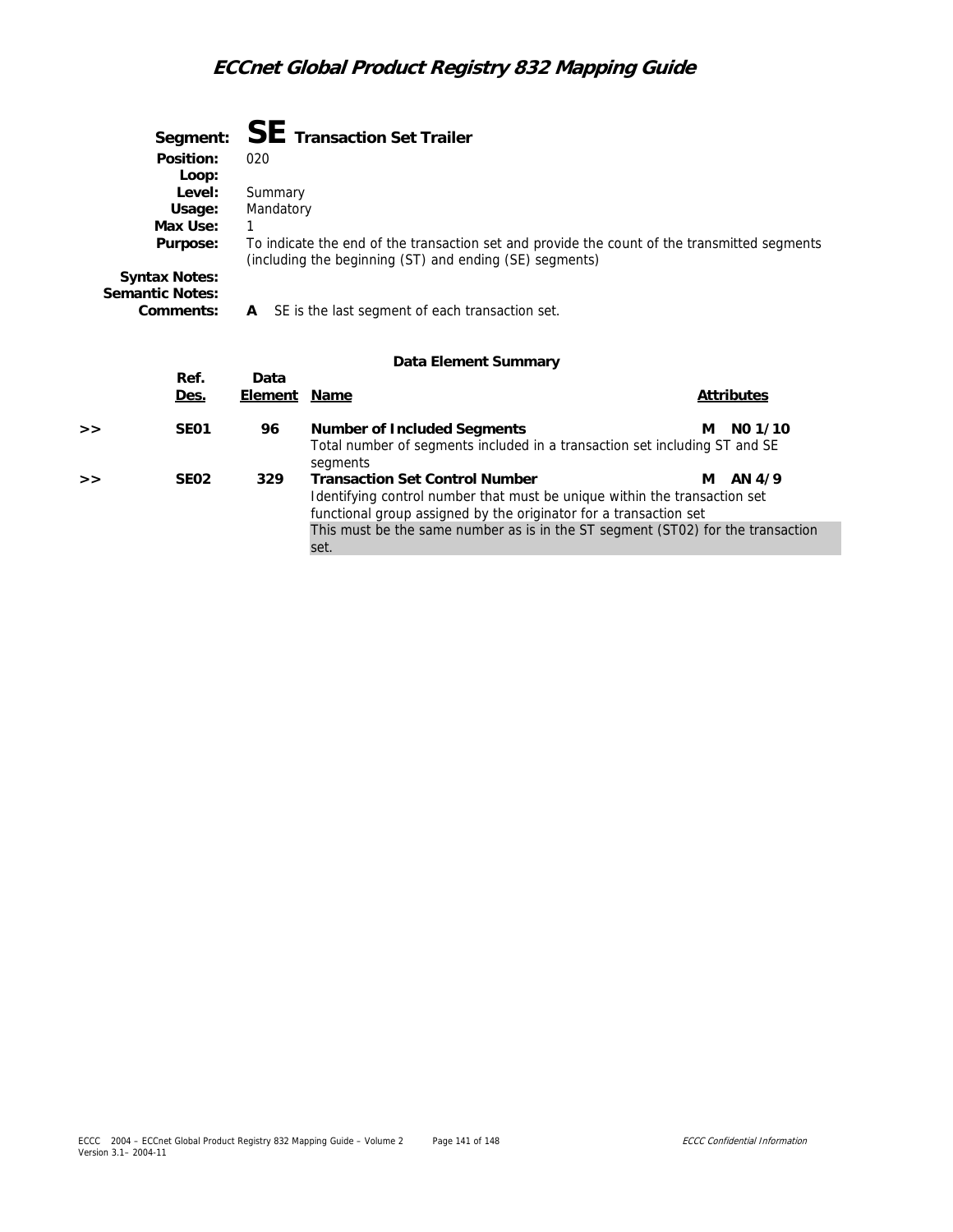|   | Purpose:<br>Semantic:<br>Comments: |                        | Segment: $GE$ Functional Group Trailer<br>To indicate the end of a functional group and to provide control information<br>1 The data interchange control number GE02 in this trailer must be identical<br>to the same data element in the associated functional group header, GS06.<br>A The use of identical data interchange control numbers in the associated functional group header<br>and trailer is designed to maximize functional group integrity. The control number is the same as<br>that used in the corresponding header. |   |                   |  |  |  |
|---|------------------------------------|------------------------|-----------------------------------------------------------------------------------------------------------------------------------------------------------------------------------------------------------------------------------------------------------------------------------------------------------------------------------------------------------------------------------------------------------------------------------------------------------------------------------------------------------------------------------------|---|-------------------|--|--|--|
|   | Data Element Summary               |                        |                                                                                                                                                                                                                                                                                                                                                                                                                                                                                                                                         |   |                   |  |  |  |
|   | Ref.<br><u>Des.</u>                | Data<br><u>Element</u> | <u>Name</u>                                                                                                                                                                                                                                                                                                                                                                                                                                                                                                                             |   | <b>Attributes</b> |  |  |  |
| > | GE01                               | 97                     | Number of Transaction Sets Included<br>Total number of transaction sets included in the functional group or interchange<br>(transmission) group terminated by the trailer containing this data element                                                                                                                                                                                                                                                                                                                                  | М | NO 1/6            |  |  |  |
| > | GE <sub>02</sub>                   | 28                     | The number of ST segments within the group.<br><b>Group Control Number</b><br>Assigned number originated and maintained by the sender<br>This must be the same number as is in the GS segment (GS06) for the<br>group.                                                                                                                                                                                                                                                                                                                  | м | $NO$ 1/9          |  |  |  |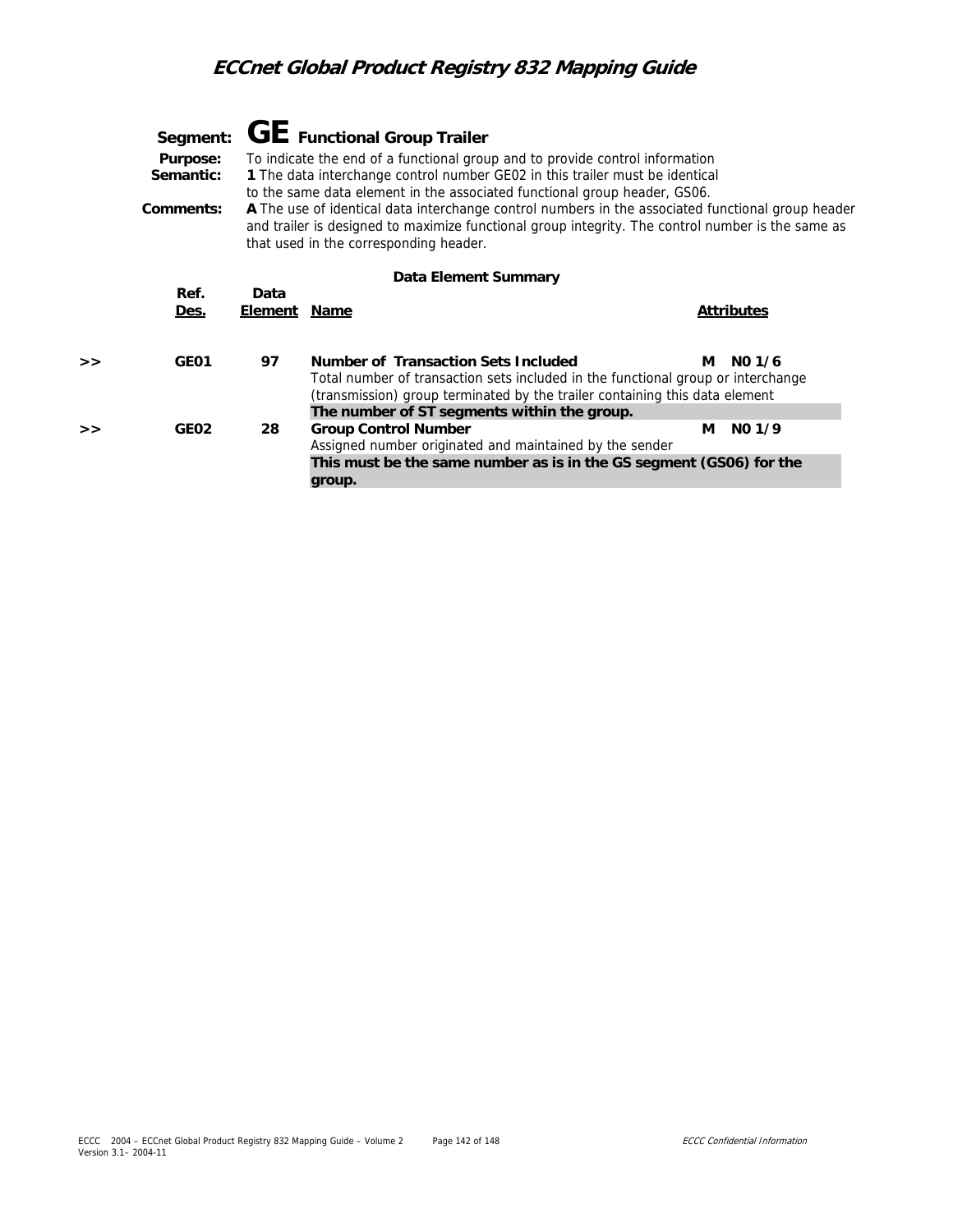|   | Purpose:             | Segment: I EA Interchange Control Trailer<br>To define the end of an interchange of zero or more functional groups and interchange-related<br>control segments |                                                                                                           |                                                                                                                             |   |                   |  |
|---|----------------------|----------------------------------------------------------------------------------------------------------------------------------------------------------------|-----------------------------------------------------------------------------------------------------------|-----------------------------------------------------------------------------------------------------------------------------|---|-------------------|--|
|   | Data Element Summary |                                                                                                                                                                |                                                                                                           |                                                                                                                             |   |                   |  |
|   |                      | Ref.<br>Des.                                                                                                                                                   | Data<br>Element                                                                                           | Name                                                                                                                        |   | <b>Attributes</b> |  |
| > | IEA01                | 116                                                                                                                                                            | Number of Included Functional Groups                                                                      | A count of the number of functional groups included in an interchange<br>The number of GS segments within the transmission. | м | NO <sub>1/5</sub> |  |
| > | IEA02                | 112                                                                                                                                                            | <b>Interchange Control Number</b><br>A control number assigned by the interchange sender<br>transmission. | This must be the same number as is in the ISA segment (ISA13) for the                                                       | м | $NQ$ 9/9          |  |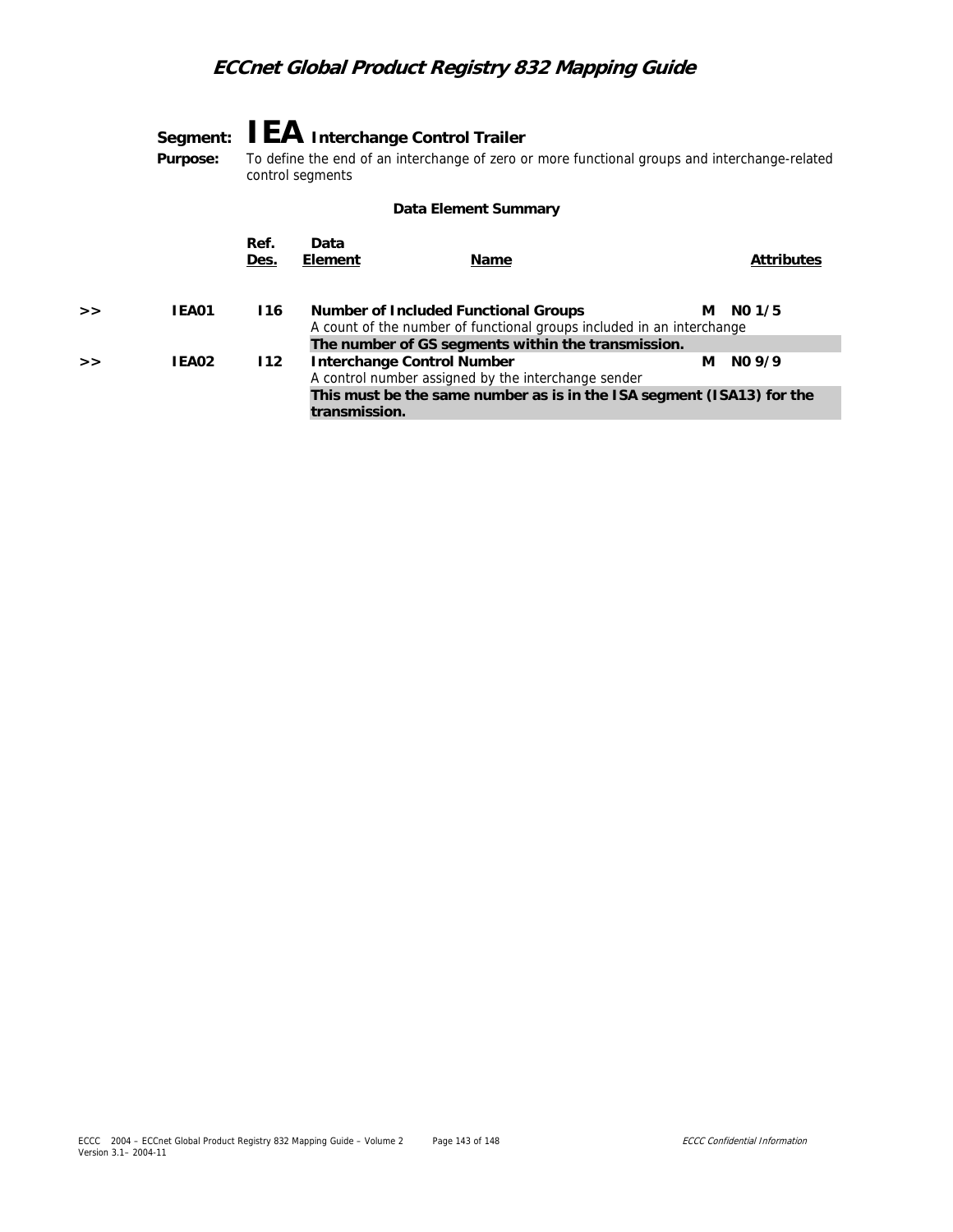## **Appendix A**

### **Example 1: Item/Inner/Case Scenario. Add Transaction**

ISA\*00\* \*00\* \*ZZ\*0068780050295 \*ZZ\*UPCEXPDATA \*010726\*1455\*U\*00401\*000000005\*O\*P\*^ GS\*SC\*0068780050295\*UPCEXPDATA\*20010726\*1455\*1\*X\*004010VICS ST\*832\*0001 BCT\*RC\*0068780050295\*200\*\*\*\*\*\*Soups\*02 CUR\*SE\*CAD LIN\*1\*UP\*063211005509 DTM\*018\*19960523 DTM\*043\*20010724 DTM\*092\*19960523 PID\*F\*TRN\*\*\*Campbell's Chunky\*\*\*\*EN PID\*F\*08\*\*\*BOEUF CHUNKY\*\*\*\*FR PID\*F\*08\*\*\*CHUNKY BEEF\*\*\*\*EN PID\*S\*05\*VI\*000147 MEA\*TI\*EPL\*730\*DA G55\*UP\*063211005509\*\*\*11.56\*CM\*8.64\*CM\*8.64\*CM\*\*\*1\*540.00\*ML LIN\*2\*UP\*063211061222 **Inner containing 6 cans of soup - see LIN1**  DTM\*018\*19960523 DTM\*043\*20010724 DTM\*092\*19960523 PID\*F\*TRN\*\*\*Campbell's Chunky\*\*\*\*EN PID\*F\*08\*\*\*BOEUF CHUNKY\*\*\*\*FR PID\*F\*08\*\*\*CHUNKY BEEF\*\*\*\*EN PID\*S\*05\*VI\*000147 MEA\*TI\*EPL\*730\*DA G55\*UP\*063211061222\*\*\*11.56\*CM\*17.28\*CM\*25.92\*CM\*\*\*6\*540.00\*ML SLN\*1\*\*I\*6\*EA\*\*\*\*UP\*063211005509 LIN\*3\*UK\*10063211061229 **Case containing 4 Inners - see LIN6** DTM\*018\*19980414 DTM\*043\*20010724 DTM\*092\*19980414 PID\*F\*TRN\*\*\*Campbell's Chunky\*\*\*\*EN PID\*F\*08\*\*\*BOEUF CHUNKY\*\*\*\*FR PID\*F\*08\*\*\*CHUNKY BEEF\*\*\*\*EN PID\*S\*05\*VI\*000147 G39\*\*UK\*10063211061229\*\*35.50\*G\*K\*9.25\*CM\*10.25\*CM\*13.63\*CM\*0.747\*CR\*014005\*4\*\*\*\*\*\*\*\*N\*35.50\*6 SLN\*2\*\*I\*4\*EA\*\*\*\*UP\*063211061222 CTT\*3 SE\*36\*0001 GE\*1\*1 IEA\*1\*000000005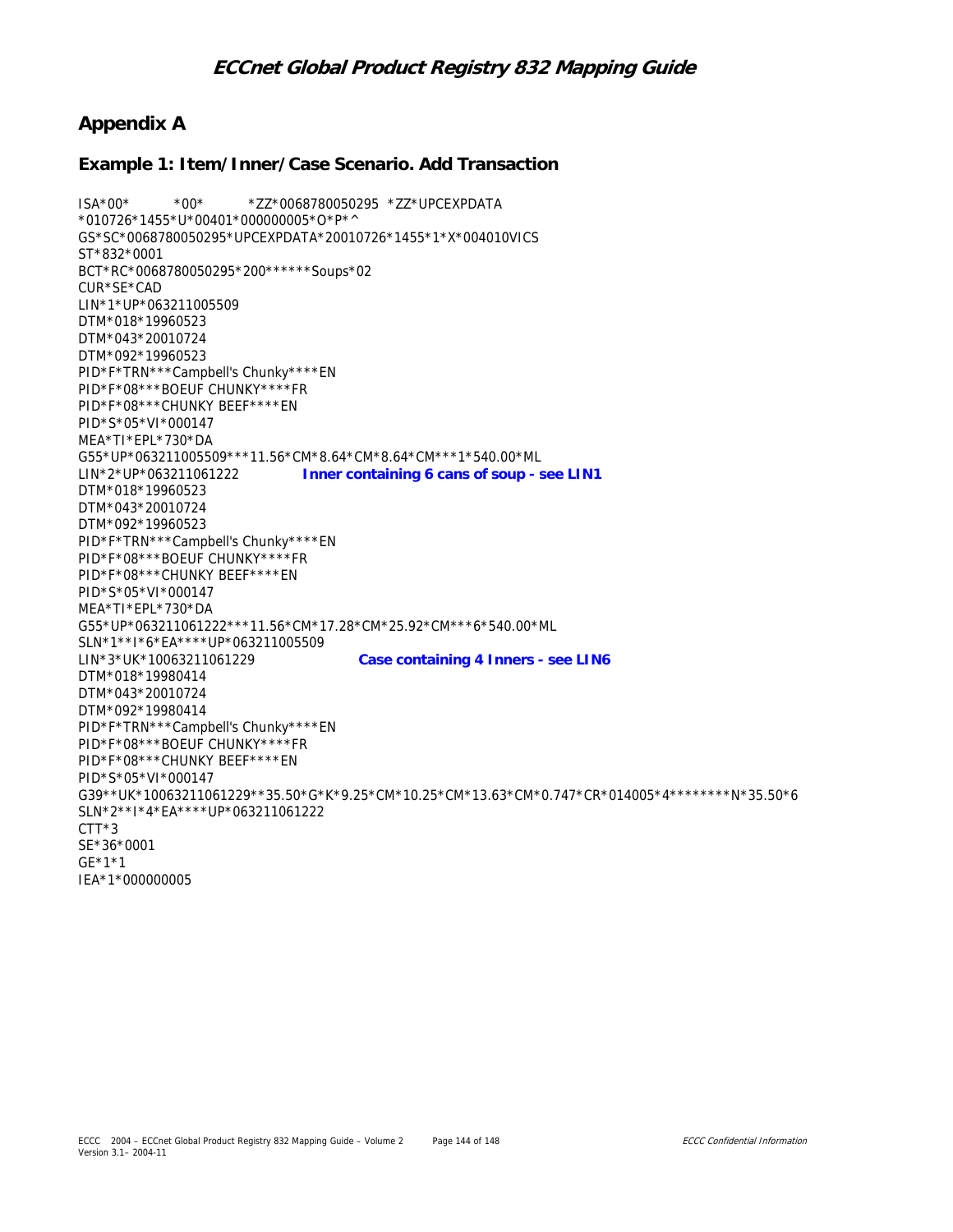### **Example 2: Case - Replace Transaction**

ISA\*00\* \*00\* \*ZZ\*0068780050295 \*ZZ\*UPCEXPDATA \*010726\*1455\*U\*00401\*000000005\*O\*P\*^ GS\*SC\*0068780050295\*UPCEXPDATA\*20010726\*1455\*1\*X\*004010VICS ST\*832\*0001 BCT\*RC\*0068780050295\*200\*\*\*\*\*\*Soups\*05 **Replace**  CUR\*SE\*CAD LIN\*1\*UK\*10063211000112 **Case containing 48 cans of soup**  DTM\*018\*19980720 DTM\*043\*20010724 DTM\*092\*19980720 PID\*F\*TRN\*\*\*Campbell's Condensed\*\*\*\*EN PID\*F\*08\*\*\*TOMATES\*\*\*\*FR PID\*F\*08\*\*\*TOMATO\*\*\*\*EN PID\*F\*BND\*\*\*000147 G39\*\*UK\*10063211000112\*\*37.30\*G\*K\*7.88\*CM\*10.88\*CM\*16.25\*CM\*0.806\*CR\*010007\*48\*\*\*\*\*\*\*\*N\*37.30 SLN\*1\*\*I\*48\*EA\*\*\*\*UP\*063211000115 CTT\*1 SE\*15\*0001 GE\*1\*1 IEA\*1\*000000005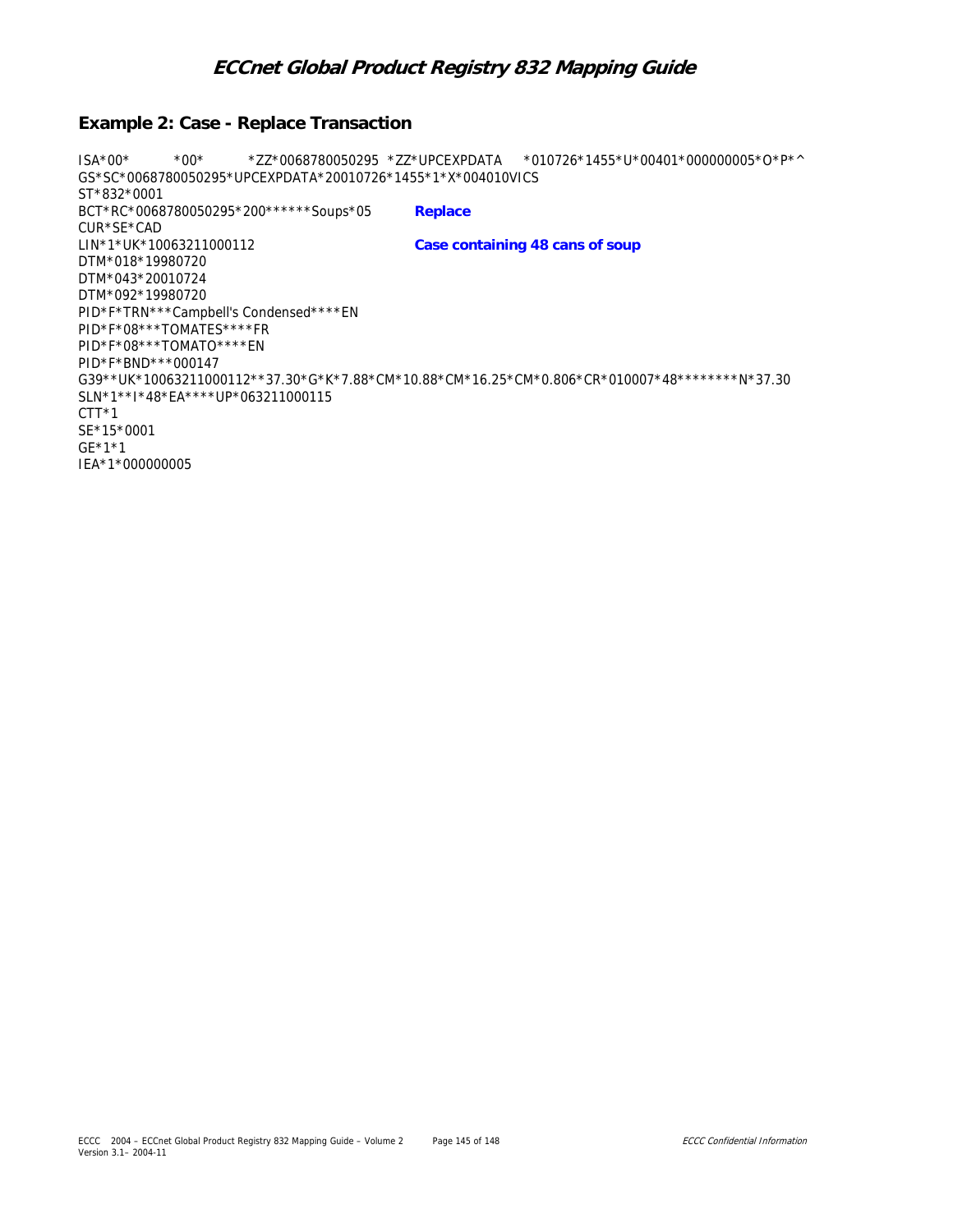# **ECCnet Global Product Registry 832 Mapping Guide**

#### Example 3: Hardlines Transaction - This example is for the trade item that is both the consumer unit and the orderable unit.

 $ISA*00*$  $*00*$ \*ZZ\*0068780050295 \*ZZ\*GPC493832 \*040806\*1455\*U\*00401\*000000084\*O\*P\*^ GS\*SC\*0068780050295\*GPC493832\*20040806\*1618\*1\*X\*004010VICS ST\*832\*0001 BCT\*RC\*0068780050295\*006\*\*\*\*\*\*ABL CSV TEST\*02 LIN\*1\*UP\*068780589214\*MN\*225 DTM\*152\*20040528 DTM\*440\*20040528 DTM\*018\*20040528 PID\*S\*12\*VI\*BU PID\*S\*12\*VI\*CU PID\*S\*12\*VI\*DU PID\*S\*12\*VI\*EA PID\*S\*12\*VI\*OU PID\*S\*12\*VI\*IU PID\*S\*\*VI\*AJ PID\*F\*35\*\*\*X PID\*S\*05\*UD\*38.0289.0000 PID\*F\*TRN\*\*\*TESTINC \*\*\*\*EN PID\*F\*67\*\*\*TEST\*\*\*\*\*EN PID\*F\*GEN\*\*\*TESTLONG\*\*\*\*EN PID\*F\*08\*\*\*TESTshort\*\*\*\*EN PID\*F\*DAC\*\*\*DFC MEA\*BD\*\*1\*BG PKG\*S\*34\*VI\*M34 LDT\*AE\*10\*DA G55\*UP\*068780589214\*\*\*2.00\*IN\*2.00\*IN\*2.00\*IN\*8\*Cl\*1\*1.0\*EA\*\*\*\*\*\*\*\*6\*G\*0\*6\*N\*O\*\*\*\*\*BAG N1\*9C\*Target Market Country Code\*38\*124 N1\*CT\*\*38\*CA N1\*MF\*\*UL\*0068780050295  $CTT*2$ SE\*29\*0001  $GE*1*1$ IEA\*1\*000000084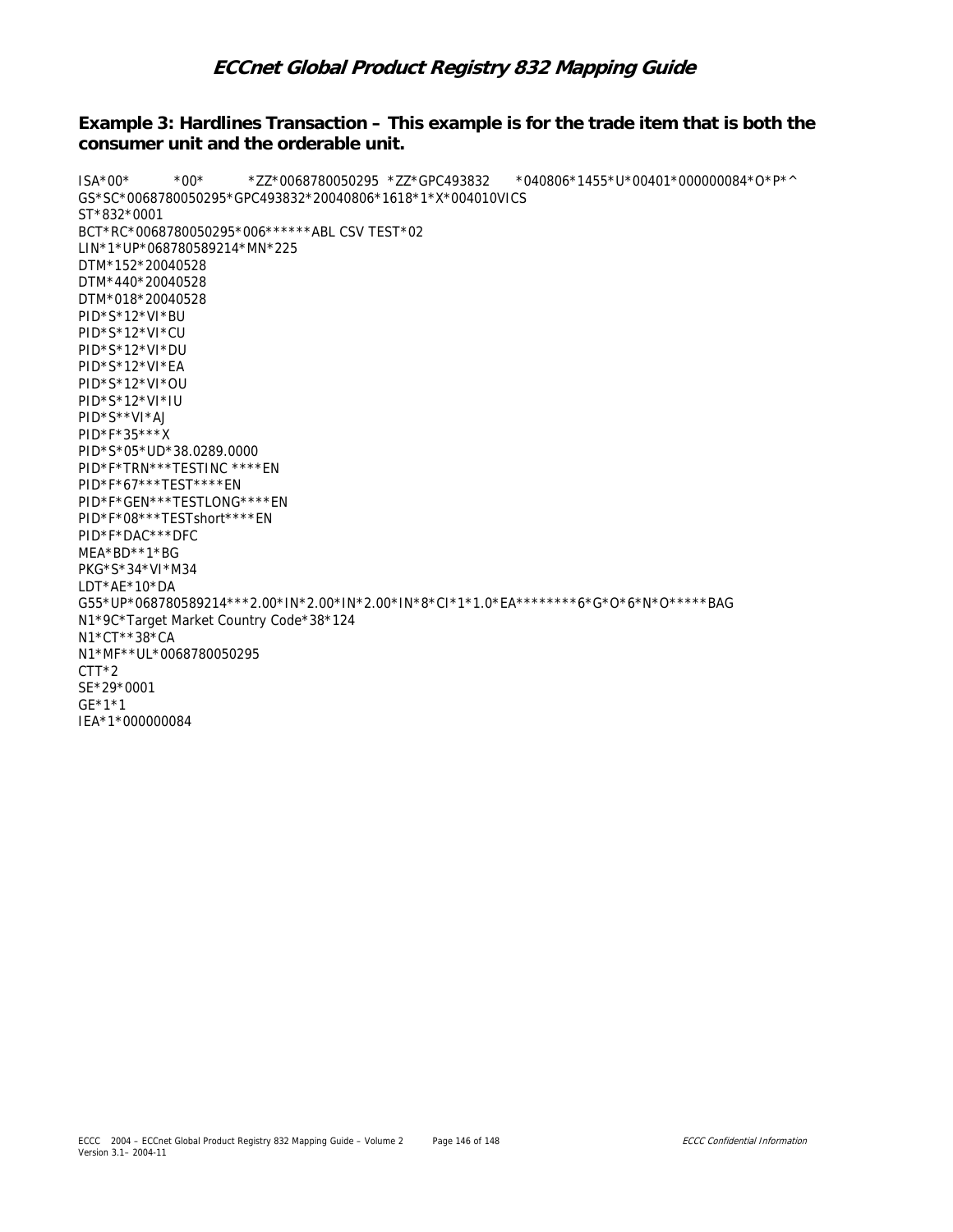## **ECCnet Global Product Registry 832 Mapping Guide**

#### Example 4: Hardlines Transaction - I tem and Case. Hierarchy – In this example the item UPC is flagged as the consumer unit and the case SCC14 is flagged as the orderable unit.

```
*040806*1455*U*00401*000000095*O*P*^
ISA*00**00**ZZ*0068780050295 *ZZ*GPC493832
GS*SC*0068780050295*GPC493832*20040806*1618*1*X*004010VICS
ST*832*0001
BCT*RC*0068780050295*006******ABL Five BRIDGE TEST*05
LIN*1*UP*068780787870*MN*123
DTM*018*20040728
PID*F*08***ABL ENGLISH****EN
PID*F*08***ABL FRENCH****FR
PID*S*12*VI*CU
PID*S*12*VI*BU
PID*S*12*VI*EA
PID*S*12*VI*OU
PID*S*05*UD*01.0164.0965
PID*F*35***X
PID*F*TRN***Brand Name****EN
PID*F*09***subbrand****EN
PID*F*77***tradeitemfinish
PID*S*08*VI*RC
PID*F*35***X
PID*F*VR***variant****EN
PID*F*WD***warranty description****EN
PID*F*UR***warranty URL
PID*F*DAC***CFA
MFA*PD*DP*12*CMMEA*PD*HT*12*CM
MEA*PD*WD*12*CM
MEA**D6*25*IN
MEA**D8*25*IN
MEA*CT*NH*24*EA
MEA*PS*MX*50*KG**100
MEA*CM*NU*1*FT
MEA*BD**1*BX
PKG*X**VI*MES*O
TD4**U*0004
LDT*AE*2*DW
G55*UP*068780787870***12.56*CM*9.64*CM*9.64*CM*1000*CC*1*540.00*ML********20*G*G*16*N*G
N1*HA*Test Brand Owner*UL*0068780050295
LIN*2*UK*10068780787877
DTM*018*20040725
PID*F*08***test*****EN
PID*F*08***test****FR
PID*S*12*VI*CA
PID*F*DAC***CFA
PID*S*05*UD*01.0164.0965
PID*F*35***X
PID*F*TRN***Brand Name****EN
PID*F*09***subbrand****EN
PID*F*77***tradeitemfinish
PID*S*08*VI*RC
PID*F*35***XPID*F*VR***variant****EN
PID*F*WD***warranty description****EN
PID*F*UR***warranty URL
MEA*PD*DP*12*CM
```